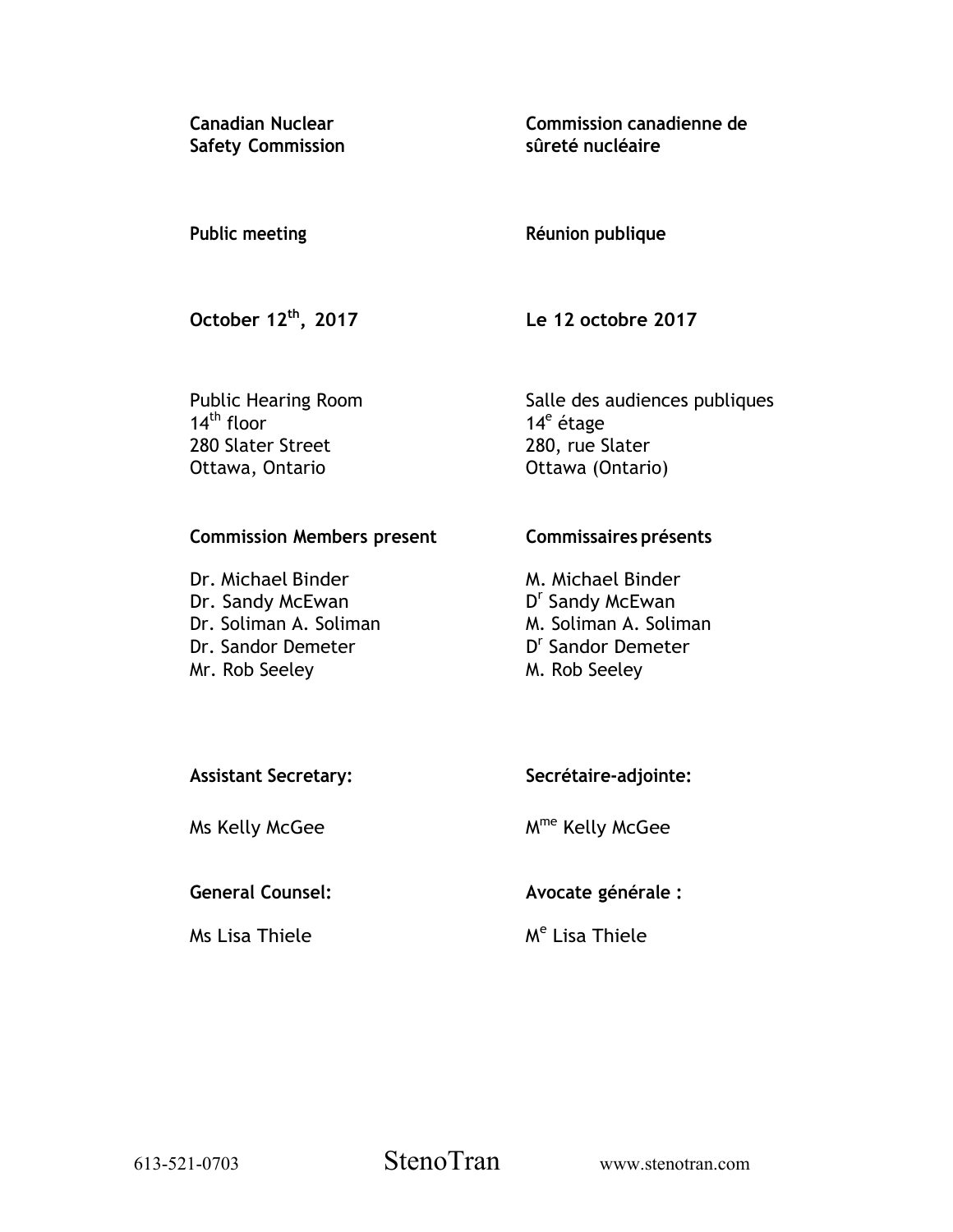## **TABLE OF CONTENTS**

|                                                                                                 | <b>PAGE</b> |
|-------------------------------------------------------------------------------------------------|-------------|
| Opening Remarks                                                                                 | 1           |
| CMD 17-M42/17-M42.A/17-M42.B<br>Oral presentation by CNSC staff                                 | 4           |
| CMD 17-M42.1<br>Oral presentation by the<br>Canadian Industrial Radiography Safety Association  | 40          |
| CMD 17-M42.2/17-M42.2A<br>Oral presentation by the<br>Canadian Radiation Protection Association | 74          |
| CMD 17-M42.3/17-M42.3A<br>Oral presentation by the<br>Canadian Environmental Law Association    | 103         |
| CMD 17-M42.4<br>Written submission from the<br>Algonquins of Ontario                            | 132         |
| CMD 17-M44/17-M44.A<br>Oral presentation by CNSC staff                                          | 193         |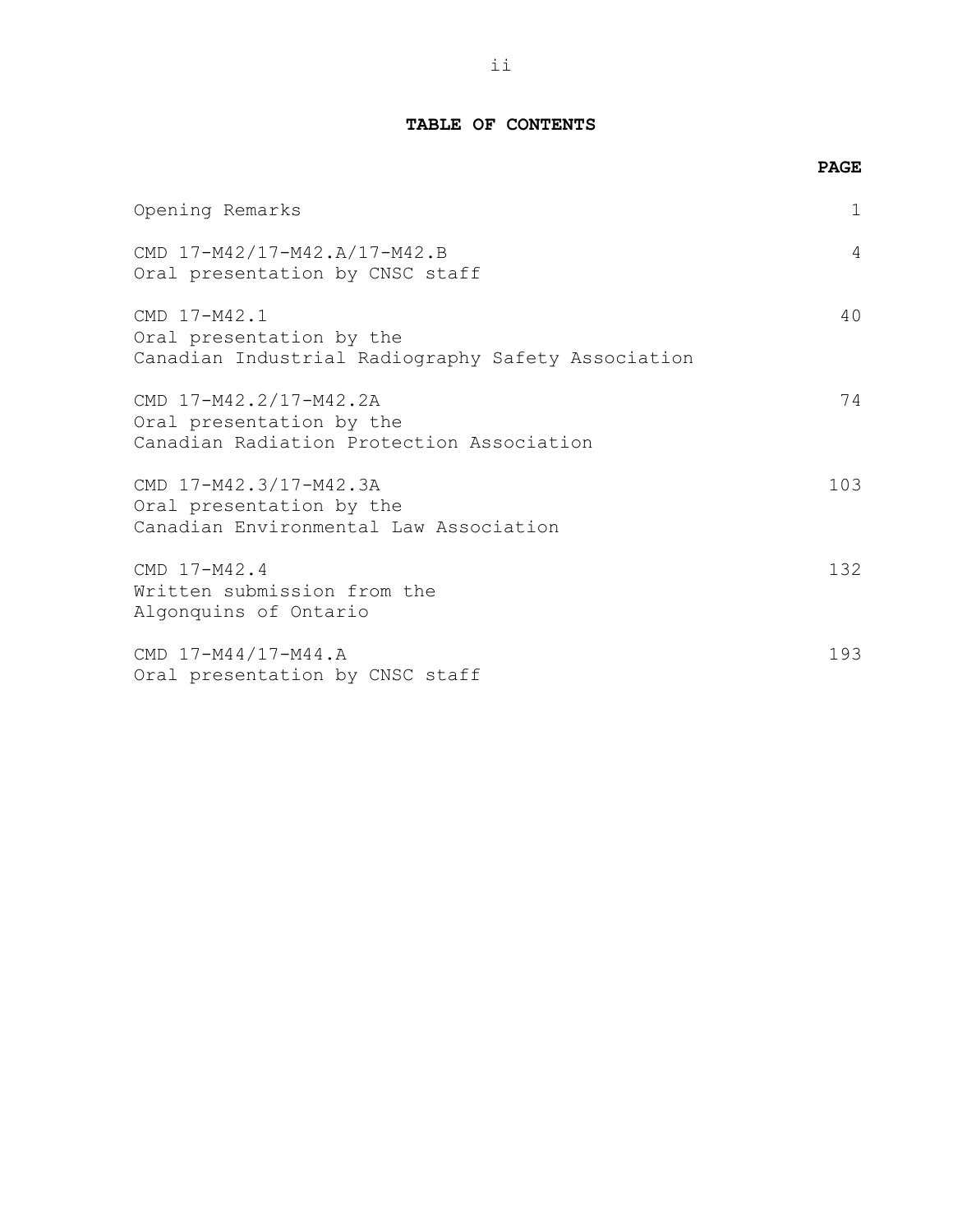Ottawa, Ontario / Ottawa (Ontario) --- Upon resuming on Thursday, October 12, 2017 at 9:03 a.m. / La réunion publique reprend le jeudi 12 octobre 2017 à 9 h 03

### **Opening Remarks**

**MME McGEE :** Bonjour, Mesdames et Messieurs. Bienvenue à la continuation de la réunion publique de la Commission canadienne de sûreté nucléaire. Mon nom est Kelly McGee. Je suis la

secrétaire-adjointe de la Commission et j'aimerais aborder certains aspects touchant le déroulement de la réunion.

We have simultaneous interpretation. Please keep the pace of your speech relatively slow so that the interpreters can keep up.

Des appareils pour l'interprétation sont disponibles à la réception. La version française est au poste 2. The English version is on channel 1.

To make the transcripts as complete and clear as possible, please identify yourself each time before you speak.

La transcription sera disponible sur le site Web de la Commission la semaine prochaine.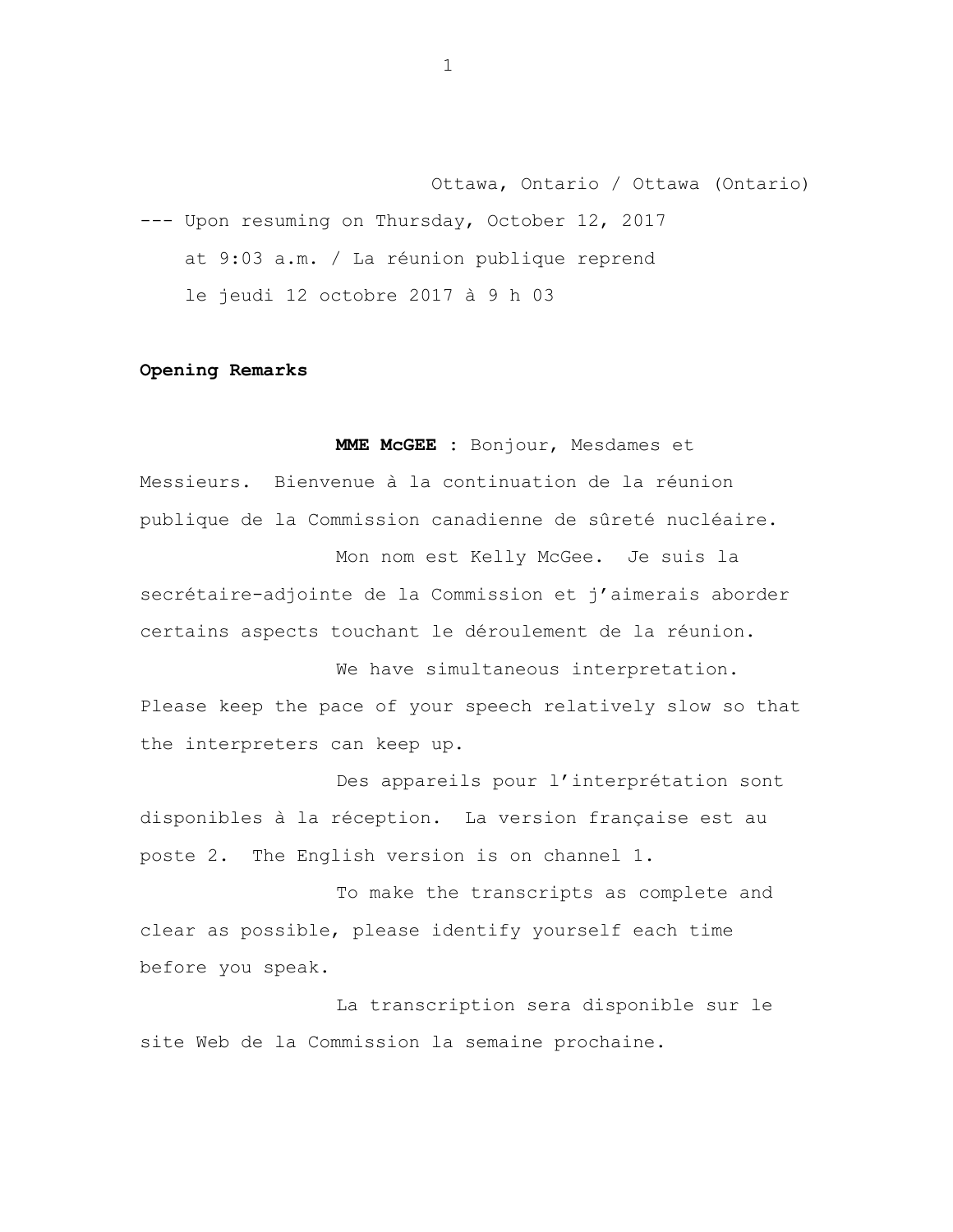I would also like to note that these proceedings are being video webcast live and that archives of these proceedings will be available on our website for a three-month period after the closure of the proceedings.

As a courtesy to others, please silence your cell phones and other electronic devices.

Monsieur Binder, président et premier dirigeant de la CCSN, va présider la réunion publique d'aujourd'hui.

President Binder.

**THE PRESIDENT:** Thank you, Kelly.

Good morning and welcome to the continuation of the meeting of the Canadian Nuclear Safety Commission.

Mon nom est Michael Binder. Je suis le président de la Commission canadienne de sûreté nucléaire. Je vous souhaite la bienvenue. Welcome to all of you who are joining us via the webcast.

I would like to start by introducing the Members of the Commission.

On my right is Dr. Soliman A. Soliman; on my left are Dr. Sandor Demeter, Dr. Sandy McEwan and Mr. Rob Seeley.

We have heard from our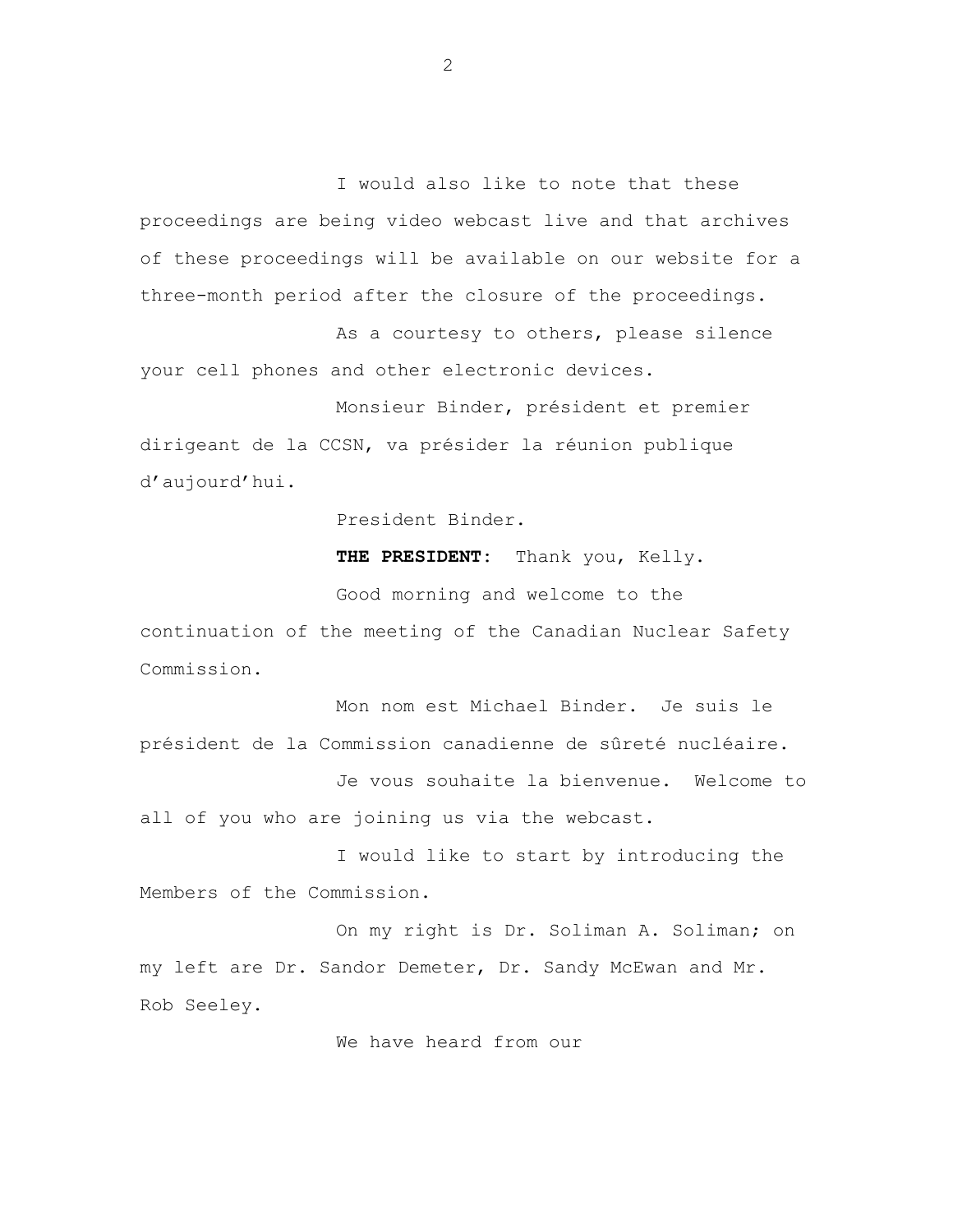Assistant-Secretary, Kelly McGee, and we also have with us here Ms Lisa Thiele, Senior General Counsel to the Commission.

**MS McGEE:** The *Nuclear Safety and Control Act* authorizes the Commission to hold meetings for the conduct of its business.

The agenda was approved yesterday. Please refer to agenda CMD 17-M40.B for the complete list of items to be presented today.

Thank you.

**THE PRESIDENT:** We are going to start today with an information item to provide us with the 2016 Regulatory Oversight Report on the Use of Nuclear Substances in Canada, as outlined in CMDs 17-M42, M42.A and M42.B.

The public was invited to comment in writing. The Commission received four submissions. Three intervenors requested to make an oral presentation and were permitted to do so.

I will now turn the floor to CNSC staff.

I understand, Mr. Moses, you will make the presentation. Over to you.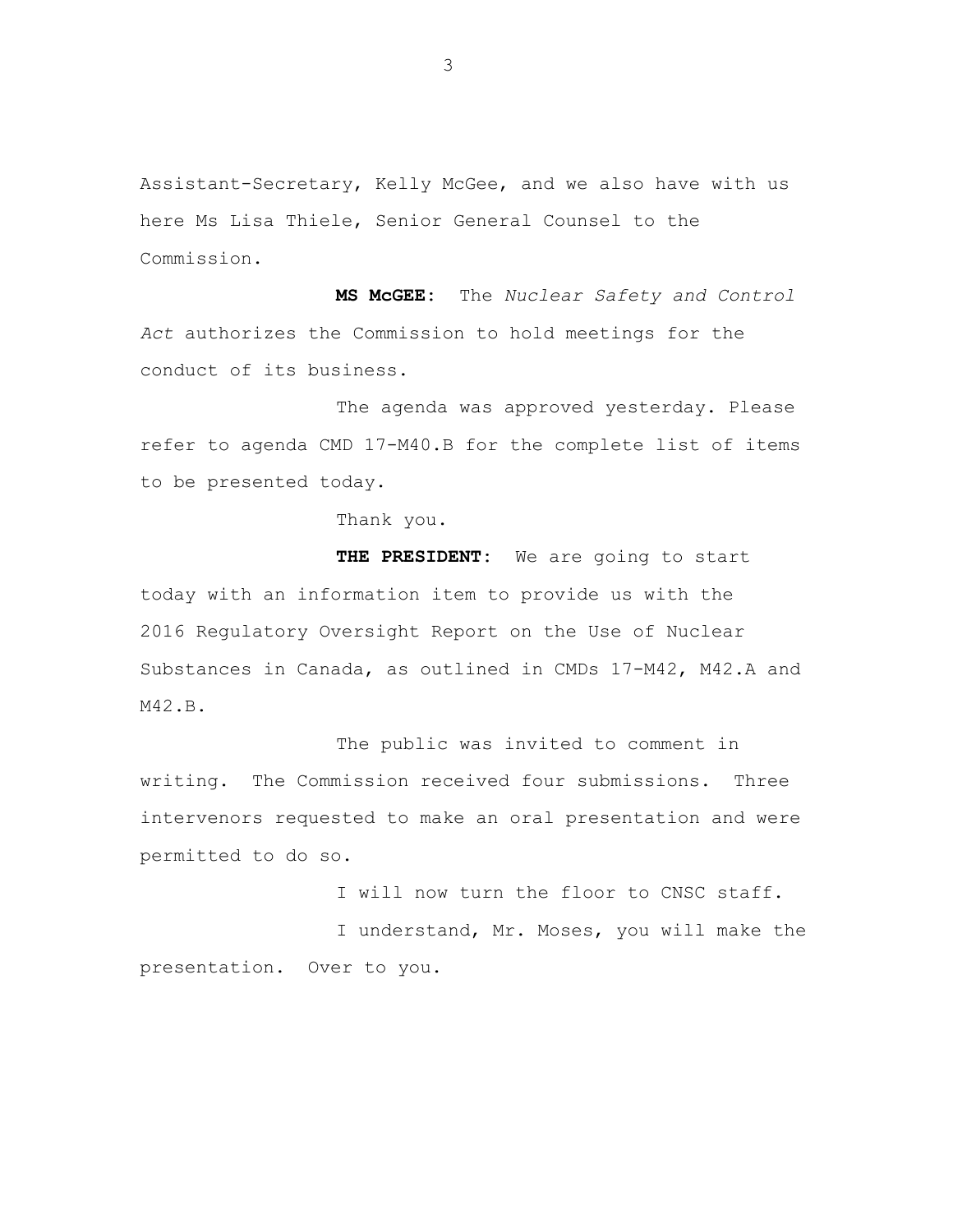### **CMD 17-M42/17-M42.A/17-M42.B**

#### **Oral presentation by CNSC staff**

**M. MOSES :** Bonjour, Monsieur le Président et membres de la Commission. Je m'appelle Colin Moses et je suis le directeur général responsable de la réglementation des substances nucléaires.

Je vous présente mes collègues :

- Mrs. Sandra Mortimer, Program Officer within the Transport Licensing and Strategic Support Division;

- Mr. Henry Rabski, Director of Operations Inspection;

- Mr. Mark Broeders, Director of the Accelerator and Class II Facilities Division;

- Mr. Peter Fundarek, Director of Nuclear Substance and Radiation Device Licensing;

- ainsi que M. Sylvain Faille, directeur des autorisations de transport et du soutien stratégique.

On est également joint par d'autres membres du personnel de la CCSN qui sont présents dans la salle en appui à l'équipe.

Nous vous présentons aujourd'hui le rapport annuel de surveillance réglementaire sur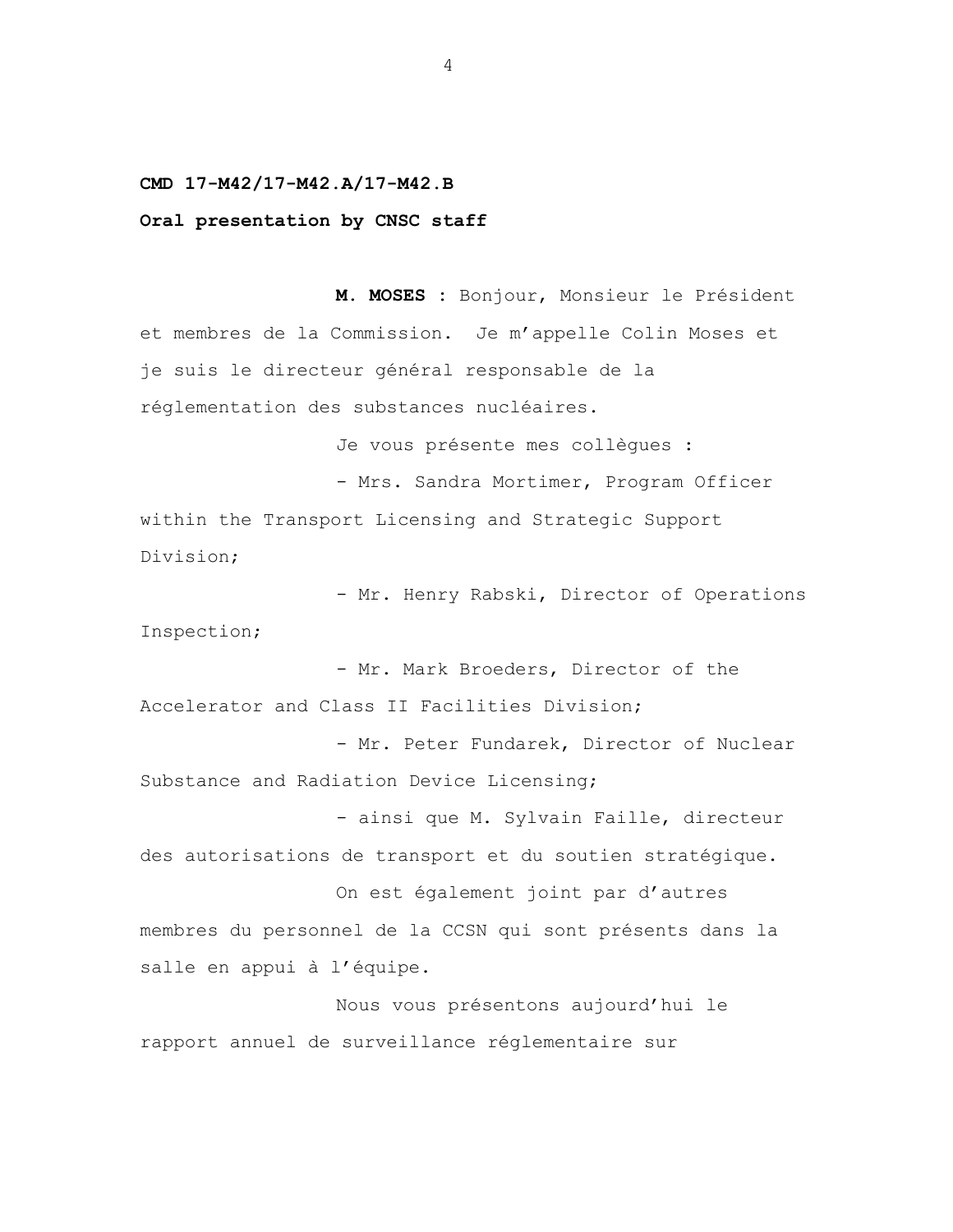l'utilisation des substances nucléaires au Canada pour l'année 2016. Ce rapport constitue le septième rapport produit jusqu'à maintenant par la CCSN, le précédent rapport vous ayant été présenté en septembre 2016.

Production of this Regulatory Oversight Report continues to be an achievement for the Canadian Nuclear Safety Commission and a mark of best practice internationally. Following the presentation today, the report will be finalized and published on the CNSC external website.

The CNSC regulates the nuclear industry in Canada through a comprehensive program of licensing, certification, compliance verification and enforcement. The safe use of nuclear substances in Canada is a reflection of licensees' compliance with the *Nuclear Safety and Control Act* as well as its associated regulations and specific conditions set out in CNSC licences. The *Nuclear Safety and Control Act*, its regulations and the licence, require that licensees implement and maintain appropriate programs to ensure the safety of nuclear activities, minimize doses to workers and the public, and minimize any potential consequences of events.

Licensees are always responsible for the safety of their operations and activities. For each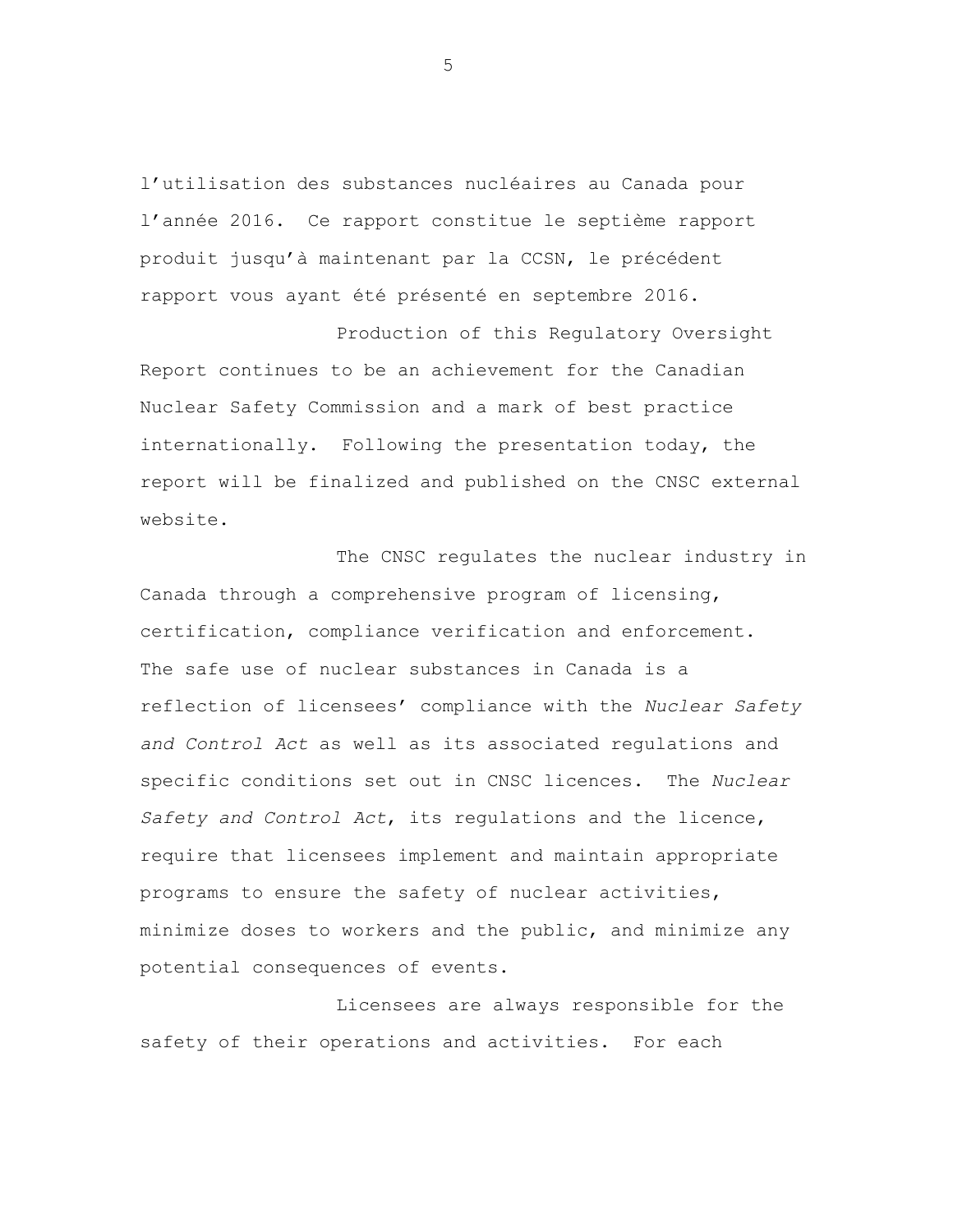nuclear industry sector described in this report, CNSC staff conduct inspections, assessments and reviews to evaluate each licensee's programs, processes and safety performance.

Pursuant to the CNSC's mandate for the dissemination of objective regulatory information, and consistent with our commitment to transparency in our activities, the CNSC publishes a series of annual regulatory oversight reports covering all main sectors of CNSC<sup>I</sup>regulated activities. You have already heard about the CNSC's regulation of nuclear power plants and today we will be presenting the CNSC's regulatory oversight report on the use of nuclear substances.

Before proceeding any further, I would like to note four corrections to the report, which are outlined on this slide. These errata do not impact any of the conclusions in the report and the corrections will be made to the report prior to its final publication.

You will see here an overview of the presentation, which will provide an introduction to the CNSC's regulatory approach to regulating nuclear substances in Canada, a summary of the comments received during the consultation period, and outline the 2016 performance of the industry in four key safety and control areas. We will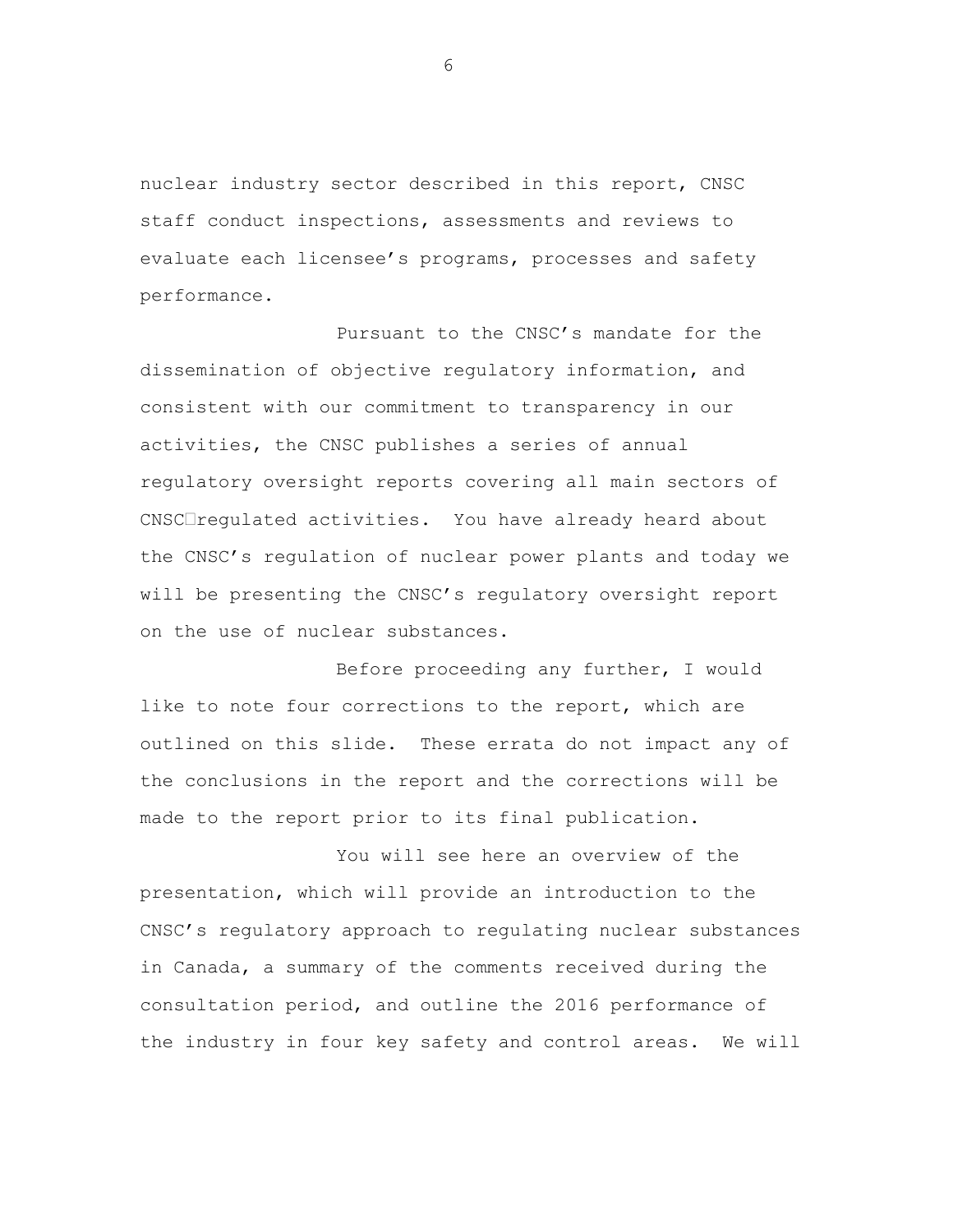conclude the presentation highlighting our progress on certain key initiatives underway in 2017.

So to start with a brief introduction of our work.

The nuclear substances industry in Canada continues to operate safely in 2016. CNSC oversight activities, including licensing reviews, technical assessments and inspections, confirm that licensees in the sector have appropriate safety programs in place in order to protect the health and safety of Canadians and the environment. Further, CNSC staff verified that licensees continue to maintain adequate measures to implement Canada's international obligations.

Despite the generally strong performance in the industry, there were two events reported in 2016 that involved exceedances of regulatory dose limits, both of which had been previously reported to the Commission. In one case, a Nuclear Energy Worker exceeded the regulatory dose limit for extremities as a result of contamination during the administration of a therapeutic nuclear medicine treatment. The second involved a member of the public exceeding their effective annual dose limit as a result of non-compliances with transport regulations. No adverse health effects were observed in either case and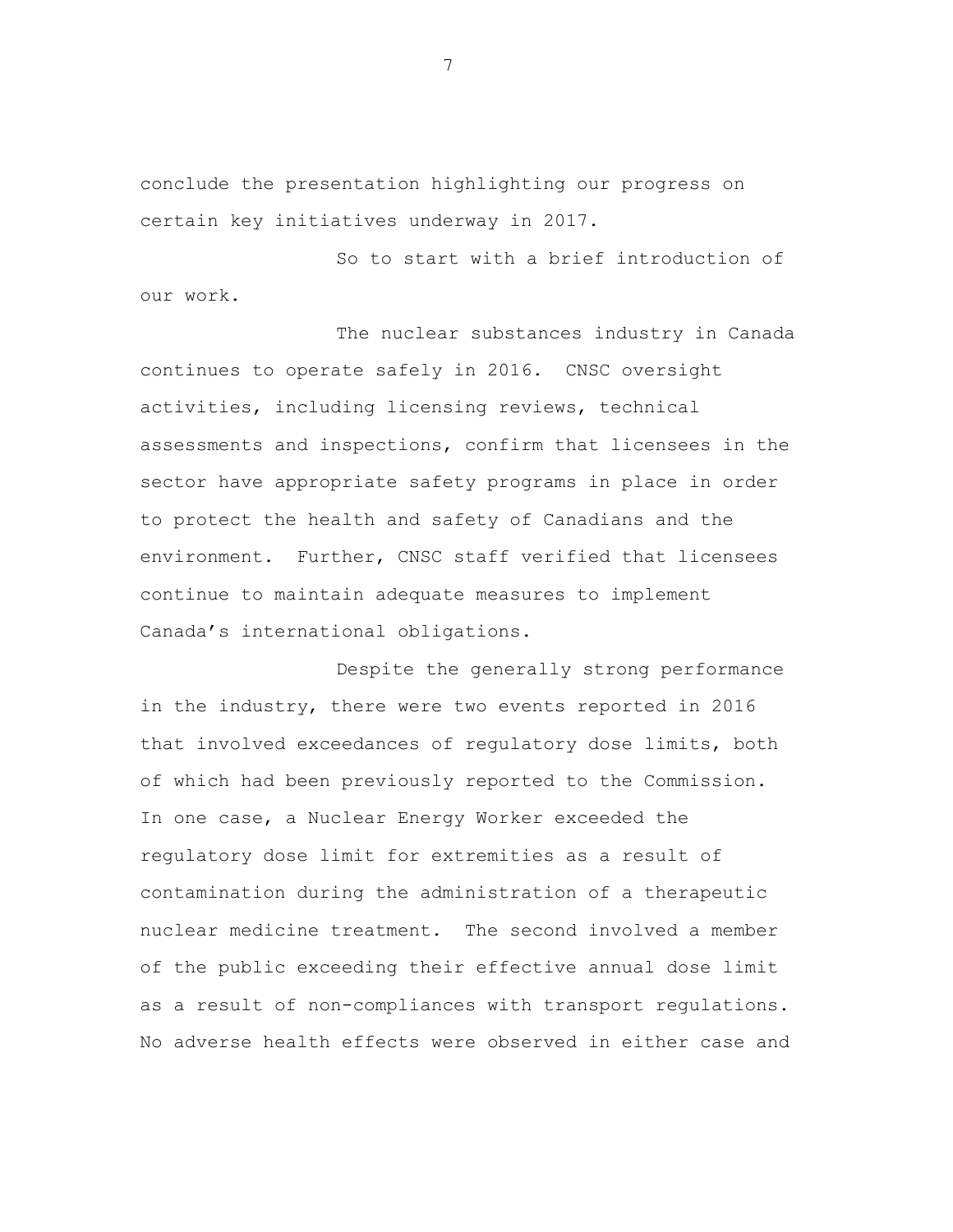we will be discussing these events further later in the presentation.

CNSC staff remain committed to continuous improvement and have made a number of improvements to the report from previous years. Further to a suggestion from the Commission last year, the 2016 report includes preliminary information on repeat poor performance of a licensee. In addition, in the interest of continued transparency, we have included a list of all inspections conducted by CNSC staff in this area as an annex to this report. Finally, consistent with our objective of disseminating information on operational events, CNSC staff have included a summary of events related to the use of nuclear substances in Canada in 2016, along with information on significant events that have occurred elsewhere in the world.

For the third year, the CNSC posted the draft report for comments prior to presenting the report to the Commission. The report was posted on the CNSC website and pushed out to subscribers to the CNSC subscription service, which includes all licensees regulated and that are covered by this report. In addition, this was the second year that the CNSC made participant funding available to support the review of the report. Funding was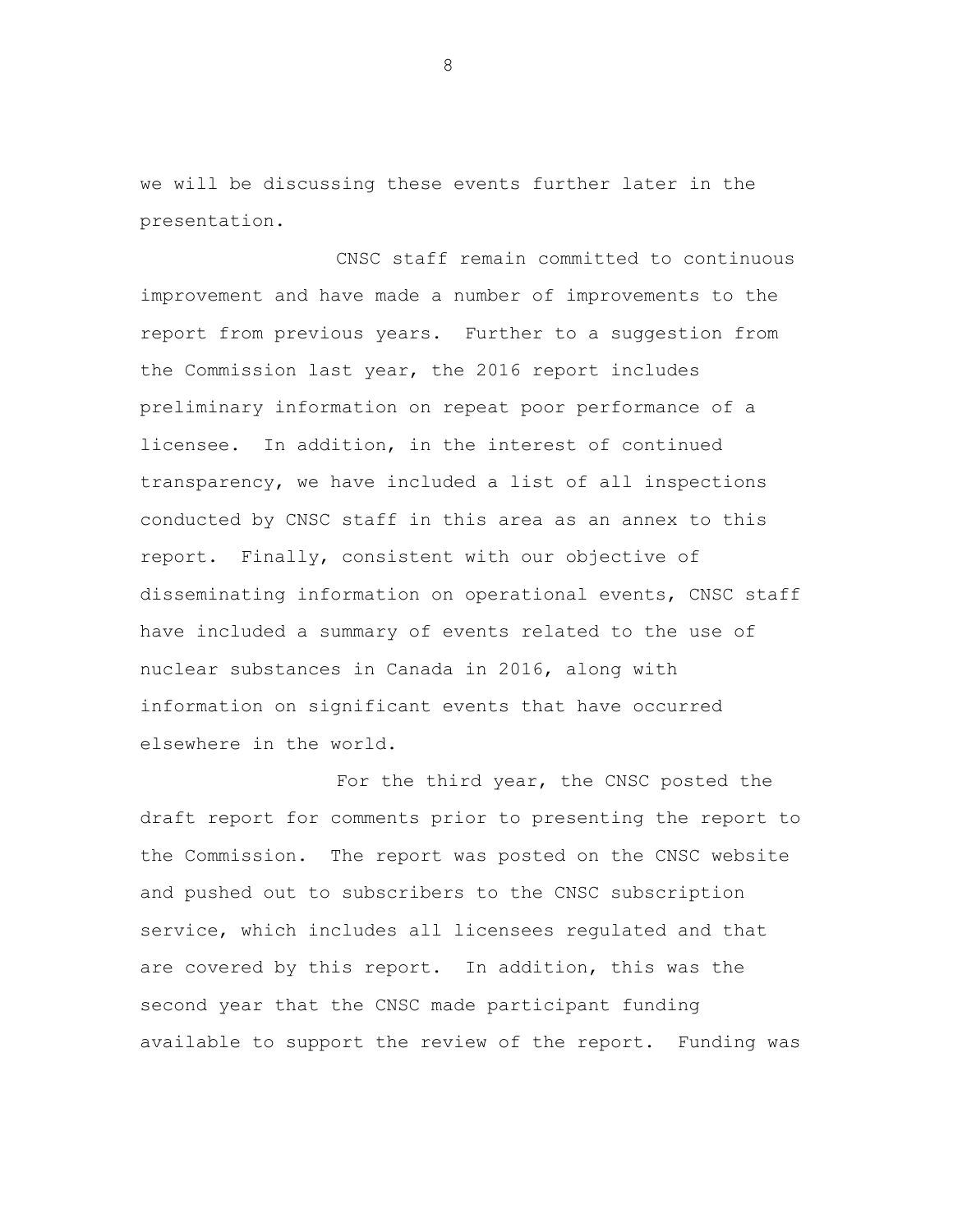awarded to the Canadian Radiation Protection Association, the Canadian Industrial Radiography Safety Association, the Canadian Environmental Law Association, and the Algonquins of Ontario.

CNSC Staff are particularly pleased this year to have reached a broader span of interest in our regulation of this sector, and the commenters raised questions in several areas, summarized on this slide. This was an excellent opportunity to provide additional information on our regulatory oversight activities, and it resulted in a number of opportunities to further enhance future editions of this report.

Because of the breadth of comments received, CNSC Staff prepared supplemental CMD 17-M42B, which provides CNSC Staff responses to all comments received.

To summarize the themes that came out of the comment period, regarding planning and prioritization of compliance activities, the Canadian Environmental Law Association noted the decrease in number of inspections in 2016. CNSC Staff have developed a risk-informed regulatory program that considers the nature of the regulated activity and assigns a baseline inspection frequency that is commensurate with the relative risk of that activity. This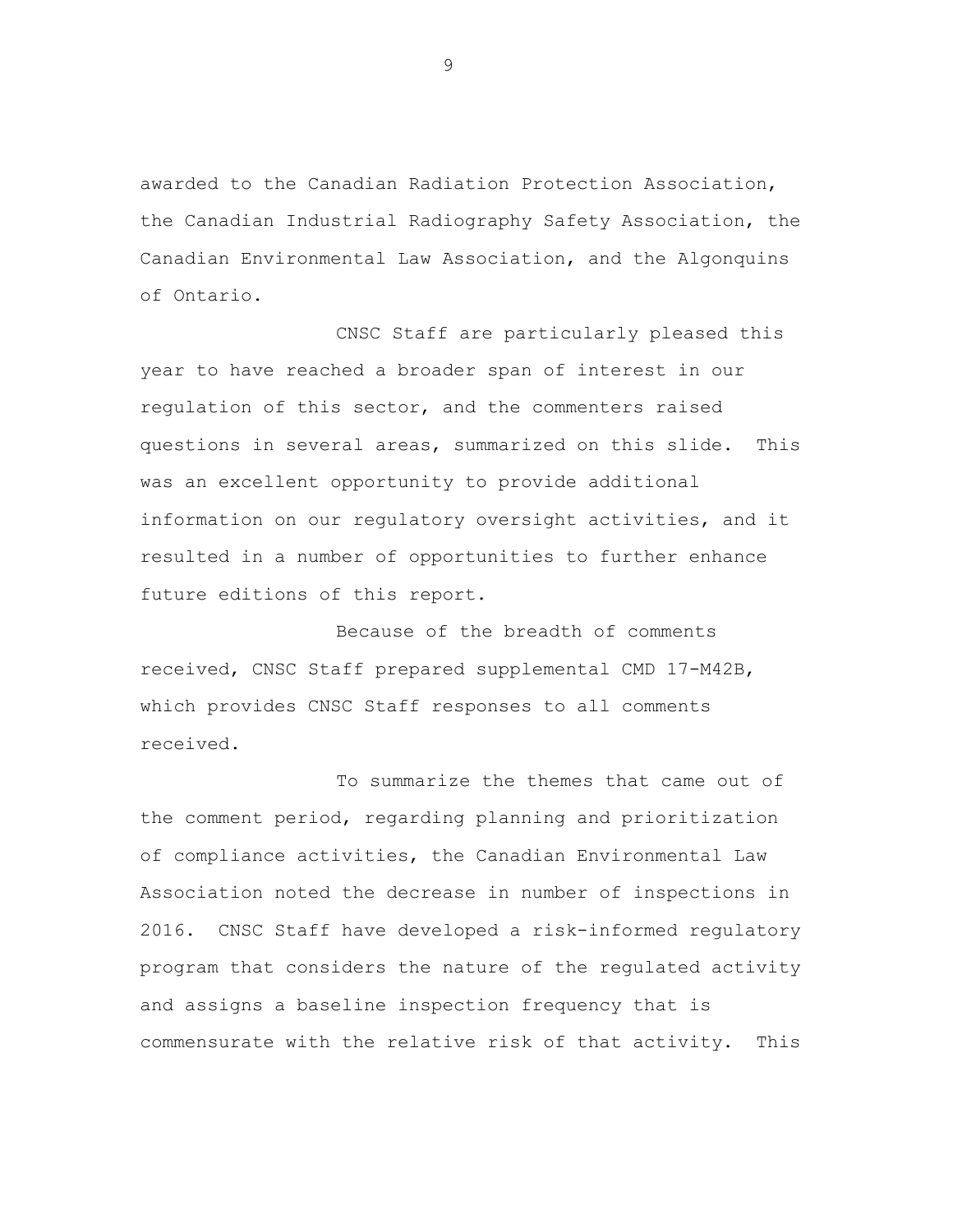serves as the foundation of our annual inspection plans. But we layer on top of this a wide variety of reactive inspections triggered by different factors such as inspection results, compliance history, events, whistle-blower calls, and sector performance trends.

As a result, the number of inspections and person days dedicated to compliance activities can vary substantively from year to year and should not be taken as either an increase, a decrease, or increase for that matter, in overall regulatory oversight. In 2016, all high-risk inspections were completed as planned and there were no substantive changes to our overall regulatory program.

CELA also commented on the limited information on environmental protection that was included in the 2016 report. It is important to note that the majority of the activities that we regulate have no impact on the environment. There are no operational releases from a double-encapsulated sealed source within a radiation device that goes through a rigorous certification process and is subject to annual leak testing.

When licensees work with unsealed nuclear substances, we expect stringent work control measures to minimize doses to workers and the public. Although this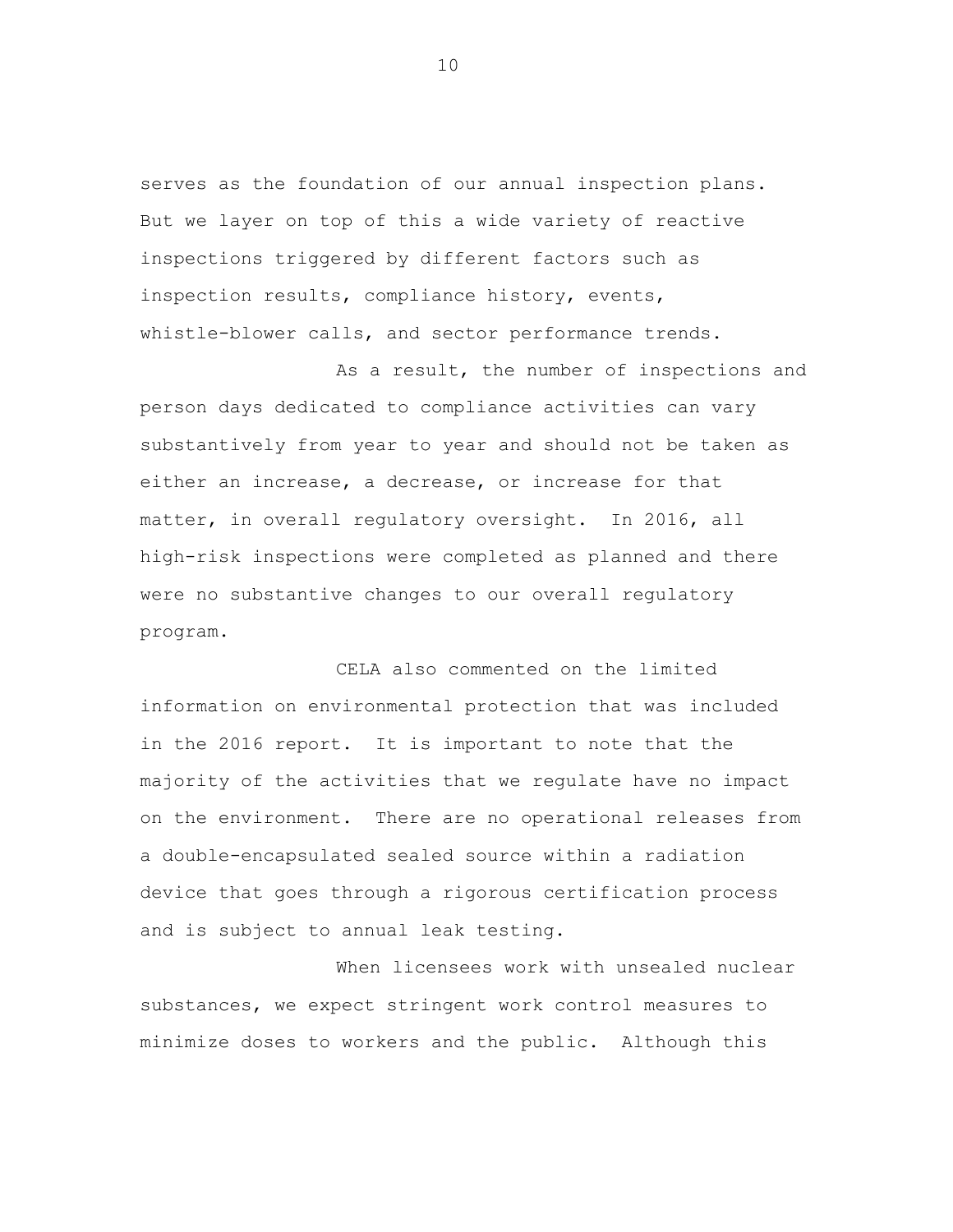has never happened since we have started preparing our regulatory oversight reports, if there were ever to be a failure of these barriers, it would trigger an event report that would be discussed in detail in our regulatory oversight report.

As a result, CNSC Staff do not agree that there is a need to introduce an environmental protection SCA chapter to further editions of this report. We do, however, recognize that there is an opportunity to better describe these measures and will include this information in future editions of the report.

Regarding the transport of nuclear substances, CELA raised questions on requirements for labelling, shipping documents, and emergency response. Our detailed responses are included in the CMD; however, I would like to note that CNSC's regulatory framework in this area follows the IEA transport regulations which are widely adopted internationally and includes, amongst other things, risk-informed requirements for packaging design and testing and requirements for shipments while in transport. Our regulations also incorporate transport of Canada's Transport of Dangerous Goods Regulations, which are applicable to movement of all dangerous goods in Canada.

Both the Canadian Radiation Protection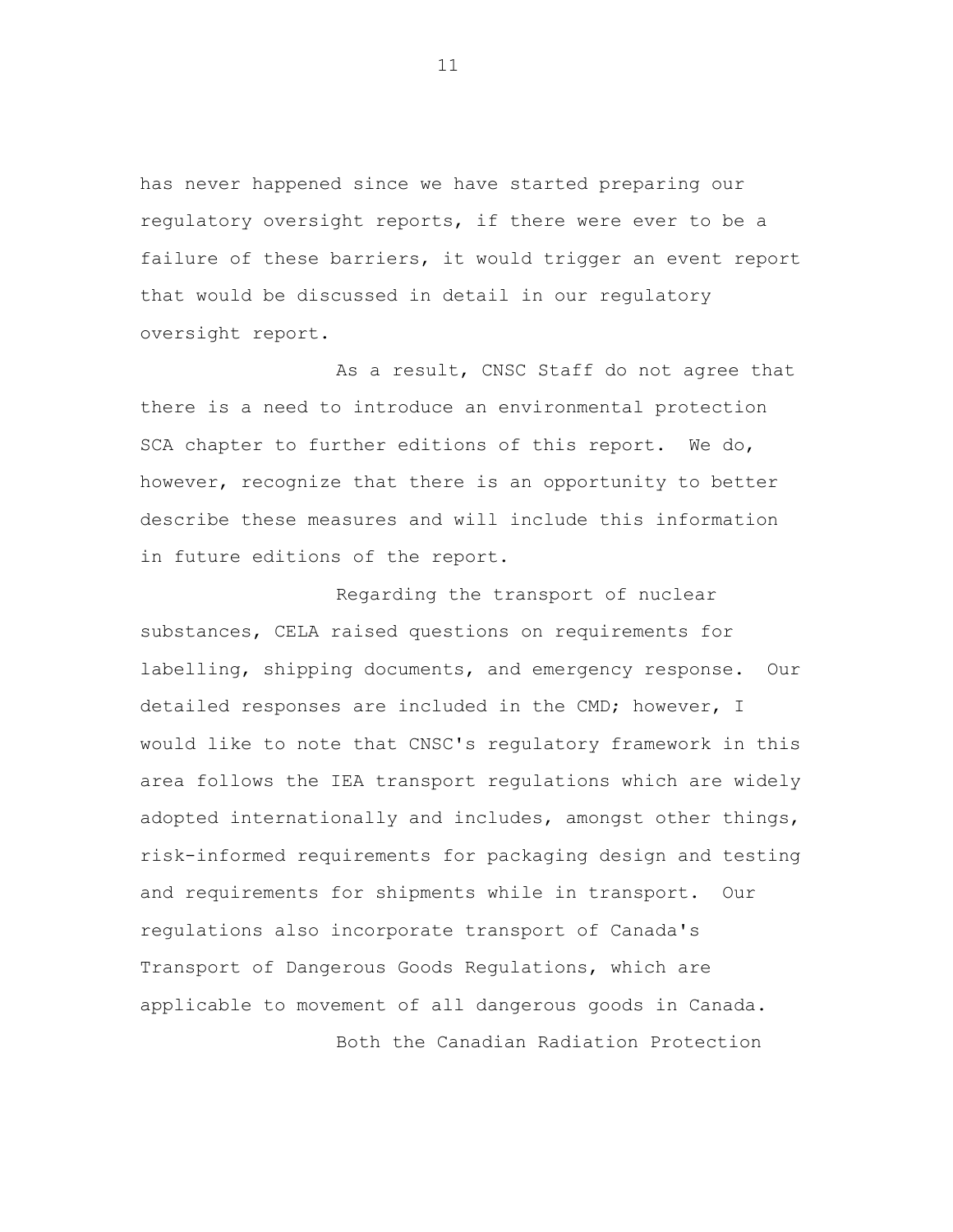Association and the Canadian Industrial Radiography Safety Association suggested different means of presenting dose information in the report. The current format is aligned with the type of information currently collected from licensees and is only one indicator CNSC Staff use to assess adequacy of the radiation protection programs that are in place. This format has proven the most effective at identifying meaningful trends in the industry, although we continue to explore different ways of extracting and presenting the wealth of data that we collect from our compliance activities.

The CRPA and CIRSA also recognize the importance of outreach and engagement activities, and CNSC Staff remain committed to this as one vehicle to communicate and engage with our stakeholders. In addition, CRPA and CIRSA noted the importance of sharing information on events reported to the CNSC. Staff have made a number of improvements in that regard, and will continue to explore means to share this information with licensees.

Finally, the Algonquins of Ontario requested additional opportunities to engage with the CNSC on our regulatory activities. CNSC Staff will continue our engagement with the AOO providing information on our regulatory framework and exploring which specific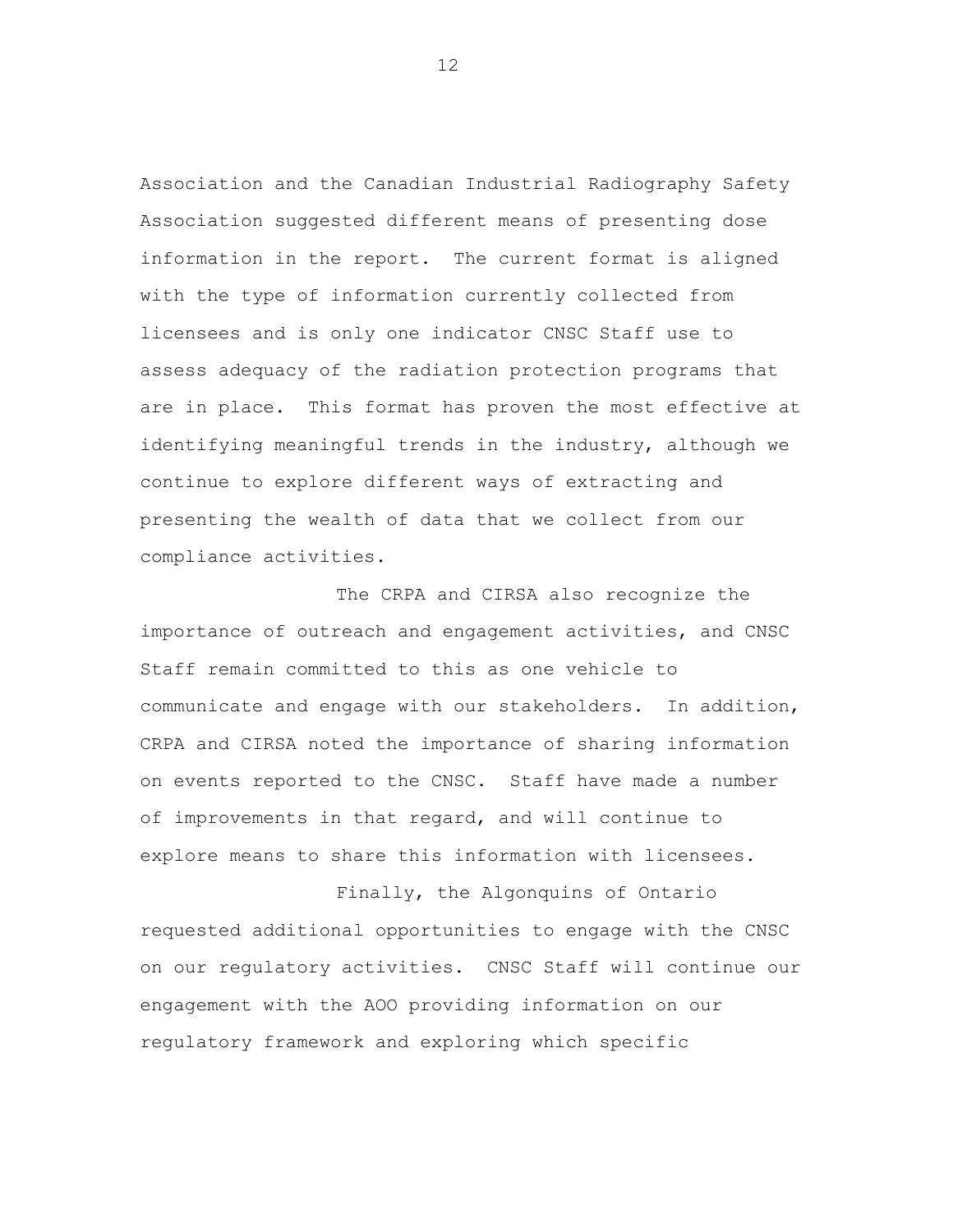facilities and activities within their traditional territory are of interest to their membership. The CNSC's participant funding program is flexible and can assist the AOO to meet with Staff, participate in CNSC reviews, participate in monitoring programs, and to conduct Indigenous knowledge and traditional land use studies that will bring value to the Commission.

Before turning the presentation, I would like to note that CELA suggests that our report presents an overly optimistic picture of industry performance. I can assure you that is not the case. Our report presents the facts of our oversight. The data collected from inspections are presented as they were observed in the field, and the full list of all events reported to the CNSC is included. Our report objectively discusses the trends that we have extracted from this data. The conclusions are borne out when you look at the year-over-year performance of the industry and the totality of our regulatory oversight. In particular, the dose data clearly shows a gradual reduction in occupational doses received by nuclear energy workers. Taking into account the totality of our regulatory oversight activities, with due consideration to the trends presented in this report, Staff are confident in the conclusions presented.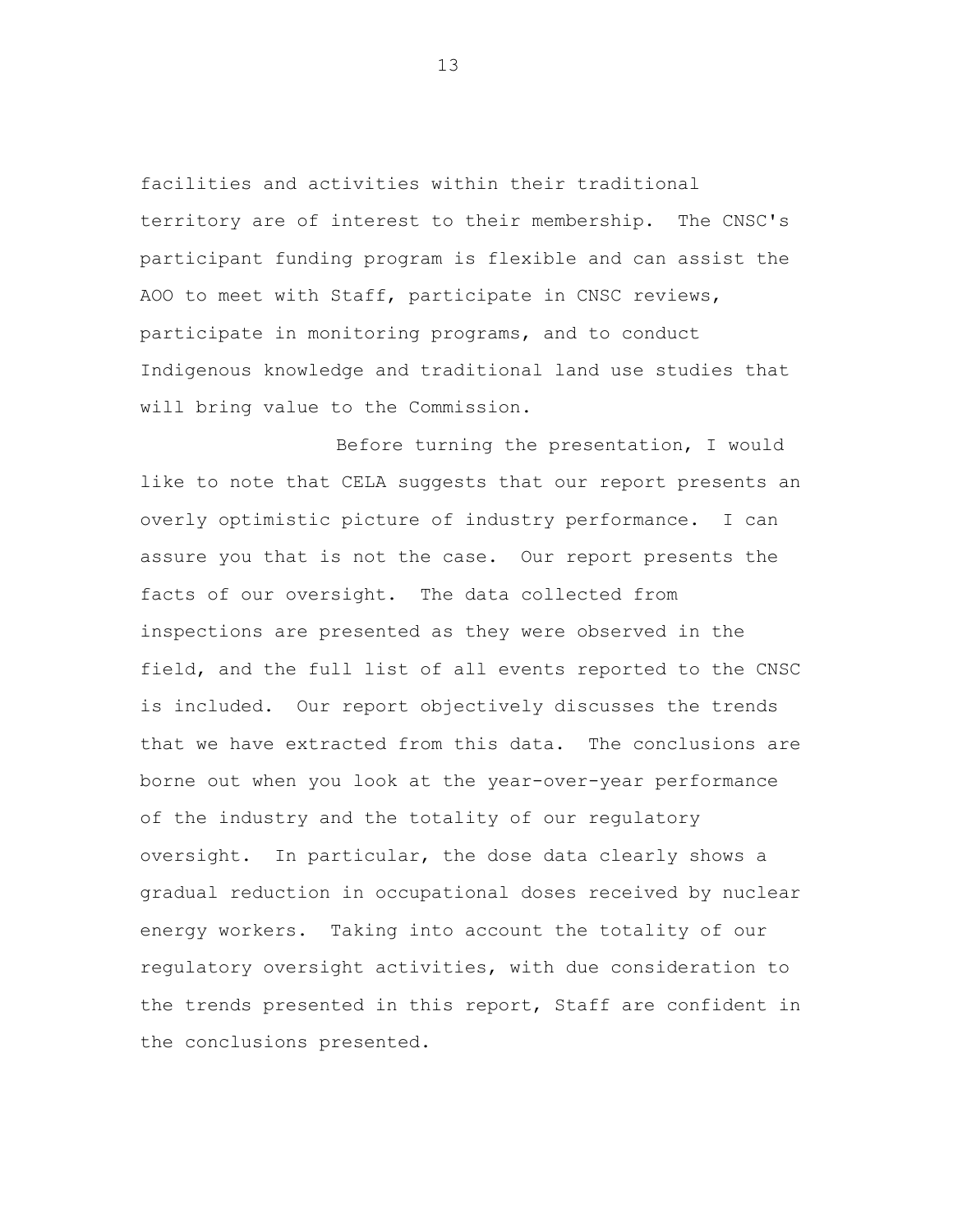I'll now turn the presentation over to Ms Sandra Mortimer to provide an overview of the industry we regulate.

**MS MORTIMER:** Good morning. I am Sandra Mortimer, a program officer in the Transport Licensing and Strategic Support Division.

In this section of the presentation we provide an overview of the different activities covered in the report.

Nuclear substances and prescribed equipment are used in a broad range of applications that can be grouped in four sectors: the medical sector, the industrial sector, the academic and research sector, and the commercial sector. The written report provided detailed information for compliance statistics and doses to workers down to the level of subsectors; however, in today's presentation the information will remain at the level of the sectors.

In 2016, there were 470 licences in the medical sector. There were over 9,800 individuals working in this sector. Two-thirds of these workers are designated as nuclear energy workers or NEWs. Nuclear substances and prescribed equipment are used in the medical sector in nuclear medicine for both therapeutic treatments and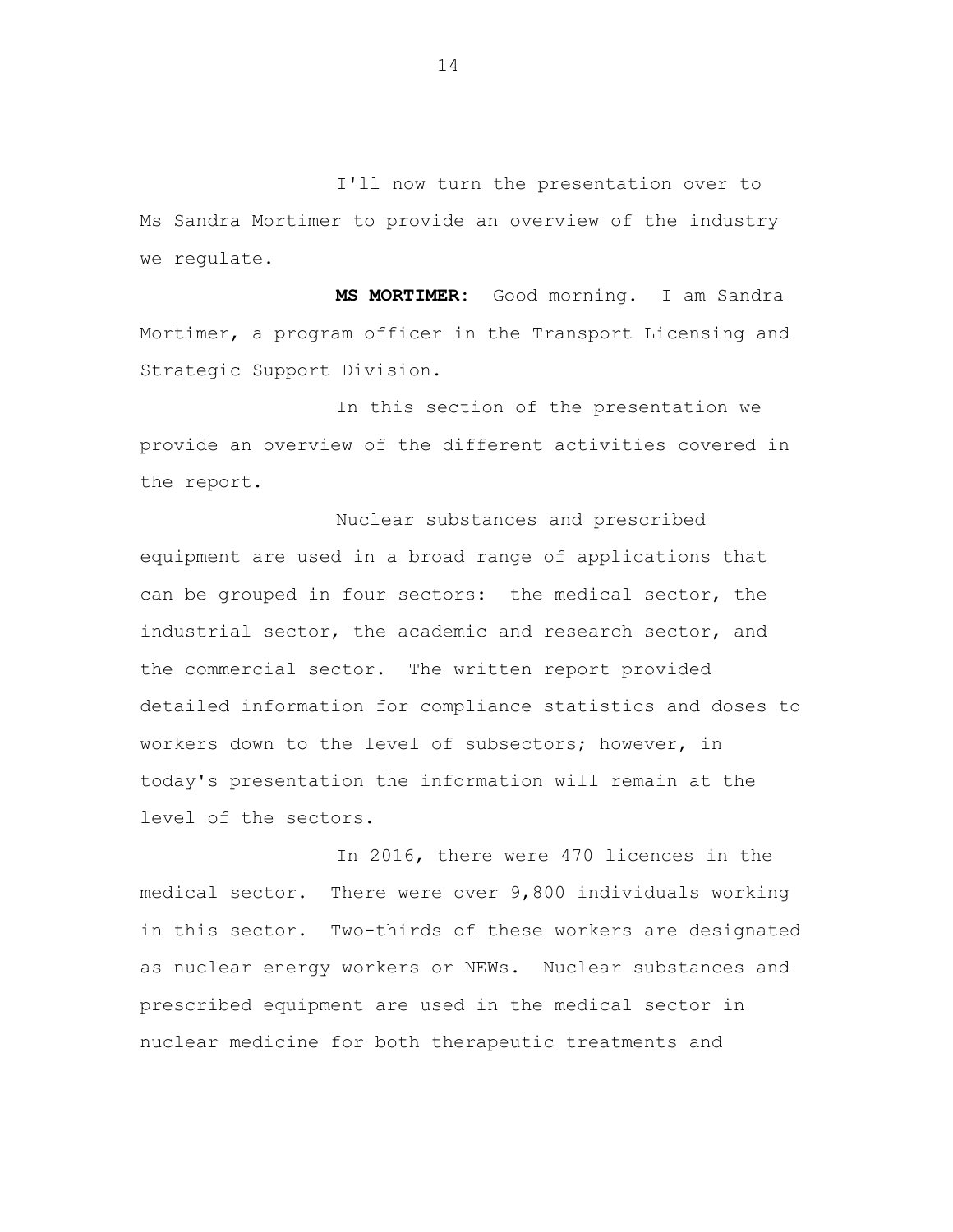diagnostic procedures as well as research studies, for radiation therapy, and veterinary nuclear medicine.

The industrial sector is the largest of the sectors covered in this regulatory oversight report, both in terms of the number of licences and the number of workers. Fifty-eight percent of the licences held for activities covered in this report are in the industrial sector. In 2016, there were over 43,000 total workers. Nuclear energy workers represent only 28 percent of workers in the industrial sector. Many industrial applications of nuclear substances do not require workers to be considered as nuclear energy workers. Only those with the potential to receive doses above 1 millisievert must be registered.

Activities in the industrial sector are varied. They include, for example:

- the use of portable nuclear gauges which are gamma- and neutron-emitting devices for measuring density, compaction, and moisture in civil engineering; - fixed nuclear gauges in manufacturing

facilities and refineries where sealed sources and radiation devices can monitor process flow rates and pipes, fill levels in bottles, or thicknesses of materials being manufactured as examples;

- industrial radiography using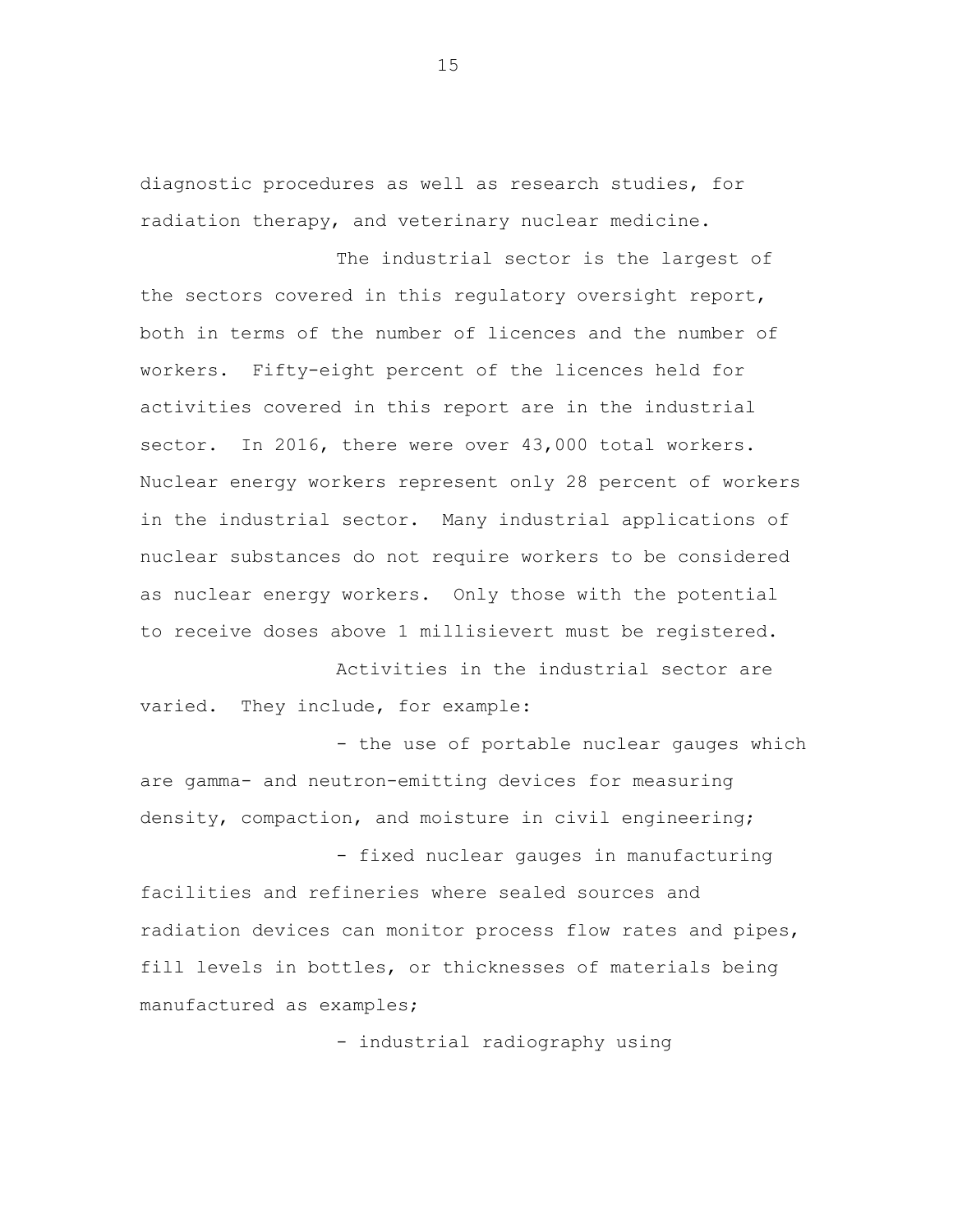gamma-emitting sealed sources in devices for non-destructive testing of materials such as welds on pipes or concrete in buildings;

- and finally, oil well logging, which lowers specialized gamma- and neutron-emitting devices into drill holes to map out geological characteristics.

The academic and research sector involves the use of nuclear substances and prescribed equipment in teaching and research applications. In 2016, less than 10 percent of all licences for the use of nuclear substances and prescribed equipment were in this sector. Over 7,200 workers worked in the academic and research sectors, 37 percent of which were designated as nuclear energy workers. The academic and research sector includes laboratory studies which primarily involve the use of unsealed nuclear sources for academic and biomedical research. It also includes licences for consolidated use of nuclear substances that are granted to institutions such as hospitals and universities where both unsealed and sealed nuclear substances may be used and which have in place an internal system of permit approvals.

In 2016, there were 247 licences held by users in the commercial sector. This was 11 percent of all licences. In this sector, there were approximately 1,900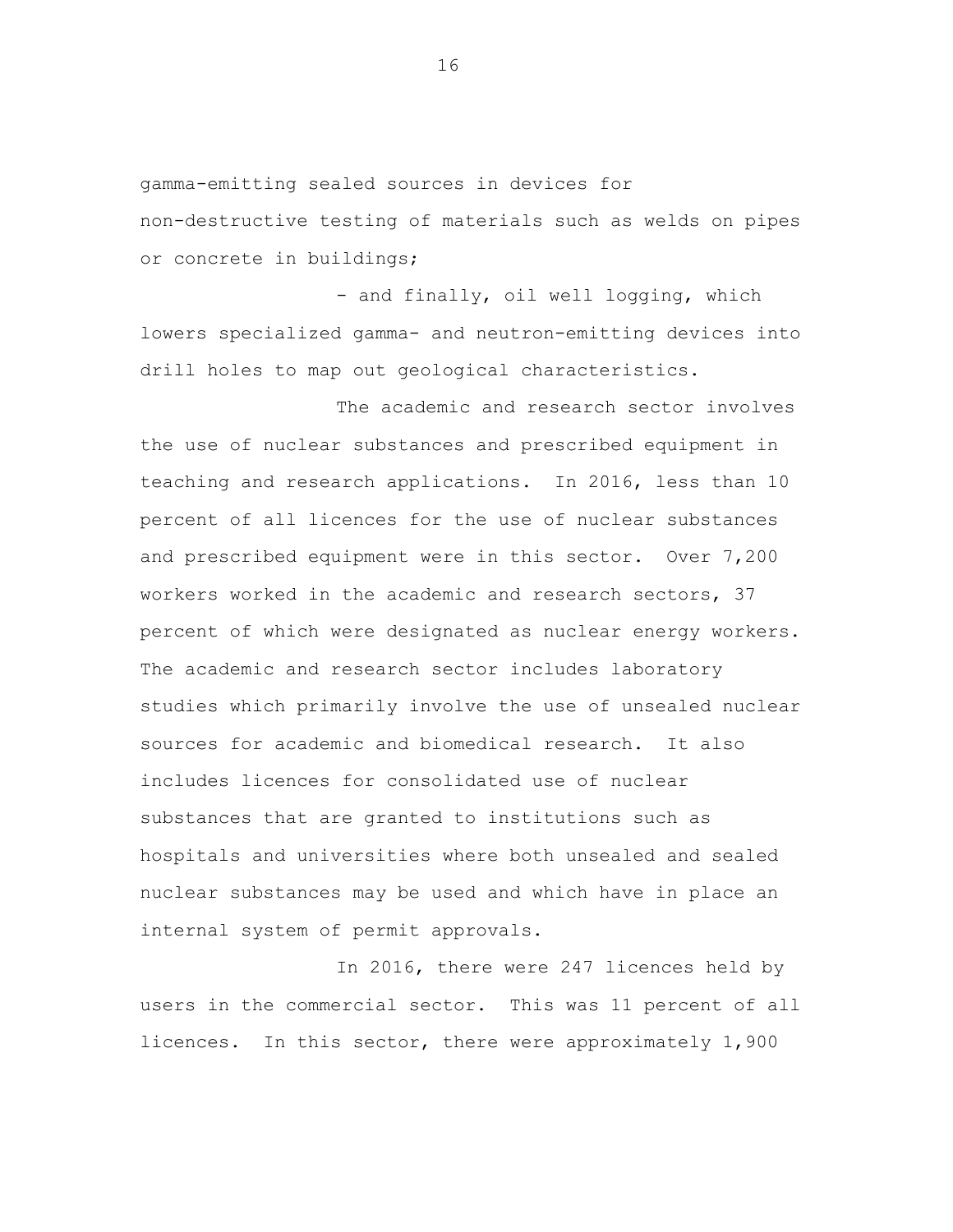total workers, of which 73 percent were designated as nuclear energy workers. The commercial sector encompasses a number of licensed activities related to the production, processing, storage, and distribution of nuclear substances, the calibration of radiation detection equipment, and the servicing of radiation devices and Class II prescribed equipment.

The CNSC maintains regulatory oversight of the use of nuclear substances and prescribed equipment by licensees in all Canadian provinces and territories. This slide shows the location of licensees in all four sectors. In 2016, there were over 2,000 licences held across the country. For clarification, as it's difficult to discern on the slide, in the Yukon, Northwest Territories, and Nunavut, the licensees are all from the industrial sector.

Forty-two licences were held by companies based outside of Canada. These are primarily servicing licensees that come to Canada to perform work on devices owned by Canadian licensees.

The number of licences issued by the CNSC for the use of nuclear substances and prescribed equipment continues to decrease. This is primarily due to consolidation of licensees' business activities, economic conditions, and advancing non-nuclear technologies. In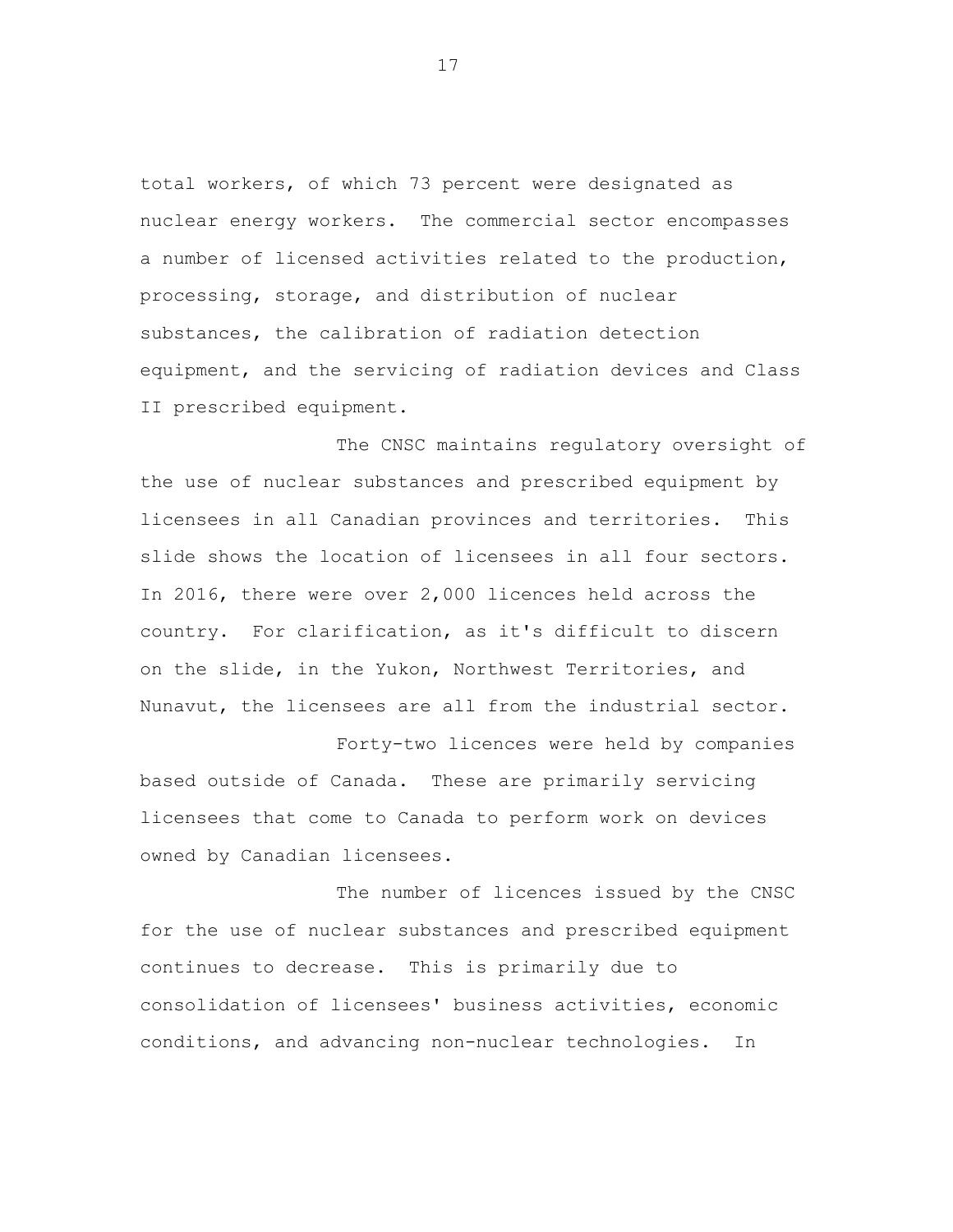2016, there were 2,233 licences held by 1,584 licensees.

Doses are monitored for all workers involved in activities authorized by the CNSC. In 2016, there were over 62,000 persons working in the areas covered by this report, the majority of whom worked in the industrial sector.

A worker who, in the course of their occupation, performs duties that may result in a dose of greater than 1 mSv per year must be designated as a nuclear energy worker. In 2016, 36 percent of all workers were designated as nuclear energy workers.

Similar to how licensees are located across Canada the CNSC has staff located in different regions of the country to provide regulatory oversight and support to licensees in all parts of Canada. The Directorate of Nuclear Substance Regulation has staff located in offices in Calgary, Alberta; Mississauga, Ontario; Ottawa, Ontario; and Laval, Quebec. In 2016, the CNSC conducted 1,452 inspections of licensees using nuclear substance and prescribed equipment.

Last year, more than 12,600 person days were dedicated to the core of CNSC activities of licensing, certification and compliance for nuclear substances and prescribed equipment. The breakdown to each activity is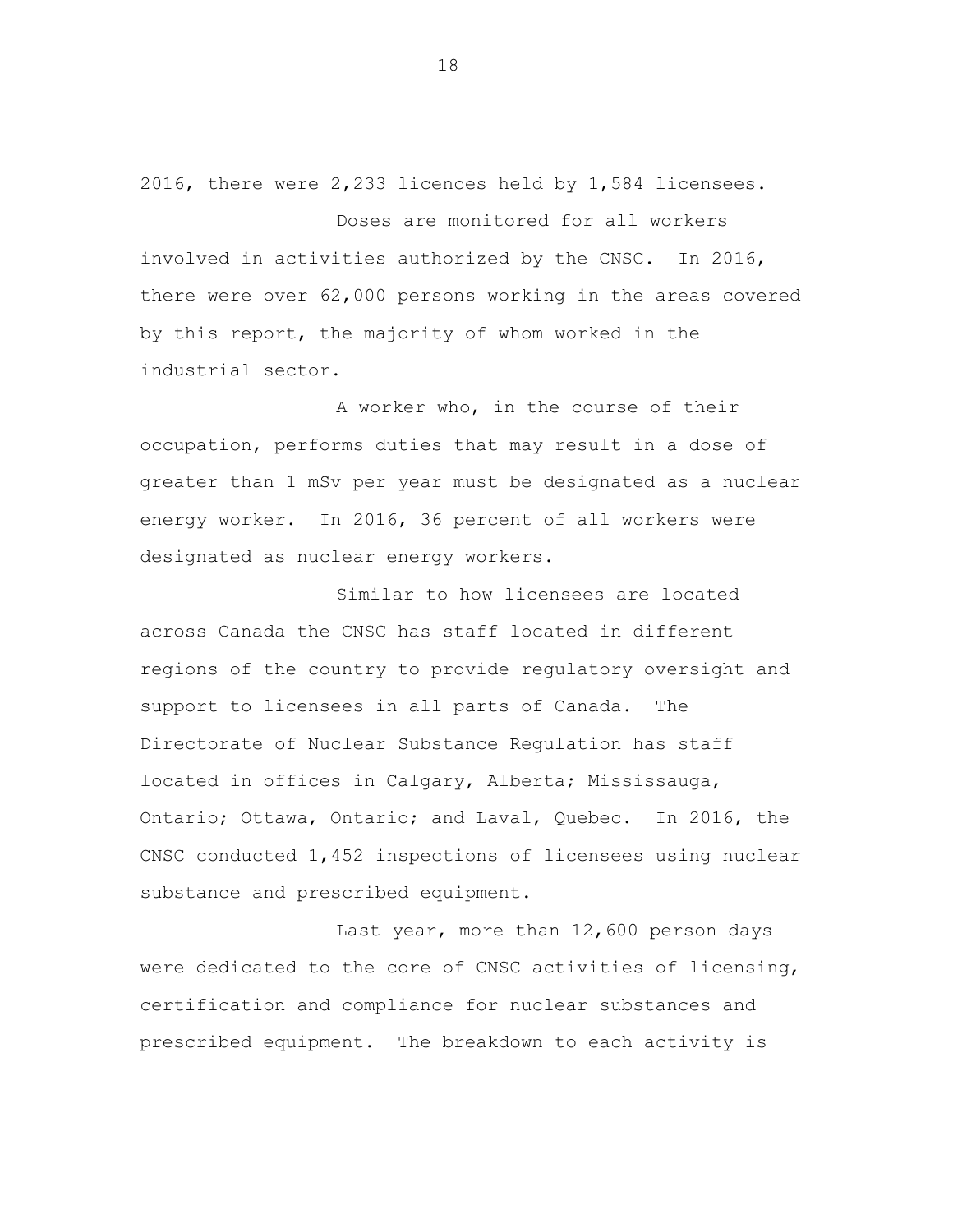shown on the slide.

When a request for licensing or certification is made to the CNSC; staff review the application and perform a technical assessment of request to verify that all regulatory requirements have been met, and that the applicant has in place adequate measures to protect health, safety, security and the environment. A peer review of the assessment is conducted. Once the peer review is complete, the designated officer makes a decision on each request for licensing or certification activities based on staff's evaluation and recommendation, and ensures that all requirements of the Nuclear Safety and Control Act and its regulations are met.

CNSC staff continue to lessen the administrative burden on licensees and improve our efficiency through consolidation of licences where appropriate, and by reviewing our internal licensing processes.

Industrial radiography involves the use of nuclear substances in exposure devices for the non‐destructive examination of materials. Under the Nuclear Substances and Radiation Devices Regulations, licensees are required to only allow CNSC‐certified personnel and supervised trainees to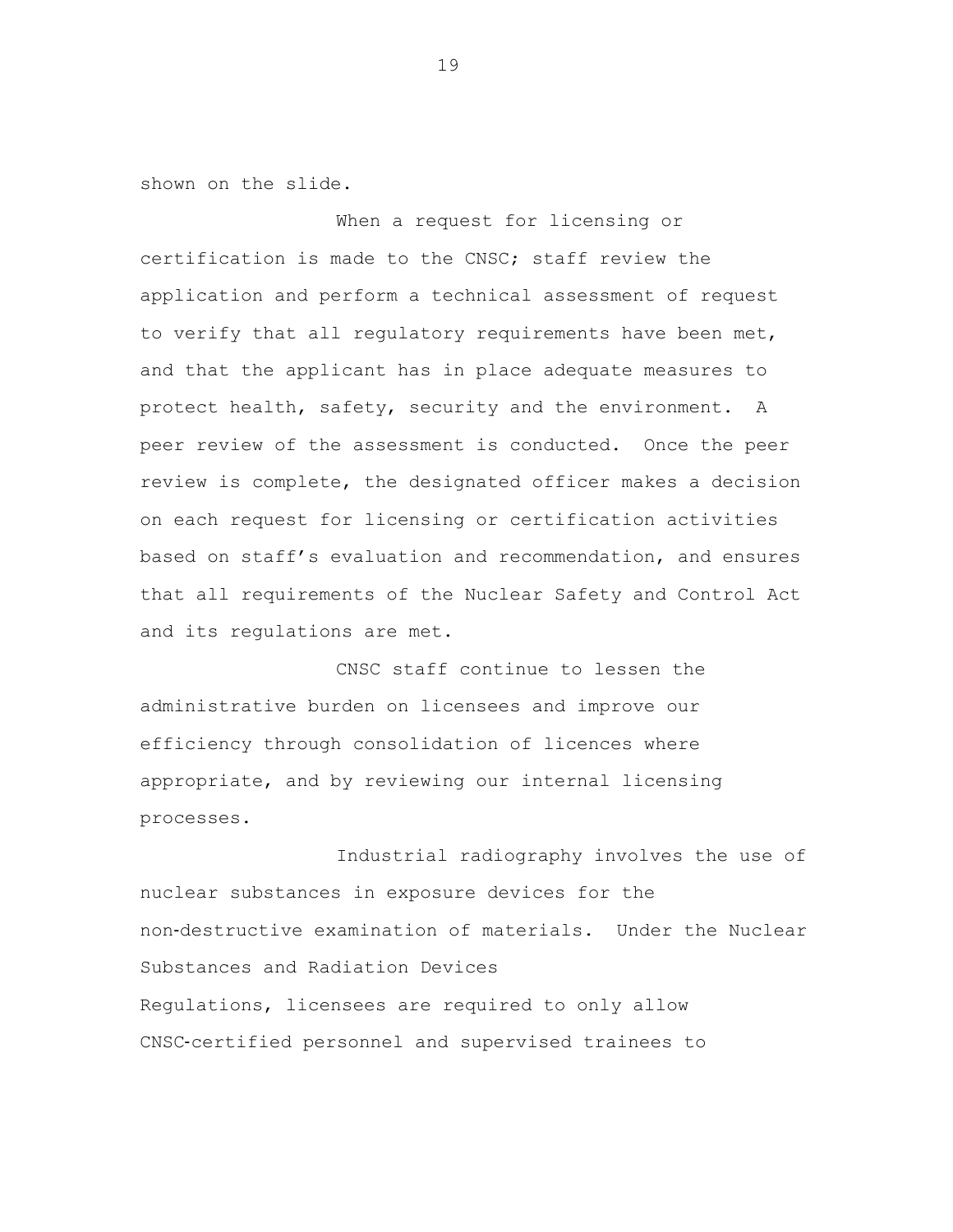use exposure devices. In 2016, the CNSC certified 115 new exposure device operators and renewed the certification of 340 exposure device operators.

Licensees have the primary responsibility for safety. All licensees must have in place radiation protection programs. These are evaluated by CNSC staff during the application stage or when changes to the program are made, and are assessed during compliance activities throughout the course of the licence.

Radiation Safety Officers, or RSOs, are individuals responsible for the implementation of the radiation protection programs. Licensees that operate Class II nuclear facilities or that service Class II prescribed equipment must have a certified RSO. A detailed presentation on radiation protection programs and the role of RSOs will be presented later today in CMD 17‐M44.

Most decisions related to the regulatory oversight of the use of nuclear substances and prescribed equipment are made by designated officers.

As you can see on the slide, designated officers made a total of 2,805 licensing and certification decisions in 2015. Licensing decisions accounted for majority of these.

Looking at the decisions on the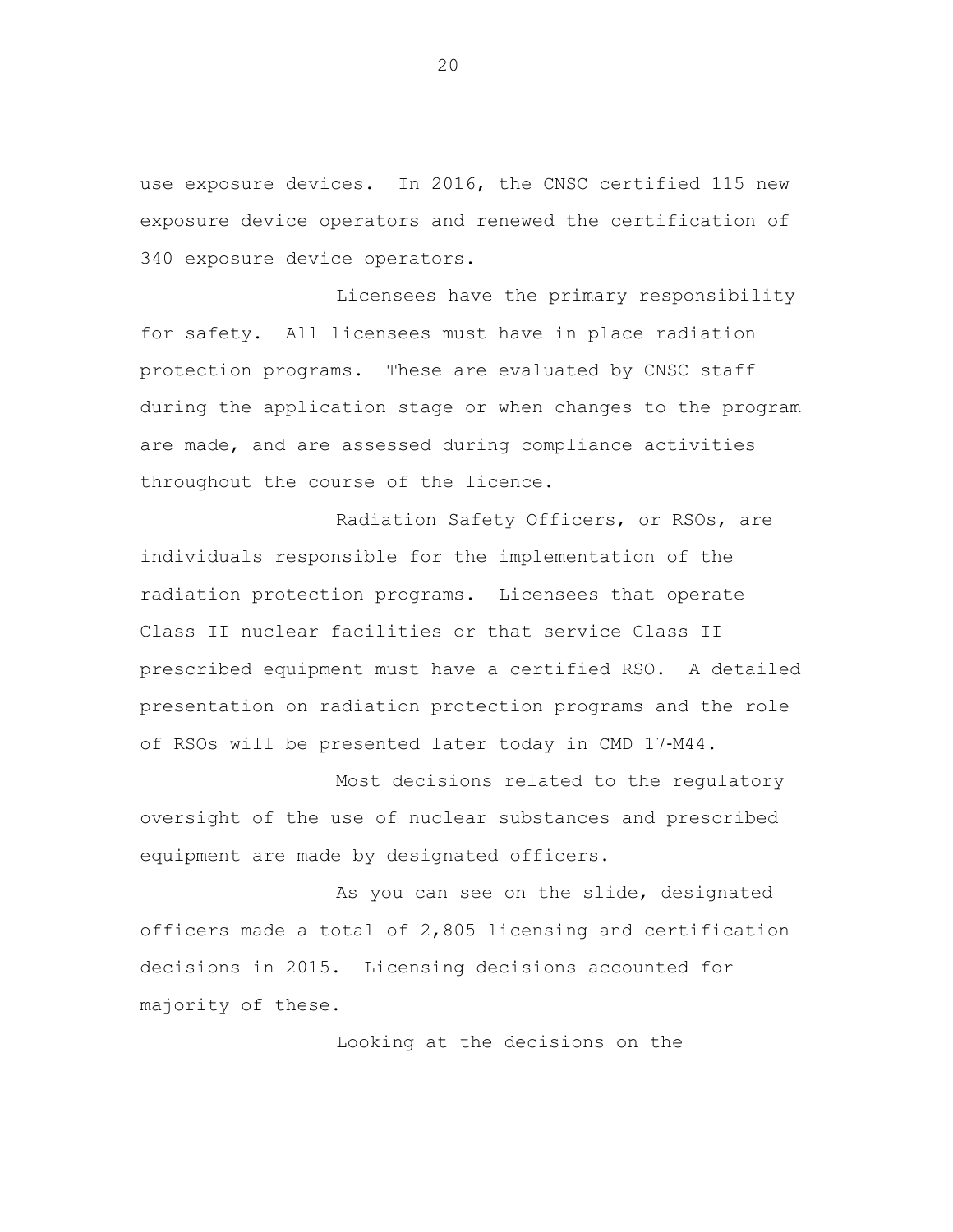Certification of Prescribed Equipment, compared to 2015 there was a notable increase in the number of decisions related to the certification of prescribed equipment. This was due to an increase in the number of expired certificates that were originally issued in the early 2000s. This trend will continue into 2017 before returning to normal levels by 2018.

Turning now to the Certification of Exposure Device Operators, or EDOs, the number of decisions related to the certification of exposure device operators continues to increase. The number shown on the slide, the 455, includes both new certifications and renewals. While the number of new EDO certificates has remained stable, the increase in the number of certification decisions in 2015 and again in 2016 is attributed to the CNSC's gradual implementation of a new expectation for EDOs to renew their certification every 5 years. It is expected that the number of EDO certifications will remain similar to the level in 2016 for the coming years.

Now we move to the topic of packaging and transport. Every year approximately 1 million packages containing radioactive material are transported safely in Canada. The packaging and transport of nuclear substances is regulated jointly by the CNSC and Transport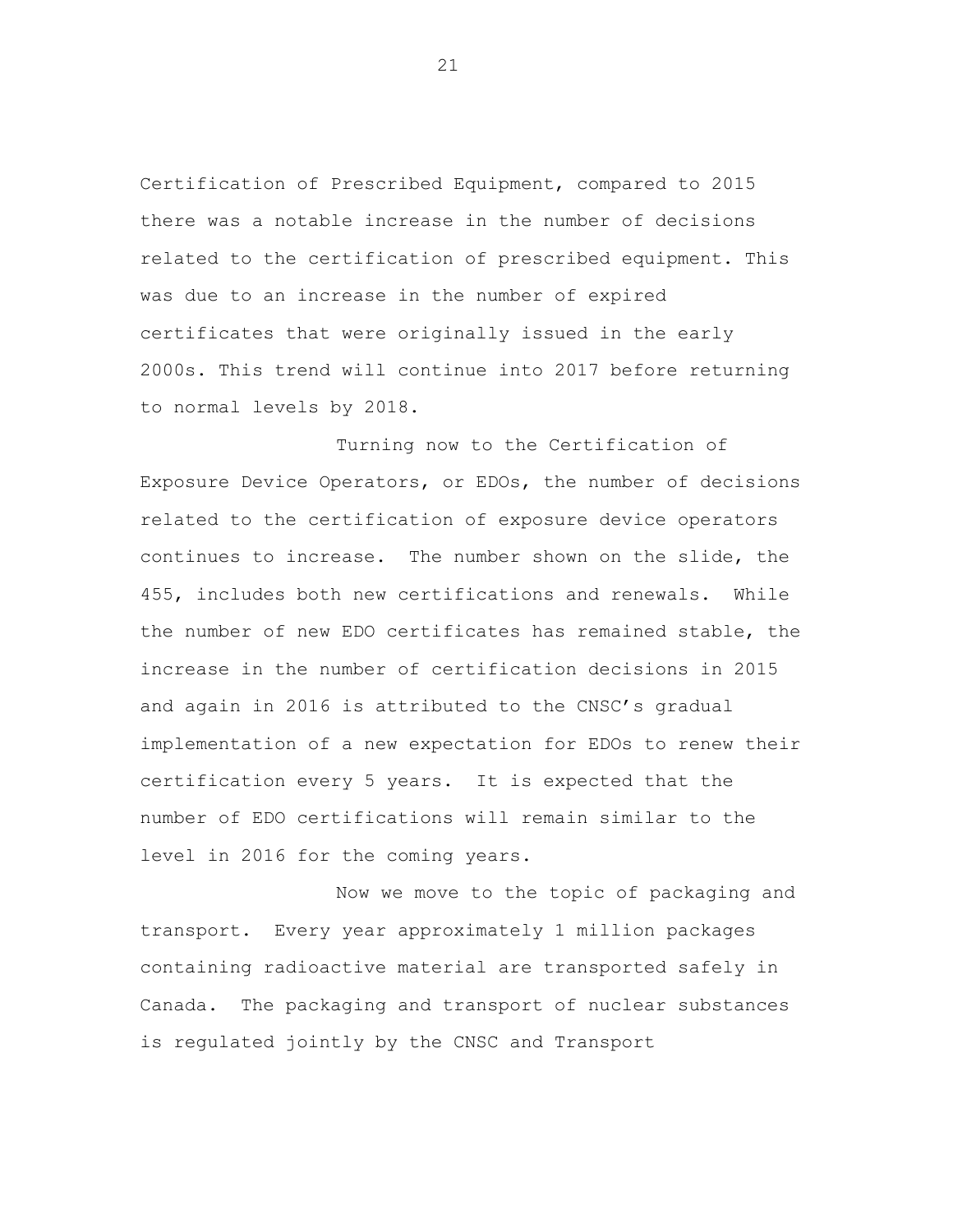Canada. Transport activities and any packages that are used for transport must comply with:

- CNSC's Packaging and Transport of Nuclear Substances Regulations, 2015;

- Transport Canada's Transportation of Dangerous Goods Regulations and;

- The International Atomic Energy Agency's Regulations for the Safe Transport of Radioactive Material.

References to packaging and transport made within this presentation or in the regulatory oversight Report itself, for example in reference to reported events, are made in the context the activities covered by this report, namely the transport of nuclear substances and prescribed equipment.

The CNSC compliance program is risk‐informed, planned and responsive. CNSC inspectors conduct inspections of licensees at defined frequencies over the period of the licence. Inspections that are planned but not performed are tracked for inclusion in the next planning cycle. Most inspections of nuclear substance and radiation device licensees are Type II inspections.

Type I inspections may be conducted for licensees that operate at multiple geographic locations or use a combination of unsealed or sealed nuclear substances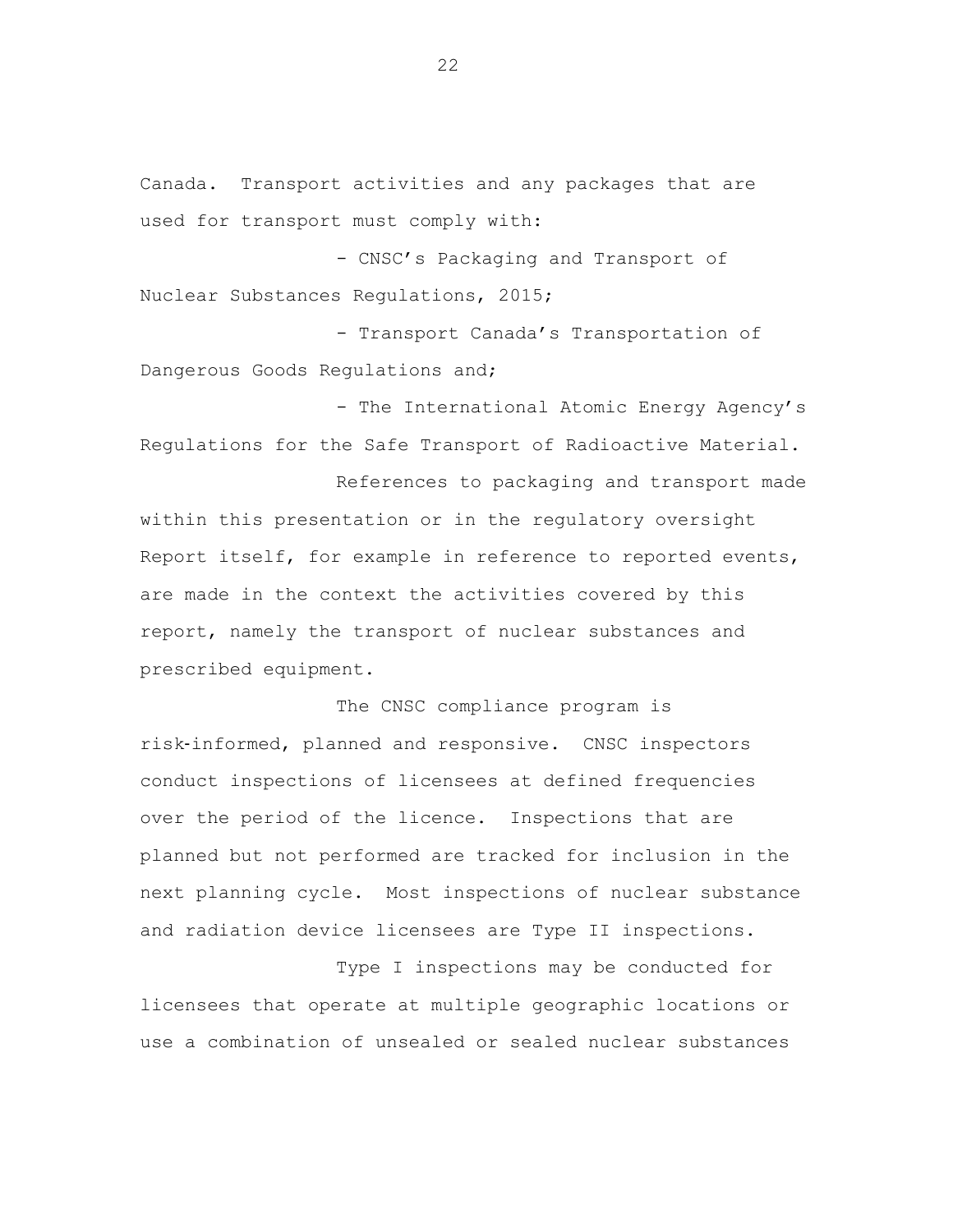and radiation devices. These Type I inspections are above and beyond those performed at Class II facilities, which form a part of the baseline inspection program for Class II licensees.

The nuclear substance and radiation device licensees subject to Type I inspections are determined for each year based on a risk-informed process taking into account the nature of the activities performed by the licensee, the nuclear substances used and past compliance history. For all other licensees, Type II inspections are the default inspection type, and are inspected on a risk‐informed inspection frequency. A complete list of all inspections conducted in 2016, and whether or not they were Type I or Type II is included in Appendix E of the Regulatory Oversight Report. This was a new feature of the 2016 edition.

Compliance activities include more than just inspections. The CNSC compliance program also involves reviewing of submissions from licensees including the review of annual compliance reports for each licensee, assessment of procedures submitted by licensees, for example servicing procedures, and the review of events reported to the CNSC and their corrective actions.

The results of all compliance activities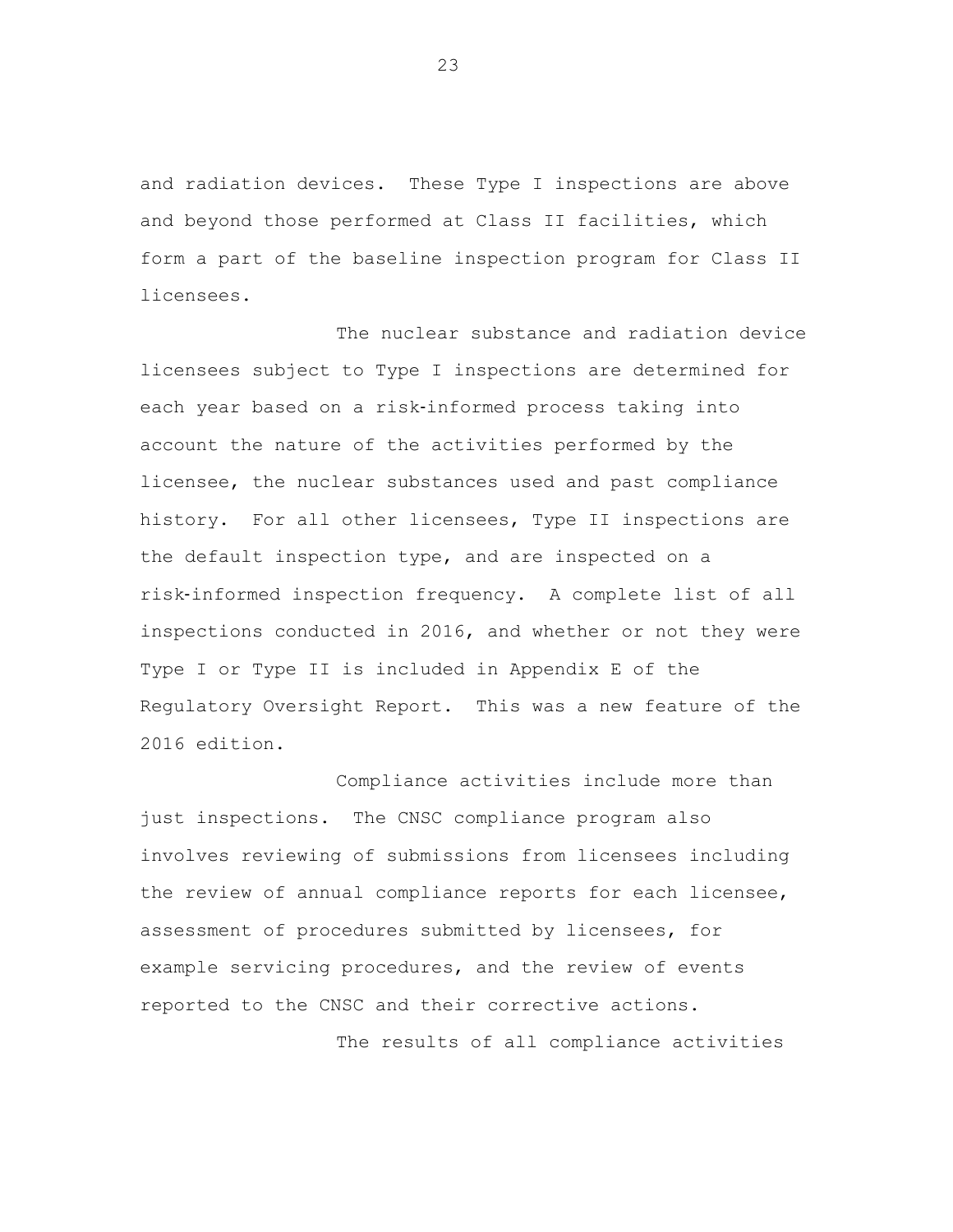are documented and non‐compliances are tracked until they are addressed by the licensee to the satisfaction of CNSC staff. Repeated performance below expectation leads to increased regulatory oversight, which could include reactive inspections or an increased inspection frequency. Of the 1,452 inspections conducted in 2016, there were 48 cases where licensees who received an SCA rating of below expectations or unacceptable, had also received ratings below expectations or unacceptable on the same SCA in their previous inspection.

Enforcement actions are taken by the CNSC to compel licensees to comply with the regulatory requirements. When CNSC staff find a licensee in non‐compliance, they use a graduated approach to bring the licensee back into compliance and deter future non‐compliance. CNSC staff have a range of tools available to them including orders, administrative monetary penalties, and licensing actions. The most appropriate enforcement action is selected and applied based on risk‐informed decision-making.

In 2016, CNSC staff issued 14 orders and eight administrative monetary penalties, or AMPs, to licensees covered by this report to address concerns for safety and security. Consistent with previous years, most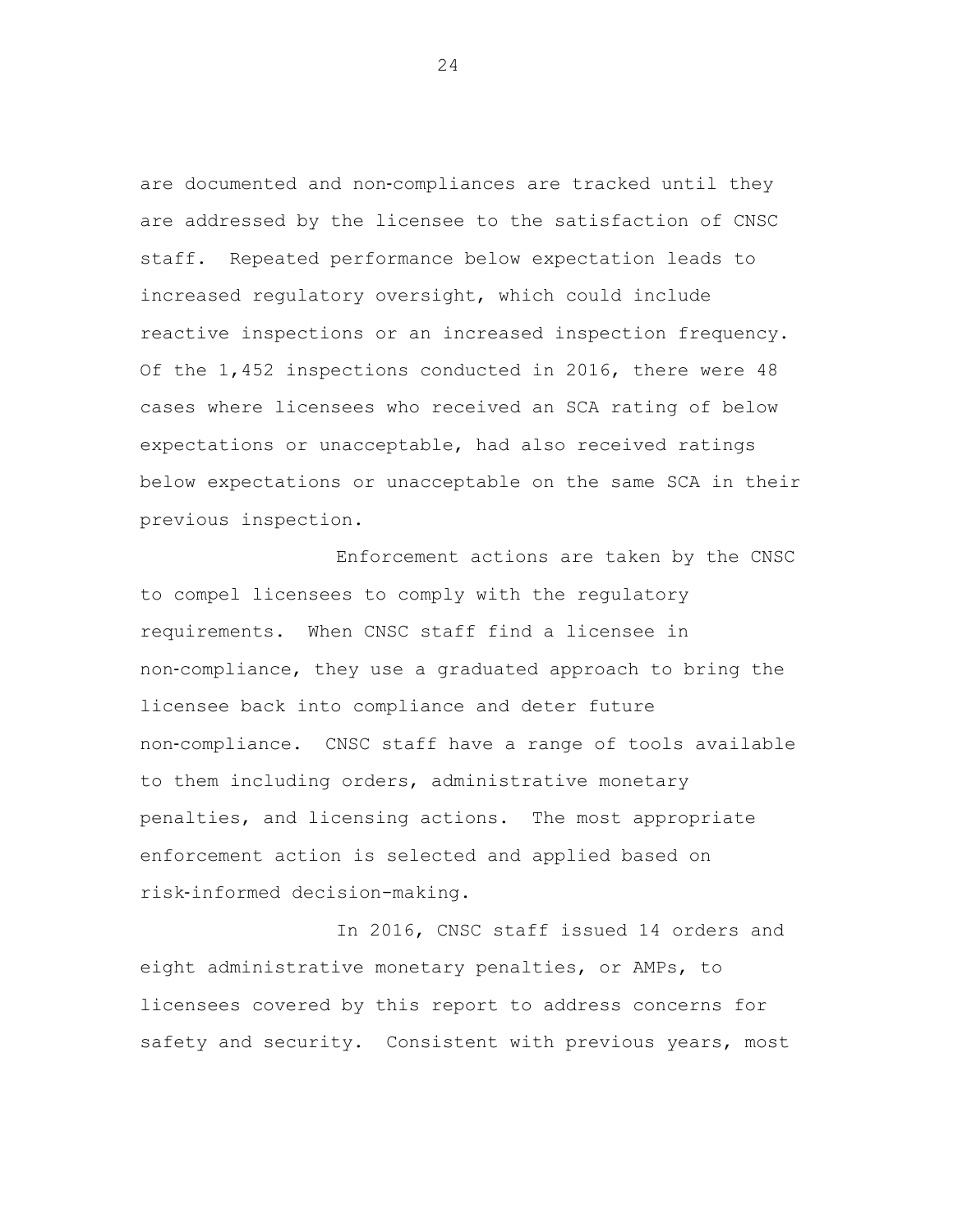enforcement actions were issued to licensees in the industrial sector. Concerning the orders issued, once CNSC staff were satisfied that the licensees met all terms and conditions of the order, the order was closed. All 14 orders issued in 2016 have been closed. All eight AMPs issued in 2016 have been paid.

In 2016, the designated officer refused to renew four licences, refused to authorize the transfer of one licence, and in another case, changed the terms and conditions of the licence to be more restrictive.

CNSC staff continue to engage stakeholders through outreach activities held across Canada. This slide shows the sectors targeted by different outreach activities through the year 2016. Activities included information sessions and webinars for all users of nuclear substances and radiation devices, the DNSR newsletter, participation in working groups such as the CNSC/CRPA working group, and the CNSC industrial radiography working group.

CNSC staff gave presentations at conferences and industry meetings, for example, at the Canadian Organization of Medical Physicists Annual Meeting, and the British Columbia Funeral Association Meeting, and it included workshops focused on particular sectors or activities such as the portable gauge workshops. Outreach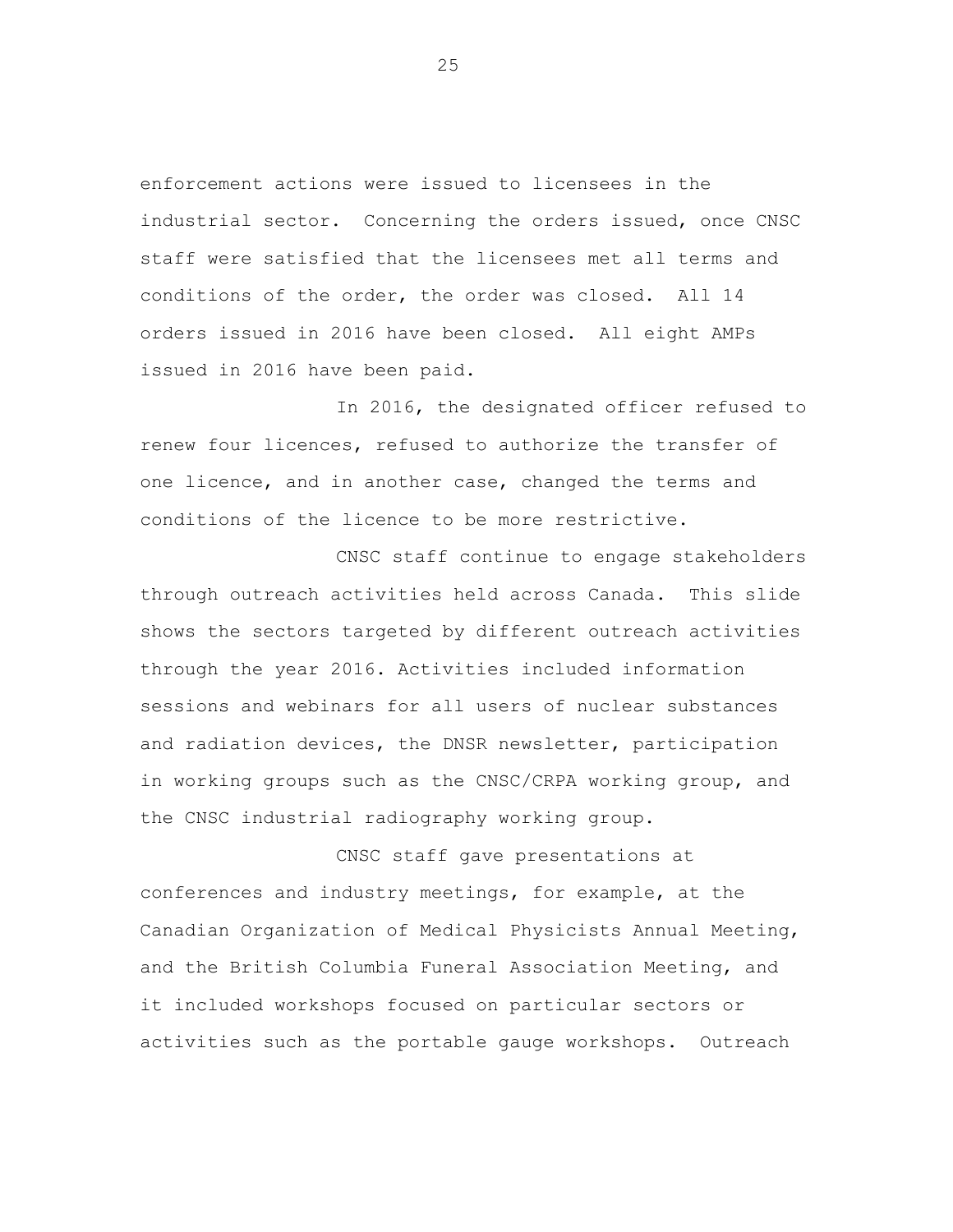activities are one venue the CNSC uses to inform licensees of regulatory requirements and expectations, and are also a venue for sharing operating experience.

In addition to outreach with the licensed community, CNSC staff continue to engage and connect with their peers in the federal government, including counterparts at Transport Canada, the Public Health Agency of Canada, the National Energy Board, Health Canada and the Community of Federal Regulators.

Furthermore, CNSC staff continue to be engaged at the international level on matters concerning the use of nuclear substances and prescribed equipment.

At this time, I will pass the presentation over to Mr. Rabski.

**MR. RABSKI:** Good morning, members of the Commission. My name is Henry Rabski, Director of the Operations Inspection Division in the Directorate of Nuclear Substance Regulation.

Through the following slides, I will be providing an overview of the safety performance of nuclear substance licensees for 2016.

For the purposes of the reporting in the Regulatory Oversight Report the following four safety and control areas, or SCAs, have been selected, as they provide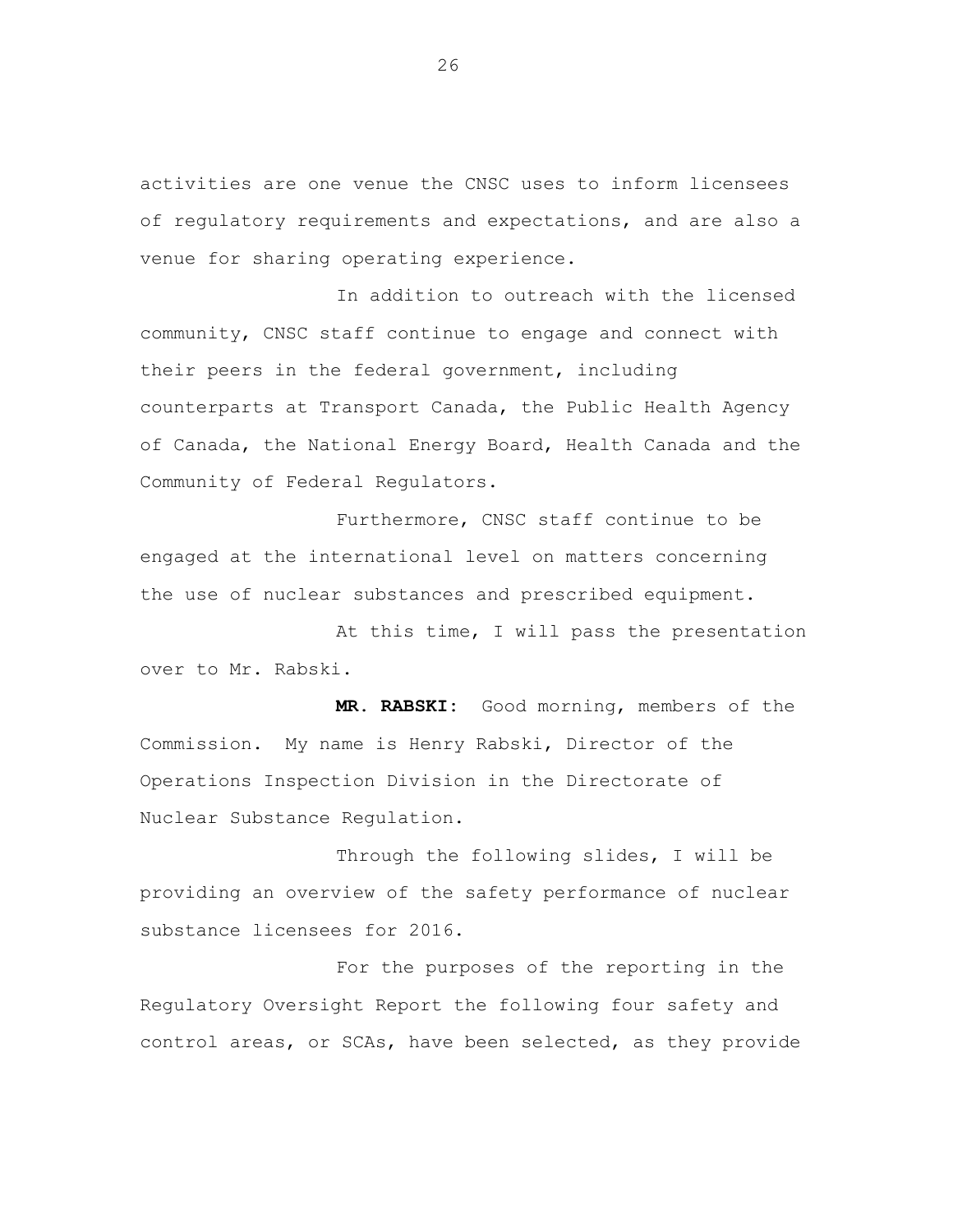a general overview of licensees' performance: management systems, operating performance, radiation protection and security.

Overall, licensees continued to demonstrate adequate performance within all safety and control areas as the majority of inspected licensees in 2016 were found to be compliant in the four SCAs covered in this report.

More details on these safety performance measures is provided in the following slides.

Overall, doses received by nuclear energy workers remained low in 2016 with most workers receiving less than .5 mSv per year. In 2016, no nuclear energy workers received whole body doses above the regulatory limit of 50 mSv.

Note that the data from 2012 was obtained by a sampling of workers. Data from 2013 and '16 used all the information that was submitted through the ACRs, the Annual Compliance Reports, by licensees.

The management system SCA includes the processes and programs put in place by licensees to achieve their safety objectives and that foster a healthy safety culture. Overall, 97.8 per cent of all inspected licensees showed a satisfactory rating for this safety and control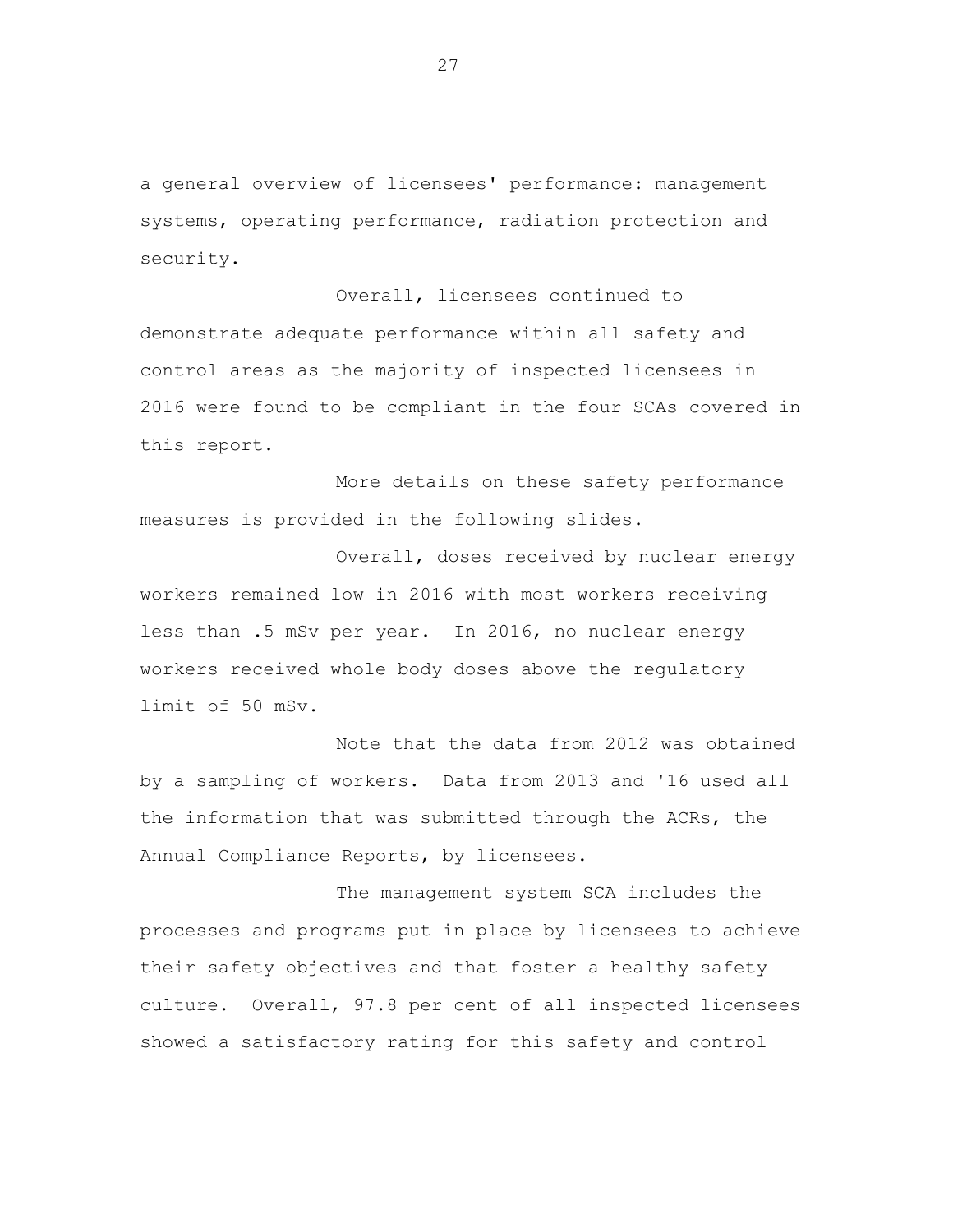area in 2016.

The most common non-compliances in this SCA included: conducting activities contrary to a licence condition, failure to comply with regulatory requirements related to having records at work locations and a failure to notify the CNSC of changes in contacts for licensed activities.

Please note that two licensees received unacceptable ratings for this SCA and both received an order as a result of the inspection performed.

It is too early to speak to trending for performance within the management system SCA at this time as 2016 marked only the second year this SCA was reported on as part of the Regulatory Oversight Report. CNSC staff will continue to analyse the compliance data for this SCA in future years to monitor for any emerging trends and report them.

Moving now to operating performance, which refers to the licensee's ability to perform licensed activities in accordance with pertinent operating and safety requirements defined in the *Nuclear Safety and Control Act,* its associated regulations and licence conditions.

Licensees are expected to demonstrate that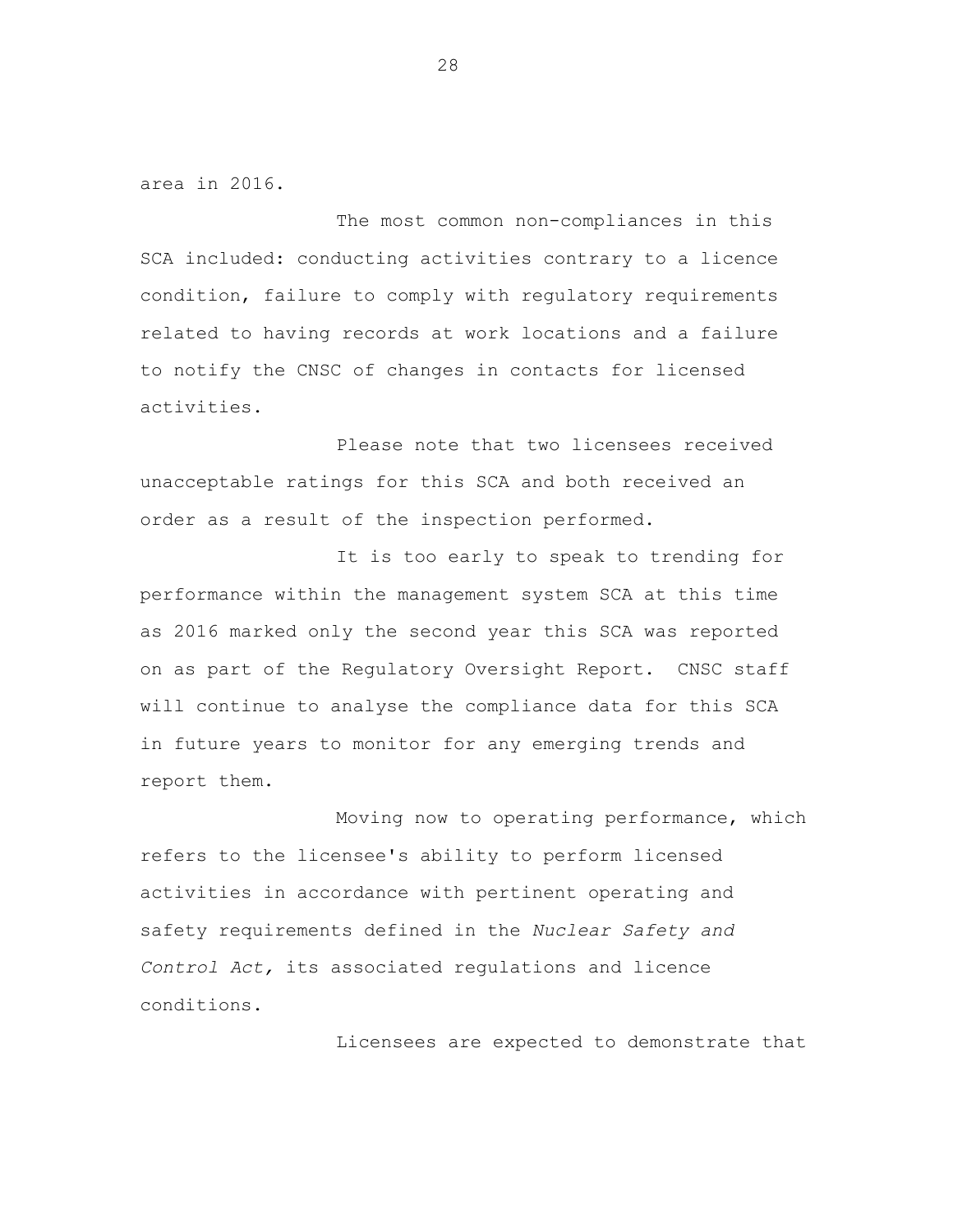they comply with the operational and safety requirements by providing workers with appropriate procedures for the safe use of nuclear substance and provide prescribed equipment by ensuring that workers follow procedures and by maintaining records that demonstrate compliance. Eighty-seven per cent of licensees inspected received grades that were satisfactory or fully satisfactory in 2016.

As shown in the table, this year five inspections conducted within the industrial sector resulted in an unacceptable rating for this safety and control area in 2016. In all cases, an order was issued to ensure that corrective actions were taken immediately. The majority of non-compliances in this safety and control area included: failure to comply with regulatory requirements related to the retention of records, worker obligations and sealed source leak testing. In all cases, licensees addressed these non-compliances to the satisfaction of the CNSC.

Overall, compliance in this SCA dropped slightly in 2016 compared to the previous year, but remained within the range observed over the last five years. The one sector that showed a year-over-year improvement in 2016 was the academic and research sector. Moving now to radiation protection, which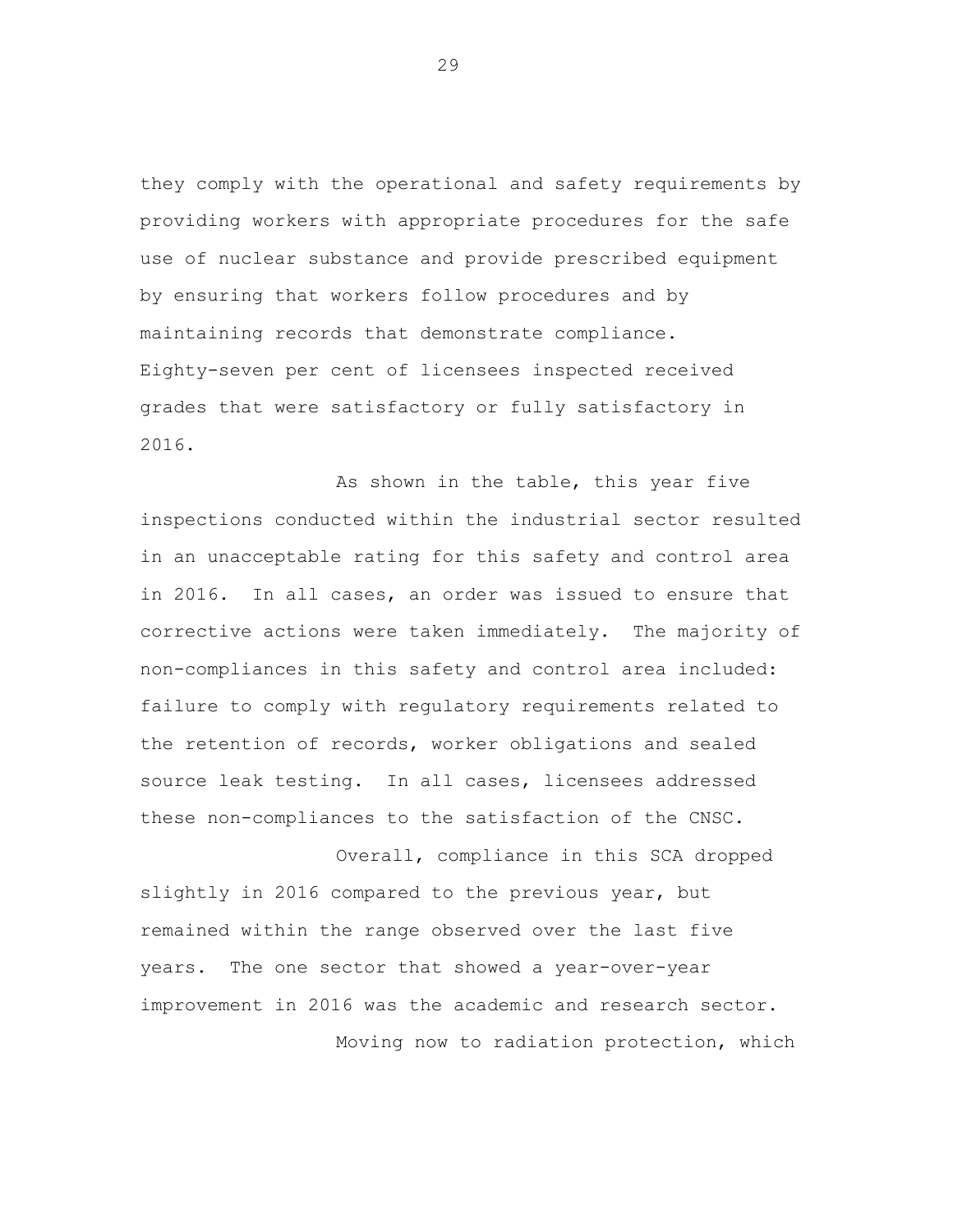requires licensees to establish programs to ensure that contamination levels and radiation doses received by workers are monitored, controlled and maintained below regulatory limits and kept at levels that are as low as reasonably achievable, social and economic factors being taken into account.

Licensees are expected to monitor worker doses, post-radiation warning signs, plan appropriately for radiological emergencies, manage oversight of operational activities, institute effective workplace practices that emphasize the use of time, distance and shielding to minimize exposure to radiation and use appropriate protective equipment.

All sectors demonstrated adequate performance within this safety and control area, with 84.5 per cent of inspected licensees who received a satisfactory rating.

In 2016, for the second year in a row, a decrease in the performance by the medical sector has been observed.

In response to relatively lower compliance in this SCA, staff started a project to review the oversight processes for radiation safety officers who are appointed and the radiation protection programs put in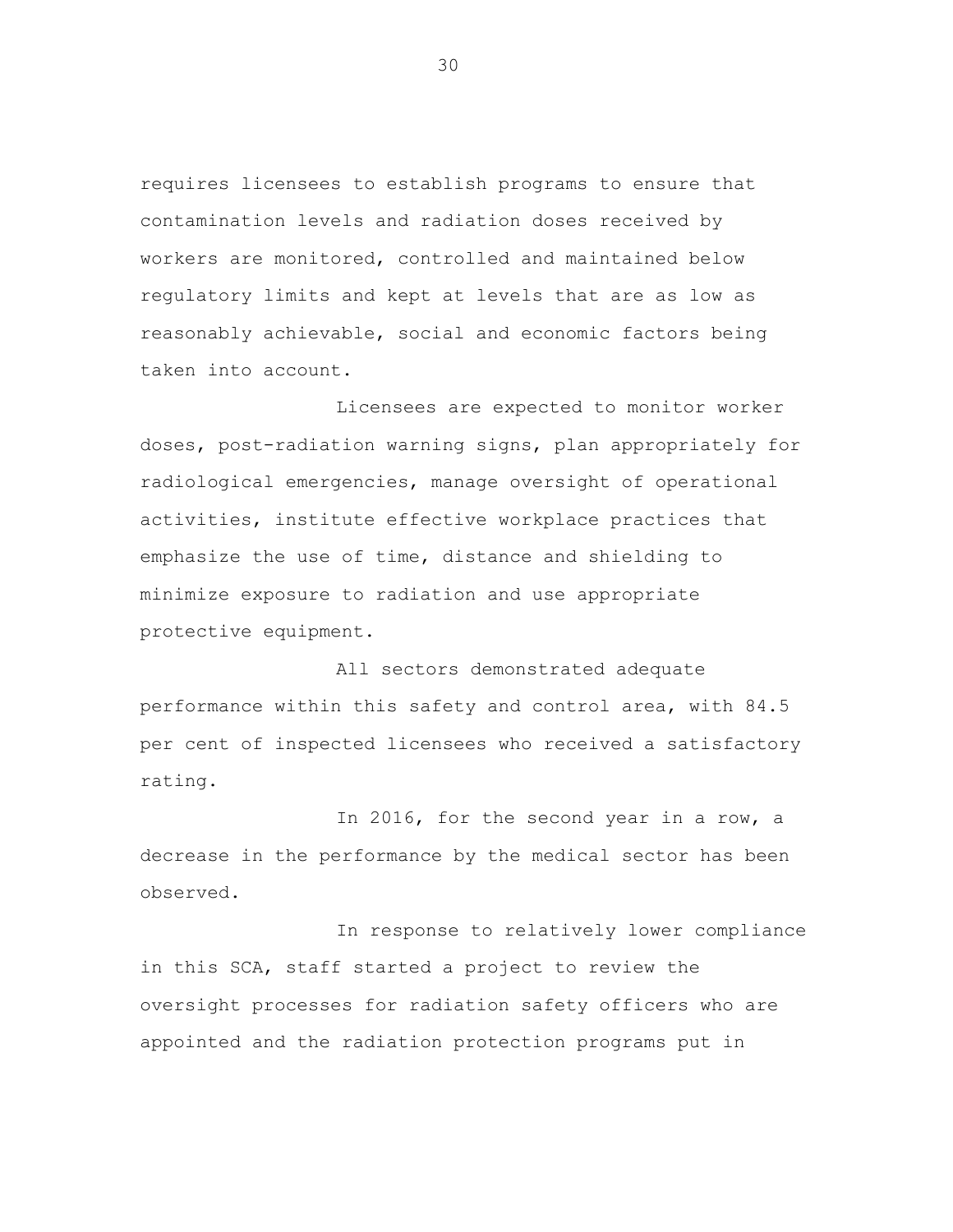place to identify factors that may lead to greater success in implementing effective radiation programs.

This initiative will be described in more detail in a presentation later today.

The majority of non-compliances reported involved survey meters not being calibrated, inadequate implementation of measures to ensure that doses are kept as low as reasonably achievable and improper posting signs at boundaries and points of access. In all cases, licensees addressed these non-compliances to the satisfaction of the CNSC.

As we see in this slide, four licensees, all in the industrial sector, received unacceptable ratings for this SCA. Note that these same four licensees also received unacceptable ratings for the operating performance SCA and all received an order.

Finally, security, which requires licensees to have in place physical security measures, practices and programs to prevent the loss, illegal use, illegal possession or illegal removal of nuclear substances during their entire lifecycle including while they are in storage or during transport.

The extent of security measures required depends upon the type of nuclear substance being used and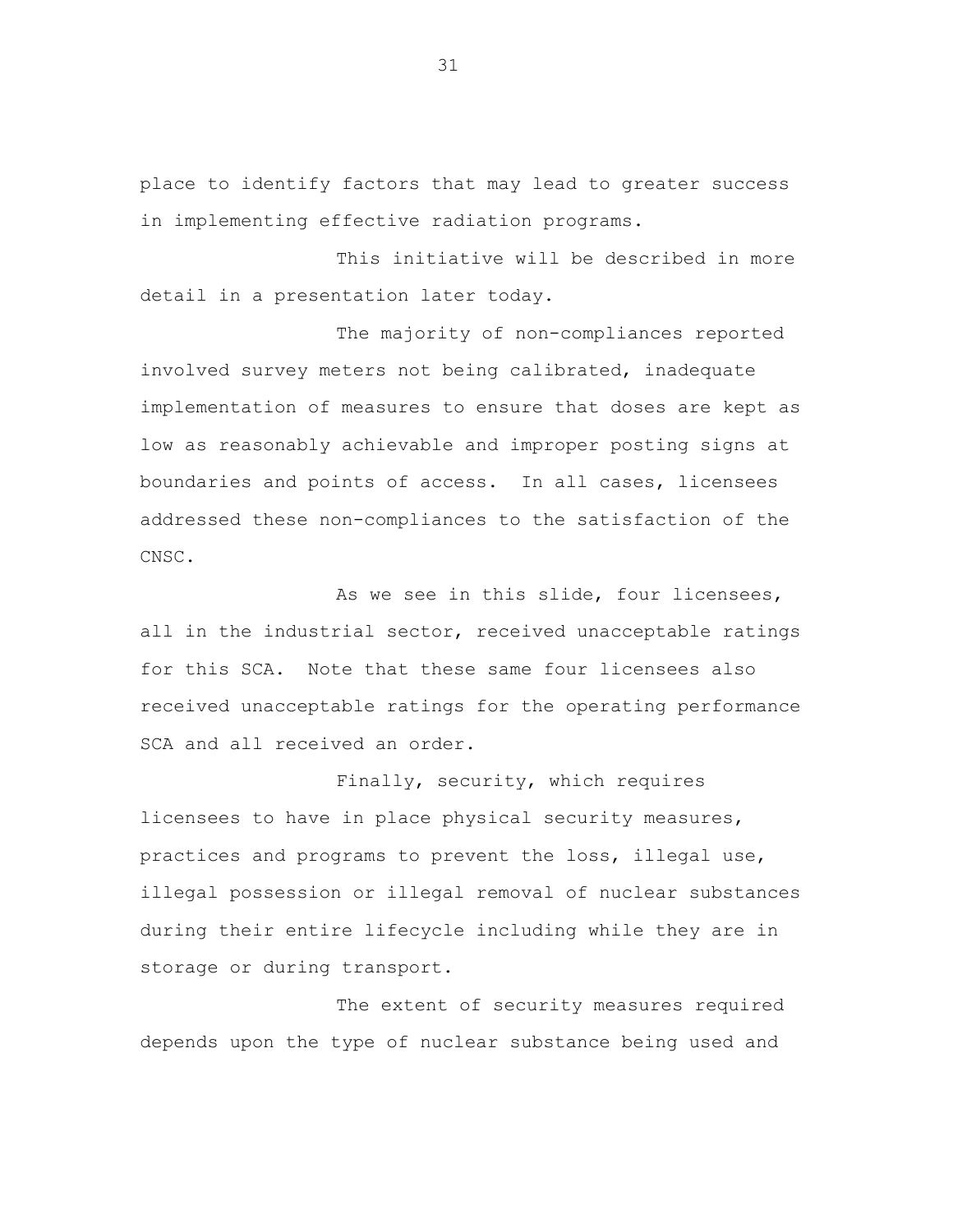activities performed by each individual licensee.

All sectors show satisfactory rating for this safety and control area in 2016, with 93.6 per cent of inspected licensees having ratings of fully satisfactory or satisfactory for this SCA, a small decrease from last year's report.

One inspection was given an unacceptable rating and resulted in the issuance of an order to ensure that corrective actions were taken immediately.

Licensees, as a whole, addressed and corrected all non-compliances related to security identified during inspections to the satisfaction of the CNSC.

Performance in this safety control area decreased marginally in 2016 compared to previous years. This is attributed to a decrease in the rating in the medical sector.

As mentioned earlier, the extent of security measures required is commensurate with the activity of the source.

REGDOC-2.12.3 provided further requirements and guidance for licensees with regards to their security programs. The first phase of implementation of this REGDOC affected licensees with Category 1 and 2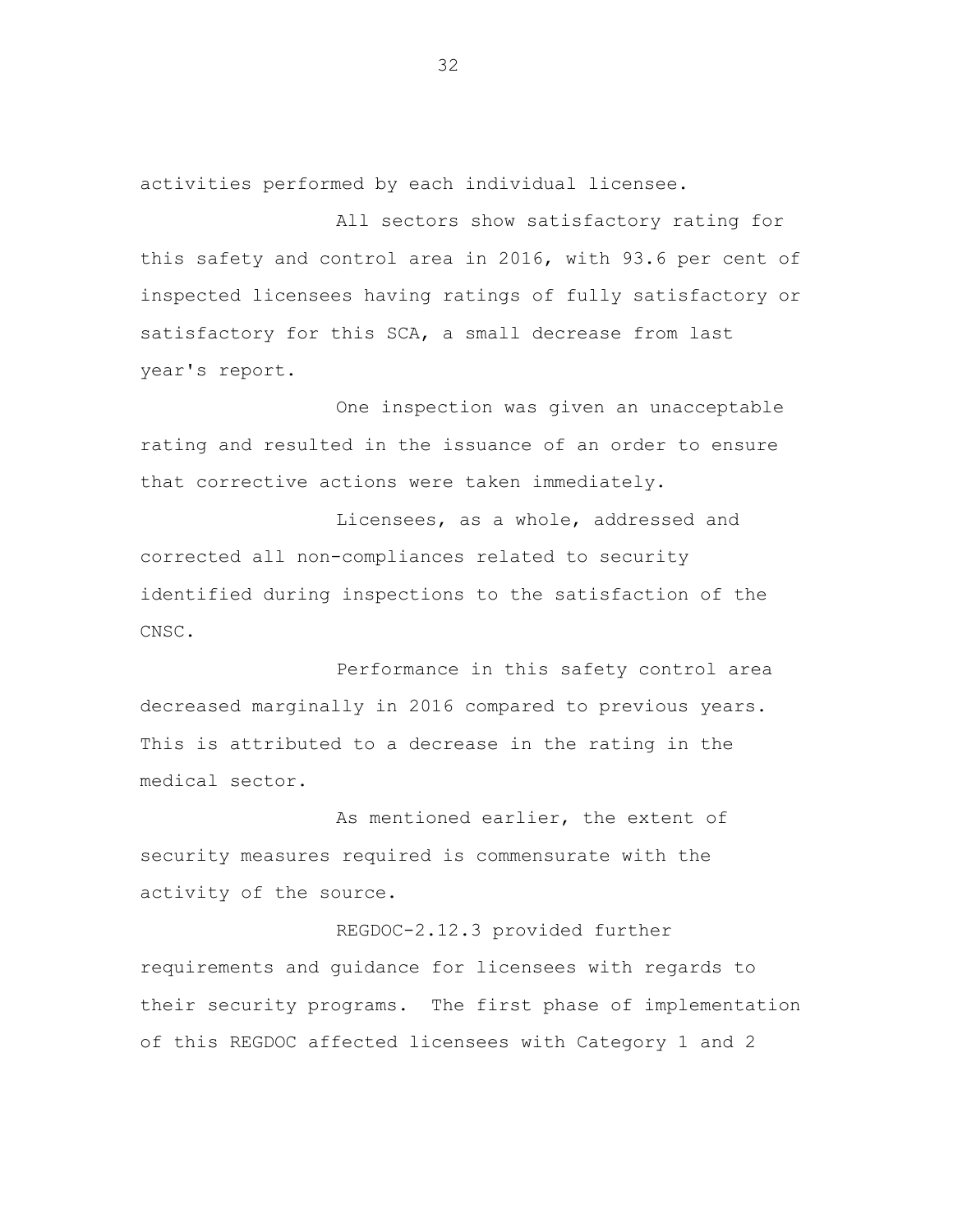sealed sources. For these licensees, the expectation for security programs outlined in the REGDOC came into effect in May, 2015.

As a result, during inspections of licensees with Category 1 and 2 sources, CNSC staff verified compliance against requirements described in the REGDOC. Seventy-nine per cent of licensees inspected against these requirements were compliant with all requirements in 2016.

The non-compliances cited were primarily administrative in nature and did not impact the immediate security of sources.

The second phase of implementation of REGDOC-2.12.3 will occur in May, 2018, impacting licensees in possession of Category 3, 4 and 5 sealed sources. CNSC is proactively reaching out to licensees and clarifying expectations under the REGDOC that will be coming into effect.

For the third year in a row reported events have been ranked using the International Nuclear and Radiological Events Scale, INES, a tool for communicating the safety significance of nuclear and radiological events to the public. As described in previous years, this tool allows the establishment of a proper perspective of an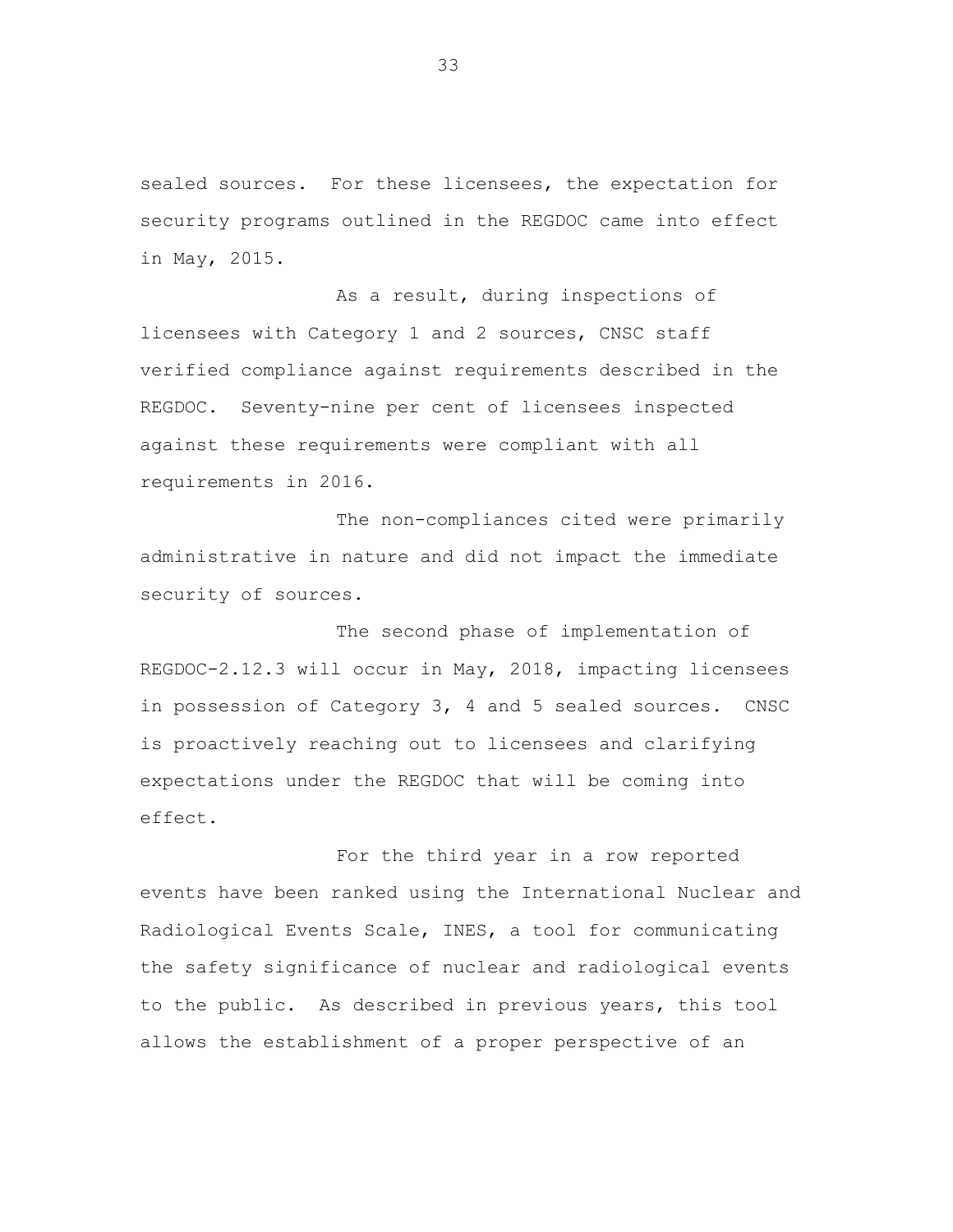event's safety significance. The scale has been used to classify events at nuclear power plants since 1990 and has been extended over the years to apply to all nuclear installations. By 2006, it had been adapted to all events associated with the transport, storage, and use of radioactive sources and nuclear substances.

Note that the scale is not a tool to compare safety performances among facilities or organizations, but rather to effectively communicate the safety significance of events.

The use if the INES scale provides a consistent approach to reporting the safety significance of radiological events. Under this scale all events are classified on a scale that includes seven levels.

Examples of events that could be rated as Level 1 include exposure of a member of the public in excess of the public dose limit or a loss or theft of a radiation device such as a portable gauge.

Examples of events that could be rated as Level 2 include exposures to the members of the public in excess of 10 millisieverts or exposure to a nuclear energy worker in excess of the annual dose limits.

CNSC staff review, assess and track all events reported by licensees. In 2016 there were 139 events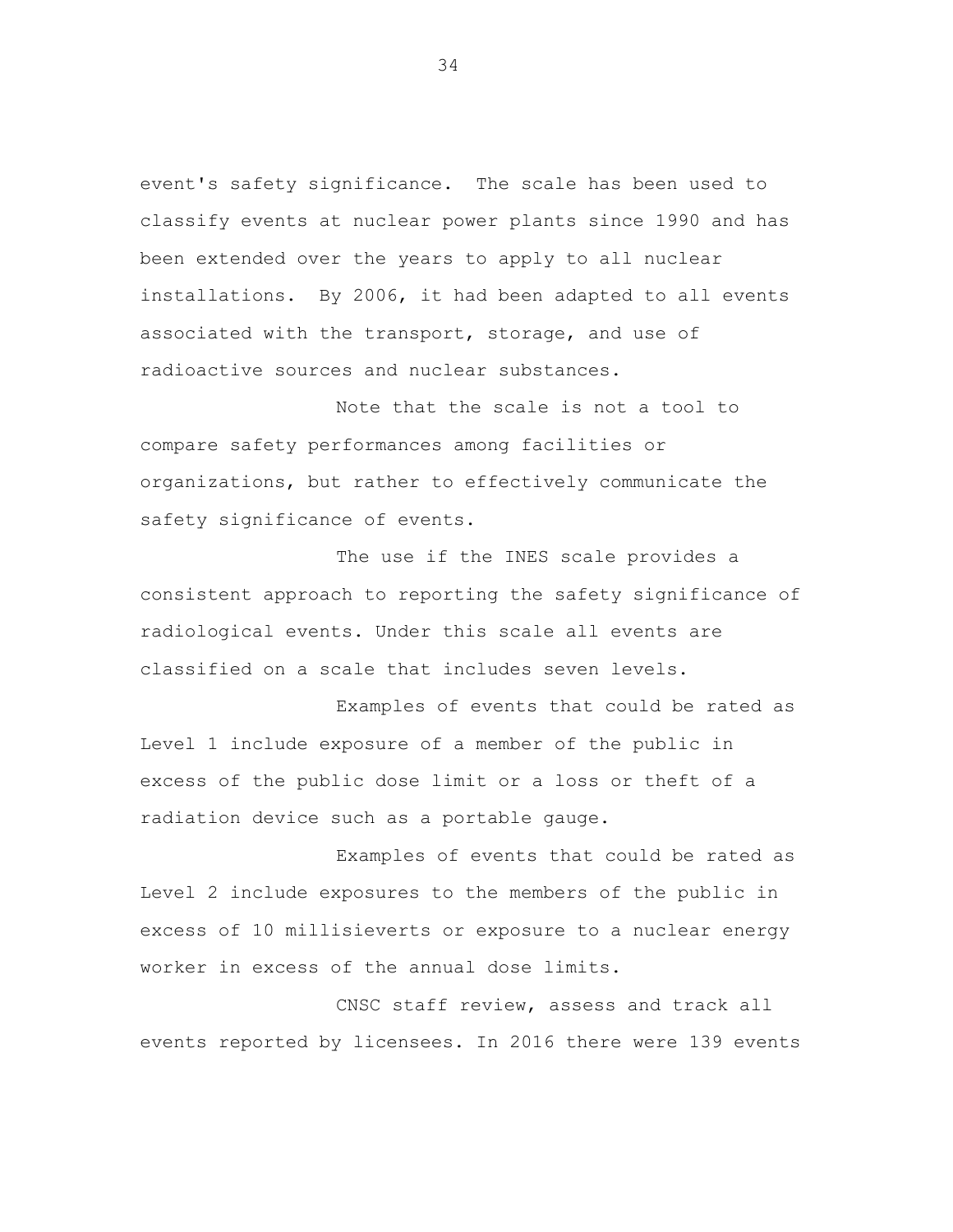reported to the CNSC by licensees in the sectors covered in this report. Of the 139 events, 136 events were ranked as Level 0 or no safety significance under the INES scale: one including where a worker sustained an injury note related to the use of nuclear substances; two events were ranked as Level 1 or anomaly on the INES scale due to the quantity of nuclear substances involved and the type of event reported; finally, we had one event that ranked as Level 2 or an incident under the INES scale.

Note that the events involving missing or found sealed sources are also incorporated into a report that is available on the CNSC website and updated on a regular basis. More information on the three events which obtained an INES rating above 0 is provided in the next slides.

Two events related to lost or stolen radiological sources ranking above INES Level 0. There were two instances of theft of a portable gauge where the gauge was subsequently not recovered. For this reason, these two events were ranked as Level 1 under the INES scale. These events remain open and CNSC Staff will continue to track any future developments on the identification of sources.

In 2016 there were two events of dose exceedances, both were reported at Commission meetings in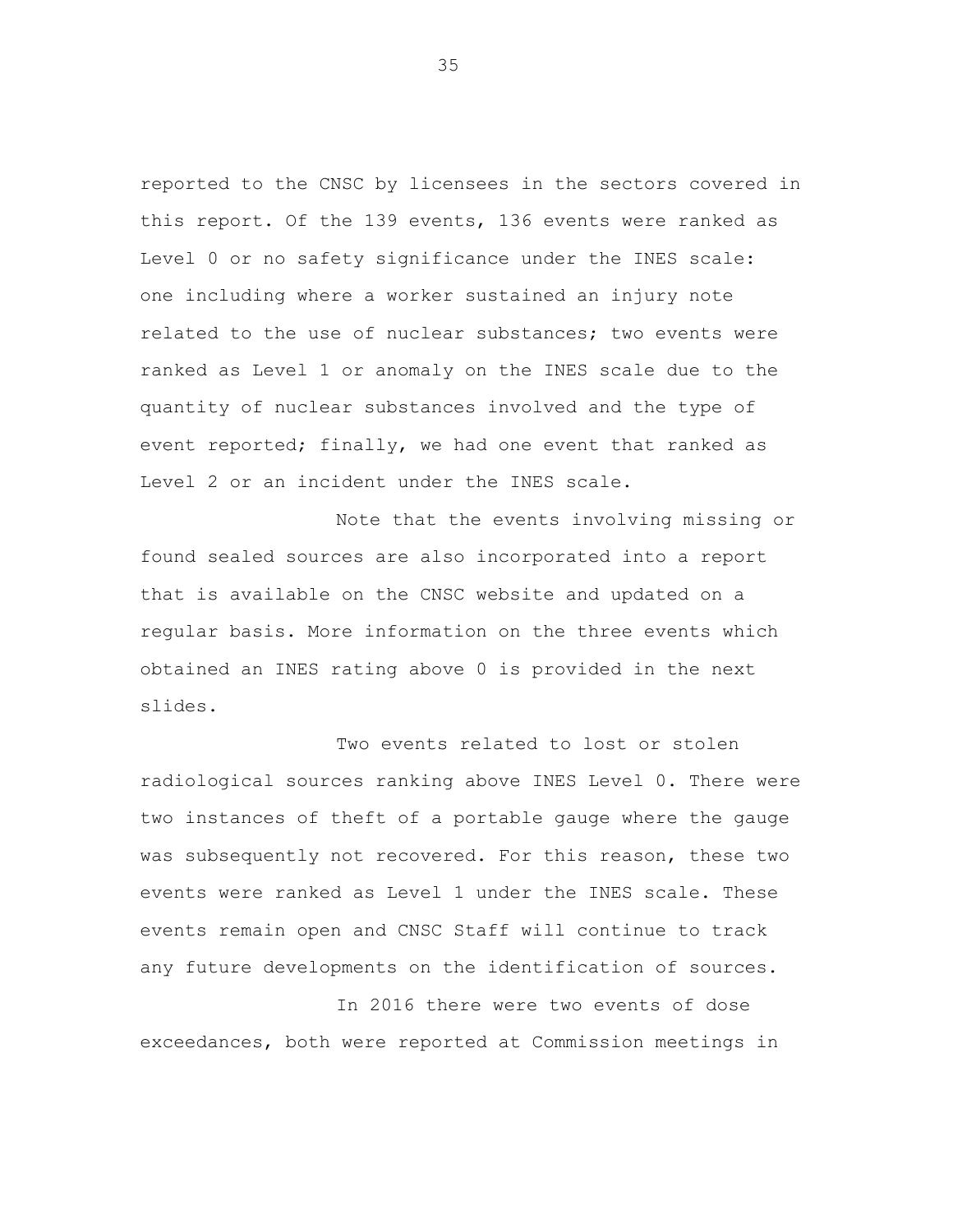December 2016.

In the first event a member of the public received an effective dose that exceeded the annual limit of 1 mSv. The individual received the dose after receiving a ride in a vehicle that was also transporting packages containing nuclear substances. CNSC Staff estimate the person received a dose of 1.62 mSv. An administrative monetary penalty was issued to the driver of the vehicle. The event was ranked as a Level 1 on the INES scale.

The second event occurred when a nuclear energy worker from a hospital received a dose above the regulatory limit of 500 mSv for extremities. The equivalent dose to the hand was estimated by the CNSC Staff to be 1,100 mSv. Corrective actions were put in place by the licensee and accepted by the CNSC. This event ranked as Level 2 on the INES scale because a worker received a dose above the regulatory limits.

No health effects are expected in either case.

Now, I'd like to turn the presentation back to Mr. Moses.

 **MR. MOSES:** Thank you. So before Staff conclude the presentation, we would like to provide an update on some of the industry trends that we continue to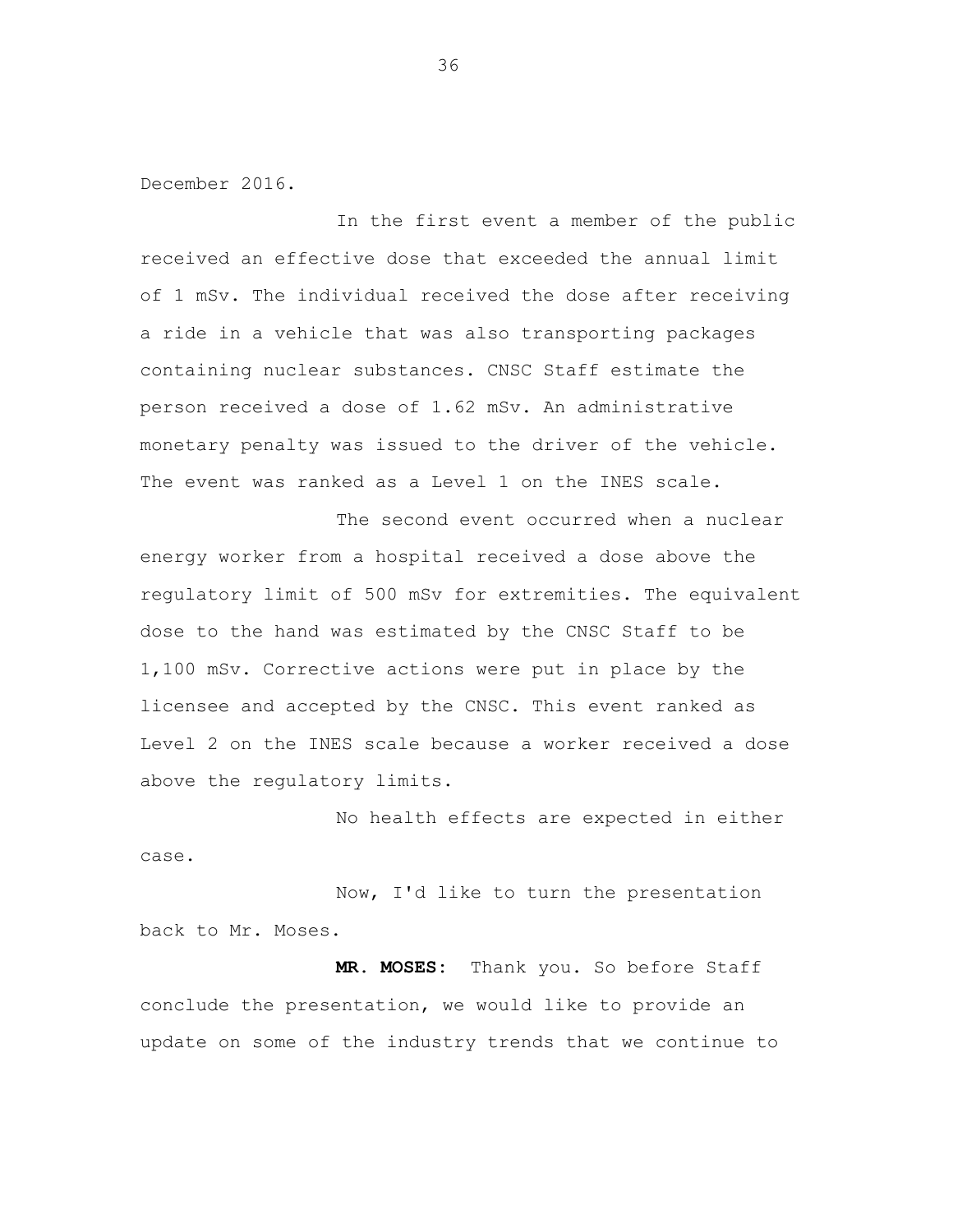monitor and highlight some of the work that we currently have underway in 2017.

In order to continue to maintain a regulatory program that is robust and effective, the CNSC monitors trends in the nuclear industry and developments in the economic space that may influence the use of nuclear substances and prescribed equipment.

Trends of note include industry changes as a result of economic developments, which led to the consolidation of a number of licensees who operate in the oil and gas sector, and increased infrastructure funding, which may lead to the increased use of devices used in construction activities.

We've also seen continued interest in new applications of nuclear technologies or improvements to existing technology. For example, with the recent publication of Health Canada's regulations permitting the sale of irradiated ground beef there's a potential for new irradiation facilities or repurposing existing facilities. There has also been an interest in leveraging this tool for other food or consumable products.

Developments in industrial radiography are also of interest. In particular, the industry is exploring the use of small controlled area radiography technology,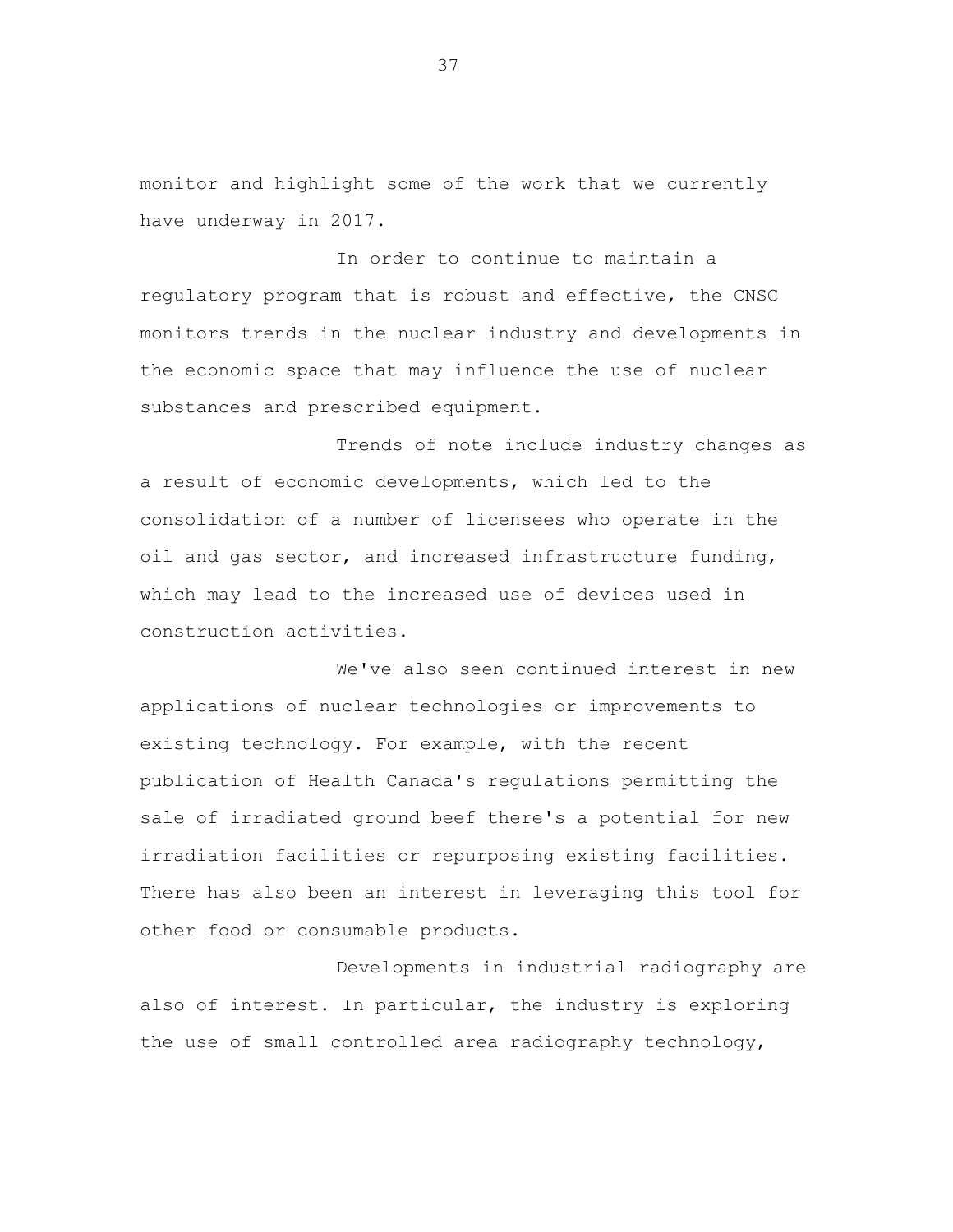which mitigates some of the risks associated with industrial radiography.

In addition, in the medical field there's consideration for the construction of proton therapy facilities in Canada as well as the development of new equipment, such as the GammaPod that has been developed for the treatment of breast cancer. This is on top of the continued development of new probes and labels for medical and research applications.

Finally, some applications are finding alternate non-nuclear tools to meet their needs. For example, the academic sector is adopting alternatives to the use of nuclear substances in research, such as phosphorescence. Also, some low-risk devices are being replaced with technologies that do not require the use of nuclear substances.

CNSC Staff will continue to monitor these developments in order to ensure that our regulatory framework and oversight remain suitable for the wide variety of applications regulated by the CNSC.

While the industry continues to evolve, so does the CNSC. In 2017 we have launched several initiatives to enhance our regulatory oversight, including the development of initiatives for oversight of radiation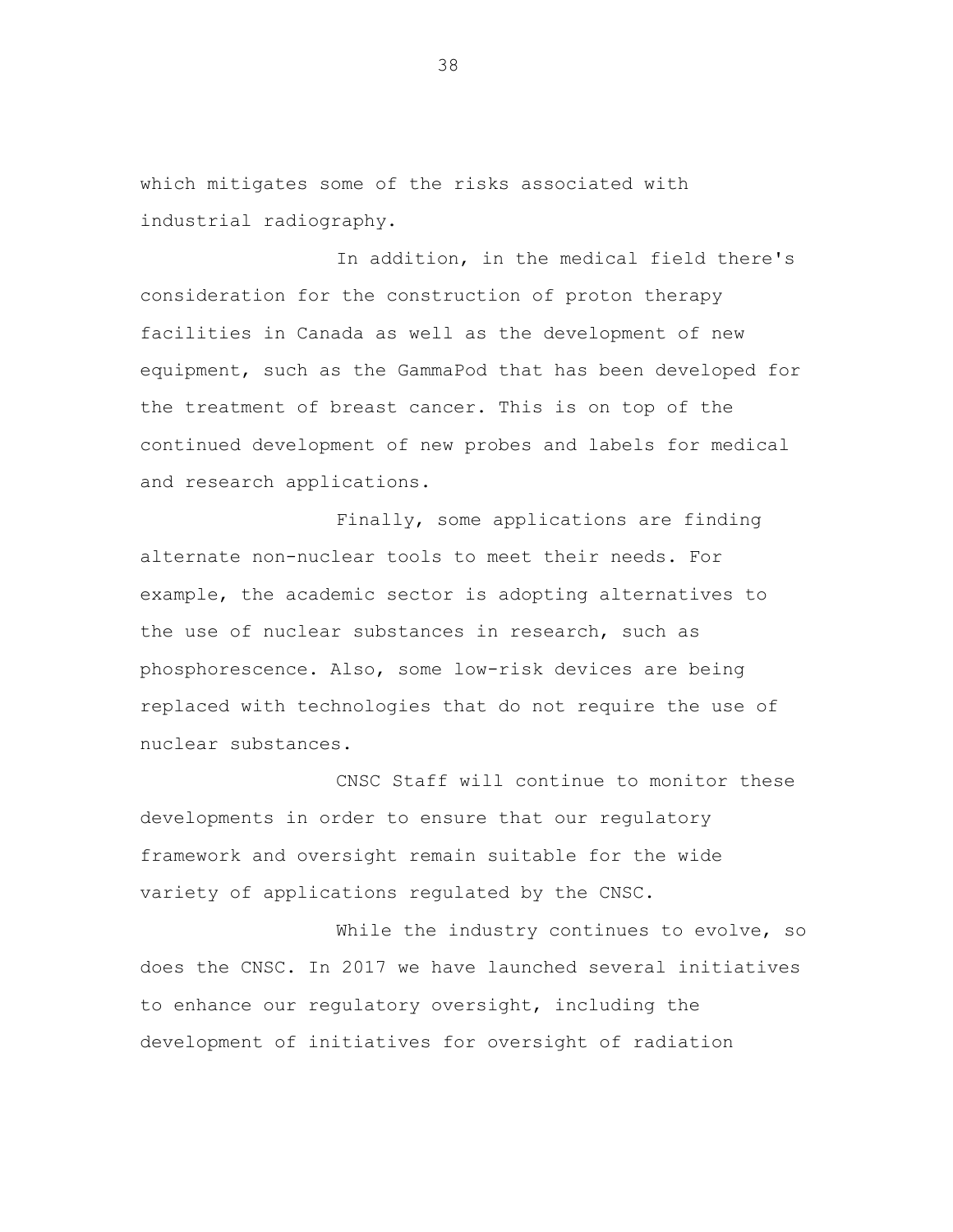protection programs for nuclear substances and radiation device licensees, which we'll be discussing in more detail later this afternoon, and enhancements to the Type 1 inspection methodology.

In addition, as noted in Staff's supplemental CMD, we continue to explore opportunities to better share information and lessons learned from events that have occurred in the industry.

Finally, we continue to modernize our regulatory framework and have several related projects underway, including the development of documents to enhance our licence and certification application guidance, outline reporting requirements for the sector, and provide expectations in technical areas such as the design of fixed radiography installations and guidance for the safe handling of the deceased.

So in conclusion, both as a result of a rigorous licensing and certification reviews and our comprehensive and risk-informed compliance approach, and as evidenced by the continued low levels of exposure across the industry, CNSC Staff conclude that the use of nuclear substances in Canada is safe, with adequate protection for the health and safety of persons and due consideration to the security of nuclear substances and prescribed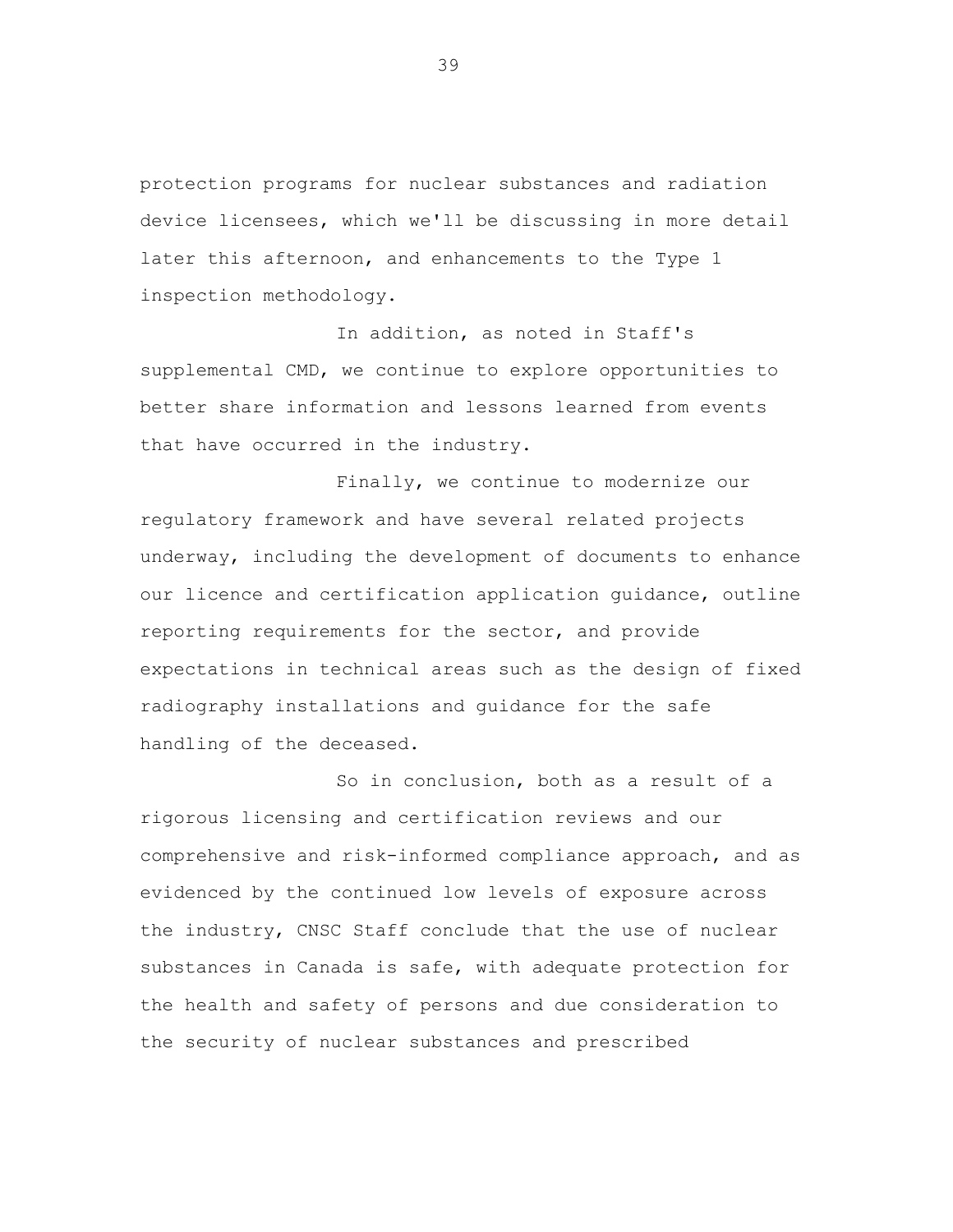equipment.

Thank you for the opportunity to present this report, and we remain available to answer any questions you may have.

 **THE PRESIDENT:** Thank you. So as per our normal procedure before opening the floor for Commissioners' questions, I'd like to hear from the oral presentations, the oral intervenors. The first submission is from the Canadian Industrial Radiography Safety Association, as outlined in CMD 17-M42.1.

I understand that Mr. Brady will make the presentation. Over to you.

**CMD 17-M42.1** 

**Oral presentation by the Canadian Industrial Radiography Safety Association** 

 **MR. BRADY:** Good morning, Members of the Commission. I'd like to introduce myself, I'm Allan Brady, I am a past President of the Canadian Industrial Radiography Safety Association. I currently still sit on the executive. I'm involved with the working group and the PCP-09 Scheme Committees, amongst other things. I'm also the Compliance Director and the Radiation Safety Officer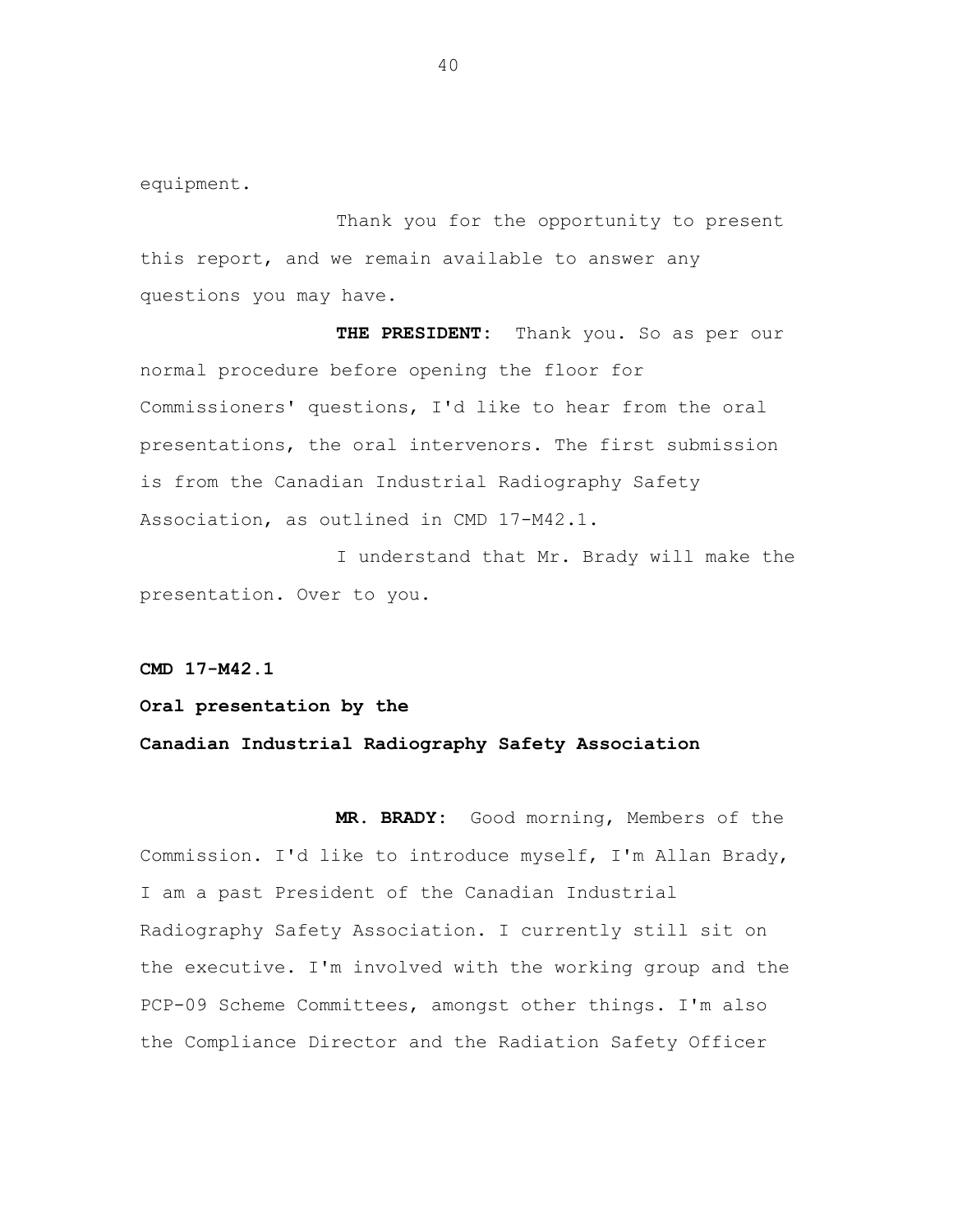for Team Industrial Services, an industrial radiography company here in Canada.

With me is Mr. Tom Levey for support. He is the Director of Radiation Safety for the Acuren Group.

So moving into this, the purpose and scope of this presentation is to provide feedback and comment on the regulatory oversight report on behalf of the industrial radiography industry, specifically members of the Canadian Industrial Radiography Safety Association, otherwise known as CIRSA.

The scope here is limited to the subsector of industrial radiography within the industrial sector, and those are outlined specifically in sections 3.4, 3.9.1, through 3.9.1.3, and sections 5 through 5.8 and section 7.

So the Canadian Industrial Radiography Safety Association, just a brief history here. We are an advocacy group representing those industrial radiography companies that choose to be members in Canada.

We have objectives. Radiation safety is our prime objective. We work to influence the industry and change the culture, improve working relationships with the CNSC, and between the industry and the CNSC. We promote exchange of information on health, safety, and the environment, and related topics between industrial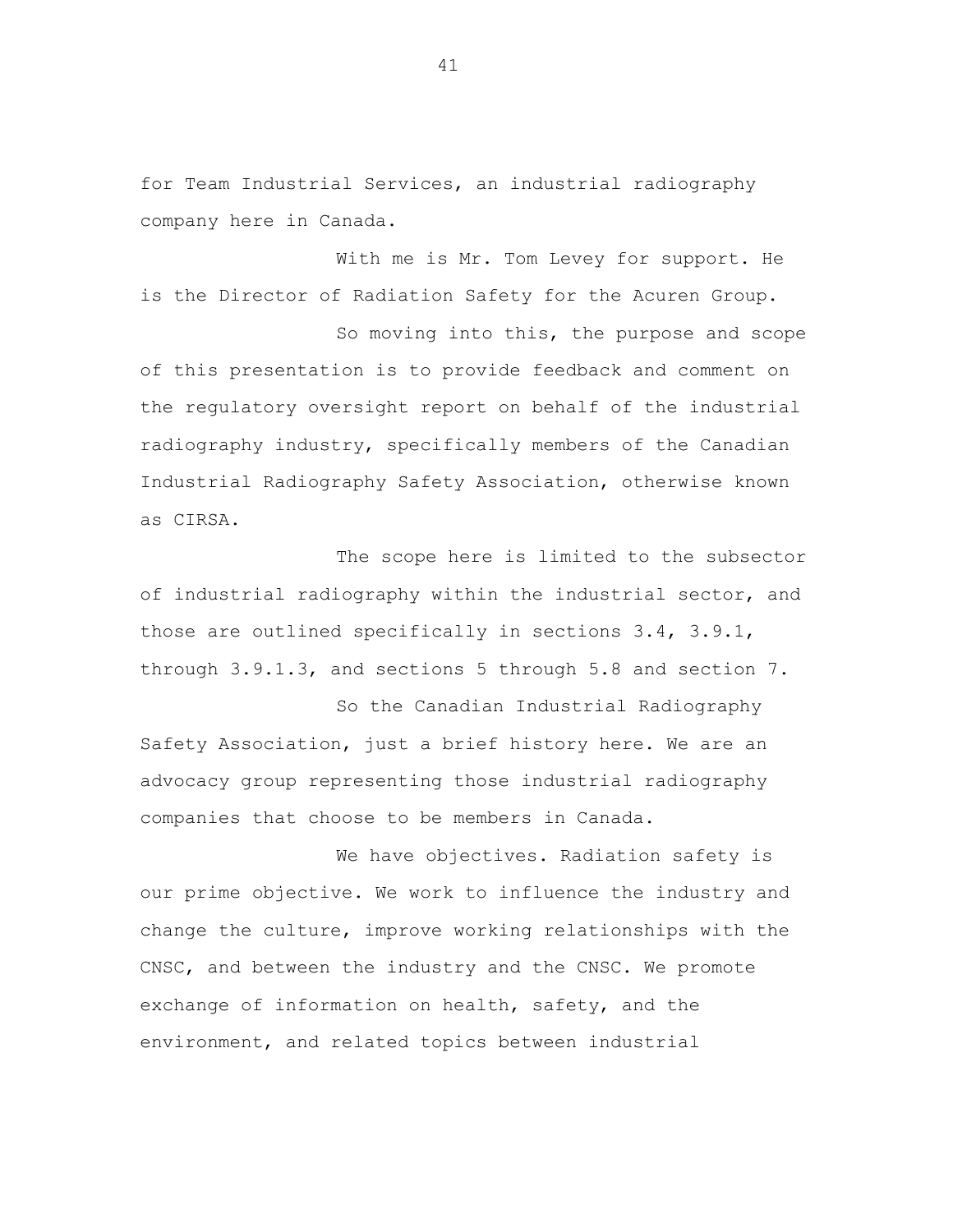radiation companies, CIRSA members and any allied industries. We provide representation to government bodies for any of our members. We conduct ourselves according to our mission statement.

> This is our mission statement, quickly: "To be the leading radiation safety advocacy group and source of communication for the industrial radiography industry. This is achieved by promoting a strong radiation safety culture, member support, radiation safety awareness. We provide direction in fostering cooperative working relationships with regulatory bodies while, at the same time, we maintain a common voice for the industry." (As read)

This slide here that you're seeing just shows the different stakeholders that have been identified, all stakeholders with one common goal; radiation safety.

The common goals between CNSC, CIRSA and the industry, the stakeholders believe that a good safety culture is important. We're constantly working on making improvements to safety culture.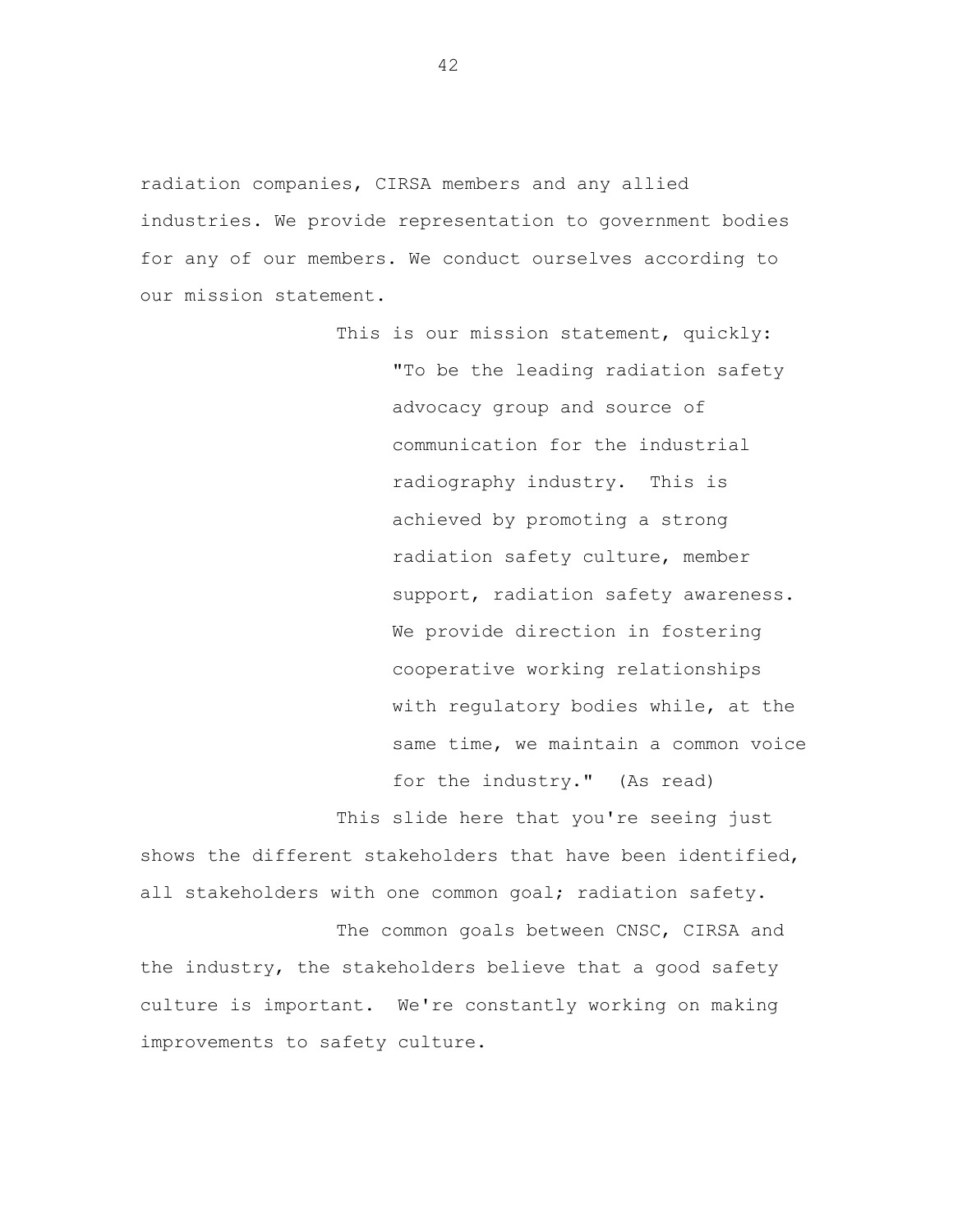The industry goal is a safer environment, reduce environments and improve compliance.

There is a vested interest for continuous improvement, reduction in incidents, improvements in performance and, ultimately, an improved safety culture.

The Industrial Radiography Working Group -- briefly on this, the Industrial Radiography working Group resulted from a 2008 Commission meeting. We believe the decision that was made by the Commission at that time was a good one because it resulted in this working group.

And since 2008, Tom and I have both continued to be members. And it has resulted in a positive group with multiple stakeholder representation.

CIRSA is just one of those representatives in that working group, but others include, but are not limited to, individual non-CIRSA member companies, industrial radiography equipment manufacturers and various applicable CNSC Directorate representatives.

The working group has had a very positive impact and improved the relationship with industry. Meetings in the spring and fall with outcome towards general industry meetings in the east and west -- so we do have meetings in the east and west.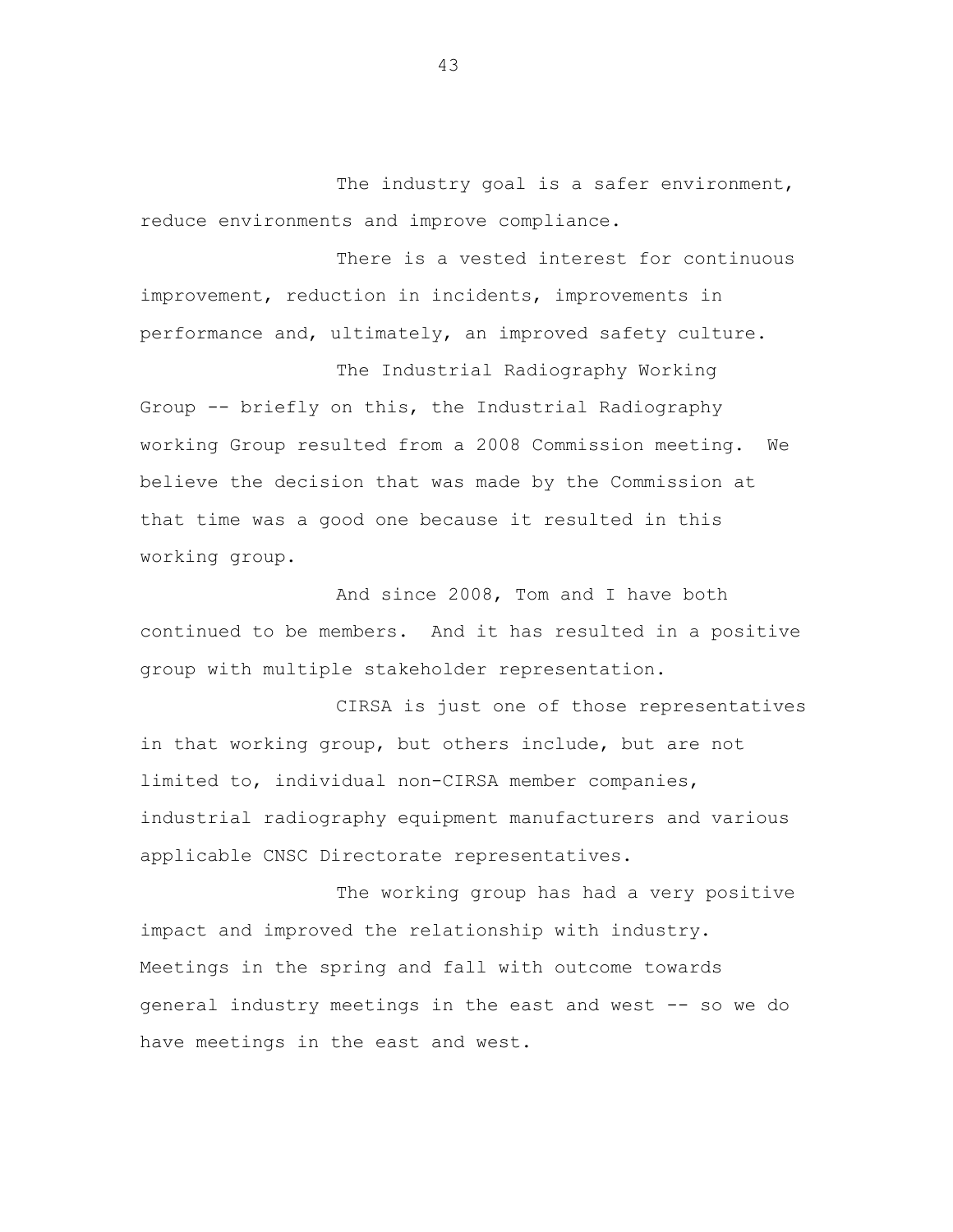There has been good attendance and good feedback for them.

The outcome -- or one of the outcomes, anyways, has been improved -- improvement in compliance dose reduction and reduction in incidents. And I'd like to add communication to that as well.

So the report feedback.

The report appears to be thorough and accurate. The industrial radiography industry performance results remain steady. We recognize through this report and we're able to recognize areas that we need to improve on, so we appreciate seeing this report and that it is accurate in that way.

CIRSA would like to have seen a bit more information on the initiative, the current status and future plans of the CSA PCP09 certification, exposure to vice operator personnel certification guide.

The guide currently is in revision.

I'd like to just add to this that we had a working group meeting yesterday and we did get an update, so we are satisfied. However, it would have been nice to have seen a bit more of that detailed information in this report.

Section 3.4 of the report is the CSA PCP09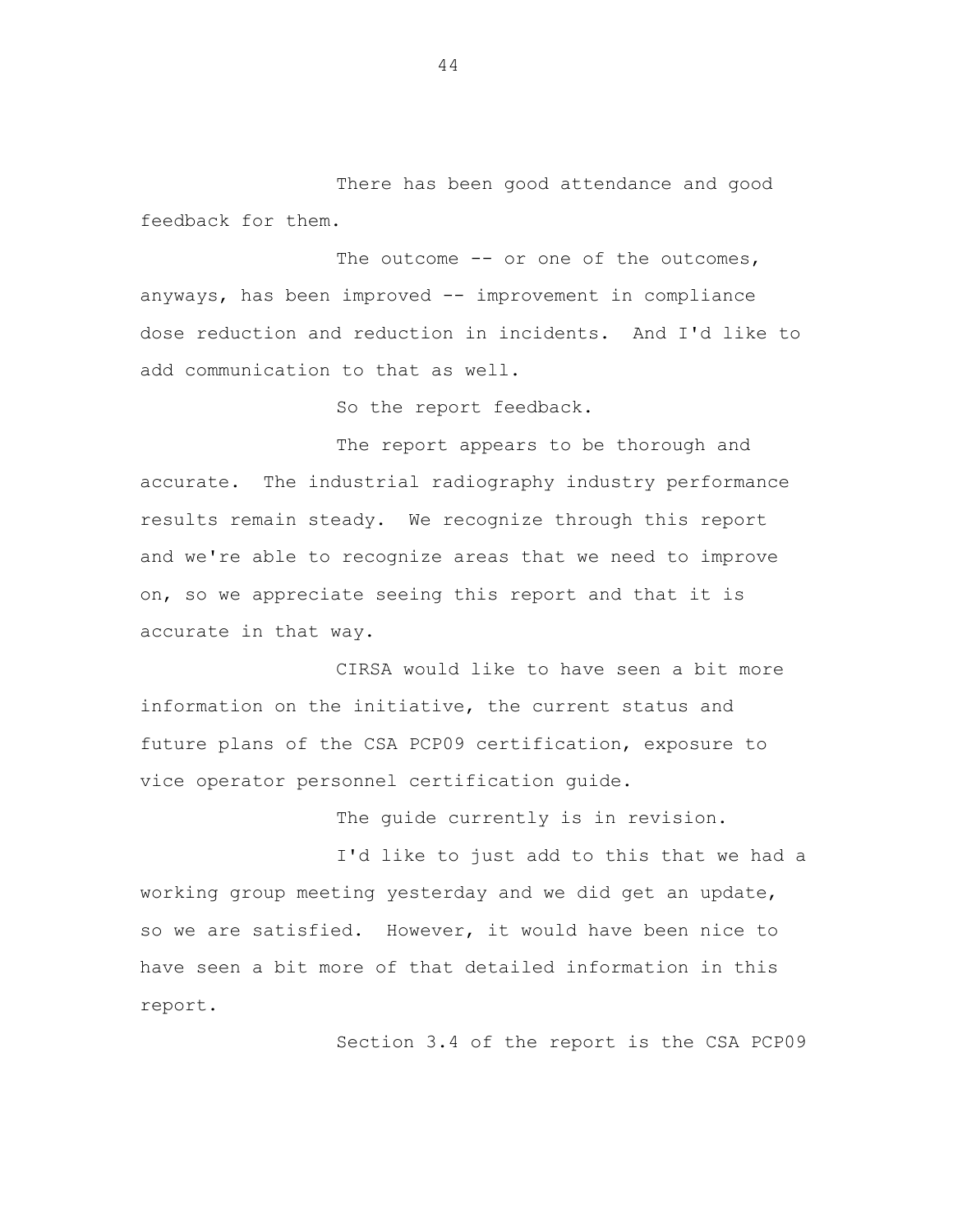CEDO standard and has been influential on industry performance. We set out to build a better operator, and we believe that that has been the case so far.

Any other remaining concerns at this time include Section 3.5R certification. I believe this might be brought up later on as well.

We agree -- the industry agrees with Section 3.6 regarding RSOs not requiring certification in our industry. Industry agrees that a guide developed by CNSC would be beneficial.

We also have some concerns over possible future costs for renewals of CEDOs, and that may include RSOs in the future as well.

Section 5.1 on security.

Security non-compliance is -- they say were high because it always takes time to implement new measures that industry is unfamiliar with, so this started in 2015. We believe we've maintained -- you know, worked towards and met our compliance requirements in this area, but it's an ongoing improvement process. And security will be the focus, I believe, in the near future here.

Effective doses to works in Section 5.8. The industry would like to see industry reports that provide average radiation dose to workers in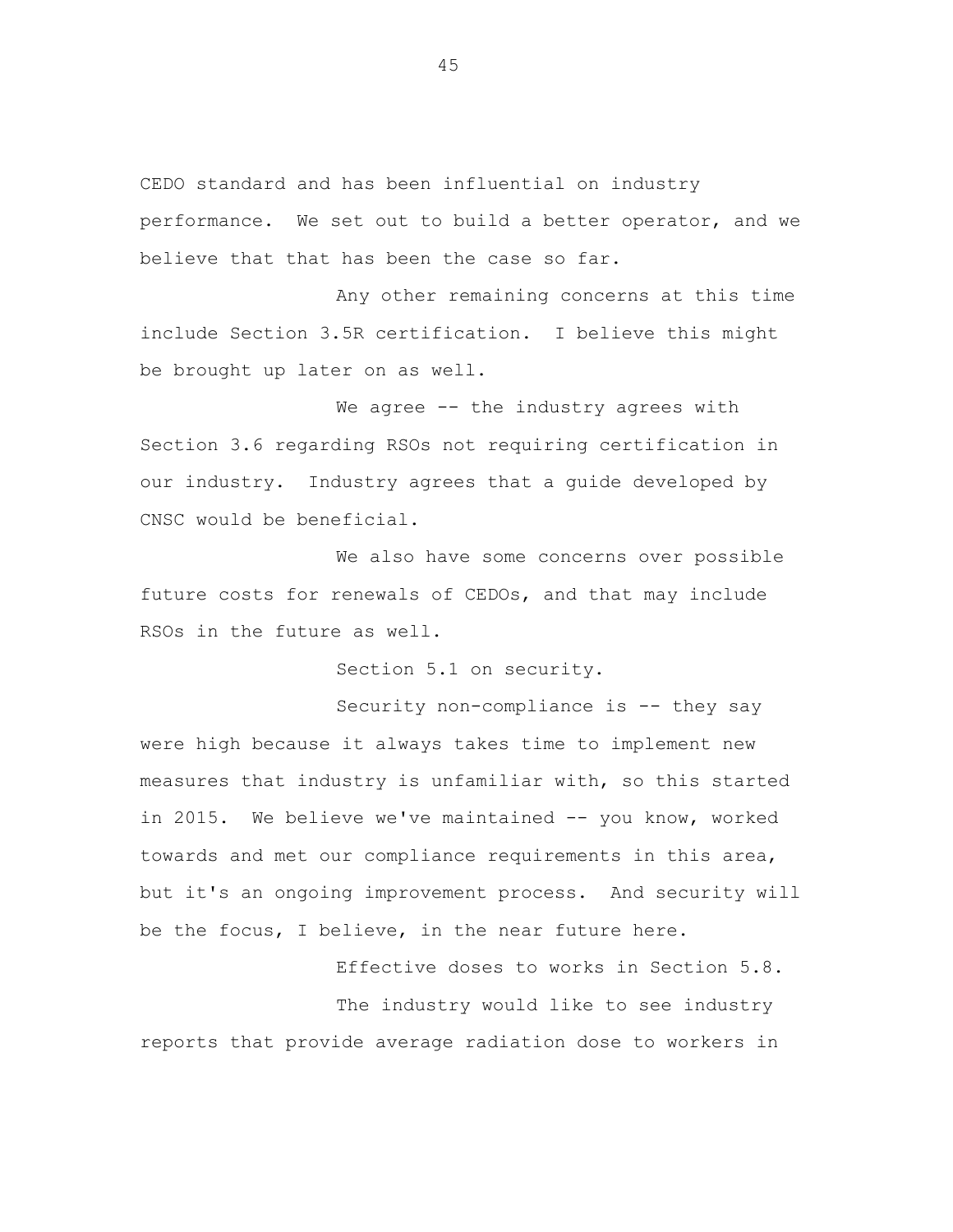each industry category.

Currently, the report only shows how many workers were within a specific range. Of course, this comes from our annual compliance.

Each individual company would know what theirs was, to a point, but they wouldn't know what the industry average is.

So in summary, we would like to close by requesting that the Commission continue to support the stakeholder engagement programs outlined in Section 3.9 of the report, specifically, the outreach meetings, newsletters that the DNSR puts out and the CNSC working groups.

These initiatives have made a lot of improvement in communication and overall compliance.

Thank you for your time, Commissioners.

 **THE PRESIDENT:** Thank you.

So questions.

Let me start with Dr. Demeter.

 **MEMBER DEMETER:** Thank you very much for the presentation.

I wanted to pick up on sort of slide 10, we said we recognize our areas that need improvement. And based on the previous description of all the orders and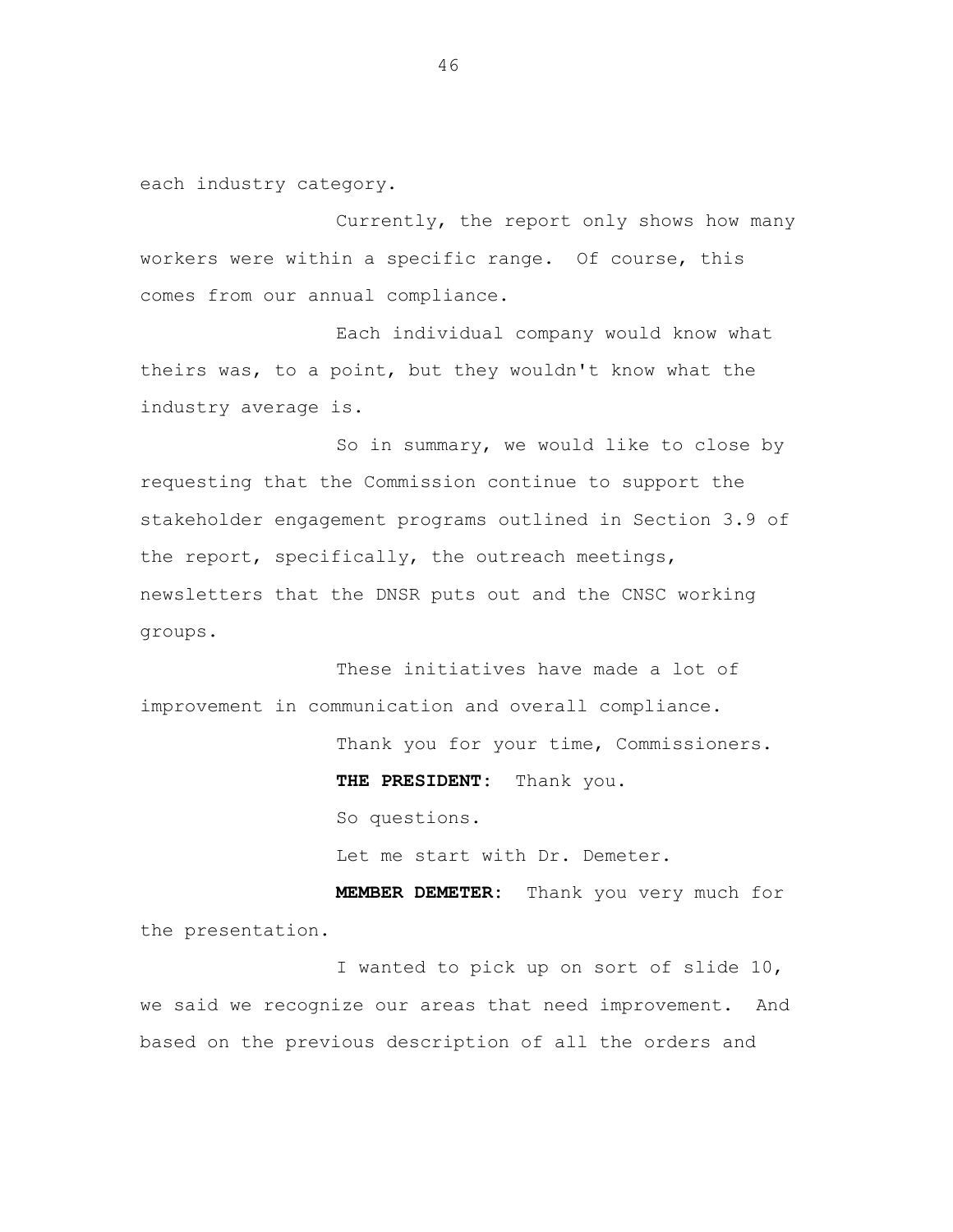non-compliances, they were, as I understand, all in the industrial sector.

Maybe you can help me understand what the issue is relative to the industrial sector. Is it a safety culture, is it a training? What's -- what sort of -- given the number of orders through time and your comment about needing an improvement, how does that fit?

 **MR. BRADY:** Well, I'll speak to specifically the sub-sector.

In my opinion, it's either -- not either. It can be resources, the availability to, you know, have enough resources in place to continually make sure that people aren't -- are able to keep up with the compliance.

A lot of these that I'm seeing here are administrative, reporting. These things can be easily forgotten.

So it's just a matter of keeping an eye on the ball and not being so busy that we forget to slow down, stop and focus on what we're doing.

## **MEMBER DEMETER:** Thank you.

Maybe for staff, if you look at graded responses to non-compliance, an order is one level, and they were all given to this sector.

What do you see as sort of the potential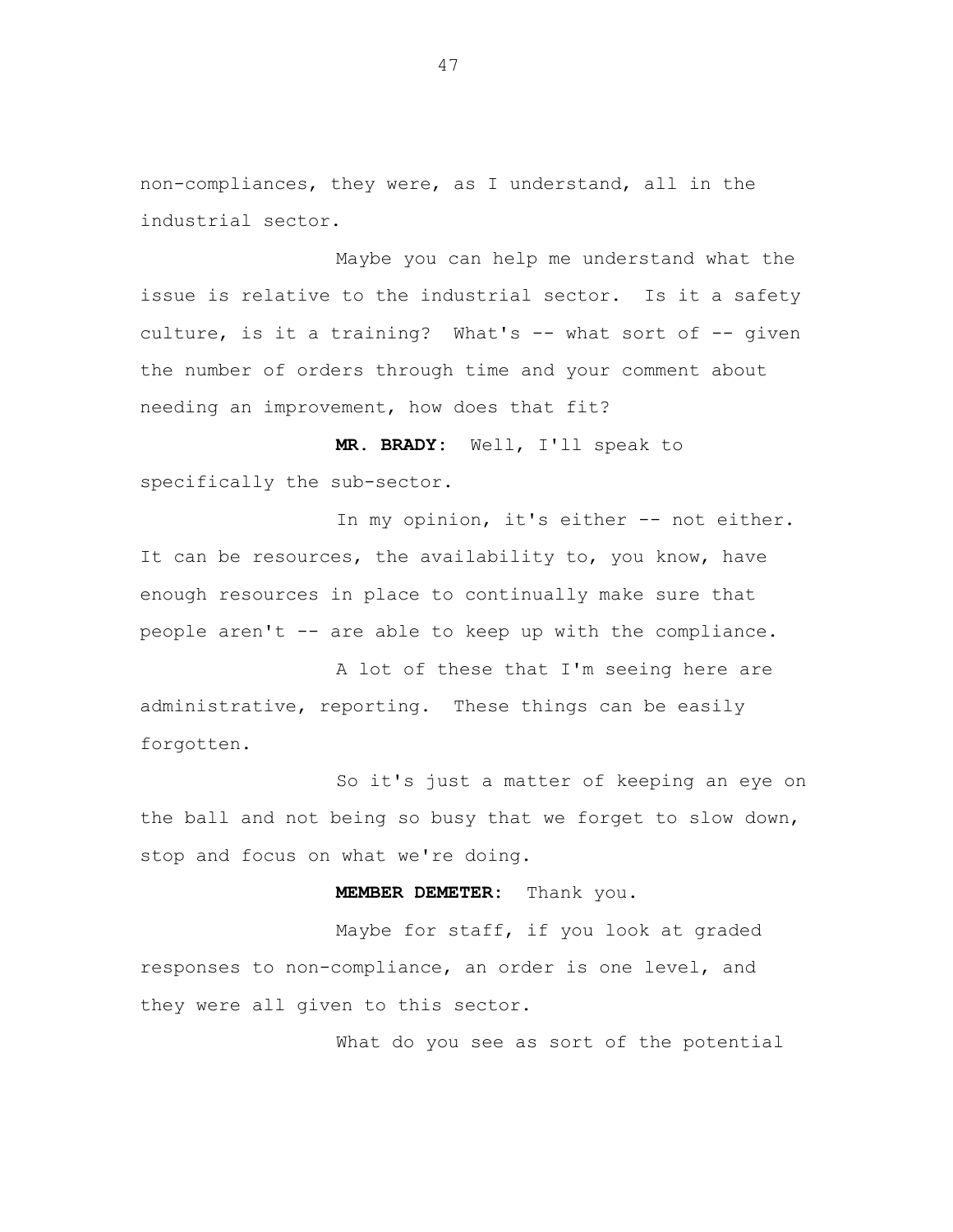solution on a go-forward basis?

Is it a resource issue for this sector, is it a training issue? Is it that it's such a small part of their practice that it gets easily forgotten, or...?

 **MR. MOSES:** Colin Moses, for the record.

So first, I'll be careful in how I answer that question because the industrial sector does cover a wide variety of activities that aren't industrial radiography.

So you made reference to the escalated enforcement actions. Two of those in the industrial sector were issued to the industrial radiography. The others were other activities within that sector, generally the portable gauge sector.

So I will note back in 2005 and 2008 we reported to the Commission with significant concerns with the overall performance of the industrial radiography sector and launched a number of initiatives to drive improvements in that area, most notably of which were the creation of annual meetings with the industrial radiography association as well as the working group that was referenced by Mr. Brady.

We found that those have been particularly effective in driving -- sharing lessons learned and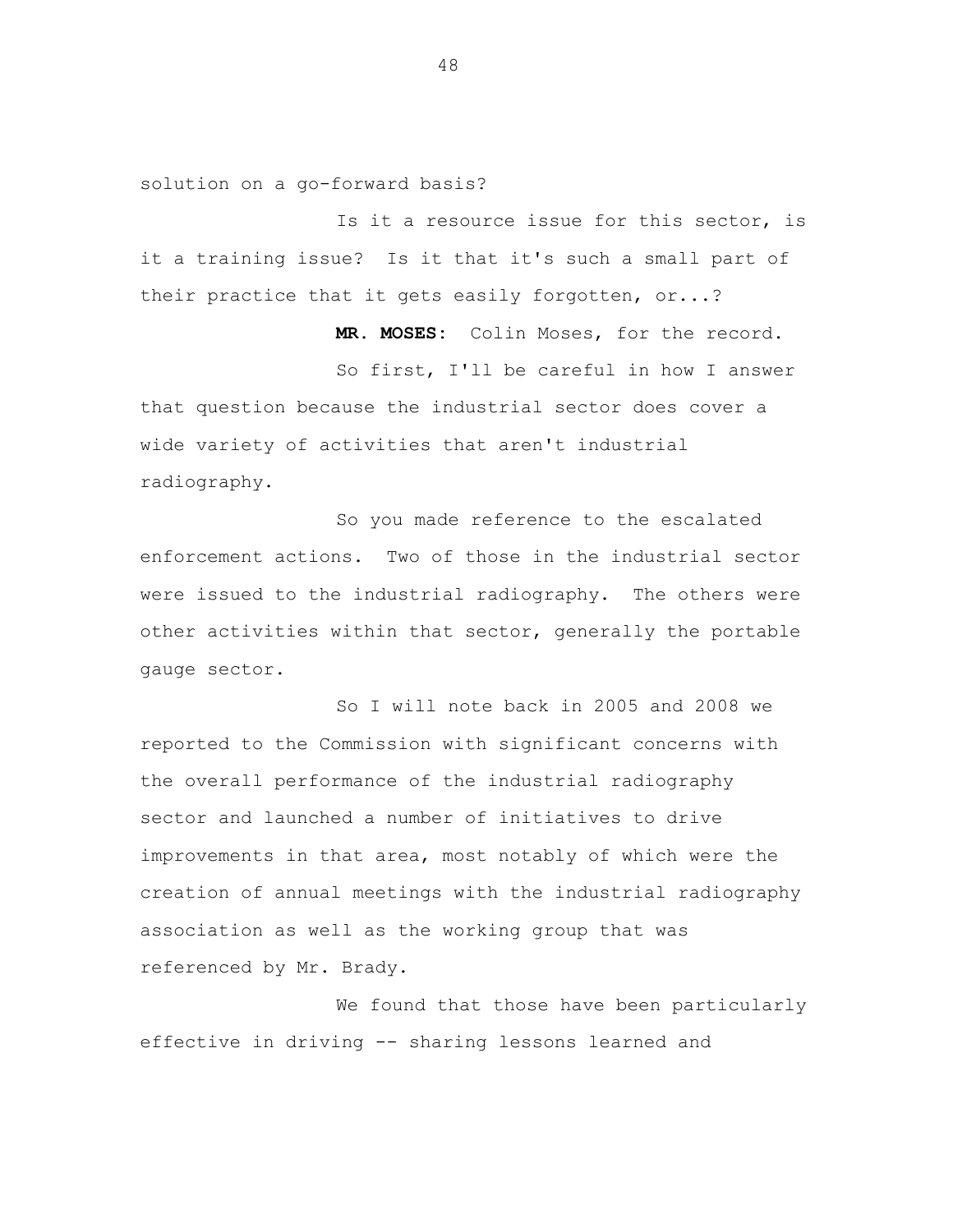informing on future regulatory initiatives and engaging on important initiatives, most notably the introduction of renewals of CEDO certifications that led to the publication of PCP09.

And I think those tools have really driven improvements in the industry, and so the concerns that we outlined to the Commission back in 2005-2009 don't remain today.

We have seen significant improvement in that area of the sector, but industrial radiography is a high-risk operation and that's why we do inspect those operations every year.

In addition, the activities in the industrial radiography sector are generally -- are often done in the field, so workers operating remotely and so a big part of our focus is looking at the oversight mechanisms that licensees have been put in place to ensure that their workers are following procedures.

So I think those are things that need to continue, and we will maintain communications with the industry. And --

> **THE PRESIDENT:** Can I piggyback on this? So is there  $a$  -- what's a good benchmark? You know, you got many, many licences, so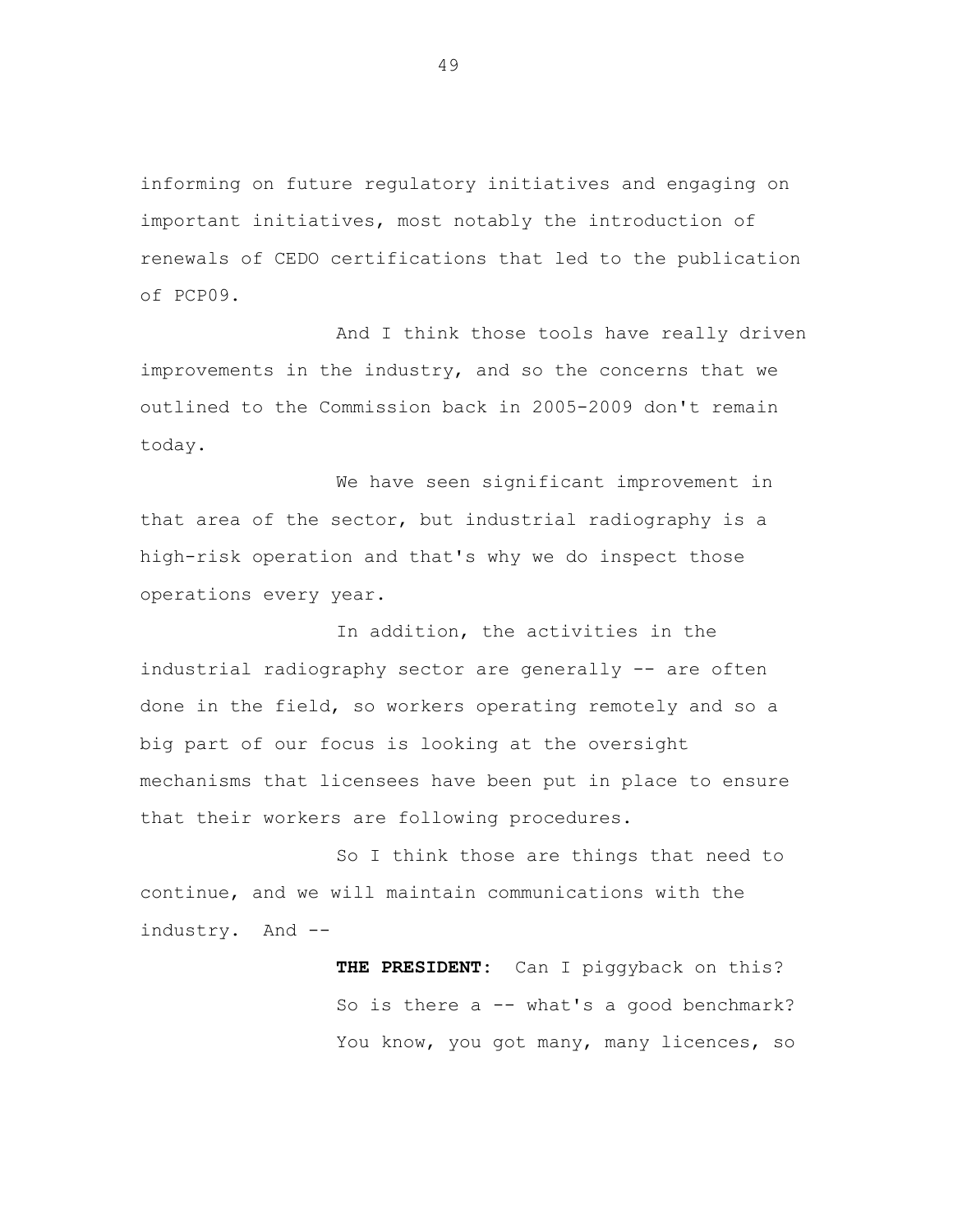we would like to see 100 percent compliance, obviously, but is there international benchmark comparison? Does it make sense to compare with, you know, other countries in terms of performance?

Is 90 percent good enough? I mean, is there a number, a magic number that you look for?

And while we're at slide 10, was -- what's the issue with the CSA PCP? I'm not sure I understood what the concern here is.

 **MR. MOSES:** Colin Moses.

So I'll let Mr. Brady speak to the concern with PCP09 and then we also have staff that can speak to activities in that area.

So yes, there is a benchmark that we can set, and I think the only thing I can say is absolutely 100 percent; we want full compliance by all licensees, and that's a benchmark that we target and that's what we work towards.

But we do have a risk informed regulatory program, and that looks at the performance of each of the different use types that we regulate and looks at, you know, generally performance trends, looks at the potential -- the risks, the hazards associated with those activities and assigns a different inspection frequency to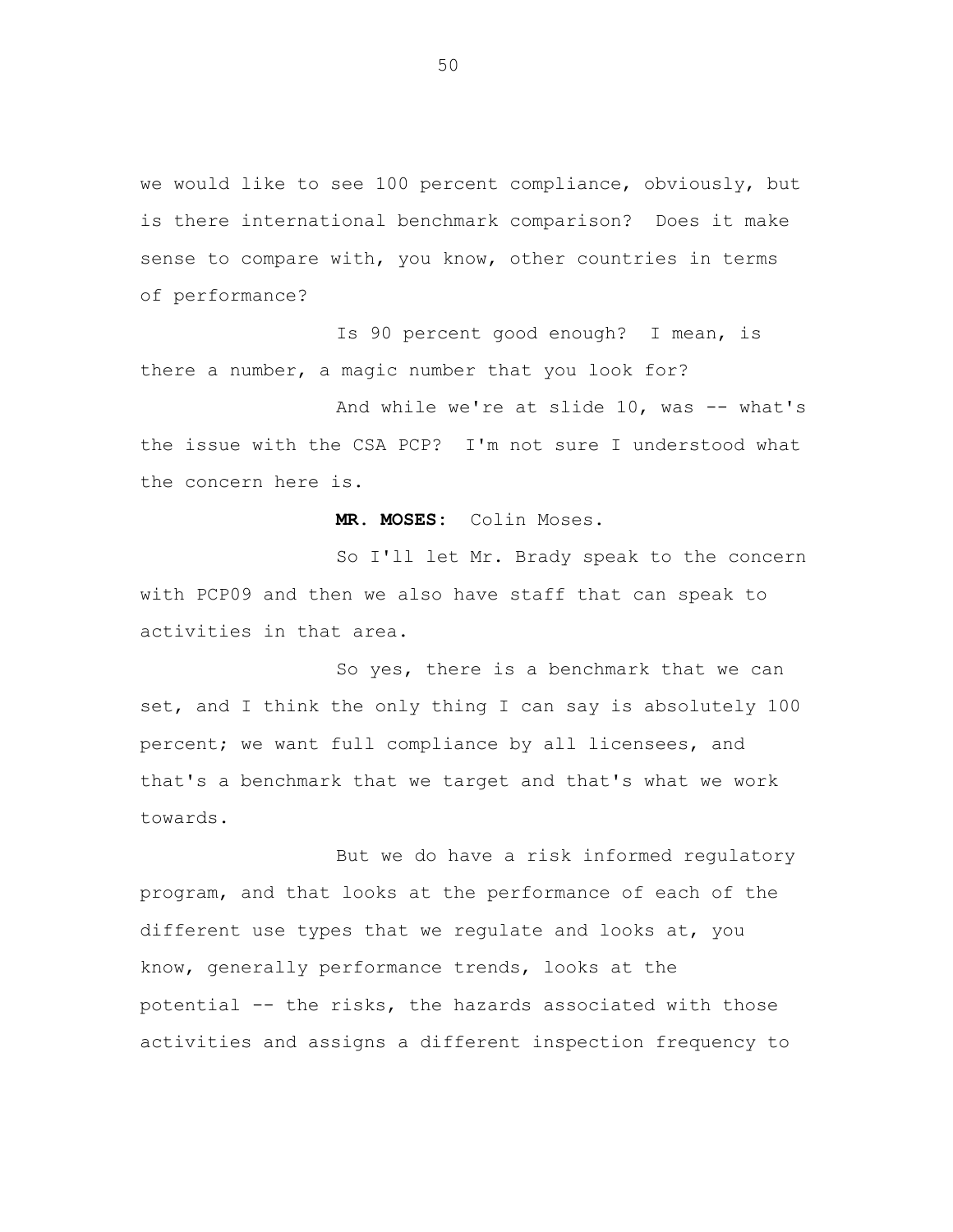determine how often or how extensive we do to oversee that part of the sector.

In terms of benchmarking internationally, that's very difficult.

So the one thing that we did include this year and we are monitoring is reports on international events. So these reports are tabled through the International Nuclear Event Scale, and a number of countries report on significant events that are incurred in those countries and this is the first year where we have included those in this regulatory oversight report.

We also want to communicate those proactively to the industry and so one of the DNSR newsletters that we put out in 2017 outlined all these international events as well as the lessons learned to share that kind of operating experience with the industry. So those are the kind of activities that we would like to continue.

I will let Mr. Brady speak to the concerns around PCP-09.

**MR. BRADY:** So again, we did get an update at the Working Group meeting, but regardless, when you read through it, it gives you a little bit of information on what it is but it wasn't really up to date. We were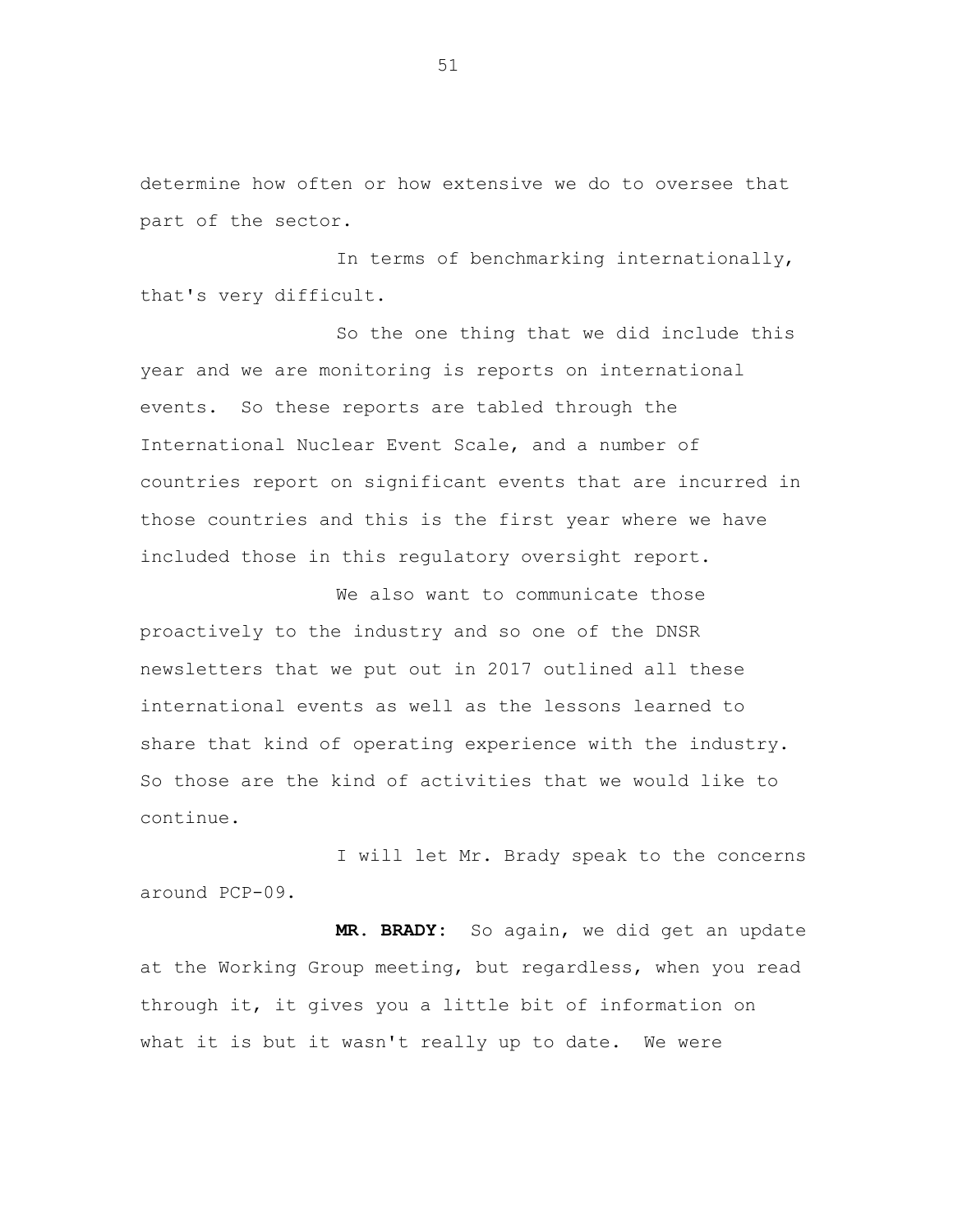looking for a current status and perhaps that just might not -- this report may not have been the place for it, I'm not sure, but we needed a status update and it could have stated what the plans or the future plans were for this particular guide. So right now it's being revised but we don't know where it was going or when it was going to be completed and that kind of thing, when was the new revision coming out and questions like that. That's all that meant.

> **THE PRESIDENT:** Maybe I interrupted you. **MEMBER DEMETER:** I'm good.

**THE PRESIDENT:** Mr. Seeley.

**MEMBER SEELEY:** Thank you for the presentation. Maybe just a couple of questions for background and it goes to maybe the question of resources. I note that we have roughly 76 staff I think within CNSC regulating all of the 2,200 roughly licence holders in Canada and I don't know how many field inspectors we would have. How many field inspectors would we have out of the 76 total staff?

 **MR. MOSES:** I'll let Mr. Rabski speak to -- so we have two groups of inspectors in DNSR. One group regulates the industrial medical, the uses of nuclear substances radiation devices, of which industrial radiography is included. The other group of inspectors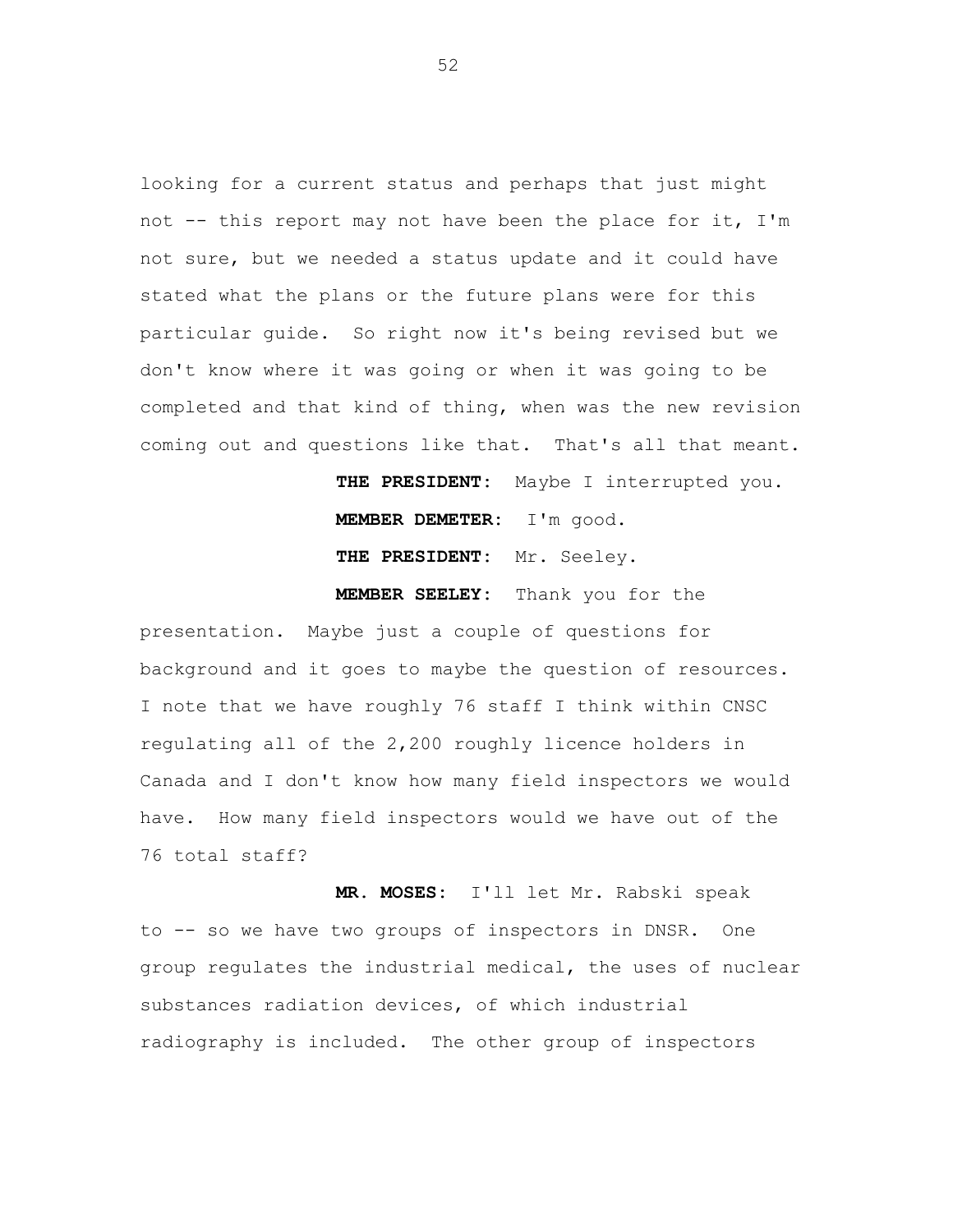regulates the accelerator applications in Class II facilities. So I will let Mr. Rabski speak to his current team of inspectors and then Mr. Broeders speak to those that regulate the accelerators.

**MR. RABSKI:** Henry Rabski for the record.

In the reporting year 2016 we had 11 full-time dedicated inspectors in the regional offices that were performing inspections and participated in delivering those over 1,400 inspections. This year we're at 11 and we have been actively recruiting some replacements and putting them in the flow to train new inspectors. So from the field inspection office perspective, that is to say Calgary, Mississauga, Laval, and we have one based in Ottawa, those are the ones that are doing the field-orientated ones.

The ones for Class II I will leave to my colleague Mark Broeders to speak to how many inspectors he has.

**MR. BROEDERS:** Mark Broeders for the record.

At the time of the report there were 12 qualified inspectors and one in training that serviced all the Class II licences.

**MEMBER SEELEY:** Okay. Thank you for that.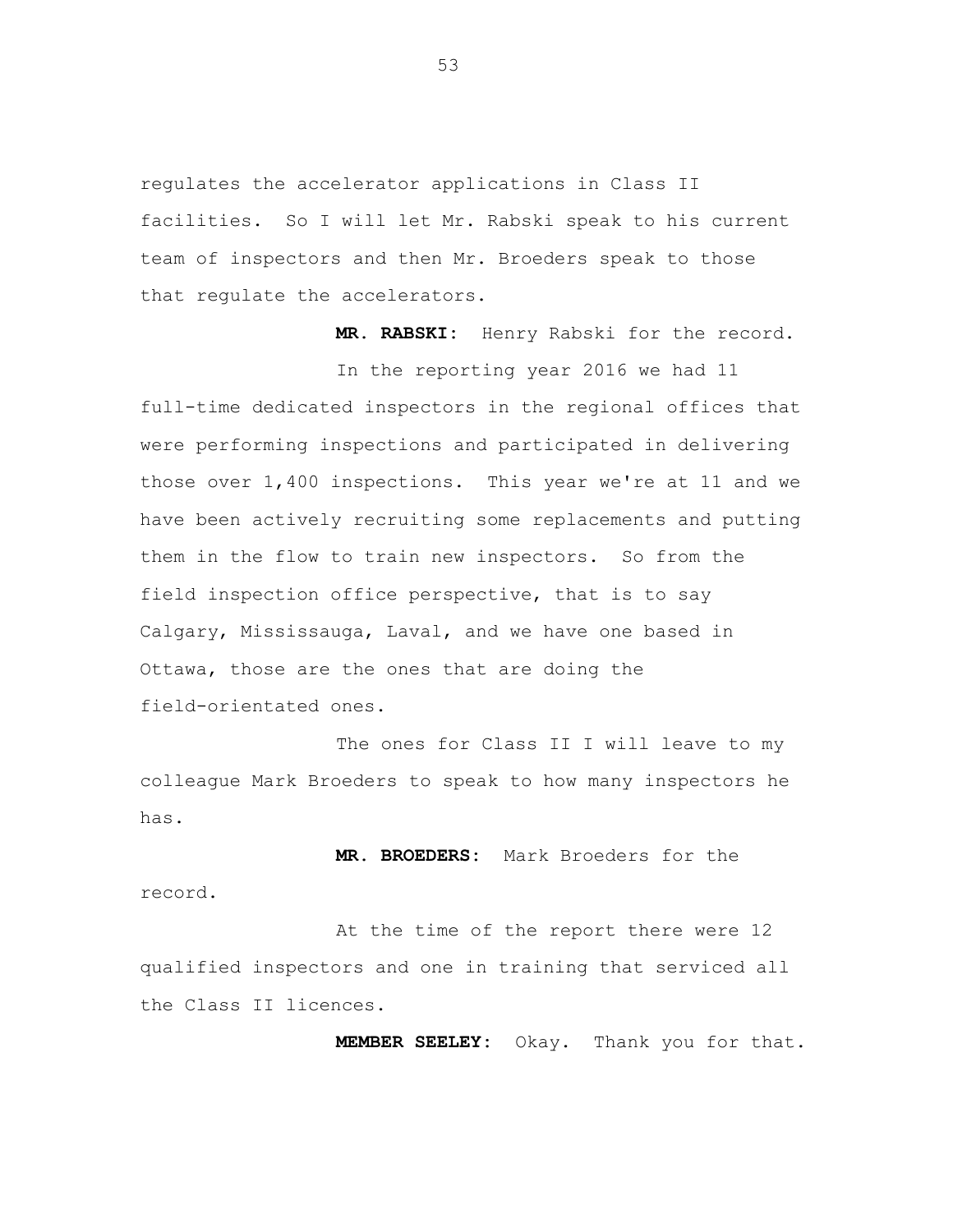So we have 11 and 12 type IIs. On the industrial side we have 1,300 licences. And I guess sort of the point I'm coming to is then the role of the RSO becomes more important as you have, you know, 10, 11, 12 inspectors and so then you go to implementation of the regulations and requirements at each site and for each licence holder. So the role of the RSO becomes an important role and you made some recommendations around that that you were -- how many RSOs would we have in the industrial sector? Do we know that? We wouldn't have one per licensee, would we?

**MR. BRADY:** Alan Brady for the record.

I don't know what the number is for the whole -- all the licensees. I don't have that information. I mean I can tell you, for example, a company like ours that's coast to coast and all the industrial radiography companies, ours would have -- I'm the main RSO but we would have Facility RSOs for example. A smaller company would as a minimum have one RSO of course and many of these RSOs will be wearing multiple hats, and again, a resource issue, trying to focus strictly on radiation safety and not being pulled in other directions.

**THE PRESIDENT:** Okay. You should be able to -- what is the number of RSOs?

**MR. MOSES:** Colin Moses for the record.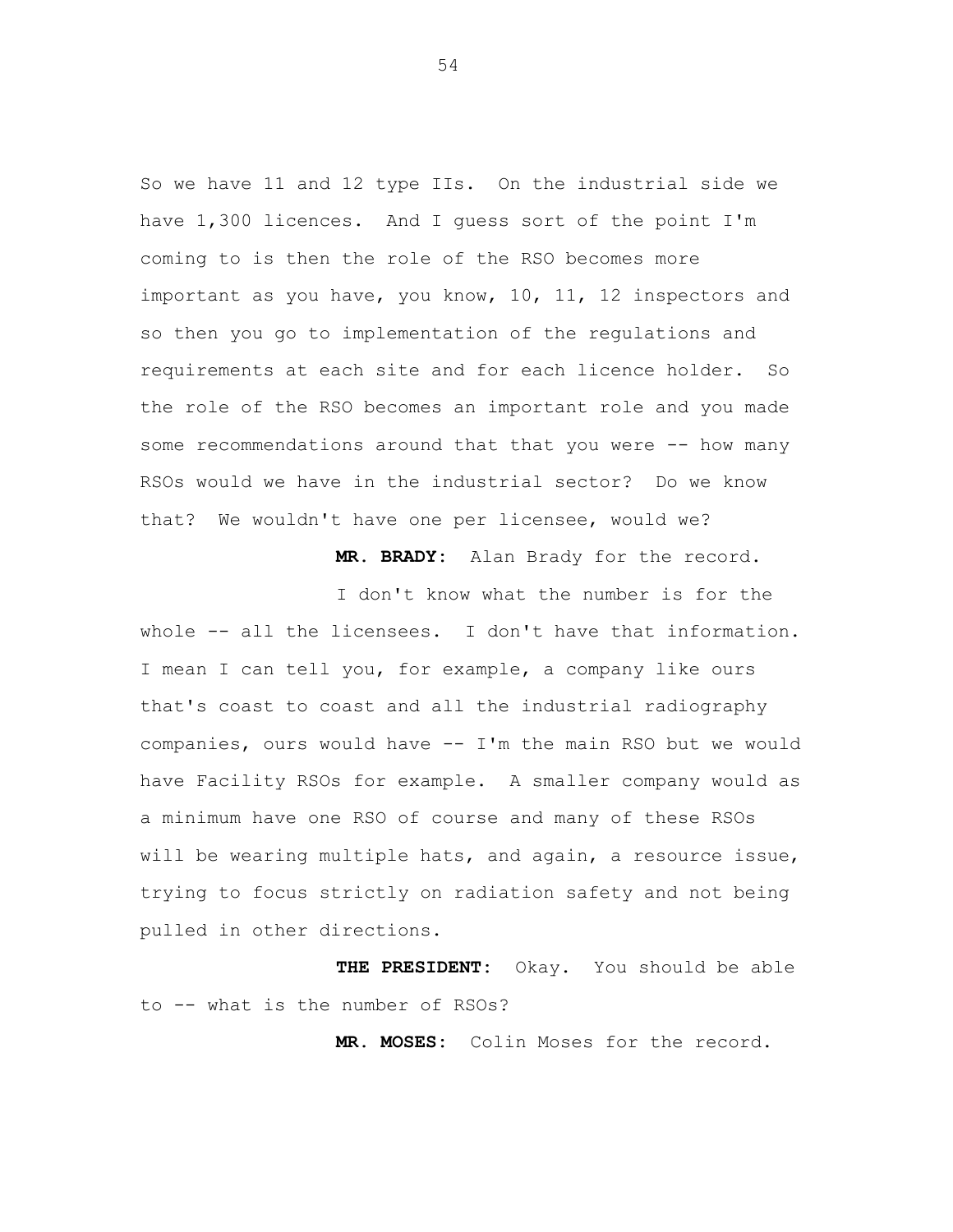Every licensee is required to have an RSO in place to oversee their activities. Some licensees who have more complex operations, so locations in multiple locations, as Mr. Brady alluded to, have a team of supporting RSOs who oversee work at specific locations. So it's much larger than the number of licensees that we regulate but I couldn't give you an exact number.

 **MEMBER SEELEY:** Right. Okay. So it's minimum one per company holding licences and it could be multiple numbers within a company if they have multiple licences, et cetera.

And then you made a recommendation with respect to a guide for an RSO. So I guess my question then goes to training the RSO. Do we have a standard training package or standard requirements for an RSO? We don't have certification, I saw that, and you're okay with that, but do we have sort of a minimum package of information and knowledge that this RSO individual needs to have? Maybe staff first.

**MR. MOSES:** Colin Moses for the record.

Yes, all RSOs are required to have a general understanding or expected to have a general understanding of regulatory requirements, a good understanding of the activities that they're proposing to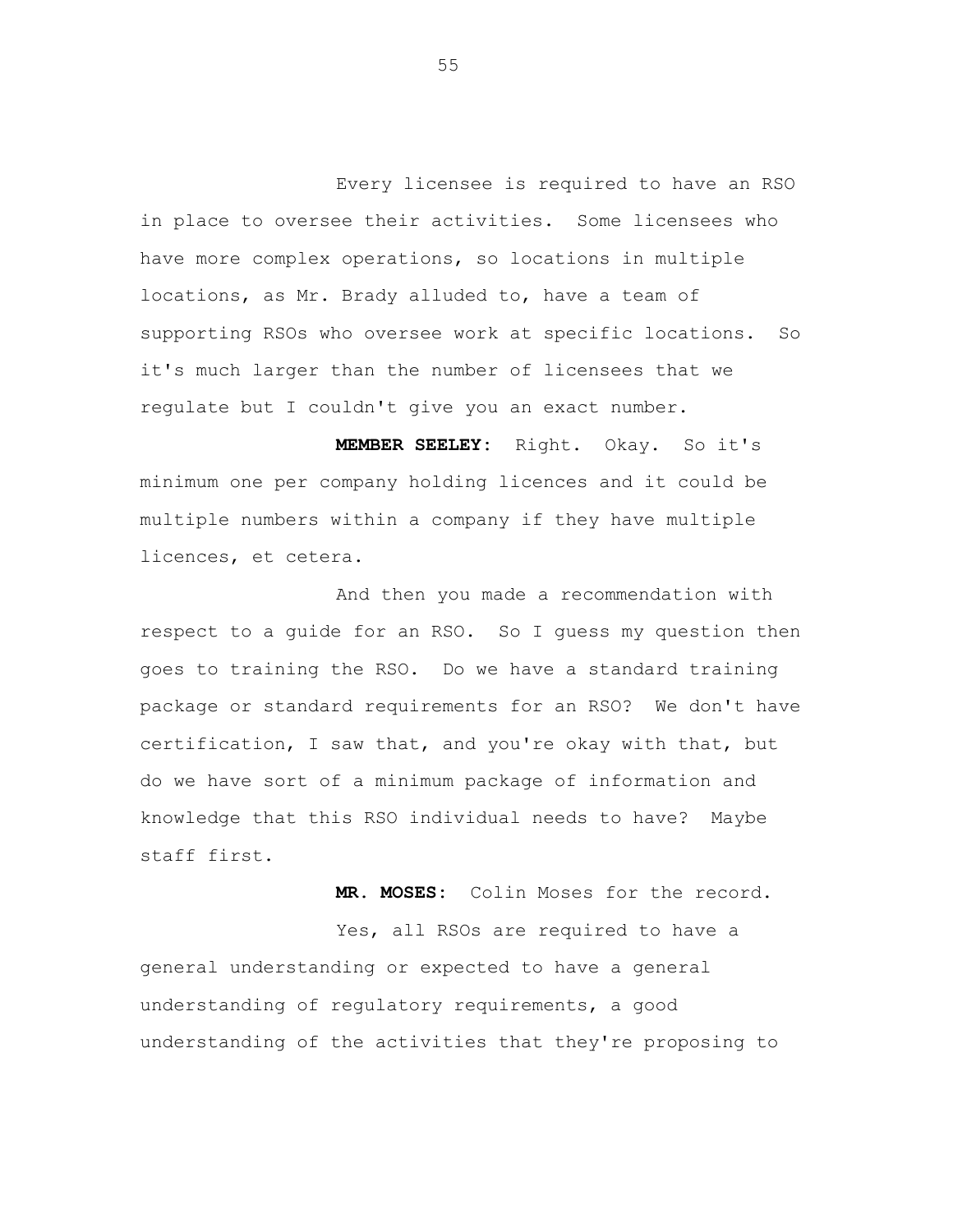undertake, and a good understanding of the programs that they have provided to us as safety control measures to control those operations. And so we do evaluate that during the licensing phase and I will let Mr. Fundarek speak to that.

**MR. FUNDAREK:** Peter Fundarek for the record. I'm Director of Licensing for Nuclear Substances and Radiation Devices Licensing Division.

We do have a comprehensive program that's based on the risk-informed approach for the evaluation of RSO qualifications. All companies or all licensees are required -- as Mr. Moses indicated, all licensees are required to have at least one RSO and there is a provision for having persons in other geographical locations to provide radiation safety support to the main RSO as well.

During the evaluation of the RSO, as noted, it's a risk-informed evaluation, so we look at the type of licensed activity, whether it's a low-, medium- or high-risk activity, and we look at the type of activities that they're going to be undertaking, so if they're going to be working with unsealed sources or sealed sources and what types of radiation devices they're going to be working with.

So licensees are required to have a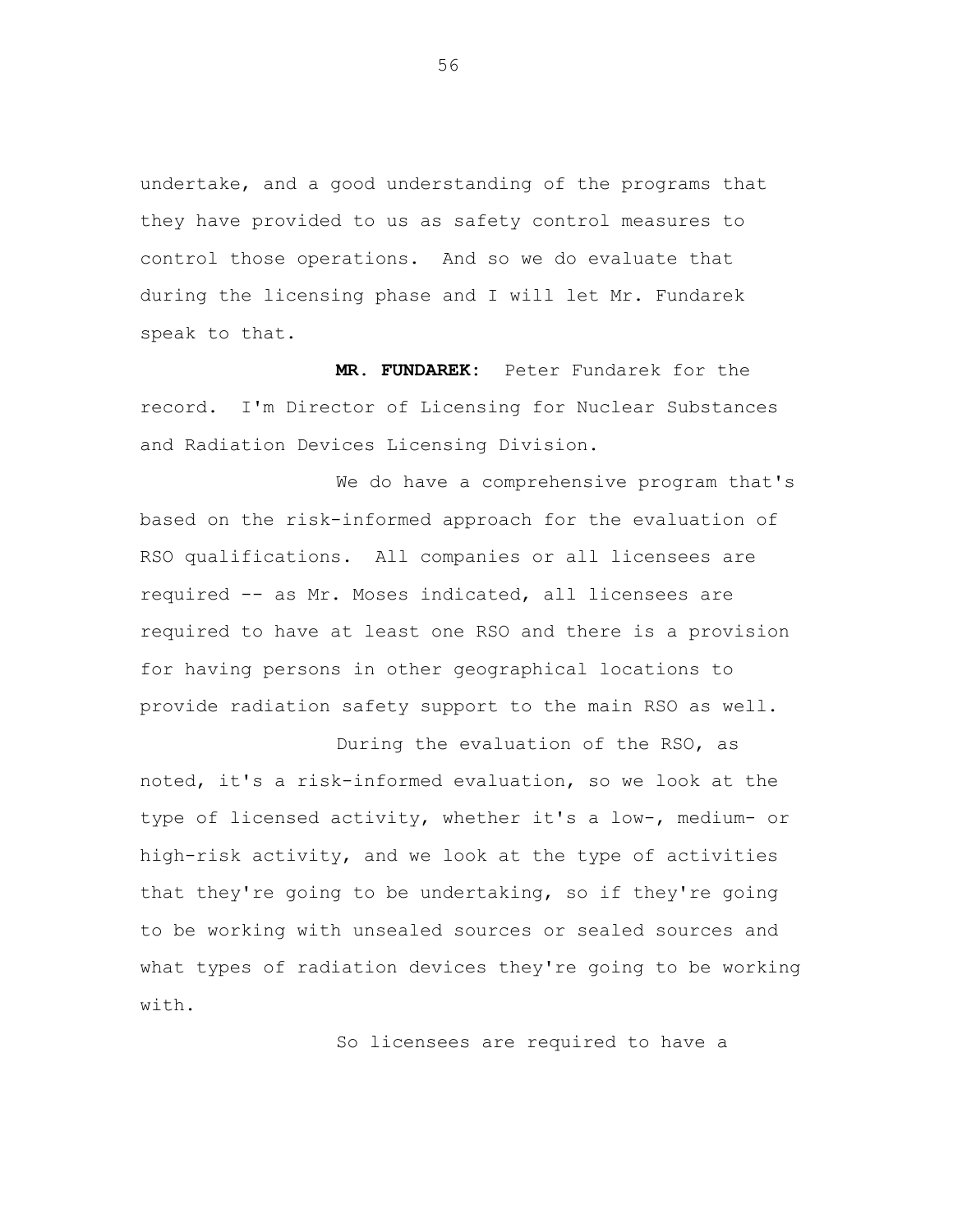Radiation Safety Officer, as noted previously, that is familiar with the licensed activity that's going to be authorized, they are familiar and understand their obligations as a licensee with the CNSC, and they have the sufficient education and training for the work that they're going to be carrying out. So we look to see that the Radiation Safety Officer has certain training for the area that they're going to be working in, and if not, we will ask them to supplement that training with a third-party provider to get the radiation safety training so that they fully understand their roles and obligations as a Radiation Safety Officer.

 **MEMBER SEELEY:** Okay. So CNSC provides a list of minimum requirements for the RSOs, that's what I'm hearing. Yes. And it can be slightly modified per sector, it can be tailored per sector.

So coming back to your point then, which was, you know, okay, here we have on the industrial side the requirement for RSOs, but you're asking for a guide particularly for RSOs and knowledge training. You didn't provide -- provide a little elaboration on the guide that you're referring to in your recommendation, please.

> **MR. BRADY:** Alan Brady for the record. So, as you heard, there are minimum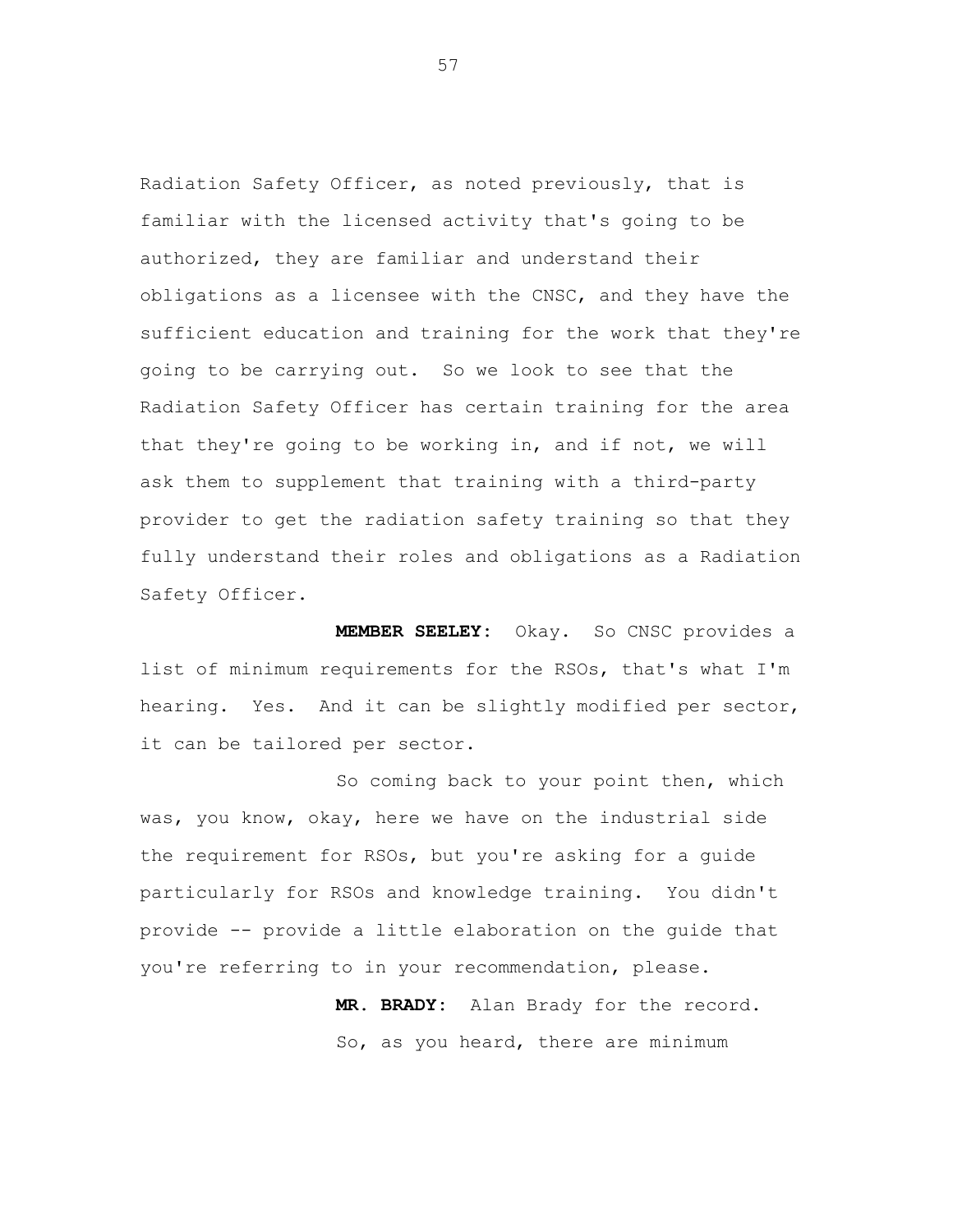requirements but they're broad and we would like to see something a little more specific. You can take examples of the CEDO guide, something like that that really gives us some specifics on how or what to focus on for the training, for example.

So to answer your question, there really is no standard other than the general guidelines really for us to work on. So everybody could do something different. What is the training standard? I don't see one. So we would like that also as opposed to certification in our sector anyhow. And then the challenge would also become trying to fit this information into the whole sector and include the differences within the industry as well. Ours may be different from the medical or something like that.

**THE PRESIDENT:** You heard that staff mentioned that they are going to present this afternoon some discussion about RSOs. They are going to study -- are you going to stick around for that discussion?

**MR. BRADY:** Alan Brady for the record. I hope to. I hope that there's valuable information there that's specific to industrial radiography, though. If there's value there, by all means I will be here.

**THE PRESIDENT:** So we will revisit it this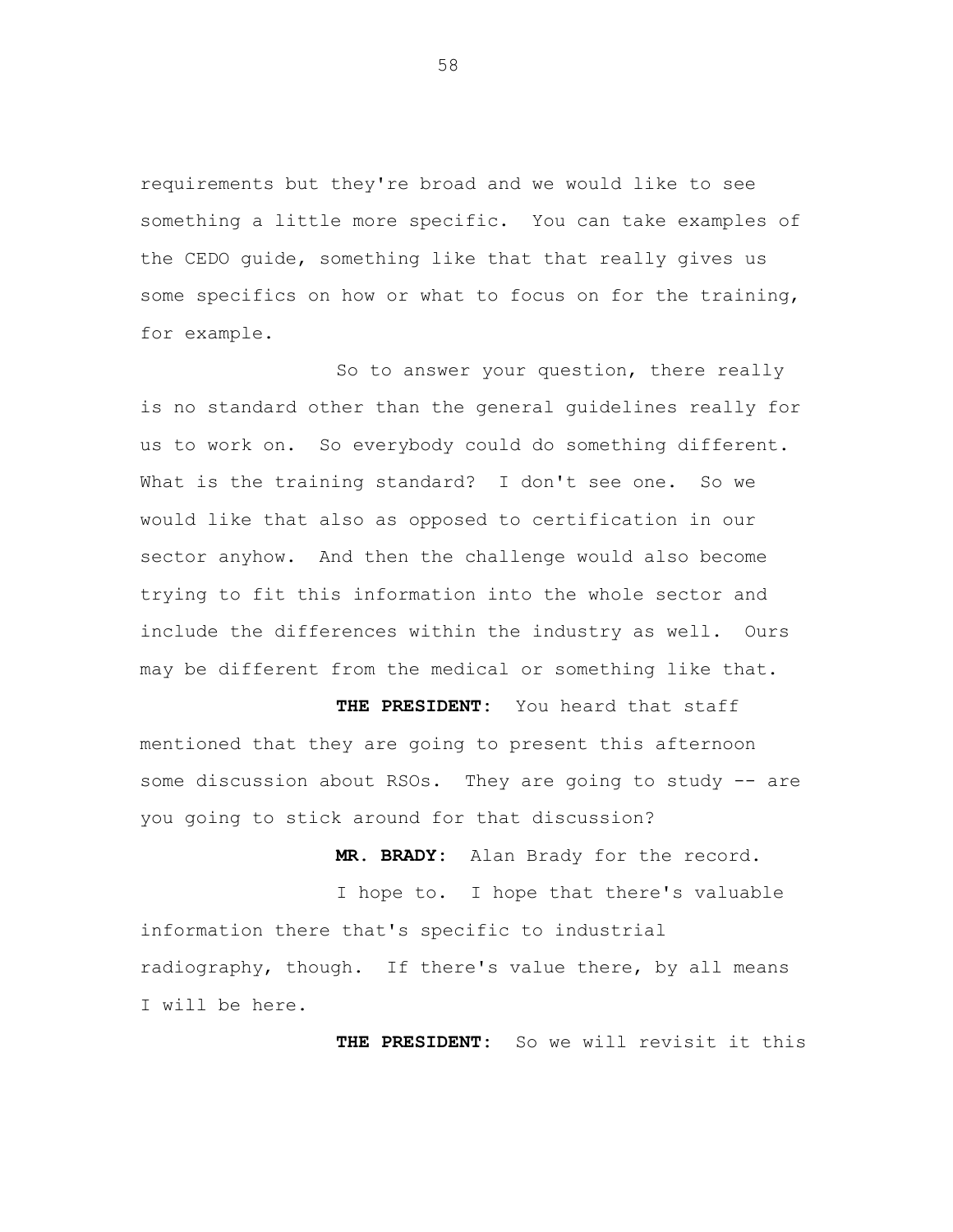afternoon.

**MEMBER SEELEY:** Yes. I guess my point here would be the RSOs are an important piece of the regulatory machine here, they're the boots on the ground for the licensees, and so maybe we need something a little more robust for these individuals to make sure that the company is meeting all their regulatory obligations. So hopefully that's what you're looking for in the guide. I tend to agree. Thank you.

**THE PRESIDENT:** Thank you.

Dr. Soliman.

 **MEMBER SOLIMAN:** Thank you. Thank you for your presentation. It's a positive presentation and very valuable.

I have one question for the staff and another question for CIRSA.

On page 12 of the presentation the industry would like to see industry reports that provide average radiation dose to workers instead of currently a report showing how many workers were within the specific range.

So is staff receptive to this change and can it be accommodated in the next revision?

**MR. MOSES:** Colin Moses for the record.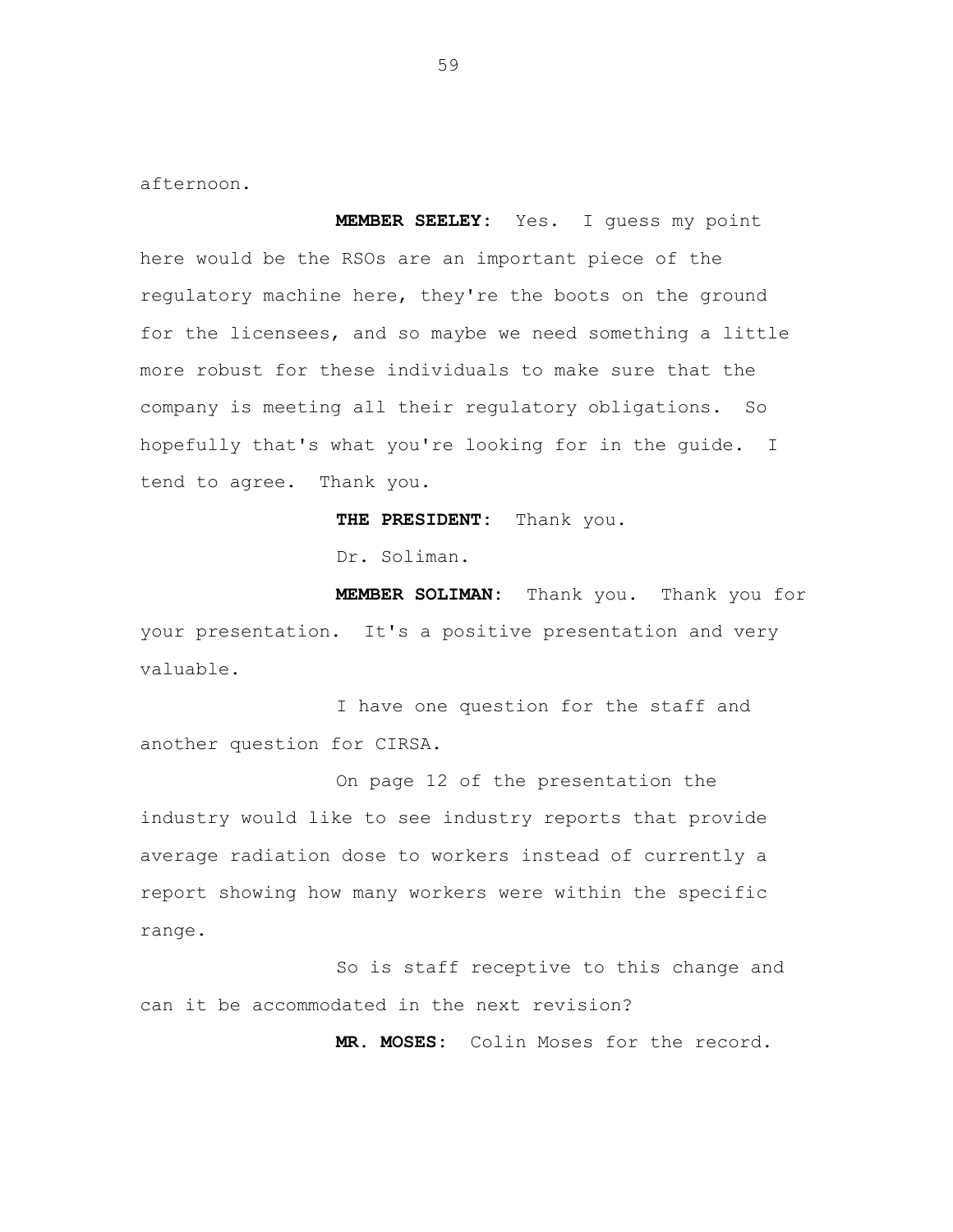No. The current information that we collect from licensees through their annual compliance reports ask that they provide the number of workers in each dose range and those are presented in our presentation on the regulatory oversight report. We don't collect specific information on individual workers and the dose that they receive. Those are submitted directly to the National Dose Registry.

So while we could run reports, I think the average dose could be influenced by, for example, the number of workers in a company. The number of workers at very low doses could bring an average down. And so we find that the way that we presented the average doses by group of dose is much more informative because our particular area of interest is where those doses are approaching regulatory limits, so in the 20 to 50 dose range.

I will let Mr. Jammal provide some additional details there.

**MR. JAMMAL:** For the record, Ramzi Jammal. Thank you for asking me complement Mr. Moses' answer.

We would like to work with the industry. Mr. Moses spoke to the fact that the presentation of the doses is taken from annual compliance reports and there is always a question of inaccuracy, but since there is a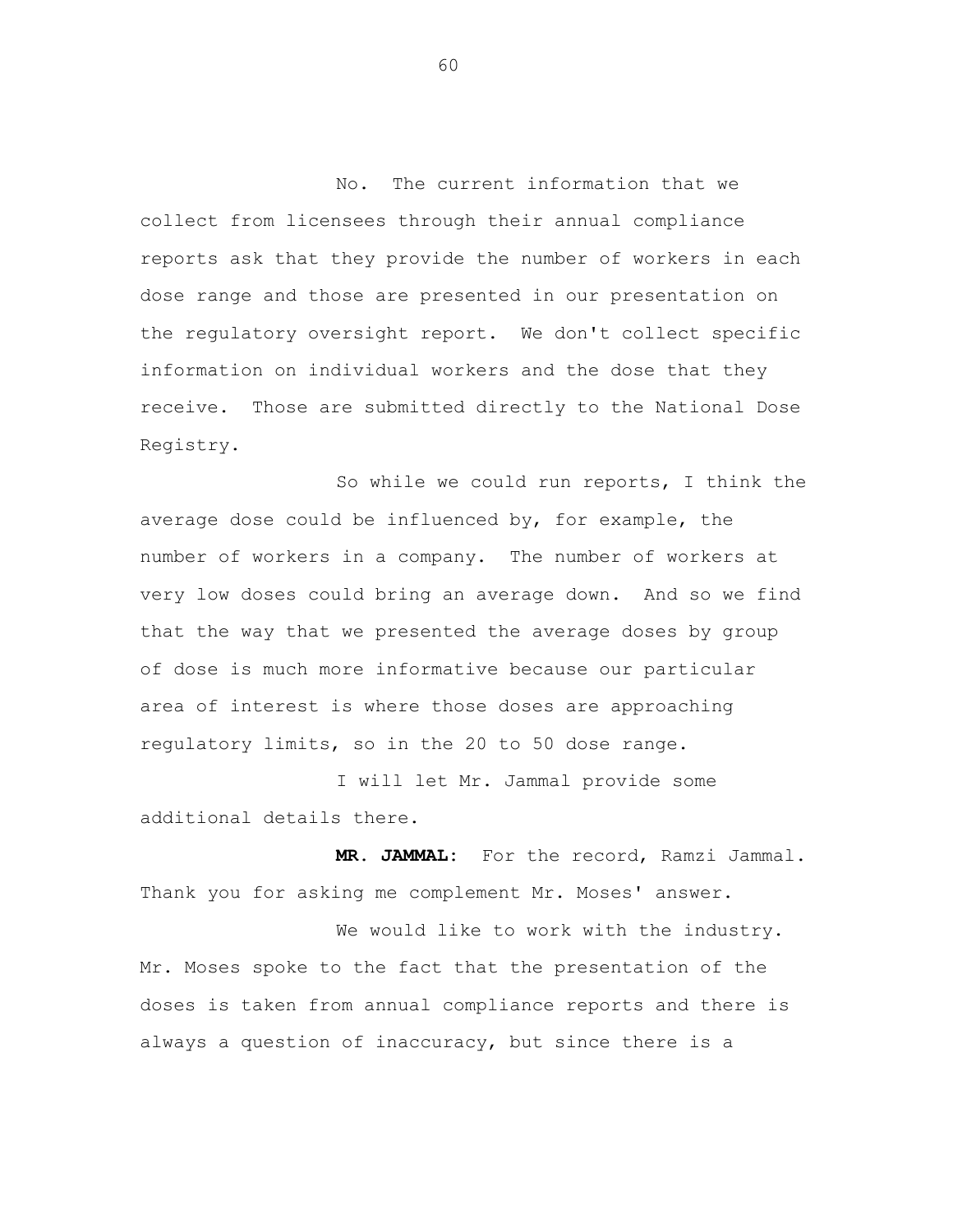workgroup at the CNSC, I would recommend at this point that CNSC staff and the industry work with the National Dose Registry, in specific for the NDR to produce a report to the industry that provides you with the average dose of the industry.

For most of us who are old-timers in the business, in the old days the National Dose Registry used to publish such information. They stopped doing it, but we should explore the fact that we can work with NDR collectively to provide you with that information.

But I fully support what our staff are doing. We are taking information from the annual compliance reports. The National Dose Registry has the proper evaluation associated with it and they will give you the ranges with respect to the average dose.

I will recommend to the Commission that we work together, CNSC staff, CIRSA and the NDR, to provide you that information.

 **THE PRESIDENT:** I must be missing something, but the way you presented those by classes, you can derive just from that a range of an average. What is the big deal? I mean you have the classes and the number of people in each class. You can actually calculate this. I thought you guys would be smart enough to do that.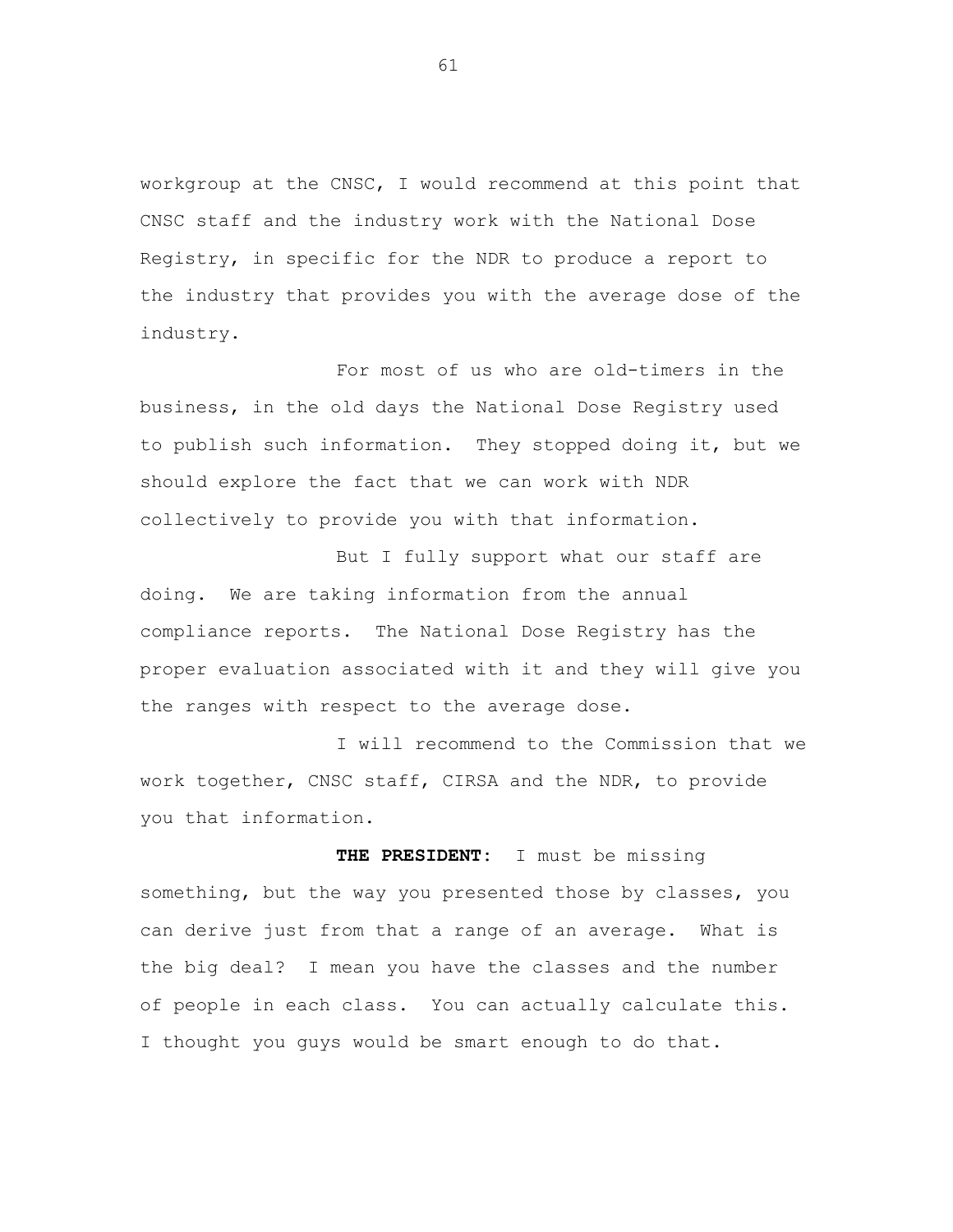**MR. LEVEY:** Tom Levey for the record. I would like to comment on that.

Two thousand and six was the last year that the CNSC published the annual report for doses to workers in each category and I agree with Mr. Ramzi Jammal on that topic as it was very valuable information. Later on the industry did contact the National Dose Registry and we got reports and it allowed us to be able to see an average dose to the worker, much more valuable, measurable for us because you can compare how you did one year to the next year and you can also get reports from your company as to how your average dose rate compared to other industry competitors.

**MR. BRADY:** Alan Brady for the record, quickly.

But I agree with you, Mr. Binder. Why, if they have all the information, can we just not do an average quick calculation. If we could maybe get an answer to that. What is the difference between that as opposed to going and spending all this time and resources trying to get a -- going to the National Dose Registry? Do we have the information or do we not?

**THE PRESIDENT:** I think Mr. Jammal made a suggestion that the industry with staff get together and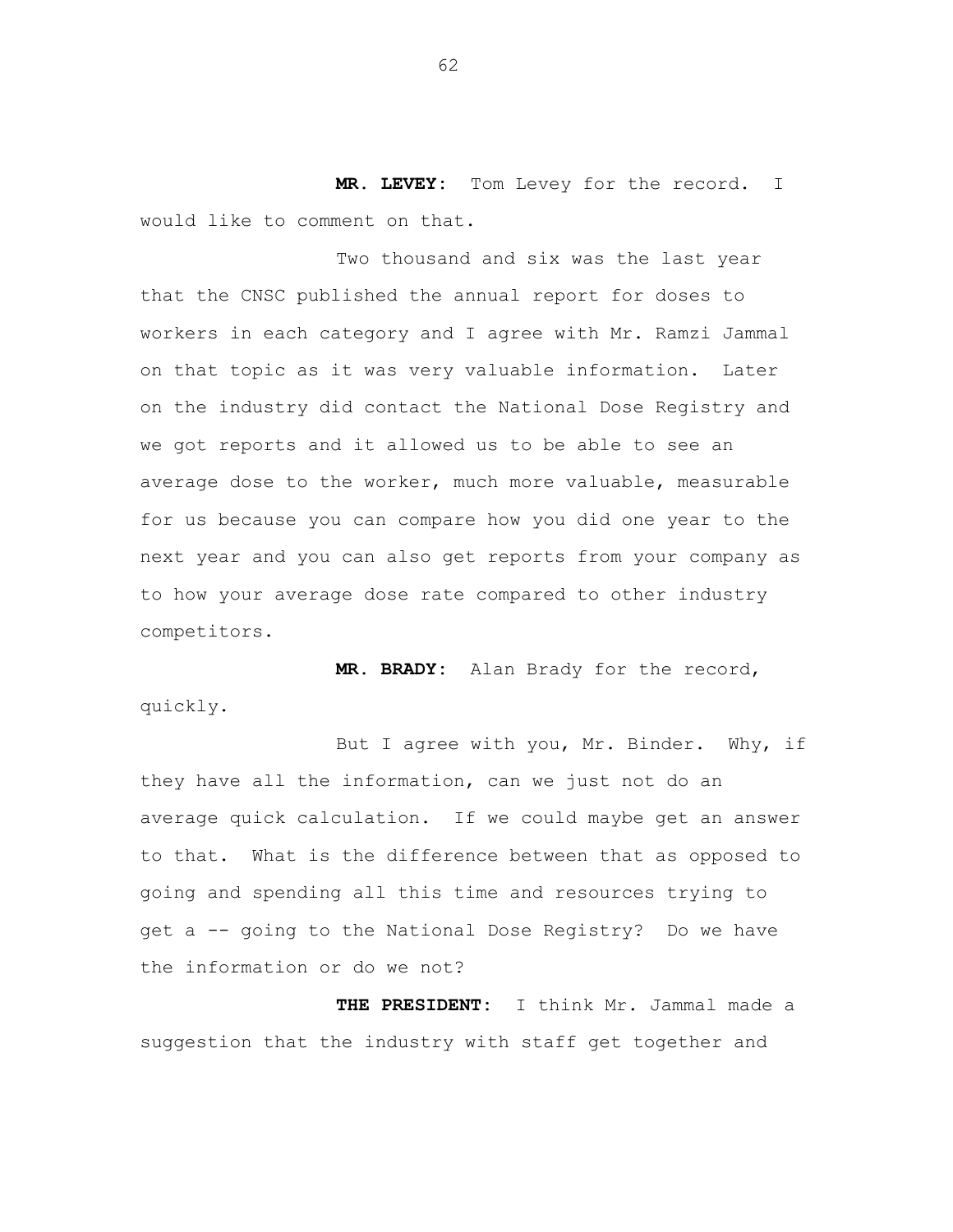figure out what to do. I don't think it's a big issue, but not everybody is a fan of averages. Averages is -- you can go into medians, you can do all kinds of other statistical things. But if you find it useful, you know, I think you can be accommodated on that one would be my understanding.

**MR. MOSES:** Colin Moses for the record.

Absolutely, and I sort of alluded to it in

the presentation. We collect a wealth of compliance data -- inspection results, dose information, reports through annual compliance reports -- and I think we do have an opportunity to leverage that kind of data and more sophisticated statistical analysis. And so that is something we're exploring. There's new technologies available to comb data and extract meaningful trends that go beyond human capabilities, and so we are exploring whether those kinds of tools will help with extracting some trends.

## **THE PRESIDENT:** Dr. Soliman.

**MEMBER SOLIMAN:** I have another question. CIRSA is part of IRWG. What is the overall activity for the IRWG that maintain the -- or contributed to the compliance improvement dose and the incident reduction? So what is the activity, the main activity that is done by IRWG?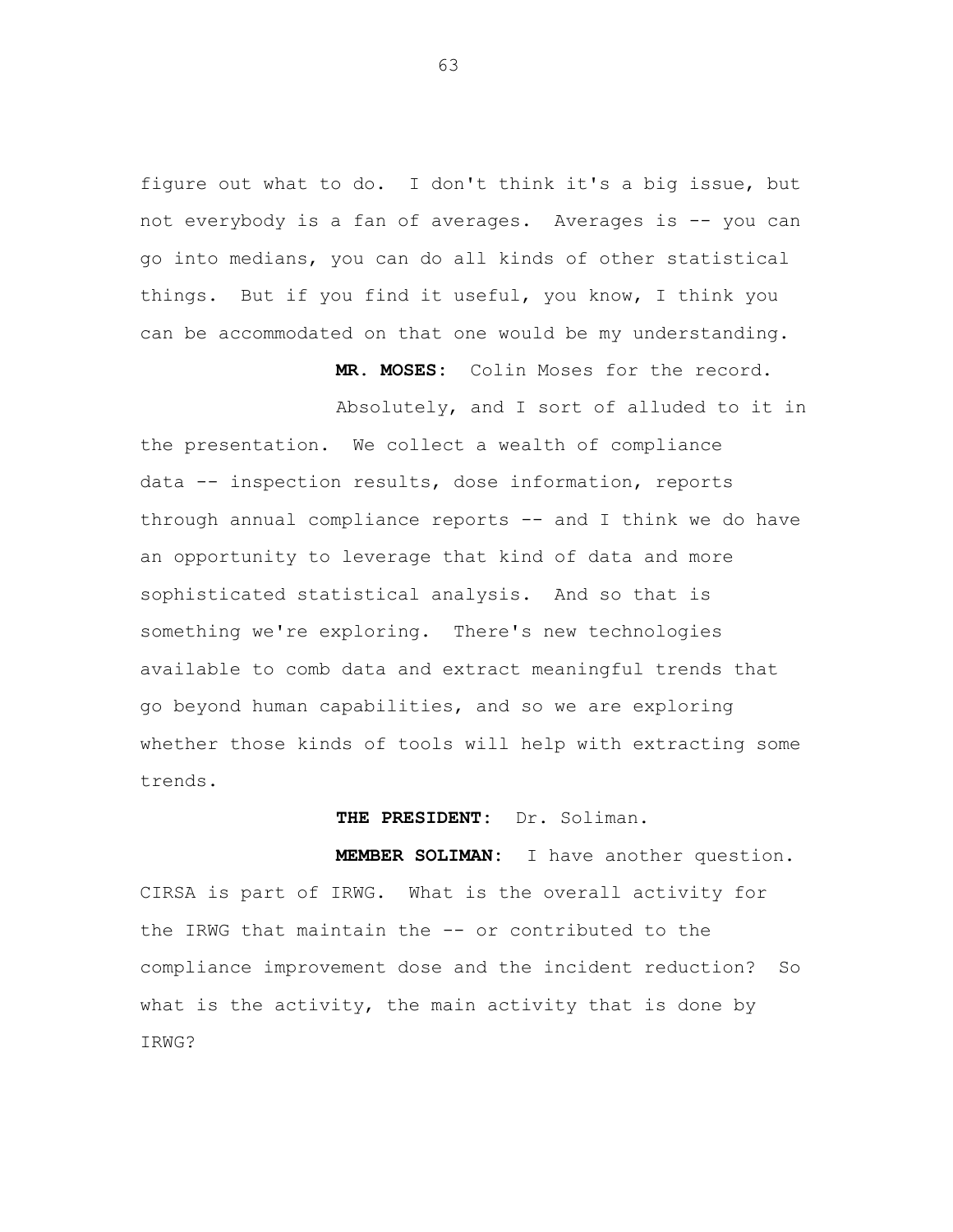**MR. LEVEY:** Tom Levey for the record. The Industrial Radiography Working Group, they've had a lot of initiatives and a lot of actions that the group has taken, along with the industry, to be able to monitor what type of compliances we're having problems with.

The focus of the group has been to arrange for some kind of training or bring it up at a general meeting, have a topic on it and discuss it with industry members who attend the meetings, so a very good avenue to provide knowledge and information to the industry. And then they go back to their companies, take the valued information and start to implement it as a licensee through their RSOs and through their workers and make improvements within their companies.

As an example, the CEDO PCP-09 was one of the initiatives, got us a better worker with more skills and more expertise. Transportation of dangerous goods issues that we had, we went to the experts within CNSC on the transportation side, got some information. Security, areas where we're having security, and even dose and incident reduction. Thank you.

> **MEMBER SOLIMAN:** Thank you. **THE PRESIDENT:** Dr. McEwan.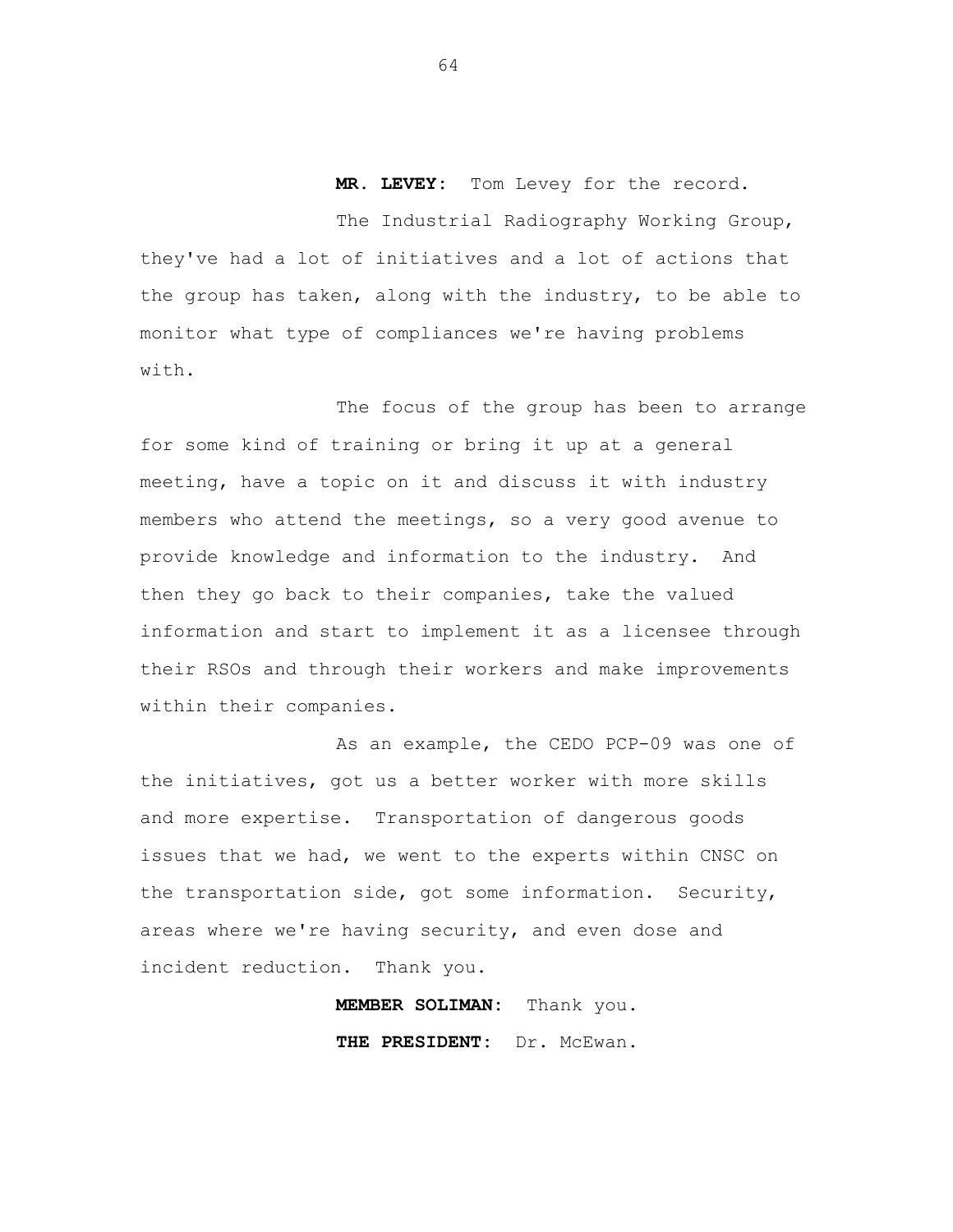**MEMBER McEWAN:** Thank you, Mr. President. Thank you for the intervention. It's very, very helpful. But I would also like to take a second to congratulate staff on an excellent presentation. That really was first-rate, very, very good. Congratulations. Thank you.

I would like to go back and just explore the RSO piece and the risk-informed inspections. The industrial sector, the whole report covers a huge range of activities. If you broke those activities down not by sector but by risk category, how many of our licences would fit into the high risk, the medium risk and the low risk and would that provide us with some better understanding of requirements for oversight of radiation safety?

**MR. MOSES:** Colin Moses.

I will let Mr. Fundarek speak to the different use types and how to categorize within the industry sector.

 **MR. FUNDAREK:** Peter Fundarek for the record.

I believe the first part of your question was how the licences break down into low, medium and high risk. So according to the latest information we have, 14.1 percent of our licences are low risk, 65.7 percent are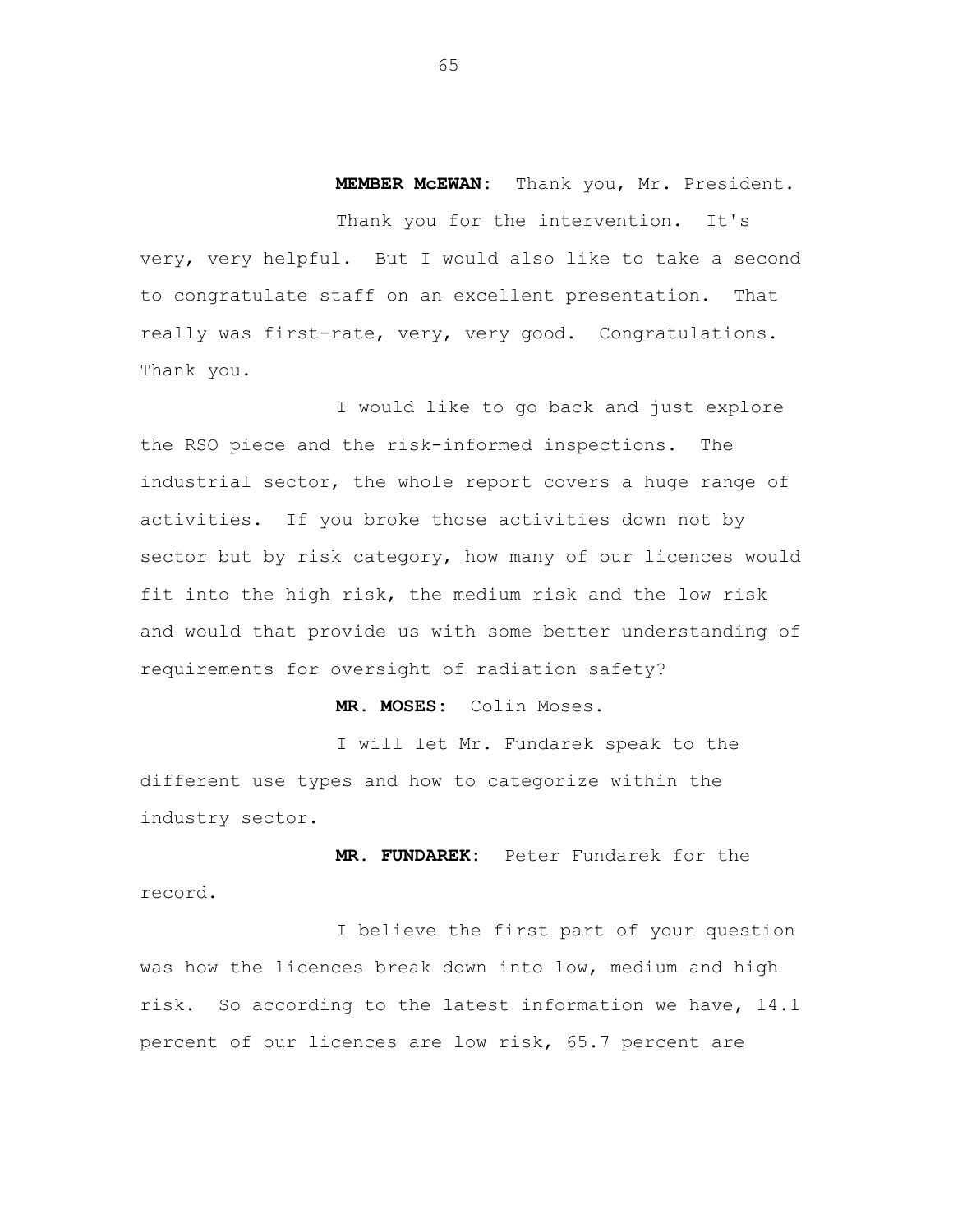medium risk and 10.4 percent are high risk. Industrial radiography, which we're looking at right now, represents 6 percent of the high- and medium-risk licensees. There is a total of 106 licences right now and they represent 5.1 percent of all of our licences.

**MEMBER McEWAN:** Can you go through that latter section one more time, please?

**MR. FUNDAREK:** Certainly.

Industrial radiography represents 6 percent of the high- and medium-risk licences in total, but they represent 5.1 percent of all the CNSC licences issued through the designated officer decision, and there is a total of 106 licences and they represent the high-risk category.

 **THE PRESIDENT:** So would such a statistic be useful to put in a report like that -- and just thinking out loud -- and maybe show the correlation between the high risk and the kind of inspection you do? In other words, if you want to explain that it's truly risk-informed, there should be some correlation between the high risk and the number of inspections you do in this group. Does that make sense?

> **MR. MOSES:** Colin Moses for the record. Yes, I think that makes absolute sense and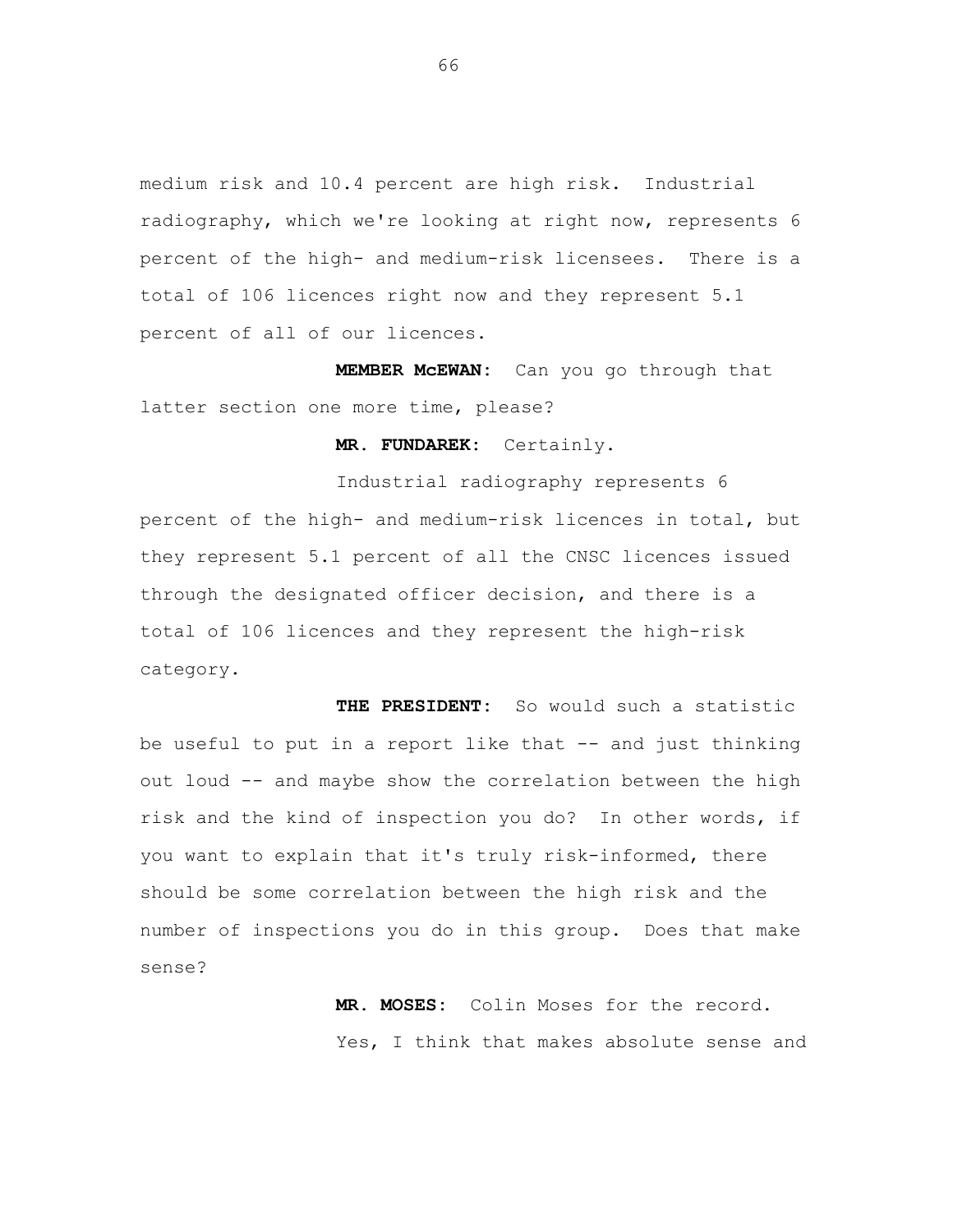I think that's something we can explore for future years. In terms of the correlation of inspection

numbers to the number of licensees, the proportion might remain consistent but it's the frequency of inspection that varies. So high risk is inspected every -- particularly industrial radiography is inspected every year and other activities are inspected less frequently. So the proportion may remain constant, but yes, there is a correlation in terms of inspection effort and the risk categorization of our activities.

**MEMBER McEWAN:** So the bulk of industrial radiography activities are high risk?

**MR. MOSES:** All are.

**MEMBER McEWAN:** All are. So I think this brings me back to the area of RSO certification and training.

If I look at benchmarks -- and this is getting into the questions we will be asking on the report as well -- the NRC, for example, are very much more prescriptive in the requirements for training than we are and I think we need to perhaps learn something for the high-risk and medium-risk groups. There is not a requirement for all RSOs to be members, for example, of CRPA. Is that true?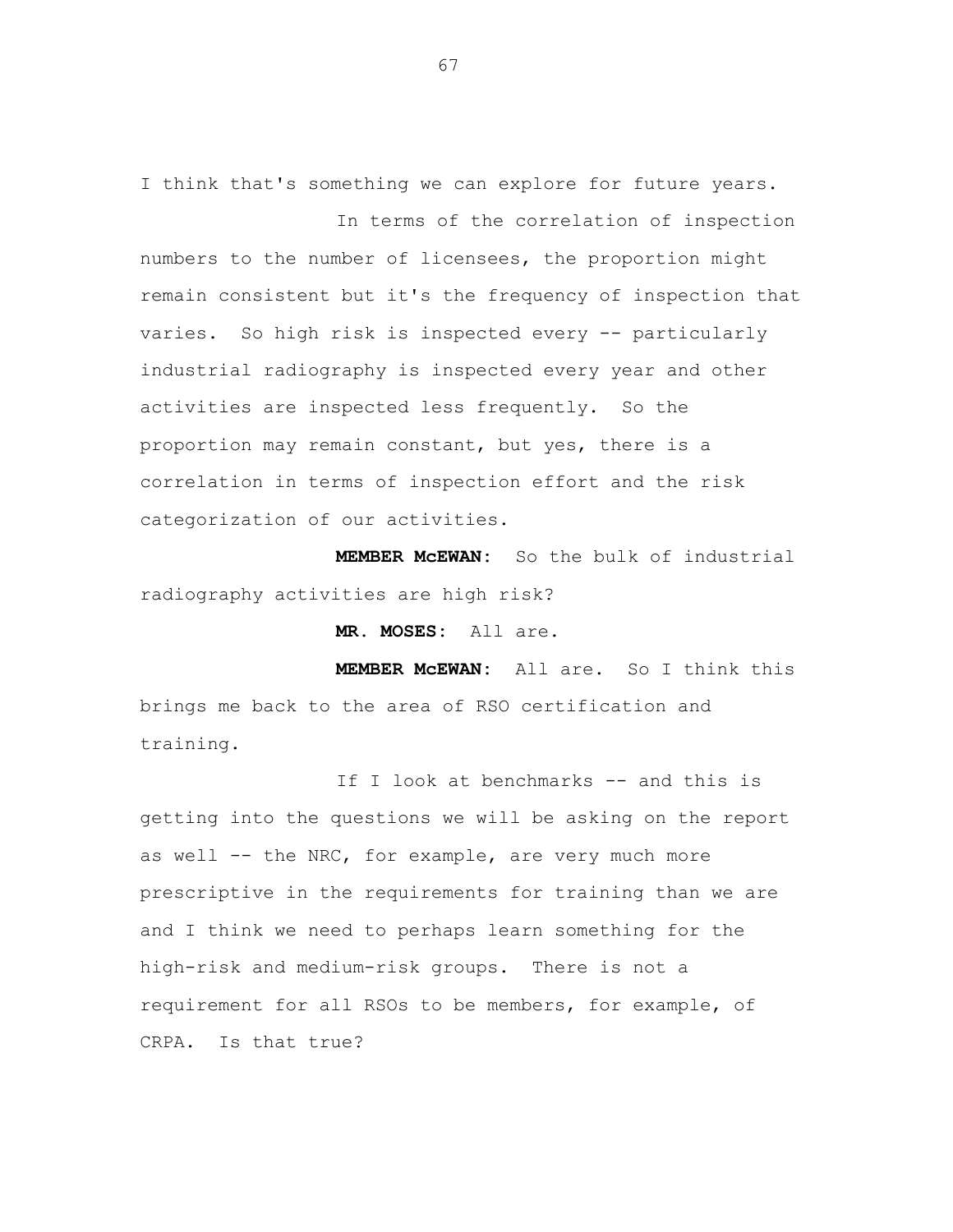**MR. MOSES:** Colin Moses for the record. Yes, that's true, there is no requirement

**MEMBER McEWAN:** So I was a little concerned at Mr. Brady's comment that RSOs may not have time to do their appointed duties because they are busy doing other things. So again, that strikes me that it's an argument for more certification and more prescription at least in the high risk groups.

So Mr. Brady, perhaps you would like to comment on that.

**MR. LEVEY:** Yeah, Tom Levey for the record. I would like to comment on that, as per Al Brady.

One thing that we have in the industrial radiography industry is that we have taken the initiative to have educators that have thorough knowledge. They have good experience in our industry and they have conducted radiation safety courses that are specific to industrial radiography. We found that, you know, each of the licensees kind of has that option to go out to the -- out to different providers in Canada and find the best course for them. You know, we know who those best trainers are and we do use them.

So we have a pretty good guideline and,

68

for them.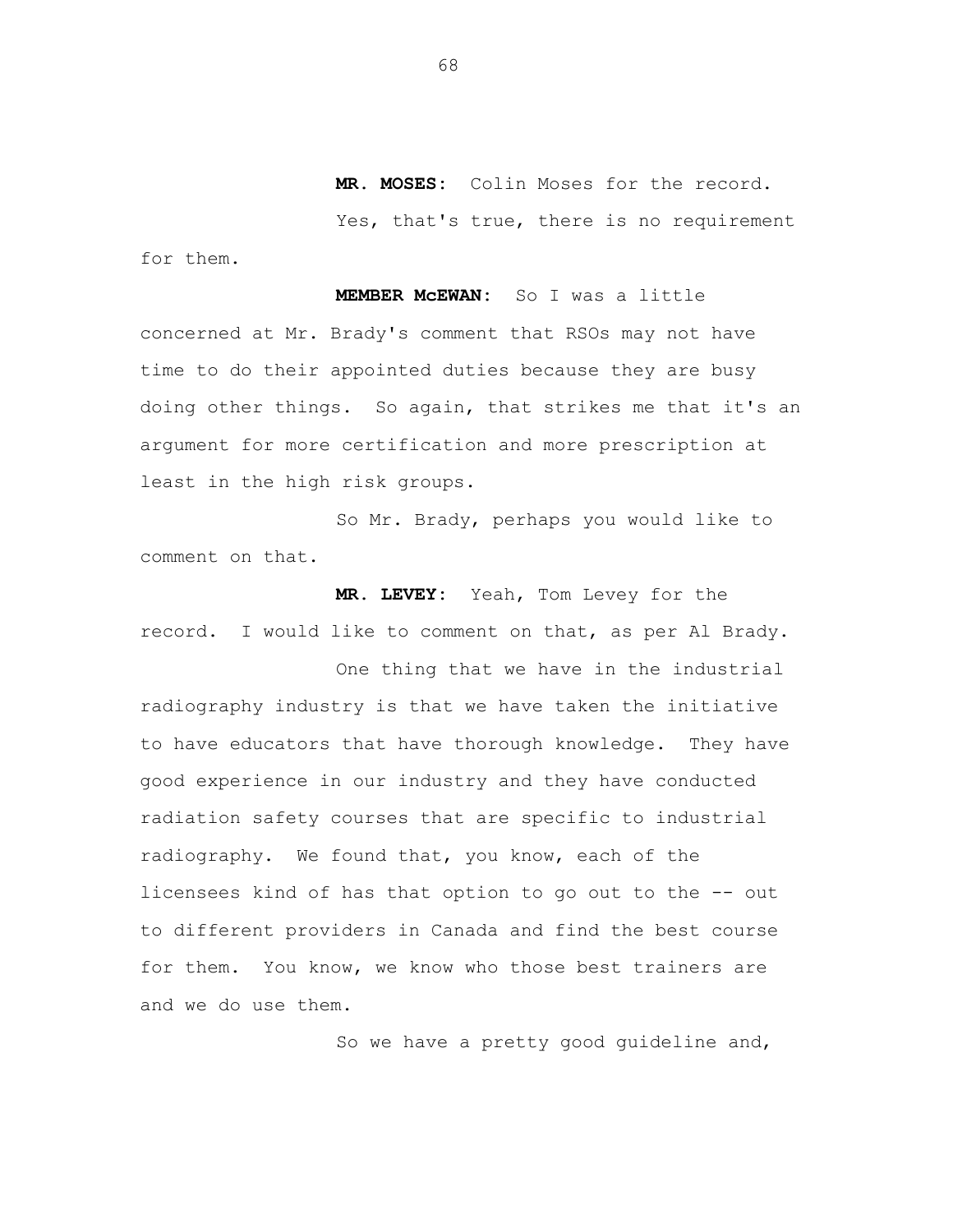you know, it's different in Al's company than it is in my company with Acuren group. We have different ways that we do things. You know, we have fulltime RSOs within our company. We have five of them that are fulltime and that's all they do.

However, you know operations and the economy always contribute to everybody wanting to steal our RSOs away to do other work. But you know we keep pushing, and I think the report that CNSC has provided today shows very good trends that the industrial radiography sector is performing very well. That is the success of the RSO in how they are conducting and carrying out, making sure that the training is adequate of the worker, making sure that maintenance is done properly, calibration of equipment, leak tests, inventories, tracking a sealed source's security.

There is numerous things. I think that a guide would be a very good opportunity for us to all be able to look at it from even the small company perspective to say what is it that we need to do and what do the educators need to do to make sure that they cover all the topics when they are covering the training for an industrial radiographer -- industrial radiography company that has an RSO.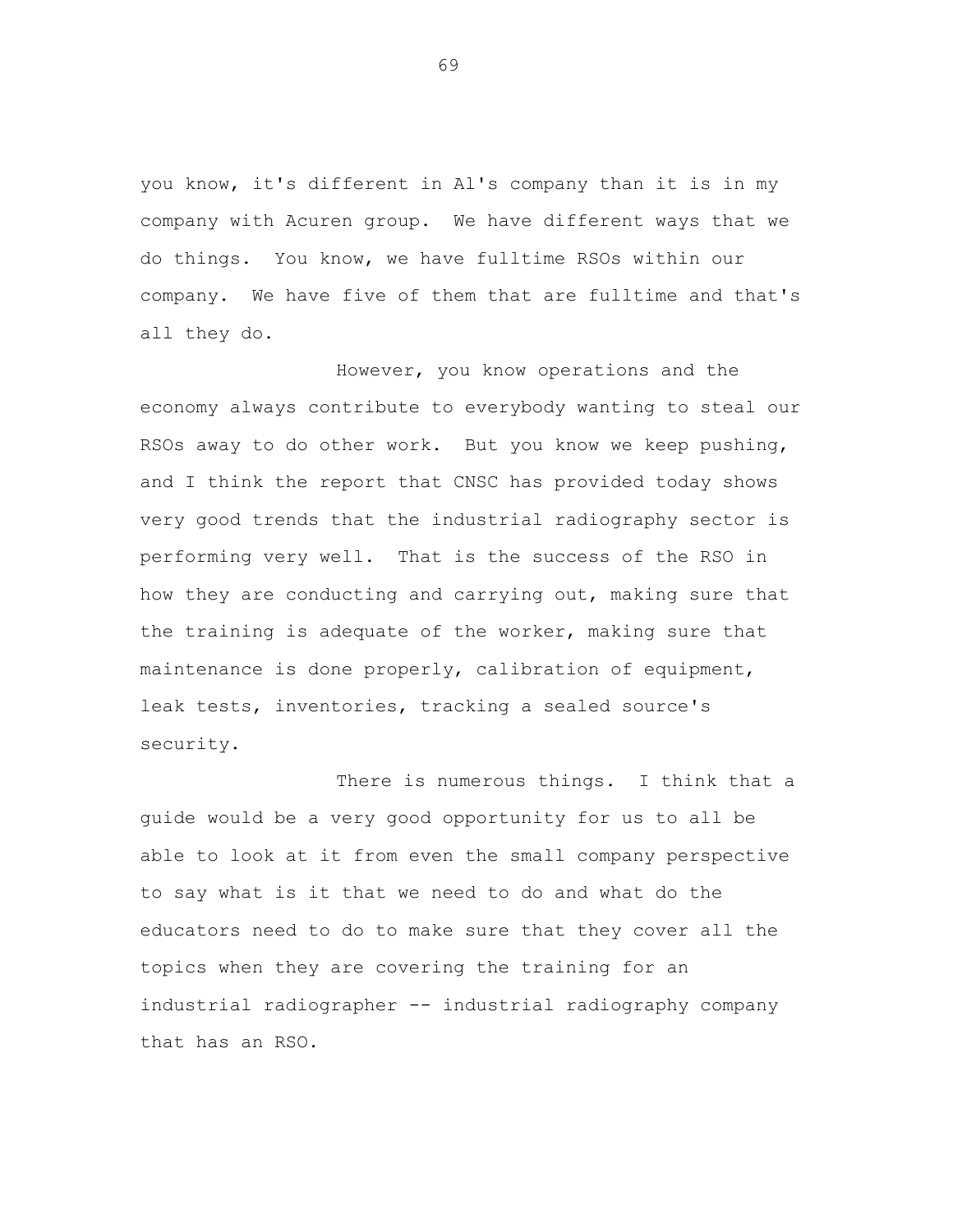Thank you.

**MR. MOSES:** Colin Moses, if I could just add too. I'll let Mr. Rabski speak.

So for lack of a better term, the proof is in the pudding. So when an RSO -- the true success of an RSO we evaluate for our compliance activities. And so I will let Mr. Rabski speak to how we evaluate that through our compliance --

**THE PRESIDENT:** Can we please save this for this afternoon; lots of our kind of additional information on this about not only how RSOs behave in a company, what's your role in the inspection to make sure that they have the adequate resources and training? It's a bigger topic than right now.

I would like to -- we are getting into a bio break.

So I would like to go through this round with CIRSA and then move on to the next intervenor and continue. Hopefully the next intervenor also will join this afternoon where we will talk about that.

So we are now -- anybody has an additional question? Go ahead, Dr. McEwan.

**MEMBER McEWAN:** So just following on, does staff have any comments on Mr. Brady's comment that RSOs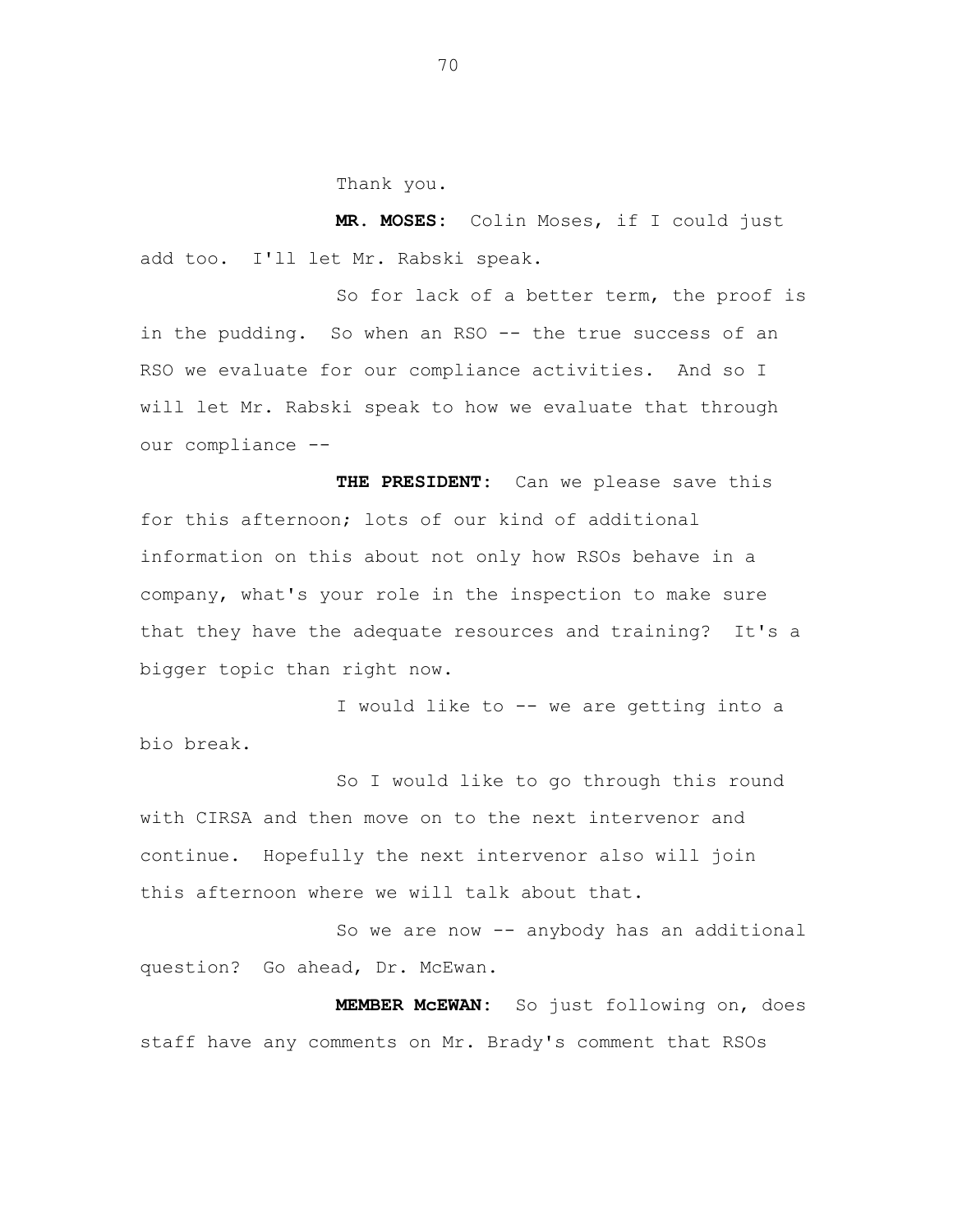are dragged in multiple directions and find it difficult to fulfil their responsibilities?

**MR. MOSES:** Colin Moses for the record.

I'll let Mr. Rabski speak to that because that's what we observe through compliance inspections. He can speak to what we have observed.

**MR. RABSKI:** Henry Rabski for the record.

I know, Dr. Binder, you didn't want us to go into the other topic but just for clarification on high risk, operators of exposure devices and in the industrial radiography field, because it's high risk, it's also addressed in the regulations that those operators have to be certified. So that's a level of defence-in-depth in using high risk devices in this field. CNSC certifies, as you heard earlier, those operators.

I think it was a very interesting comment yesterday with the new PCP-09 comments from industry at that radiography meeting saying that they have noticed a change in the new operators that they are getting that they are much more aware of their obligations through these new requirements and the new training that has been instituted by the private sector or the outside trainers to address the change into PCP-09.

So that was very refreshing to hear from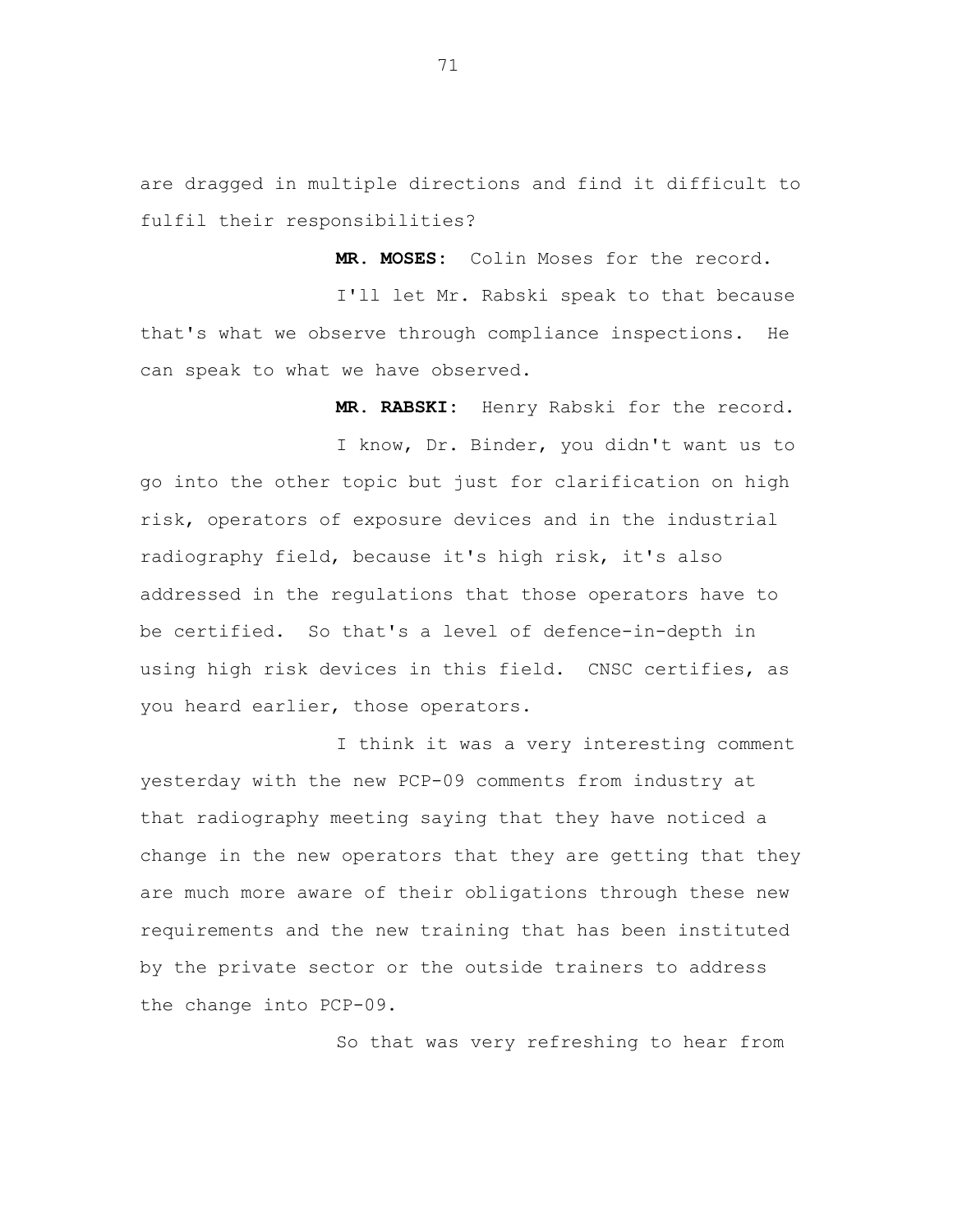the committee members that this is working and they have noticed that reflection and areas that have changed since the original G2-29. That's all been brought up to speed and it's reflected now in the new people that are coming and in new expectations for recertification and a practical test, are real positive things to raise the bar for people using those high risk sources.

So the role of the RSO in the radiography field, I think is recognized by that high risk factor by the comments you're hearing from industry that how serious they take that role, and the efforts that they are putting in to maintaining that oversight of the radiation safety programs. Sometimes there are problems and we work with those and we identify those in the field.

Our particular concerns when it comes to radiation safety officers would be in the industrial side and all the other ones where they are not dedicating, as companies have indicated, fulltime resources, where they are being challenged to balance other activities, and other responsibilities with the organizations. And those other very clearly picked up in our inspections. We take appropriate action when we see those, and I can speak to that if you wish.

**THE PRESIDENT:** No, we'll save you for the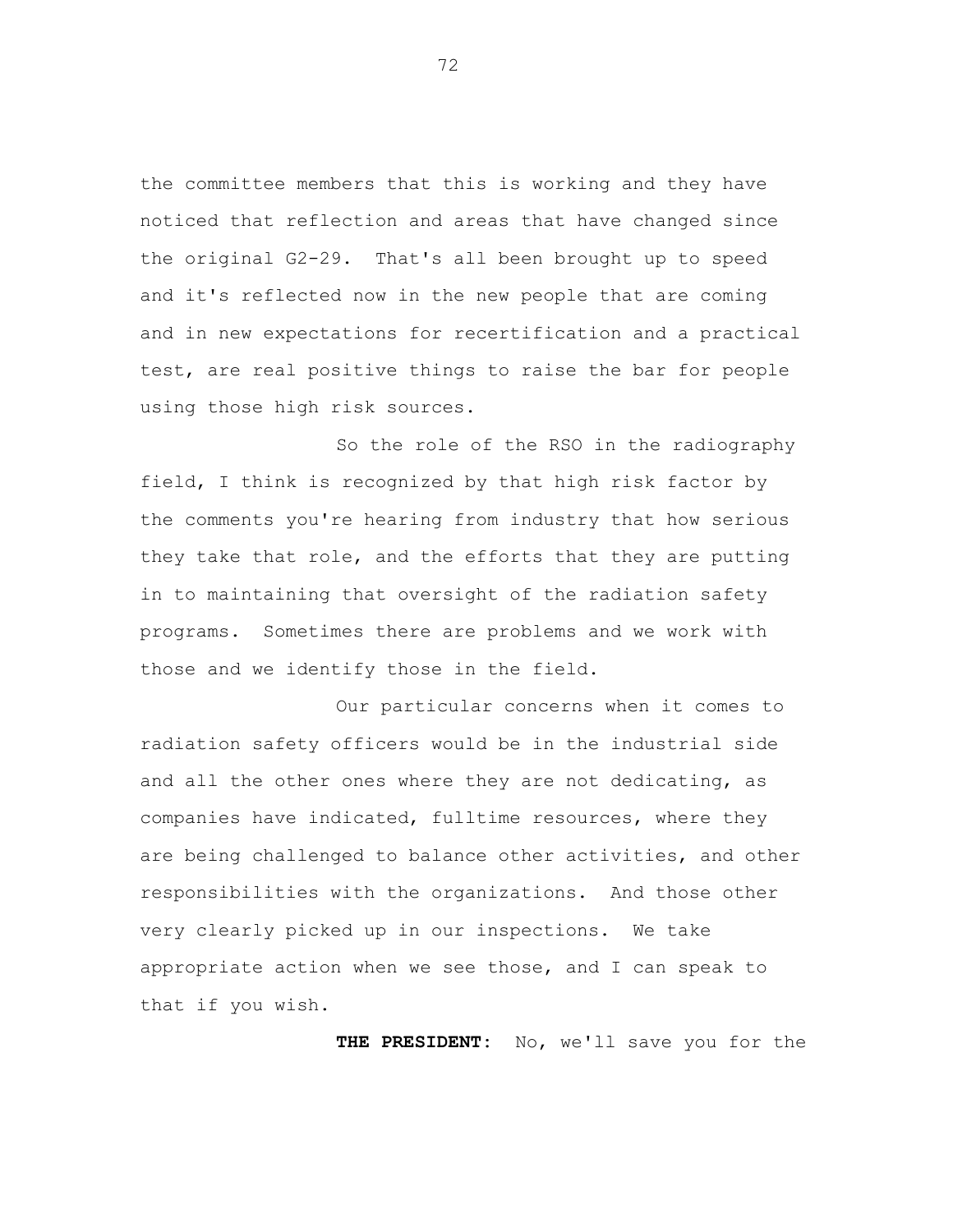afternoon.

--- Laughter / Rires

**THE PRESIDENT:** I would like to give the floor to final comments to CIRSA. Any final comments?

**MR. BRADY:** Alan Brady for the record.

We appreciate the opportunity for being here. Our point is that we do support the report as it is written.

And also for clarification, there are challenges with RSOs, no doubt, but we are managing. You know, training and education of course is good. So is certification to a point, but I don't think any amount of that is going to make any difference as to how people allocate their resources. So you know just keeping that kind of thing. We are managing and the results are so far good, and it is responsibility of the licensee to maintain compliance.

Thank you, folks.

**THE PRESIDENT:** Okay. Thank you.

We will take a 15-minute break. We'll get back here at 11:00. Thank you.

--- Upon recessing at 10:44 a.m. / Suspension à 10 h 44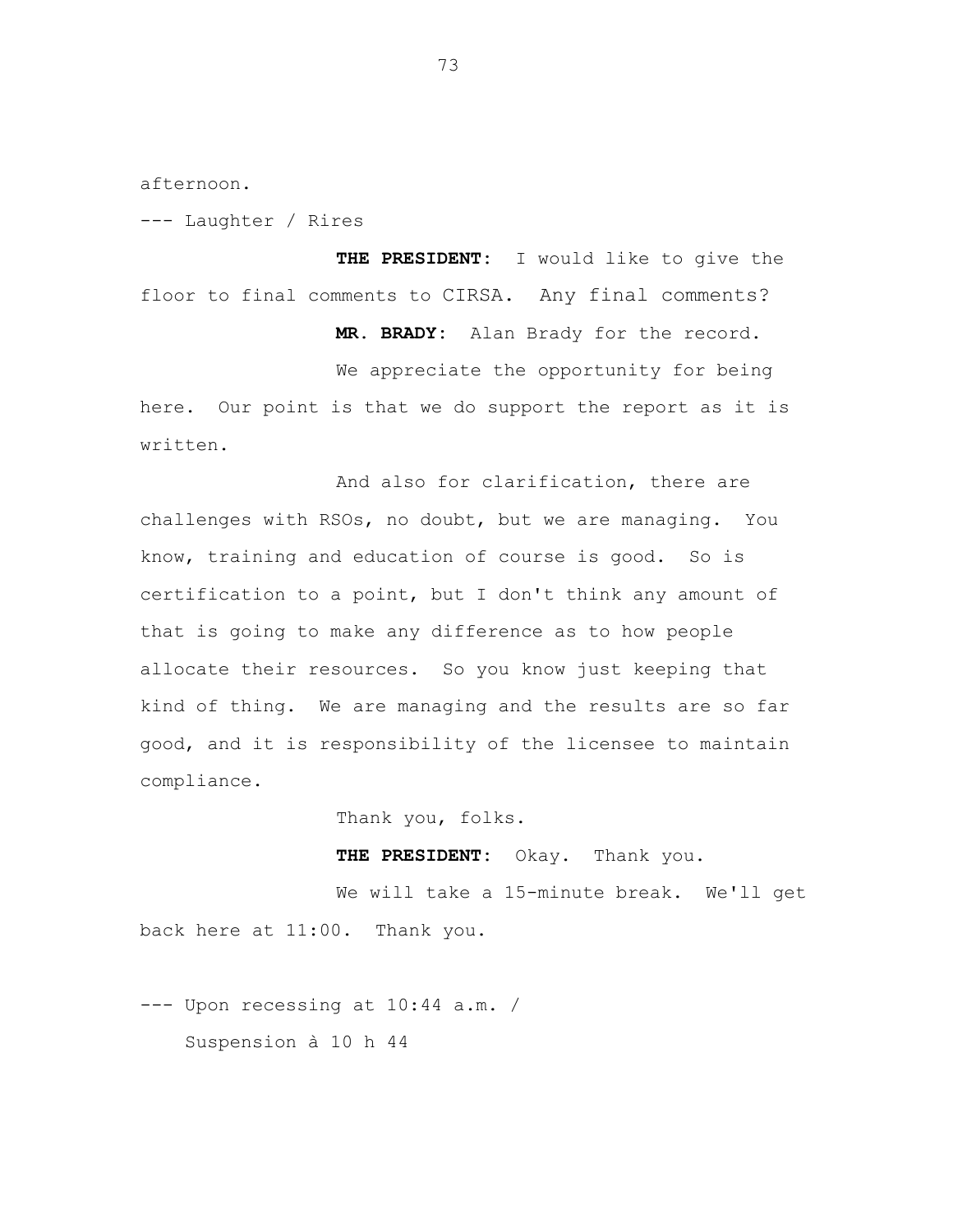--- Upon resuming at 11:00 a.m. Reprise à 11 h 00

### **CMD 17-M42.2/17-M42.2A**

## **Oral presentation by the**

### **Canadian Radiation Protection Association**

**THE PRESIDENT:** The next submission is from the Canadian Radiation Protection Association, as outlined in CMDs 17-M42.2 and 17-M42.2A.

And I understand that Mr. Jeff Dovyak will make the presentation. Over to you, sir.

**MR. DOVYAK:** Good morning, Dr. Binder and members of the Commission. I am Jeff Dovyak.

Amongst other things I am the president elect of the CRPA.

And I have two associates with me today. Trevor Beniston is a member of the CRPA-CNSC Working Group and Ali Shoushtarian is the CRPA Director of External Affairs. For the most part, I will be doing the presentation along with Trevor. We brought Ali along to support us with any questions you folks may ask us that Trevor and I can't answer.

So who is the CRPA? Well, for over the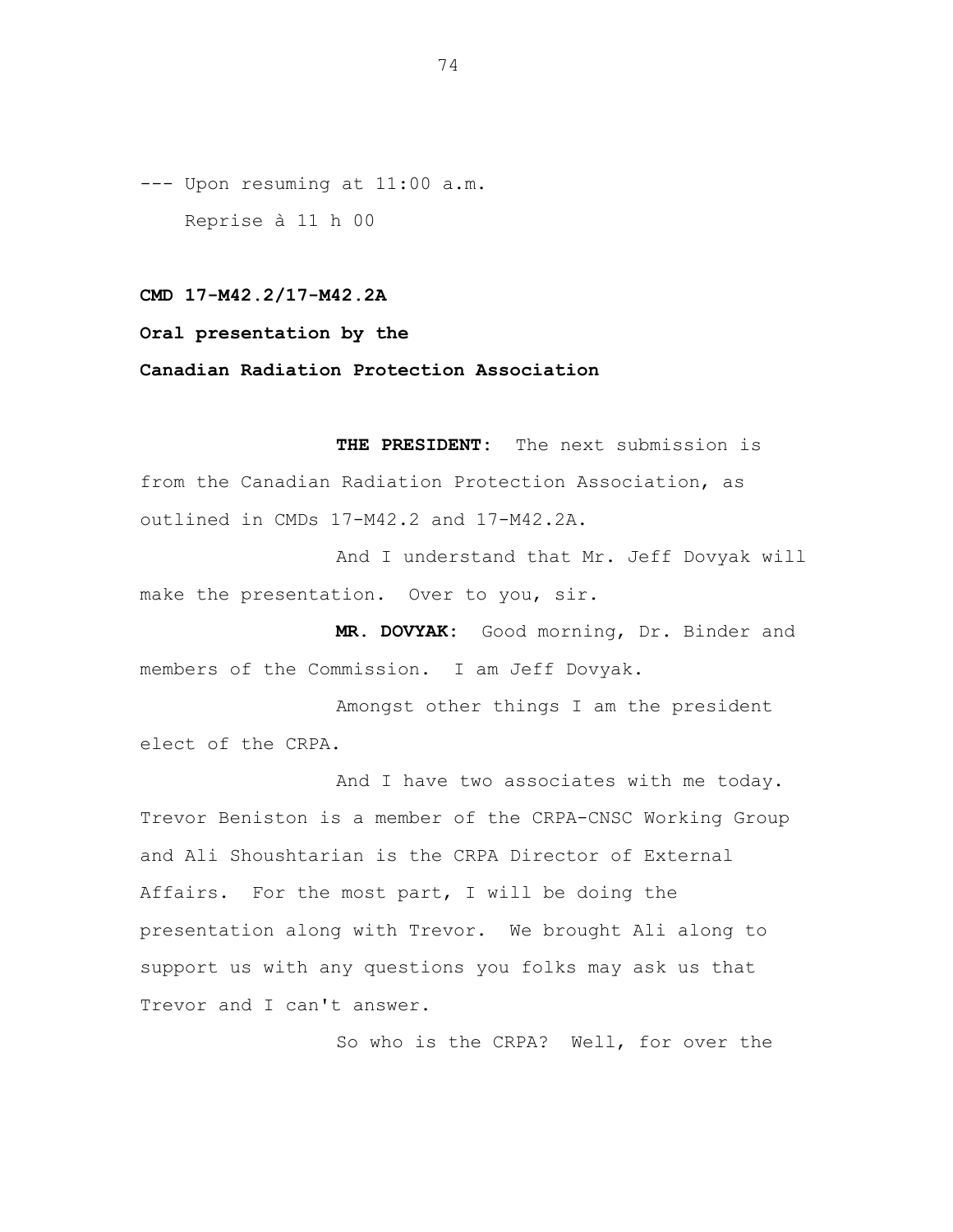past 10 years we have operated a program for radiation safety professionals to demonstrate their knowledge and commitment to radiation protection through the Registered Radiation Safety Professionals Program. And by the way, the three of us actually are CRPA-Rs.

The CRPA strives to ensure the safe use of radiation by providing scientific knowledge, education, expertise, and policy guidance for radiation protection.

The CRPA was founded in 1979. Currently we represent approximately 280 Canadians involved with radiation protection. We are stressing that because the CRPA is a Canadian organization for Canadian activities. There certainly are other RP organizations around, not may are solely Canadian. A lot of our members are RSO. Some are not but many are.

Since last year, the CRPA has had the stakeholder hub for accrued radiation events, or SHARE program, available through our website. The idea behind the SHARE program was to provide radiation safety professionals with a venue to post radiation incident summaries so that their experiences can be used by others to mitigate potential incidents in other places.

So to put together our intervention, we talked to our internal stakeholders. So we went to our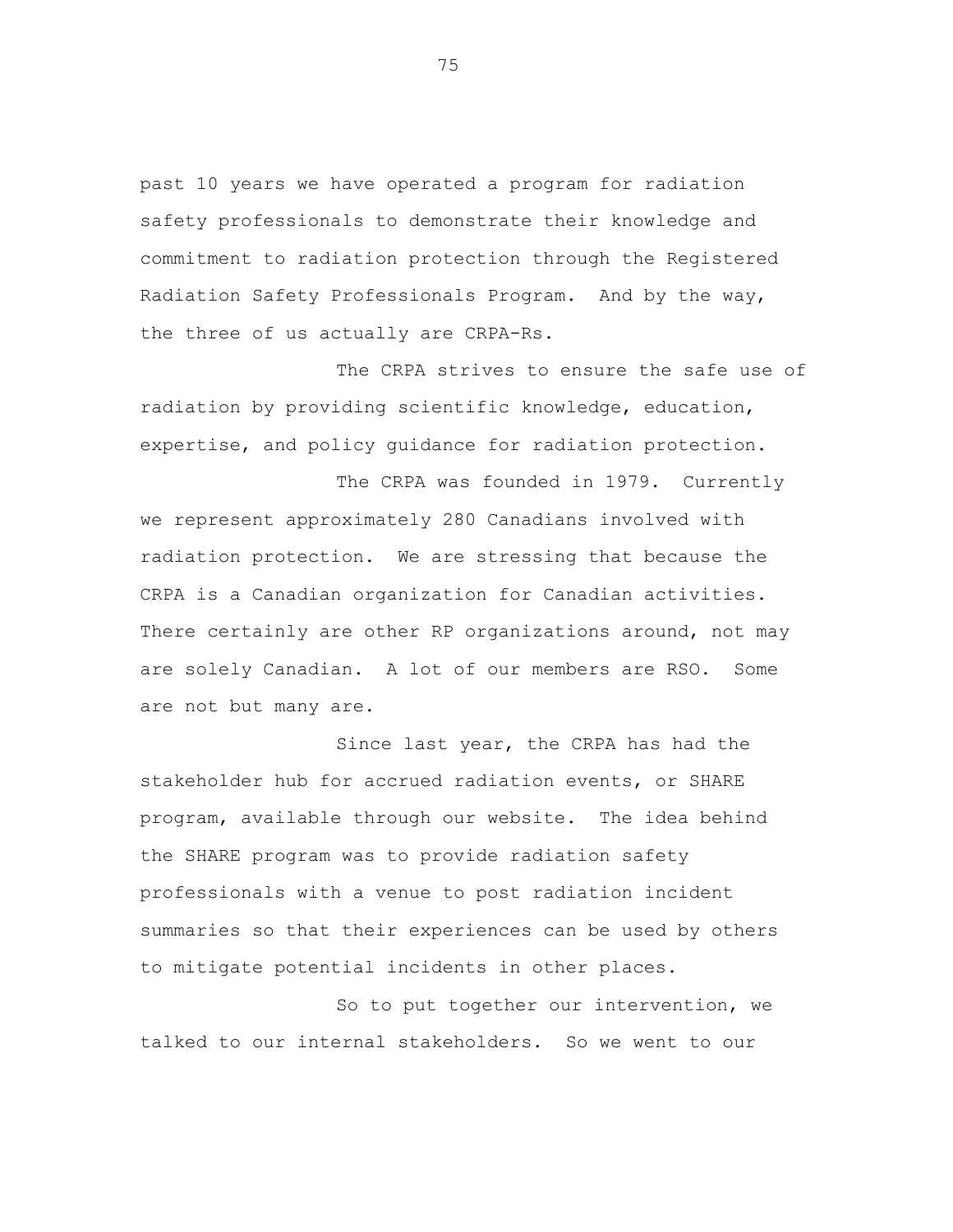members of the

CRPA-CNSC working group; we polled the members of the so-called CIII working group, and that is CRPA Class II division and Canadian organization and medical physicists working group. We talked to the executive of the Registered Radiation

Safety Professionals Executive Committee, and we let the board of directors know we were doing this and we solicited comments from them too.

So I guess our first main comment is CRPA membership and the CRPA board has certainly taken note of the notion of increased oversight of RSOs by the CNSC. As an organization we are trying to understand what the impact of that increased oversight may be. In terms of the project we keep hearing about for discussion this afternoon, several CRPA members are involved with that RSO evaluation project.

So we were as an organization somewhat disappointed in seeing the end of 2018 as the tentative publication date for that one REGDOC. And when we were reviewing the ROR, we wondered about, you know, were high risk activities the same as the high risk activities outlined in the licence application guide, and we understand now from staff that that's really the case. So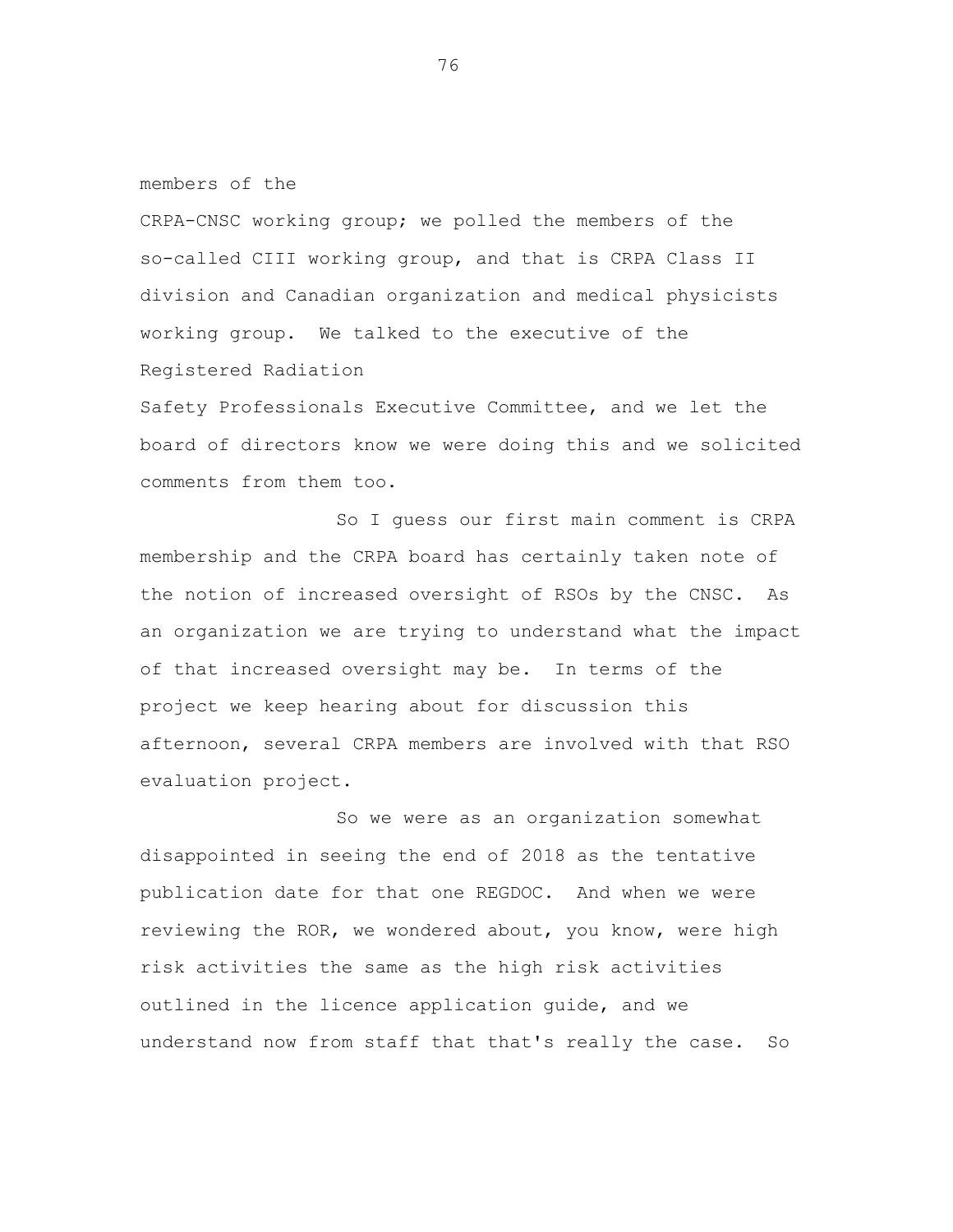ideally, if the ROR referenced in Appendix B in the licence application guide that question would have gone away. So that's kind of like an editorial comment.

In terms of stakeholder engagement, our membership continues to find the CNSC outreach sessions that are held across the country very valuable and worthwhile. There is a number of CNSC staff that participated at our annual conference. That participation is priceless. The collaboration and the insight we can get at a meeting face to face with our regulators is excellent. Personally, I don't have an easy way of selling that back home to people I report to as a means of, you know, let me come to the conference. Some people think conferences are all fun and games, and maybe in other organizations they are, but there is a lot of work at the CRPA conference.

The DNSR Newsletter is another good tool for maintaining stakeholder engagement. It would be great if publication frequency could be increased.

A year and a bit ago, May 2016, there was an article regarding CNSC's expectations during skin contamination events. That was most useful. It really helped RSOs eliminate reports dealing with minor skin contaminations that were often less than 1% of the annual extremity dose limit. In other words, publication of those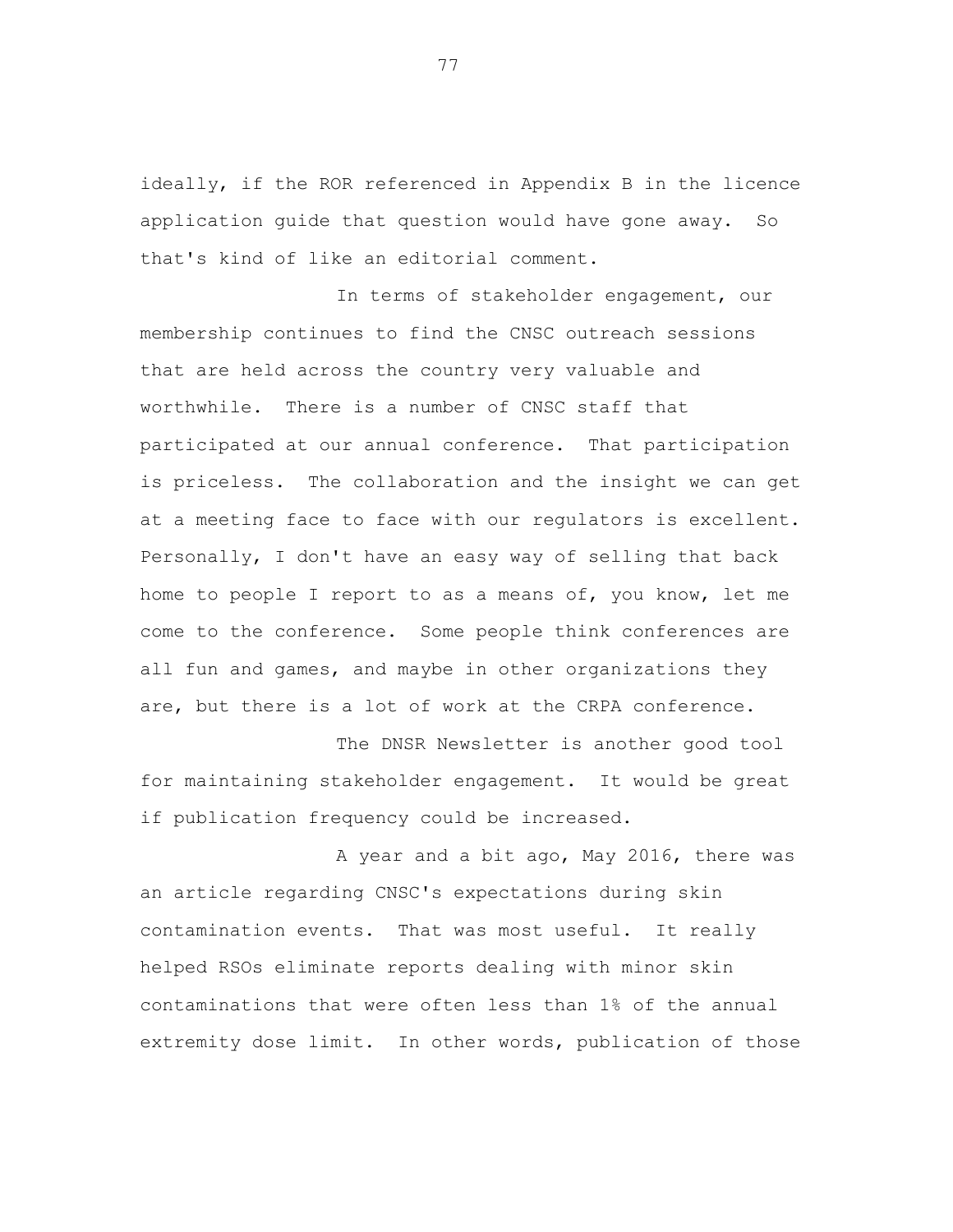expectations really decreased administrative burden to RSOs. Whether they belonged to CRPA or not it was a lower end of workload to RSOs.

The ROR mentions that there is a special outreach session held in Montreal for RSOs. As an organization we weren't aware of it. It could well be that RSOs in other locations would have been interested. We didn't know as a group that was going on. We understand subsequently, discussing with staff, that that was really driven by the RSOs in Montreal and not really driven by CNSC staff. But had it been made more well-known, maybe some other locals would have asked for that presentation too.

And at this point I'll turn things over to Trevor.

**MR. BENISTON:** Good morning. My name is Trevor Beniston.

With section 4.1 of the report, it talked about new licence conditions for NSRD licensees and, in particular, there was a change to the thyroid screening and thyroid

bioassay licence conditions. The change added Iodine 123 and 124 to the screening requirements. This did catch a number of licensees off guard.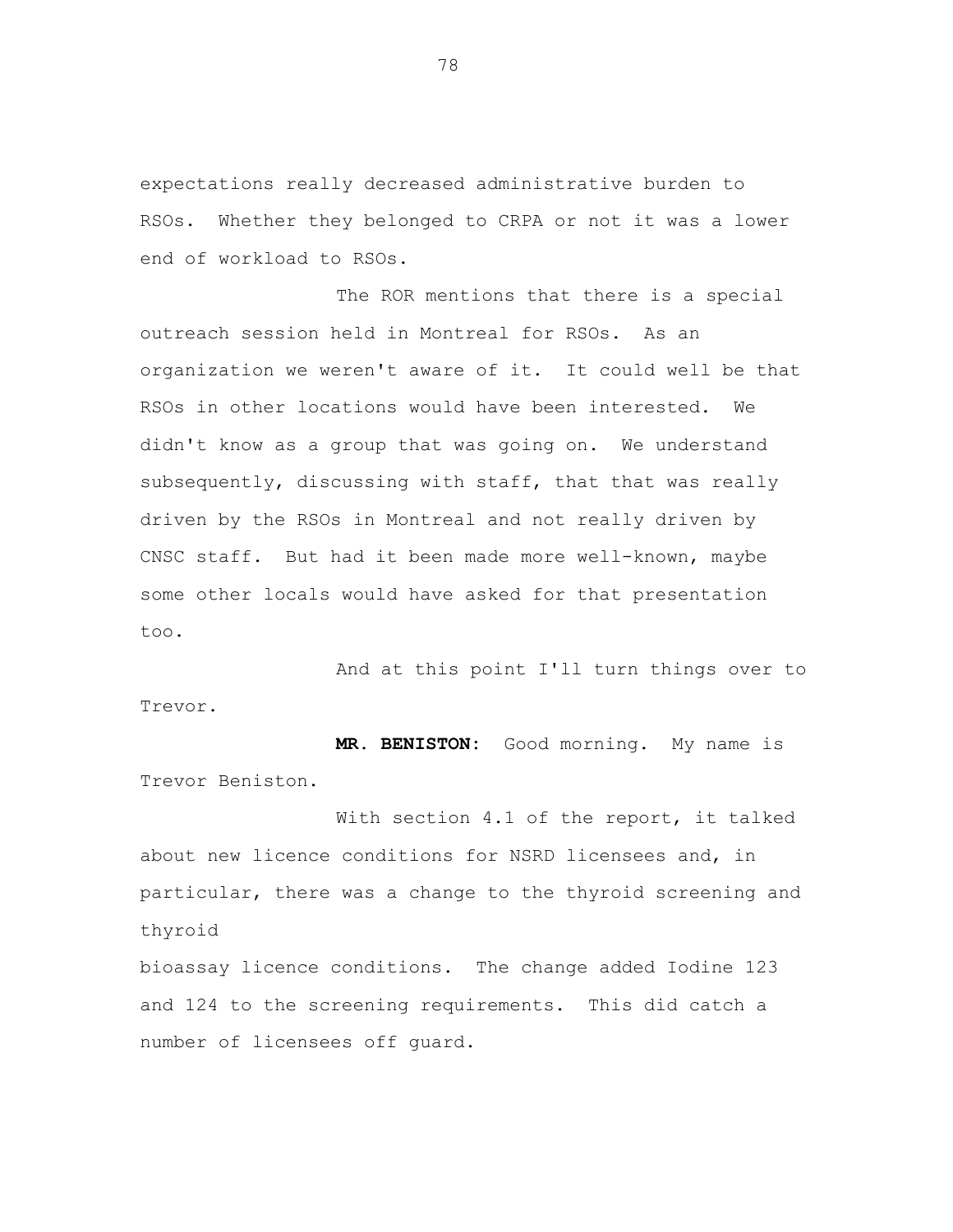We spoke with the human monitoring laboratory at Health Canada and we utilized their thyroid intercomparison program to establish its efficiencies and effectiveness of our screening process. The HML did not seem to be aware at the time that there is now a requirement for I-123 and I-124 for thyroid screening. With that, many RSOs looked for RD-58 for some guidance on the addition of I-123 and I-124. That document has not been revised or was not revised to take that into account. As a result, it has been a challenge for some sites to implement screening for these relatively new radionuclides without a written guidance document.

In the same section it discussed the introduction of REGDOC-2.7.3. This was published in August 2017. This is the guideline for deceased or descendants implanted with nuclear substances. This is a document that has been eagerly anticipated by some medical RSOs for some time, getting guidance on how to address the issue of implanted radioisotopes into patients that have left the hospital and then subsequently pass on afterwards, has been something that many RSOs are looking for. That document is currently open for public consultation until November and we have encouraged members to provide their comments before then.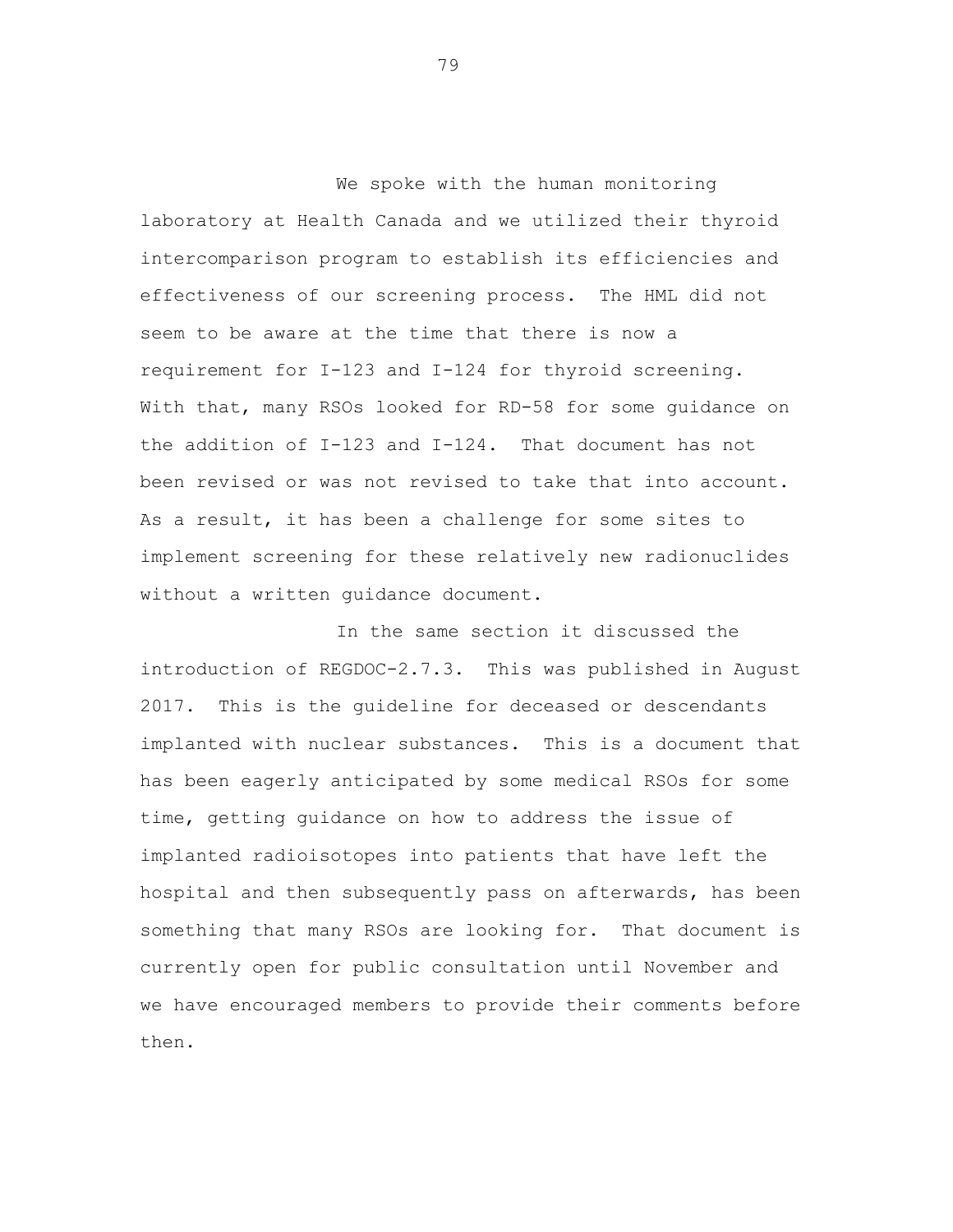With the reported events in section 5.7, while the summary of those reported events in the appendix is helpful along with the INES classification, many radiation safety professionals in Canada would find an online, CNSC-published event report, sort of similar to how the NRC does is it, to be even more helpful. We feel that providing as much communication and information as possible about events and spreading that along to the maximum number of licensees and radiation safety professionals is in everyone's best interest. The more information provided, the more useful that exercise is.

In particular the incident where the dose to the skin of a nuclear energy worker was in excess of the does limit was definitely an event that raised a lot of eyebrows and was of concern to a number of medical RSOs. This event was used to reinforce to workers the necessity of having a proper safety culture and to follow procedures. It was an excellent case study showing here is why we have the rules in place that we do. Here is an event where we have exceeded a dose limit.

Complacency is something that can set in and publishing and describing these events are very useful to our members. We can take this information back to our front-line users, to our organizations.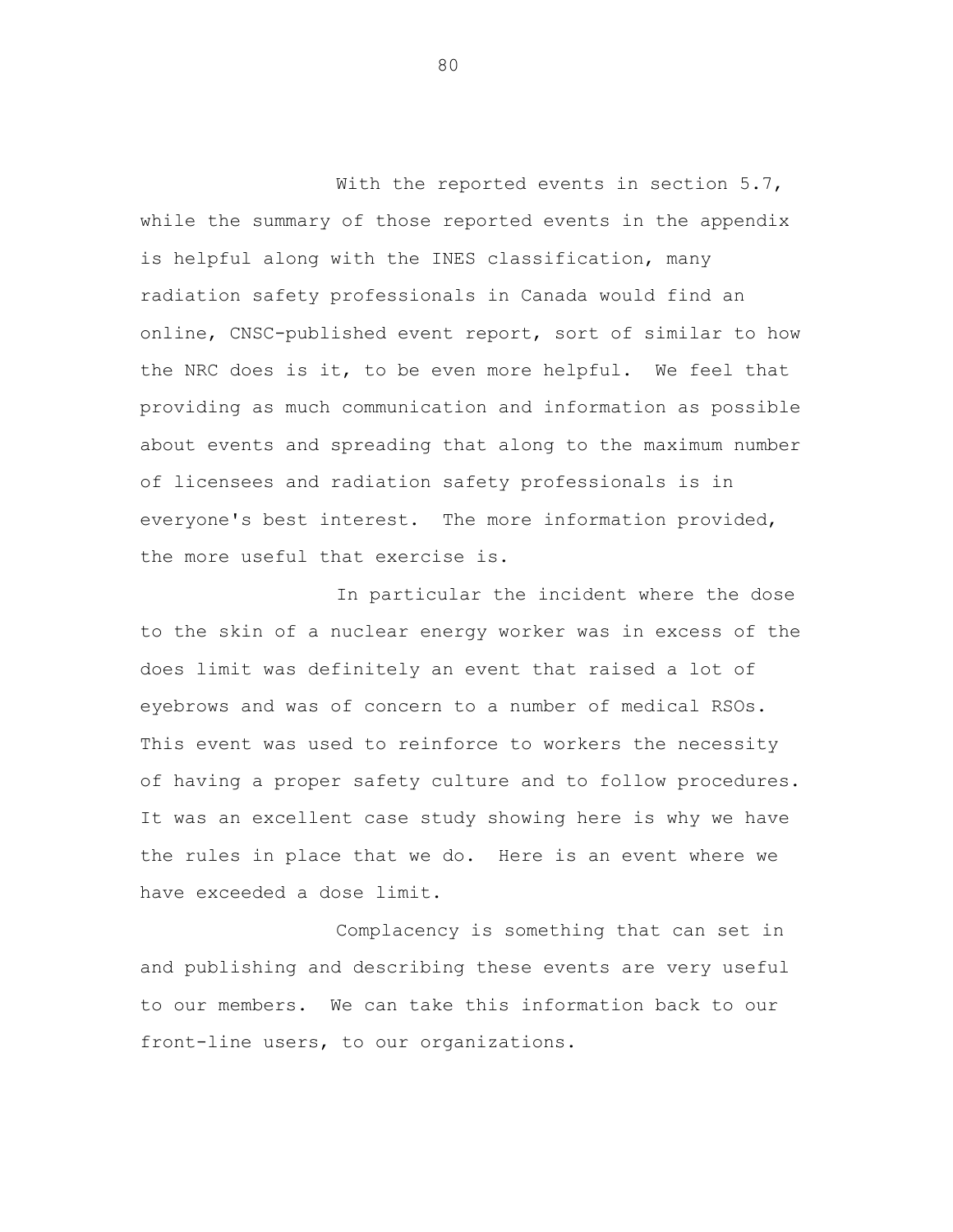And sort of as a general comment, looking at the data that's collected and used to assess radiation safety across the board, some members have questioned and expressed, is there a better way to combine dosimetry results with other measures as an assessment of practice? Looking at strictly dose levels is one particular approach, but is there a way to provide some context to that?

So, for example, if we have an activity that works with a large amount of radioactivity, how does that compare to, say, another activity using a smaller amount of radioactivity yet receiving a similar dose? Basically, is there a better way to contextualize the information?

I would mention that NDR used to provide an Occupational Exposure Report. That would be something that we would definitely want to see again, or could see again.

And we also wanted to raise a commendation -- while it's not strictly speaking on part of the report -- the ability of interested parties to watch Commission meetings, to attend these hearings via -- either in person, to see them via the webcast is incredibly helpful. It allows professional -- radiation safety professionals to get an increased appreciation for CNSC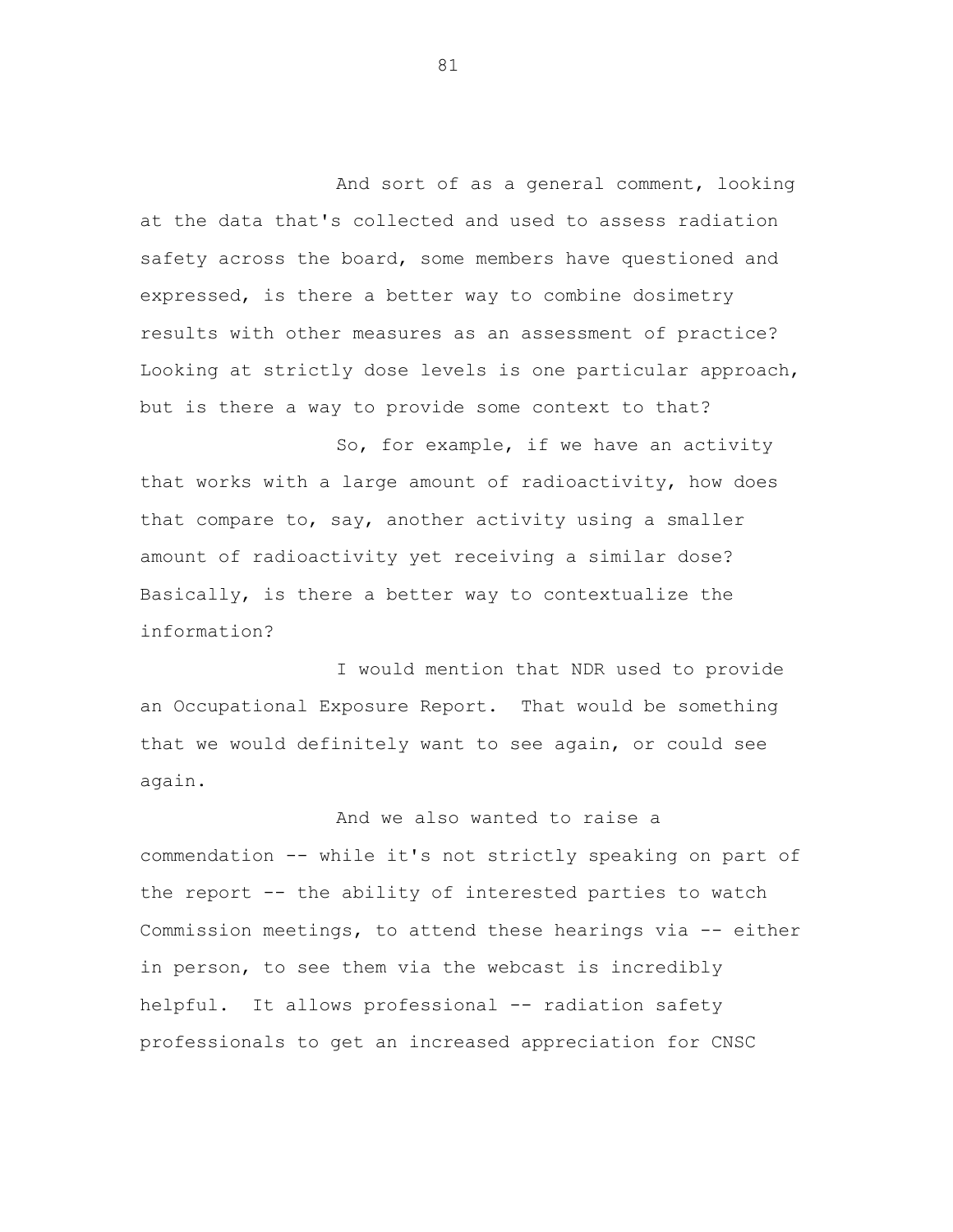expectations, gather some insight into the workings of the CNSC and better understanding of how the entire system works.

With that, I'll turn this back over to my colleague, Jeff.

**MR. DOVYAK:** It's Jeff Dovyak, again.

So, in closing, we wish to acknowledge our appreciation for participant funding which allowed our involvement with reviewing the draft ROR and appreciation for CNSC staff's involvement with stakeholder engagement generally, but specifically the ongoing involvement in our annual conference, the willingness to be involved with CNSC industry working groups goes a long way to having much improved communications that are two-way.

So, with that, thank you for allowing us to do our presentation.

**THE PRESIDENT:** Thank you. So, let me jump right into the question session starting with Dr. Soliman.

**MEMBER SOLIMAN:** I have a question on the M42.2, page 3, the second paragraph. What level of the players you would like to be included in the report, in the event report from CRPA on to you?

**MR. DOVYAK:** Basically, everything that's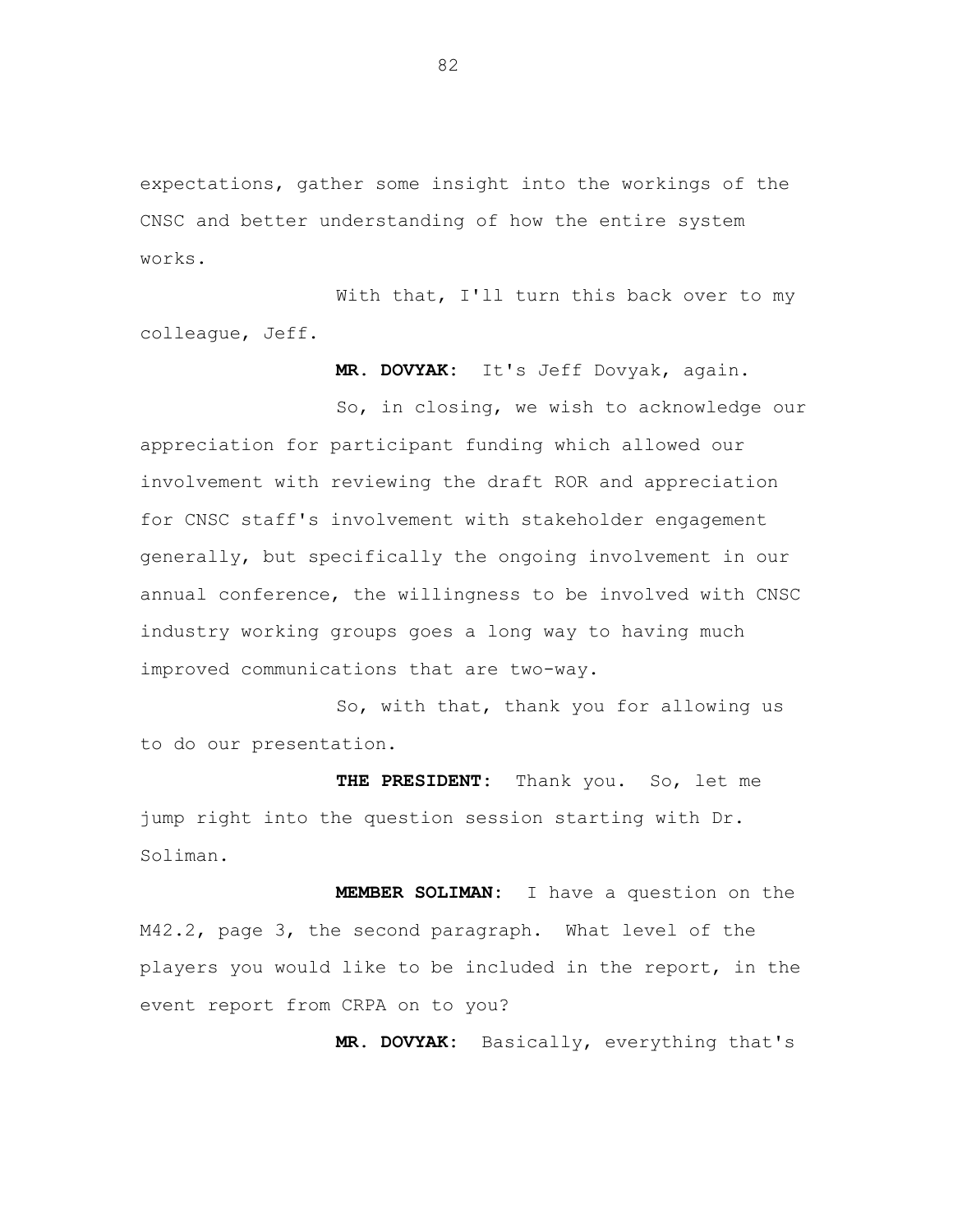addressed in the NRC Reports that are available online. Maybe everything, except we don't necessarily need to know the identity of the licensee or where the licensee's located, it would be sufficient knowing the use type or licence type, knowing what -- being able to read what actually happened, what was the impact, what was the disposition or how was the incident mitigated.

### **MEMBER SOLIMAN:** Okay. Staff?

**MR. MOSES:** Colin Moses, for the record.

So, the US NRC has an automated system for event reports. When an event report is received by the NRC it automatically gets posted up exactly as received and that information, you know, as they do the investigation if it becomes a non-event, it gets deleted if it doesn't. So, they really have an online system that maintains that kind of information.

It's certainly an area of interest I think I've discussed in previous meetings, but with the industry that the CNSC regulates in DNSR, we're in a unique position of receiving reports from sectors that wouldn't necessarily have a cause or reason to communicate amongst themselves.

So, for example, the same fixed gauge might be used in the oil and gas sectors that's used in the bottling sector.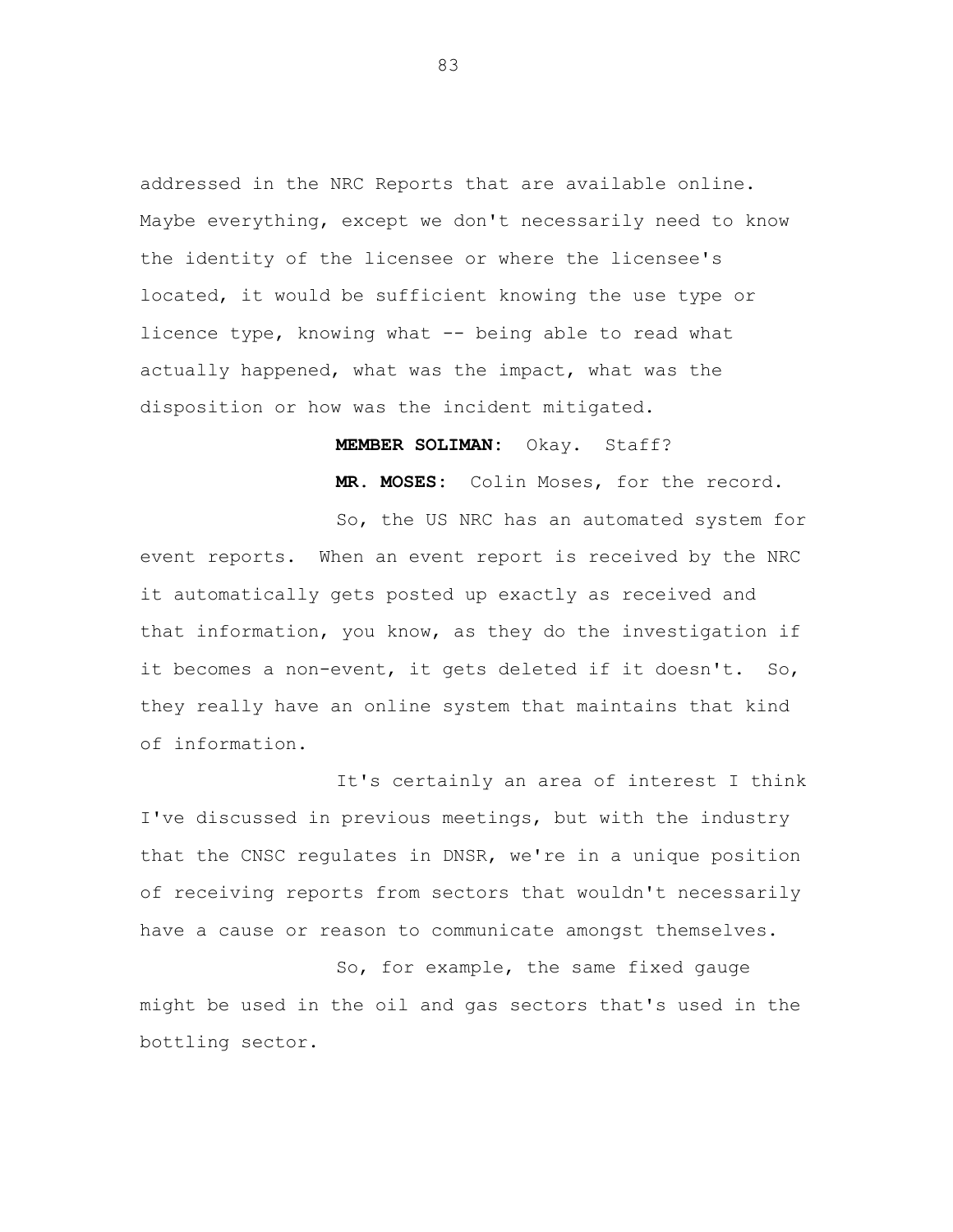And so, I think there is a role for the CNSC to play in sharing the kind of operating experience and events and we've made a number of strides in that regards. In particular, the 2017 edition of the newsletter focused on events that are of significance, that did have key lessons learned. As was discussed, the personal skin contamination event, that was discussed, both that one and the one that was reported to the Commission shortly thereafter in 2017, were discussed in details with an emphasis on the kind of protective measures that licensees need to put in place.

So, I think there's a lot of value in that exercise. This is the first year that we've included a list of all reported events and absolutely, you know, through our outreach sessions we include information on events, we talked with CIRSA earlier and we have annual industrial radiography meetings where we actually ask industry to present case studies on events that occurred in the industry.

So, we're trying to leverage as many vehicles as possible because I think it is really important to share that kind of operating experience as widely as possible across the industry.

**MEMBER SOLIMAN:** Is this okay, acceptable?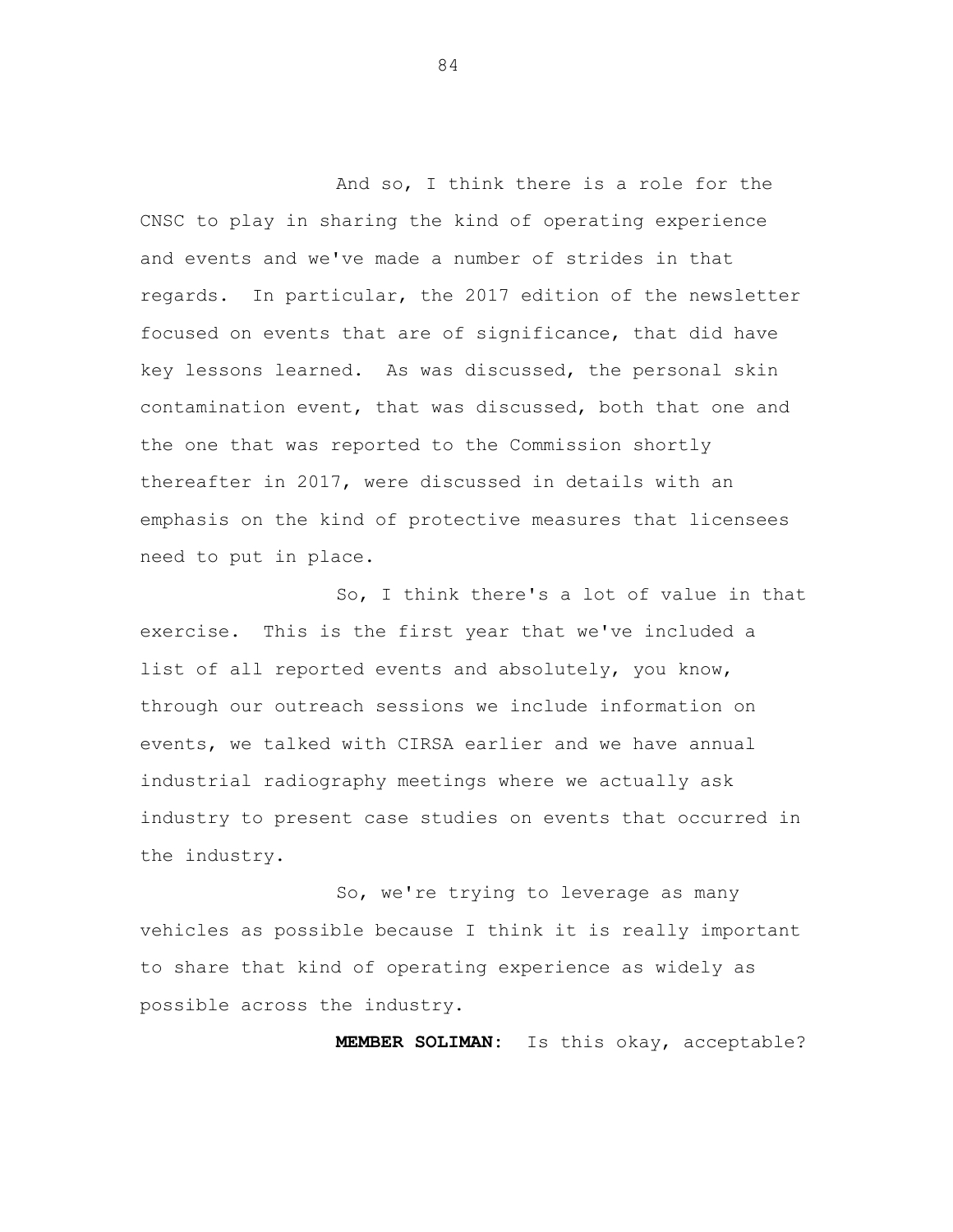**MR. DOVYAK:** Yes, that would be great. **MEMBER SOLIMAN:** Okay.

THE PRESIDENT: Thank you. Dr. McEwan? **MEMBER McEWAN:** Thank you, Mr. President. For the sake of disclosure, I should note that Mr. Beniston and I work in the same building, so...

A couple of questions. Thank you for this, it was very helpful and thank you for coming and, as the President said, I hope you will stay for this afternoon.

Two very simple questions to start with. Why was I-123 included and why was it included without discussion with users of a community?

**MR. MOSES:** I'll let Mr. Fundarek speak to that.

**MR. FUNDAREK:** Peter Fundarek, for the

The isotopes were added as a result of a review of the licence condition and the increasing use of iodine 123 and 124 and it was felt by our specialists within the CNSC that it merited adding those two isotopes to the licence condition.

record.

The information about that was provided in a general information to licensees that we had the revised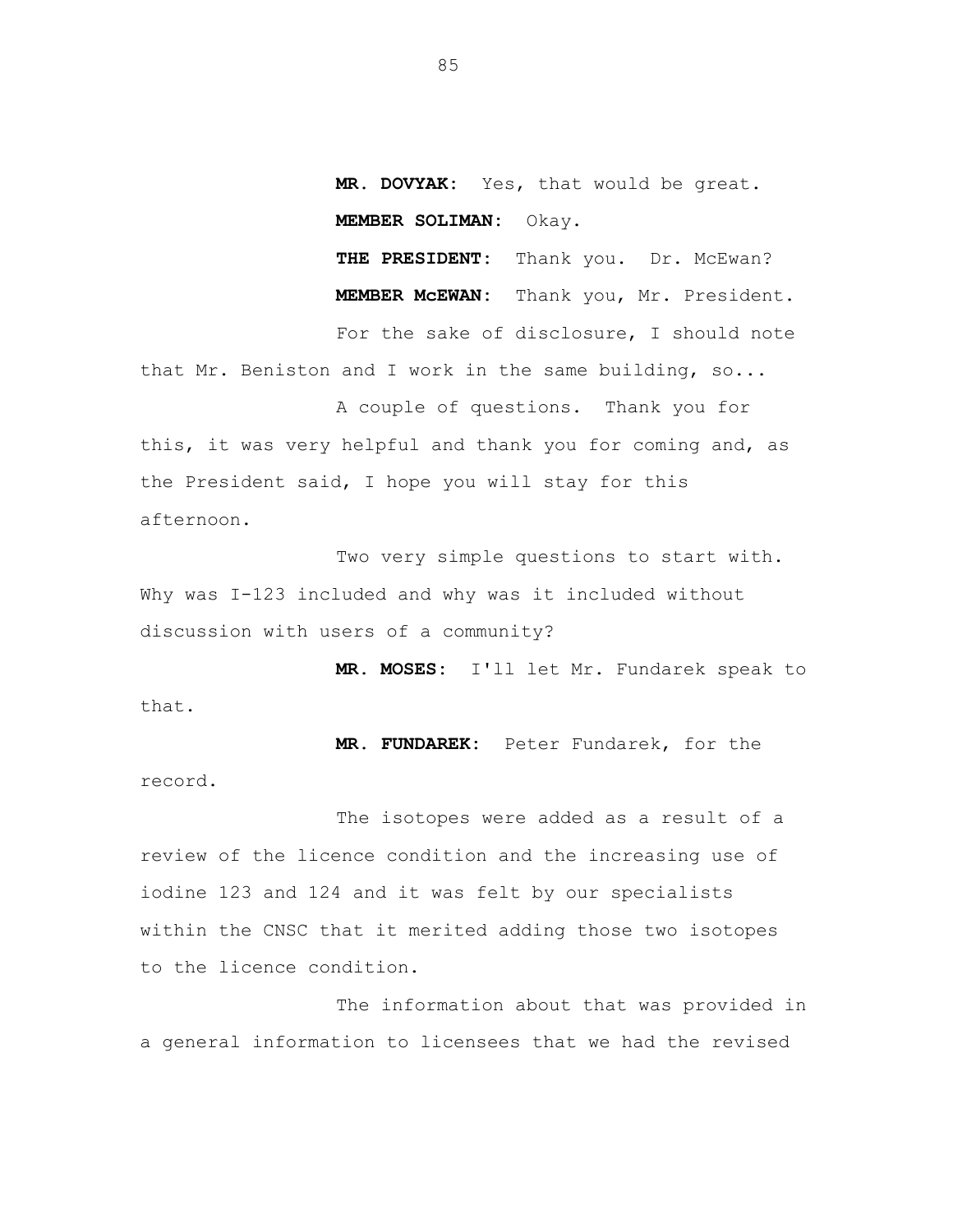licence condition available and we're implementing -- it was available to be added to the licences as they requested it or when their licence was renewed, so it was added at that time.

**MR. MOSES:** I'll just add to -- Colin Moses, for the record.

I take that feedback and I think that is really strong feedback. And, in fact, we launched an initiative to develop generic licence condition handbooks for different sectors that we regulate to revise the licence and also include additional guidance on how to meet the requirements that we're placing through our licences.

And so, we want to make sure that when we introduce new requirements, licensees are well aware that those requirements are coming and they understand what we're looking for within those requirements. And so, I think that feedback from CRPA was helpful.

**MEMBER McEWAN:** It's probably the thing that I've had the most phone calls about too over the last six months.

So, I still don't think I got my answer, the reason for doing it, other than the specialists said, I'd like to understand why.

Is it only I-123 iodide or is it all I-123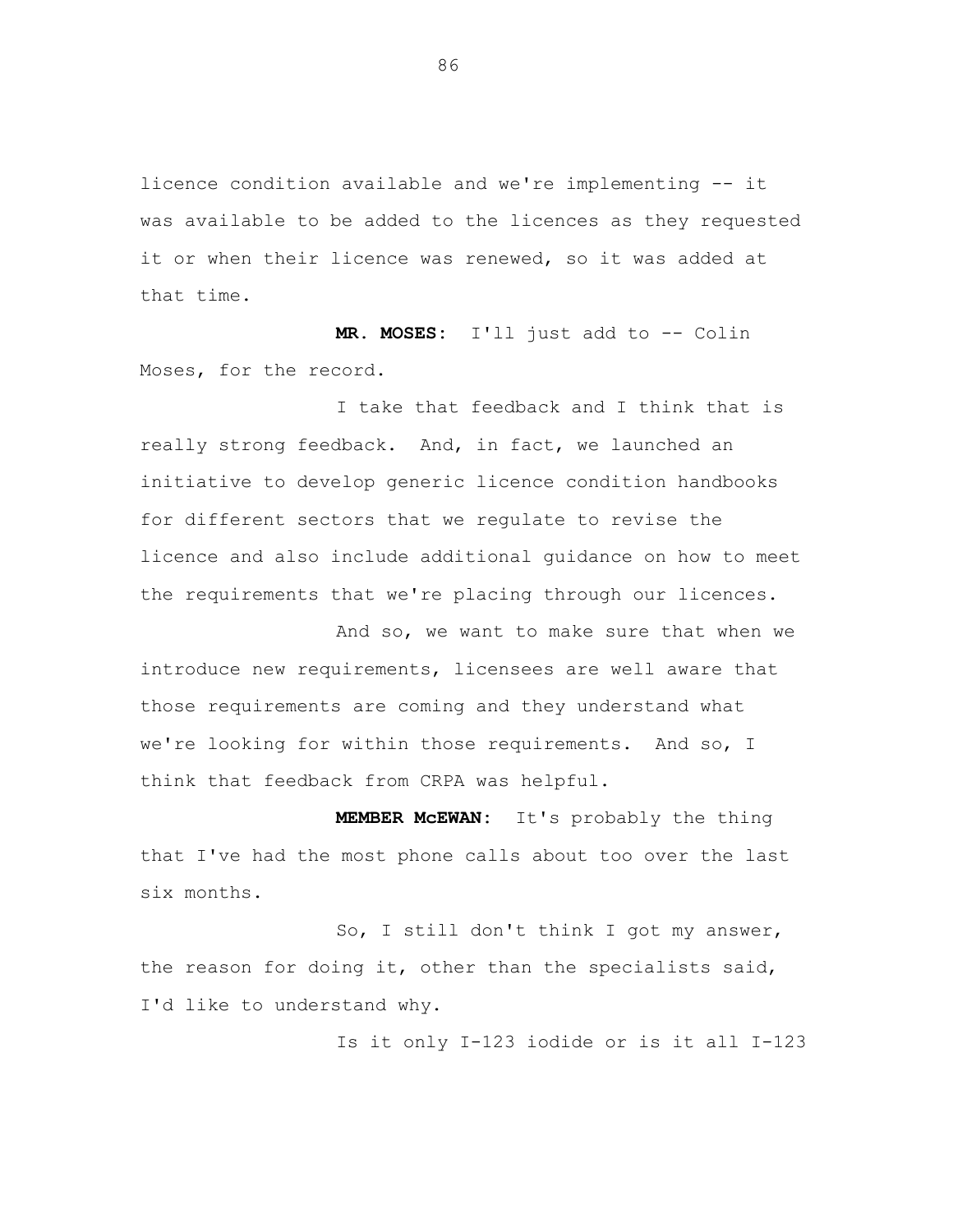labelled ready pharmaceuticals?

**MR. MOSES:** So, Mr. Fundarek can speak to the specifics of the licence condition. I'll ask Ms Caroline Purvis, the Director of the Radiation Protection Division, to speak more specifically to that.

**MS PURVIS:** Caroline Purvis, the Director of the Radiation Protection Division.

So, unfortunately, my technical specialist is not here today, but what I can tell you is when we looked at the increasing use of iodine 124 and 123 and then looked at -- working with our colleagues in DNSR, it was clear that we should set some conditions for screening, which is to look, to determine if your radiation protection program is working properly and that to identify criteria to when you would do further investigation to ascertain the dose.

The view is, certainly you'd want to do that for volatile iodines and, as we've seen so far, we're working on a case-by-case basis, recognizing that our guidance is catching up and it's a very fair comment from our licensees in this case.

We talked a little bit about REGDOC-2.7.2 yesterday and that is incorporating the legacy document RD-58 which currently only addresses iodine 125 and 131.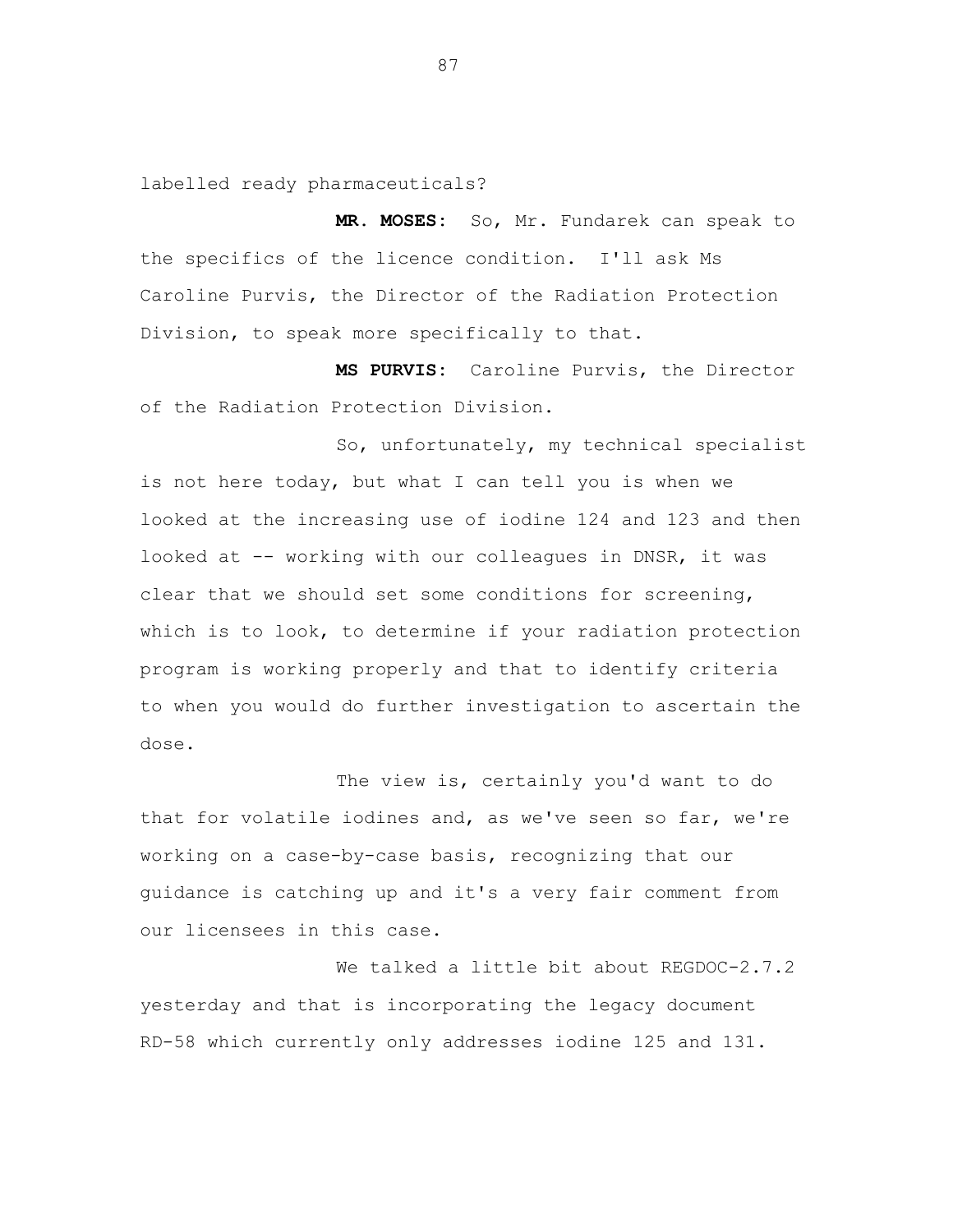Our new document will be expanded to include the new iodine isotopes that are under discussion today.

I'm not sure I answered your question.

**MEMBER McEWAN:** How many I-124 licences are there in the country?

**MR. FUNDAREK:** Peter Fundarek, for the record.

I don't have that information at this

time.

**MEMBER McEWAN:** Can we find it, please?

**MR. MOSES:** Yes, we can look into that and we'll get back to you on that.

**MEMBER McEWAN:** My second question away from that is, does CRPA have a view on RSO certification?

**MR. DOVYAK:** It's Jeff Dovyak speaking.

Well, we've had the RSO registration program now for over 10 years and we'd be delighted if that RSO registration program received more recognition from the regulator that it exists, that not everyone passes that attempts, that it's a real program, it's not just a rubber stamp thing.

So, I guess without knowing where RSO certification may be headed, we may or may not be supportive. So if one of the possible branches of RSO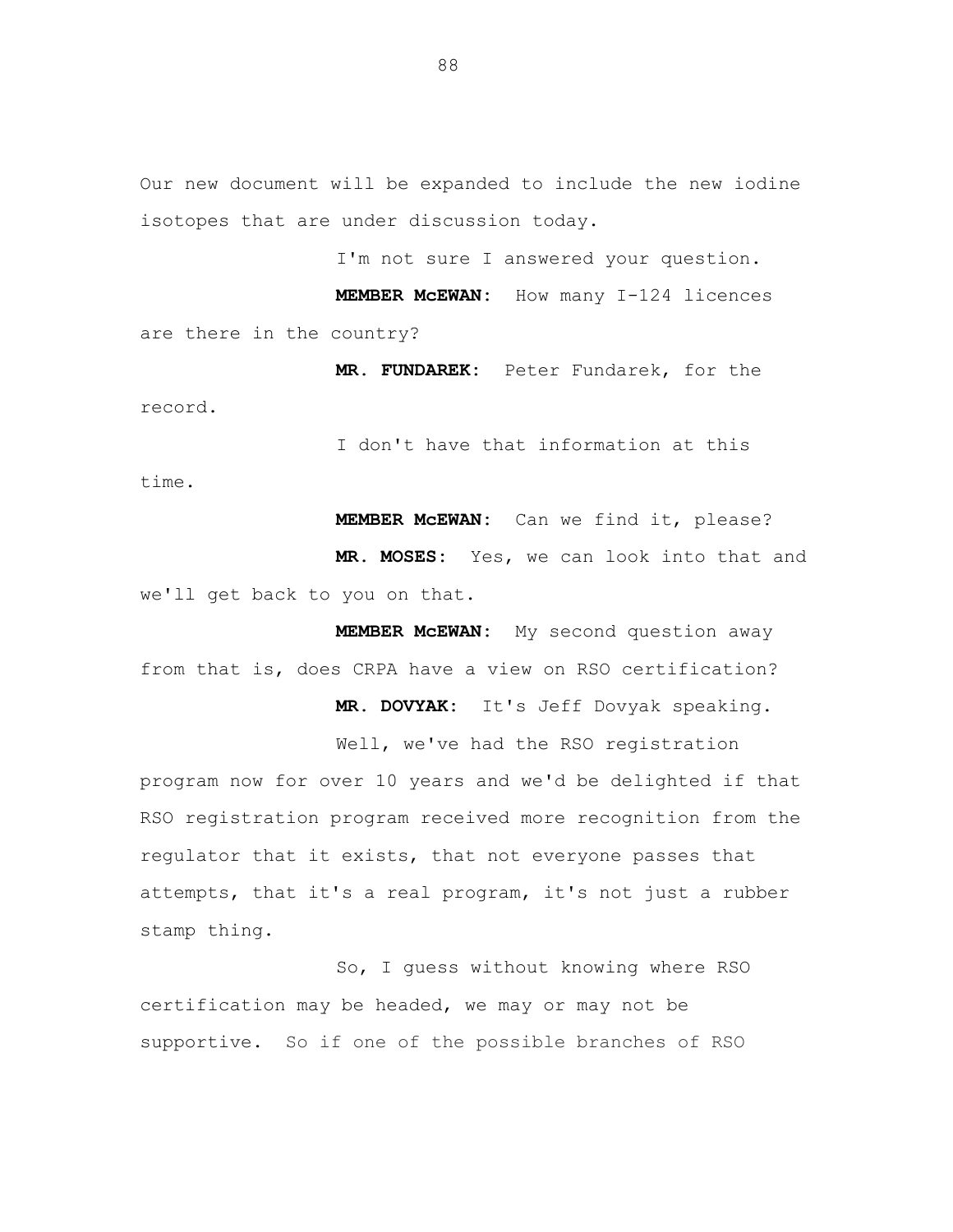certification would be, oh, if you have registration with CRPA as a registered radiation safety professional, that gives you one of the qualifications that we're looking for, yeah, we'd be happy with that.

But if we were told that our program isn't good enough, that our people with CRPA are -- still need to do even more, I guess we would go back to trying to find CNSC Staff from 12 or 15 years ago that suggested we develop this registration process. Because it wasn't -- we didn't do it out of thin air. We did it under some advice from CNSC Staff.

**MEMBER McEWAN:** Thank you very much.

**MR. JAMMAL:** It's Ramzi Jammal for the

record.

Dr. McEwan, you ask a very valid question with respect to the comments from CRPA with respect to the  $--$  I'm not going to beat around the bush  $--$  surprises of the licence condition.

I would like to make two comments. Number one, clarity is very important to us. We do not know what we do not know. So in other words, the licence condition -- we do not impose requirements on a licensee that renders them to be non-compliant.

However, I would like to tell the CRPA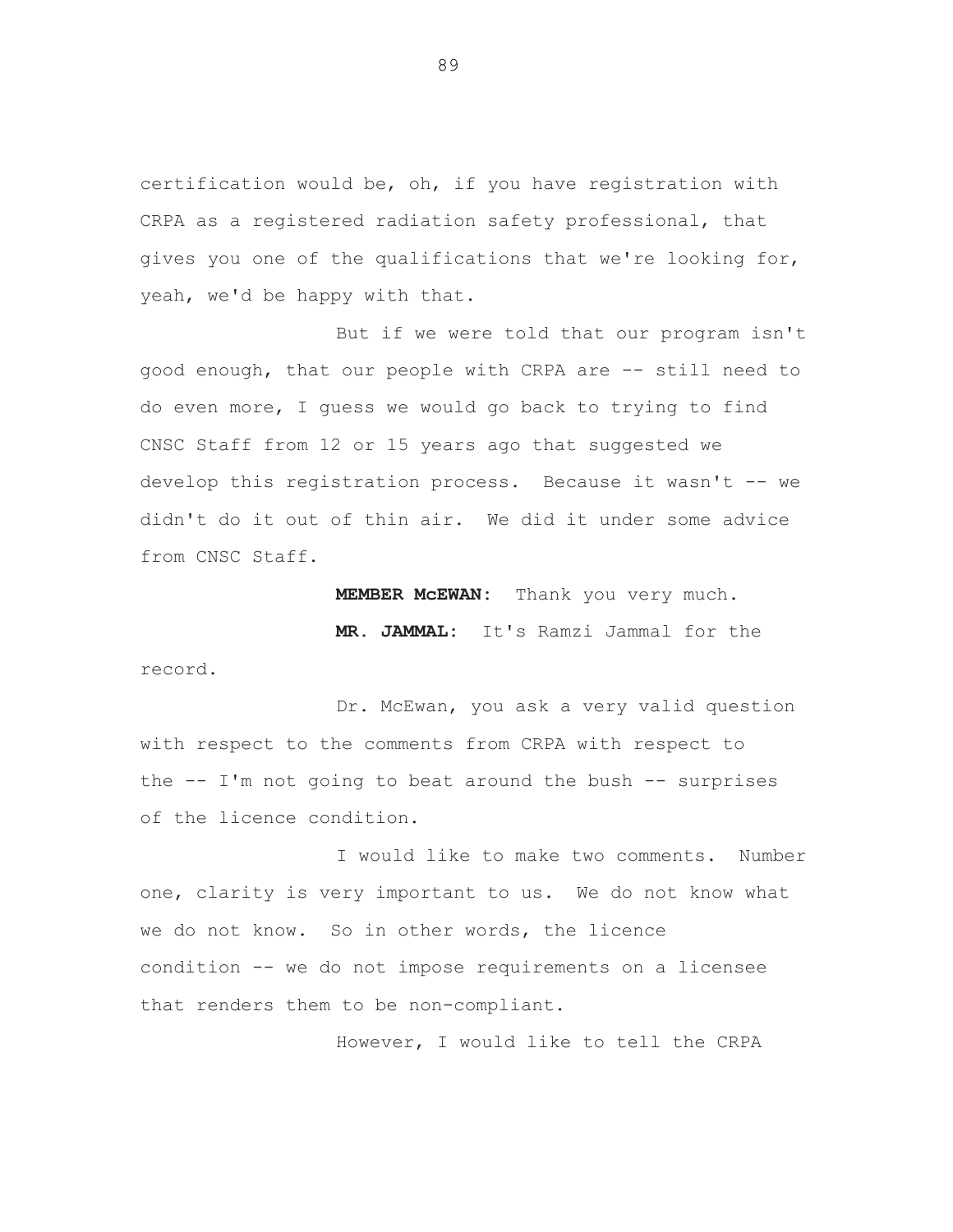they do not need to wait 'til the end of the year and come to the ROR. They can always raise it up the line with respect to licensee.

I am the chief regulatory operations officer. I was not aware that a licence condition was amended and it was put into licences during renewal based on requirements I-123 or -124. That's the point I would like to leave the intervenor and CRPA in specific. If there are issues, raise it up the line with respect to surprises.

Because that's not our policy. Our policy is compliance. And at the same time, if we're going to come up with an amendment, we will provide the licensee to be in compliance with respect to an implementation.

I just wanted to make sure that this process will be applied. And if CRPA -- I encourage CRPA if there are issues not to wait 'til the end of the year to raise them.

**MR. MOSES:** Colin Moses. Not to belabour the point, but that's where we find our outreach activities most helpful. In particular with the CRPA, we attend every year their annual conference. And we hold a Q and A session with the entire audience where any questions of regulatory concern, any questions on new requirements or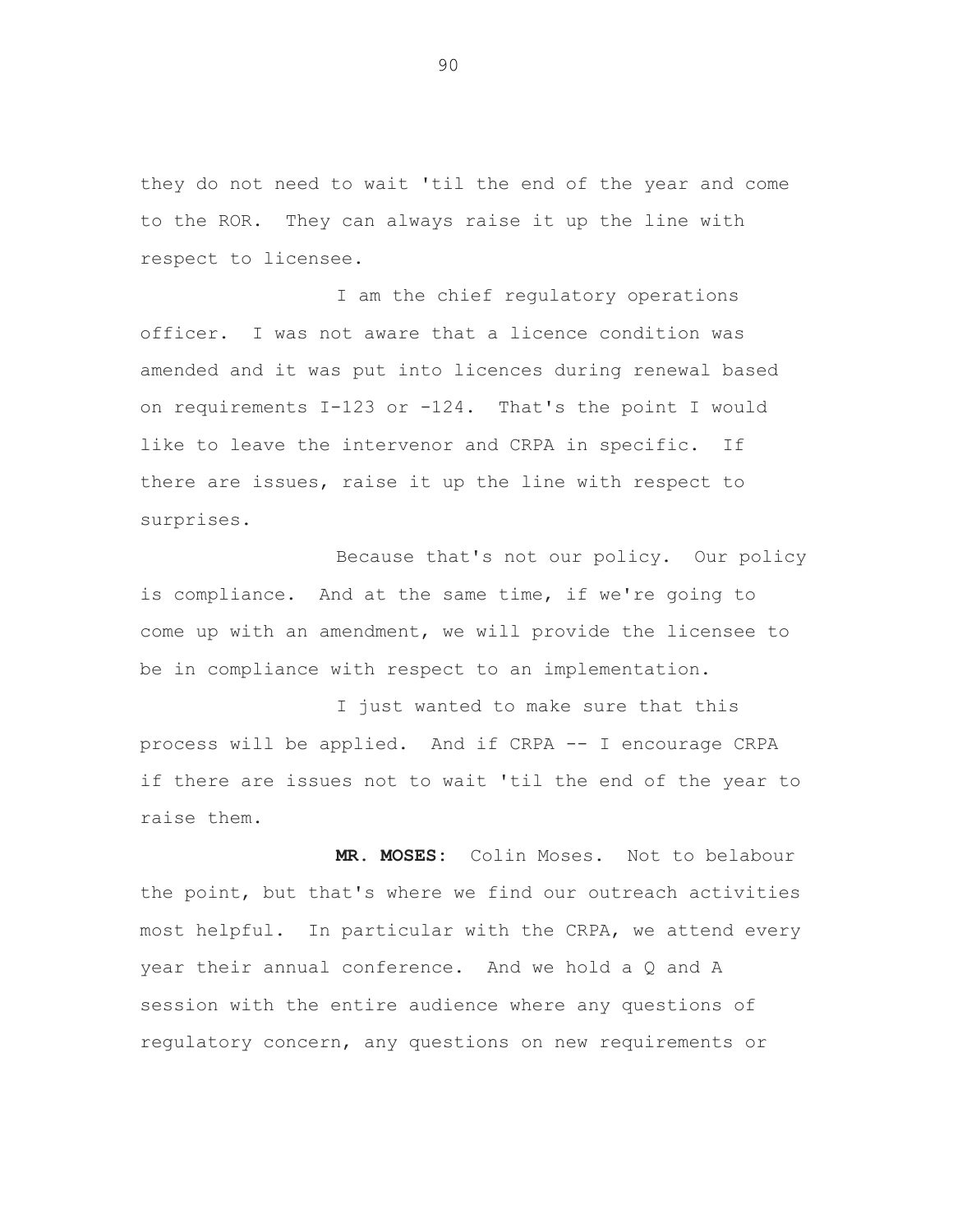CNSC expectations, that's an opportunity for that community to raise that with us. And that happens at every outreach session we do hold.

**THE PRESIDENT:** Yet there was surprise here. So, you know, we have another policy which is no surprises. And therefore, you know, you heard me say it many times we promise never to stab anybody in the back. If we're going to stab you, it's going to be from the front, and you're going to see us coming for miles. So I thought that's something we adhered to. So I'm surprised that they were surprised by that.

Okay. Next is Dr. Demeter.

**MEMBER DEMETER:** Thank you, Mr. President.

For the sake of disclosure as well, I work in the same building and health authority as Mr. Dovyak, and I'm a general member of the CRPA without any governance appointments.

For CRPA, can you give us a sense of your membership by category. Because we talked about there's medical, industrial, commercial, and academic. And you represent radiation safety professionals. And I want to get a sense of the scope and breadth of your membership.

**MR. DOVYAK:** It's Jeff Dovyak. I don't have that data. Years ago we used to present that annually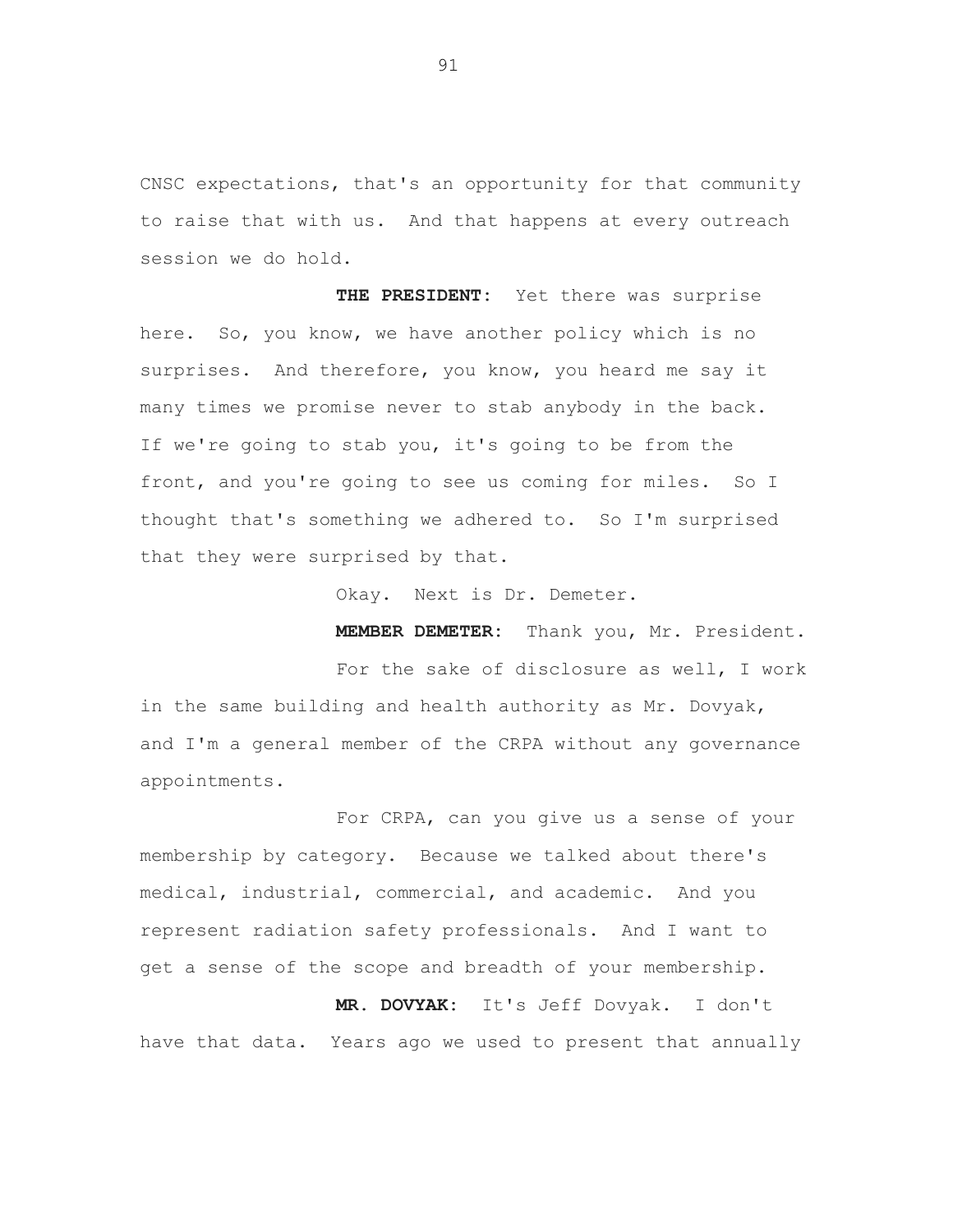in our membership handbook, which was a hardcopy thing. And to be green, the CRPA has gotten away from that. And we don't really publish where our members come from anymore that's easily retrievable. We could find that out and let the secretariat know on another day. So right now I can't give you that information. I know that generally most of the CRPA membership tends to come from medical or academic research sectors as opposed to industrial.

**MEMBER DEMETER:** Thank you. Yeah, it's helpful to understand who you represent from a stakeholder point of view.

Just as a follow up to Dr. McEwan's question about I-123 and I-124, it will be really helpful to have clarity as to whether this particularly applies just to volatile substances using iodine, whether it applies to any pharmaceuticals that incorporate iodine into their molecule and they are no longer volatile. And it would really be helpful to understand the risk-informed health basis for including I-123 to trigger a monitoring versus the historical I-131 which we know a lot about the risks to the thyroid versus a more diagnostic I-123 which is not used therapeutically.

I don't know if Staff have any comment on the health-risk-informed basis for adding I-123, volatile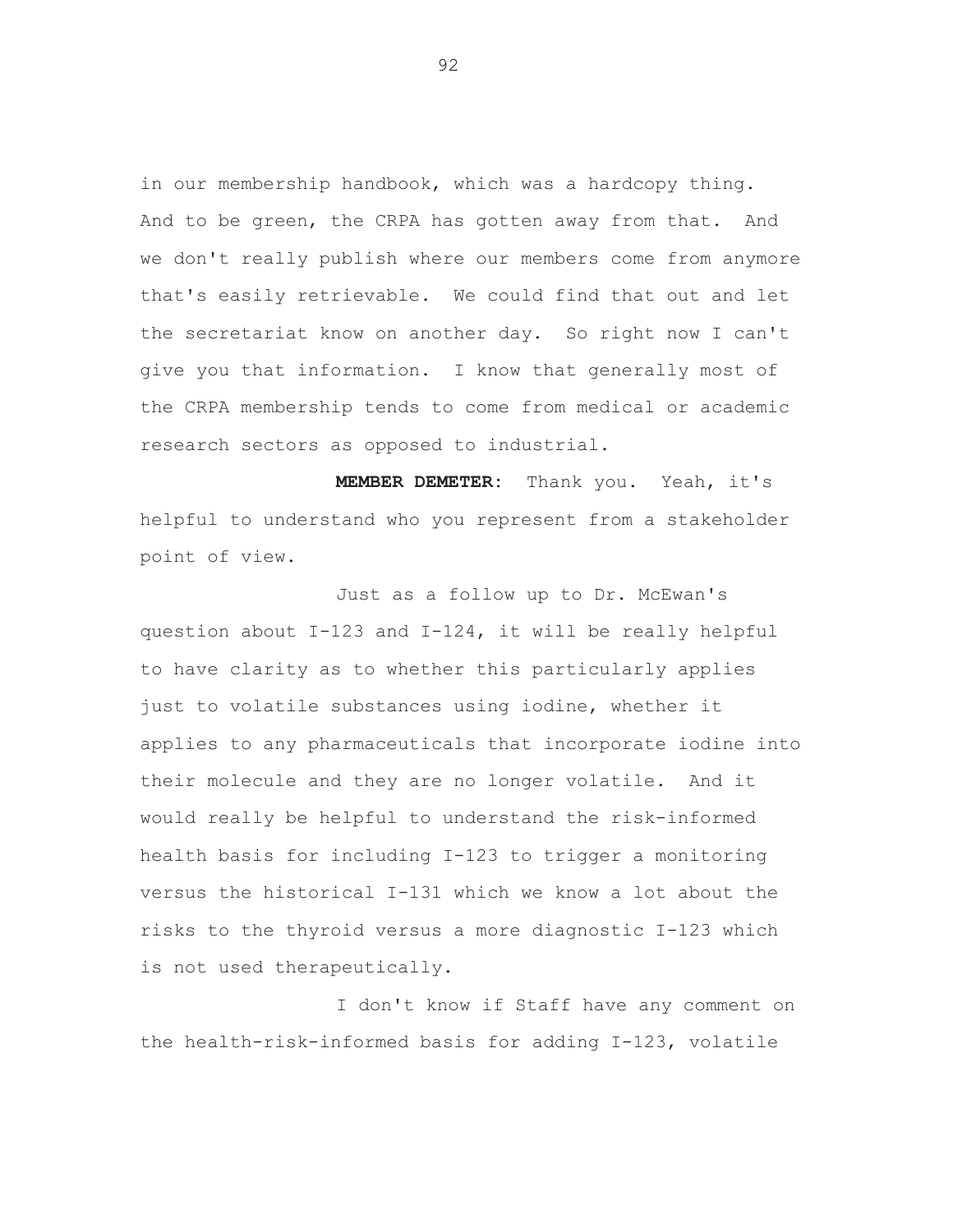or otherwise.

**MR. MOSES:** I'll ask Ms Caroline Purvis just to provide a preliminary answer, and I think there is an opportunity to provide more information to the Commission on this and we can get back to you with that.

**THE PRESIDENT:** I would argue -- or ask a question that until the REGDOC becomes in effect, you may want to consider some -- issuing some clarification -- I don't know if you use a newsletter or whatever -- about the history and the intention and the future of those new parameters.

**MR. MOSES:** Colin Moses. Absolutely. And I think the CRPA also referenced clarification on our expectations around skins contamination and that vehicle is something that we can definitely leverage in this case.

**THE PRESIDENT:** You want to add anything to that, Ms Purvis?

**MS PURVIS:** Caroline Purvis for the record.

I don't think I'll add anything to that. Certainly what I will say from a risk point of view is that iodine -- well, screening programs in general are to determine at what threshold level you would proceed with ascertaining a dose for the purposes of confirming whether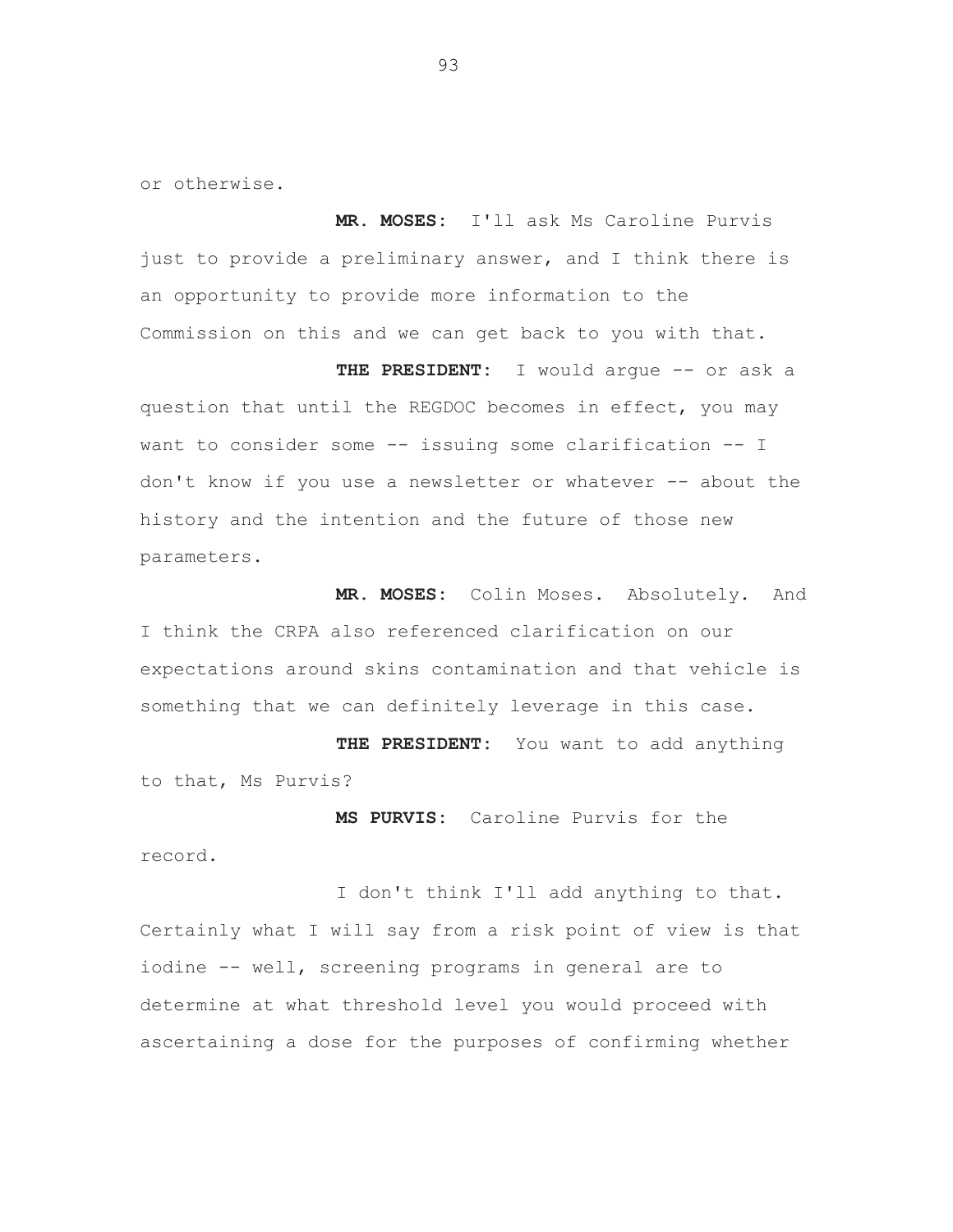you're under a dose limit or not. So it really is not related to risk to the thyroid in the sense that the other nuclides present more of an issue in that regard. It really is -- it's linked to other regulatory documents such as G91 about ascertaining and recording doses to individuals. And I believe that was the sense of your question.

**MEMBER DEMETER:** Okay, thank you.

**MR. MOSES:** Colin Moses. Just we had a question earlier on the number of licences that use the different iodine isotopes. So there are 101 licences that use iodine-123, and there are six licences that use iodine-124.

**MEMBER DEMETER:** Thank you.

**THE PRESIDENT:** How did you get this

number so fast?

**MR. MOSES:** We have databases on all

isotopes that are used by all licensees, and so we just had to refer that back --

**THE PRESIDENT:** I'm impressed.

**MR. MOSES:** I should add too that not all of those licensees are required to implement the monitoring program. It really does depend on the actual quantities that they manage within their licence.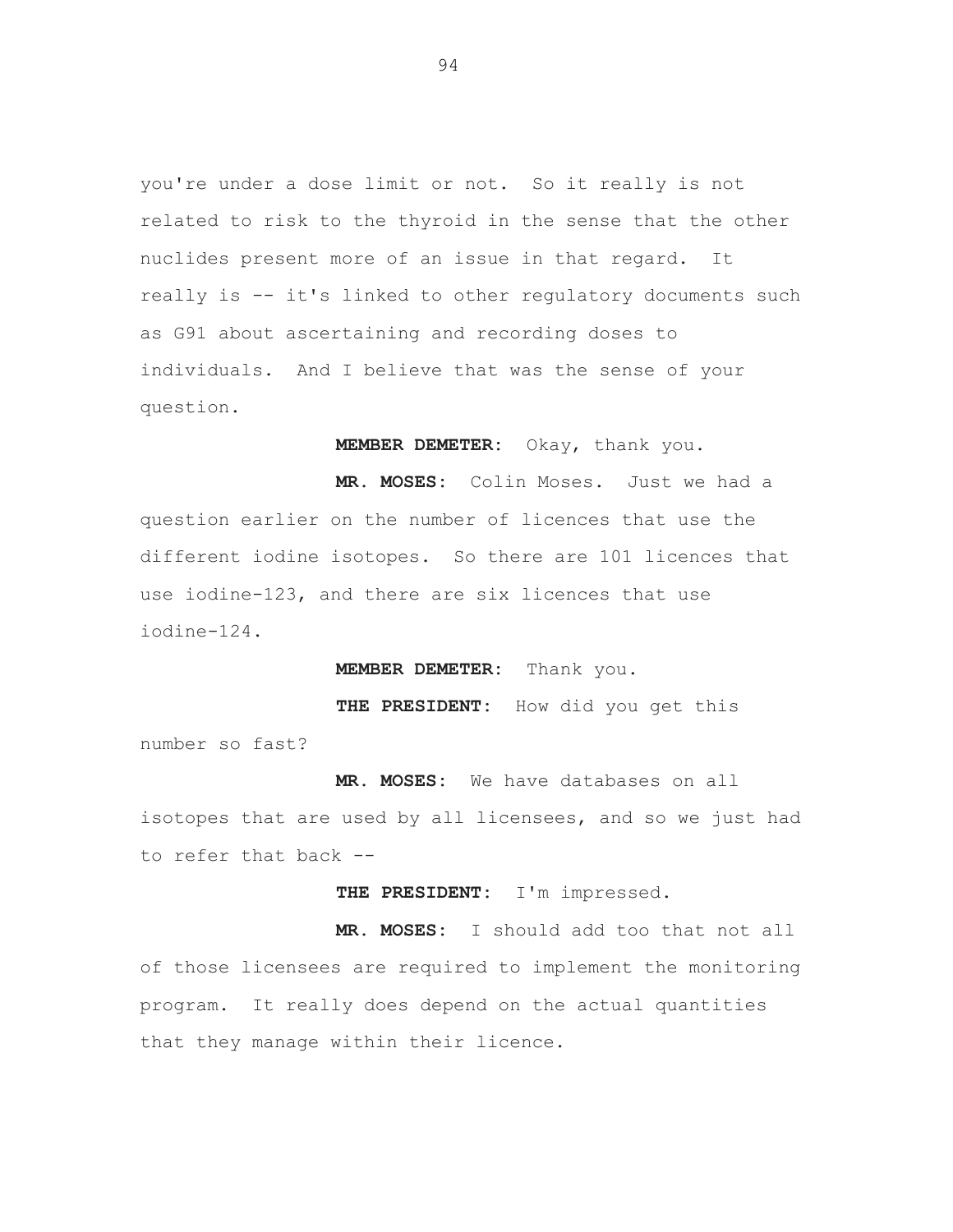**THE PRESIDENT:** So you could actually search the data to find this?

**MR. MOSES:** We've got people back home combing the data as we speak.

--- Laughter / Rires

**THE PRESIDENT:** Terrific. No, that's great.

**MEMBER McEWAN:** Can I just go back to the unanswered question, and that is is it only iodide, the volatile, or is it I-123 labelled radiopharmaceuticals?

**MR. MOSES:** We'll look into that and we'll get those people to comb the data for that answer as well.

**THE PRESIDENT:** Okay, moving on to

Mr. Seeley.

**MEMBER SEELEY:** Right, maybe just a question/comment related to the type of data used to assess radiation safety across the licensees. This is a bit of a theme in that we heard the industrial sector also talk a little bit about this business of average dose per worker per industrial site versus number of individuals at given levels of dose. So they're coming at the same theme. Hey, we should be looking at some other metrics.

And so this group, my understanding, is looking at -- they refer to low activity dose results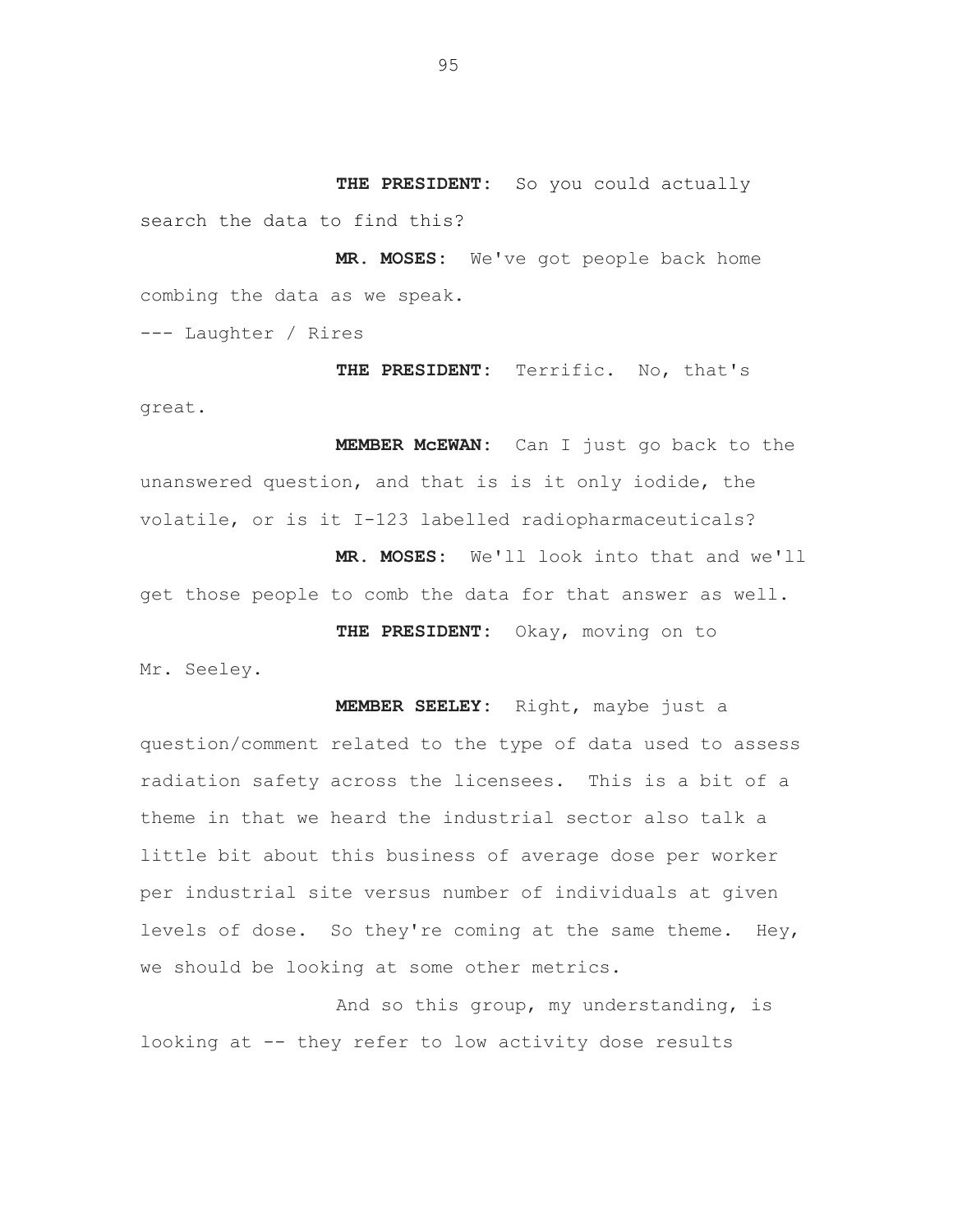versus high activity doses, maybe another type of measure. So my question is to the CRPA is this something you are asking -- it's the old story careful what you ask for. So are you asking for more, you know, regulatory requirements in terms of how that would be reported to improve the data? Or are you suggesting maybe your group could come up with some guidelines and/or metrics on how this information - what kind of information you'd like to see and provide that to the regulators. Just trying to get at how do we get to the point you've raised here. What's the process and what's the next step.

#### **MR. DOVYAK:** It's Jeff Dovyak.

Commissioner Seeley, I guess we would prefer the latter, not the former. And we could discuss that within CRPA and certainly discuss it at the CRPA CNSC working group.

**MEMBER SEELEY:** Right, because I -- yeah, exactly. I'm thinking it's a good discussion that has to happen, and perhaps rather than just leave it as something that's on the presentation, maybe take an action around it as was done with the industrial group this morning taking an action around that average dose piece, how do we get to that with the least amount of work in the most efficient way. Yeah.

THE PRESIDENT: And that goes -- you know,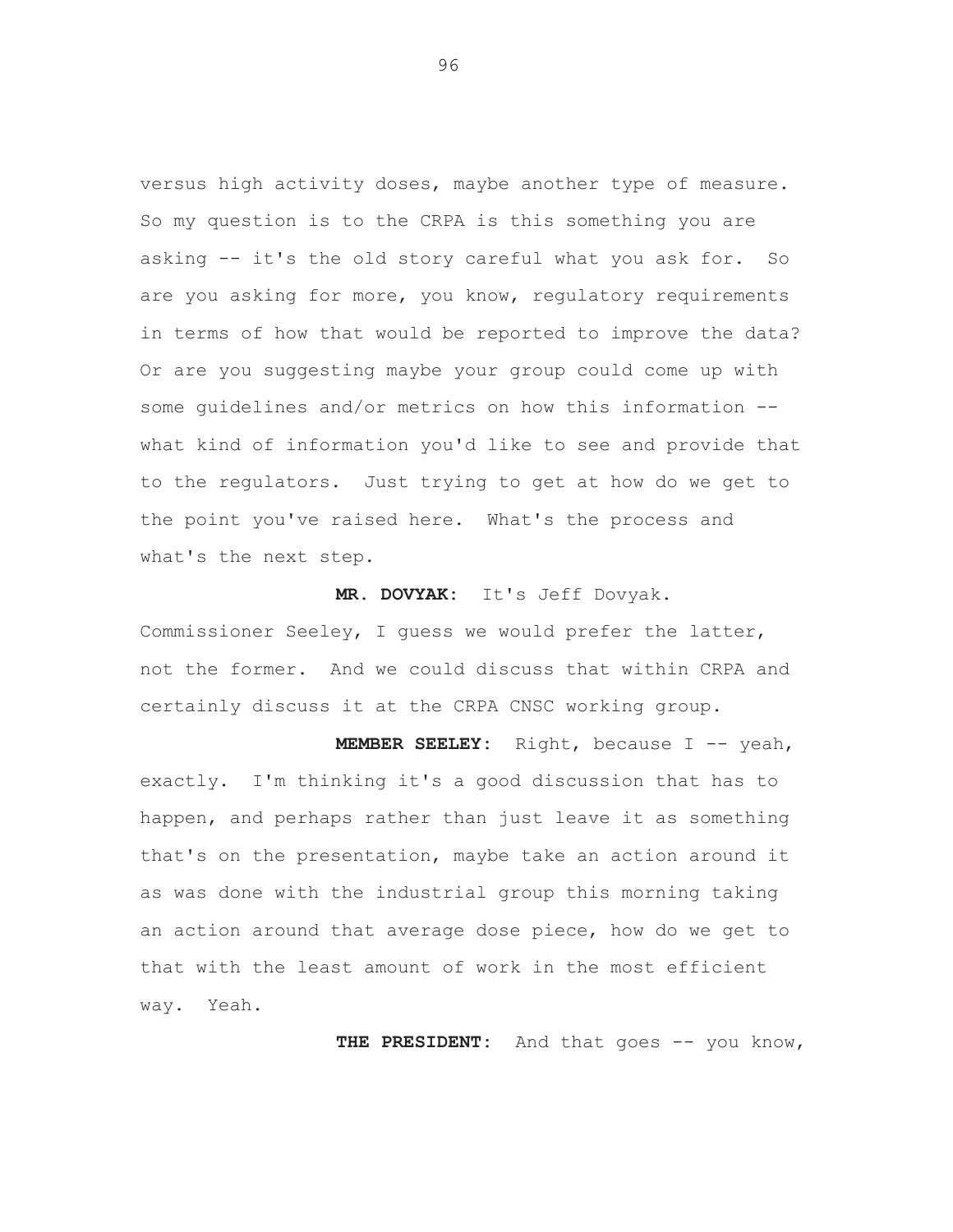you may want to also use the CSA to set up some standards of measurement. The point here is that if you come up of course with a way to describe the organization and the sector in the different metrics, it should help CNSC. We can help also if there's agreement about how to do this. We can actually put some resources to try to develop that. But we're always looking for ideas. We are not necessarily a lock on all ideas.

Okay, back to the top of the list here. Dr. Soliman? Dr. McEwan?

**MEMBER McEWAN:** So you said that most but not all of your members were RSOs. What do the other members do?

**MR. DOVYAK:** Some of our members are research scientists, so they're using radioactivity every day to further their research. Some of our members work in government for CNSC, for Health Canada, for provincial governments that look after X-ray safety provincially. Some people are in management in radiation protection administration and other kinds of health care management, because maybe they used to be RSOs five jobs ago, but they still have an interest in radiation safety. So it's fairly diverse.

**MEMBER McEWAN:** Thank you.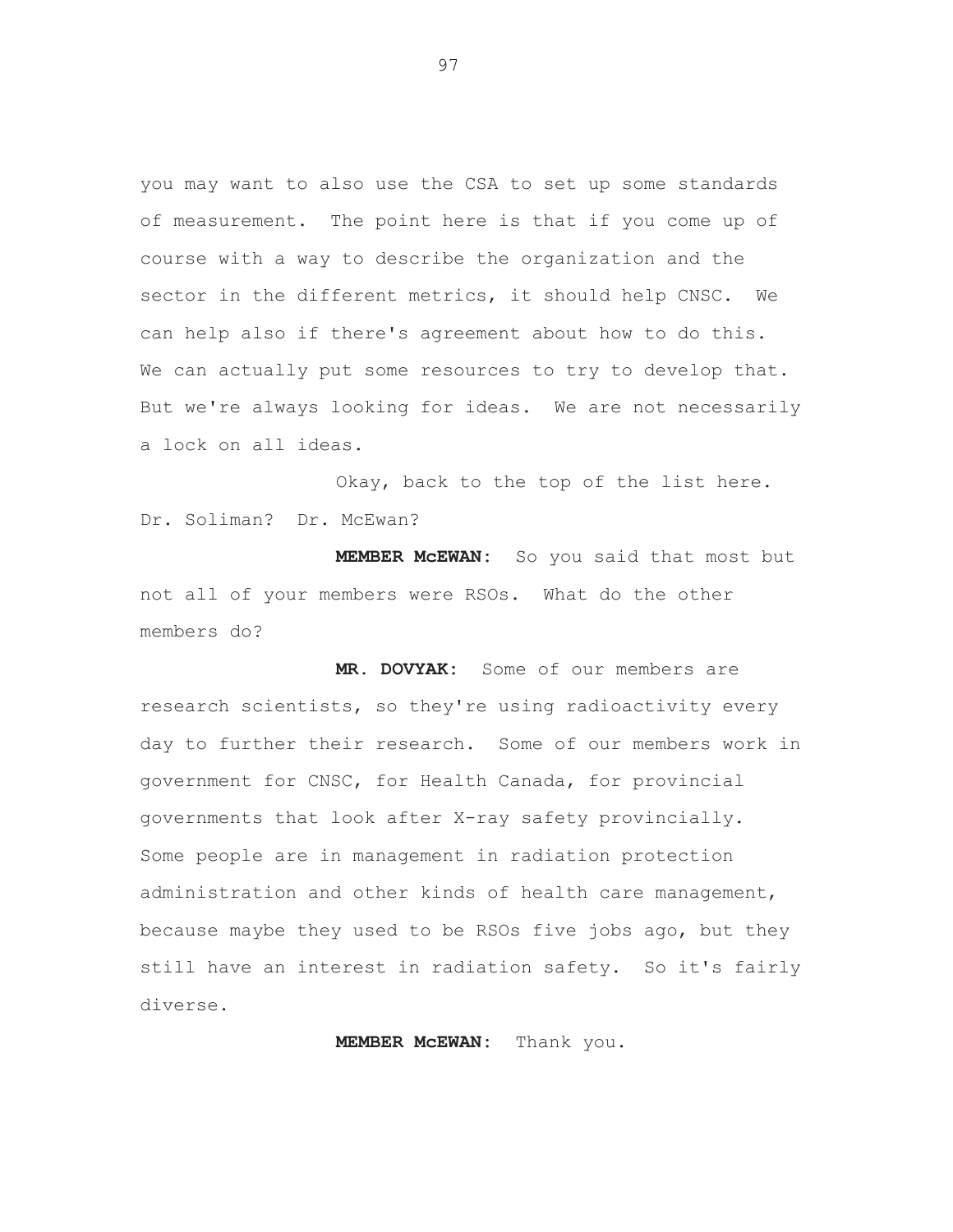# **THE PRESIDENT:** Okay, Dr. Demeter. **MEMBER DEMETER:** Just a clarification.

There was interest on managing deceased who have either radioactive implants or unsealed sources that have biodistributed, and there was discussions about guidance for cremation. And I wanted to get a sense whether it was broader than that, whether it dealt with cremation, autopsy, embalming, open casket, closed casket -- is that project going to include the broader spectrum of handling and managing deceased?

**MR. MOSES:** Colin Moses for the record. So the shorter answer is yes, but I'll let Ms Adelene Gaw, who is leading the development of that document, speak to that.

**MS GAW:** Adelene Gaw, for the record. I work in the Radiation Protection Division.

So yes, REGDOG 2.7.3, which is a guide for handling of decedents who have received radioactive implants and also treatments for radiotherapy. It will include -- it does include all the items that you mentioned. So it does provide guidance on cremation and embalmment and safe handling during autopsy, et cetera, and also guidance for family members as well.

**MEMBER DEMETER:** Thank you very much.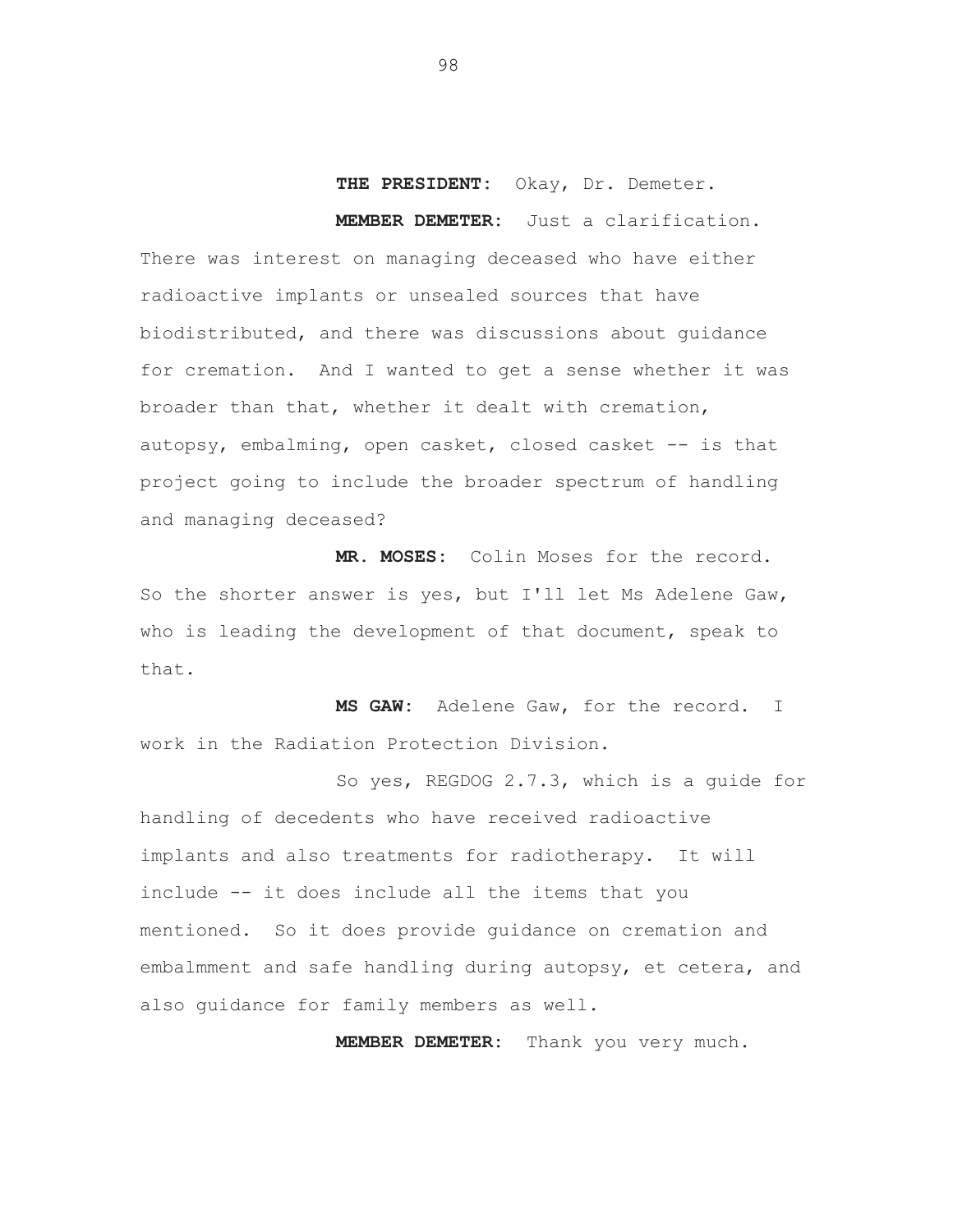**THE PRESIDENT:** Is CRPA going to comment on this document? It's now in consultation mode.

**MR. DOVYAK:** It's Jeff Dovyak. We were actually talking about that this morning, Dr. Binder, before the session began. I know I've comment for my health authority, I think some other people are. We're not sure if the CRPA is going to comment or not because our mechanism to comment on things, our Position Statement Committee seems to be rather unwieldy how it operates. So by the time the committee has actually come to consensus, it's usually months beyond the deadline for comments.  $So$   $--$ 

**THE PRESIDENT:** And you're complaining about CNSC being slow?

--- Laughter / Rires

**THE PRESIDENT:** I think that you should do something about ---

**MR. DOVYAK:** I'm just telling it like it

is.

**MR. MOSES:** Colin Moses. I'm not sure if it's even worth adding, but we do welcome comments at any time. So if it is months after, don't hesitate to provide them to us. If we can't address them in that edition, then we do regularly review the documents that we put out.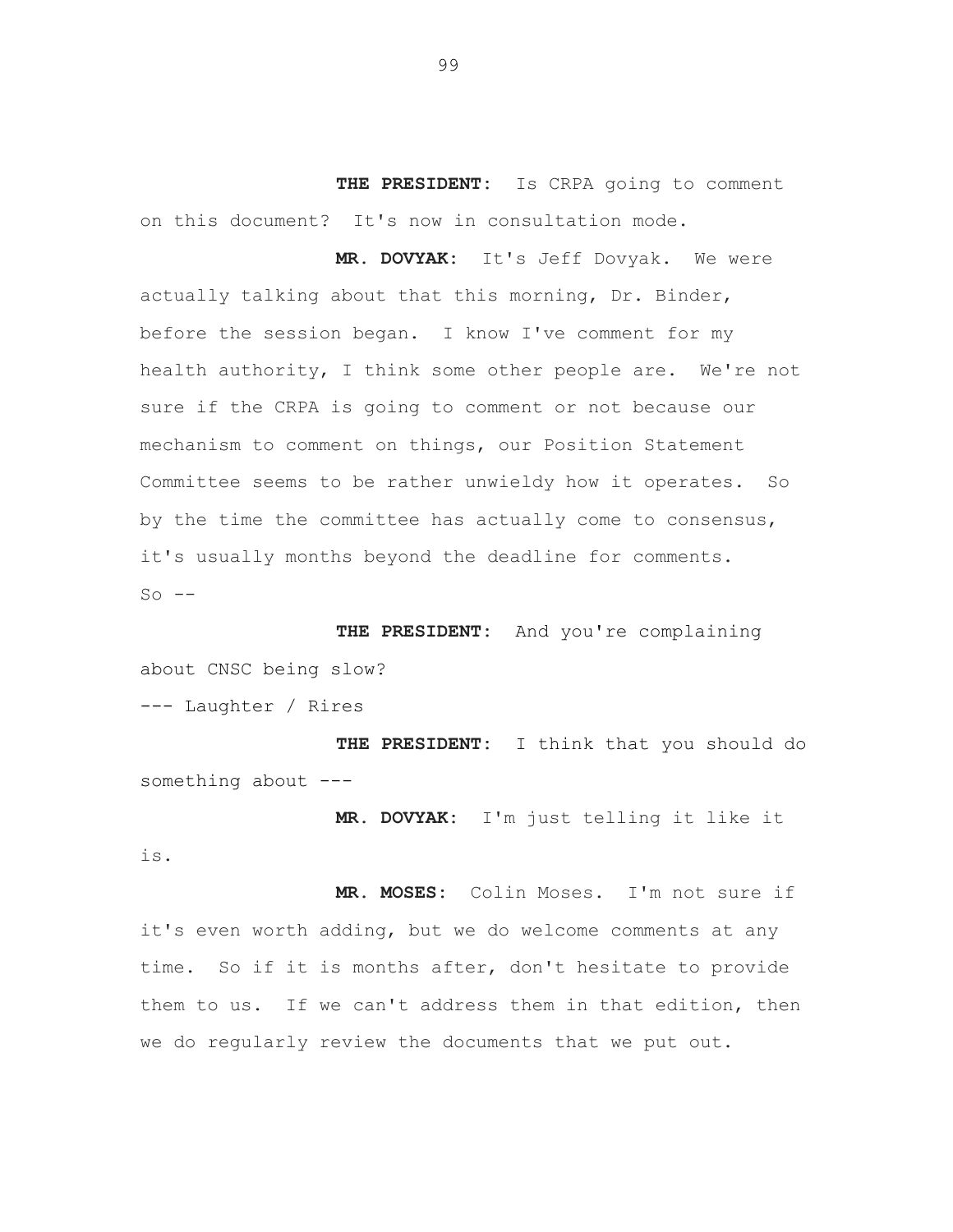**THE PRESDIENT:** Okay. Mr. Seeley?

Anybody else?

Okay, any final comments you want to share with us?

**MR. DOVYAK:** Sure. So it's Jeff Dovyak again. As I said, I'm a medical RSO. So are Ali and Trevor. So I wasn't particularly surprised when the new thyroid screening conditions appeared on our licences for iodine-123 and iodine-124. What I was surprised with is that we were told it applied to all forms of those radioiodines, not just unbound or volatile.

I tried clarifying that with my licensing specialist, who I believe went to whoever the licensing specialist speaks to, and the answer that came back, that now covers all forms of radioiodine, whether it's volatile or not. And that was a surprise to us. But within my health region, we didn't think of it as being a showstopper such that we needed to elevate it higher. We weren't happy with it, but I guess we accepted it.

And I think some other health regions were more unhappy than we were, because I think maybe one of Trevor's colleagues has been working with NSRD licensing to try to look at some particular cases for I-123.

But other than that, thank you once again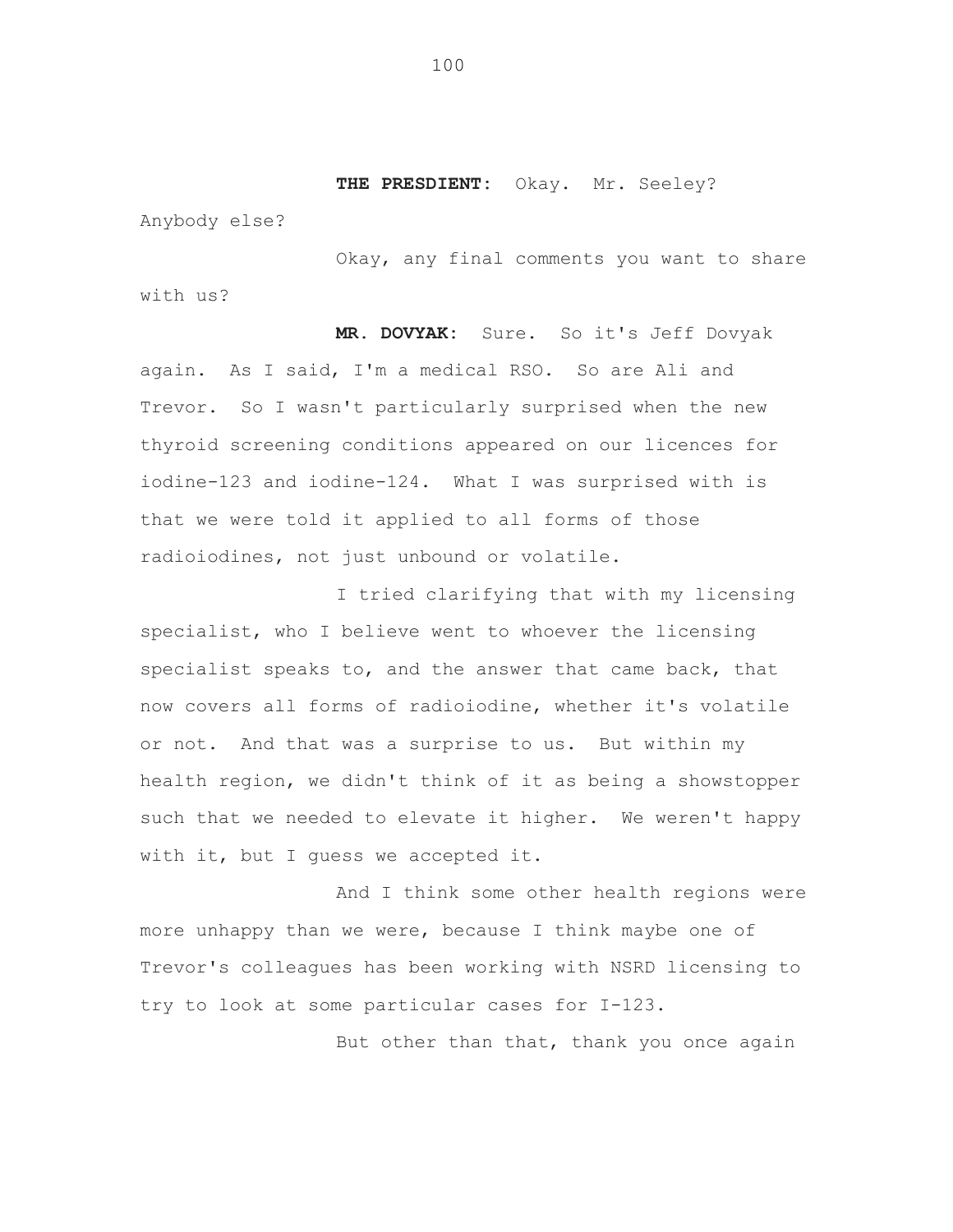for allowing us to be here today due to participant funding and the opportunity generally to comment on the ROR.

**MEMBER McEWAN:** Sorry, you've just set me on train for a question. And I guess this could be either CRPA or Staff. How many facilities had to buy new probes because of this change in the licensing condition?

**MR. DOVYAK:** It's Jeff Dovyak. I'm not aware of hearing that any had to buy new probes. I was speaking with Trevor much earlier this morning, and I said that we had in my health region had to get our medical physicist involved to figure out how to properly program the existing probes. The newer probes tend to be very automated, and unlike probes 30 years ago, it's not easy to just dial in a particular gamma ray energy and set a window around it. You need to understand what the software is doing.

So I'm not aware of any licensees having to buy new equipment to be able to do the screening, but CNSC Staff may be more aware.

**MR. MOSES:** Colin Moses. I can certainly be corrected, but I don't believe that's the sort of information that we would have.

**MEMBER McEWAN:** So I'm certainly aware of one site that's considering stopping doing I-123 work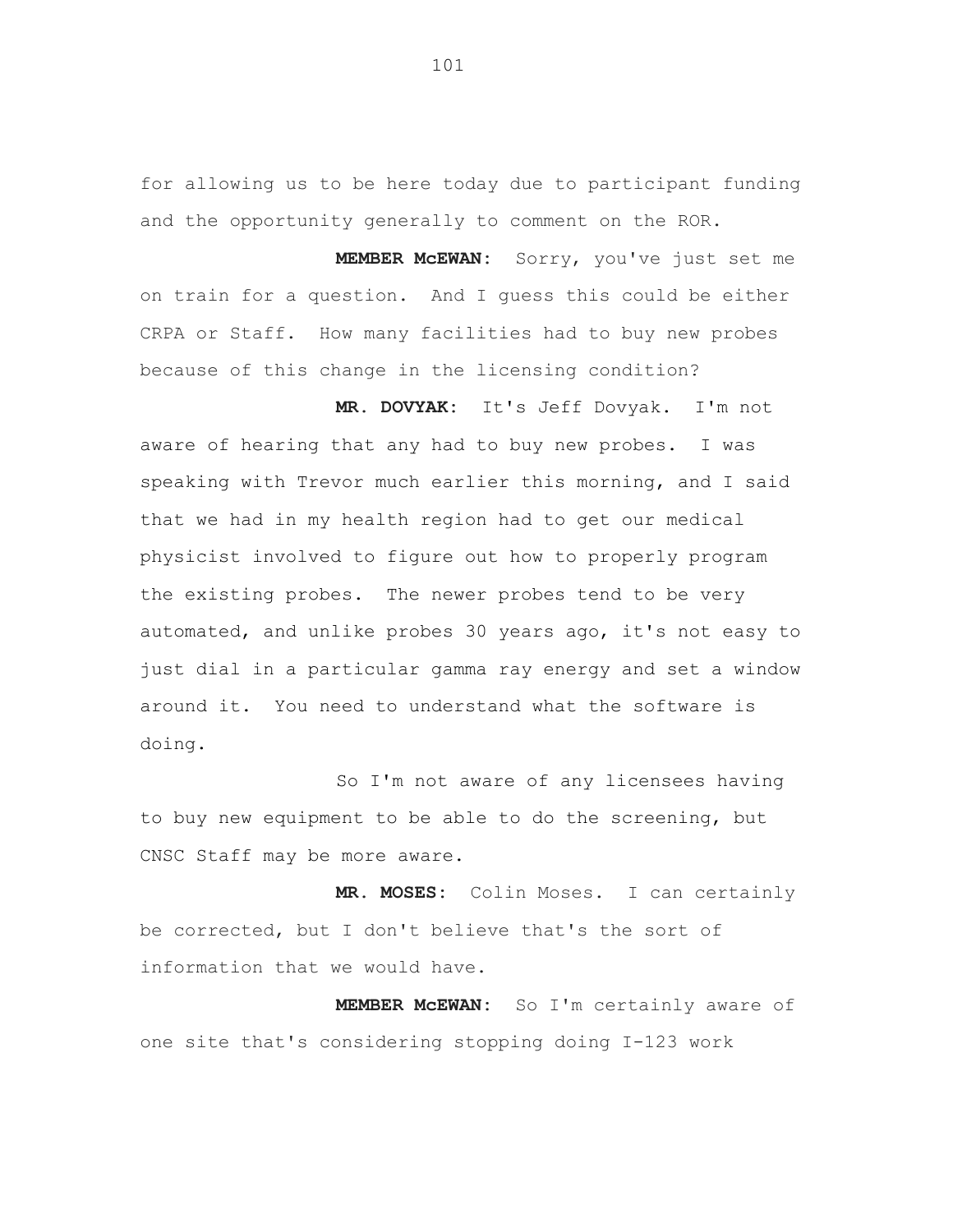because of this requirement, because they would have to buy a probe. So I think as we do introduce this, we need to be aware of the administrative and cost burden that this might be placing on users.

**THE PRESIDENT:** And just to add, my understanding is when we introduce such a new requirement, we normally worry about transition period, and negotiate sometimes transition period with the licensees. So I'm not sure if this is now in effect, this is mandatory, or yet to come, or just -- even though it's in the licence condition, I don't know if there's a transition period associated with it.

**MR. MOSES:** Colin Moses. I don't know that there's a specific transition period that was developed associated with the introduction of this, but it was based on an application and renewal process, so it was gradually introduced across the industry. But I think - absolutely I think this is the kind of feedback that we need to look at and make sure that we're effectively introducing new requirements and that we're engaging with the industry before we do that.

**THE PRESIDENT:** Okay. Thank you. Thank you very much for the intervention.

And I'd like to move on now to the next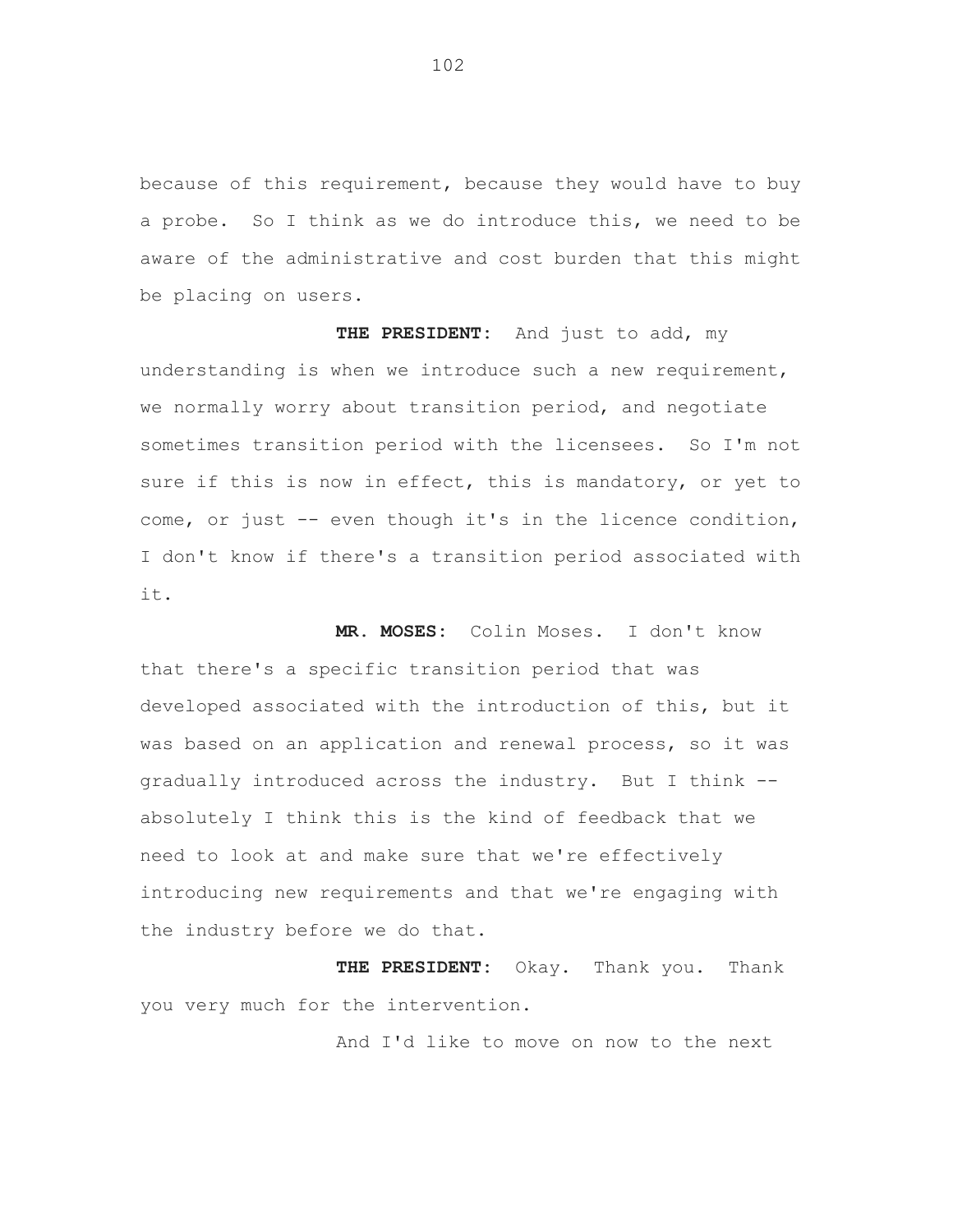submission from the Canadian Environmental Law Association as outlined in CMD 17-M42.3 and M42.3A. I understand that Ms Blaise and Mr. Siersbaek -- I don't know if I'm pronouncing it correctly -- will be presenting. Over to you.

**CMD 17-M42.3/17-M42.3A Oral presentation by the Canadian Environmental Law Association** 

**MR. SIERSBAEK:** Good morning, President Binder, Commission Members. My name is Morten Siersbaek. I work as counsel for the Canadian Environmental Law Association. And as you noted with me today is co-counsel Kerrie Blaise.

I would like to start by saying that CELA's review of the draft report has been made possible by the participant funding program. We received funding specifically to review environmental effects and related impacts on health and safety. We appreciate this opportunity and hope that our comments can contribute to ensuring the best possible protection of the environment in this field.

We believe that this annual report is an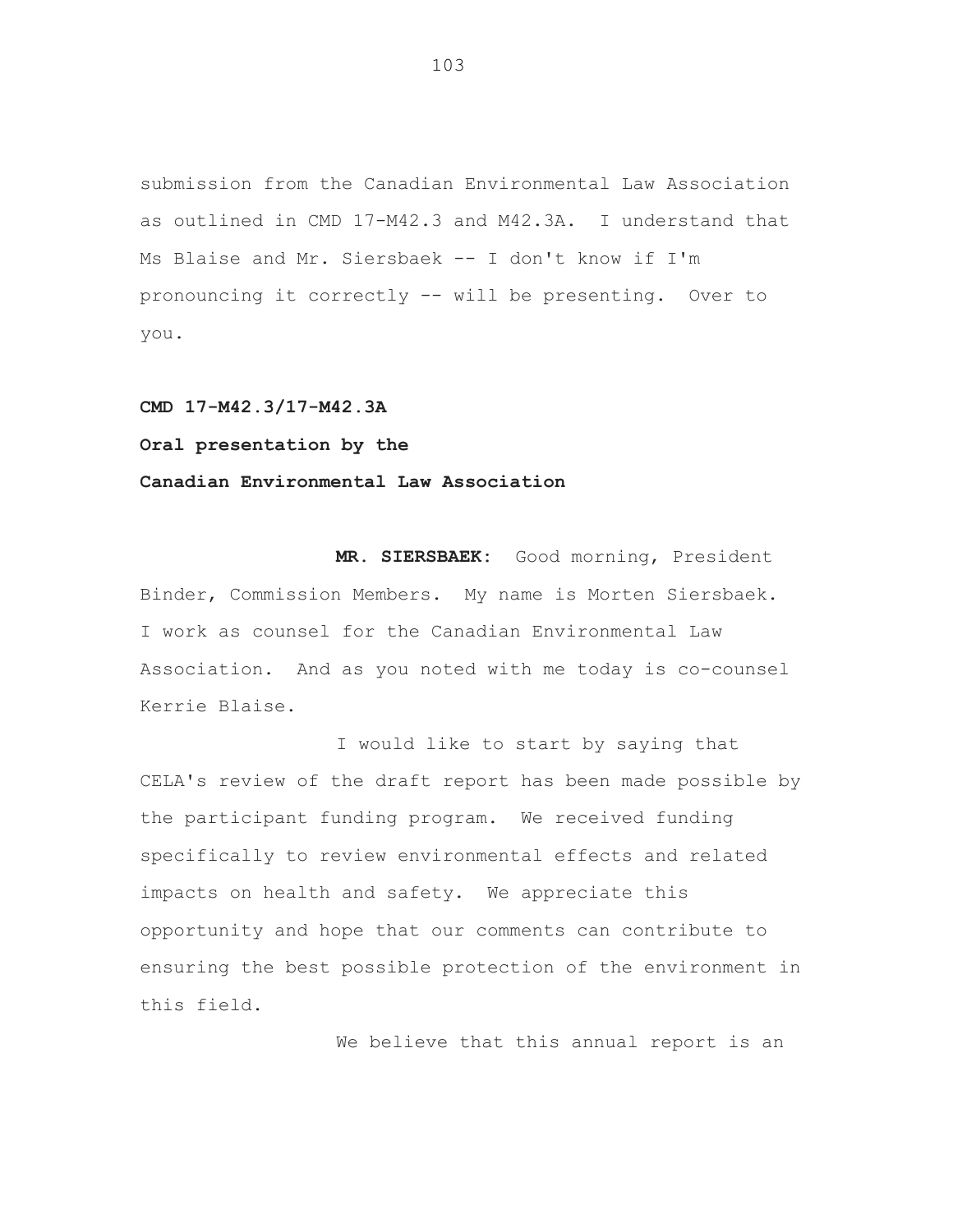important mechanism to review performance of the entire sector and look forward to constructive dialogue.

So who is the Canadian Environmental Law Association? CELA is a non-profit public-interest organization funded by Legal Aid. And our objectives include protecting the environment and advocating for environmental law reform. We provide access to justice to those unable to afford it. We also work for long-term sustainable solutions to environmental concerns and resource use and we advocate for the use of precautionary measures to prevent harm to humans and the ecosystems.

CELA's approach when reviewing this report, we basically started by identifying environmental issues that we found in the report. And in doing that, we considered both what I would label actual and perceived issues. We then moved on to make recommendations to address these issues.

The reason why we included both actual and perceived issues, there's a couple of reasons for this. First of all, it ensures that less obvious issues are not left unaddressed. It also provides an opportunity for the CNSC to explain why a perceived issue is not in fact an issue. And on that, I know that there is a document posted on October 6th that does address a number of issues that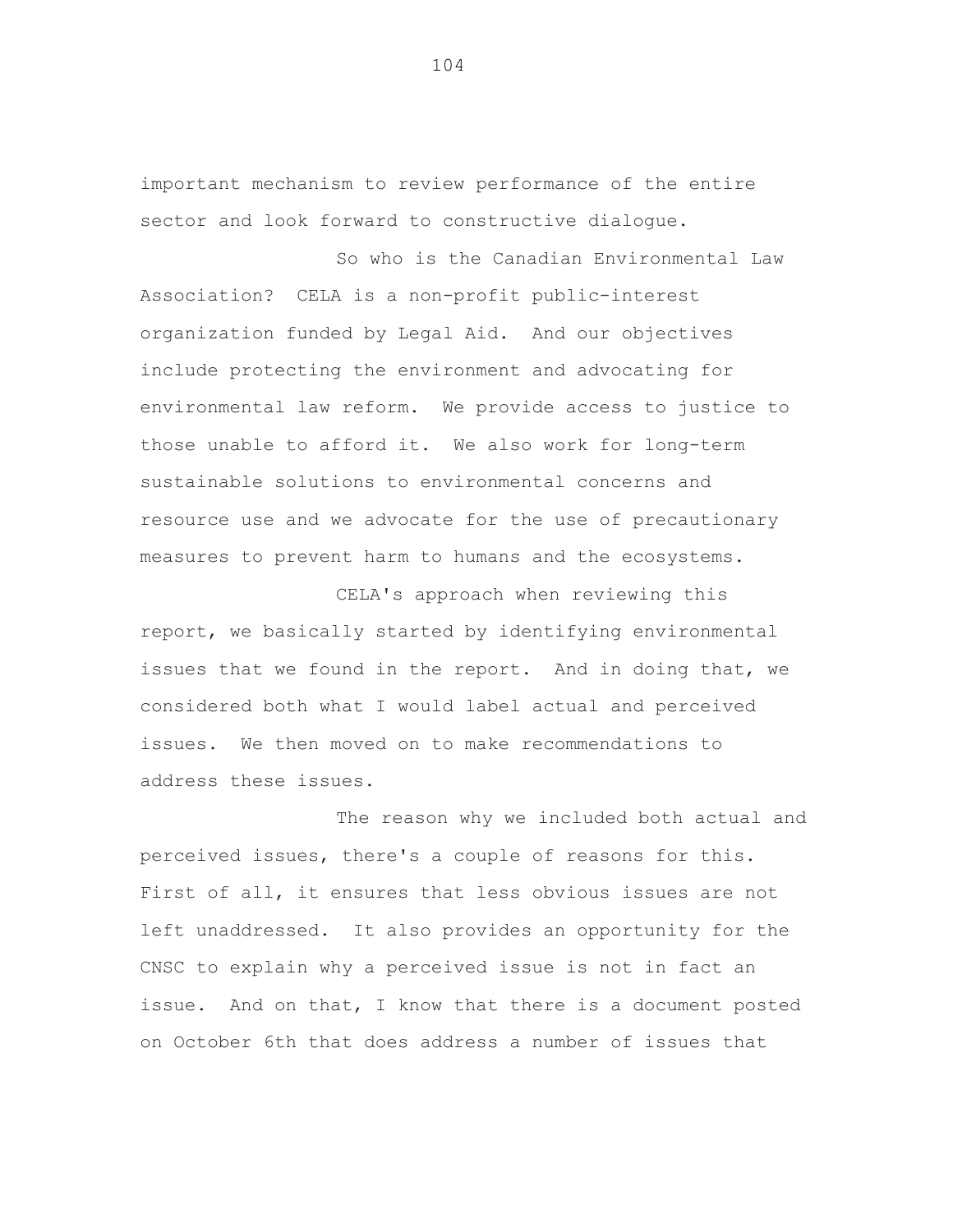Staff also mentioned. So that is what I'm referring to, that type of feedback. And finally, it helps highlight areas where CELA has found a lack of clarity in the draft report. And this approach is by design slightly over-inclusive, but we believe that it provides greater certainty and ensures that no issues are left unaddressed.

In taking this approach we are guided by and ensure the support for the implementation of the precautionary principle. This is the principle that includes the duty to prevent harm, even when all the evidence is not in. We believe that all regulators acting in the public interest should embrace this principle.

So the contents of CELA's submission contains both specific comments, recommendations, and requests, and more general comments such as the proposed inclusion of an environmental chapter. In total, CELA has provided close to 100 comments that deal with a wide range of topics related to the environment and human health.

And we will now provide a brief summary of those findings. And of course all these findings are described in our submission in greater detail.

So on inspections and reporting, we note that there is a significant drop in person days spent on compliance verification. We also note that compliance with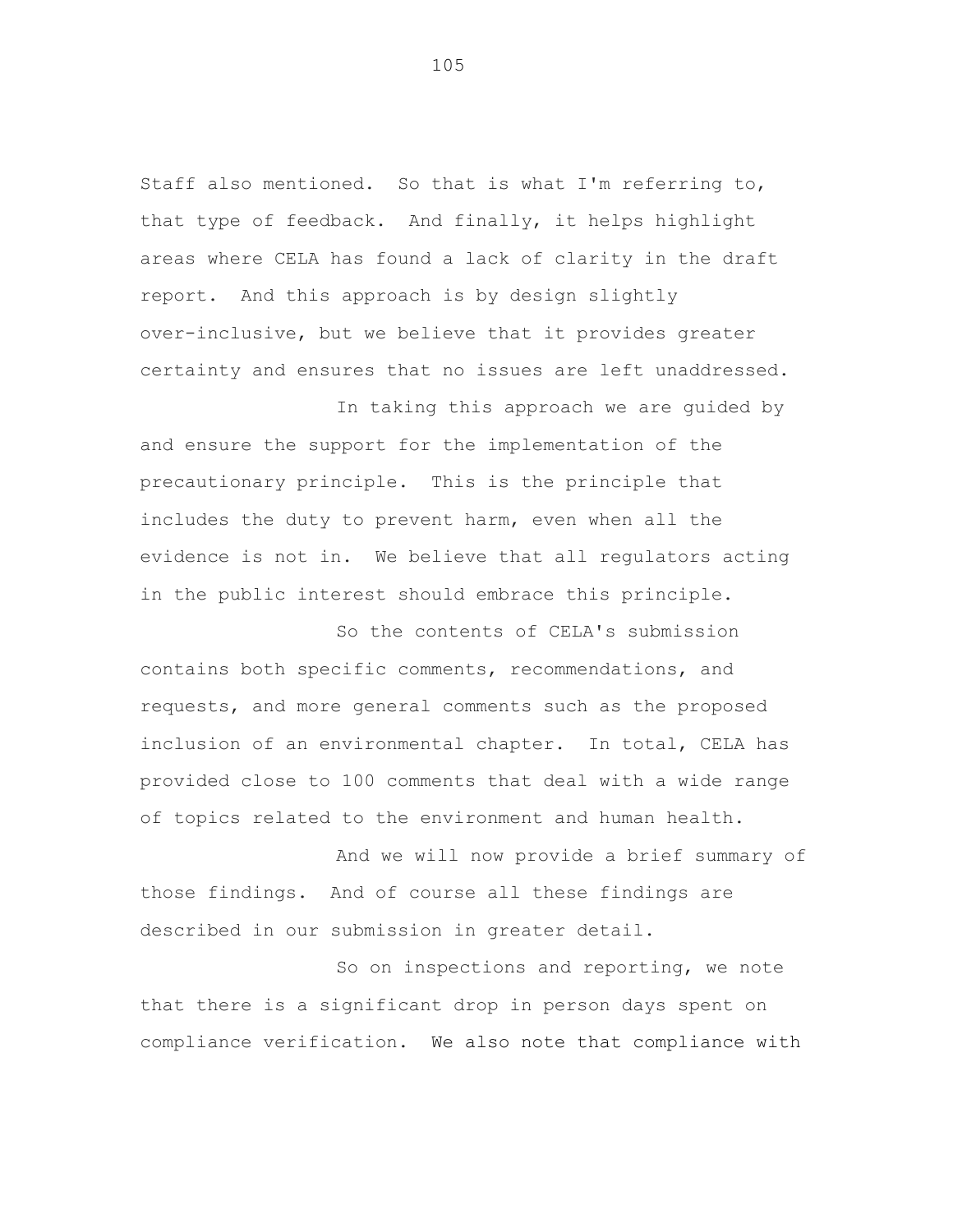operating performance SCAs is at 87.4 per cent and, to us, this suggests a need for increased compliance verification to increase the overall level of compliance.

While the CNSC has stated that these noncompliance issues are generally addressed once licensees are contacted by CNSC Staff, CELA still believes that this initial compliance rate could be higher. We find it not entirely satisfactory that the regulator has to remind licensees to comply in what we think is a significant number of cases.

On compliance, we find that the newer compliance rating levels are somewhat misleading, combining the old compliance levels C and D into the new compliance level below expectations, in our opinion, may lead to an overly optimistic image of compliance compared to the past compliance levels. The performance of all licensees is averaged in the report.

So a certain percentage may have made adequate provisions, some may have done better than adequate, and others may have performed unacceptably. Yet, the report concludes that overall licensees made adequate protection provisions. We find that such averaging, it tends to be a bit misleading. The data is in the report, but those more qualitative descriptions could be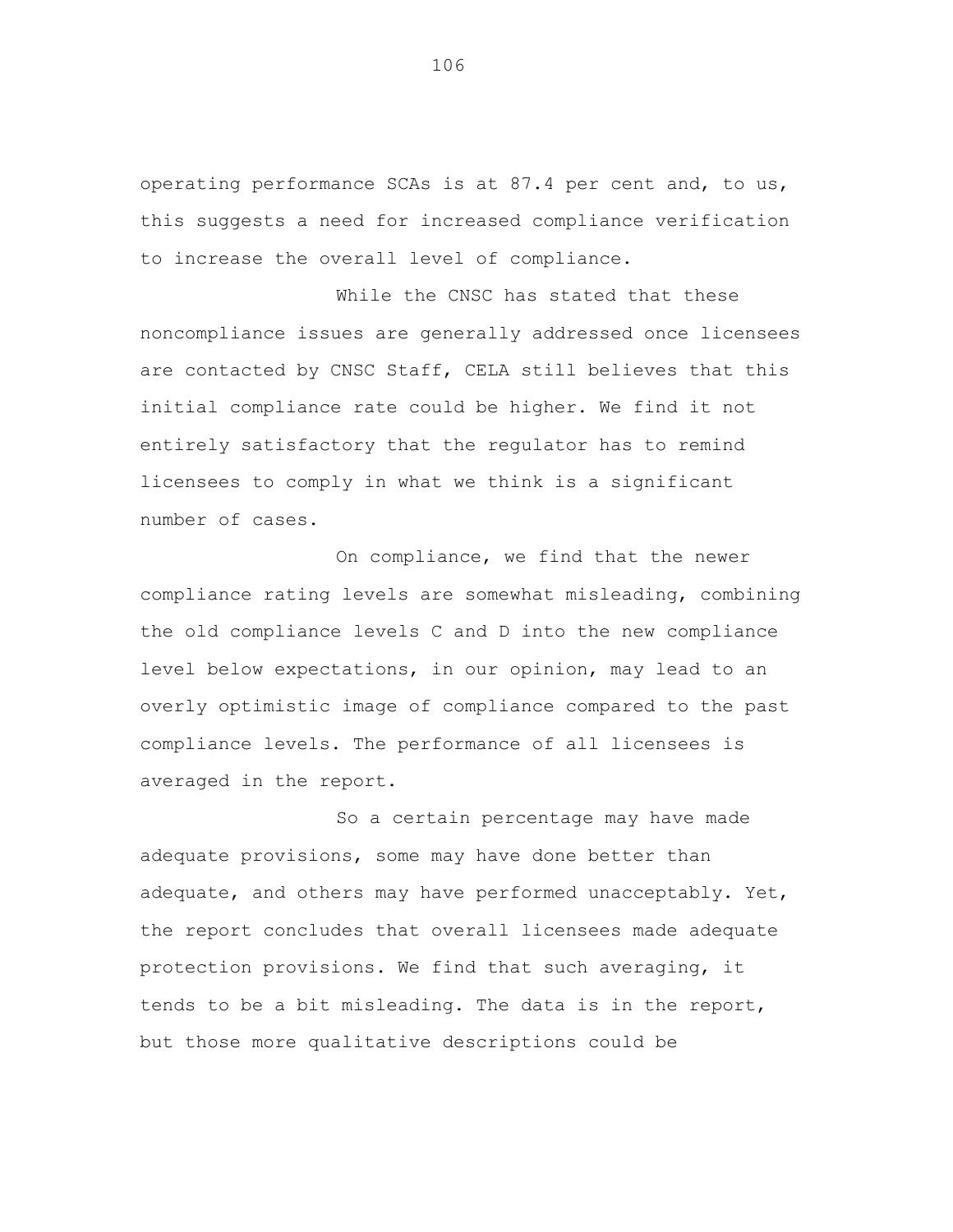misleading. So you need to read into the details to see what is really in the data.

So overall, we find that this new rating level system and averaging of protections leads to conclusions that are perhaps too optimistic.

On protection standards and regulatory requirements, we find that there is a lack of information on environmental protection programs. It's mentioned on page 4 of the report, these programs, but no further details are provided on that. We also see a need for further clarification of some aspects of the use of ALARA standards. One thing we would like to see in this area is perhaps a summary of how licensees typically implement ALARA standards just to make it a little bit more clear to the reader how is this done in real life.

We also find that there is a lack of specific references to individual provisions within the *Nuclear Safety Control Act* and its regulations. Our issue here is that without these references it's harder to determine if the regulatory requirements are actually being met. It's easier if you have the information and the provisions, and you can pair them in the text.

So specific references there, we believe, would help, and that includes specific references to the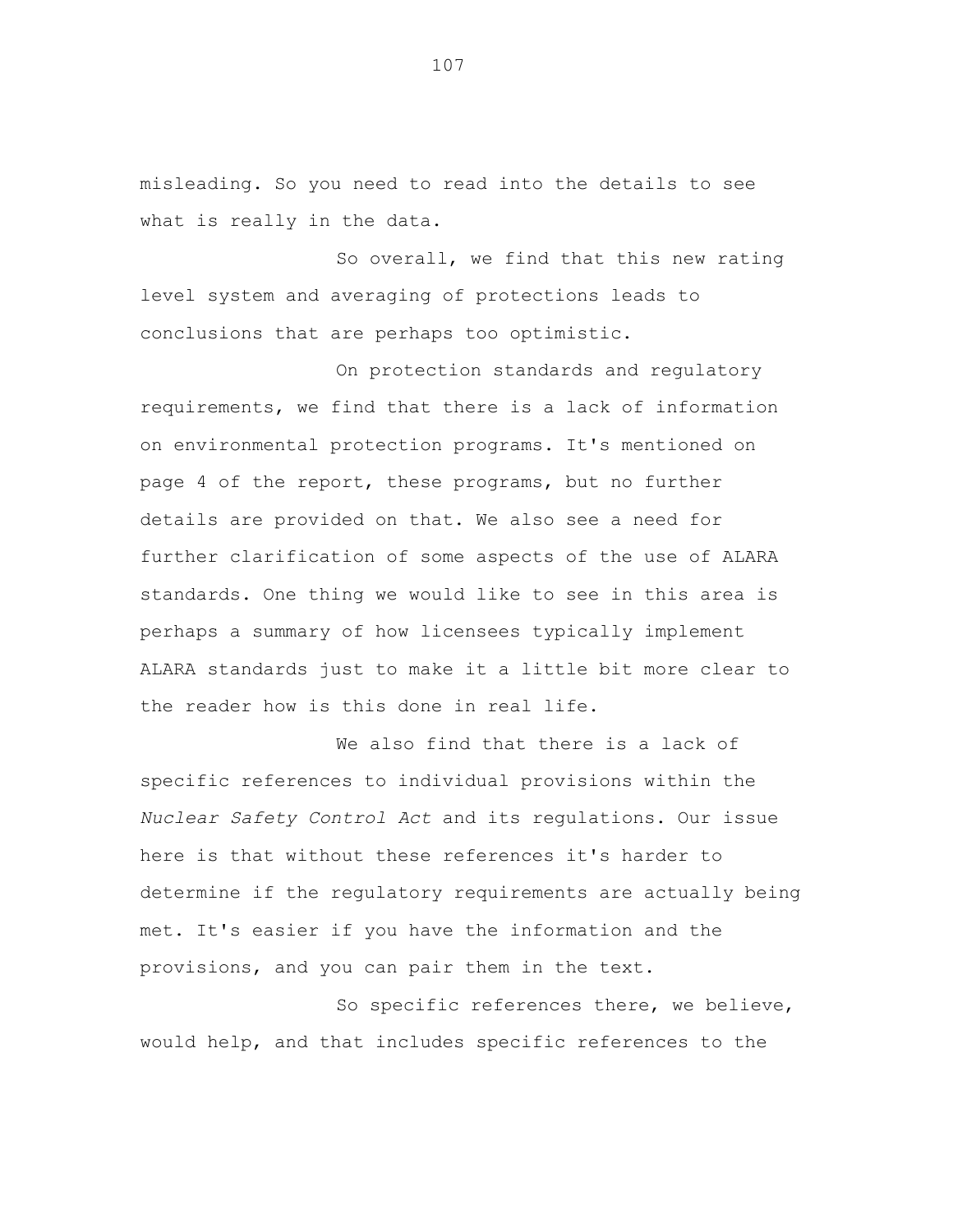relevant REGDOCs as well.

The draft report includes some sample worksheets that we have reviewed, and we find that these worksheets contain little to no mention of environmental protection. We also find that there is a lack of detail on page 11 of the report, dealing with how licensees demonstrate protection of the environment.

To sum up on protection standards and regulatory requirements, we believe that the report ought to include further information on the standards and the regulatory requirements, and on how these standards and requirements are applied to licensees.

On environmental risks and exposures, we also see that there's some lack of detailed information. Again, we are advocating for the environment, so that is our focus. So we will drill down and look for those particular issues, and we have found there is a lack of information there for us to determine whether there is an issue or not. It is very possible that risks and exposures are actually low, but we feel that more information is needed to fully demonstrate this.

We have also reviewed past versions of the report from 2011 to 2015, and what we found is that little appears to have changed in the review of environmental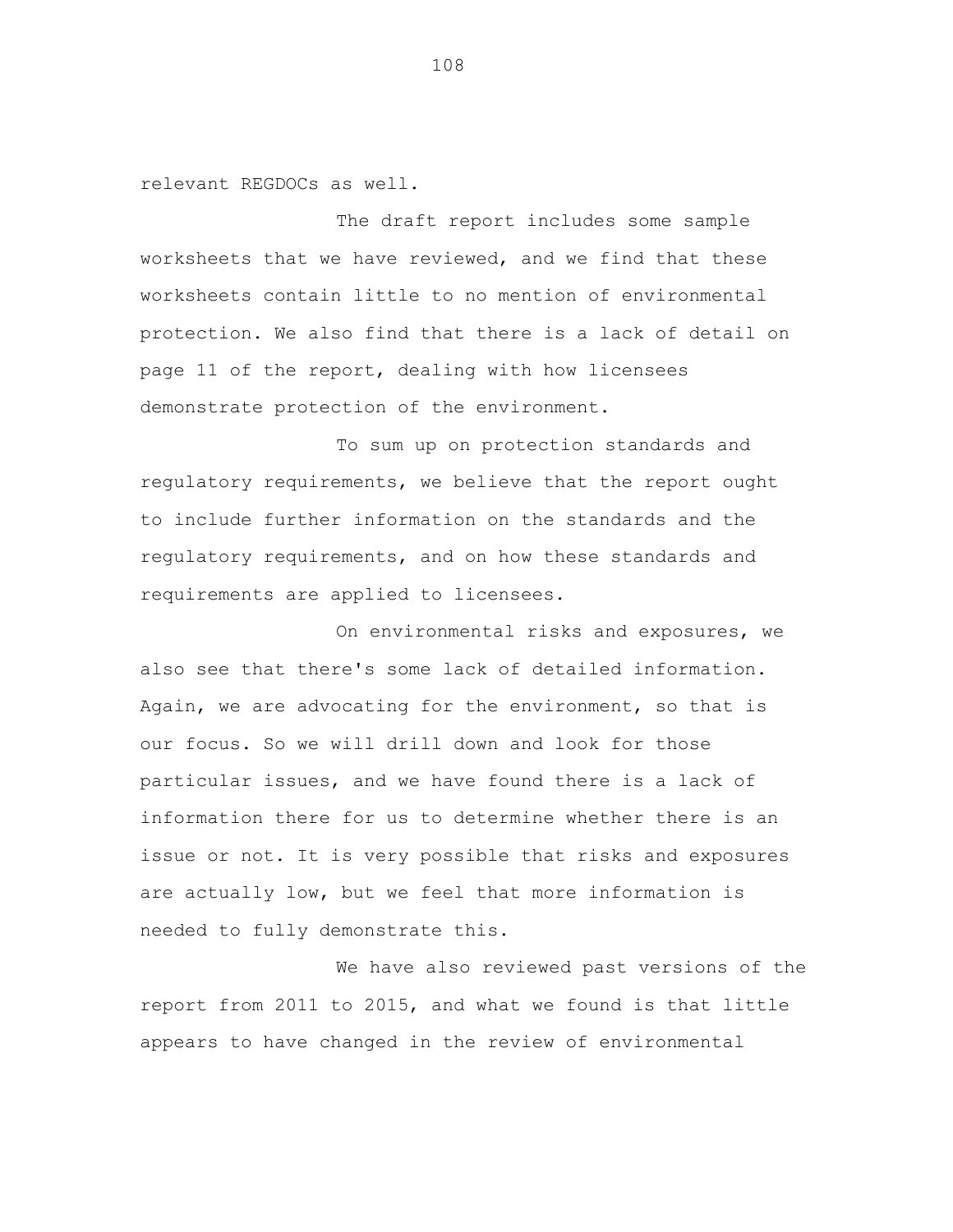protection over the past several years. The reports look quite similar. What we've also found is that the CNSC appears to have found no impact on the environment for the past six years.

Again, with the lack of information, we find that it's difficult to support this conclusion and we would have to reserve our judgment for a possible future version of the report with hopefully more information on environmental protections.

We've also looked at climate change and recommended that the report consider climate change and its effects on the integrity of stored and in-use nuclear substances. With an increasing frequency of catastrophic weather events, the climate resiliency of licensees should also be considered.

On the transport of nuclear substances, we've noted that 1 million packages of nuclear substances are shipped on an annual basis in Canada. We feel that there is a need to consider how transportation, shipping documents, and emergency plans can be improved to increase protection of human health and the environment.

We also find that the draft report ought to include greater consideration of the human health and environmental ramifications of transport, and discuss how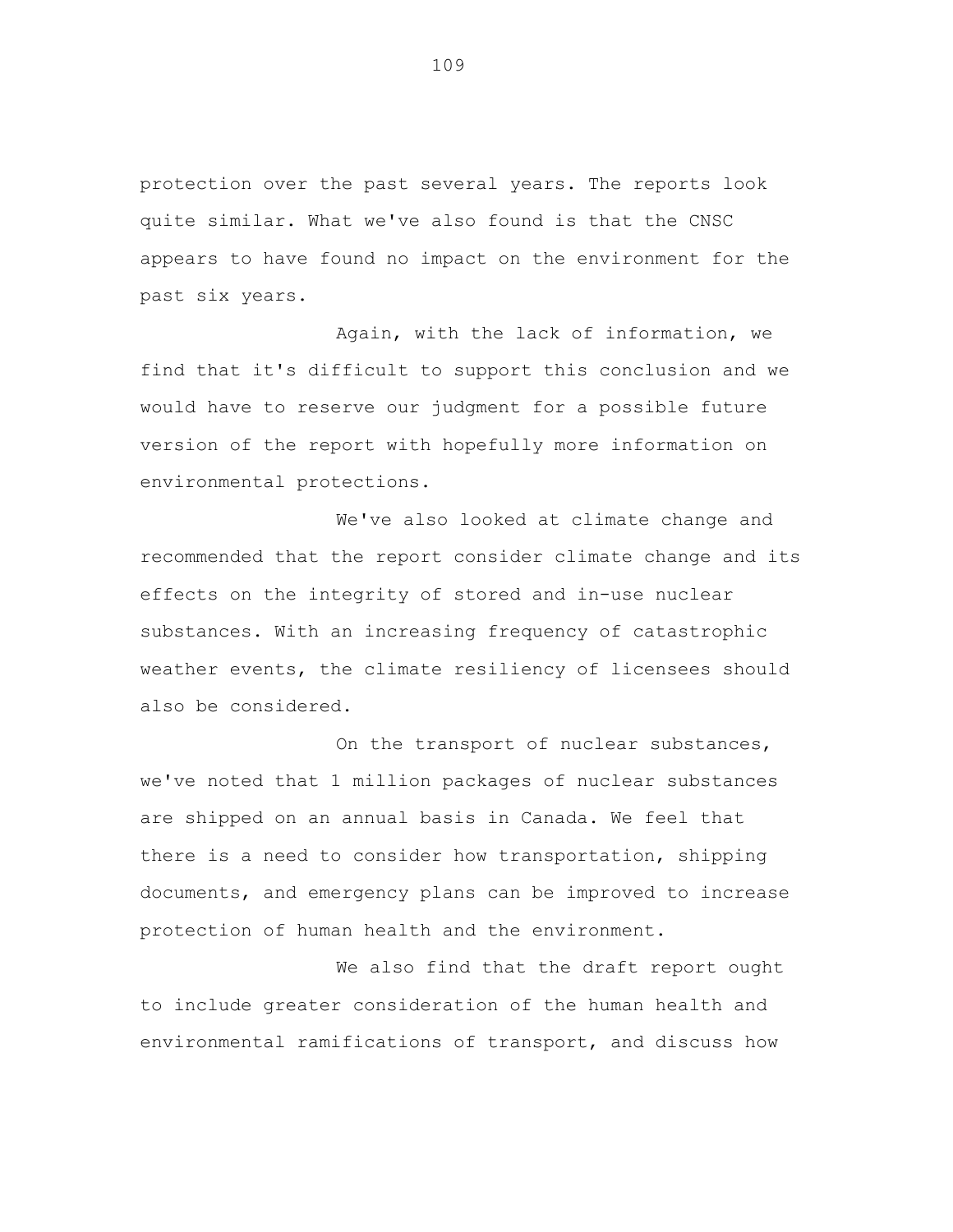procedural improvements can be made in light of reported accidents.

Finally, CELA recommends that an environmental chapter be added to the report. There's a number of reasons for this. First of all, section 24(4) of the *Act* requires that all licensees make adequate provision for the protection of the environment.

Furthermore, several of CELA's findings involve a lack of clarity regarding environmental protection, and the current report's focus is almost exclusively aimed at radiation protection and safety.

Because of all of this, we found it difficult to determine if sufficient environmental protection measures are currently in place. This issue is found in the draft report and it's also mirrored in past annual reports. Overall, it has made it difficult for us to determine if improvements in environmental protections have occurred in 2016.

We feel that a dedicated chapter would provide an opportunity to include an explicit assessment of the environmental protection SCA in the report. We also think that an environmental chapter would ensure a more focused and more detailed review of any potential environmental issues. The environmental topic, as a whole,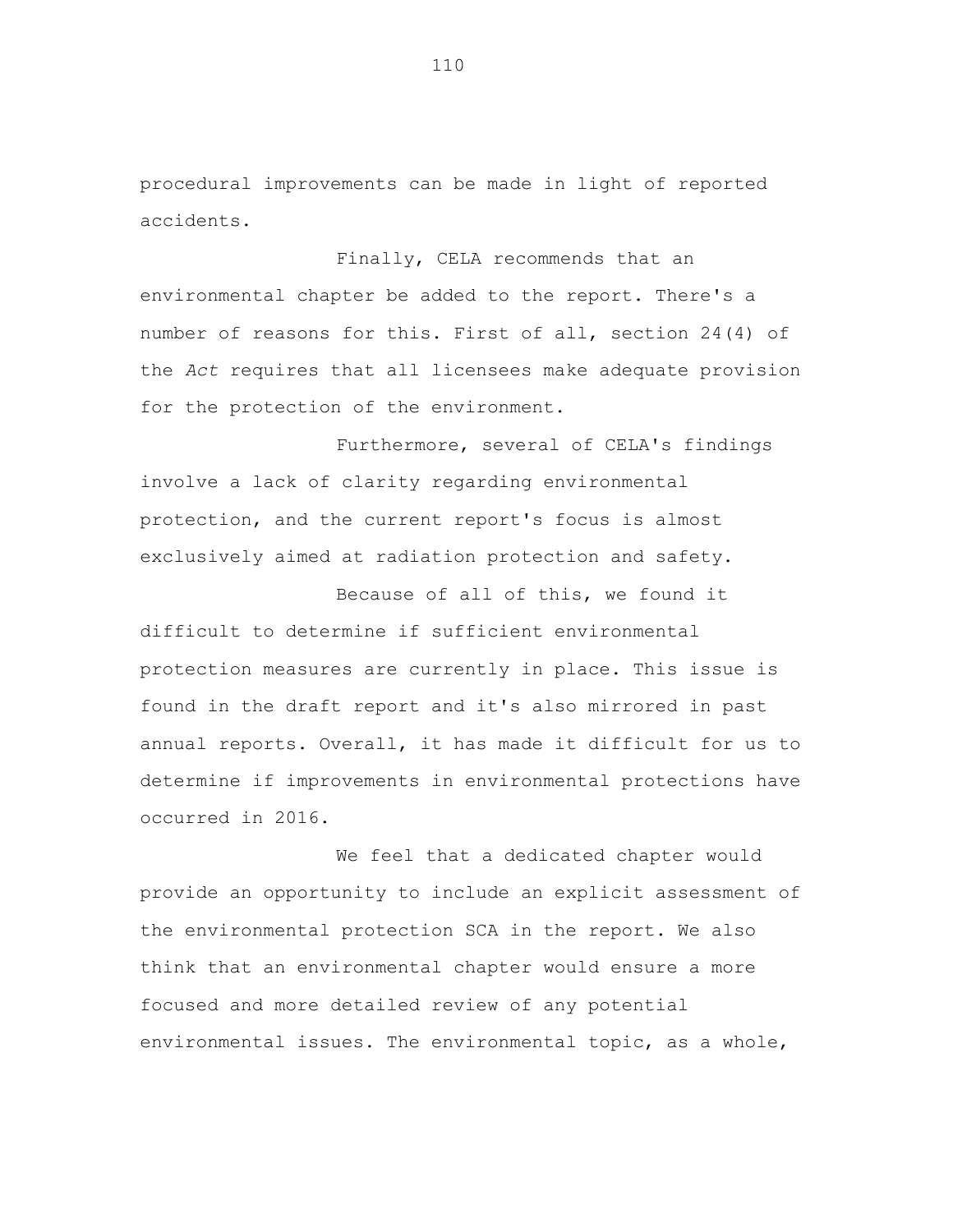we find that it would provide an efficient way of addressing many of the issues that CELA has identified and help improve the protection of the environment overall. Finally, it would help demonstrate compliance with section 24(4) of the *Act*.

So what's next? Well, we welcome a dialogue about the implementation of CELA's recommendations and we look forward to hopefully review a new chapter on the environment in next year's draft report or at least an expanded review of environmental protection throughout the report.

To conclude, I would like to point out that CELA's submission is available on our website at cela.ca/publications. On cela.ca you'll also find a vast collection of our past work. With that, thank you for your time.

**THE PRESIDENT:** Thank you. So let's start the question session, starting with Mr. Seeley.

 **MEMBER SEELEY:** Maybe with respect to the need for more information on environment in the report, maybe Staff, did you want to comment on the risks to environment due to the use of nuclear substances? Maybe just some general comments and information for the room?  **MR. MOSES:** Colin Moses, for the Record.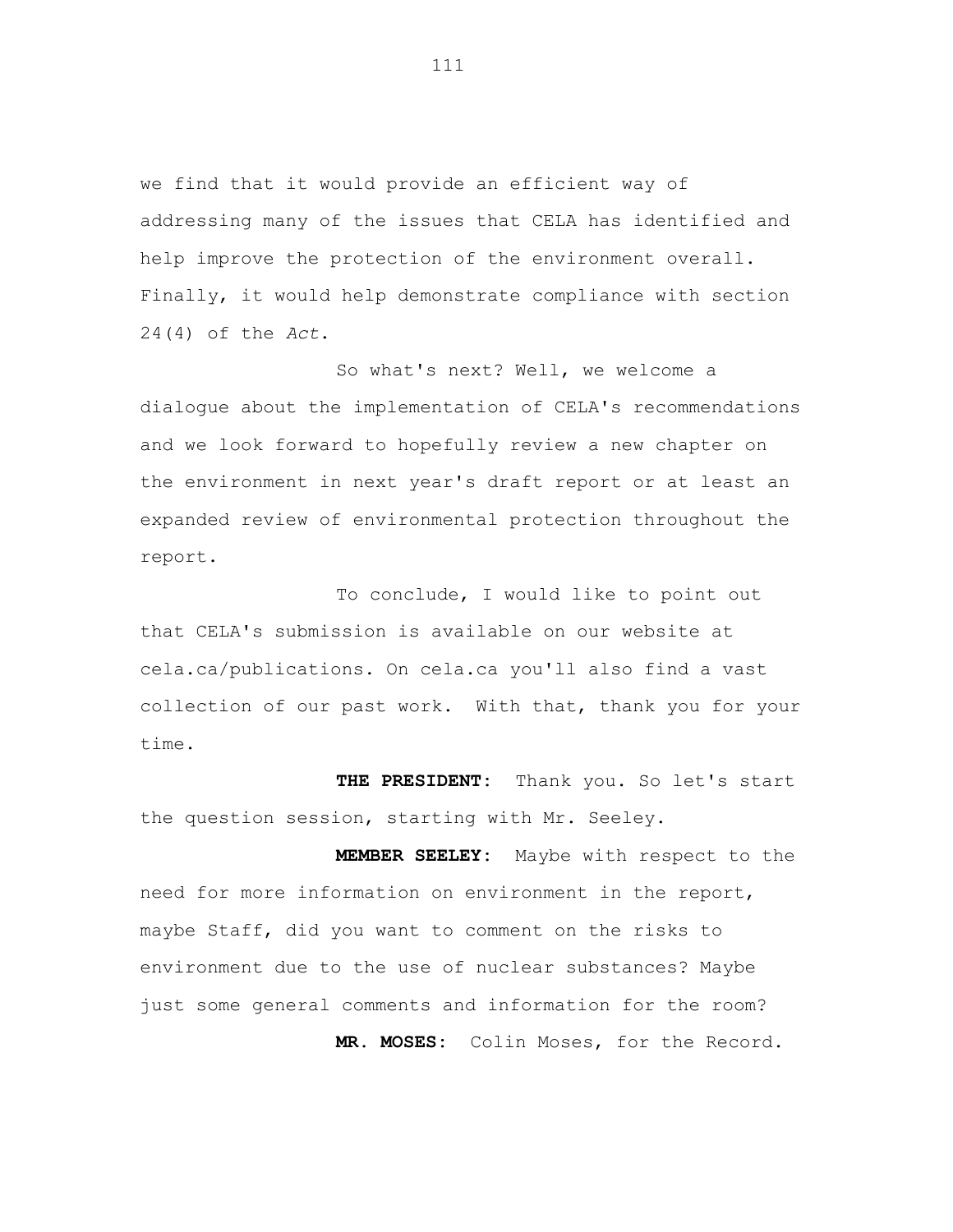Before I get into that, I did want to say that we really did appreciate CELA's review of the report. We do our best to provide a report that outlines all our compliance data and clearly describes our activities. I think it was very helpful to have sort of a third party have a look at that and provide some feedback on how we can improve the clarity.

CELA's submission was also a large driving reason behind the development of the supplemental CMD, because I think it identified a number of areas we can clarify regulatory oversight activities.

So with regards to your specific comment, we describe in the supplemental, but the vast majority of the nuclear substances that we regulate have no impact on the environment. They are gauges that include double encapsulated sources, so the nuclear material is included within a source, an encapsulated source, that ensure that there's no releases there, they're within radiation devices, and those are certified by the CNSC to assess adequacy of shielding. We have measures in place for licensees to monitor, to ensure that the integrity of those devices remain.

Any instances where those barriers are compromised are required to be reported to us. So we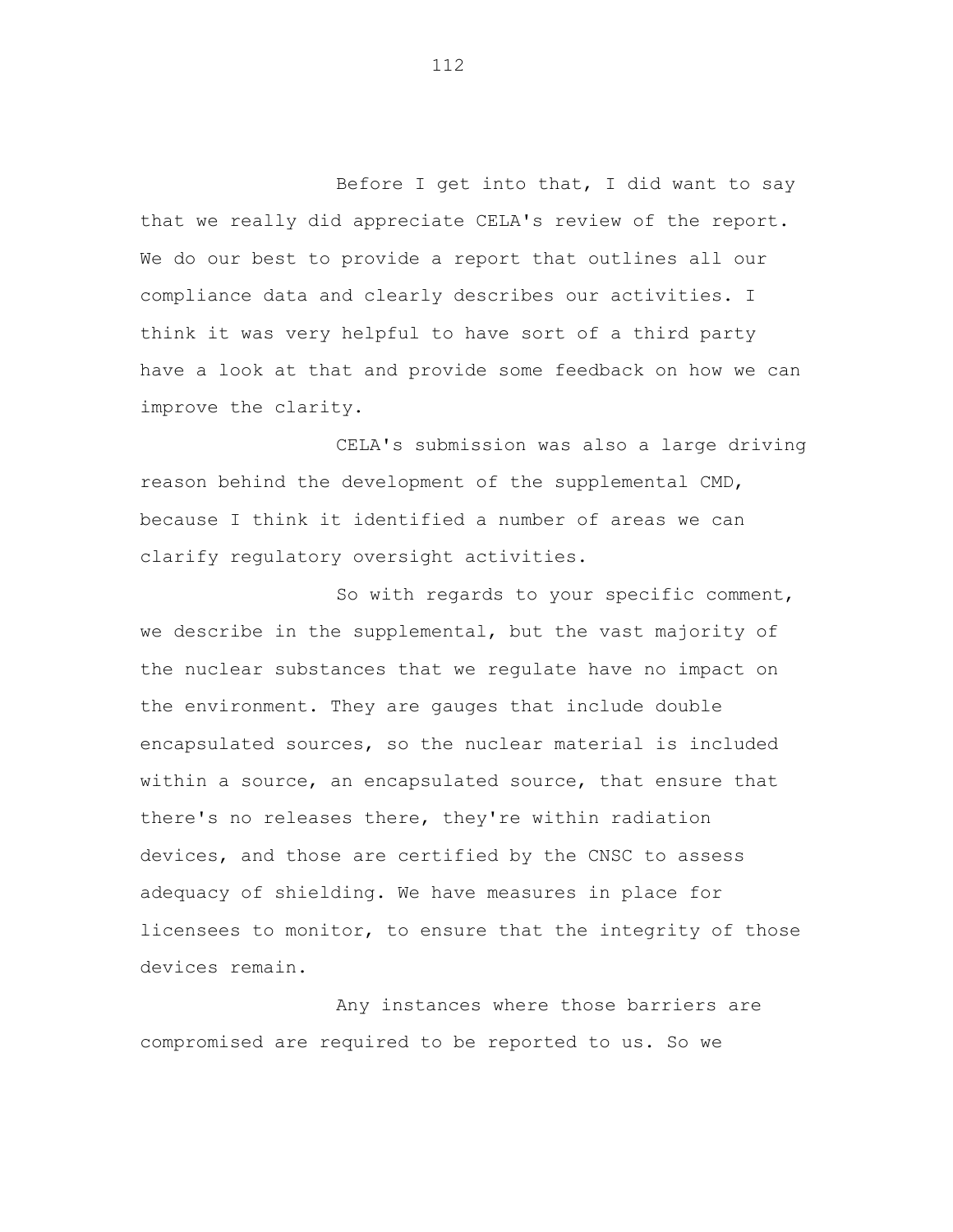include information on event reports and would explore if there are any potential environmental impacts.

There is a small subset of licensees that do deal with unsealed nuclear substances, and those, our focus of oversight is on the radiation protection side to ensure that workers aren't receiving unnecessary doses, to ensure the doses remain ALARA, and to ensure that they have appropriate worker protection measures, that there is no releases of those nuclear substances. So our focus on radiation protection, by definition, protects the environment.

As I alluded to, I think we do concur that there is an opportunity to better describe how the environment is protected in our regulatory scheme, and so that is something we'll be looking at including in future editions of the report.

 **MEMBER SEELEY:** Thank you. No further questions on that.

 **THE PRESIDENT:** Dr. Soliman.

 **MEMBER SOLIMAN:** Thank you very much.

Thank you for that presentation. You put many recommendations and it's a very good report. I have a question, besides on the environment my colleague asked, you suggested that we should take the climate change into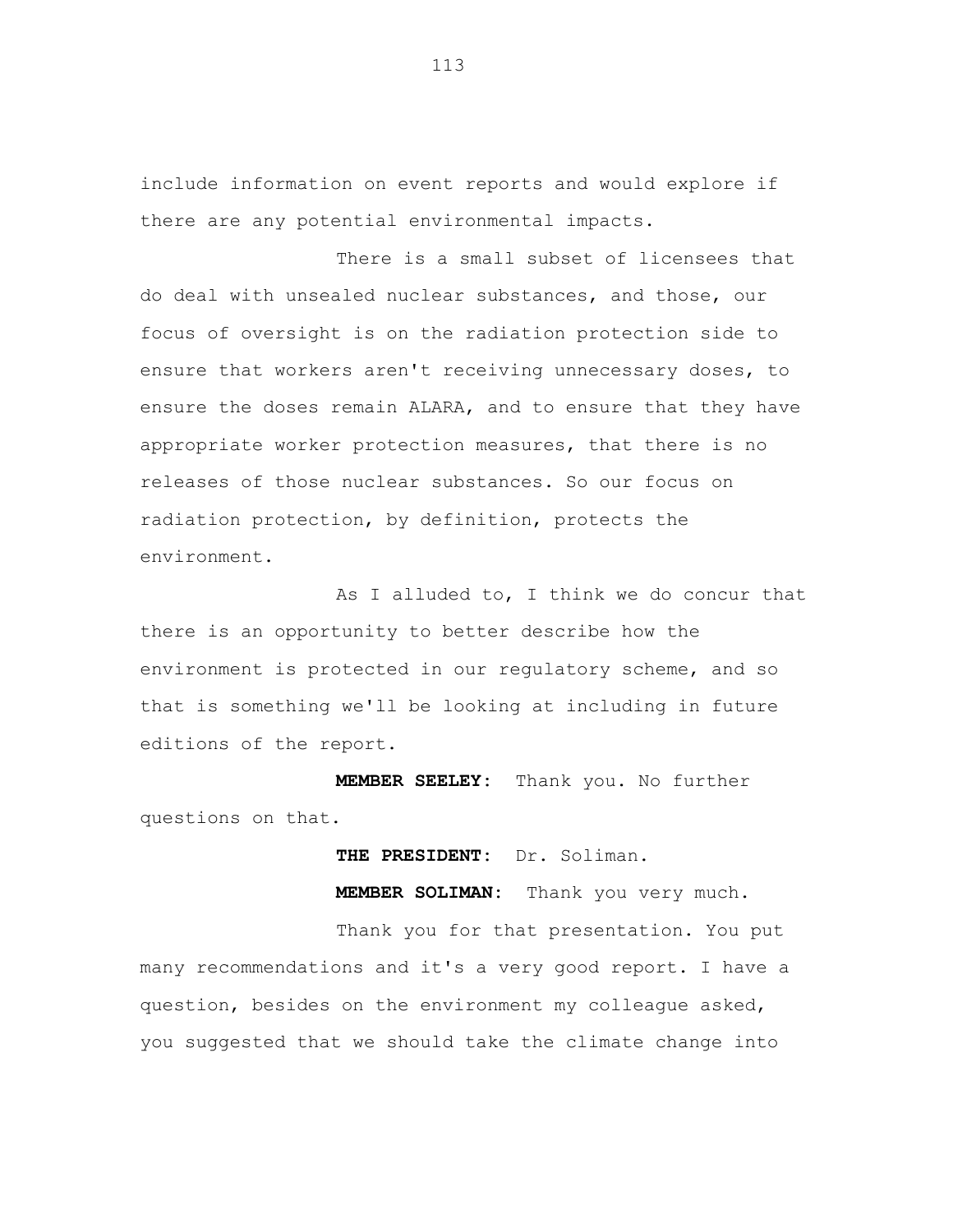consideration. I would like the Staff to elaborate on that, and if the climate change is applicable to this type of study or this type of report?

 **MR. MOSES:** Colin Moses, for the record. The requirements that we establish require the licensees to identify potential risks and potential emergencies that they need to manage, and have measures in place to respond to those.

Typically, the dangers are more localized than sort of climate change effects. So fires in a facility that has nuclear gauges, potential disconnects of sources during the operation, and so we require the licensee to have those emergency measures in place to ensure that they can mitigate any potential impacts of that.

So those measures are more than capable of dealing with anything that nature might throw at us. But there are areas where we do increase our oversight. So we reported last year to the Commission on our response to the Fort McMurray fires, because Fort McMurray is a location where there are many oil and gas servicing companies, there is inventories of nuclear substances within Fort McMurray.

So in those cases we do monitor situation reports that are developed by the Government of Canada on the development of any significant events; earthquakes,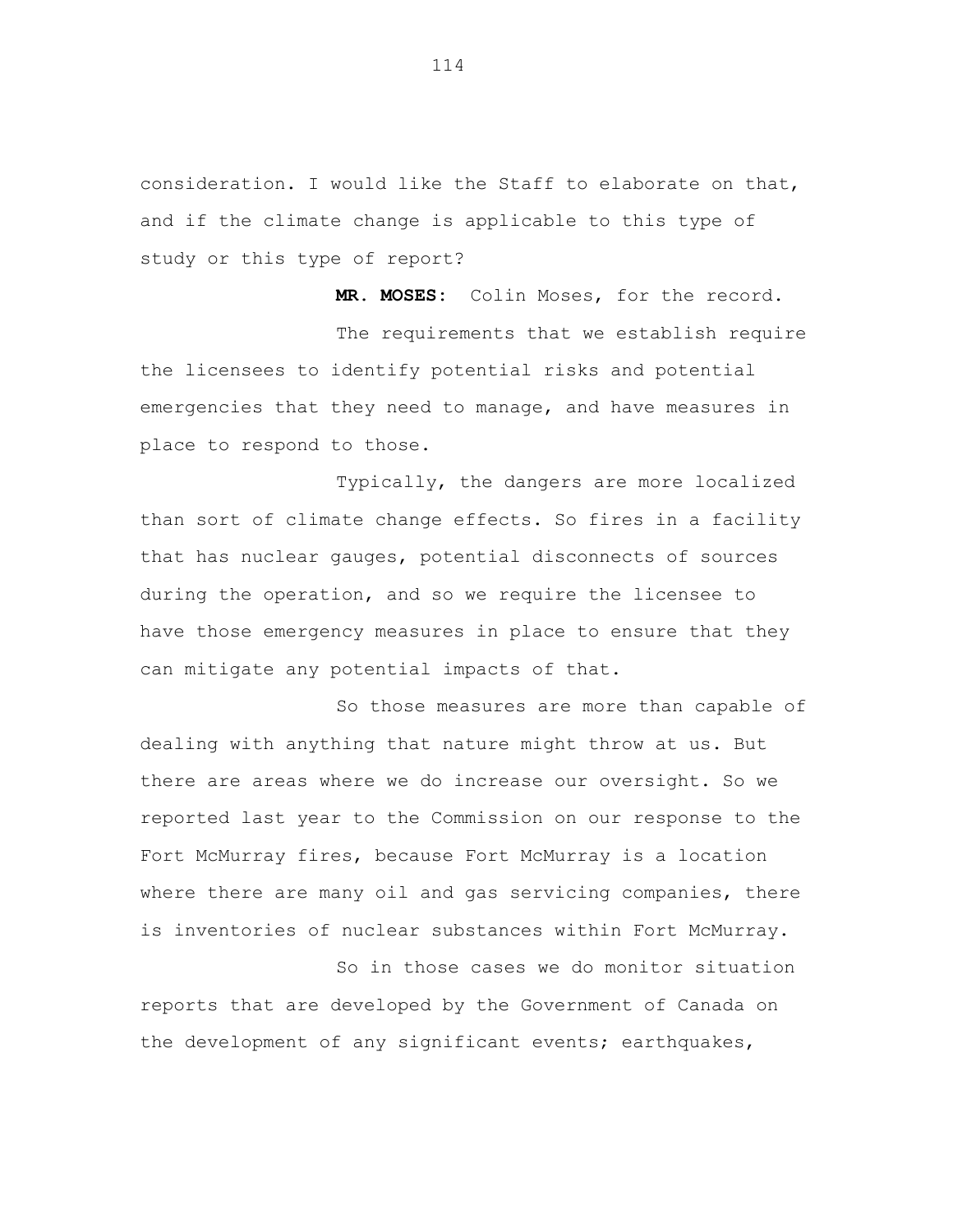fires, significant weather events, and proactively reach out to licensees to ensure that they are undertaking those appropriate measures, reminding them of their obligations.

In many cases the licensees that are in those locations are mobile, so they have portable gauges, and it's as simple as moving those out of any danger zones. So that's very quick and easy.

But, as I mentioned, the emergencies that they need to prepare for will address any potential climate effects that may come in the future.

 **MEMBER SOLIMAN:** Is this answer satisfactory or addresses your comments?

 **MS BLAISE:** Thank you. This is Kerrie Blaise, for the record.

I do appreciate that follow-up. I think our point was just as catastrophic weather events become more frequent, if this could be explicitly referenced in the licence condition handbook or even in a REGDOC that might overview these considerations of climate resiliency.

We do go into detail about flooding and the impact of flooding, on the integrity of stored devices, and also on the impact of wildfire with Fort McMurray being the example we gave. So I do appreciate that, thank you.

 **MEMBER SOLIMAN:** Thank you.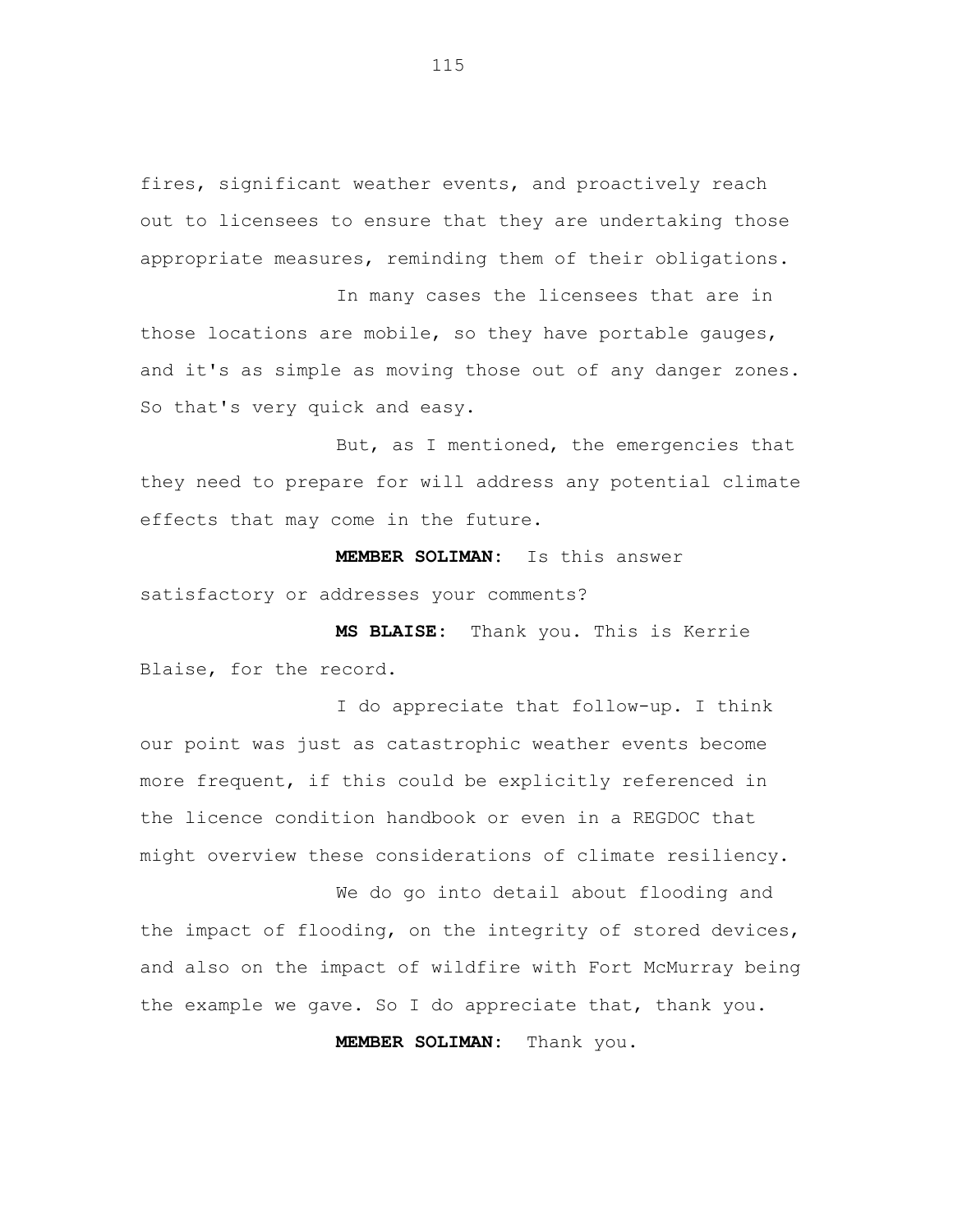**THE PRESIDENT:** Next is Dr. McEwan.

 **MEMBER McEWAN:** Thank you, Mr. President. Again, thank you for both, for the presentation which was really good and for the submission.

Have you actually observed, do you know the activities that are performed in each of the different sectors within DNSR?

 **MR. SIERSBAEK:** Morten Siersbaek, for the record.

We have only written descriptions of the different activities, and I would say that maybe not every single activity, as has already been alluded to by Staff, not every single activity is perhaps a clear and direct risk -- posed a clear and direct risk to the environment. But from our understanding, some of them could, under the right or wrong circumstances, pose a risk.

Beyond that, we found that there is a level of uncertainty. Maybe I should add that we also review these documents from the perspective of the general public, and so a lot of our comments are aimed at ensuring that a document is clear when there's no risk. So part of what we wanted was also to have that made clear wherever that was the case, and simply to point out where there are risks and where there aren't.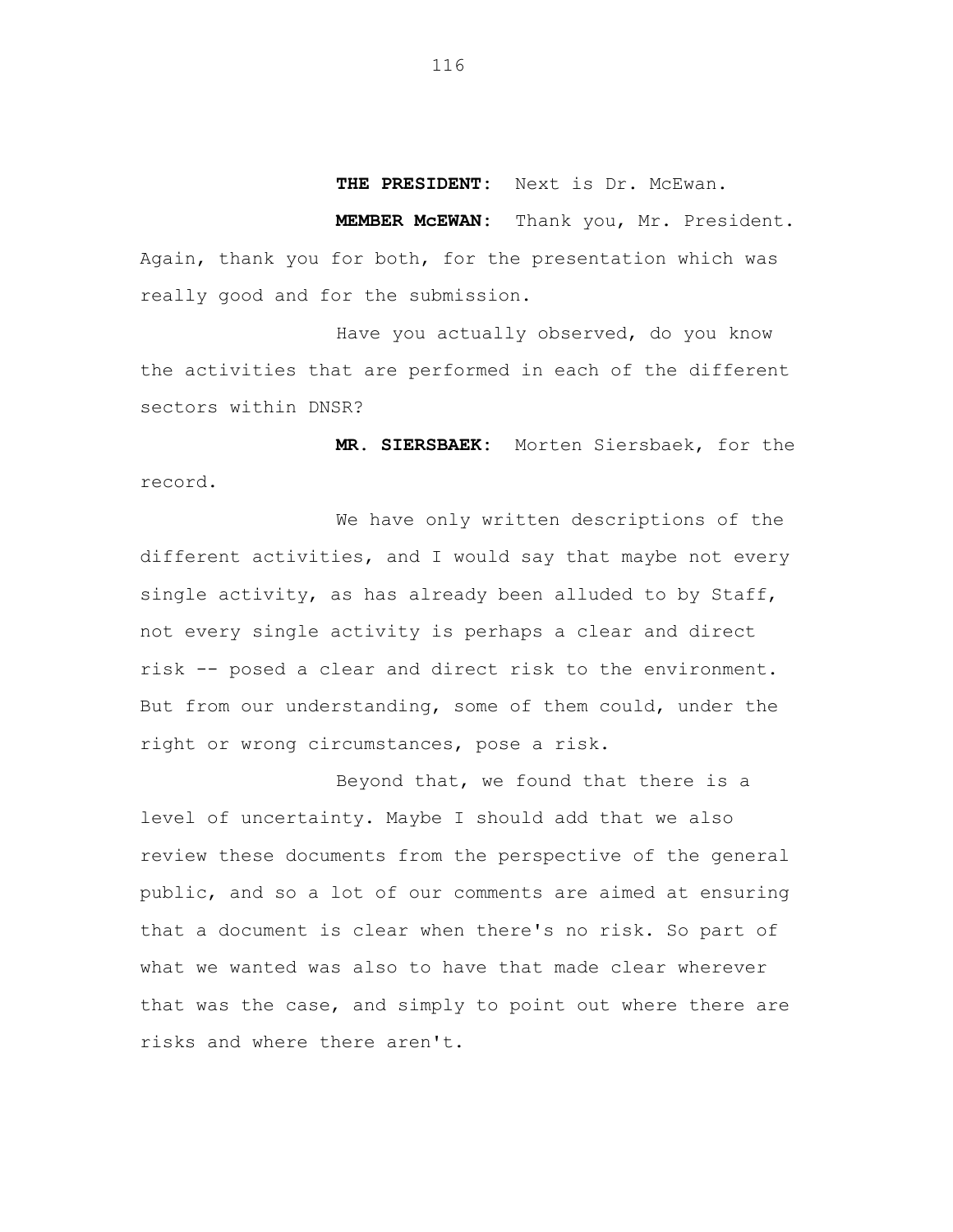Thank you.

 **MEMBER McEWAN:** So it seems to me that there's almost a two-stage process: the first stage is an educational process so that you actually understand the elements of the activities in each of the sectors; and the second, is using that knowledge that you gain from that educational process in the reviews that you do. Then I guess the third stage would be in the interventions that you then make.

So perhaps actually a question for CELA, maybe even for CRPA and for Staff, would it be helpful if we put on, if you like, an education 101 in the activities within each of the different sectors so that we actually had clear definition of the activities that are performed in the medical sector, in the industrial sector, with an indication of the tools that we used for those activities and for the potential risks that might come out of the use of those tools?

Would that be helpful in providing you with background, but would help in future reviews?

**MR. SIERSBAEK:** Morten Siersbaek, for the record.

That would definitely go a long way towards maybe diffusing some of our concerns and questions.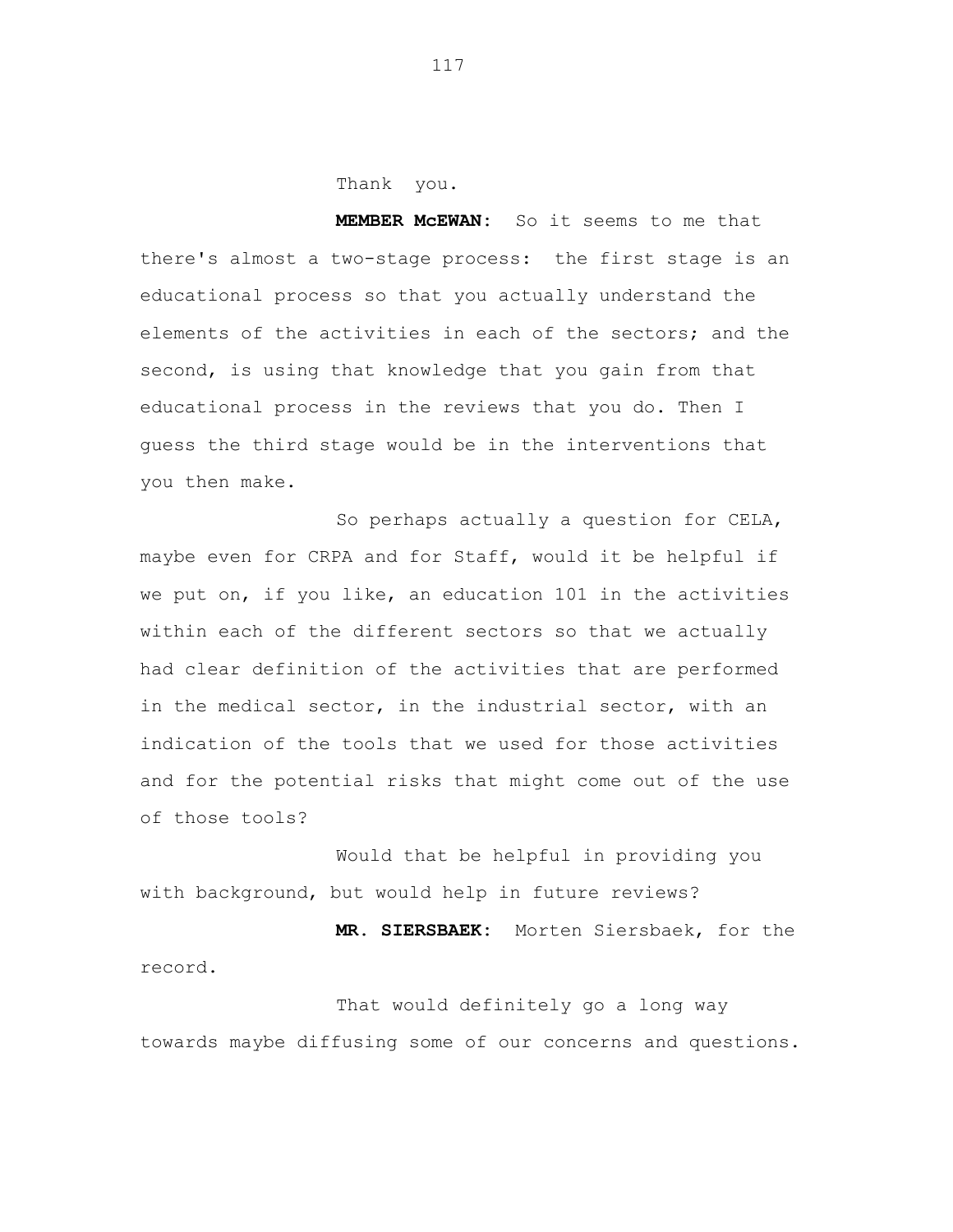So I think that would definitely be helpful. Thank you.

**MEMBER McEWAN:** Staff, do you think that would be possible?

**MR. MOSES:** Colin Moses, for the record. Absolutely. I think it would be a wonderful opportunity to speak to some of the different activities that we regulate. So we'd be happy to do that.

 **MS BLAISE:** Just to add to that, Kerrie Blaise, for the record.

That would be a wonderful idea, because I'm not sure the forum today provides that opportunity for that dialogue and extended  $Q\&A$ , so we would --

**THE PRESIDENT:** Yes but, you know, that's a bit too precious. You know that you could have asked for a little -- DNSR, this is a group here, 101, we do 101 on any subject across the whole country on demand. It would be a lot more useful if you actually add this. So to be helpful to us is a deep understanding of the activity before you do the analysis from a legalistic perspective.

When I read this here document, it was purely a document review from a legal perspective. You'll always have this kind of uncertainty associated with an annual report that presents the activity to the public, you'll always have this thing. It would have been useful, I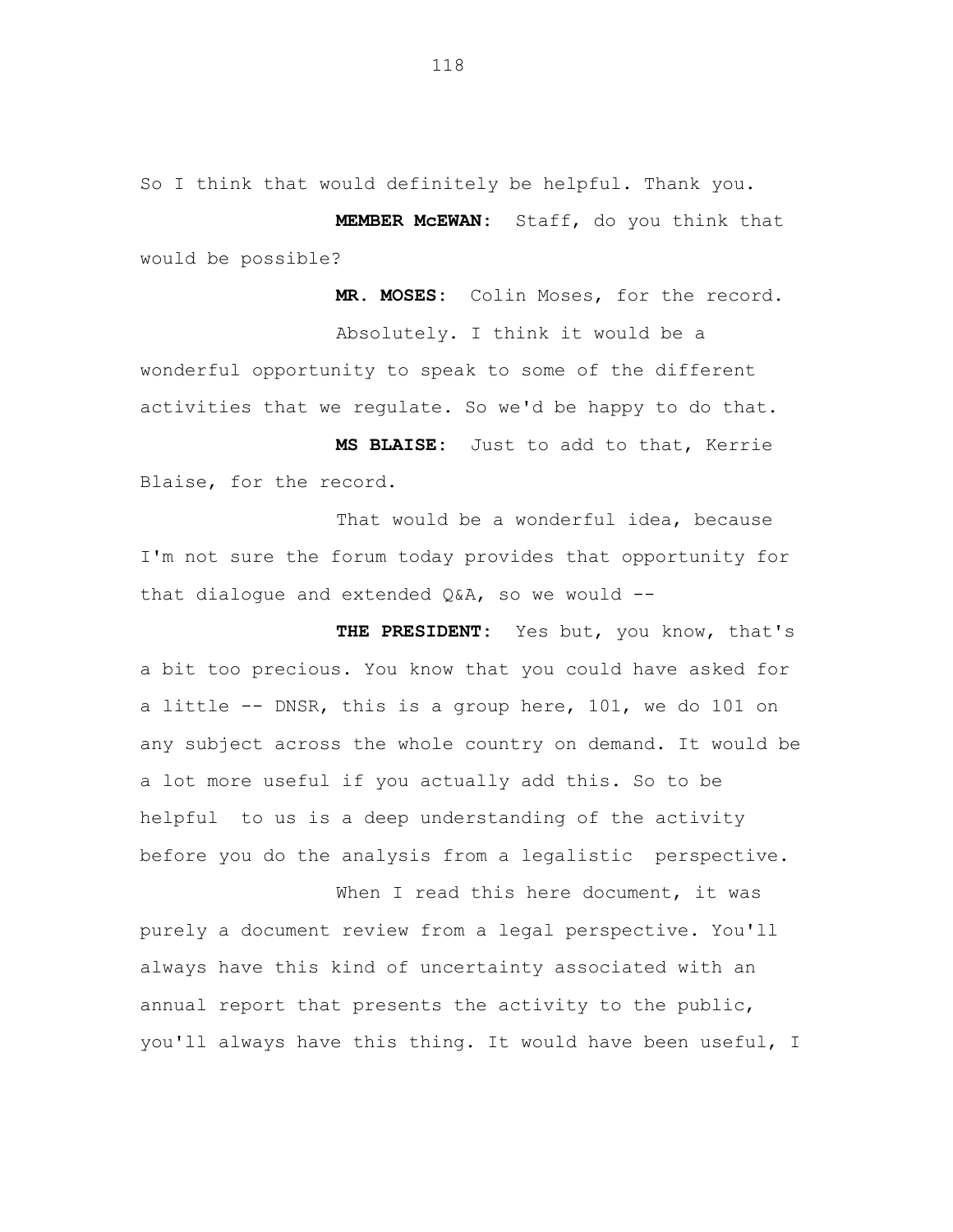think, if you would have asked and had this kind of discussion with Staff before you come here. That would be my two bits on this.

 **MR. JAMMAL:** Mr. President, it's Ramzi Jammal, for the record here.

I just want to make sure we're not going to end up with a regulatory oversight report that's going to be voluminous in numbers. So I would like to finish the fact that we accept the fact that CELA is looking for assurance to the public on what the activities are.

We will take that into consideration so that -- we already have a phenomenal amount of information on our website that we will provide linkages to the activity that is being overseen by the CNSC so that the public can use that link in order to educate with respect to what activity is going to be done. Because it's a regulatory oversight report, we will be more than happy to educate the public, and we have other mechanisms to do so.

I just want to make sure that -- the information's already existing, and we provide linkages to that  $--$ 

 **THE PRESIDENT:** I think Dr. McEwan was talking about a presentation right here, in the Commission, in the public. Bring some of the equipment. You know,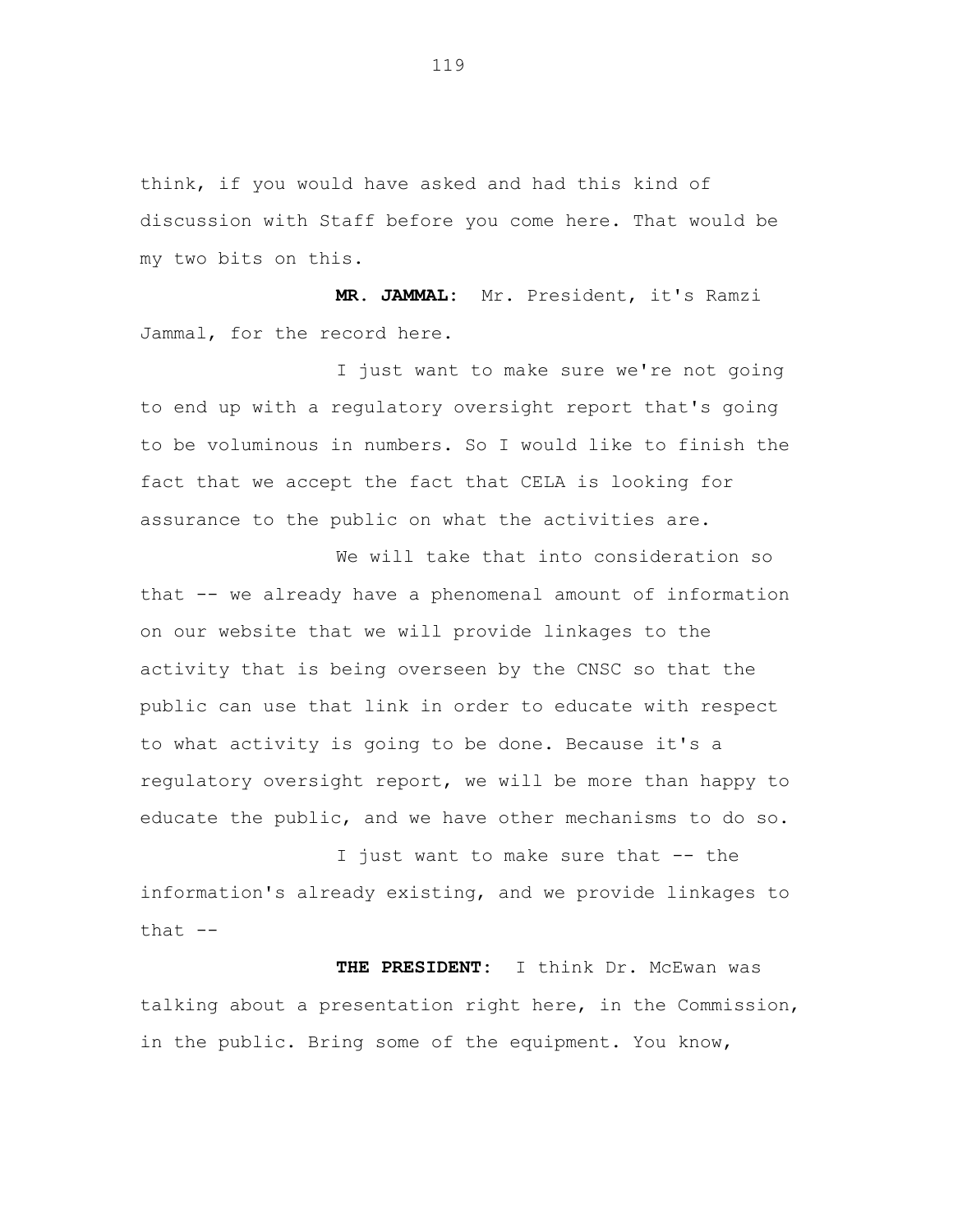people talk about the radiographer. I remember that the last one, we've done it here, many of us didn't know what one of those equipment that measures oil and density, et cetera, look like. It would be useful to bring it in. You can take a look and you can see what can go wrong with them, what's the environmental impact.

So I think we should maybe do it periodically, particularly in six months this group may look completely different and you may want to do this again to explain and educate the new members about some of the activities. Some of the activities are not obvious. People don't run into radiographers in day to day life, and we should spend some time trying to explain what they do and the risks associated with them.

So I interrupted you, Dr. McEwan.

 **MEMBER McEWAN:** I had no intent that this would go into the ROR, it would be a separate educational session, please be assured.

Just one other comment for Staff. As I read through your responses, I was struck by the terminology you used in the description of the Staff response, recognizing you did not have a lot of time to turn this around. But I think certainly if I look at some of the CELA requests for information, you've just put a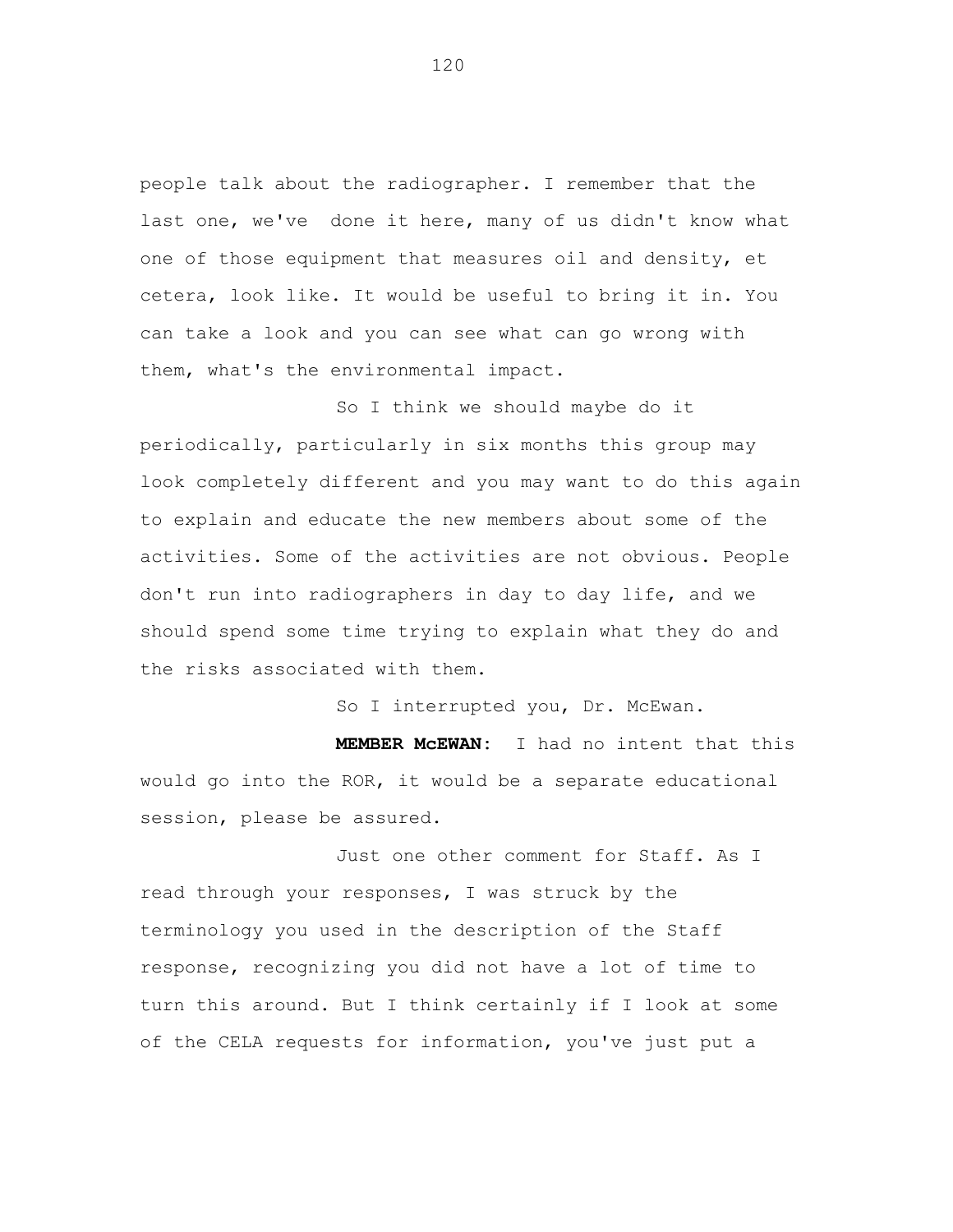generic "not accepted."

I think it would be helpful to actually reflect the question -- if it's a recommendation and you want to put not accepted, I fully accept that. But if it's a request for information, I'm not sure that that's the most helpful response to put in, recognizing the caveats that this document has.

 **MR. MOSES:** Colin Moses, for the record.

I think that's wonderful feedback and, you know, we sort of qualified those "not accepted" by "additional information provided", and I think there's different ways we can characterize that, and I appreciate that feedback.

 **THE PRESIDENT:** Dr. Demeter.

 **MEMBER DEMETER:** Thank you, Mr. President. I have just a quick question for CELA and then I'll get into the more substantial question. On your report and in your presentation on your title page you have a picture of a semi truck carrying containers. What that told me is that there's a definite need for you to have better insight as of the scope of practice for this ROR. I couldn't find a connection between that transportation of non-fissile or fissile-exempt or radon of low-specific activity based on the placard to that kind of activity.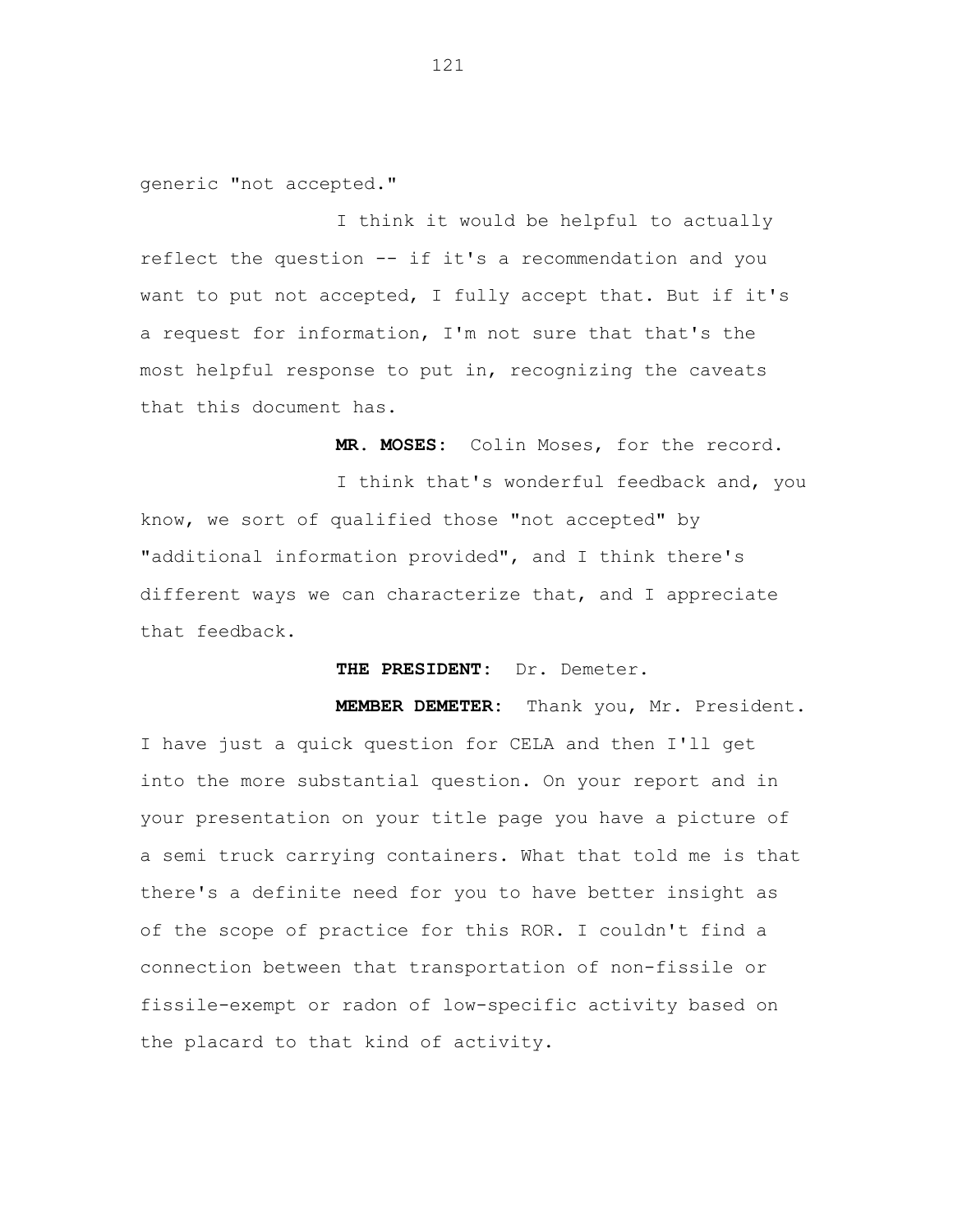So maybe I'm wrong, but I couldn't make a connection between that picture, which sends a message, and this ROR. So maybe you can explain where that picture came from and why it's there?

 **MS BLAISE:** Kerrie Blaise, for the record. That's actually a personal photo. So when CELA does reports we are very cautious about copyright, so the photos we use often come from our lawyers. This one was actually one I took, and that was purely based on  $-$ - we did have significant comments on transportation and shipping. As one of the points highlighted in the report, was there's 1 million shipments of nuclear waste in Canada. That's where that link came from.

 **MEMBER DEMETER:** Okay.

 **MR. MOSES:** Colin Moses, for the record.

You're correct, that is a picture of a transport of nuclear substances that aren't covered by this report, but I think that is an opportunity to clarify again --

 **THE PRESIDENT:** Yes. But for pure disclosure, you should have said this is a transport of material which is not covered by this report. It's for a different type of waste.

 **MEMBER DEMETER:** So the question I wanted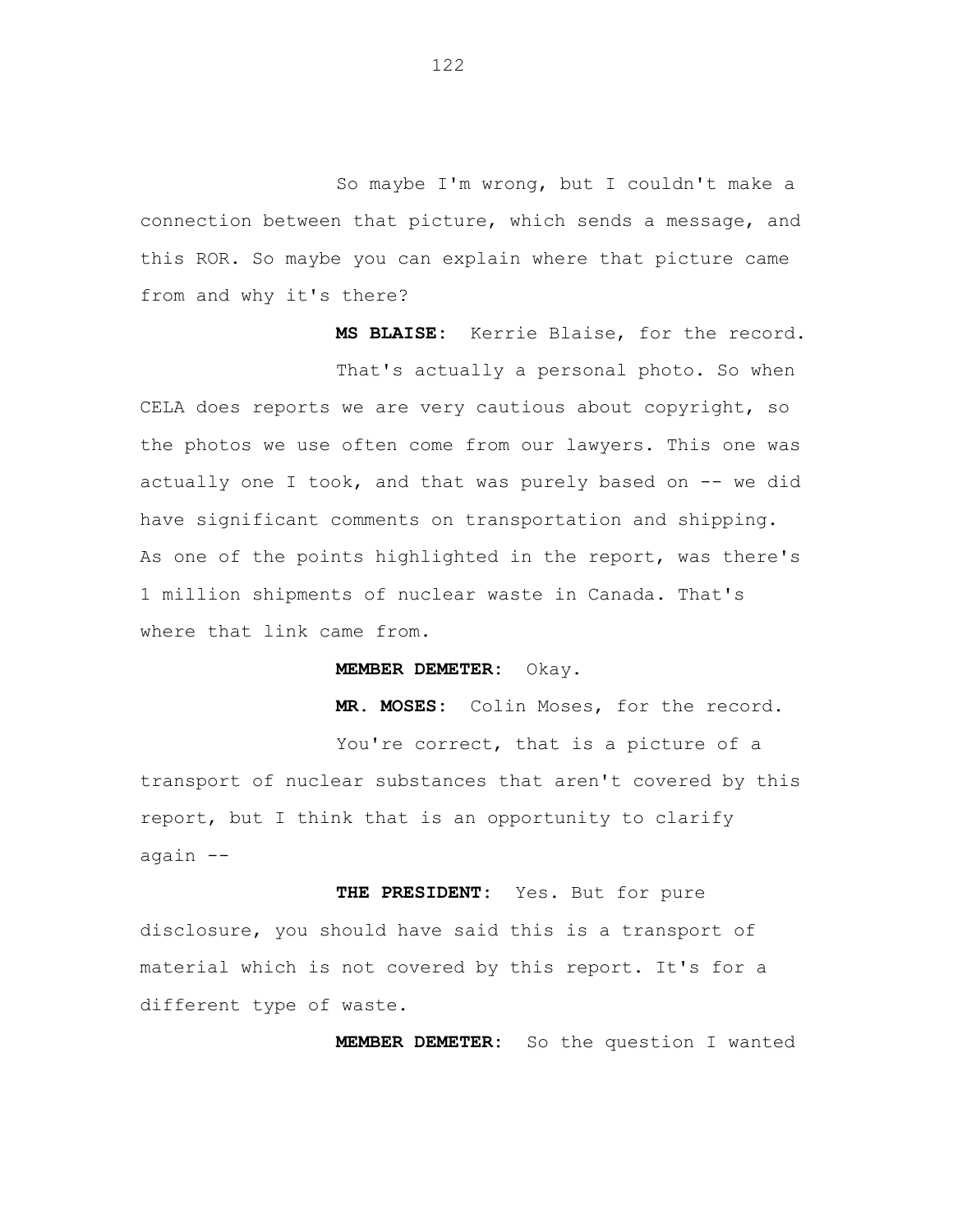to talk to Staff about that CELA raised is the difference between the categorization, previously the A to E, to the current categorization, and where C and D were previously categorized as improvement or seriously compromised, and that's been merged to below expectation.

From a risk communication, seriously compromised sounds like a really big deal, and below expectation doesn't sound like as big a deal. So help me understand the transition and how seriously compromised got merged into the below expectation category.

**MR. MOSES:** Colin Moses, for the record.

So maybe I'll just step back for a second and speak to  $-$ - so the CNSC traditionally used A, B, C, D, E to report on performance and, based on feedback from the Commission many years ago, we adjusted to what you see reported in this, so fully satisfactory, satisfactory, below expectations and unacceptable. And so with that comes a mapping.

The only reason we included in this report the A, B, C, D, E is the systems that are wonderful for extracting the number of licensees that deal with iodine-123 are also -- there's a lot of maintenance effort and a lot of effort to maintain those systems and to address them, and so one of the things we haven't gotten to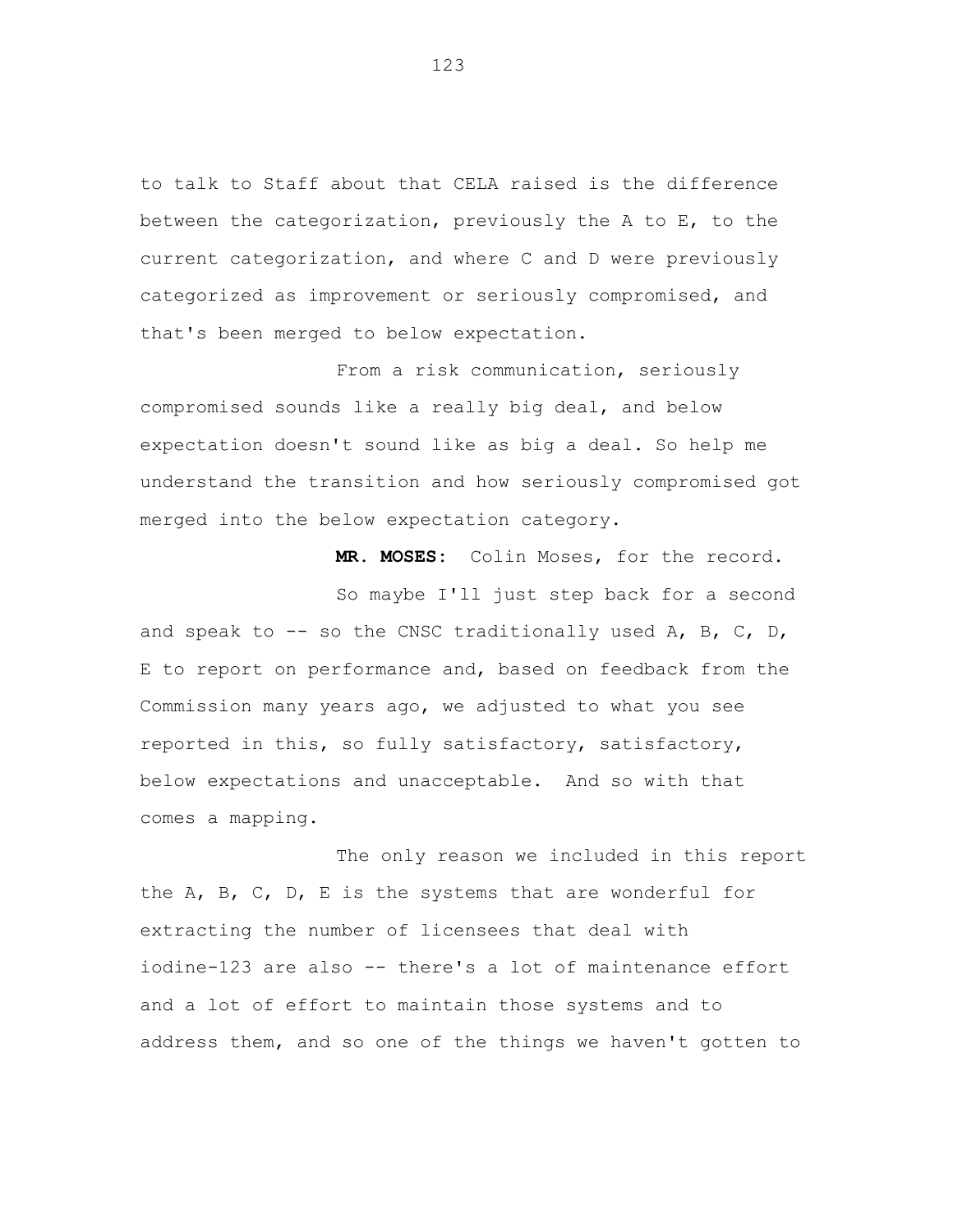yet is adjusting that system to accommodate these new ratings.

And so when we produce inspection reports out of that, we still categorize it A, B, C, D, E and provide that information to licensees.

So about two years ago, we heard comments and suggestions on this report from the licensee who wanted to better understand how what they're seeing on their inspection report compared to what's reported on in the presentation, and so that's the information that we're including here.

The -- part of it is the mapping, but "seriously compromised" and "unacceptable" is very different in our eyes. "Unacceptable" results in immediate enforcement action. "Seriously compromised" results in increased scrutiny, required corrective actions and increased oversight but may not result in an enforcement action such as an order to require -- to address an immediate health and safety concern.

So a "seriously compromised" needs correction, but there's no immediate health and safety risk associated with that.

> **MEMBER DEMETER:** Thank you. And if I may direct to CRPA, who practises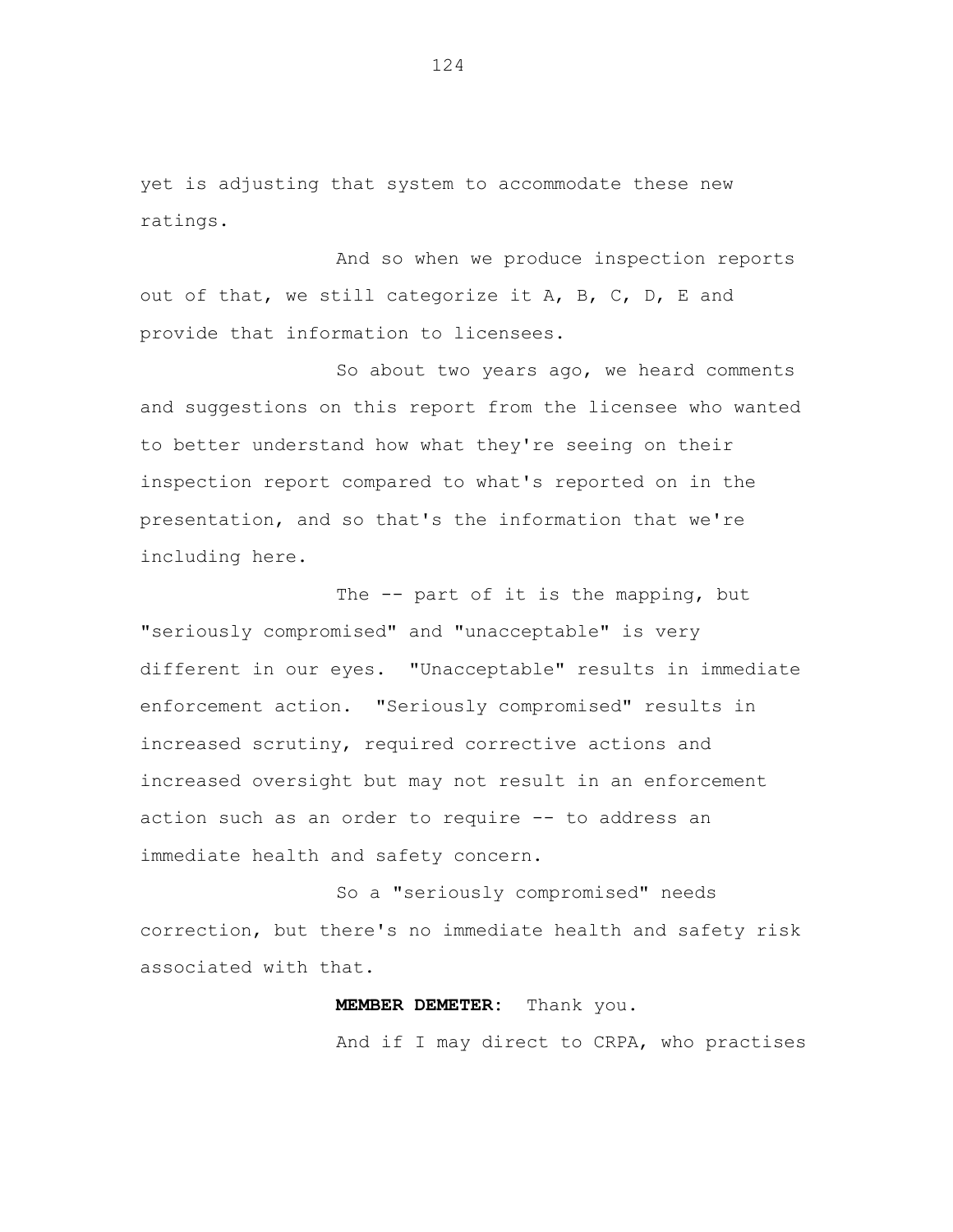in this field, does this communicate with you that you understand and, from an operational point of view, can work within these parameters? Does it make sense to you?

 **MR. BENISTON:** For the record, it's Trevor Beniston.

The rating system that is used does work, it does make sense. The work sheets that are provided as part of the inspection process does fully and comprehensively explain what the rating system means.

**MEMBER DEMETER:** Okay. That's good to hear. Thank you.

**THE PRESIDENT:** So -- but I still think CELA is right here. There's some work to be done on clarity, and I'm a fan of giving examples that you go -- if you're going to use the old model and then transfer it to the new one, you've got to take us through a live example all the way from inspection down up the line.

And we've done it  $-$  you've done it a couple times in other NPPs, I think, we -- and I think it could -- it's still not clear how we migrated from the C and Ds into some of the rating now.

So if it's going -- if it's going away, fine, but you still got to clarify how you do the rating and come up to -- and maybe if you also marry it with the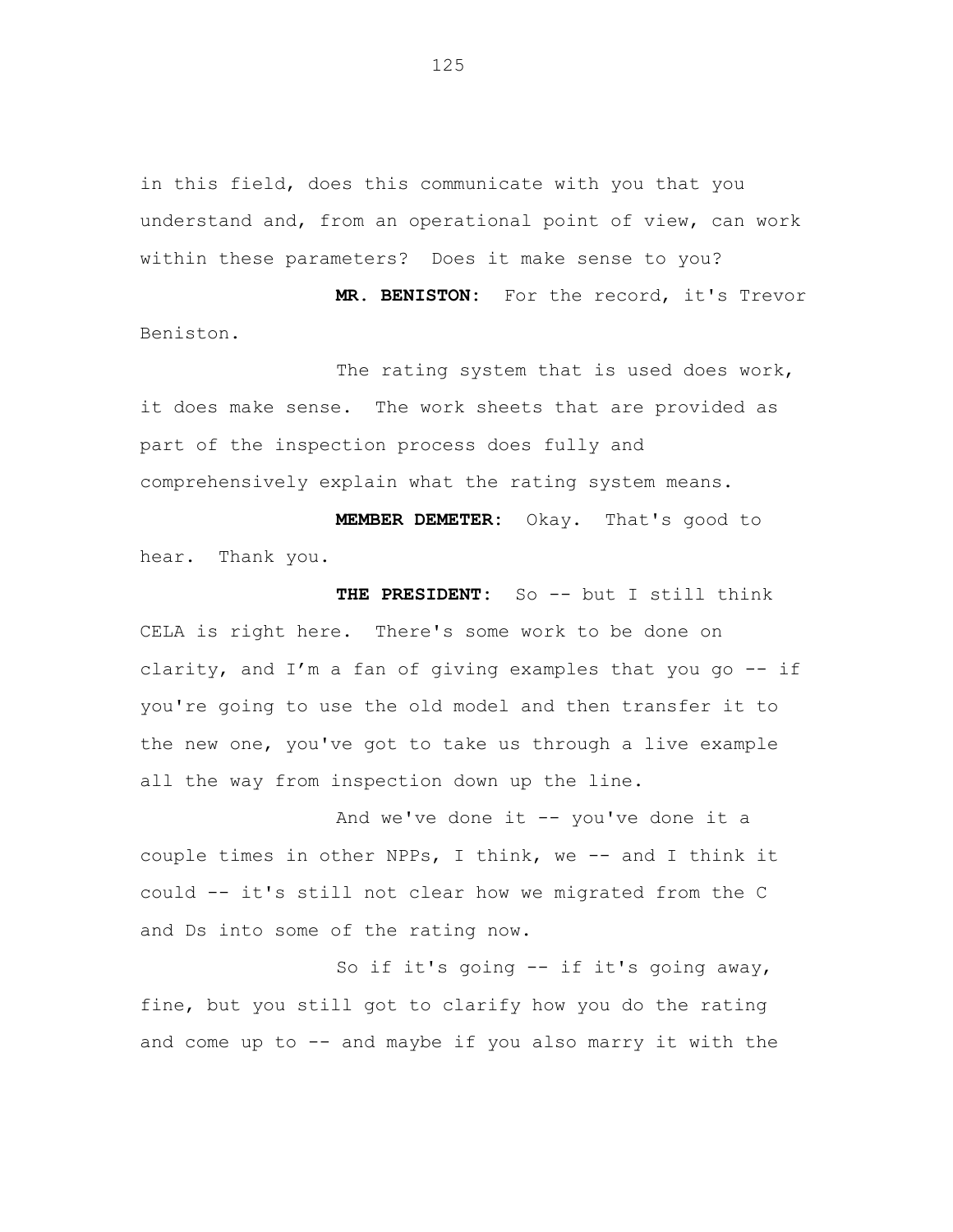high, medium and low risks.

So something which is non-compliant and a high risk gives me a different kind of comfort level than non-complying in a low risk.

So we got to find a way of actually explaining better the risk and the compliance that goes with it.

 **MR. MOSES:** Colin Moses, for the record.

I think that's good feedback, and that's something we can look at in future editions of the report.

And I'll also note that we do have a commitment to staff writ large to present to the Commission on how we arrive at our ratings and our different rating schemes, and that will cover all our different oversight activities from nuclear power plants to DNSR regulated activities. And I believe we've scheduled that in early 2018 for the Commission.

 **THE PRESIDENT:** Thank you.

Back to the top of the list here with Mr.

Seeley.

 You're good? Dr. Soliman.  **MEMBER SOLIMAN:** Thank you. In the presentation, page 9, it specifies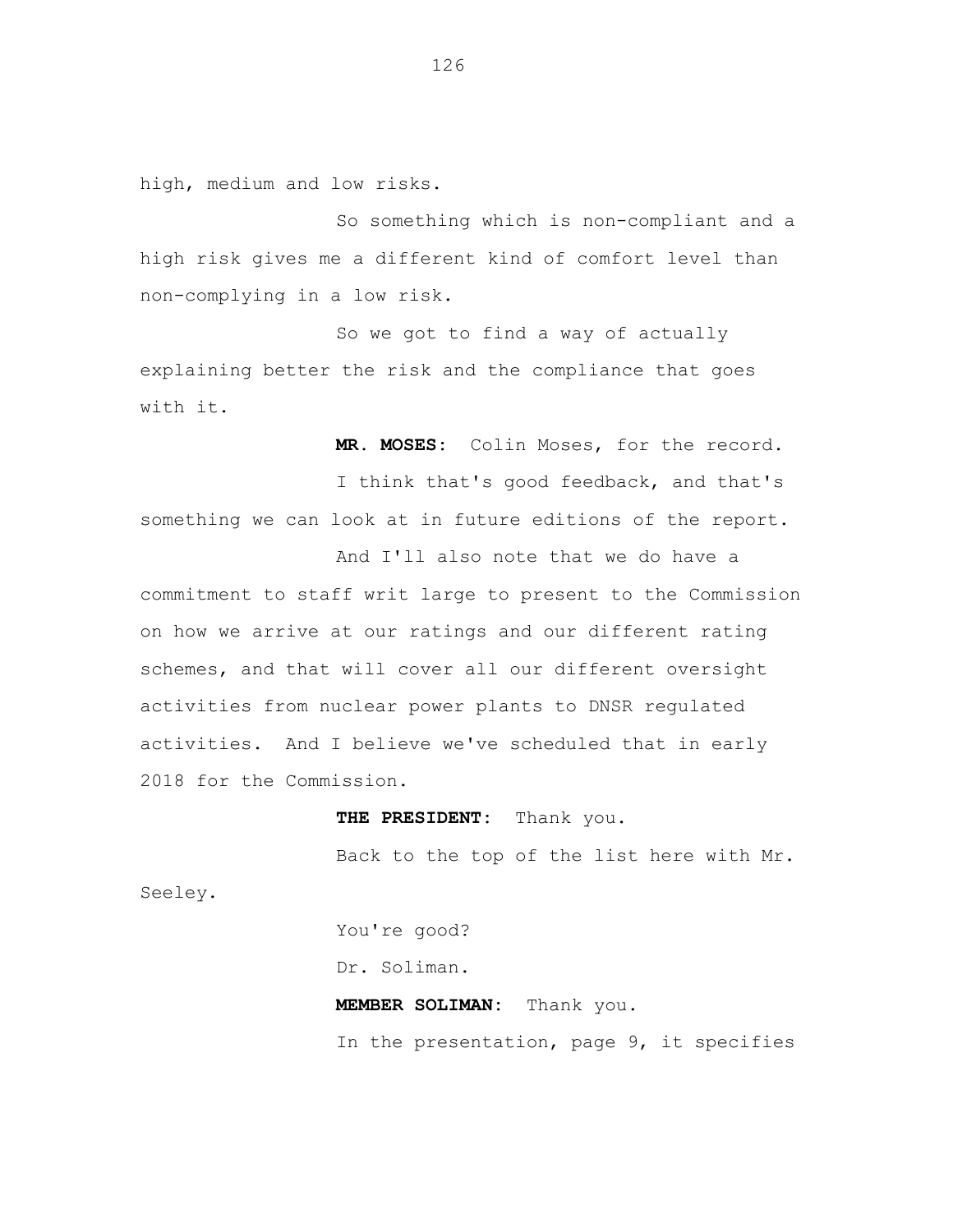the need for further clarification of some aspects of the use of ALARA.

What, exactly, do you want to be explain in the report concerning these aspects?

 **MR. SIERSBAEK:** Morten Siersbaek, for the record.

So the -- we tried to exemplify -- like I can only give it in some sort of example of how ALARA is applied at the level of the individual licensee, and I understand that you cannot provide an overview of every single licensee, so perhaps some sort of summary of what does it really mean, how do you achieve ALARA because it's something that needs to be put into effect on the ground, practical ways of -- like methods you -- how do you perform your tasks, how do you ensure that there's like minimal risk, how do you do that in a day-to-day setting when you use these different nuclear substances.

So just a summary or some examples of how it's implemented just to make ALARA a little bit more, you know, easy to understand.

Thank you.

**MEMBER SOLIMAN:** (Inaudible - off mic) to illustrate the use of ALARA so you can meet the requirement -- you can meet the question, you can answer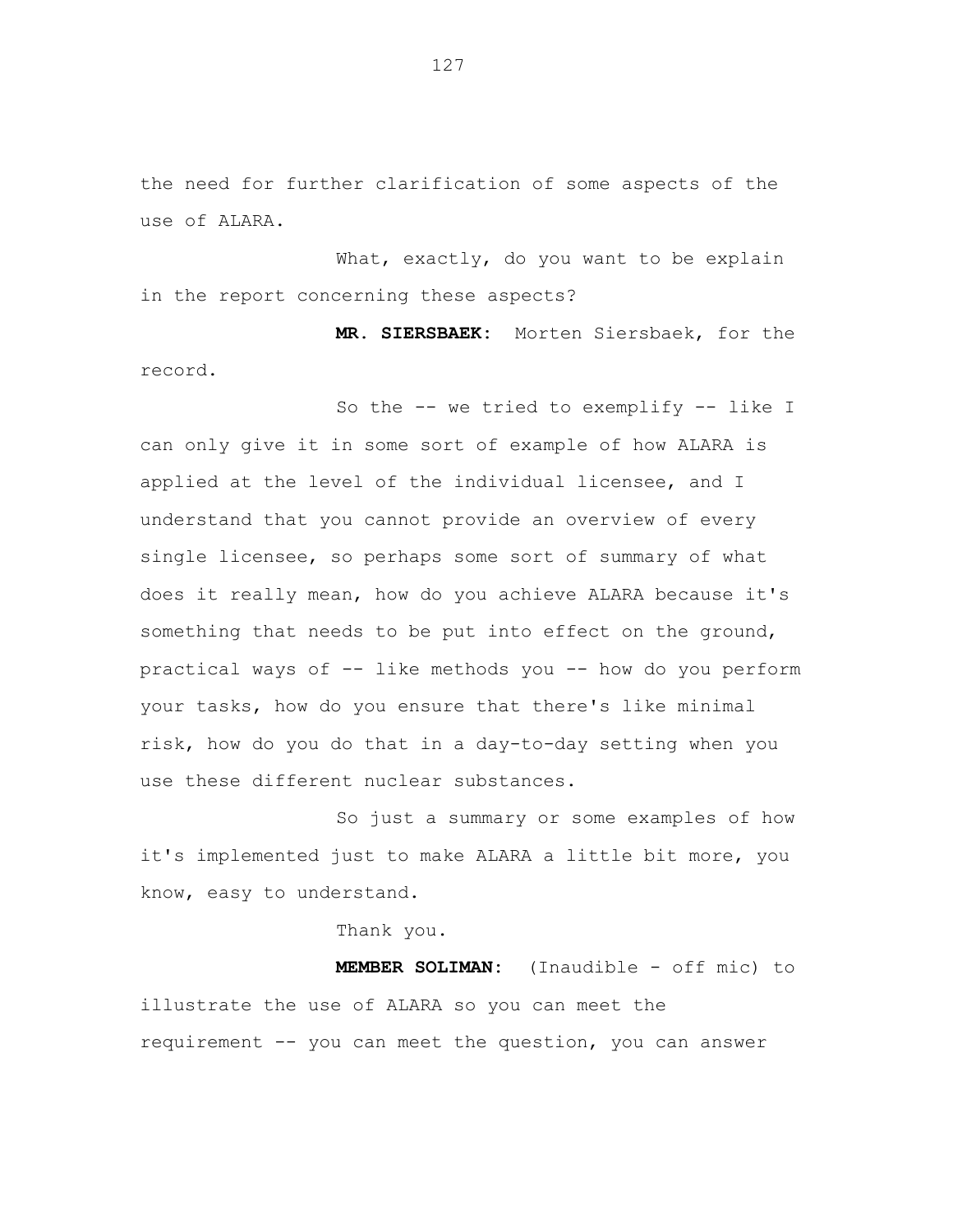the question.

I actually was just chatting with Ms Mortimer on potentially in the future editions including, you know, and "making it real" type component to the report so that people can really see how the requirements are put in place in practice.

**MR. MOSES:** Colin Moses, for the record.

And it's a good way to emphasize best practices that we see in the industry.

But I would like to note that G-29 is a regulatory document in our scheme, and it gives quite wonderful guidance to the regulated community on how to really implement a concept that's more philosophical in nature, you know, As Low As Reasonably Achievable.

And so that guidance document lays out a very systematic approach to analyzing your work practices, analyzing your work controls, analyzing your protective measures and assessing the impact that those may have on dose and adopting other mechanisms to keep that dose ALARA.

**MEMBER SOLIMAN:** Thank you.

 **THE PRESIDENT:** Dr. McEwan.

 **MEMBER McEWAN:** Thank you, Mr. President. A couple of very -- well, one simple

question.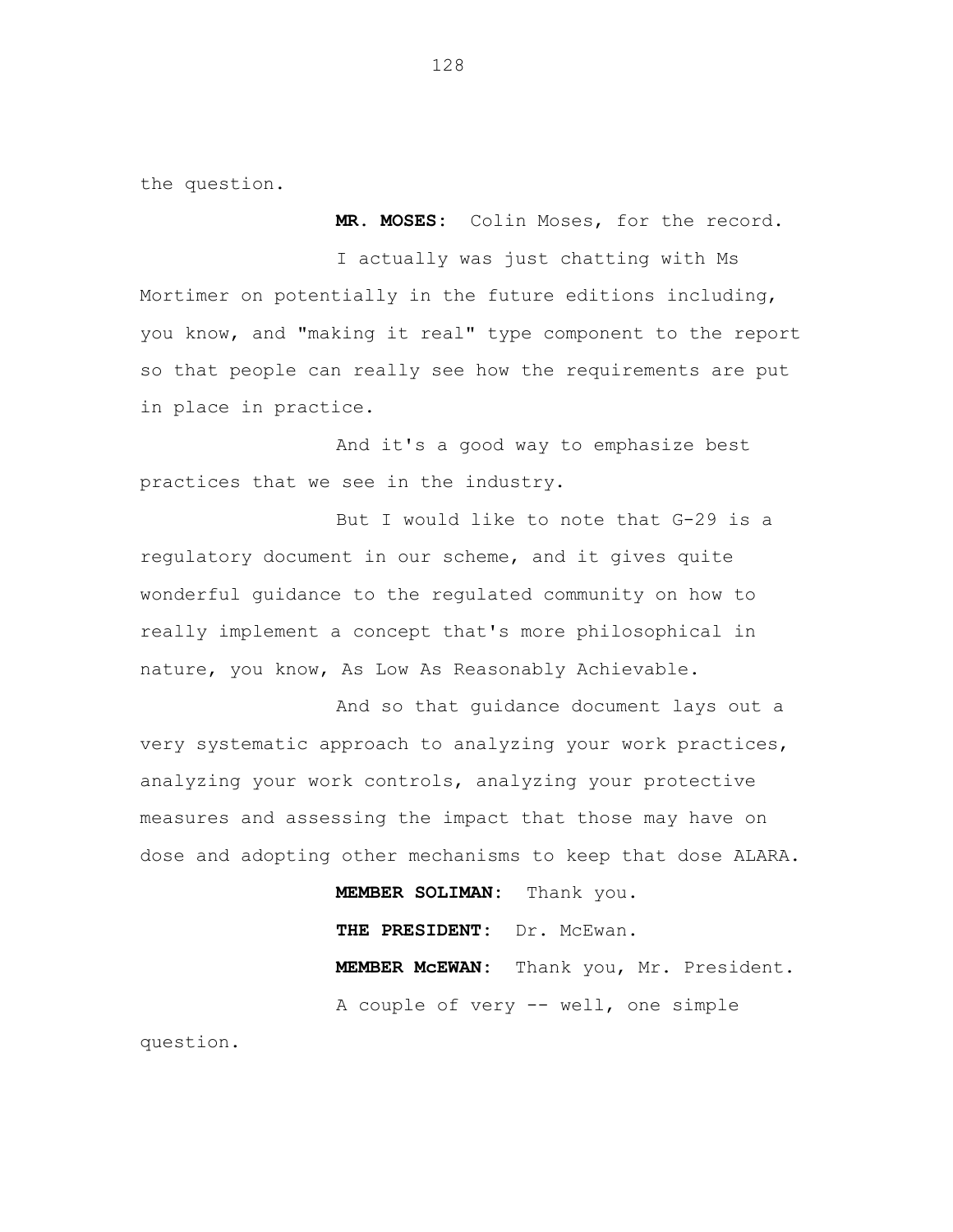So again, you heard us earlier discussing the risk rating for the different elements within DNSR regulated industries. Would it be helpful for your review if we had a little more emphasis on that in it so that you could stratify your comments against those areas of DNSR which were a higher or a lower risk?

 **MS BLAISE:** Kerri Blaise, for the record. I think that detail would be very helpful and even just the mentioning of that G129 provides a description of ALARA, if that could be referenced right in the document, we'll go to it. So that would be helpful.

And also, many of our comments of areas that there was gaps or we didn't know the answer was responded to by CNSC staff quite well in their CMD 17-M42.B, but again, that was released on October 6th and we haven't reviewed it fully because of the timeline, but there is detail that could be added. And so we recognize -- and it was provided, and I think that could just be integrated into the report.

So if that style could be adopted, then that would -- that would frame our arguments and our comments.

**THE PRESIDENT:** Actually, that's a very good suggestion. I thought in the references you would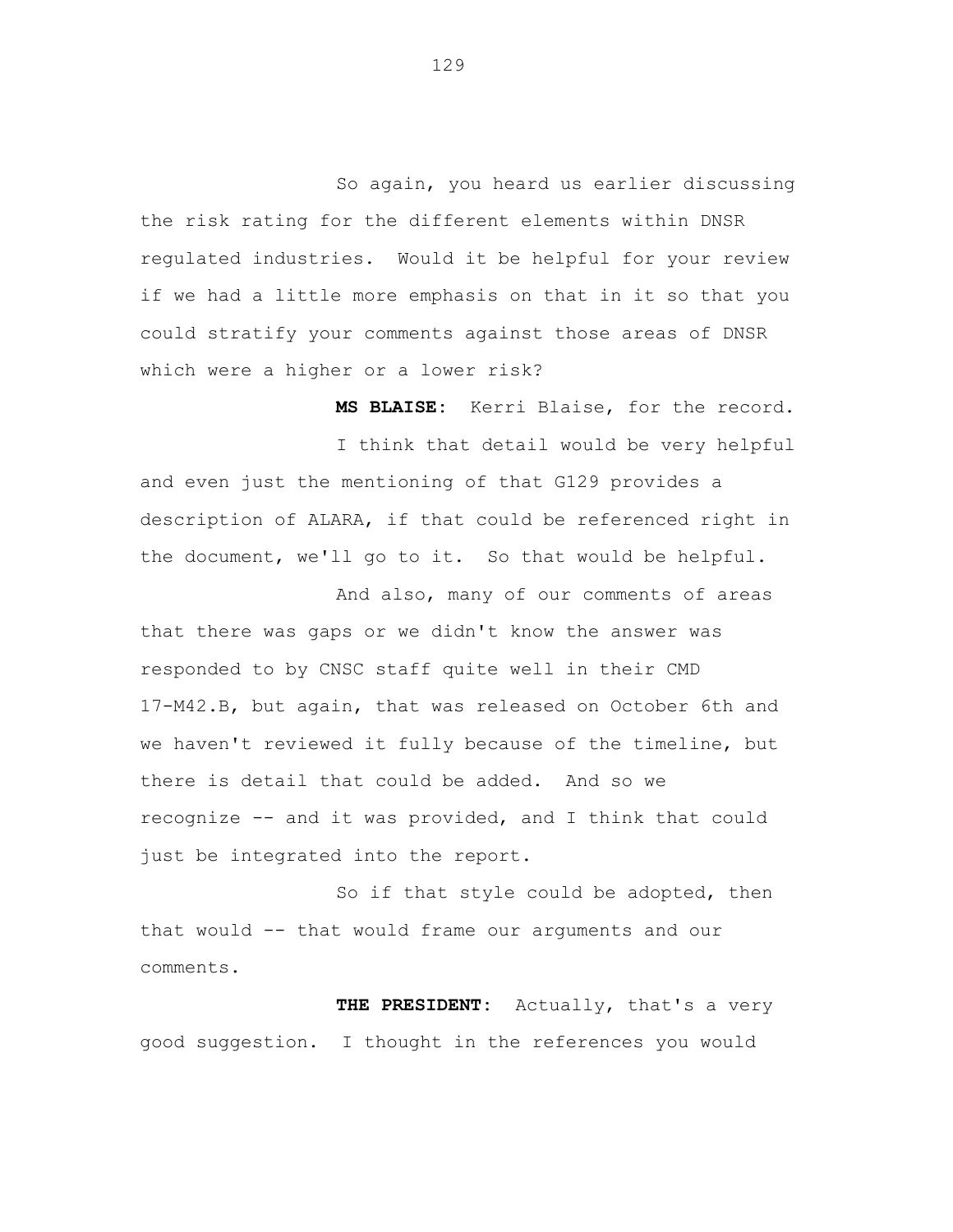reference all the licensing basis or regulatory basis you put in.

If you comply with -- even if you don't go on all 14 safety and control area specifically, you can - you can make reference to where the licensee actually does take a look at all of them.

**MR. MOSES:** Colin Moses.

That's something that we definitely can look at doing in future editions of the report.

**MEMBER McEWAN:** So I'll just finish with this one and then -- so CELA slide 6 resonated with me, particularly the operating performance of 87.4 percent. And we'll get into this in detail when we just look at the document itself.

But as I looked at it, and particularly in the medical sector, there is a fall in performance ratings.

If I use our experiences with the NPP sector, that is usually associated with failures in the management system as well, and yet in your review you say the management systems are just fine.

So I'm interested in -- I don't necessarily want an answer now, but I will be raising that when we get to the more general discussion unless you want to answer it now.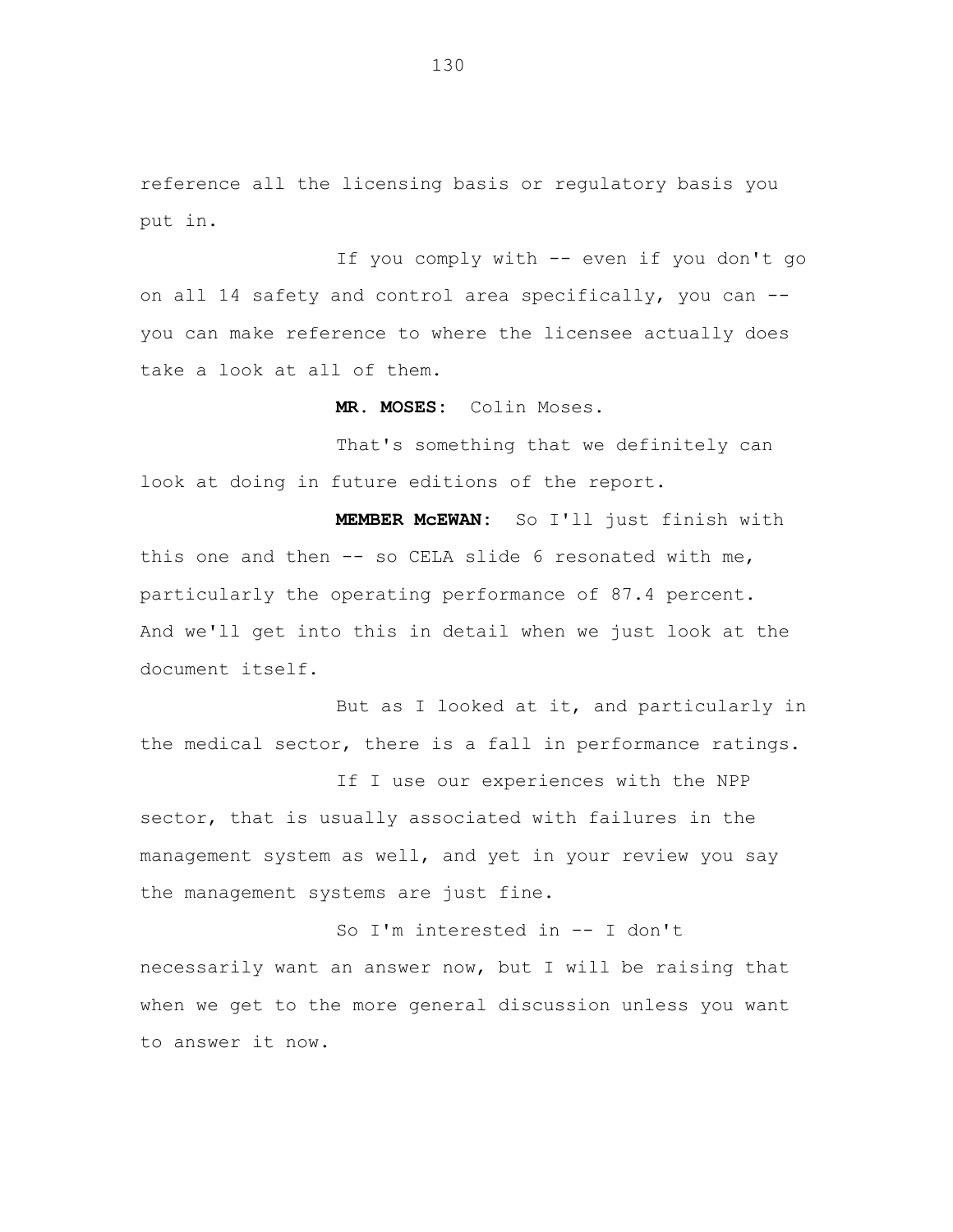**MR. MOSES:** Colin Moses, for the record. Maybe I'll let -- Henry, would you like to -- Mr. Rabski to -- well, or maybe -- we'll get back to you on that.

> **THE PRESIDENT:** Okay. Dr. Demeter? Everybody is good? Okay. You're the final say.

 **MS BLAISE:** Thank you.

I just want to thank you once again for this opportunity and for providing the participant funding. And again, I just want to reiterate that we do appreciate the response we received from the CNSC Staff in their CMD, and if it could be appended to the current draft ROR that would be appreciated because there is detail in there that goes beyond general education about the sector, and I think it would be beneficial to include.

And we look forward to next year's report where we hope there will be a designated environment chapter.

 **THE PRESIDENT:** Okay. Thank you.

We are going to take a lunch break, and we will return at 1:30.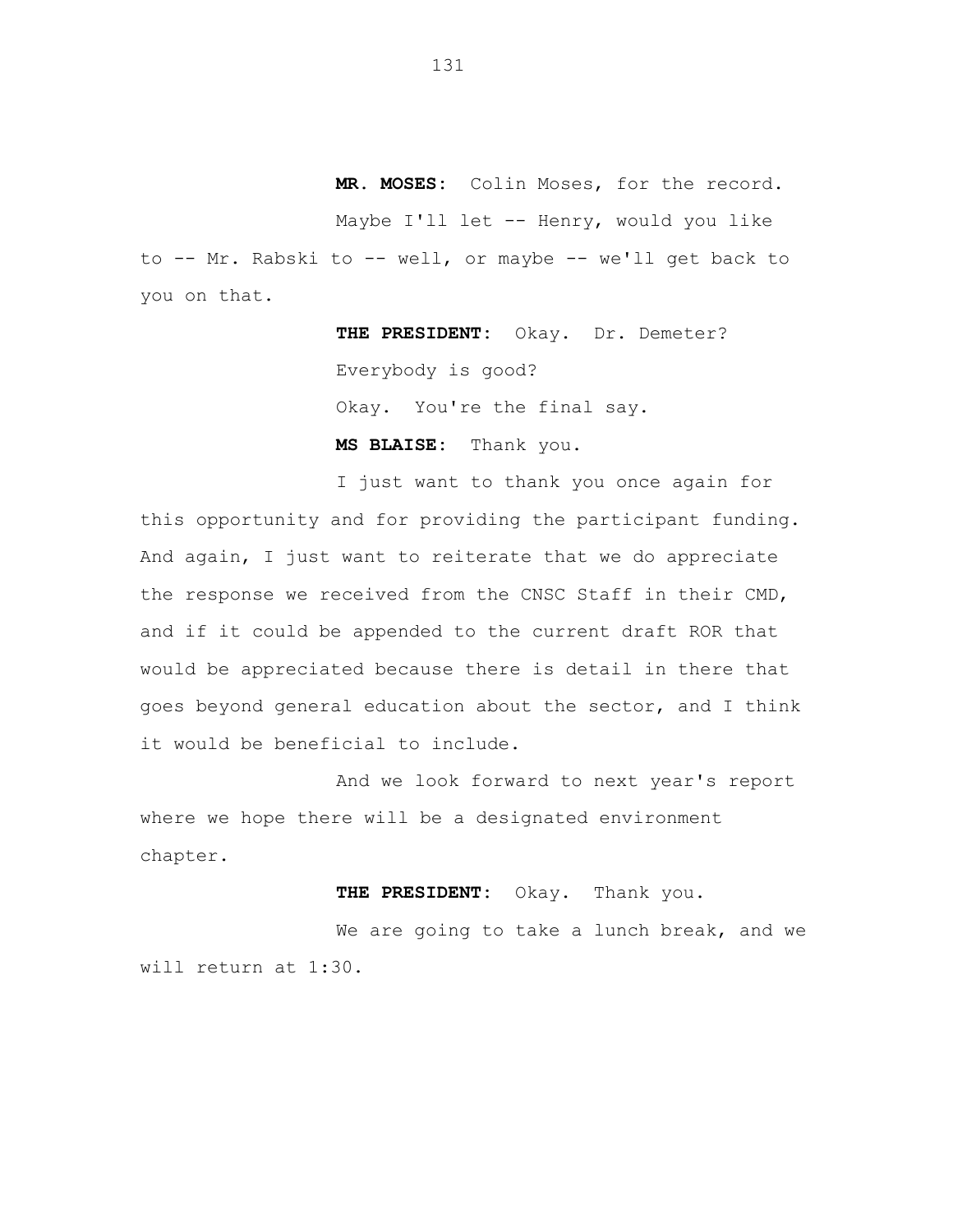- --- Upon recessing at 12:23 p.m. / Suspension à 12 h 23
- --- Upon resuming at 1:34 p.m. / Reprise à 13 h 34

**THE PRESIDENT:** We are back and we will proceed to the next intervention, which is a written submission from the Algonquin of Ontario as outlined in CMD 17-M42.4.

**CMD 17-M42.4** 

**Written submission from the** 

**Algonquins of Ontario** 

**THE PRESIDENT:** And we will start our question session with Mr. Seeley.

No questions.

Dr. Soliman.

If you're not ready, you can pass and we'll go to the next one, whoever is ready.

Dr. McEwan.

**MEMBER McEWAN:** Thank you, Mr. President. So I mean, my comments on this is, again, I think it's a helpful intervention in that it does bring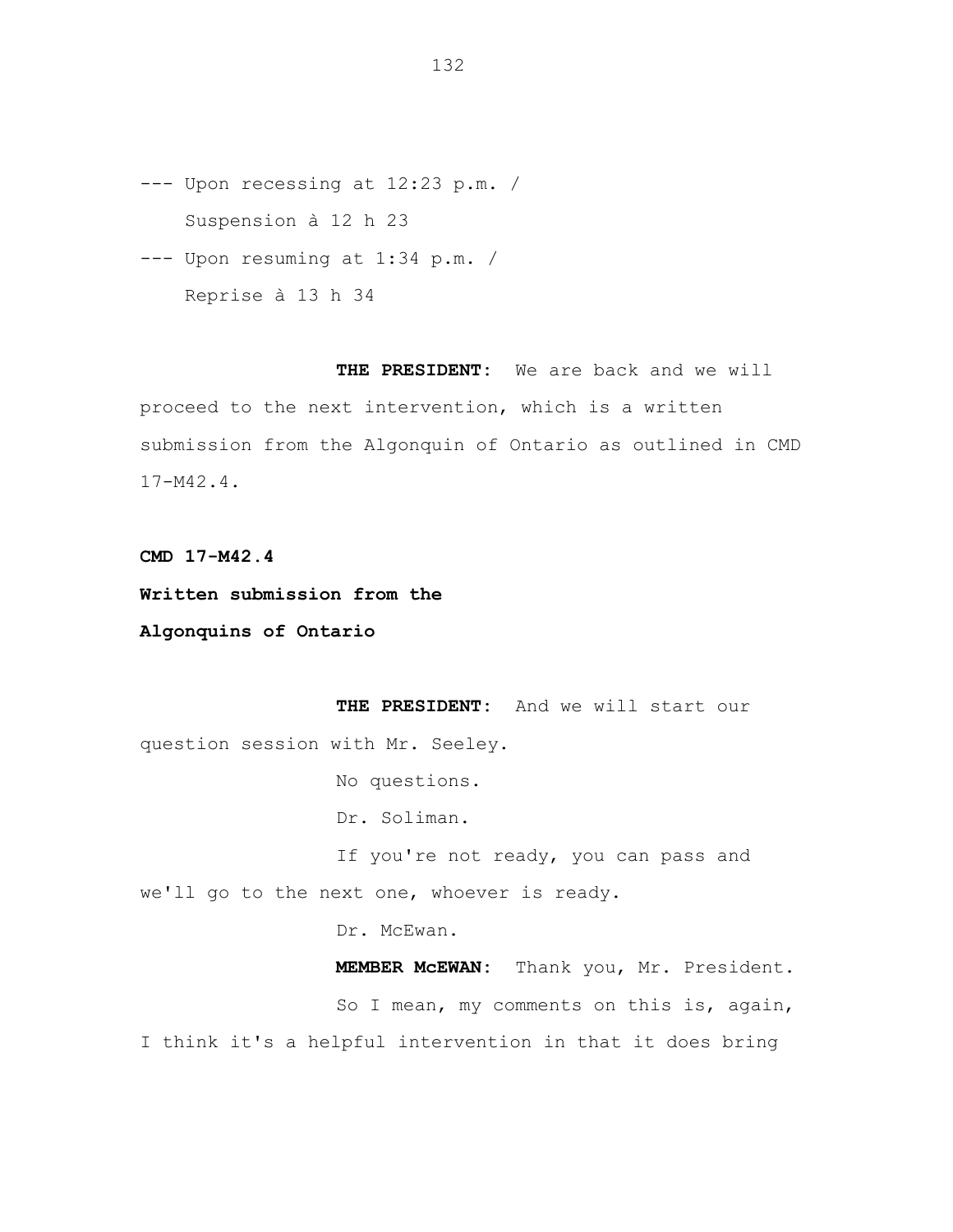up some important areas and important questions.

I'm not entirely sure that the DSNR report is perhaps the most appropriate area for some of these comments, but again, I think it's an opportunity for the educational process that we discussed with CELA just to help the intervenors understand what the different components of this sector.

So I think as we build it, it's probably going to be important that we build an outreach component for that educational session, whatever it might look like.

**MR. MOSES:** Colin Moses, for the record.

I agree. And one of the things we have done is we do offer the CNSC 101 presentation.

We hold sessions in different countries, but I think there's an opportunity to leverage that tool and develop it to targeted audiences.

The Algonquins of Ontario, we do engage with them on other files, and so we can leverage those communications to speak to the type of activities that we regulate and help inform them on our oversight and the use of nuclear technologies in Canada.

**THE PRESIDENT:** So could you update us, what -- what was done with them on this particular file? Did staff met with them, talked to them?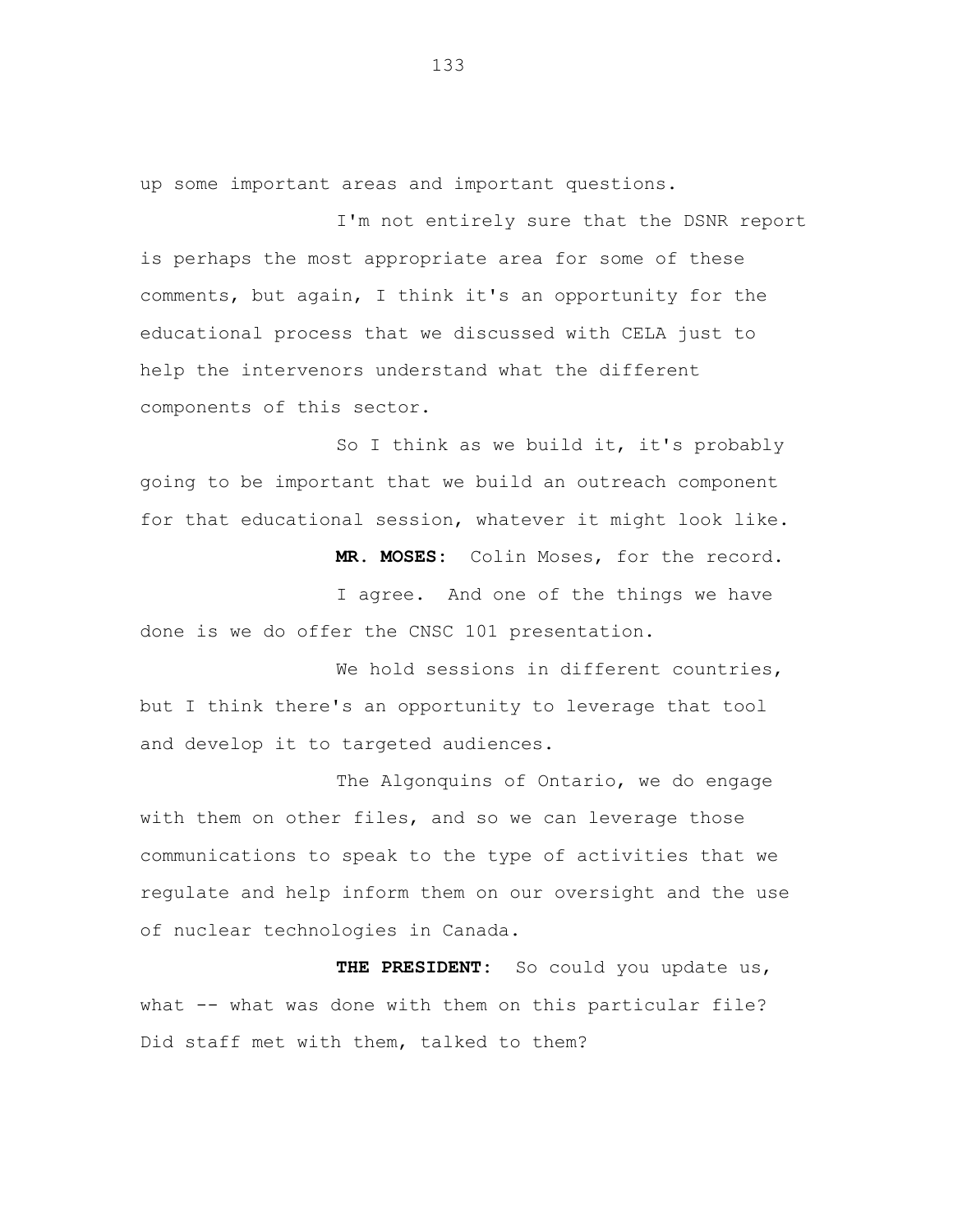I see Kim in -- do you want to share with

**MS NOBLE:** Sure. Kim Noble, for the record. I'm the Team Leader for Aboriginal Consultation in the participant funding program.

So we're already engaging with the Algonquins of Ontario on other environmental assessments that are ongoing in their territory. And when we found out that they were interested in this, we have offered to meet with them to go over our regulatory framework.

There's a lot of activities and facilities within their traditional territory they're not familiar with, so we've let them know that we're ready to talk with them any time. We can go through it. It will take more than, potentially, one meeting.

They're very busy right now. They're -it's harvesting right now in October and there's other things coming up in November, but they definitely appreciate our approach.

They know that we're committed to more than one meeting to talk about this. We will build this relationship. And they really appreciate our approach and will let us know as soon as they're available for us to meet to talk about this and other facilities in their

134

us?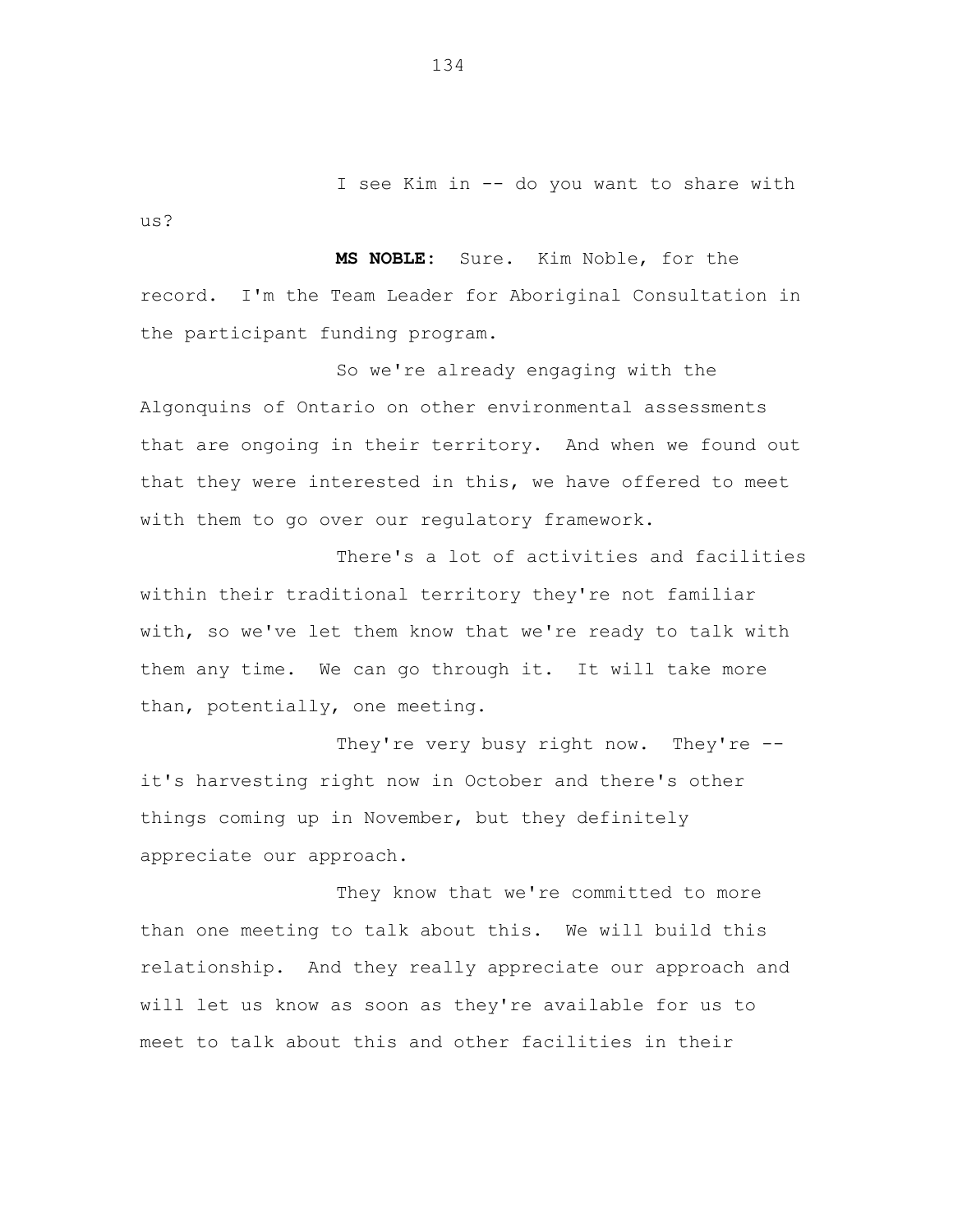territory.

**THE PRESIDENT:** Okay. Thank you. Dr. Soliman, are you ready now?  **MEMBER SOLIMAN:** I have the same questions, so it has been answered already. **THE PRESIDENT:** Thank you.

Dr. Demeter?

**MEMBER DEMETER:** No questions. My question's been answered.

## **THE PRESIDENT:** Yes?

So the only thing I would add is I'm not sure that this particular sector is of great interest because I think that it would be useful to actually put the geographical facilities in their territories and go through them and then try to see if there's any particular interest because I just don't see any facilities that would be of particular interest to them aside from other issue like Chalk River, for example.

So the end of the table, we discuss what really is of interest to them, but I'm not sure there's anything interested in here unless they're interested in some nuclear medicine in hospitals in the medical sector.

> **MS NOBLE:** Kim Noble, for the record. I agree with you, sir. I think there's a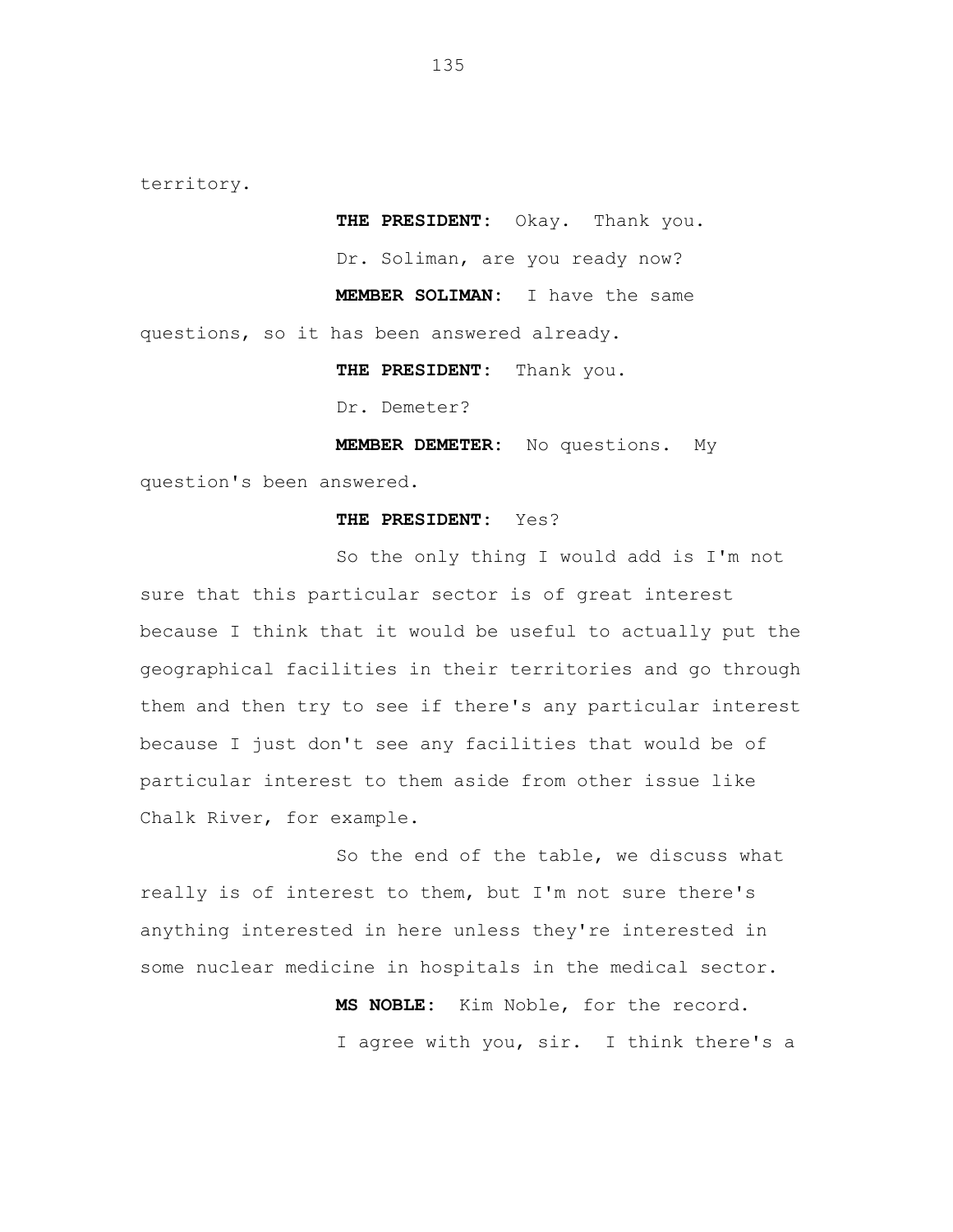big learning curve here for the Algonquins, and it's our responsibility to help them through that. And we'll -- and it could just be also information about radiation protection and how we regulate that, and education on those sort of things.

So we will work with them and find out what is of interest to them and we will address these concerns, and we can report back.

**THE PRESIDENT:** Okay. Thank you.

So we now open the floor for question in general on any subject just has been raised with staff, and I'll start with Dr. McEwan.

**MEMBER McEWAN:** So do you have any further thoughts on my question from before lunch may be a good place to start.

 **MR. MOSES:** Colin Moses, for the record.

Yes, I do. I'm not sure if it would be helpful, but a lot of the differences in performance and different control areas are a nature of where we've binned, the different requirements that we look at.

So you're absolutely correct in that some of our observations and the non-compliances that we see in the operating performance area are related to management system, and it's ultimately how we report and how we bucket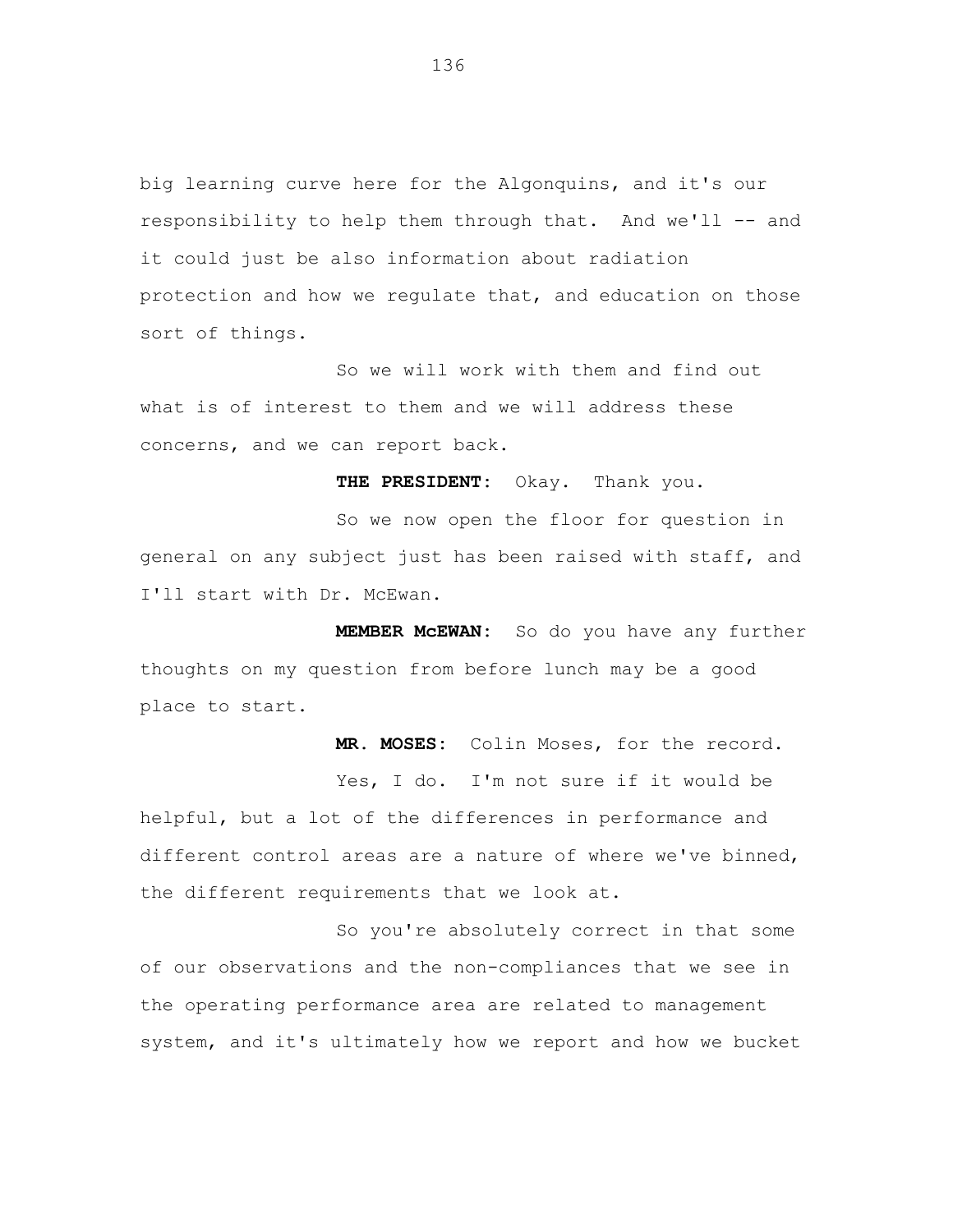those.

So for example, in the operating performance, one the primary areas of focus is procedural adherence. And so it's no surprise, given that we're moving to a much more performance-based oversight approach where we're actually observing the activities in the field and assessing their alignment with the procedures and practices that they put in place, that we do find those non-compliances.

And you're also correct that it is related to the management system.

In a management system, the dichotomy of the different -- the findings and the performance in that area, typically the non-compliances that we see in the management system, we're looking at their adherence to our administrative requirements, so have they notified us of changes in personnel, have they updated the procedures, are they following the procedures that are referenced in their licence. And often, those non-compliances are the lower risk categorizations, so it may not necessarily result in a below expectations, but it would result in a corrective action so, you know, update the reference, update -- make sure you fill out the RSO notification form.

Not that those are acceptable. All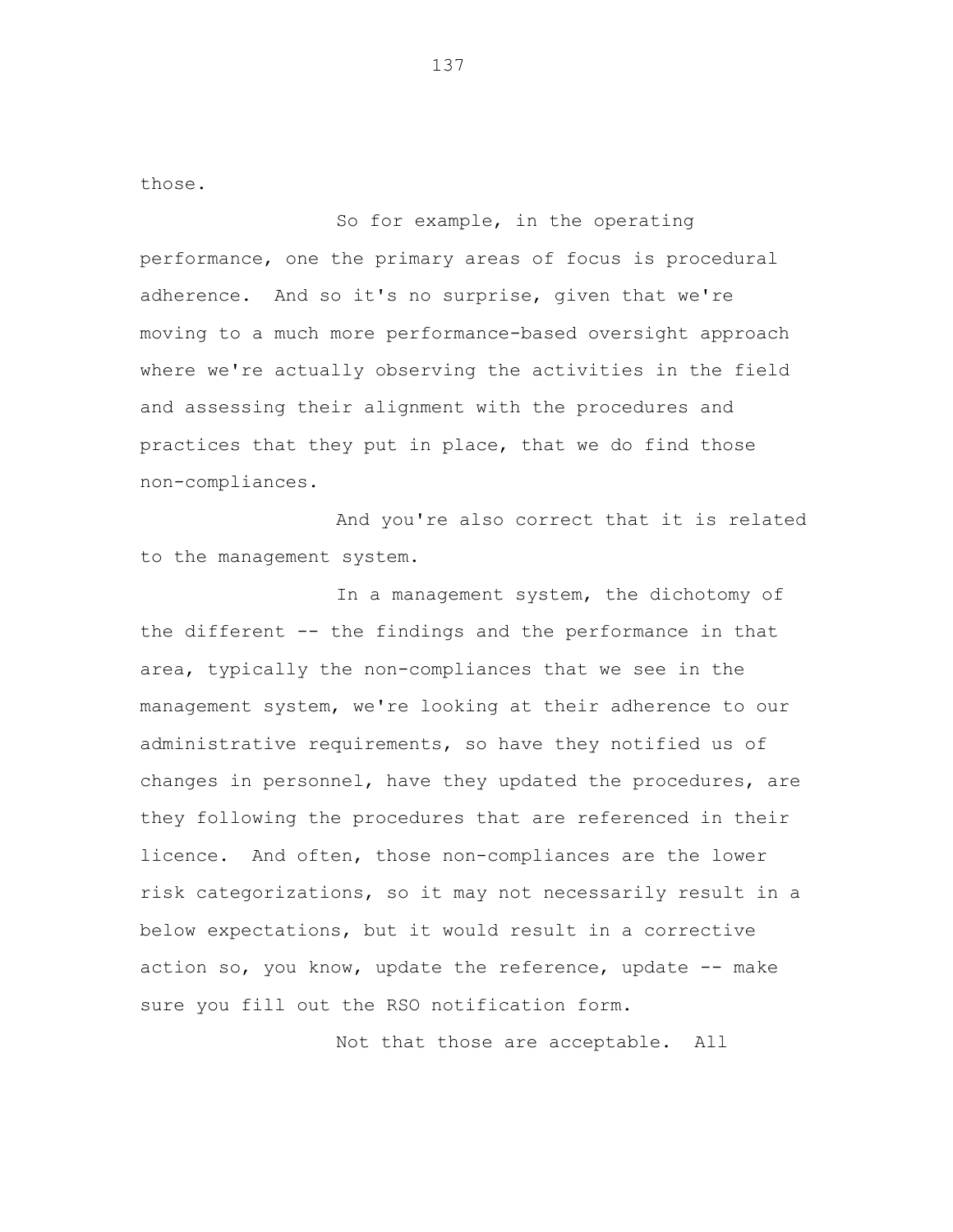non-compliances need to be followed up. But in terms of the risk significance that would result in an overall rating below expectations, they don't fall in that same level as something like procedural adherence, which is a very critical component of the overall safety of the operations.

**MEMBER McEWAN:** So again, my concern is large university systems and then these consolidated health care systems.

The sharp end is divorced from the overall management system support infrastructure that's in place for the sharp end, whether that's the RSO or the technologist in the field.

How do you actually ensure that there is structured support in place as we require in the guidance documents?

**MR. MOSES:** Colin Moses, for the record. So for that, I'll turn the question over to Mr. Broeders, who regulates our Class II facilities.

**MR. BROEDERS:** Mark Broeders, for the record.

So to answer that question, if I could just clarify that when we do a Type 1 inspection, it generally includes interviews. It's a much more involved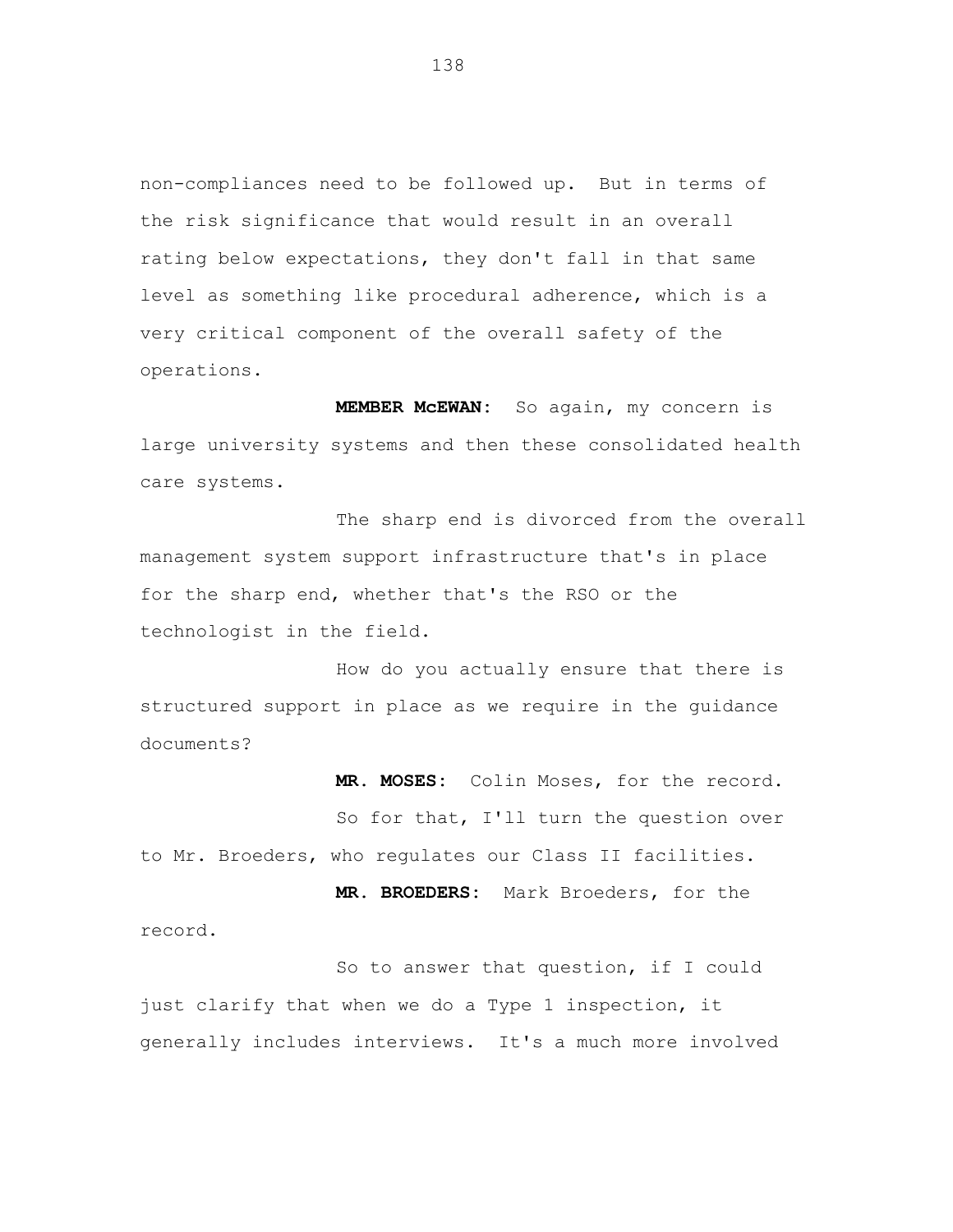process, so we will interview what we call applicant authority, so the senior manager, typically a vice president or higher, who is accountable for the licence activities and represents the licensee.

We also interview the Radiation safety officer and interview a good cross-section of staff.

What we're looking for is evidence that there's a governance structure, so we may hear what we want to hear from the applicant authority, but we want to hear it from the staff as well that that's actually what's happening.

Those type of investigations or type of analysis is limited to Type 1 inspections, which is difficult to do without interviewing the staff in a Type 2 inspection.

So it's less frequent than we might otherwise do with the Type 2 inspection.

In terms of your question about guidance, the licence application guide gives some direction as to what we're looking for in terms of specifying the role of the applicant authority and we verify that they understand the responsibility both in writing and in person when we do an interview during inspection.

We also look at the role of radiation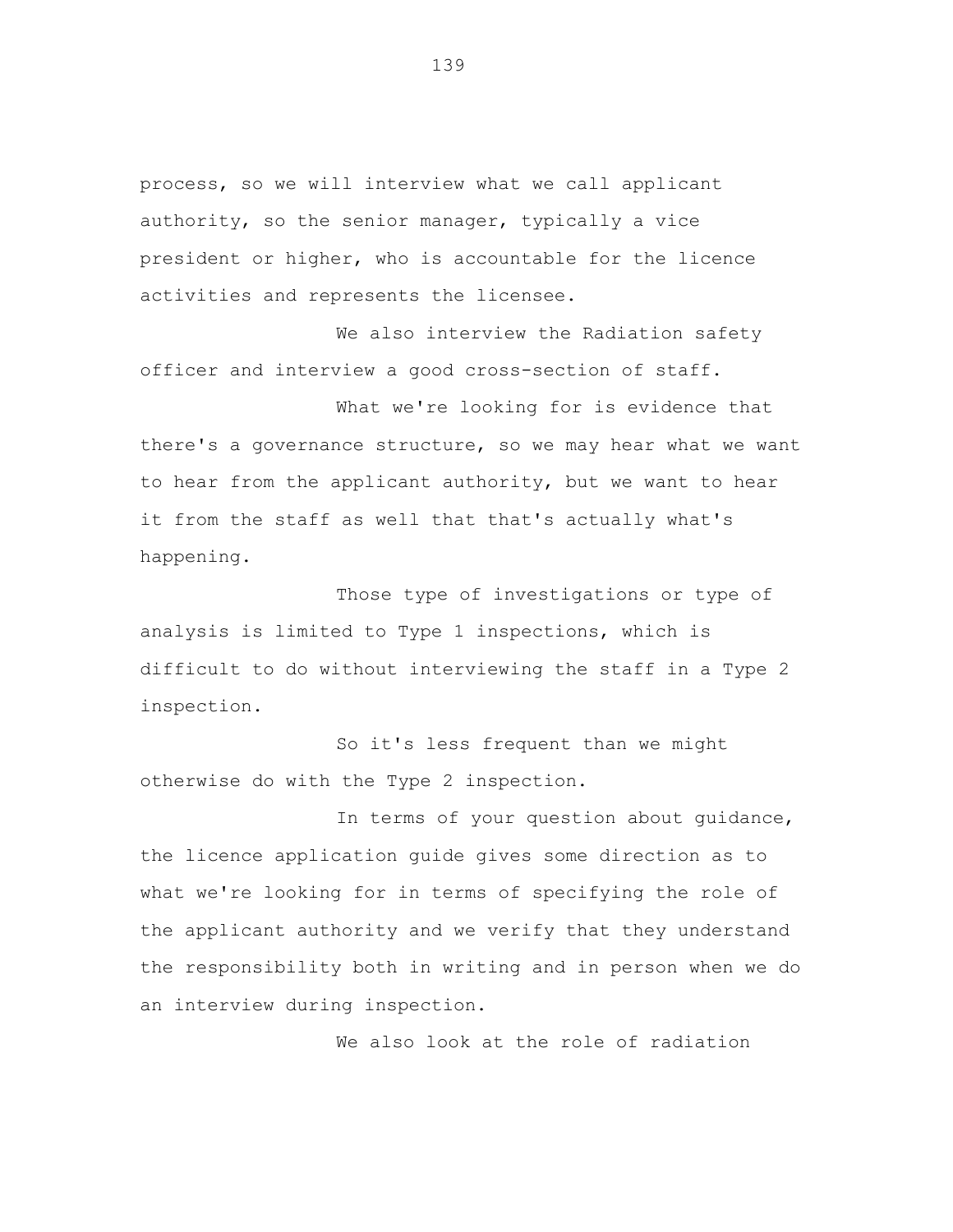safety committee in terms of their governance structure. We look at making sure that there's no conflicting priorities, especially in a hospital, as you mentioned before, between patient throughput and safety. It can be at odds sometimes.

So we're looking to make sure that there's some independence in reporting lines there as well.

And finally, we're looking at making sure that the staff -- it's related to what we talked about earlier in the industrial sector, but it's making sure that the RSO has sufficient time to perform his or her responsibilities.

That's not quite a science -- it's really more of an art than a science because they are typically a shared responsibility  $-$  but it is an area we look at.

We look for evidence that they don't have the time required to perform their duties.

**MEMBER McEWAN:** So if you look at the radiation safety committee that we heard about when we discussed the incident in Vancouver, that radiation safety committee as it was described to us was, in my mind, not fit for purpose.

It didn't have what I would consider the required expertise on it.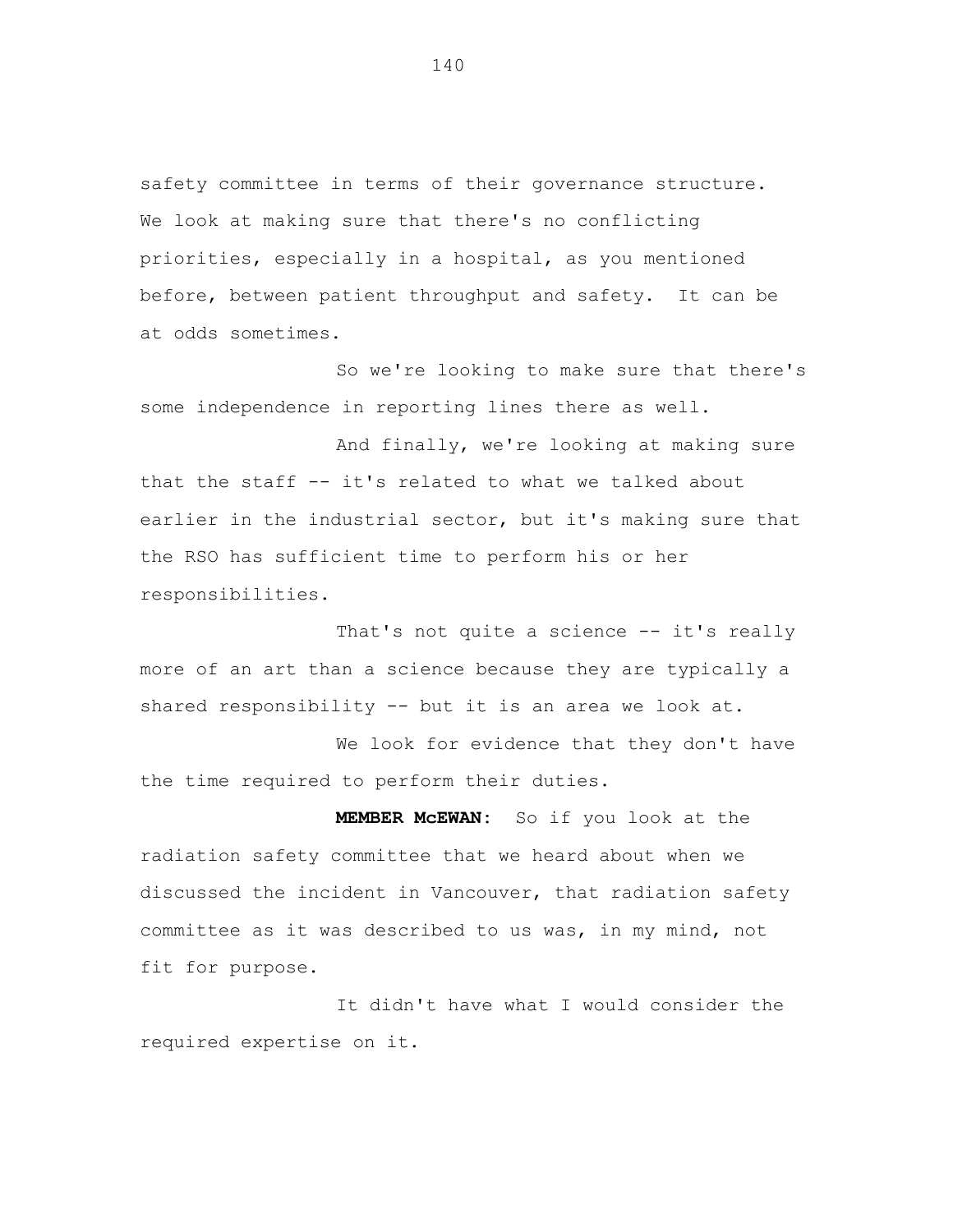How do we address that?

**MR. MOSES:** Colin Moses, for the record.

So you're correct, and I would agree with that assessment.

The radiation safety committee is a governance function, and what was described in the event initial report by the licensee is more of a -- sort of a management function, so there was an RSO and they have a team of site RSOs and they had a structure to ensure oversight of their activities.

That's not a radiation safety committee, and so we're treading into territory on the next agenda on the item (sic), but that is one of those areas where we want to flesh out our expectations and be more explicit.

Currently, we require a radiation safety committee for consolidated uses. We strongly encourage it in other areas, and I think one of the areas that we want to look at is whether that kind of governance needs to be in place as licensees are turning to more complex operations, and so that is something we want to address.

**MEMBER MCEWAN:** And finally, just an observation on the structure of the report, it would have been very, very helpful, again, on the sort of risk understanding to have separated out the central radio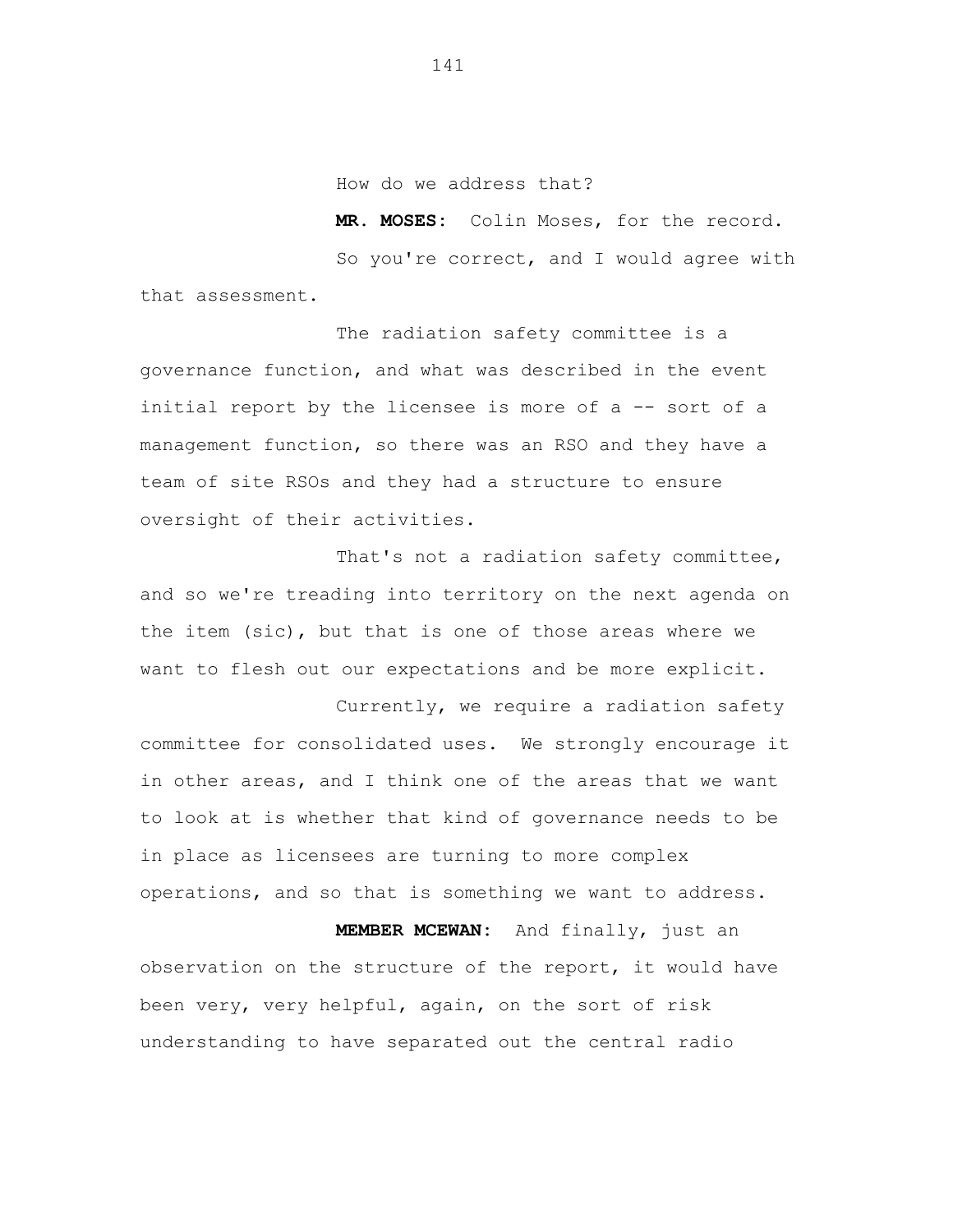pharmacies and the cyclotrons that are manufacturing radio pharmaceuticals or research tracers because it seems to me those are a particularly high risk area because of the volume of product that is going through, and I think it would be helpful to see that as a separate grouping to understand doses, to understand management structures and things like that.

**THE PRESIDENT:** I wonder if that would come up naturally if we also divide -- sub-divide them by risk of high, low, et cetera because just to add, I -- no matter how we like it, the medical sector will get a different attention than all the other sectors.

The word "medical" conjure all kind of things, rightly or wrongly, so we got to make sure that we understand the risk associated with the medical sector very well, if nothing else, for public consumption.

So I'd like to move on to Mr. Seeley.

And let's see if we can actually stay away from the next version. I was thinking about stopping the questioning, have the staff doing the deck, and then we can open up for both. But let's see if we can go in order here.

**MEMBER SEELEY:** Yeah. I had a question on the performance ratings here in the document, so whether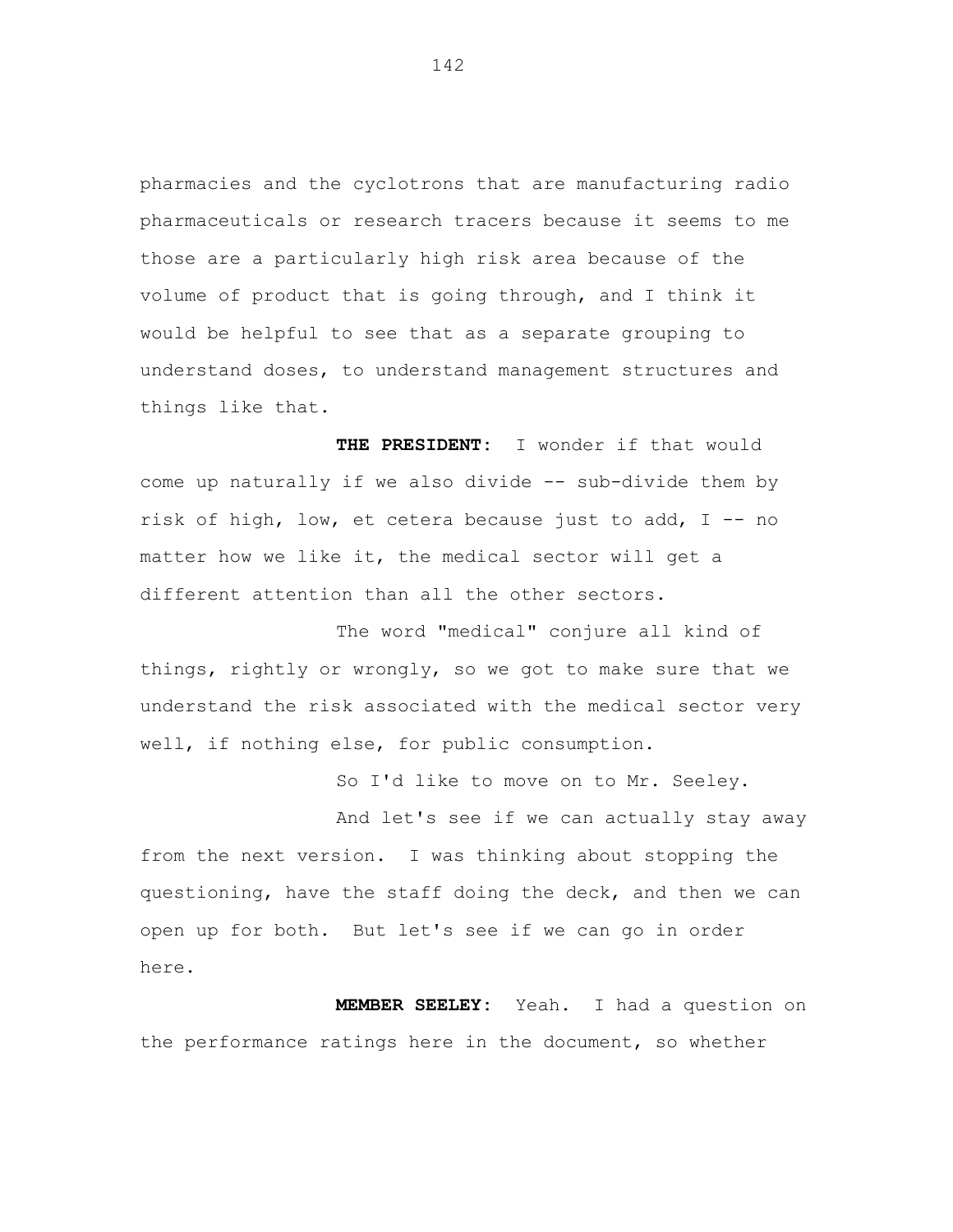we're -- I think we're on page 54, 17-M42.

But we look at management performance based on inspections and radiation protection performance based on inspection ratings. But I guess my point here is I would note that, for medical, we're at 80 percent being fully satisfactory or satisfactory, and 20 percent being below expectations in the medical sector performance as it relates to radiation protection.

So question 1 is, 20 percent below, does that meet your expectations? It seems like a lot. And I noted from the other sectors: industrial, academic and commercial, they were more around 10 per cent below expectations on average between those other three sectors, where the medical sector is 20 per cent below.

So, question one is, why is this sector significantly different and not performing as well? Maybe there are some underlying reasons around the type of activities they're doing, or is it really performance? Because I guess it raises a flag for me that if it's performance, then we need some performance improvement initiatives for this sector.

**MR. MOSES:** And so, I'll let Mr. Rabski speak to that.

**MR. RABSKI:** Henry Rabski, for the record.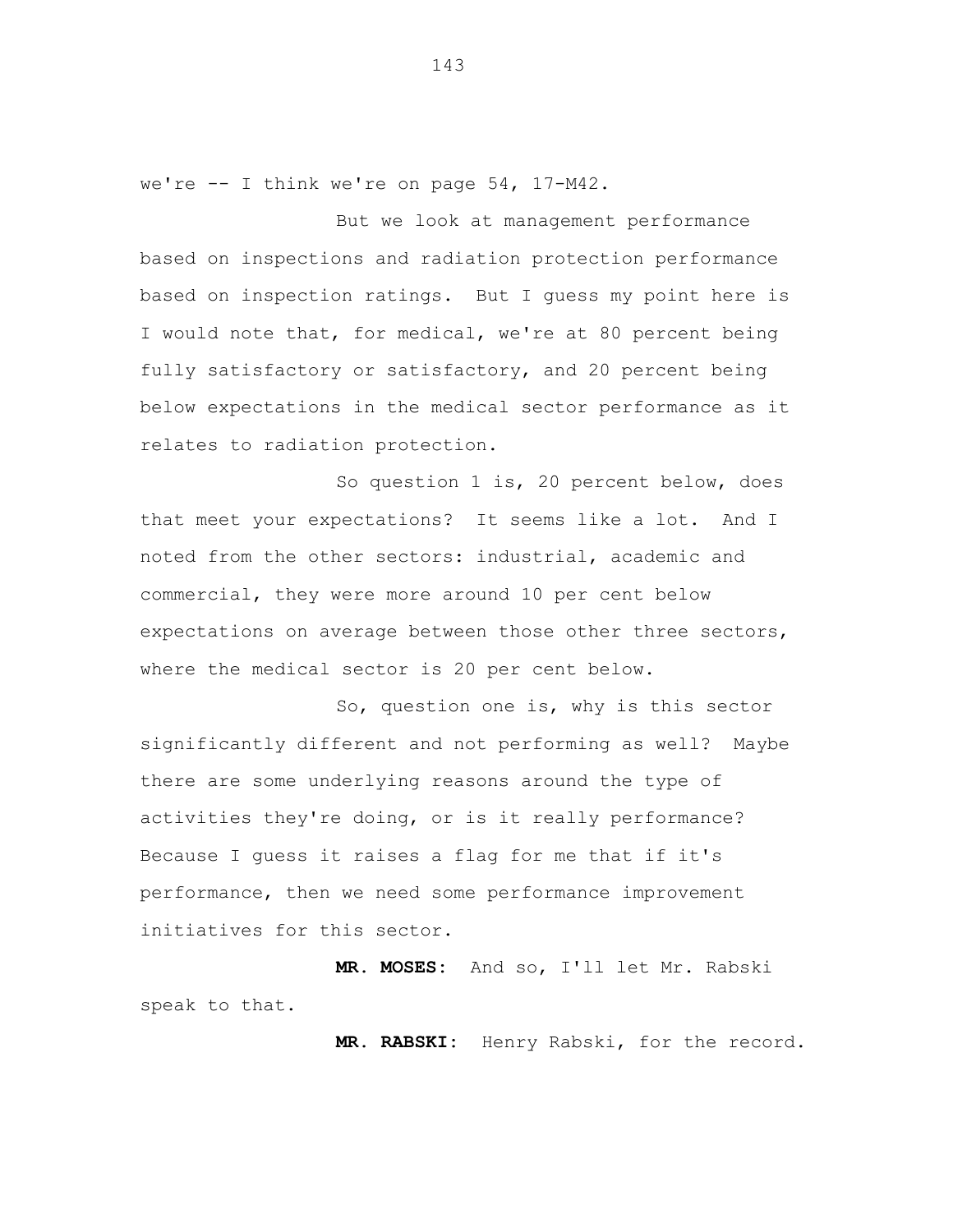Just as you alluded previously about the classification of risk, we consider this, you know, a risk significant area of use in nuclear substances and particularly because you're involved in patient care, patient therapy and so on.

The evaluations that we are conducting on our site inspections focus on radiation protection and much more so in that hospital or that treatment environment because, number one, you're using open sources, you're also using fixed sources, you're also providing therapeutic and diagnostic work.

There's a lot of activity there, hence, the oversight is really focusing on radiation protection of the workers, the patients, the public.

When you look at the individual assessments, and we have what we call worksheets, I did a quick verification for the preparation and we do almost double the amount of verification, that means we look at a hundred per cent -- double the amount of items or issues when we go to inspect those facilities because we're looking for that level of conformity, expectations for radiation safety.

So, with that level of scrutiny we should be seeing and we should be identifying more areas for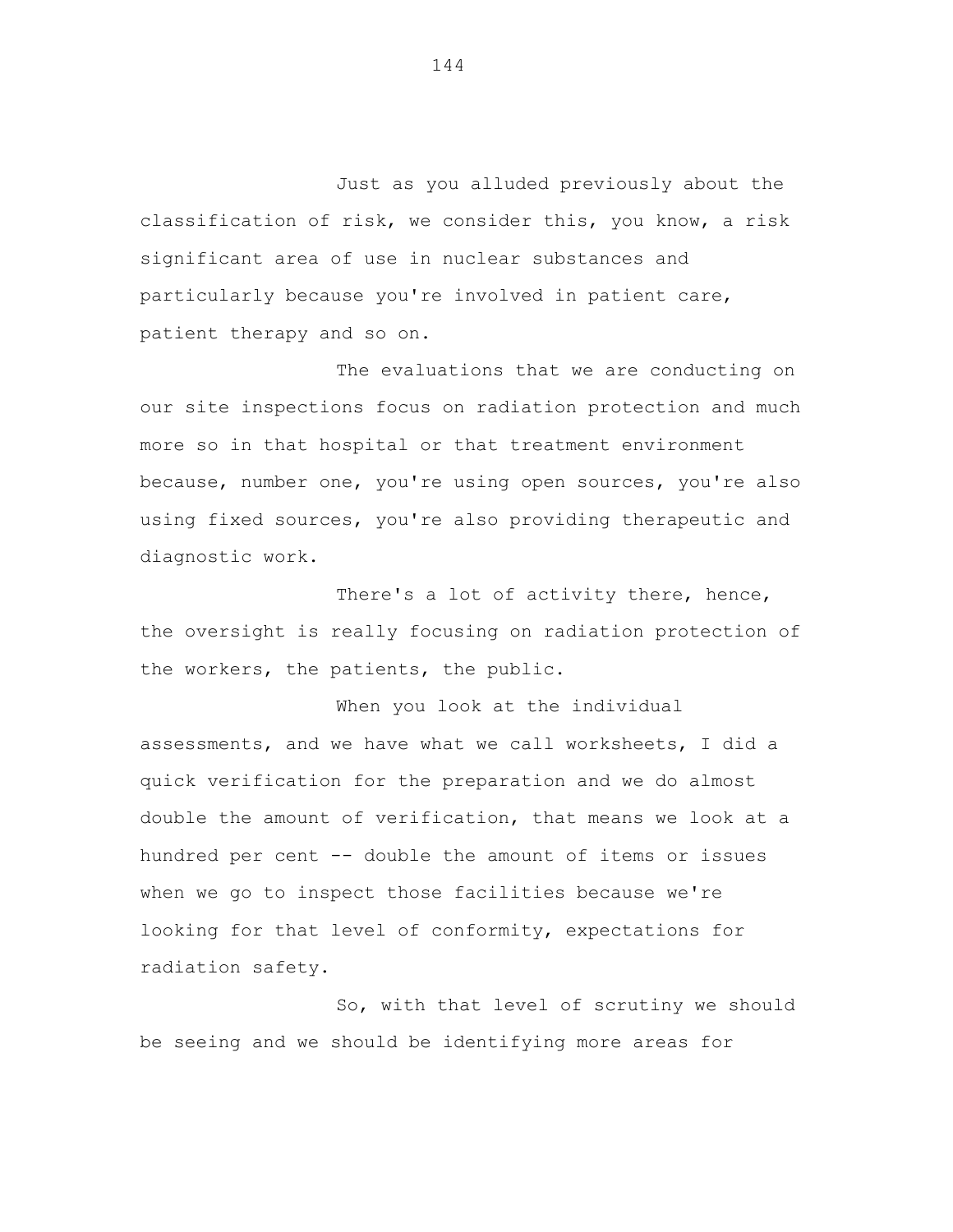improvement and that's what we're striving for.

So, yes, we're not satisfied either with 80 per cent and I don't believe the sector is, but it shows that there's a lot of improvement there and we're working with the industry.

You heard earlier today as well of outreach that focused in an area in Montreal, Montreal region that actually reached out and spoke to our staff and said, hey, we want to approach, we want to dialogue and work on and talk about the things that are challenges for us and what you're seeing and have that dialogue and work towards improvements.

So, we do that, we identify those flags, we communicate that back to the medical field and we're working with them to address those things that we're finding in the field and work towards that improvement.

**THE PRESIDENT:** Is it because in the medical sector the actual activities, or the intensity of the activities and the frequency of the activities and the complexity of the activities is more than any other sector?

heard -- I think we heard from the intervenors that they would look for not only the dose, but some sort of context. So, I'm trying to understand does some of the work in

I'm just trying to understand, because you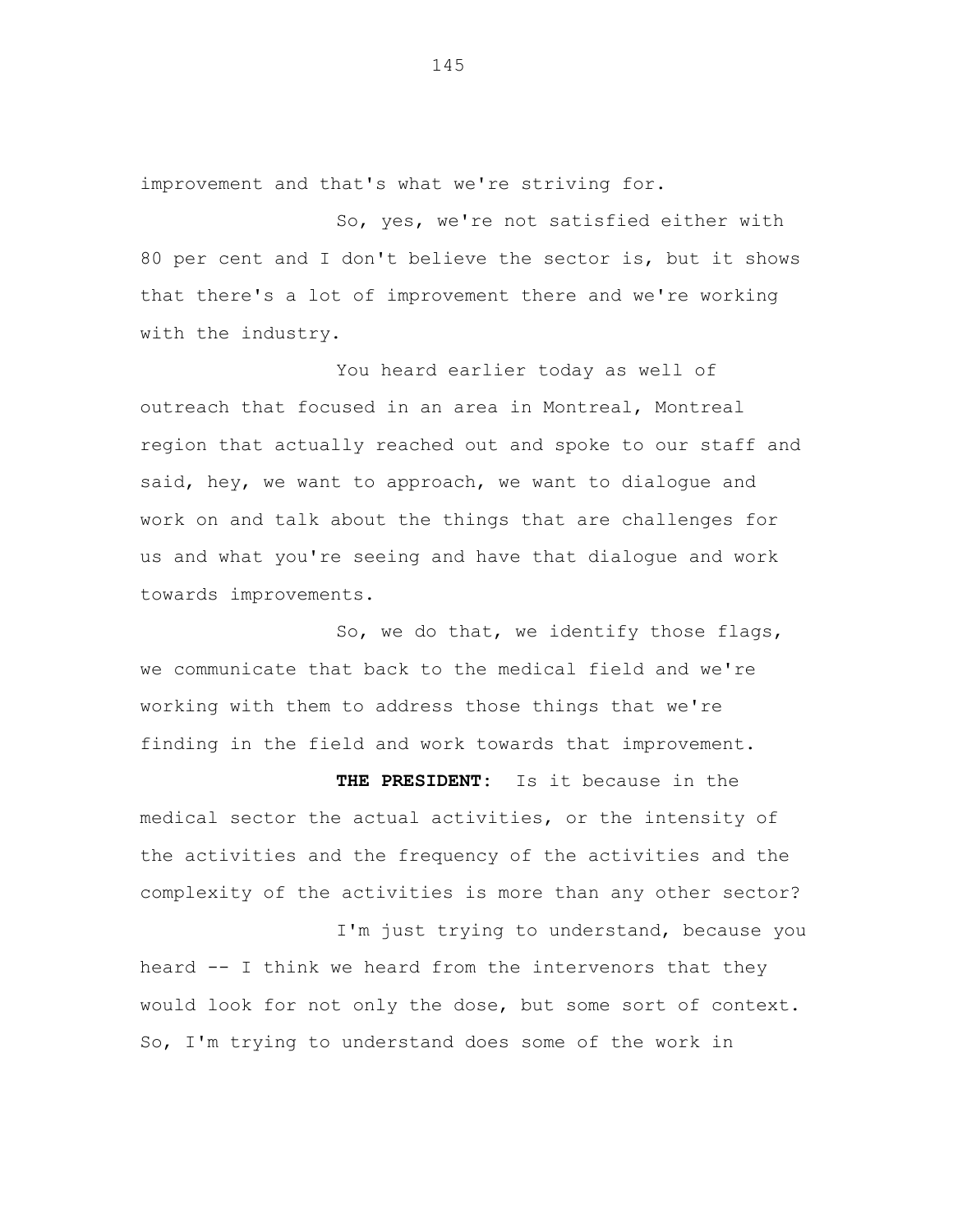hospital, medical activities, et cetera, involve a lot more intense use and that's why you get more observation of kind of maybe non-compliance?

**MR. RABSKI:** Henry Rabski, for the record. I may ask Mark to supplement that, but what we're seeing -- what we know for a fact is that the application is involving patients and a lot of care needs to be taken when you're interacting with patients or the public with nuclear substances. So, that interaction is right with humans. There are a lot more procedures that have to be followed, there's a lot of handling that has to be taken into account and there are a variety of isotopes that are being utilized.

In the industrial sector they're in devices, they're in tools, they move them, they don't vary. Those tools have been in operation for 30 years.

The medical field is dynamic and it has to be flexible for the clientele. So, it is much more complicated in terms of delivery and adherence ultimately.

 **THE PRESIDENT:** So, it sound like a yes, that the nature of the thing, and not unnecessarily there should be a zero intolerance for infraction when you're dealing with a patient, but in terms of the procedures, storage, forms, reporting and all that, I could see that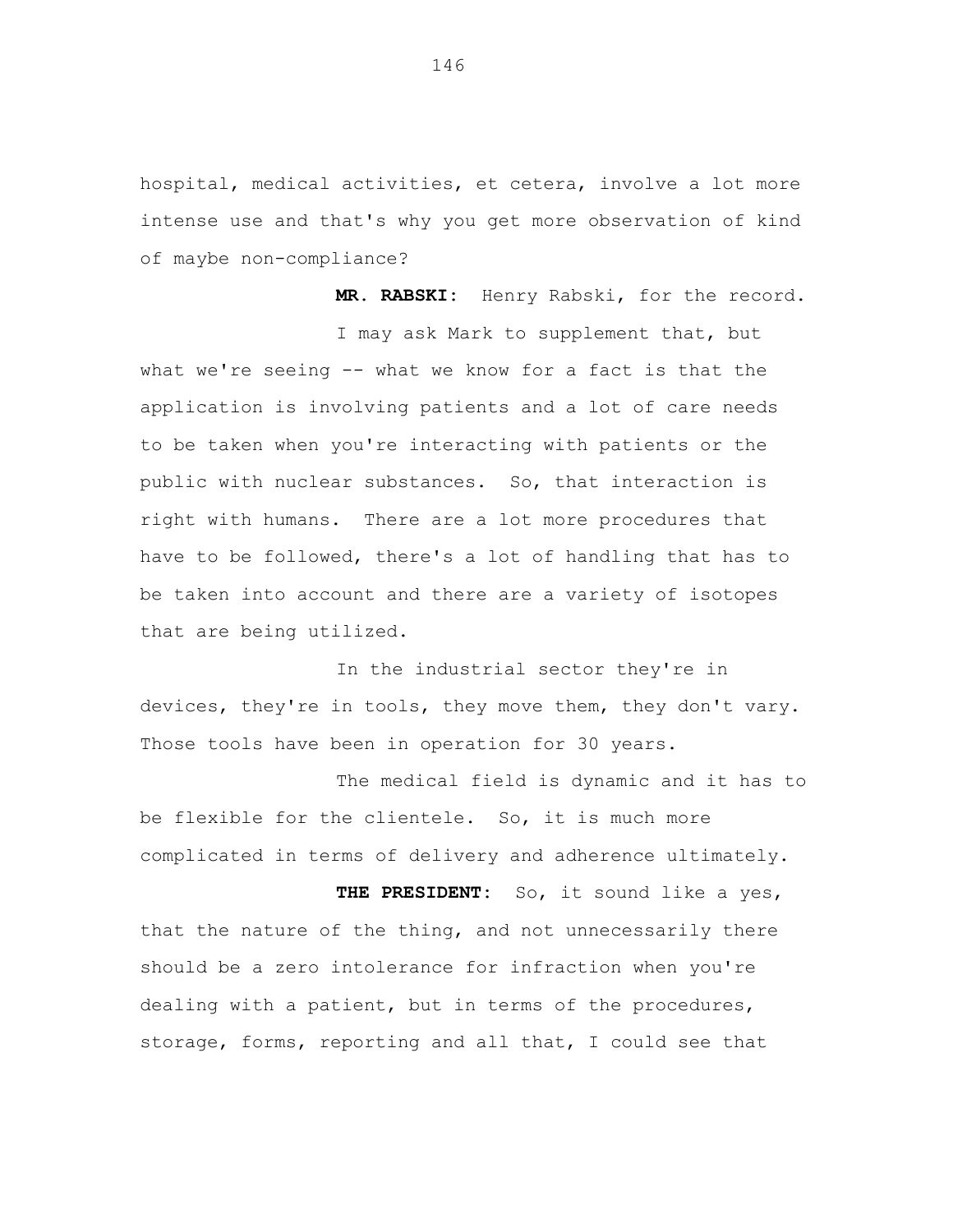maybe the intensity is more than anywhere else.

**MR. MOSES:** Colin Moses, for the record.

I'll let Mr. Broeders add some context,

but the short answer is yes, in some areas, but as Dr. McEwan alluded to, the volume, the nature of the activities and cyclotrons that are producing isotopes and handling and preparing in the commercial sector is equivalent and the volumes that they're dealing with is generally much higher than a hospital.

So, there's different risks and different complexities with different activities that we're regulating.

**MR. BROEDERS:** Mark Broeders, for the record.

I just wanted to add to what Mr. Rabski said earlier about the complexity and really it comes down to the pace of change.

So Mr. Moses explained some of the developments in the medical sector with respect to new devices. So, for example, the GammaPod, first of a kind in Canada -- the only one in Canada, in fact, is being installed here in Ottawa this year. Last year there was one of a kind accelerator installed in Vancouver.

So, we're always changing our regulatory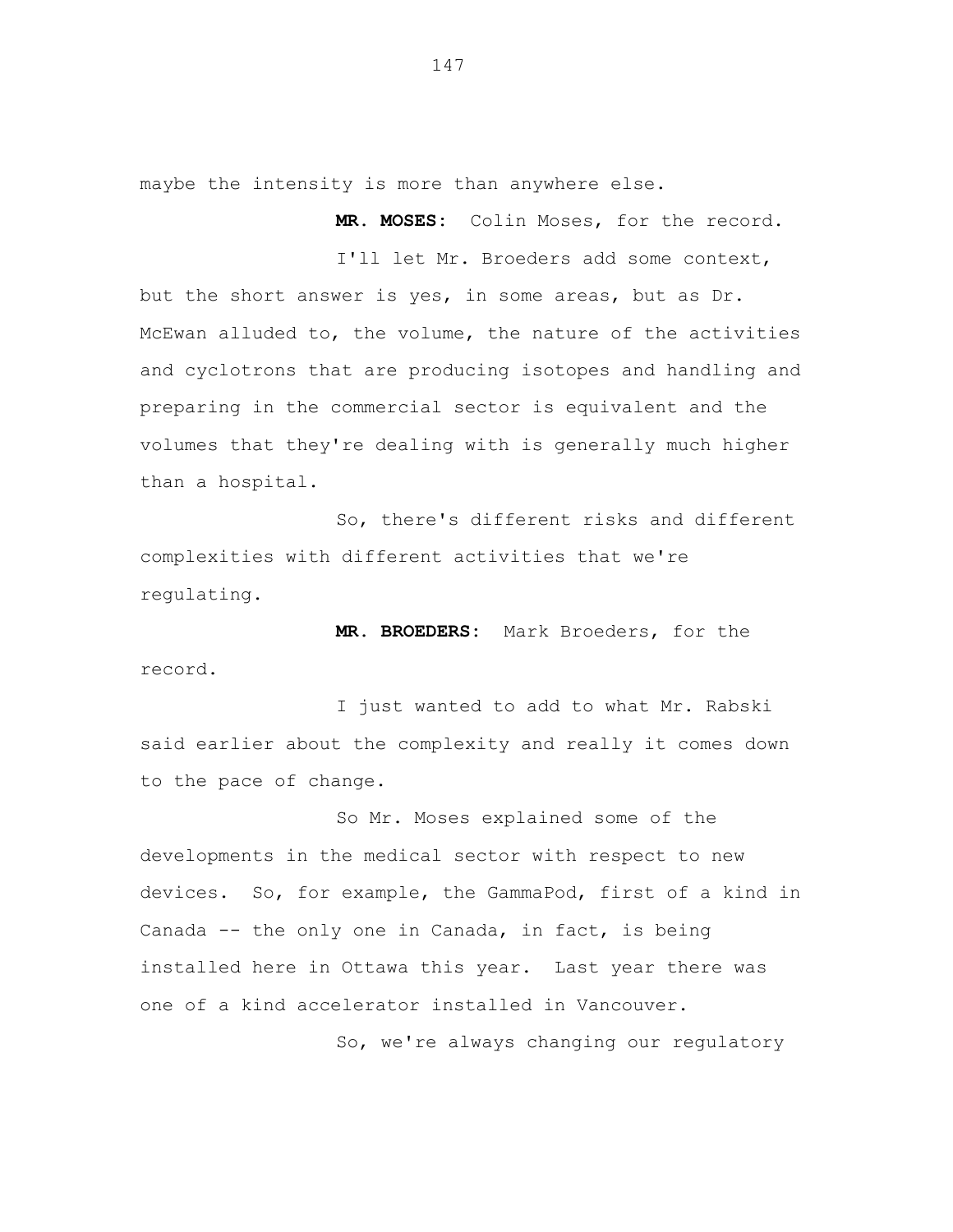framework to adapt to that new technology, but so does the licensee and, as a result, some of the procedures that they have to modify to keep up with the pace of change I wouldn't say lags, because we wouldn't allow them to proceed with a licence until we're confident the procedures are appropriate, but it's inevitable that some people are a little slower in taking up the changes in the procedures and adhering to them when a new machine is first introduced.

So, I think it's indirectly related to the complexity and the pace of change in this sector.

 **THE PRESIDENT:** Thank you. Dr. Soliman?

**MEMBER SOLIMAN:** Thank you. The ROR Report is very professional and it's very easy to read. I really appreciate very much the report and, please, to tell you the truth to do the same thing, it's very, very professional and a good report.

I have a question about the four SCAs which we have chosen in the report which is management system, operating performance, radiation protection and security.

There is one SCA which is packaging and the transport. This is identified in the 14 SCA, but we address it in the report under reported events. So, is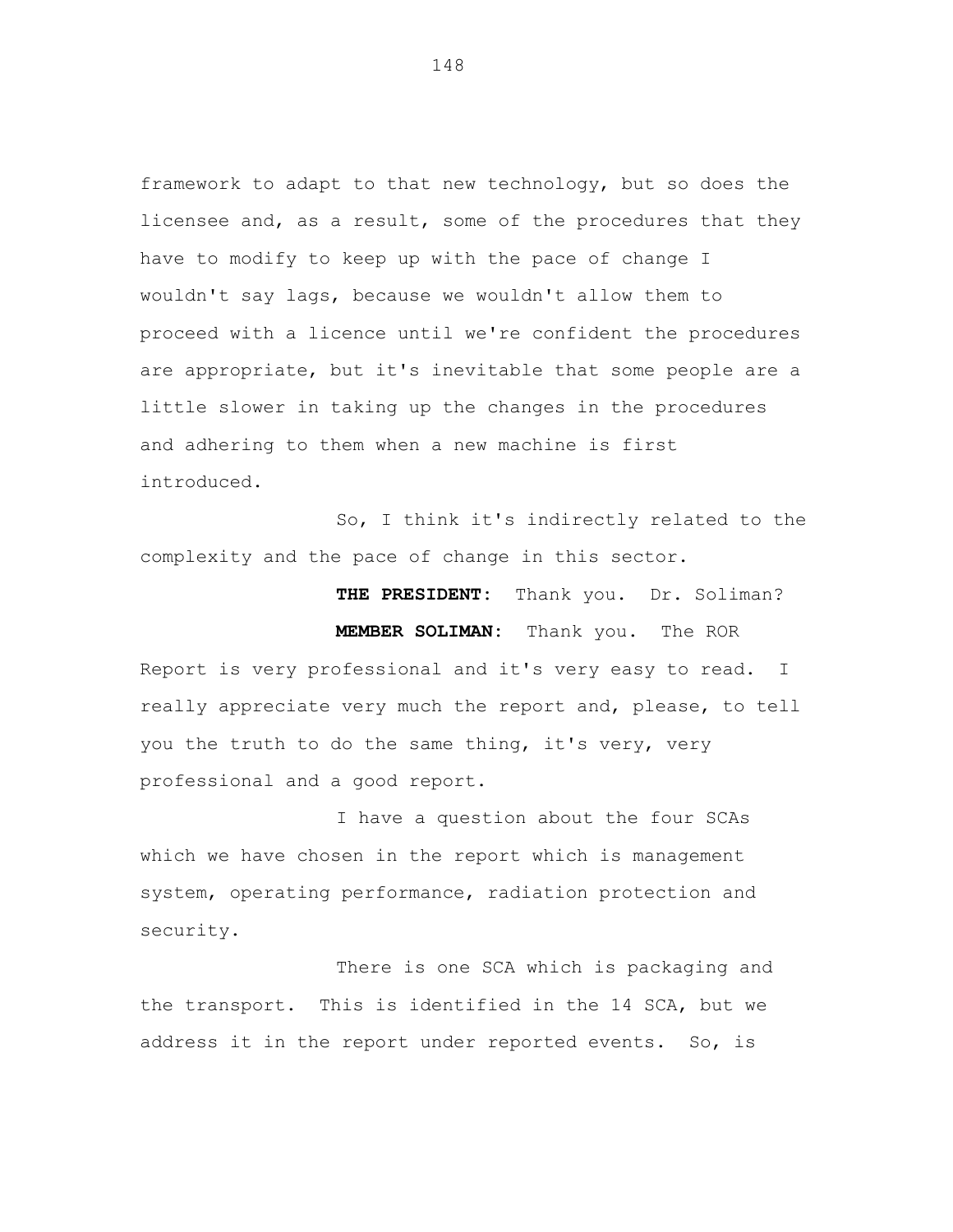there any reason for that; why we didn't globally highlight packaging and the transport as one of the SCAs and address it exactly like the other SCAs?

**MR. MOSES:** Colin Moses, for the record. So, we chose those SCAs really to be representative of the entire industry that we regulate. Not all licensees are necessarily involved in packaging and transport activities.

But I'll let Mr. Sylvain Faille speak to our oversight of transport.

**MR. FAILLE:** Sylvain Faille, for the record.

As Mr. Moses mentioned, not all licensees are involved in packaging and transport and that's why it's not covered as a separate SCA, but within the report we're trying to capture all of the elements where there could be some non-compliances and where you can see some -- that's why we have a section on certification of radiation devices and transport packages.

For example, there's also the section about the -- when last year we had the new regulation that came into effect that was also reflected in the report. And all of the events that are reported are also communicated. So, that's where you can see more of the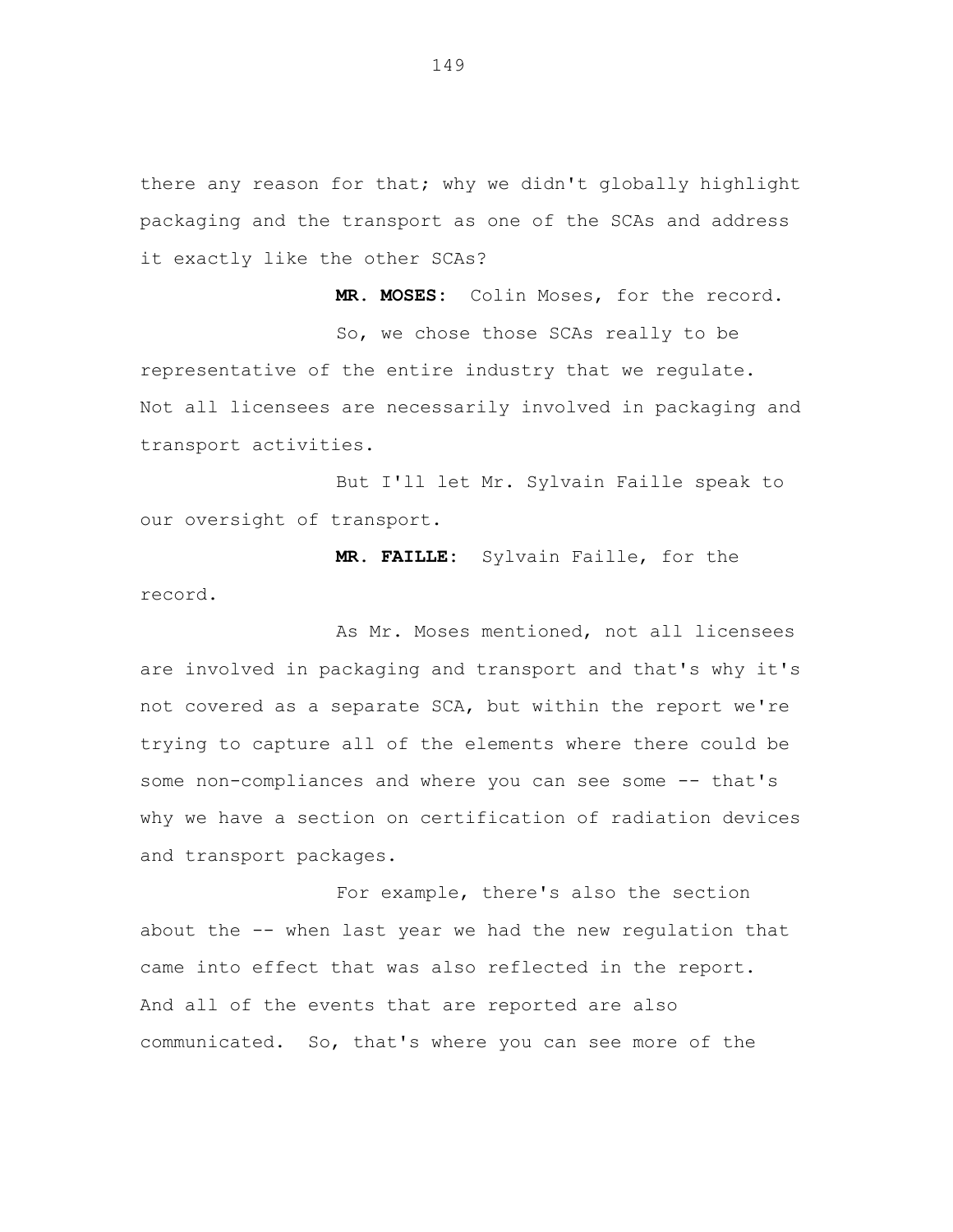information on the packaging and transport would be on events and how those -- if there's any effect on the environment or the people as opposed to an SCA indicated for all of the regulated licensees under the report because it's only touching some of the industry sectors.

**THE PRESIDENT:** But I think, again, that was like still observation, when you said you're going to focus those four, you could have put transportation with a little asterisk on it.

But I think that you should then maybe have one, at least, paragraph with all the references to why you don't think it's material and explain that if you want to know what the requirements are, go to the -- what is it, G-122 or whatever the number was, I can't remember -- but you should have an explanation why you're not actually reporting on all the rest of the sectors of the SCAs. I think that would be kind of an improvement, in my mind.

Dr. Demeter?

**MEMBER DEMETER:** Thank you. A couple of questions on portable gauge devices.

There were a number of incidents where they failed to operate within specifications, the shutter remained open, so forth.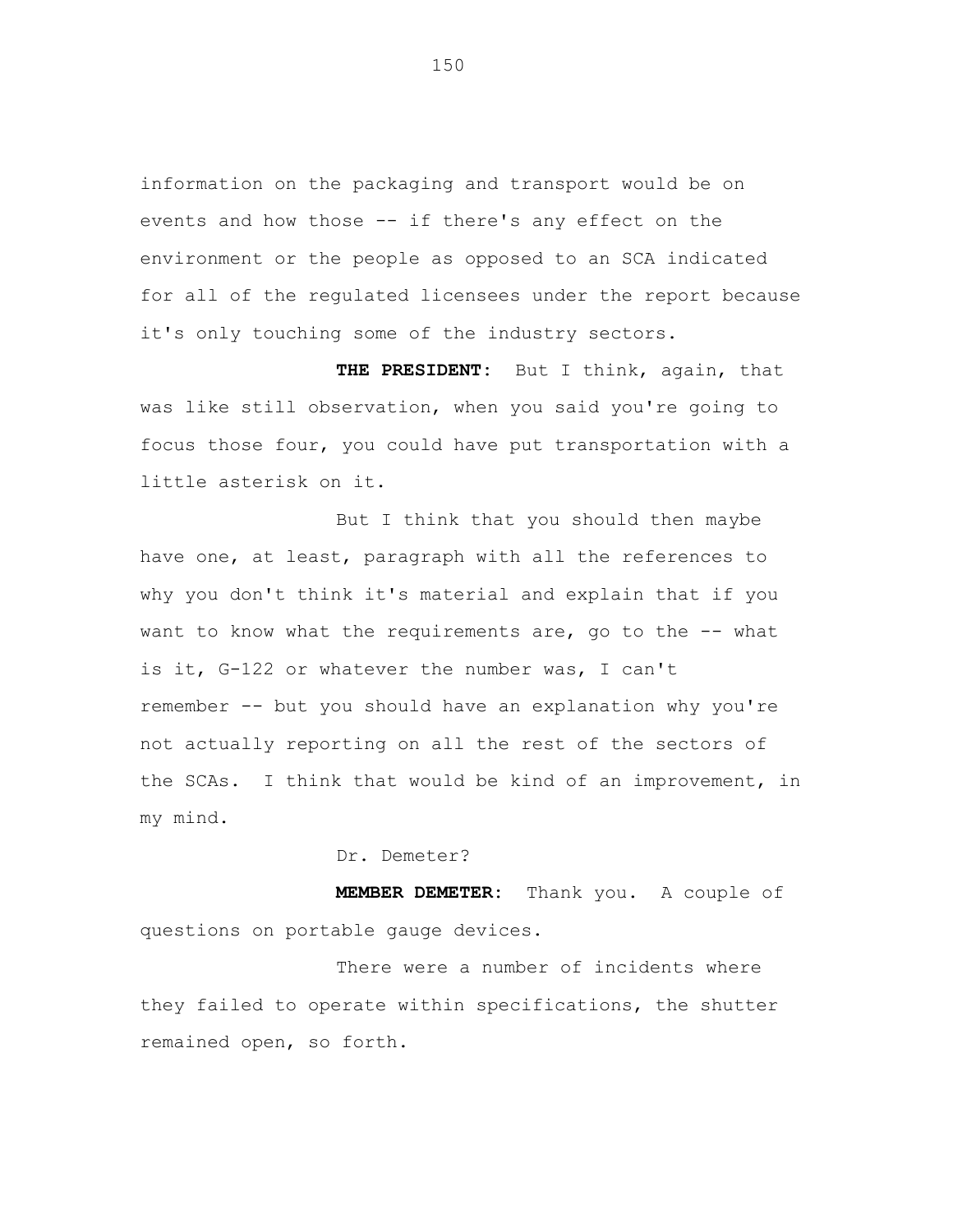I was curious about, in other industries there's a root cause analysis as to why a device didn't work that may have caused undue exposure or harm.

What's the usual follow-up if a device doesn't work properly to both the operator of that device and to the supplier of that device, because I suspect there's regulatory oversight on both sides, and how often do you sort of go that full cycle of investigation for an inappropriately operating device within portable gauges?

**MR. MOSES:** Colin Moses, for the record.

I'll let Mr. Fundarek speak our review events and follow-up on those corrective actions.

**MR. FUNDAREK:** Peter Fundarek, for the record.

So, when the CNSC gets an event, and there are specific requirements for licensees to report to the CNSC on specific situations and including damage to a gauge or failure of a gauge to maintain its shielding configuration, those are mandatory requirements and they have to immediately report to the CNSC the occurrence of such an event.

And that is funnelled through our Duty Officer Program so that we maintain a centralized reporting system so that licensees can reach the Duty Officer at all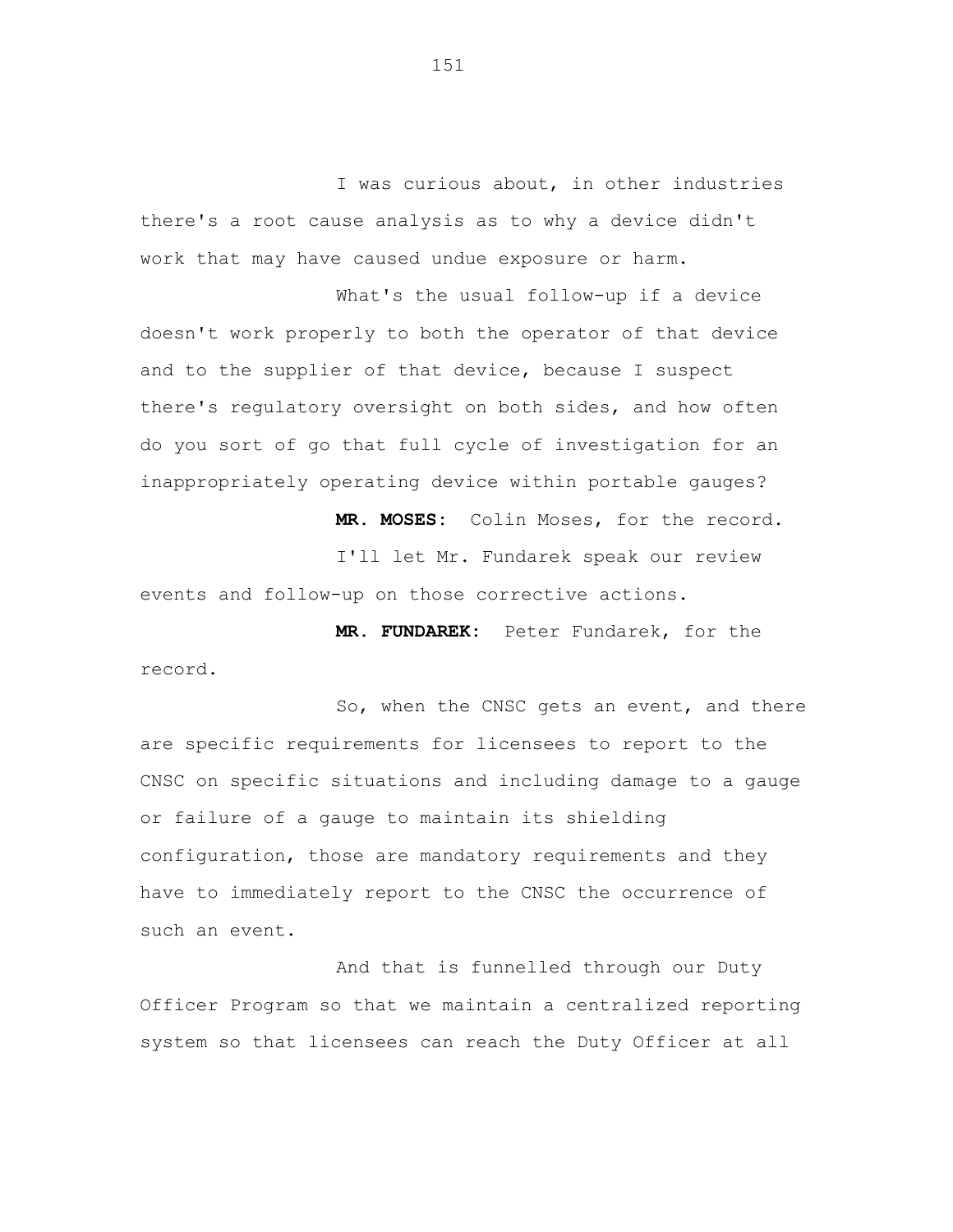times, and the Duty Officer passes it along to the appropriate person within the CNSC for follow-up.

So once we receive the initial report on such an event like that, the licensing specialist will categorize it and put it into our internal database system and discuss with the licensee any specific information we would be looking for in the subsequent follow-up written report that is required.

The written report is required generally for most events within 21 days of the occurrence of the event. So at that point the licensee has to provide information regarding the circumstances that led to the event, probable cause as to why the event occurred, what steps the licensee is intending to undertake to prevent recurrence of that event, and any consequences to either the persons or the environment as a result of that event.

So, for example, in the case that you cited there with the gauge open, if there was a malfunction of the device, that would be a damaged device, and there is also a provision in the Regulations requiring that the device be serviced before it can be returned to use. So the licensee would be responsible and we would be looking for that as part of the event report follow-up. And if it was inadvertently left open, then again, we would be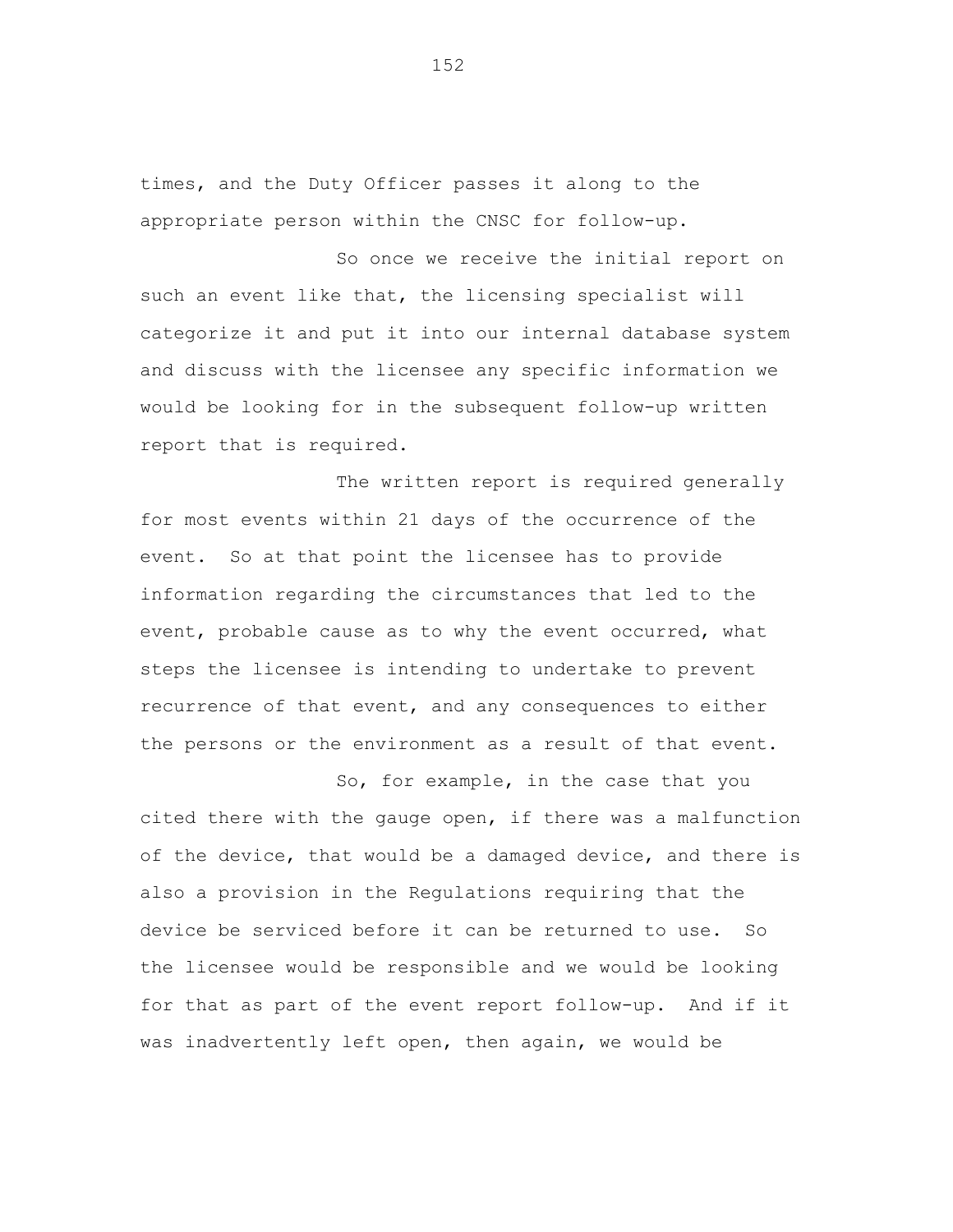looking for corrective actions by the licensee to ensure that they are properly closed when they are being transported.

## **MR. MOSES:** Colin Moses.

I'll just add too that we also certify all those devices. So we have connections with the manufacturers and we trend events. So we look if there's repeated occurrences of any incidents with radiation devices, we track the make and model of those devices, and we have opportunities, if there are sort of recurring issues or there are issues that tie back to the design, to follow up with the manufacturer to encourage design changes which would go through that certification process.

## **MEMBER DEMETER:** Okay, thanks.

And then the second question. The NRC - as of very recently it was open to the public but now just to registered users -- has a portable gauge database that's mandatory**.** If you get a portable gauge, you put it on the database, it becomes like a registry so they can keep track of within the whole country all the portable gauges in case one gets lost or misplaced in inventory. Is there such a database in the Canadian system? How do you keep track of all your portable gauges that are out there, other than just having licensees, but is there a portable gauge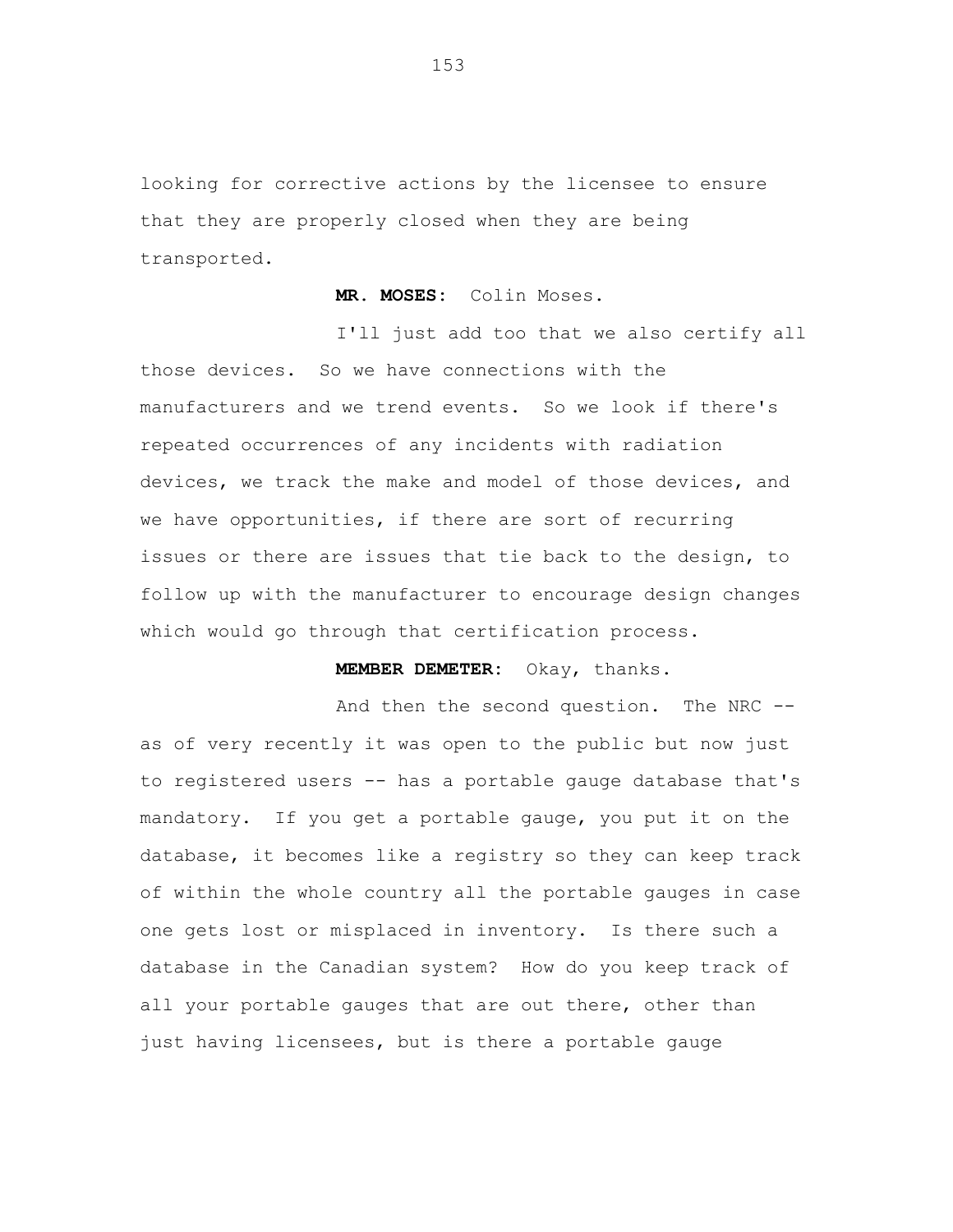database?

 **MR. MOSES:** Colin Moses for the record.

I will let Mr. Sylvain Faille add some additional details, but we do require active monitoring of all high-risk sources and that includes all sources contained in devices. So anytime they move anywhere, we're required to be notified and licensees are required to update through our system the current location of those. We also maintain inventory information of all our licensees which includes a list of all the devices that they have in their possession in the inventory and that's reported to us on an annual basis.

I'll let Mr. Sylvain Faille speak to the operation of the system.

**MR. FAILLE:** Sylvain Faille for the record.

Just to complement what Mr. Moses indicated, we do have a tracking system for all high-risk sealed sources and those are mostly in industrial radiography cameras. In terms of portable gauges that you were referring to, those are Category 4 sources and the information that we receive is on the annual compliance report that every licensee has to submit on a yearly basis. So we have a mechanism that we track all of the inventory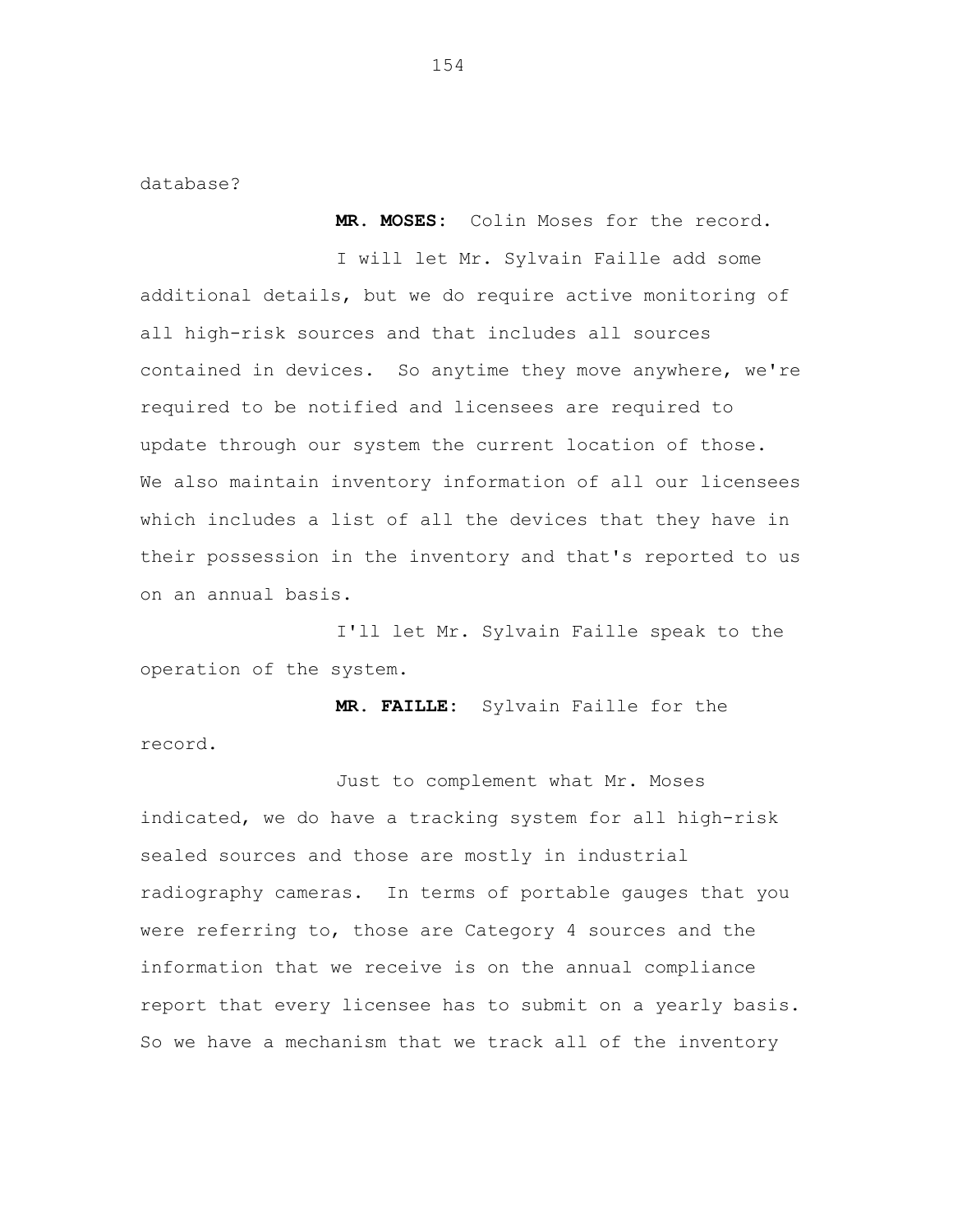of each licensee on a yearly basis and so that's where we have all the information on all the sealed sources that are in Canada for all of the licensees.

**MR. MOSES:** If I could, I would also like to ask Ms Lucie Simoneau to speak to the verifications that we do during our inspections of inventory as well.

 **THE PRESIDENT:** While she is coming to the podium, I thought that you were going to put all level 4 and 5, everybody, on the same sealed sources database. Would that include the portable gauges?

**MR. MOSES:** Colin Moses for the record.

Yes, that will. That is a system improvement and that is planned in the near future, to upgrade our system to be able to accommodate that.

**THE PRESIDENT:** So is that equivalent to what the Americans are doing or they're doing something different?

**MR. MOSES:** I can't give a definitive answer on that, but meanwhile, I'm sure Ms Simoneau has come up to the microphone.

**MME SIMONEAU :** Lucie Simoneau pour l'enregistrement.

À ce que je sache, il n'y a pas de registre où tous les utilisateurs de jauges portatives vont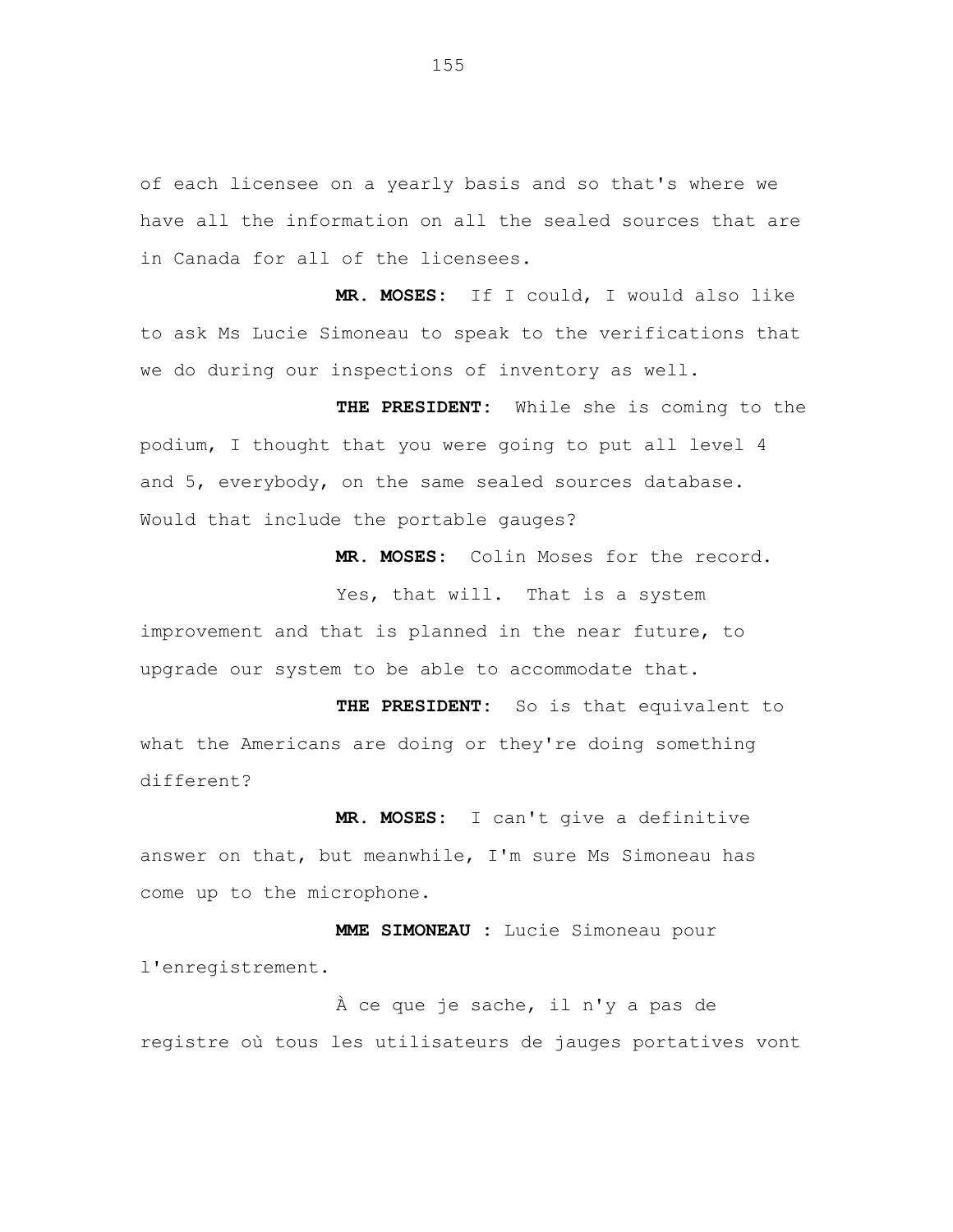s'enregistrer, mais le travail en tant qu'inspecteur, généralement, ce qu'on va faire durant une inspection c'est de vérifier l'inventaire physique que le titulaire possède. Donc, on a une copie de leur inventaire via le rapport annuel de conformité. On demande si l'inventaire qu'ils ont actuellement est à jour, et par la suite, on va vérifier physiquement si les appareils qui sont inscrits sont présents au niveau de l'entreposage du titulaire de permis.

**LE PRÉSIDENT :** Alors, maintenant c'est toujours manuel, n'est-ce pas?

**MME SIMONEAU :** Oui. On fait des vérifications qui sont manuelles, donc visibles. L'inspecteur va sur site, on confirme l'inventaire.

**MR. JAMMAL:** Just to complement Lucie's answer, there is a database. So every source and every device that is licensed in Canada is in our database. So they are in our database. What Lucie is mentioning is the compliance verification against the inventory of the licensee is done in the field. So we do the tracking of Category 1, 2 and 3 sources. So, in other words, every time the source is moved from one place to the other, they must inform the CNSC.

On the lower categories such as portable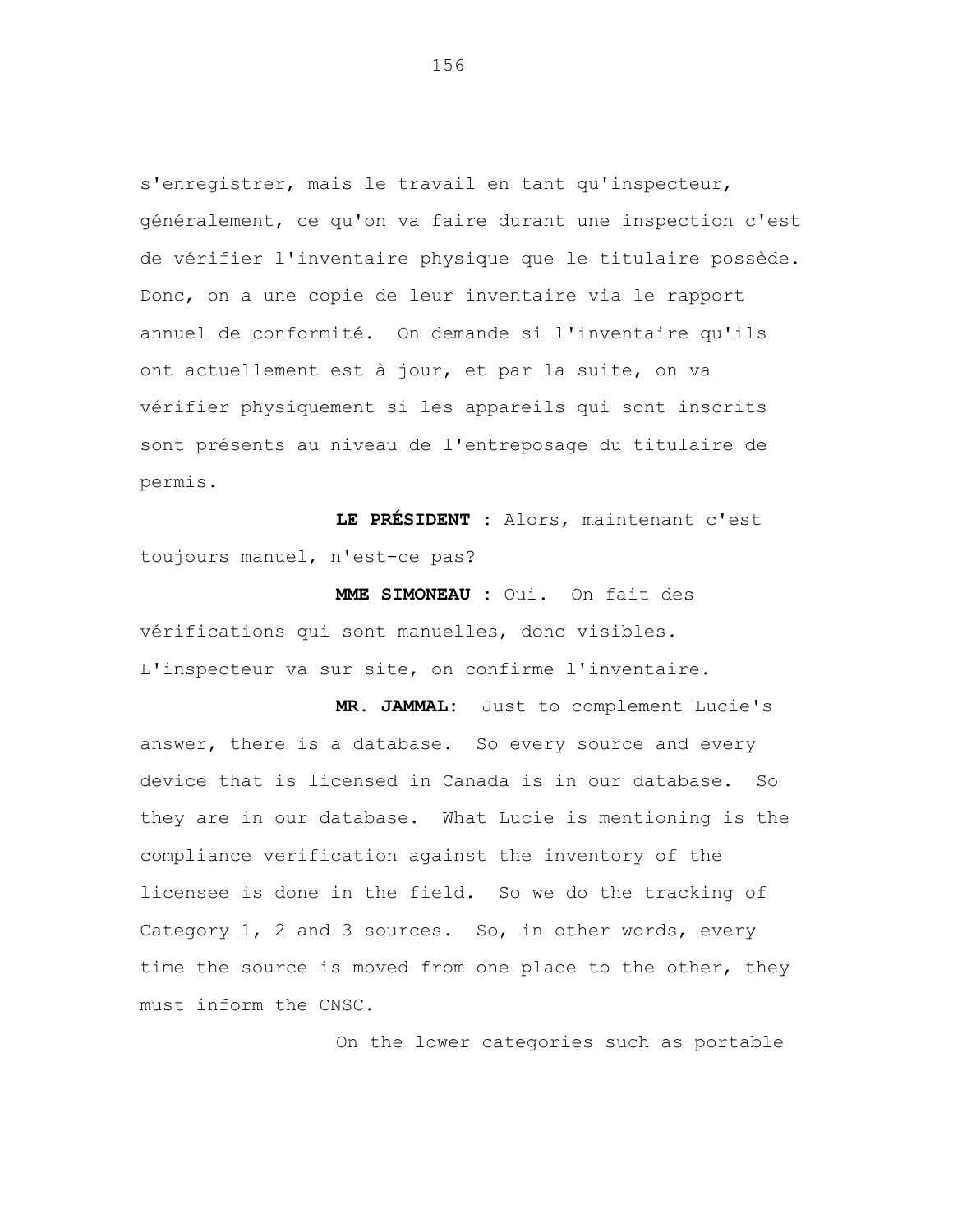gauges, which is Category 4, we do the verification based on the inventory of our database, that the possession of the licensee they have is matching, and that's the conformity we carry out. So we have a registry of the device and the sealed source in the device and we verify against it in the field. We do not track it at the same level. So we track it on an annual basis, but the registry does exist with respect to the database that we have.

**THE PRESIDENT:** So just share with us - you remember when the B.C. fires happened and we wanted to know where all those gauges were. How difficult was this to find them?

 **MR. MOSES:** Colin Moses for the record.

So just to confirm, Mr. Jammal is entirely correct, all the inventory is recorded in our databases. And what I was alluding to is we have one particular system that tracks Category 1 and 2 and another system that maintains the inventory of all other categories of risk sources. So when Fort McMurray or the B.C. fires happened, we looked at both of those databases to collect and identify any licensees.

We also -- sorry, I'm getting off track, but we geotag also the locations of all the licensees that have activities in the region so we can identify what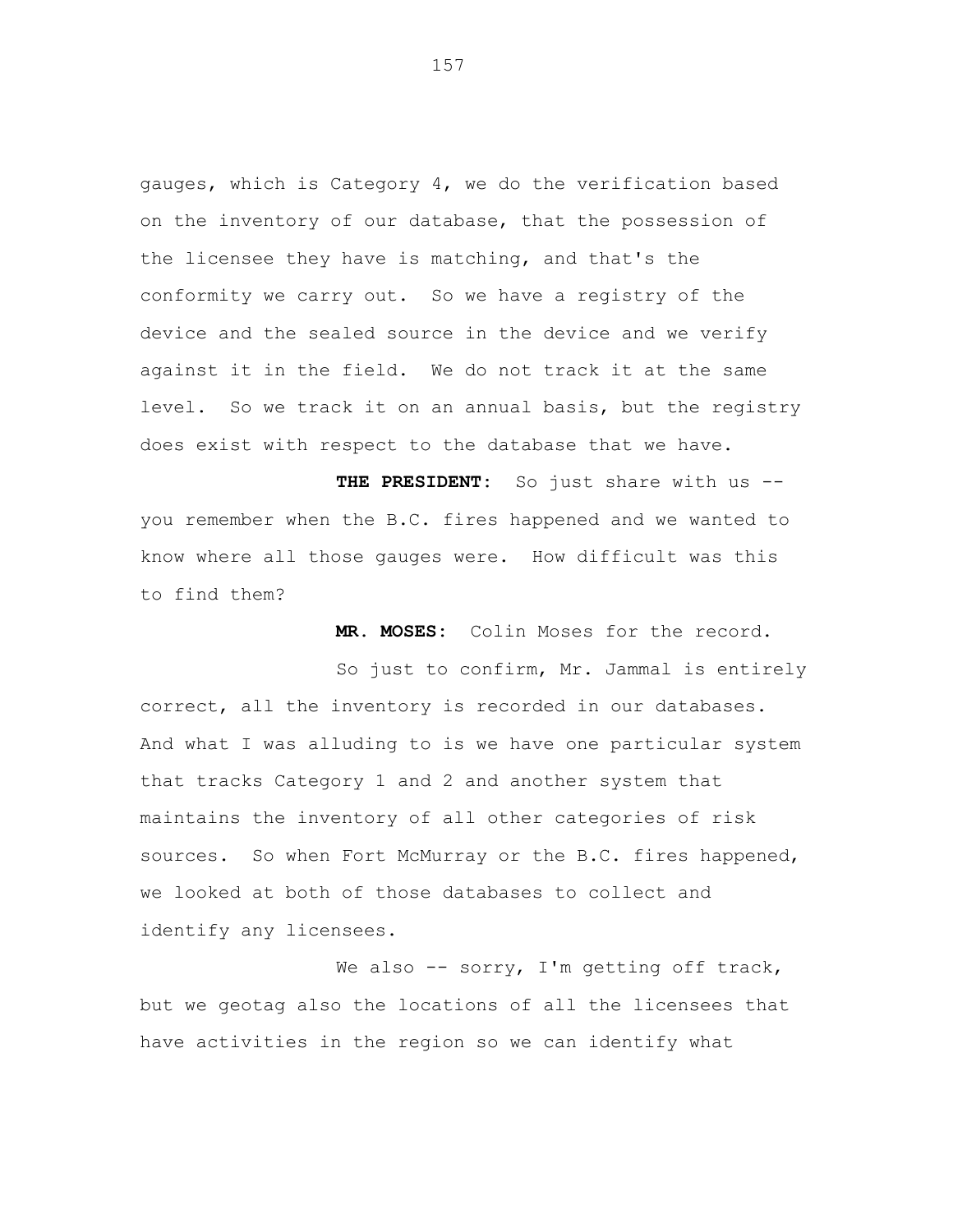regions are affected, we can identify what licensees are in that and we can extract any inventory that they have, and so we can extract all that from our database.

**THE PRESIDENT:** Thank you.

Dr. McEwan.

**MEMBER McEWAN:** Whilst I think about it, would it be possible for staff to come back to us at the next meeting with some answers to our questions about the I.1, .2, .3 LCH changes?

**MR. MOSES:** Colin Moses for the record. Yes. I already took that as a personal action, but we can absolutely brief the Commission on the analysis that was done to support those changes.

I would also like to add. I checked, Mr. Fundarek was at the CRPA annual meeting, and we have an open Q&A session, so he can speak to whether that issue did come up as an issue or through the Working Group.

**MEMBER DEMETER:** And just to add to that. Based on the rationale for adding other iodine products based on not particularly health risks but risks to internal contamination which would add to personal dose, just to add that once that compound is linked to another molecule which no longer makes it volatile, then the risk to dose is all external, like all the other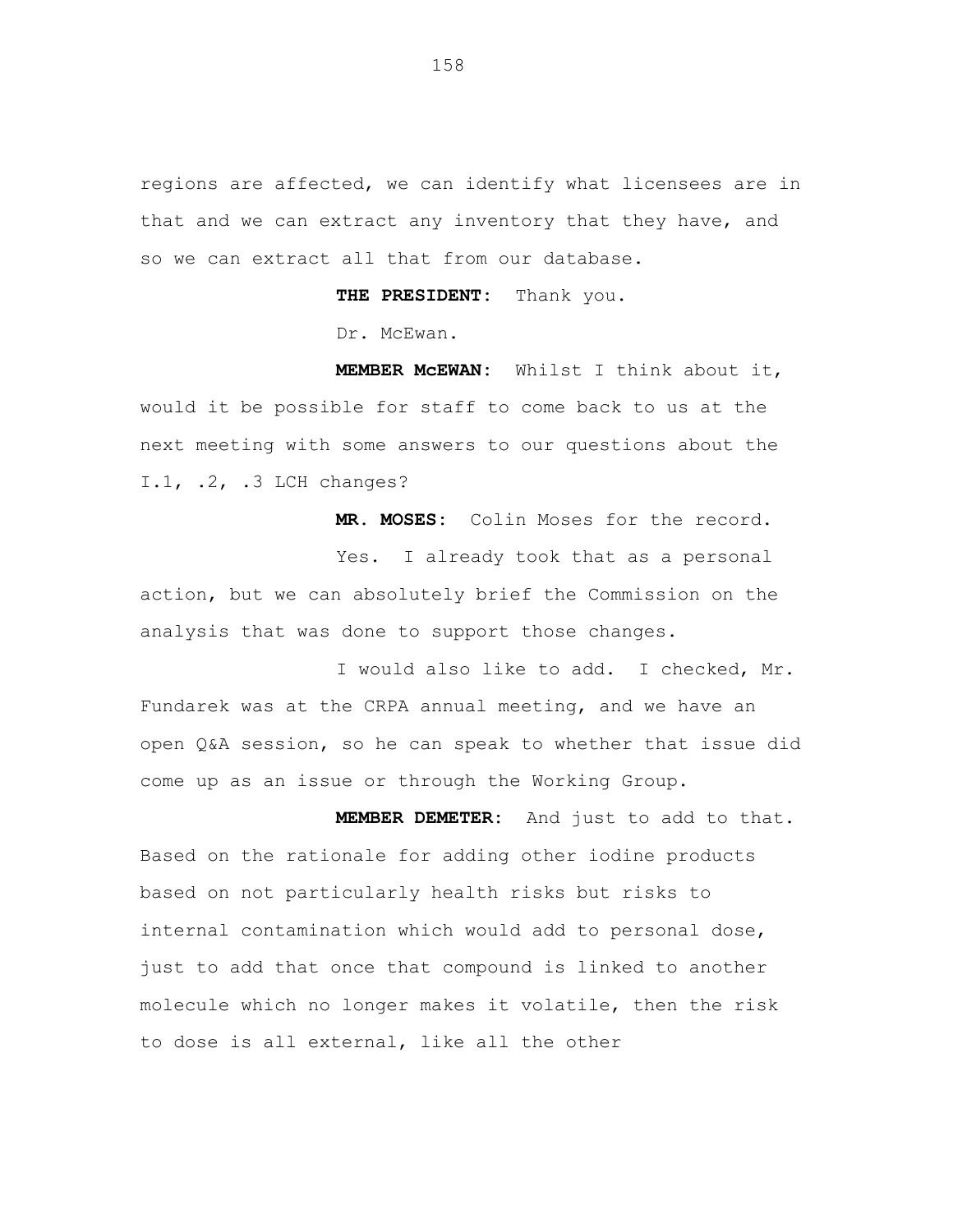radiopharmaceuticals. So once an iodine compound was linked with MIBG or other molecules, it doesn't have that risk of being internalized, and if the purpose of this is to look for internalized dose that might have been missed, then it's only volatile iodinated compounds. That would make sense.

THE PRESIDENT: So to piggyback on those two, if you look at your page 23, we see at 4.1 the three bullets. LC 2600, LC 2601, I assume -- I assume, I don't know if it's true or not. What I want to know is now that the thyroid issue came up, did any one of those licence conditions come as a surprise or they were consulted properly and industry understands the why of all of this?

**MR. FUNDAREK:** Peter Fundarek for the record.

The changes to the licence conditions for the thyroid bioassay requirements came about in July of 2016. At that time three licence conditions that were associated with the thyroid monitoring program were changed to include iodine-123 and -124, and this was based on CNSC staff's request to our internal specialists to review the applicability of those conditions to more than just iodine-125 and iodine-131 that they previously had been concerned with. CNSC staff were seeing more medical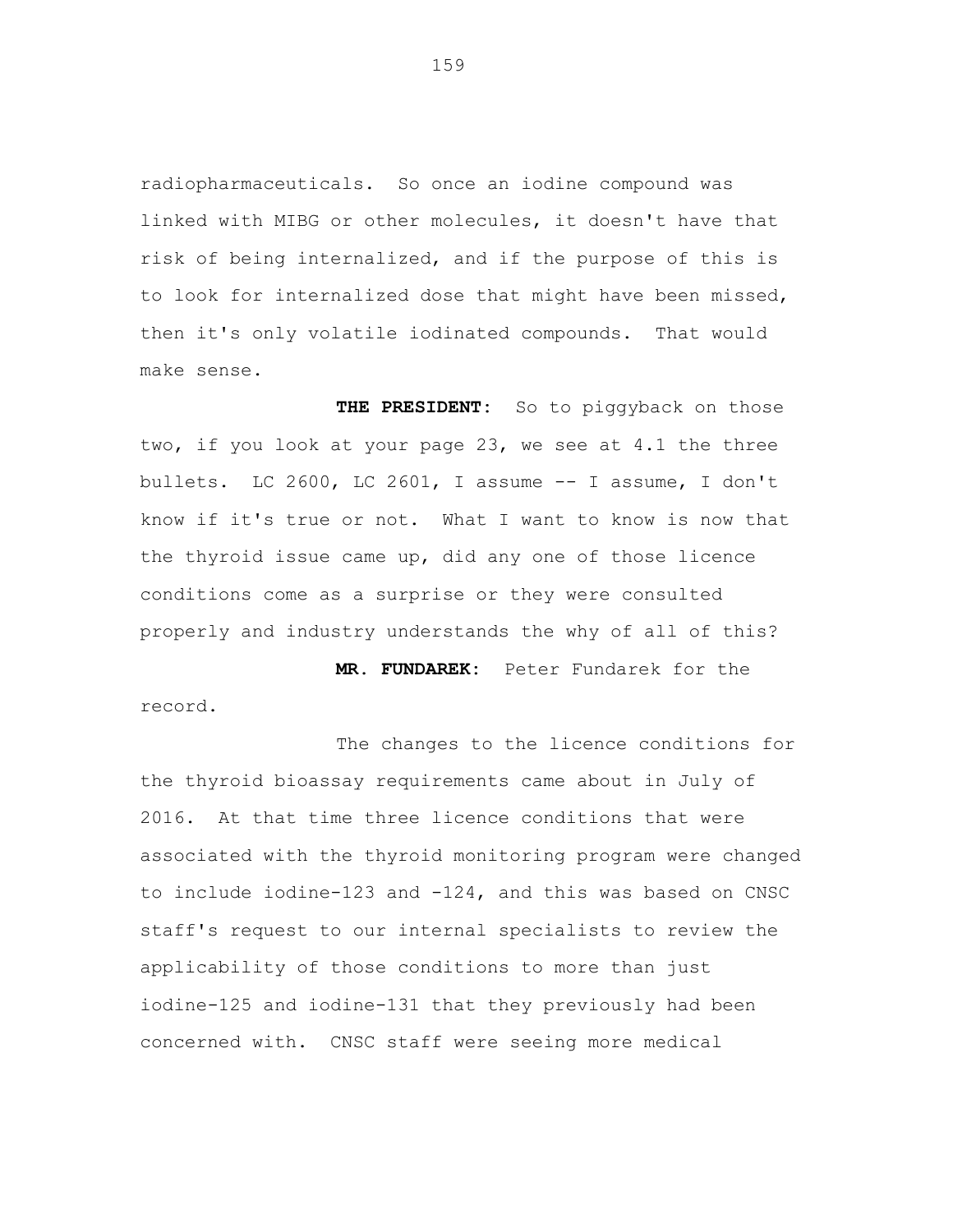institutions adding 123 and 124 to their licences and so we were concerned that there was an opportunity here for potential for uptakes that were not being properly monitored. So we asked our internal specialists to do this review. They conducted an assessment that was quite detailed and very comprehensive and identified that yes, there was a potential for an uptake if materials were being handled and so it was prudent to add iodine-123 and -124 to the licence conditions in the way that they did so.

There is also Regulatory Guide GD-150 on designing radiobioassay programs and it talks specifically about these areas. It considers these as pseudo-sealed sources because they have short half-lives, typically less than seven days, which both of them have; they are more or less uniformly handled throughout the year; the material is not aerosolized or boiled or held in open vented containers; and it's basically in a dilute liquid form and it's generally handled through syringes.

In those cases, GD-150 says that there is not much of a requirement for a bioassay program. And so that was -- when one of the licensees pointed that out or asked questions about that to CNSC staff, we were able to respond back to the licensee and say, yes, that is something that we don't require. If you're handling these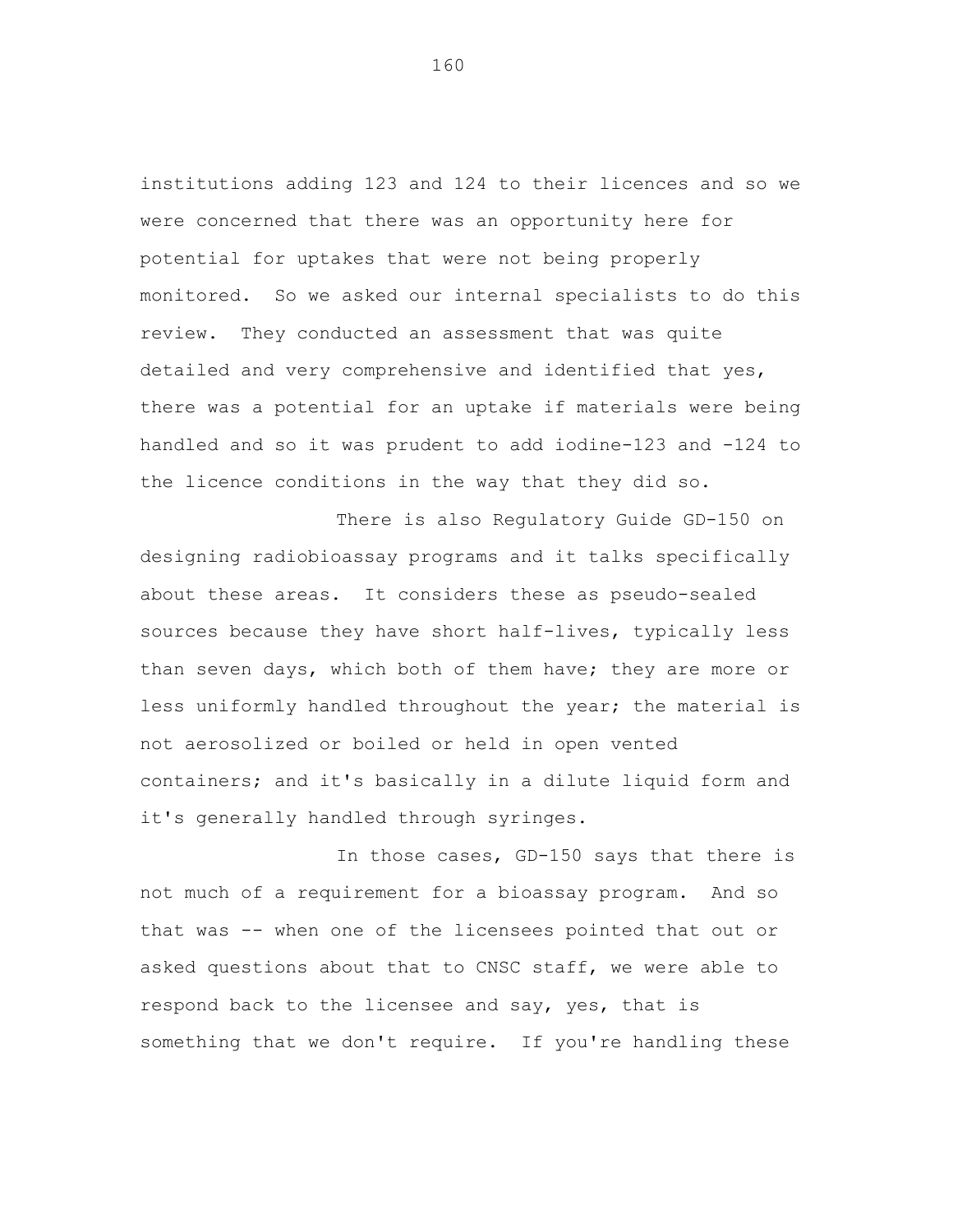isotopes in those quantities, then you're not required to have a bioassay program for 123 and 124.

We should have done a better job of communicating this more widely to other licensees. We failed in that respect because we neglected to do a more comprehensive assessment of the impact of this change. We need to do a better job of that.

However, I would also point out that we hadn't heard of any feedback from licensees regarding the addition of 123 and 124 to the licence condition and we've had a few meetings with the CRPA and our Working Group since the licence condition was implemented and certainly we heard nothing during the open session at the CRPA conference. So this was relatively a bit of a surprise to us, but it's true we should have done a better job in terms of communicating these requirements and making them more clear.

 **THE PRESIDENT:** And I think we're not - there's two issues we're debating here, the rationale for doing it and then the consultation and the implementation, and it should always be a two-key system, you know, the rationale and then how do we implement it. So this is the kind of things that we would like to see, I think that Dr. McEwan was asking for. But I was asking if we ran into the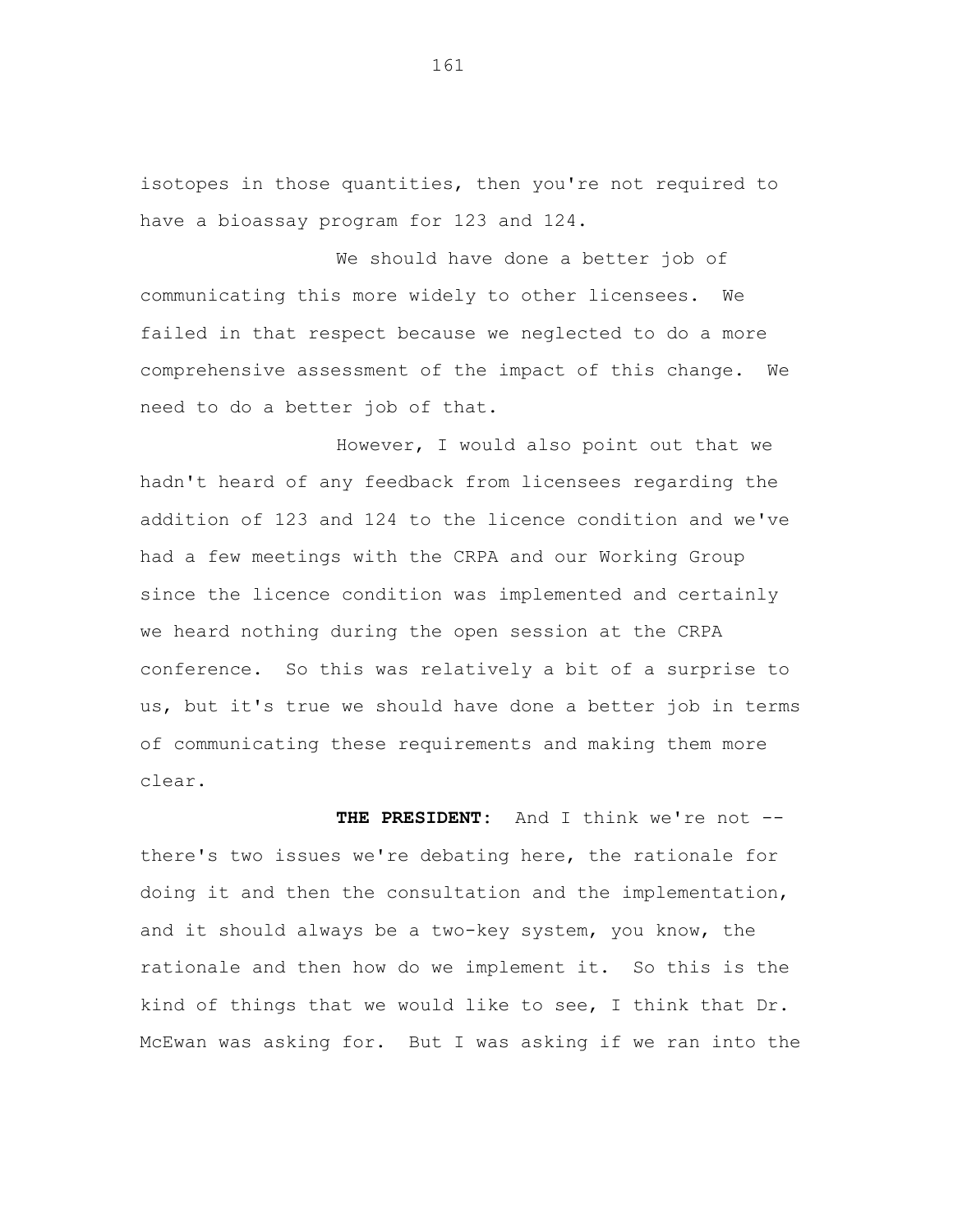same issue on LC 2110 and LC 2583. I'm just trying to verify because I don't understand the nature of -- it's only important I understand. What I want to know is was there sufficient consultation done on those two other LCH amendments?

**MR. FUNDAREK:** Peter Fundarek for the

record.

As we do most times, we try to bring this information out to our licensees either through information sessions or through our working groups or through directed information to the licensees that are going to be affected by these potential changes, sending them an email advising them what the potential change is and how they could meet the requirements.

Again, with those other licence conditions, the answer is no, we have not heard any feedback from licensees regarding any challenges associated with implementing those. So we have to assume that that information we've provided is sufficient at this time.

**THE PRESIDENT:** You see, what I'm worried about is what we've heard: Yeah, they issued it, we decided not to fight that. I hate that kind of an attitude. If we do something that is maybe not as efficient and they decide not to fight you for that, that's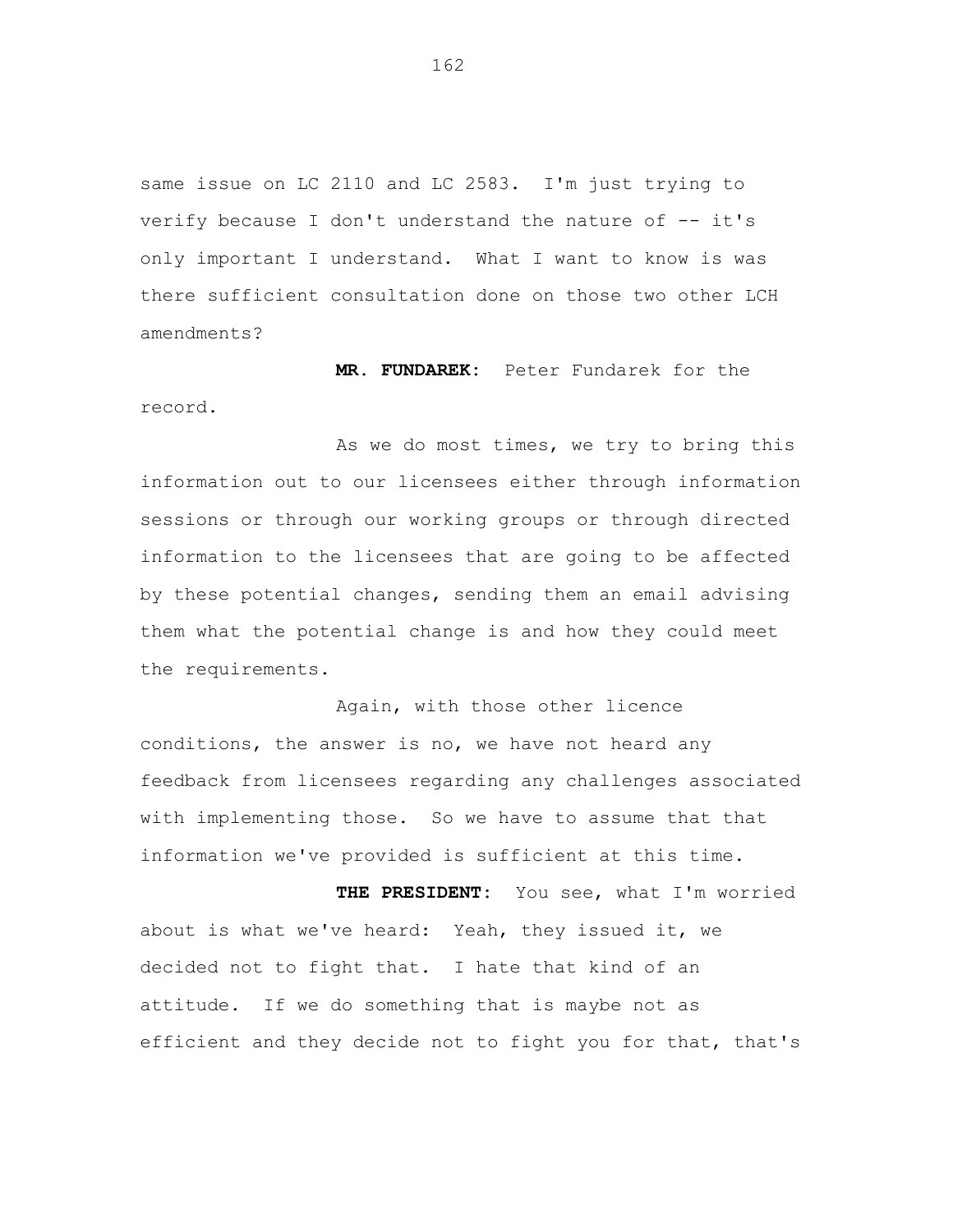not a good outcome either. You want a formal process of consultation and I'm not sure even an email will do. You need a normal kind of consultation on a particular new condition you impose and you should have a challenge internally in our organization, whether it's really required and what is it you're trying to do. Especially our licensing people should both exercise the mandate.

**MR. MOSES:** Colin Moses for the record.

I entirely agree. In fact, your statements reflect the conversation we had over lunch with respect to that issue. I think there is an opportunity. We have a robust internal control over the licence conditions and internal approvals, but I think there's an opportunity to improve in terms of how we engage the licensees before we roll out those changes and there's always opportunities to improve how we regulate the sector.

## **THE PRESIDENT:** Mr. Seeley.

**MEMBER SEELEY:** Maybe I'll just finish up on the performance measures. So we were talking previously about the medical sector and that they had 20 percent below an acceptable on the inspection ratings of radiation protection. Now, I know that the inspections are an early indicator. Clearly, you want to have other measures in place, including the top events, where you actually have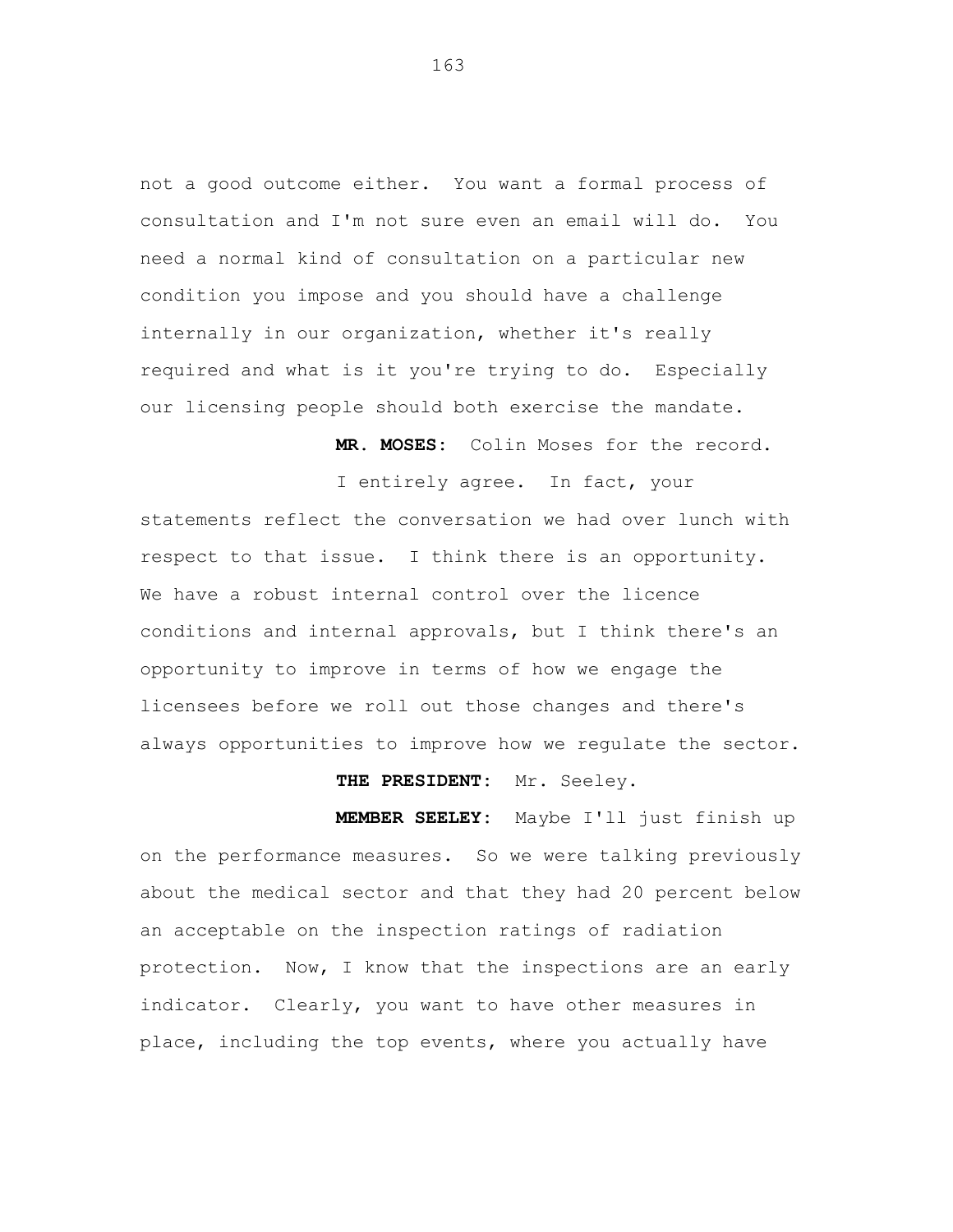exceedances for either workers or public. And we did see one exceedance I think in the medical sector on extremities. It was the only one we had for 2016. So I guess this goes back to my question, which is 20 percent of inspections for radiation protection were below expectations or unacceptable. In fact, I noted below that, nuclear medicine it's 25 percent of inspections didn't meet fully satisfactory or satisfactory. So it's a lot. It's not one or two. I understand that of course if that happens you're going to make a list of recommendations that need to be undertaken to get them into compliance, but it starts to become a lot of recommendations if 25 percent of your licensees are not meeting the requirements and so there's a long list of recommendations for everyone -- or 25 percent involved.

So it brings me to the point. Is there something more systemic or something broader you should be doing in the medical sector to bring that group up to where you want it? Because it just feels to me like it's - maybe it is more complex and maybe there is more rigor in those inspections, as was described, but it feels to me like it needs improvement.

**MEMBER McEWAN:** I'll just add a number to that. Figure 23 on page 51, the management system for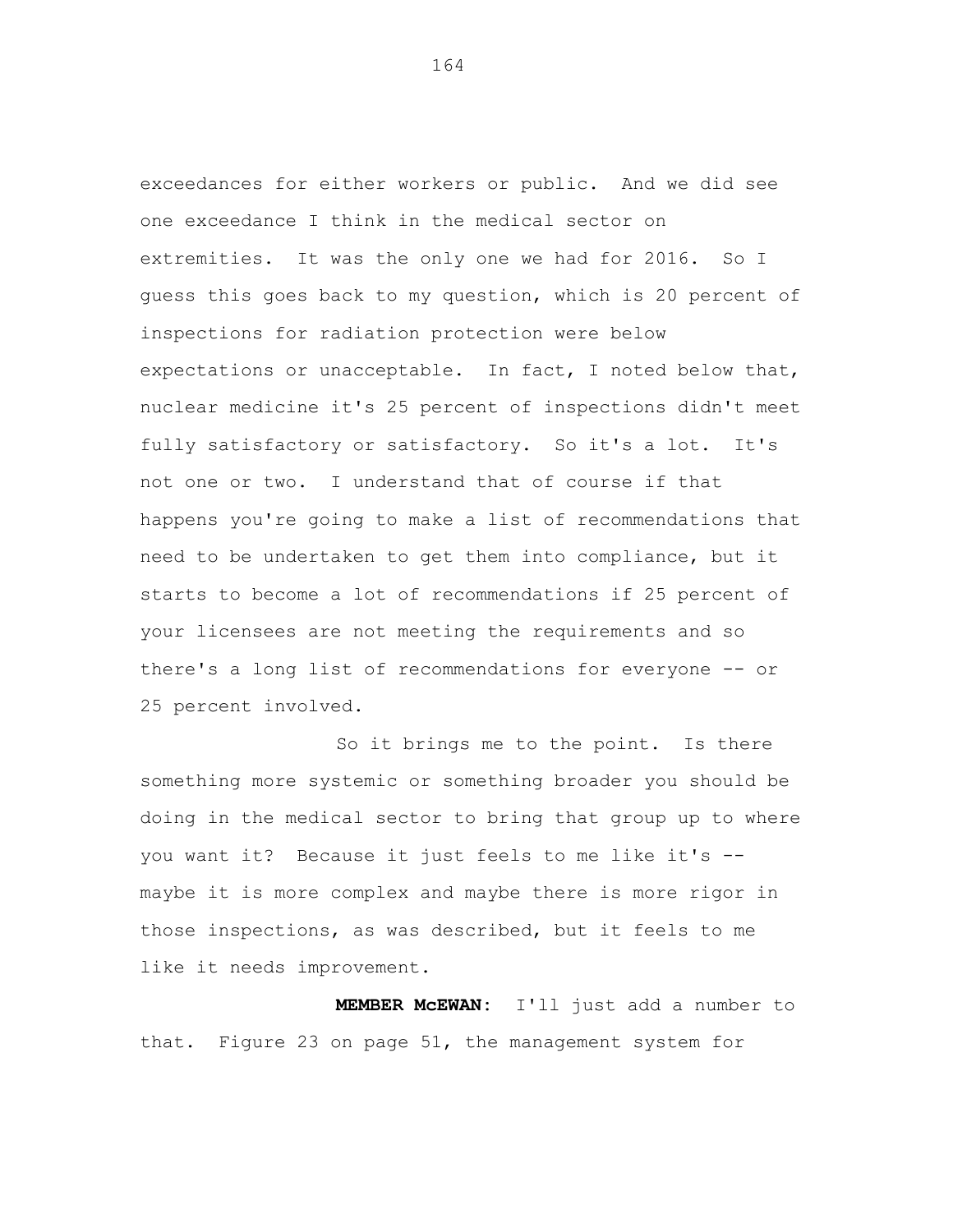radiation therapy dropped to 65 percent.

**MR. MOSES:** Colin Moses for the record.

I'll let Mr. Broeders speak specifically to the radiation therapy, but that's exactly what I was referring to when I talked about tracking and monitoring trends in performance. And so this report is useful in that we package it together and we provide it out. There's also a lot more analysis that goes behind that. So we record all the inspections in a single system. We're able to run reports by use type, by subsector, by type of activity by licensee to look if there's trends in performance, repeated non-compliances, and we use that kind of information to inform how we engage, how we prioritize our inspections, what kind of communications we put out to licensees, what we choose to highlight in our communications in our outreach sessions. So yes, when we see any kind of performance or trends in that, that changes how we oversee the sector.

On top of that, on a quintennial basis we review our risk rankings that inform our risk-informed regulatory program. In that too we look at trends over several years in the sector to see whether we need to adjust our risk rankings and also whether we need to adjust our inspection frequency and our inspection focus and our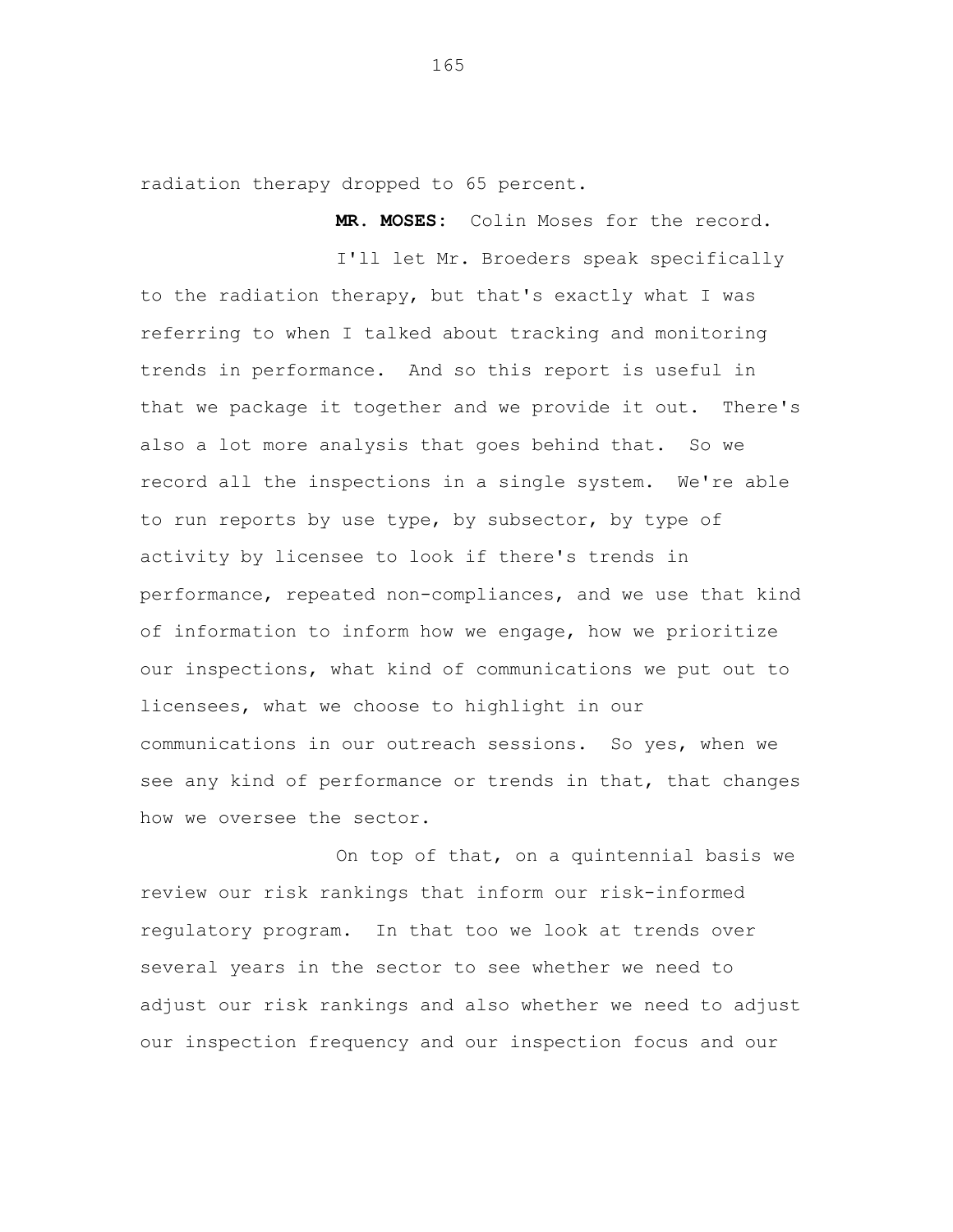inspection priorities.

 **MR. BROEDERS:** Mark Broeders for the record.

There was a drop in management system performance in radiotherapy largely related to administrative non-compliances. For example, a licensee accepting an upgrade to equipment and not reflecting that in their licence. So that speaks to the lack of oversight in terms of procurement and management oversight with respect to how that equipment is being upgraded. There were a few instances of that in 2016, so that's an area of review for the current year. We will be working with our management system specialists to do sort of a wholesome review of the management system expectations, including procurement, which wasn't historically a large area of focus.

**THE PRESIDENT:** I assume you keep track of repeat offenders, so to speak?

**MR. MOSES:** Colin Moses for the record. Yes, we do. We track compliance history for every licensee. And maybe I'll let Mr. Schmidt speak to how we review that as we prepare for inspections.

**MR. SCHMIDT:** Jonathan Schmidt for the record. I'm the Regional Site Inspector Coordinator out of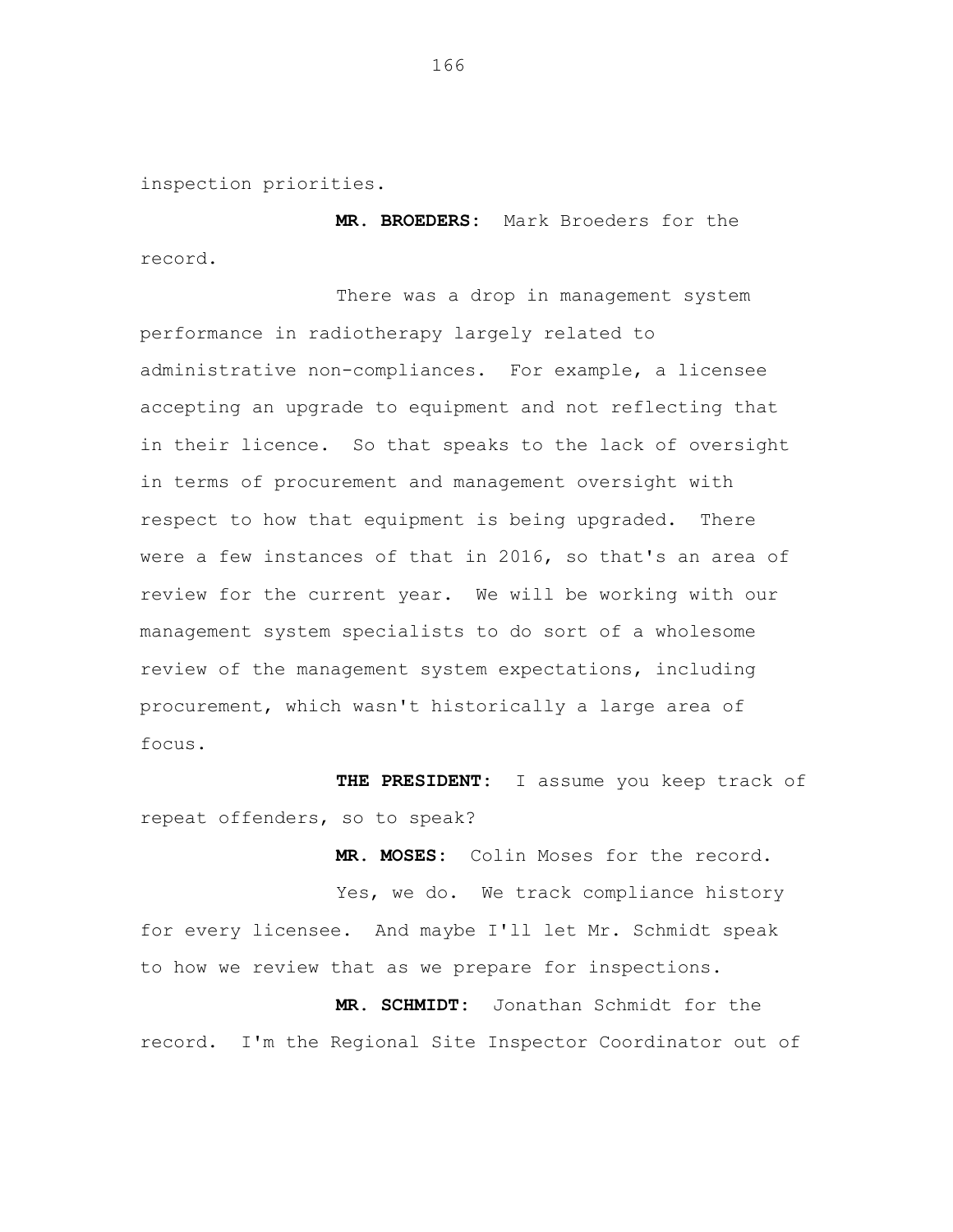the Mississauga office.

So as part of the preparation for every inspection, we look at the compliance history of the licensee. So we pull previous inspection reports going back from the previous inspection as well as the whole history of the licensee over its period of having a licence and we look to see what were the non-compliances and how the licensee addressed them in the past.

Then when we complete the inspection, we follow up on those areas to ensure that they're still in compliance. And if there's any non-compliances in the areas that we've seen previously, we then ask the licensee to take additional measures. What we might do is talk to the RSO and the applicant authority and actually call them into the regional office and have a discussion to say: We are seeing repeat non-compliances from year to year or from inspection to inspection -- it may not be annual. How are you going to address this?

We have gotten good responses from applicant authorities and RSOs by approaching them in this way and it seems effective in resolving those repeat areas. **MEMBER SEELEY:** So according to these statistics you might have 25 percent of your licensees in

your office for that discussion?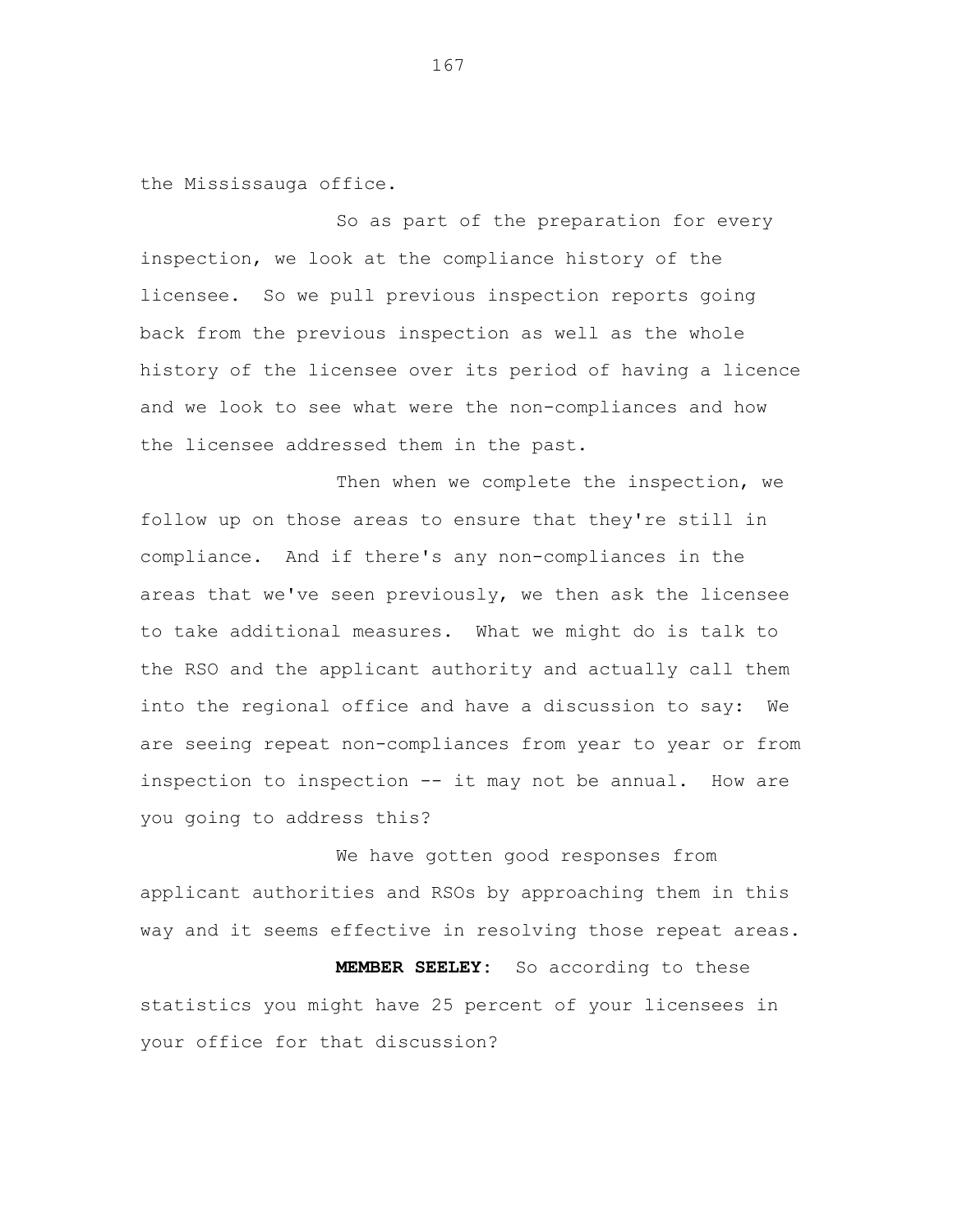**MR. SCHMIDT:** It's a little complicated. The areas where we see repeats might not be the same people or the same locations. So, for example, in the medical sector there might be four or five hospitals that are under the same licence. So we might see a non-compliance in the areas of radiation protection, for example, not doing their swipe checks, at one hospital and then we might see it again two years down the road when we repeat the inspection at a completely different hospital. So there is an indicator that perhaps the program isn't functioning, but in and of itself, they did correct the issue at the one hospital, it's just showing up in a different area, which explains the complexity that we're dealing with with these larger institutions.

**THE PRESIDENT:** So think about this for the next presentation. In about maybe half an hour we'll get into the next session. Because the question is -- so you have under one licence four hospitals but there's only one, if I understand correctly, applicant authority. So where do we put the accountability scheme at the end of the day? I understand the RSO but I never understand the applicant authority and what is that applicant's responsibility for making sure that everything is working properly. Don't answer it now but keep the answer there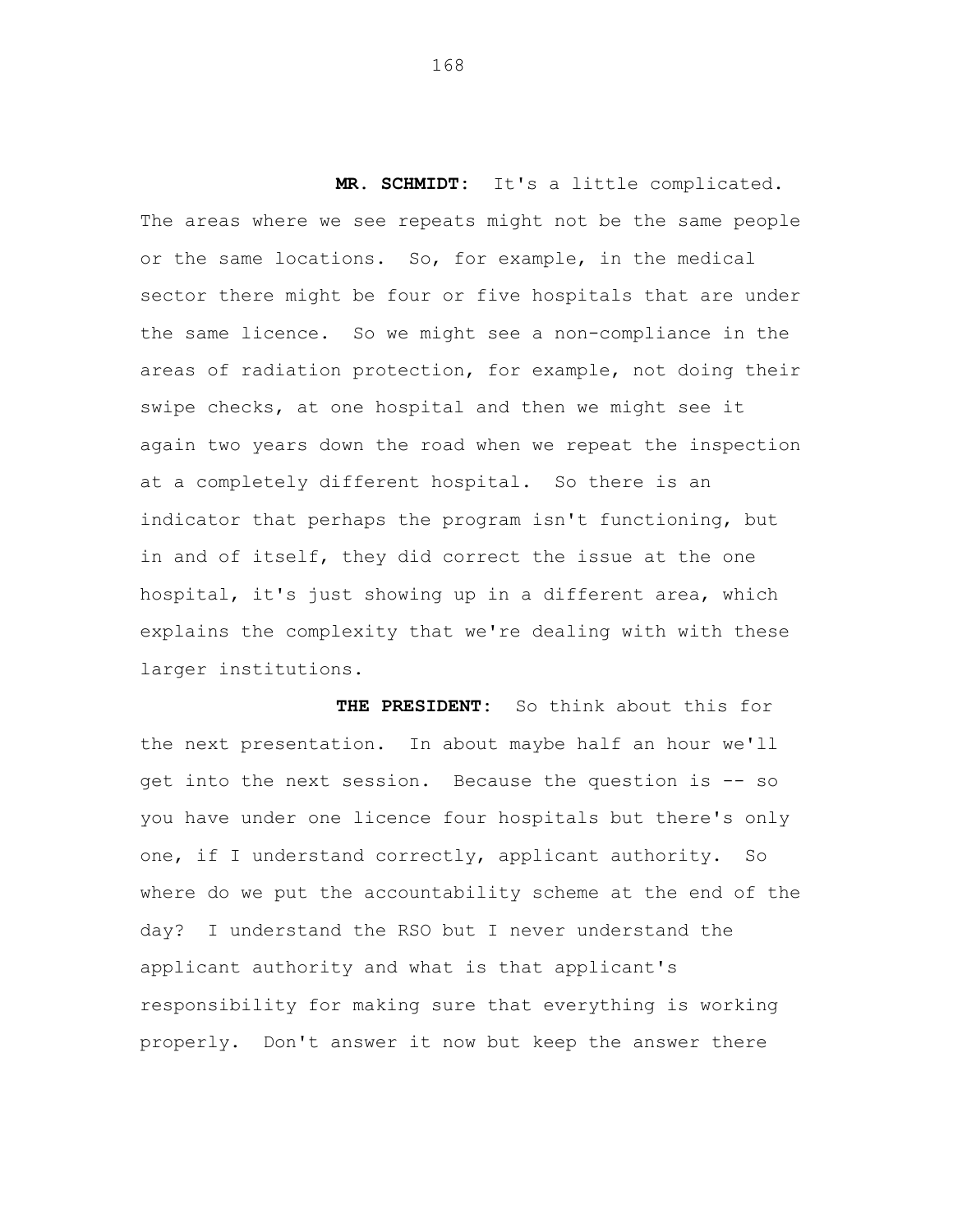for the next session.

I would like to move on now to Dr. Soliman.

**MEMBER SOLIMAN:** Thank you.

Some of the licensees are based outside Canada. They come to Canada to perform work. What is the process in place to deal with a licensee in terms of an inspection and non-compliance?

**MR. RABSKI:** Henry Rabski for the record.

For companies outside of Canada coming in to do servicing of specialized equipment and replacement of sources and so on, we know because they hold the licence with the CNSC, we know who they are. On an annual basis, we send them a notification with our expectation that they notify us in advance of coming to Canada to provide a service. So there is an expectation there. It's very clear.

We get a lot of calls back when they get that letter to specify what we are looking for, because in most cases they want to comply and they want to be in good standing when they are coming in to do these services for their clients.

So we get those notifications. They are directed to the regional offices like the two staff members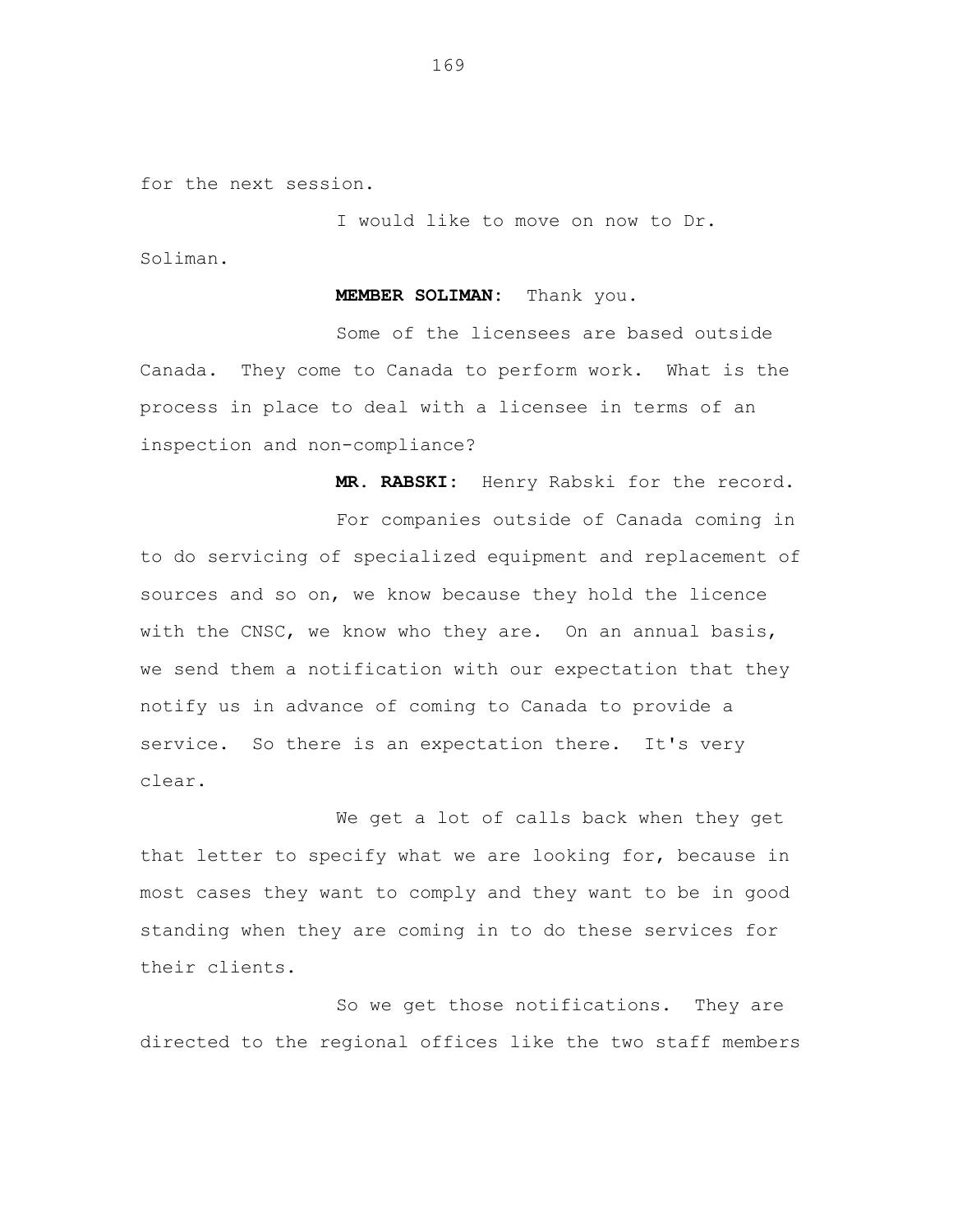that I have here today. They will get those notifications and we will look and see if those servicing companies have been inspected. We will make every effort to observe the work that they are going to do, so we will come out. The notification is given to us and then it becomes an unannounced inspection. We know where they are, but we don't necessarily have to be there on that day.

We can also contact the individual licensee to verify time, place through another mode to make sure that the timing is correct, and we make every effort to go and see those licensees. Sometimes they are only in Canada once a year, sometimes even less frequent. They are also in different regions across Canada.

So it provides a challenge. Wherever possible that's one of our priorities is to inspect servicing companies that come in to do these special jobs and haven't been inspected in a reasonable period of time, say within the last 18 months.

**MR. MOSES:** Colin Moses. I will just add too that we did do inspections in other countries. And so Mr. Broeders can speak, for example, to the one we recently did on a manufacturer.

**MR. BROEDERS:** So we use a similar strategy, as Mr. Rabski explained, for foreign service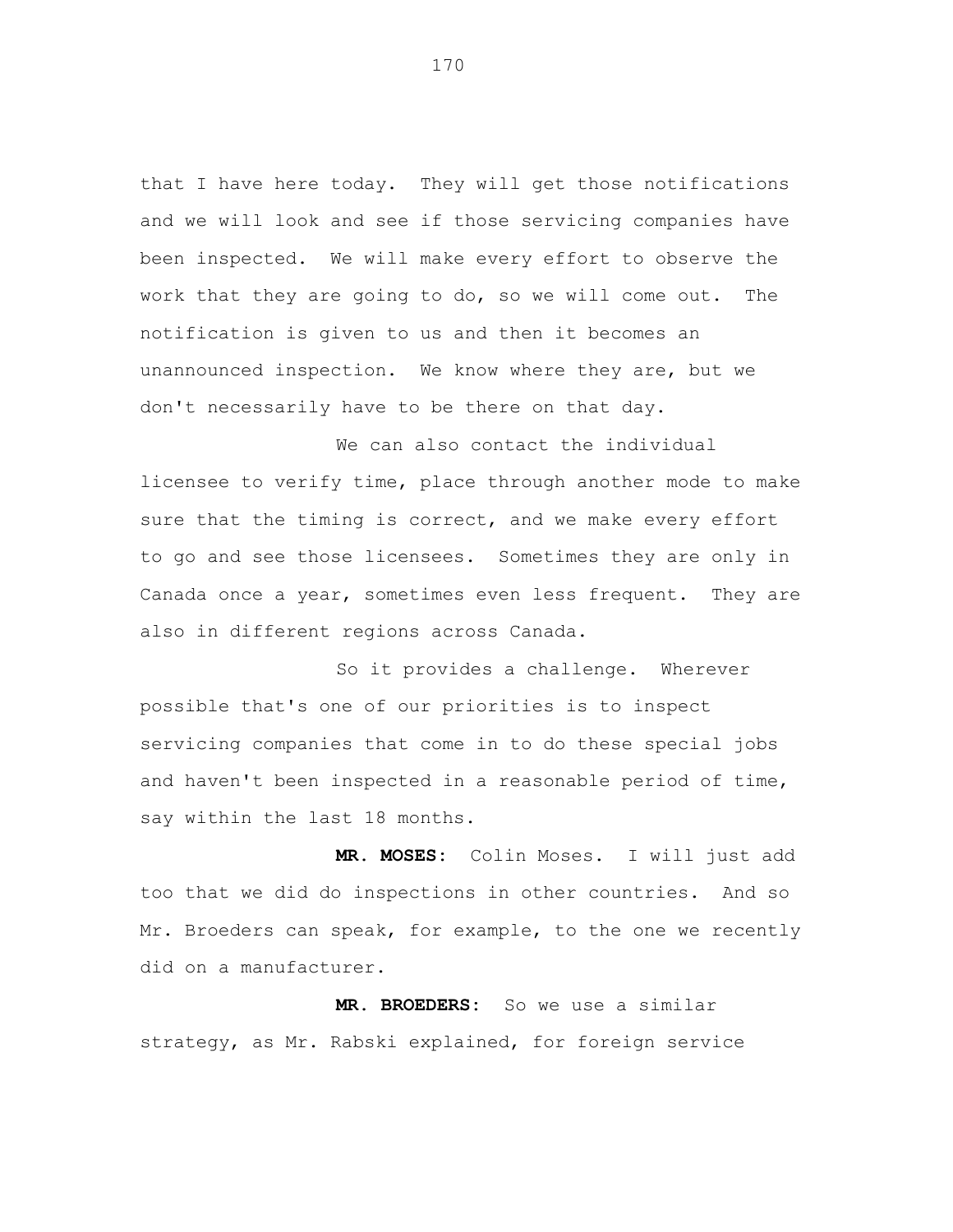providers. So it's a combination of requiring the licensee to submit their plans for servicing in Canada, so we can plan our schedule accordingly to be sure we're on site when they conduct their servicing work so we do the inspection.

In some cases it's opportunistic. If we are on site say in a hospital doing an inspection and one of the vendors happens to be there doing servicing, we'll do a Type II inspection on the spot. We are prepared for that at all times. All the inspectors carry the necessary information they need and the forms they need to be able - electronically to be able to generate those reports in the field and give it to the licensee on the spot.

In rare circumstances we'll go to the licensee's headquarters to do inspections. So as Mr. Moses alluded to, there is one particular licensee where we had a concern about their management system and their organizational behaviour, if you will. And so we drew together a team from class II, from the management system group and from the human and organizational performance division and went to Atlanta and conducted an inspection.

As it turned out, there were some concerns that were uncovered as a result of that inspection. So it was a worthwhile exercise to do it, but it's used rarely in the case where we see there is evidence of a significant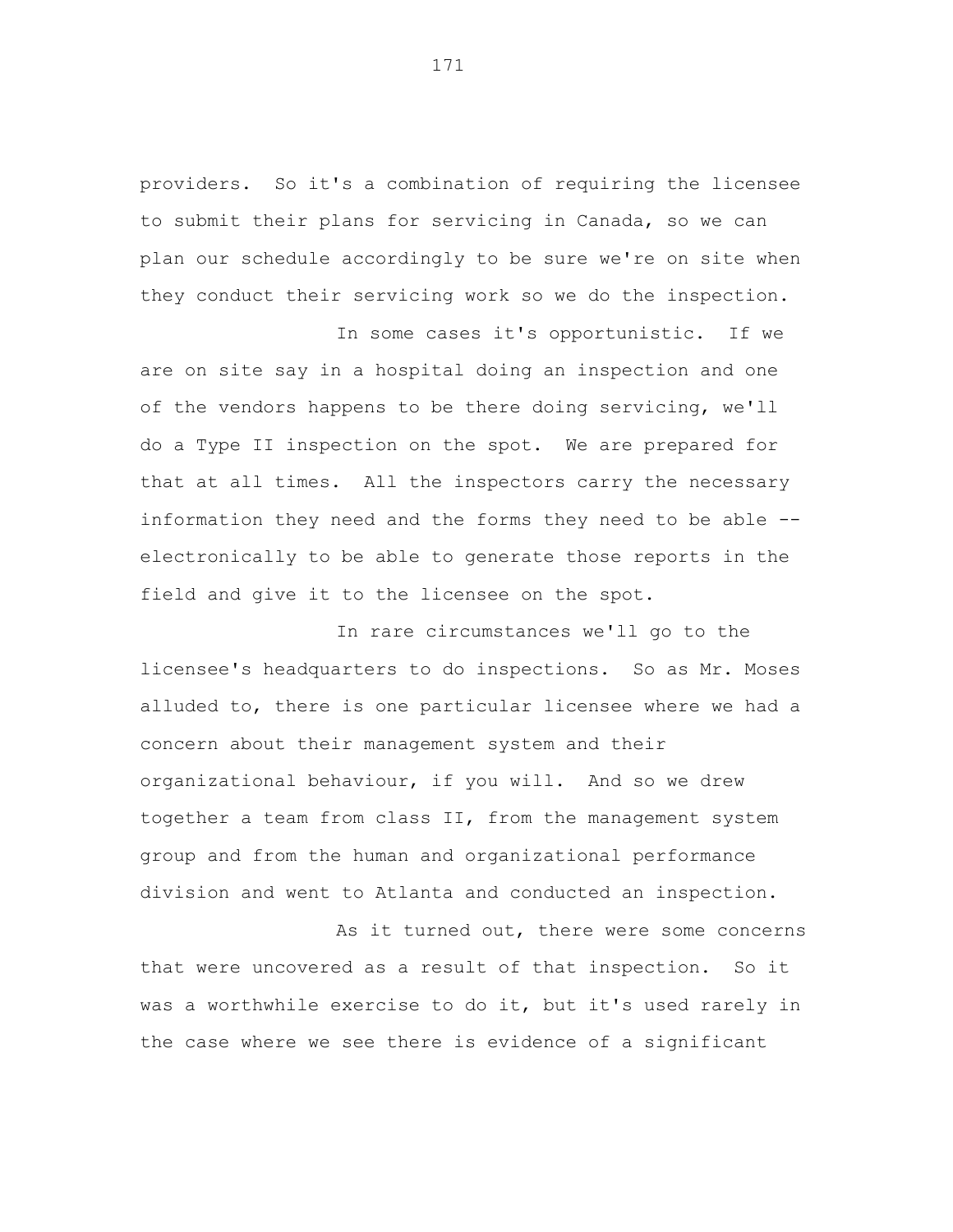and systemic problem.

**MEMBER SOLIMAN:** Okay. How do you deal with non-compliances?

 **MR. BROEDERS**: Mark Broeders for the record.

Just like any other licensee. So these are licensees just like the operators. So the Class II regulations require that anyone performing service on Class II prescribed could also be licensed. So if they wanted to do -- perform licensing activities in Canada, they must have a licence with us. So we follow through the same way we would with any other licensee through to completion.

**MEMBER SOLIMAN:** Thank you.

**THE PRESIDENT:** Thank you.

Dr. Demeter...?

 **MEMBER DEMETER**: Well, thank you very

much.

There was a very interesting story in the ROR about the driver and the passenger who got \$1.6 milliSieverts. So it raised a number of questions. One, was the driver authorized to transport nuclear substances? Two, was the package appropriately for nuclear substances and was the driver new? Or do we know if the passenger got a dose of \$1.62, I think, milliSieverts, was it because of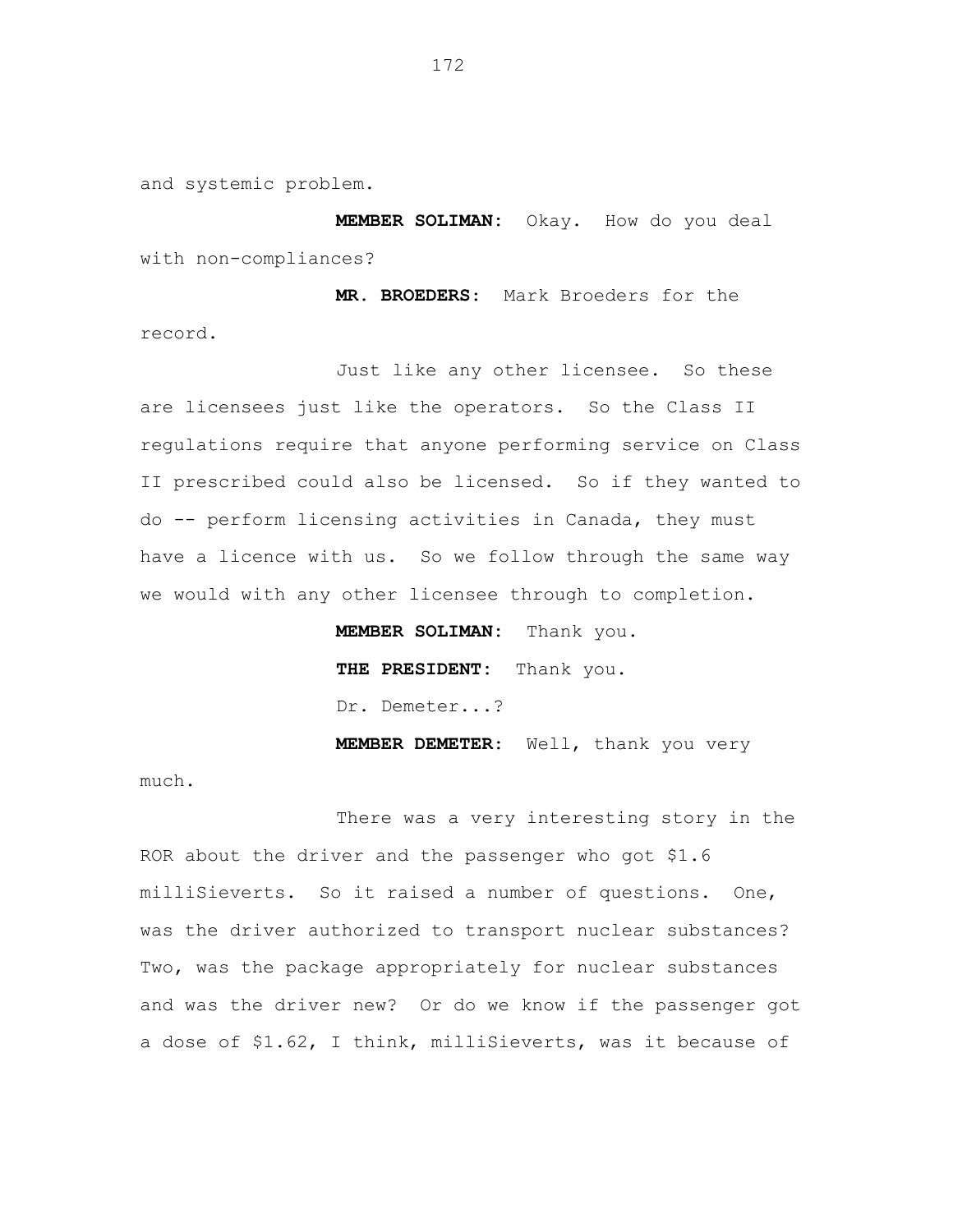proximity to the package or that was a short trip with this -- well, it wasn't short like with the number of hours, but it didn't mention the driver's dose versus the passenger's.

So it raises bells about how much dose is this driver getting? This may not have been his first trip with a nuclear package. It just -- it raised a bunch of questions in my mind.

**MR. MOSES:** So I'll let Mr. Sylvain Faille speak to specifically how doses are managed in transport situations, but to brief, it really was a proximity. So in fact there were other members of the public who did receive unnecessary doses as a result of that non-compliance. The worker had received the appropriate training. They were authorized to do that transport. The packages were adequate.

And in that case we issued an administrative monetary penalty because there was clear intent behind the non-compliance, for lack of a better term, to make that extra money by carrying passengers along with those shipments.

**MEMBER DEMETER:** Thank you. That answers my questions.

So the dose received was the expected dose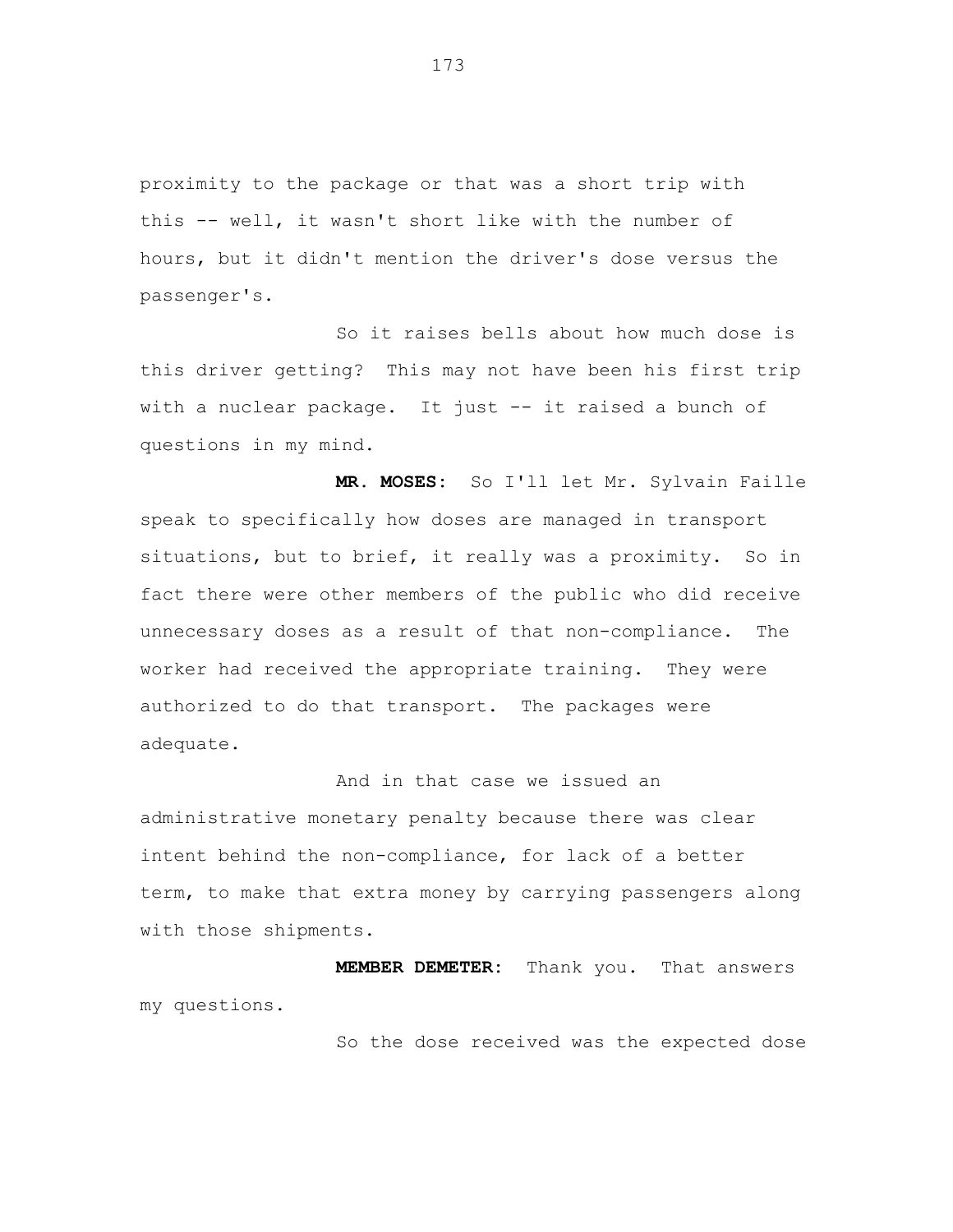at the surface for that type of package and product that was in the package and everything else was appropriate, relative to training certification. It was just someone literally sitting beside a box they shouldn't have been sitting beside then.

> Okay. That answers those questions. **THE PRESIDENT:** Thank you. Back to the top of the list, Dr.

McEwan...?

**MEMBER McEWAN:** Thank you, Mr. President.

Just a couple of minor questions: So on slide 10 when you were discussing public consultation, you said that you actively pushed the report to a number of organizations. Did those organizations include the Canadian Association of Radiation Oncology, Radiology and Nuclear Medicine?

**MR. MOSES:** Colin Moses for the record.

No, they did not. In fact, I think that was one thing that we did take away and we've requested updates to our subscription service to ensure that those organizations are included so they get that proactive notification.

**MEMBER McEWAN:** Thank you. And the second thing, it would be helpful to separate the AMPs and the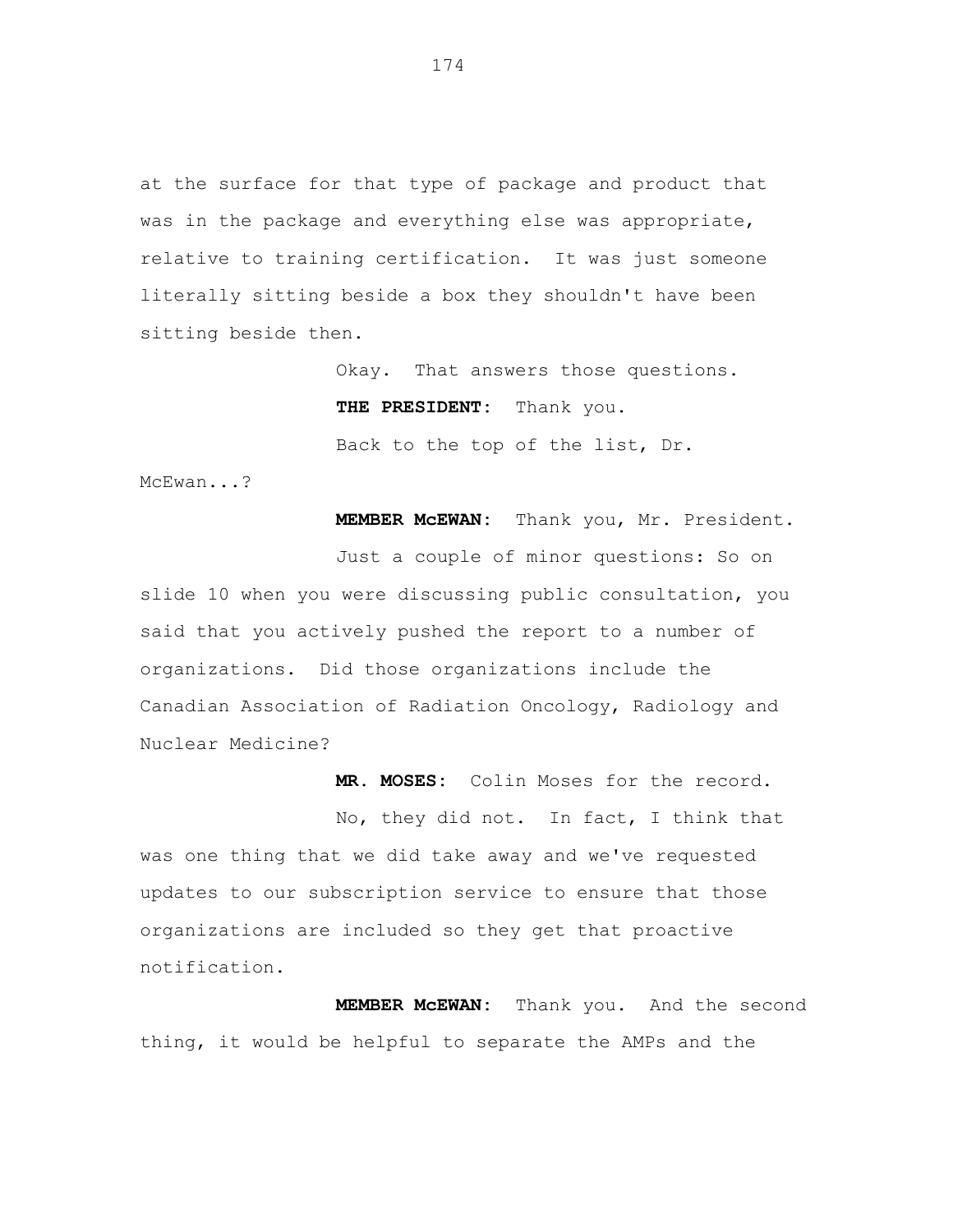orders by sector so that we actually, if you like, have two columns and the sectors. I think it would just be helpful to see where the sectors are performing, and particularly if we look at it in terms of some of the subsector sectors -- sector subsectors. Thank you.

T**HE PRESIDENT:** Thank you.

Mr. Seeley...? Dr. Soliman...?

**MEMBER SOLIMAN:** I have a question about the compliance -- the non-compliance penalties. There are four enforcement actions for non-compliance. This is order, administrative monetary penalties and decertification of exposure device operator, and RSO. The action taken is commensurate with the risk.

What rules govern the non-compliance risk? That's the first part of the question. The second one is how we determine the AMP.

**MR. MOSES:** So maybe I'll ask Ms Lucie Simoneau who can speak to the considerations that an inspector goes through in determining the appropriate response to a non-compliance.

**MEMBER SOLIMAN:** The risk, how we evaluate the risk and how the risk value will be -- will lift any of this for non-compliances.

**MME SIMONEAU :** Si je comprends bien, vous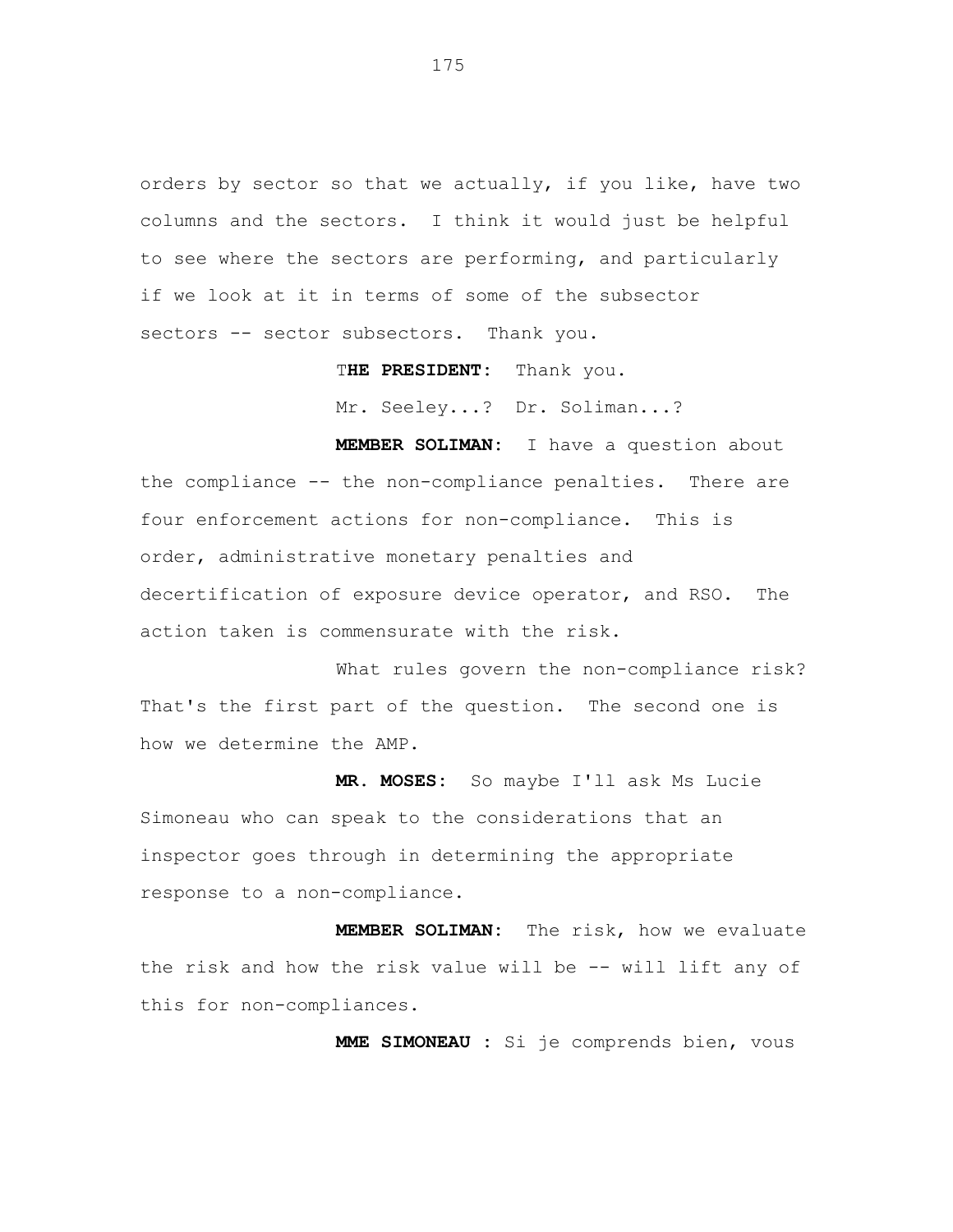voulez savoir c'est qu'est-ce qui détermine le fait entre émettre un ordre ou des sanctions administratives pécuniaires? C'est quoi?

**MR. MOSES:** So just what Lucie was looking for is just a bit -- so maybe I'll give some context.

So we do have internally, we have processes and procedures that govern all our work including our compliance oversight. We have inspection procedures, and we have one that's particularly relevant to your question called the select and apply enforcement tool. That process outlines the different considerations that need to be taken when determining the appropriate enforcement response to a non-compliance.

So again, no non-compliance with our requirements is acceptable and all of those require corrective actions. But our regulatory response to those non-compliances can vary, and they vary on a number of factors including compliance history of the licensee, previous non-compliances, the risk significance of the non-compliance which we have gone through all the requirements and assigned a risk associated with the different requirements, the extent of the non-compliance, so Mr. Rabski spoke when he gave their presentation to there are instances where unacceptable ratings were given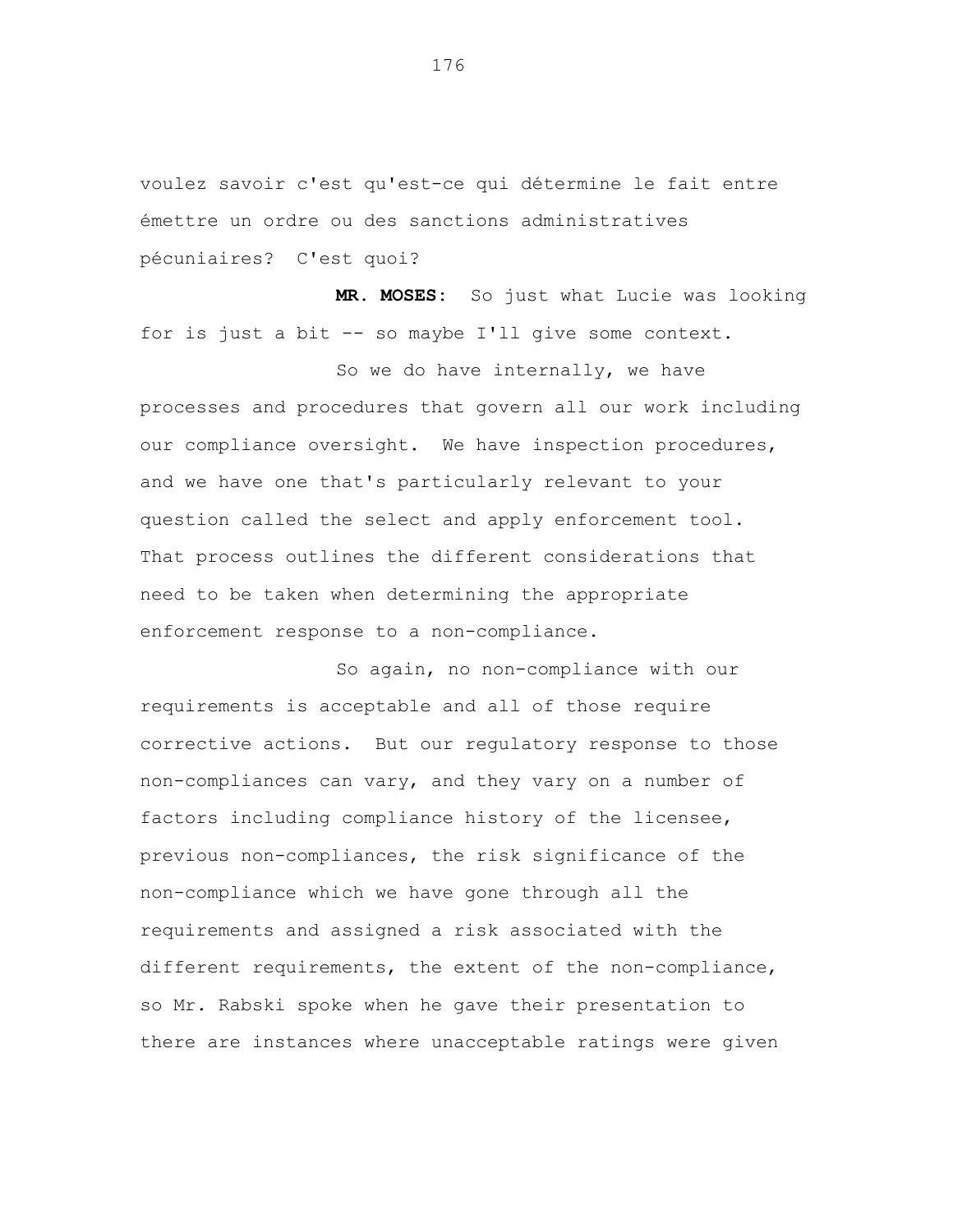in multiple SCAs and all of those resulted in escalated enforcement actions.

So all those considerations come in when designing the appropriate response and that's why we have a very robust inspector training qualification program because it is that inspector who is authorized to take that immediate action and determine the appropriate compliance response.

You spoke to administrative monetary penalties, and so the regulations for the administrative monetary penalties actually lay out the factors that are used in determining both whether or not to issue an AMP or determining the amount of the AMP. And those again include compliance history, intent or negligence, significance of harm or potential for harm, and a number of other factors that are laid out in those regulations.

And so if you do look on our website, we post all enforcement actions and the notices of violation that are issued for the administrative monetary penalties; go through all of those considerations, assign a rating associated with each of those factors, which is then used to calculate the total amount of the penalty.

**MEMBER SOLIMAN:** I think it will be better to have an appendix which explains the process to evaluate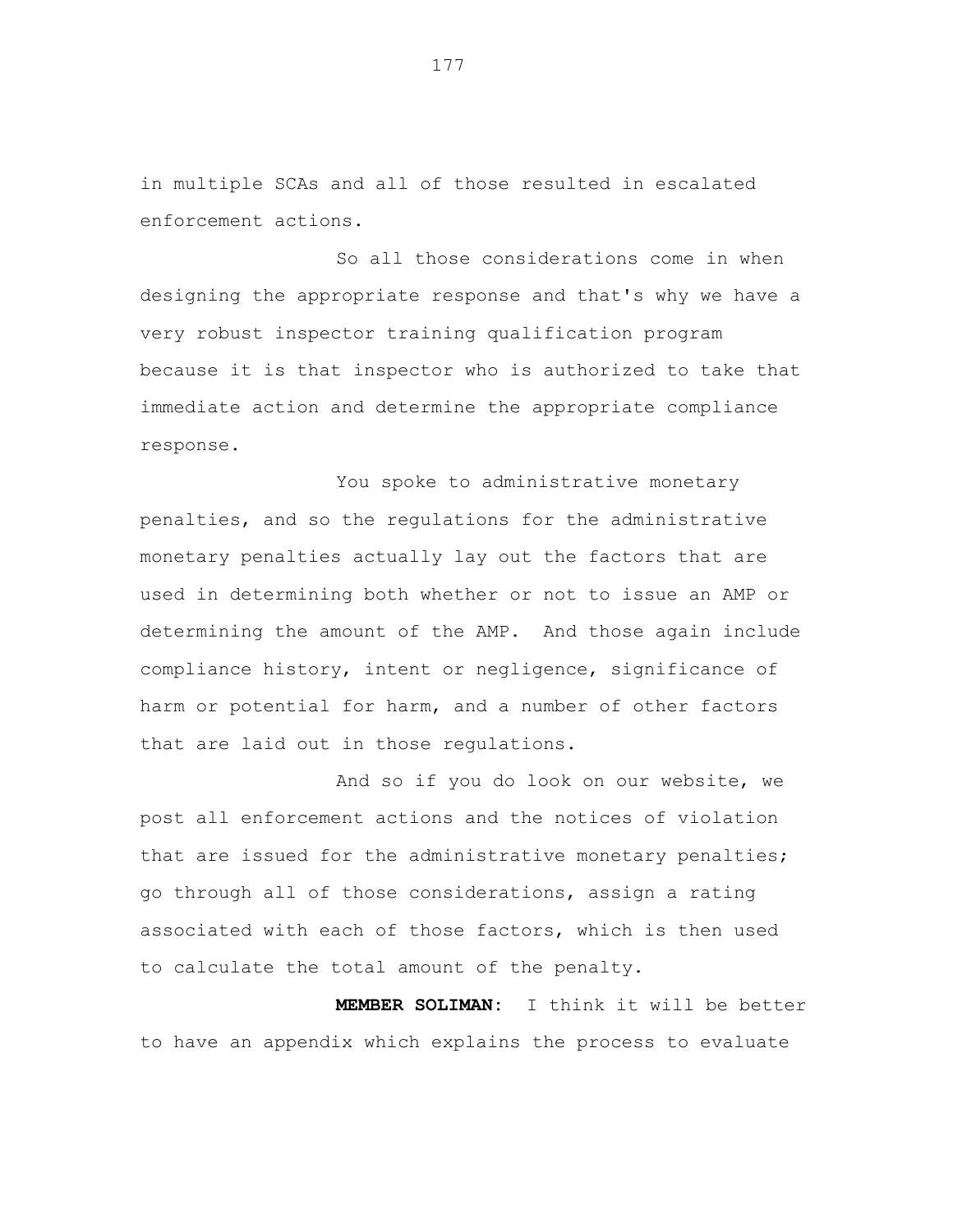the risk and from there how we assign the risk to the non-compliance. I hope that this can be incorporated in the next revision or something.

**MR. MOSES:** Colin Moses.

Thank you for that suggestion. We do have a section where we speak to enforcement and determinations and they can look at those opportunities to improve and clarify that.

**MEMBER SOLIMAN:** Okay. I have another question on --

**THE PRESIDENT:** Why is there -- but we do have something called graded approach and I don't want for a second for everybody to believe that there is not some judgment associated at the end of the day where the inspector decides whether they are going to move from just an observation, a report, to an order, to an AMP, to prosecution if need be. There is a range of a graded approach that has all the history and all the factors that Mr. Moses described to reach a proposal to do something just to go through the lines. So it's not kind of check the list, all the lists, and then it becomes -- there is some subjective opinions here.

**MEMBER SOLIMAN:** On the report on page 14, figure 2, what is this figure? What would you like to say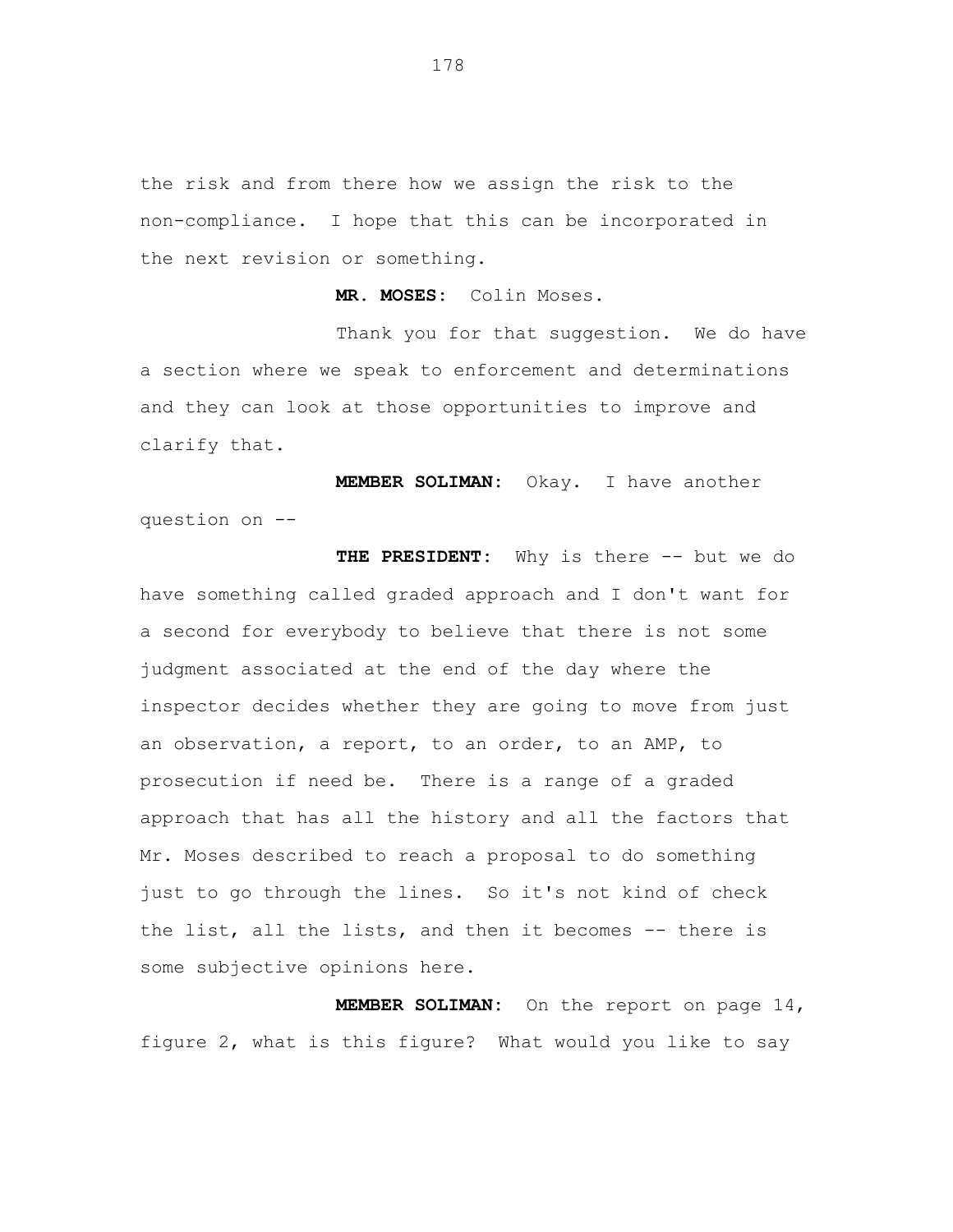by this figure?

And I would like to ask if there is something wrong in that figure, because it's not understandable really.

**MR. MOSES:** So as I look at it I do note that the title of the figure has been cut-off so that's something we can definitely correct.

**MEMBER SOLIMAN:** No, not about the cut-off. It is what this figure means. I don't see this figure. For example, there is a percentage and you say a number of licenses. So is the number of licensees can be expressed as a percentage? That's number one.

Number two, I think the black indicated all sectors and the green is industry, and the yellow is the hospitals. So the figure does not indicate -- does not go with the numbers.

**MR. MOSES:** Sorry, that's good feedback. So that figure is actually the result of Commission feedback from previous Commission meetings where there was some curiousity in terms of the number of licences held by individual licensees.

So if you look at the data, the total number of licences issued by the CNSC is greater than the total number of licensees through -- that we regulate. So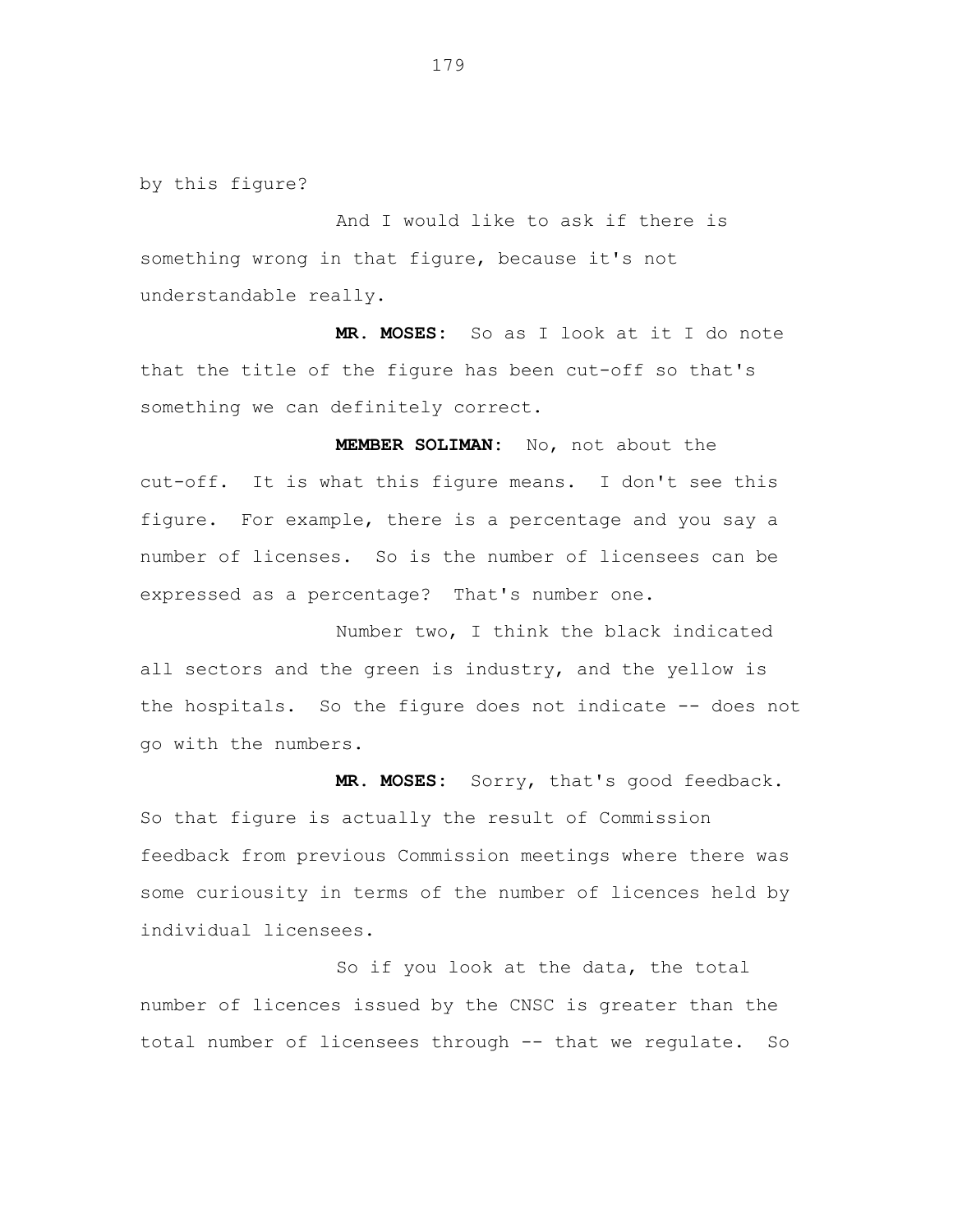this figure is really just showing the distribution of licensees that hold multiple licences.

Generally, where you find that is in the medical sector and where -- in some cases in the industrial sector where they may be engaged in different use-type activities. So for example, industrial radiographers may also have other tools that they use that are different use types and have a different licensing scheme or licence requirements.

So really what we are just trying to communicate there is just the distribution of licences for those who hold multiple licences.

**MEMBER A. SOLIMAN:** But why the all sector is less than the industrial sector in terms of presentation, the black and green?

**THE PRESIDENT:** So do you want us to explain to you the graph?

**MR. MOSES:** No, I was listening to Dr. McEwan's answer and he is entirely correct. It's a percentage of the number of licences within that sector who hold one or two or three or greater licences. So the percentages are representative of the number within that group. So, for example --

**THE PRESIDENT:** Is it percentages or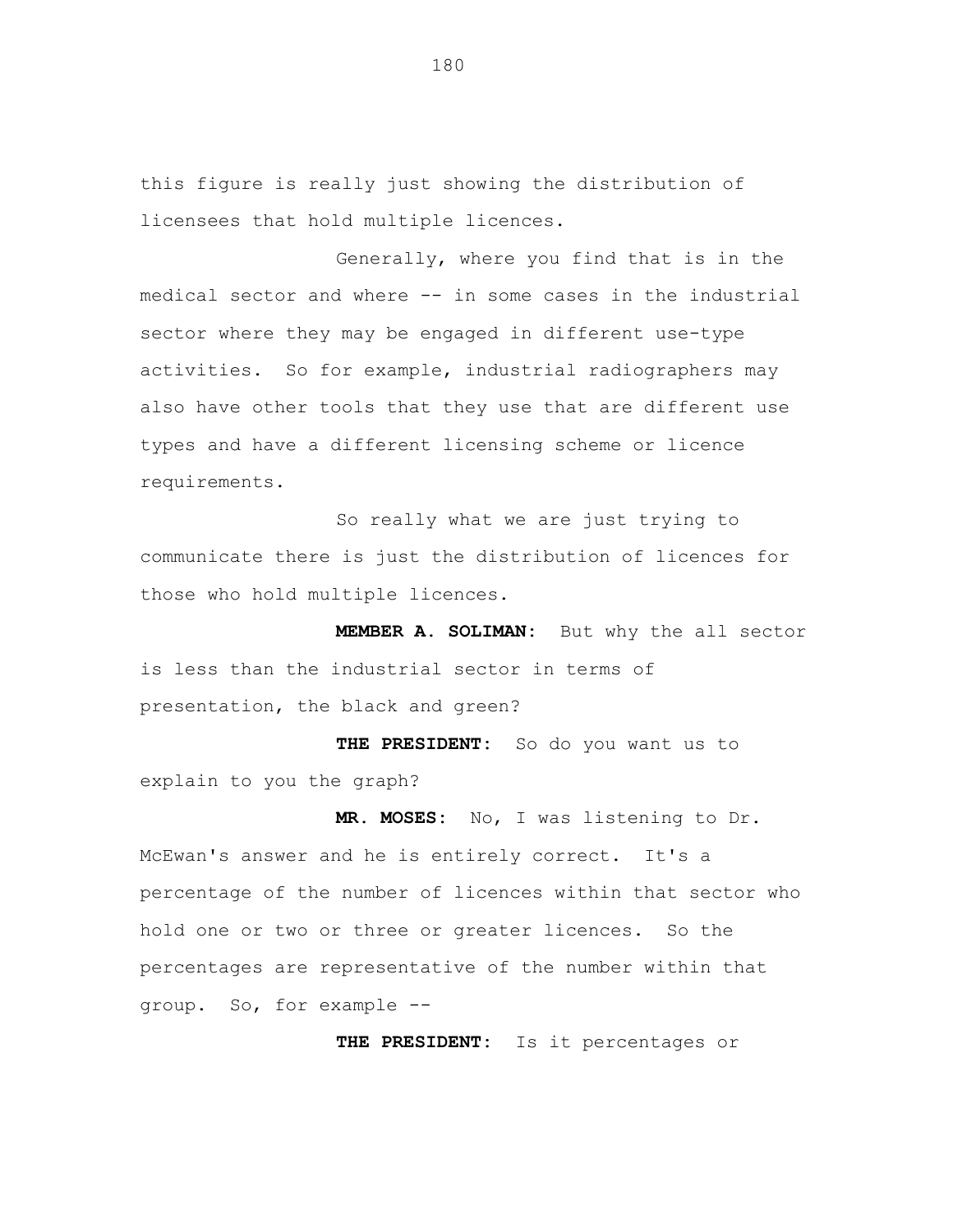numbers?

 **MR. MOSES:** So 80 percent of all sectors hold one single licence. Approximately 90 percent of the industrial sector hold a single licence.

**THE PRESIDENT:** That's in the graph.

**MR. MOSES:** The graph, yes.

**THE PRESIDENT:** That's in the graph. I'm looking at the table. The table is the numbers.

**MR. MOSES:** Yes.

**THE PRESIDENT:** Right. The actual table is the numbers?

**MR. MOSES:** That's correct**.** 

**THE PRESIDENT:** So you have 1252

organizations that hold one licence, 262 organizations that have between two and three. And what really struck me is 12 organizations that have seven to nine licences. Why would we allow that to happen? You have an organization - one organization has nine licences. Is that because of regional distribution?

**MR. MOSES:** It can be regional distribution. It can be the nature of the activity. It can be -- so some licensees are involved in multiple different businesses. Some licensees are very complex in their operations and have licences both for academic and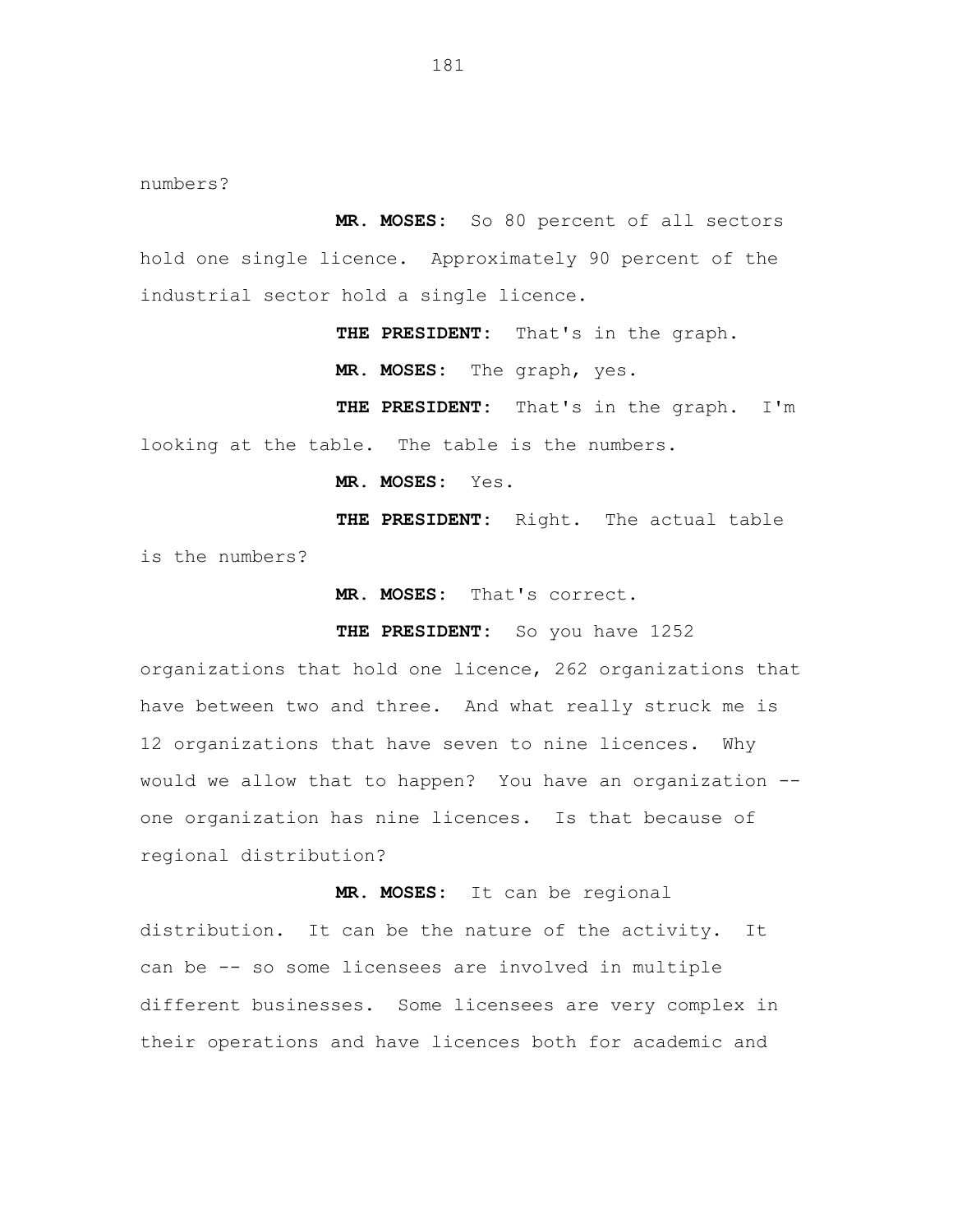commercial.

**THE PRESIDENT:** And four hospitals have 10 or more?

**MR. MOSES:** And so I spoke earlier to one of the initiatives that we have to develop sort of enhance guidance along with those licence conditions. Another piece of that initiative is to look at how we have divided the work into use types which is driven for historical reasons and embedded in our regulations, and opportunities to provide for more consolidation if there is no logic or no sense and no safety benefit to requiring those separate licences.

**MEMBER A. SOLIMAN:** I think this needs to be explained. This is not very clear and it doesn't go with -- when you read the whole chapter in section -subsection  $3.2.1$ , and you say this graph is  $-$  you just refer to the graph but there is no explanation and really it is very confusing.

 **THE PRESIDENT:** It may be misplaced. It maybe should be in a different section when you talk about the trend and you talk about merging licences. You may want to talk about the governance and particularly after you have done the study that we will talk about in a minute.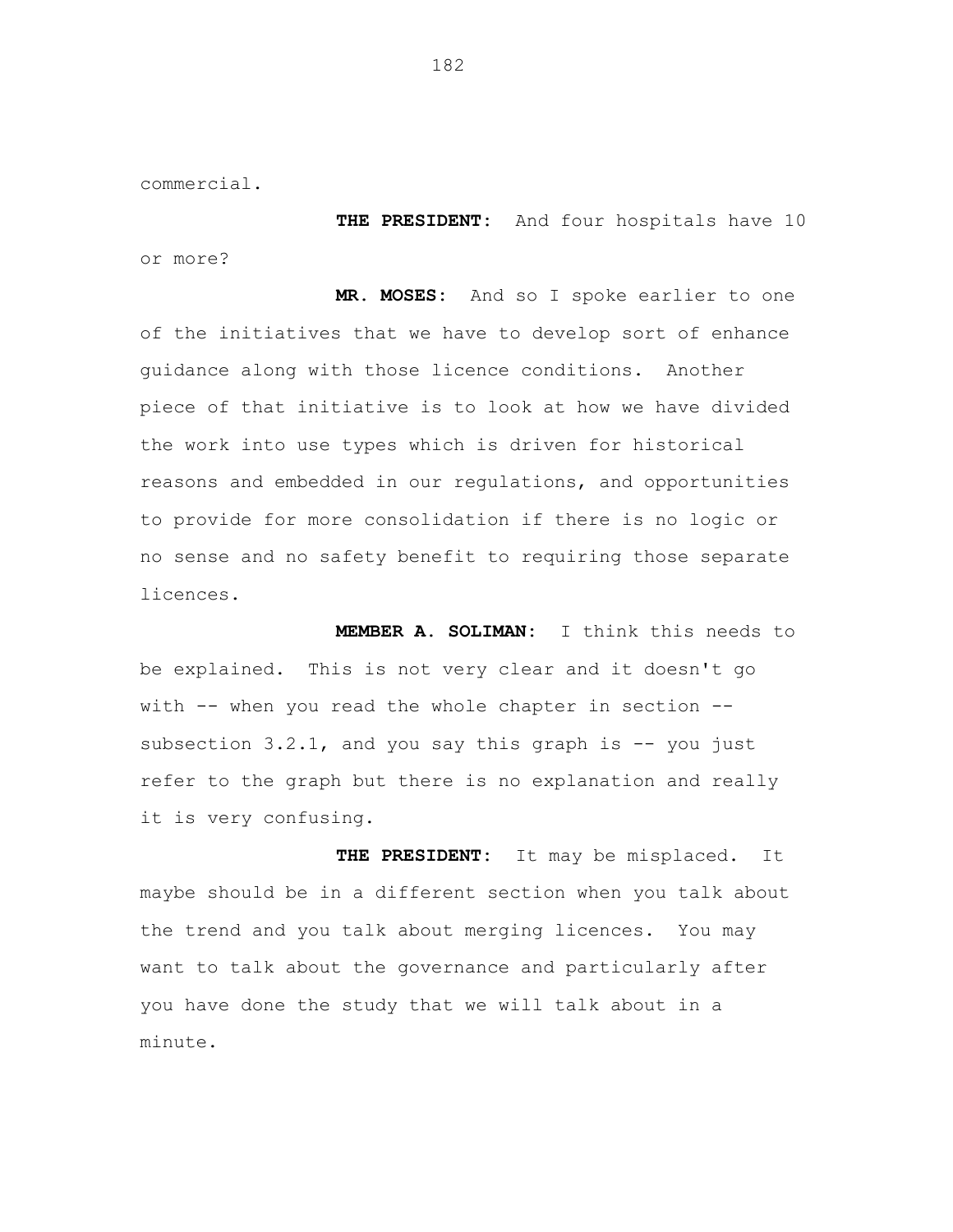Right, okay, we'll move on. Dr.

Demeter...?

Back to Dr. McEwan.

**MEMBER McEWAN:** So then just in terms of setting the scene for the next discussion -- we're going to keep going on at this -- which again is a really concerning graph, figure 12 on page 33, and the fact that again the medical sector is distinguishing itself by failing in the security area as well. So I would be interested to know what those  $-$ - some of the security findings were, again because it just seems to me to be continuing this trend.

**MR. MOSES:** I'll let Mr. Broeders speak to that one specifically.

 **MR. BROEDERS**: Mark Broeders for the record.

So indeed, it is a concerning trend. One of the realities is that REGDOC 2.12.3 was introduced in 2014 and the first implementation was in 2015 for Calgary 1 and 2 sources. We learned from that experience with the struggles that some licensees had.

And so for the next phase in the implementation which is due in May of next year, we have been targeting those licensees specifically that we know are going to be affected by the next phase and doing more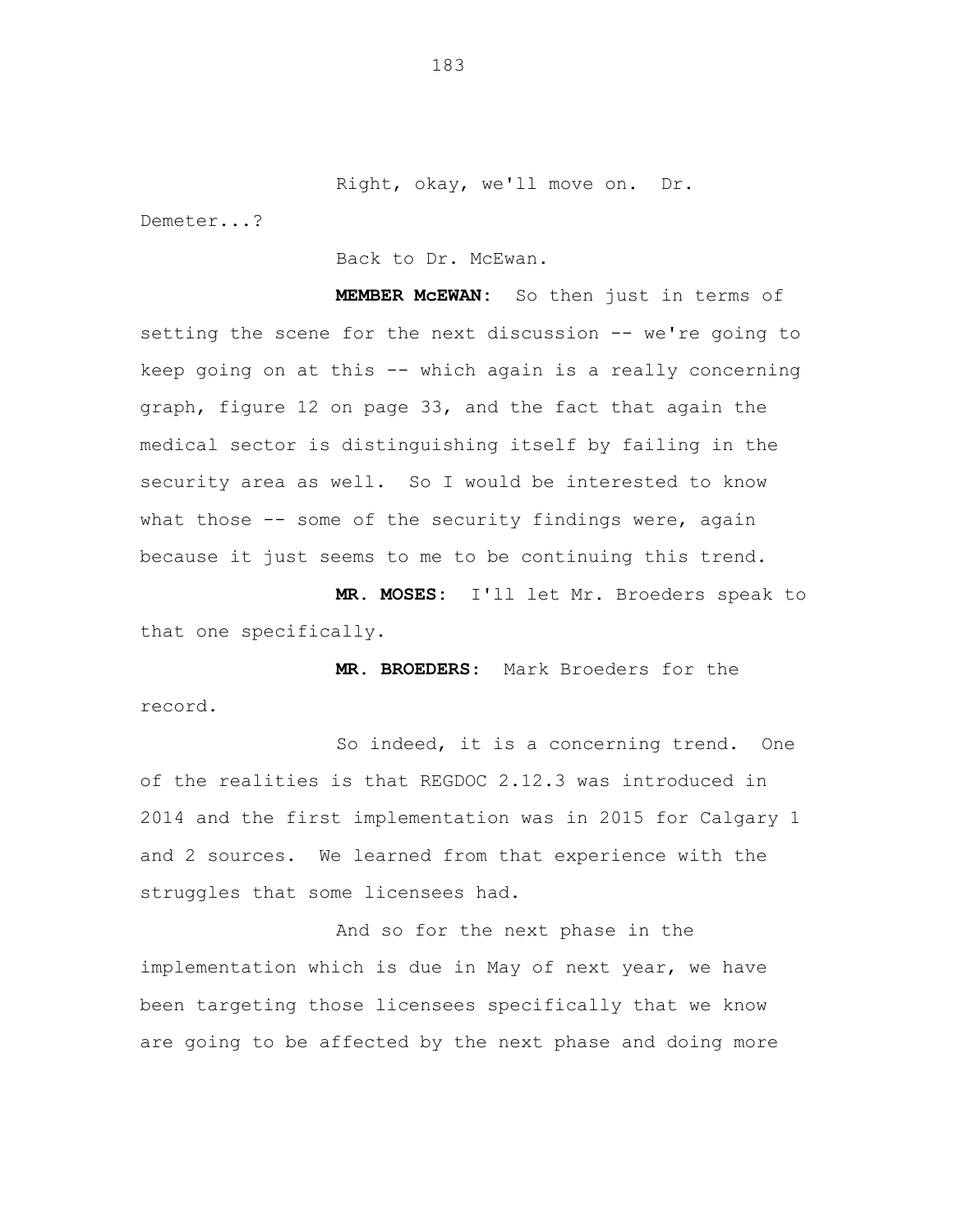security inspections there than we would do otherwise at a higher frequency to make sure that they are prepared for the implementation to meet the additional requirements. It's not to say there aren't already security requirements. They must be secure but there is more specific expectations that are tied to this regulatory document. So it's unfortunate that the numbers are lower than we like but the point is we want to get in and make sure that they are prepared for the full implementation of REGDOC 2.12.3 May of next year.

To answer your question, what is a typical issue that we find, these are often -- they are called remote-controlled off loader devices. So they are iridium-based sources that are used for brachytherapy. They are portable devices so they are concerning from a security point of view. We do expect them to have intrusion detection, two physical barriers, trustworthiness and reliability checks, a full security plan, and that security plan is adequately protected, and so on.

The most common non-compliance we find in this area is a lack of robustness with those two physical barriers. It's not to say they don't have barriers; we're not satisfied that the barriers are robust enough given their response times. So the principle is always detect,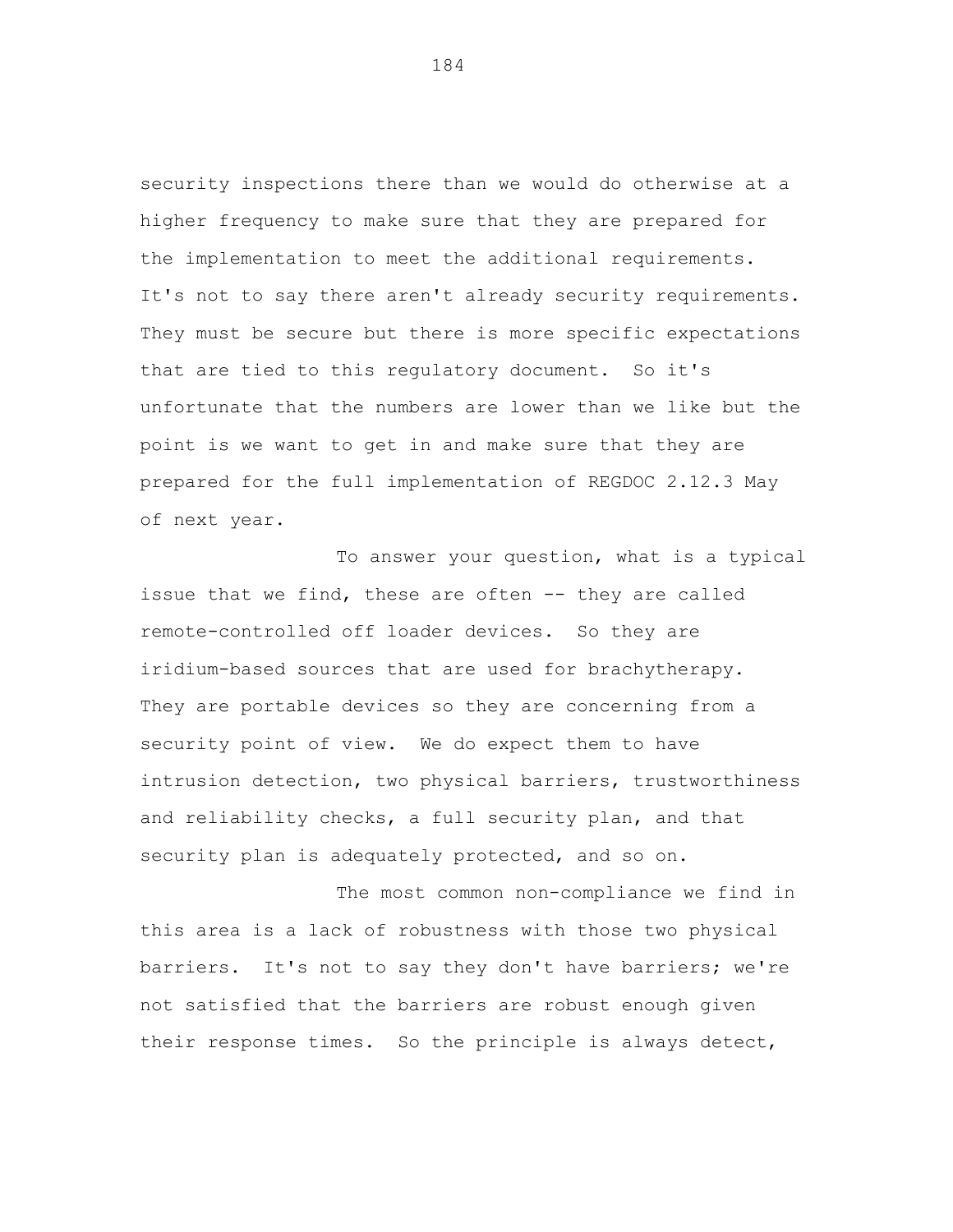delay, and then respond. If the response time is very good they can have a less robust barrier. If it's a longer response time, we expect a more robust barrier.

And so we're finding as we go into the sites and see it live and actually verify the response time, we're finding that in some cases it's not adequate. So that's largely what we are seeing.

To be perfectly transparent, I expect that the results will improve slightly but probably won't be where we want them to be until 2018.

**THE PRESIDENT:** But that's a combination of two things, if I understand correctly. One, there was a slightly new requirement of guidance. And secondly, the security or responsibility was transferred to you people from another shop and you integrated it into your own oversight. They had to get used to it. Am I getting it right?

 **MR. BROEDERS**: Mark Broeders for the record.

It's true that the responsibility for conducting these inspections was transferred. I like to think they were all consistent in application of the regulations and the expectations. I think this is more to do with the change in expectations rather than the transfer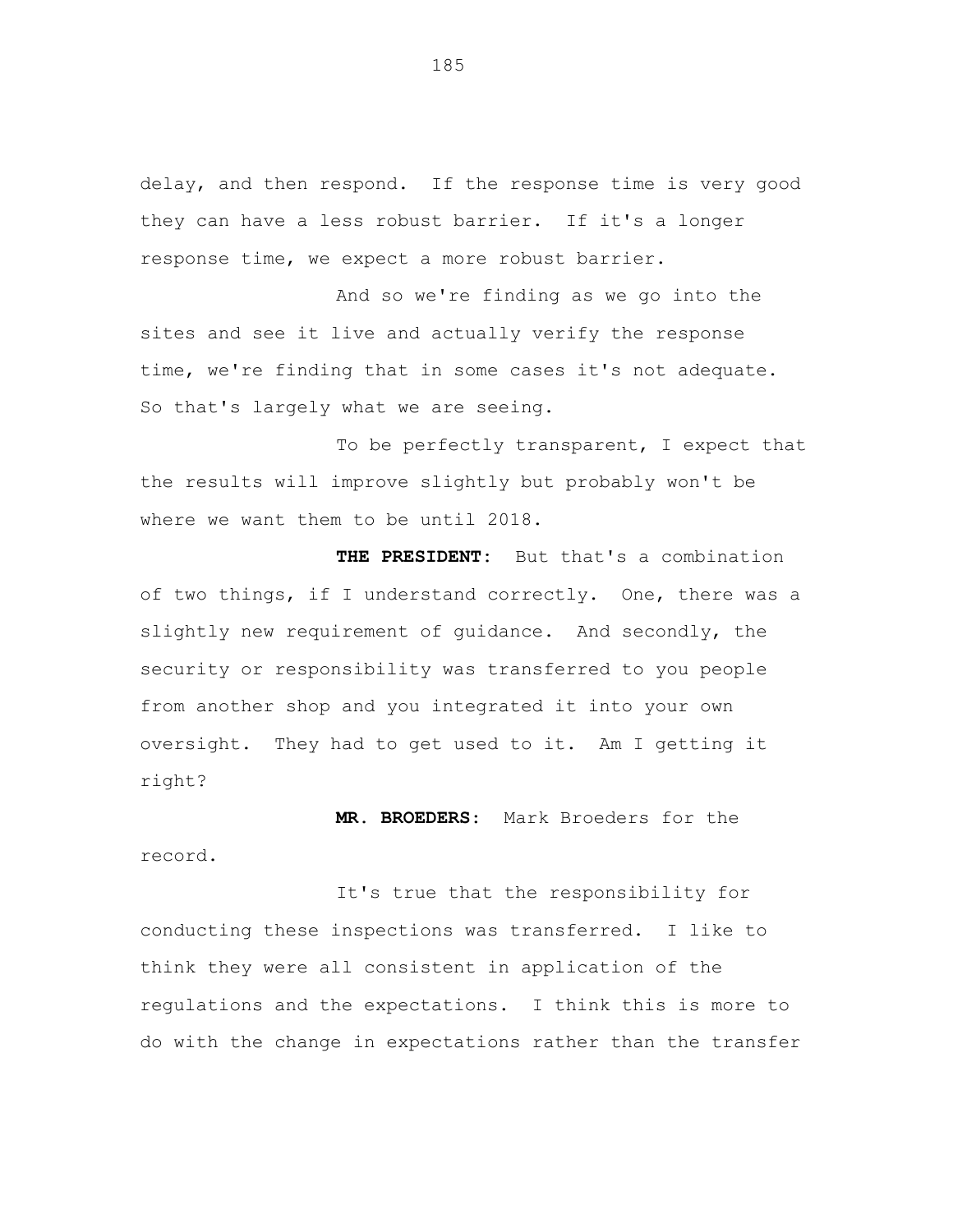of responsibilities from one division to another.

It is true we are doing more frequent inspections because we are there, and so we are taking advantage of the fact that we are there to do another inspection to do the security inspection at the same time. So you do more inspections you're going to find more non-compliances.

**THE PRESIDENT:** Yeah, I think that's right. Thank you.

Mr. Seeley...? Dr. Soliman...? Dr. Demeter...?

So I got two quickies. First of all, how does it go with a five year cycle with EDOs? You know they have to renew the cycle. How is that transition going?

**MR. MOSES:** I will let Mr. Sigetich -- Justin Sigetich manages the certification shop, and I will let him speak to that.

**THE PRESIDENT:** I am surprised we don't get a lot more noise about that kind of process. This is not -- is it Year 2 or 3? I can't keep track of the time. When did you introduce it?

**MR. MOSES:** As Mr. Sigetich gets settled -- Colin Moses -- I'll just add too that this is a change that was also asked for by industry. And they were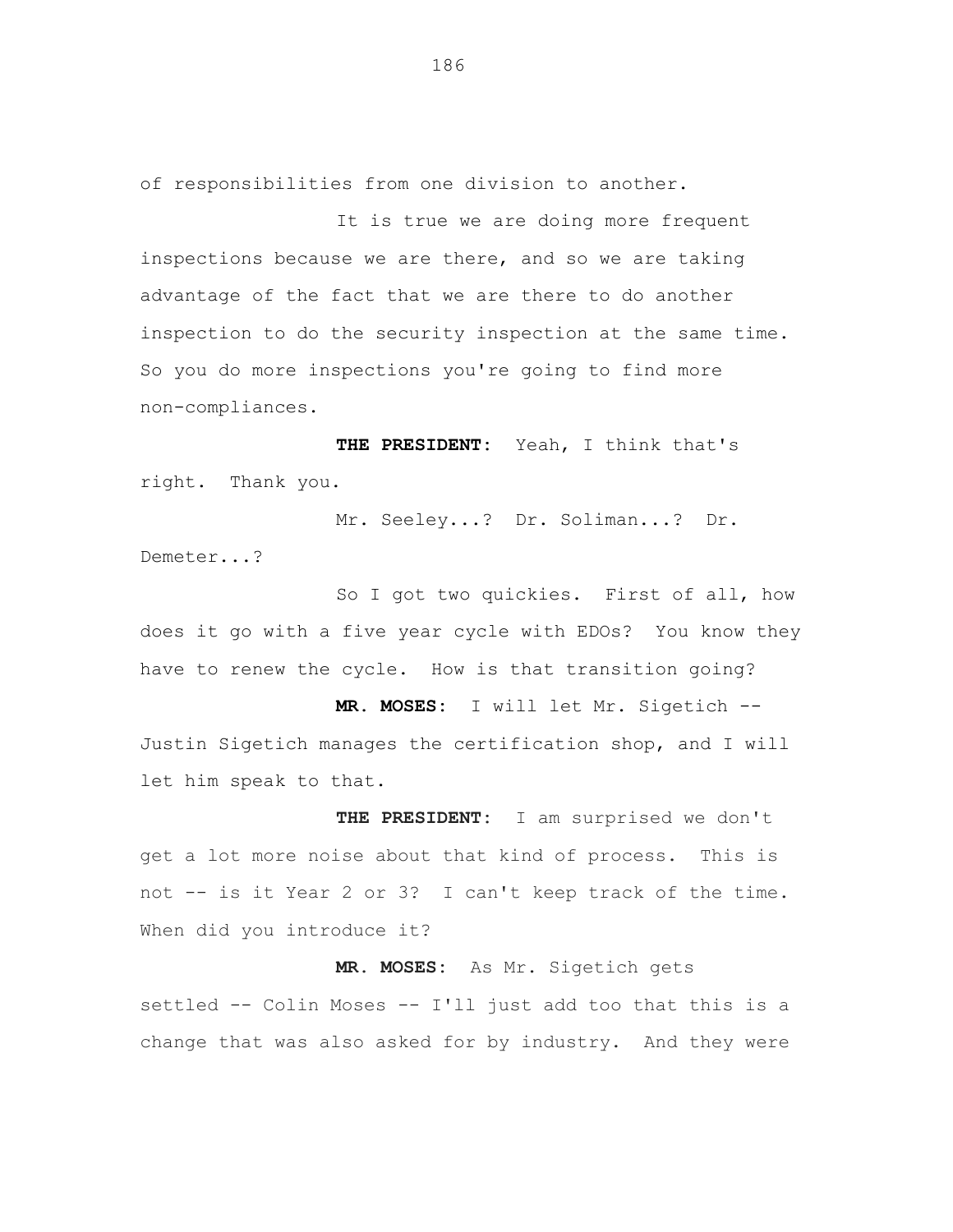supportive of that. They wanted to ensure that their workers maintained those qualifications. And so I think that's part of the reason we don't get more noise because it's delivering and it's giving them [indiscernible multiple speakers] --

**THE PRESIDENT:** So nobody is failing on the recertification?

**MR. MOSES:** But I'll let Mr. Sigetich speak to the specific performance of the CEDOs through that process.

**MR. SIGETICH:** Justin Sigetich, for the record, director of the Personnel Certification Division.

The CNSC implemented the program for renewal of exposure device operator certification in 2015. So we've been performing the renewals of these certifications for the last few years. Over those few years, we've been gradually implementing the expectations for that program. So the industry is able to understand exactly what's expected of them, and we've gradually ramped up those expectations.

So currently we are implementing the full expectations that are in the CSA group document that's called the Certified Exposure Device Operator Personnel Certification Guide. It was mentioned earlier that's this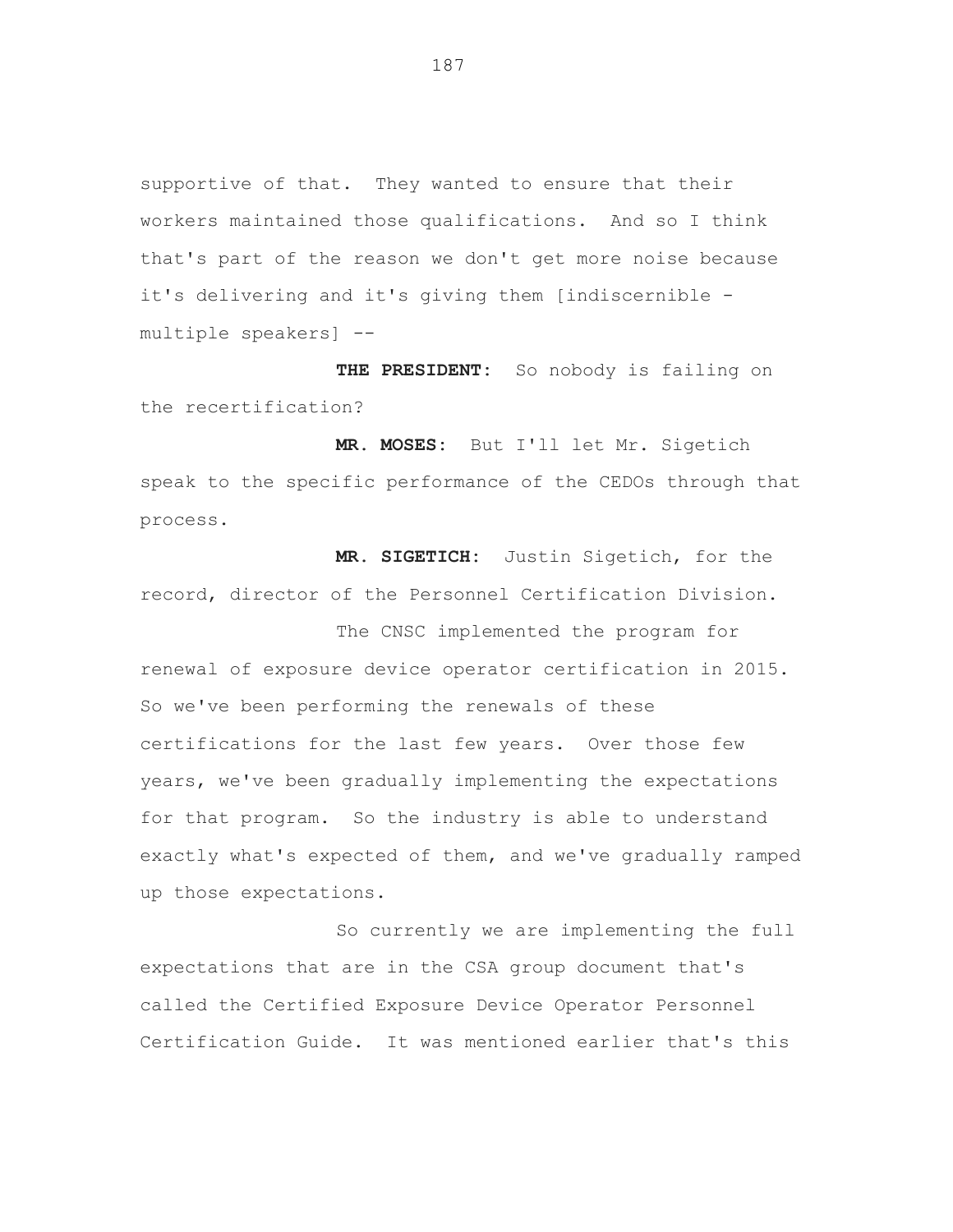PCP-09 document that was discussed. That document expects that people are -- that certified individuals must perform continuous work and continuous training. So they are maintaining their knowledge and skills to safely operate their device over this five-year period of their certification. The other expectation we have is to be able to renew their certification they are to complete a practical examination, which is a final check-out to verify that they do continue to have the knowledge and skills to safely perform their duties.

We're finding that the applications that we're getting indicate that individuals are following these expectations. People are maintaining their knowledge through continuing training and through continuous work, and people are passing these practical examinations. So we definitely have confidence that the individuals that we are recommending for -- well, we are renewing their certification, that they do in fact have the knowledge and skills to safely perform their duties.

**THE PRESIDENT:** But the majority of them have not yet come against the wall of five years. Did I get it right? I mean, how many of the CEDOs now went through a cycle, a full cycle? Not if you started two years ago, a lot of them are still on their first five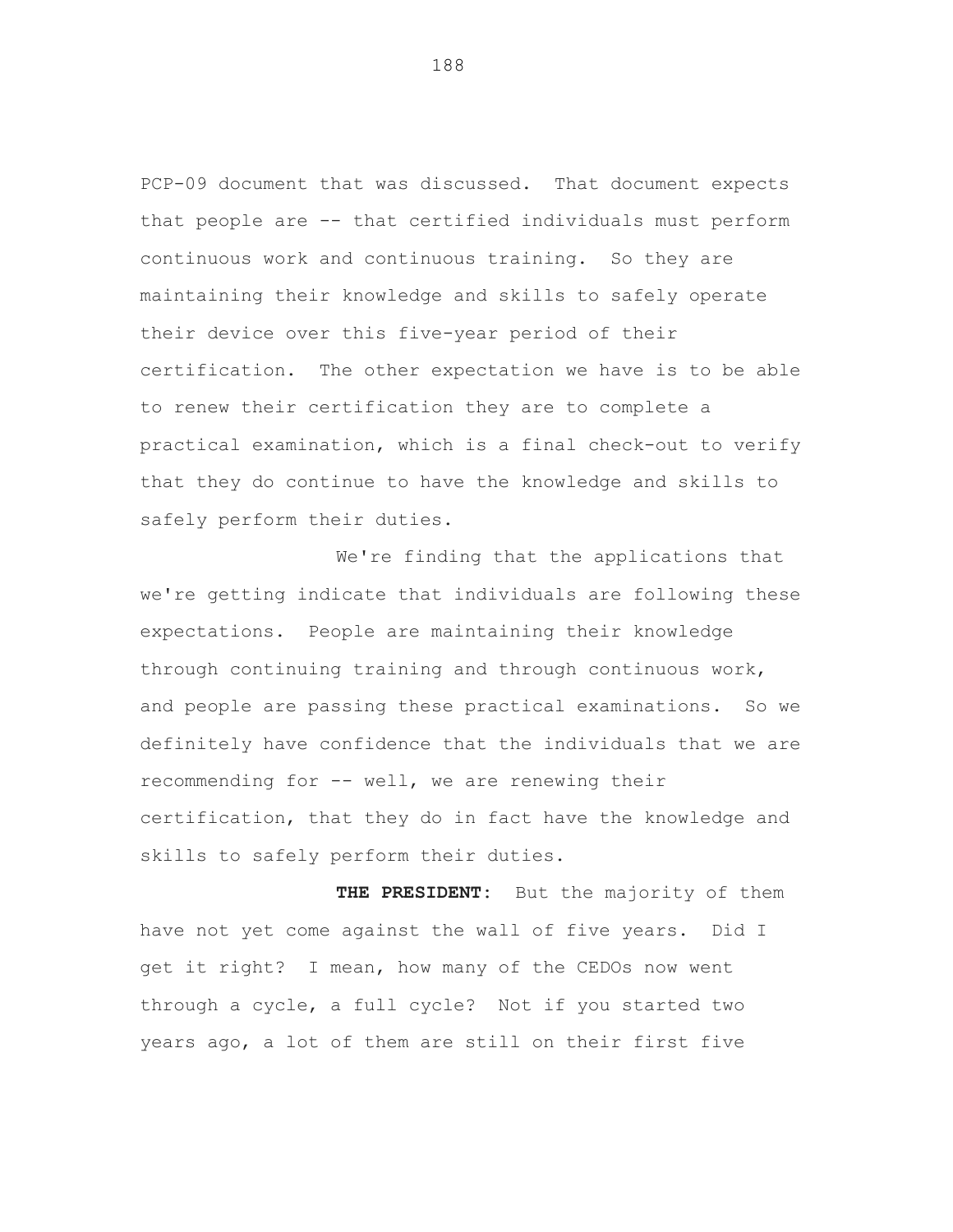years; right? So I think you're going to get noise coming up very soon.

**MR. SIGETICH:** When we implemented the expectation for renewal of certification, we anticipated that. So when we started issuing -- when we started issuing cards with expiry dates starting in 2013, and so any new certification after 2013 was given a five-year validity period. All the people who were certified prior to 2013, what we did was we staggered the expiry dates of those certifications over a five-year period starting in 2015. And so what we did is made sure that the population of certified exposure device operators was going to be staggered over that period, so we don't have a large number of people who all need renewal of certification at the same time.

## **THE PRESIDENT:** Thank you.

So my last comment, I really love the geographic distribution map of -- on your page 5. And you know me by now. I would like to see this on our website so people can click on it and get the names of every facility, what they do. At one time we were planning to do the location of some of those facilities, where they are, the licensees. Is that feasible to do?

**MR. MOSES:** Colin Moses for the record.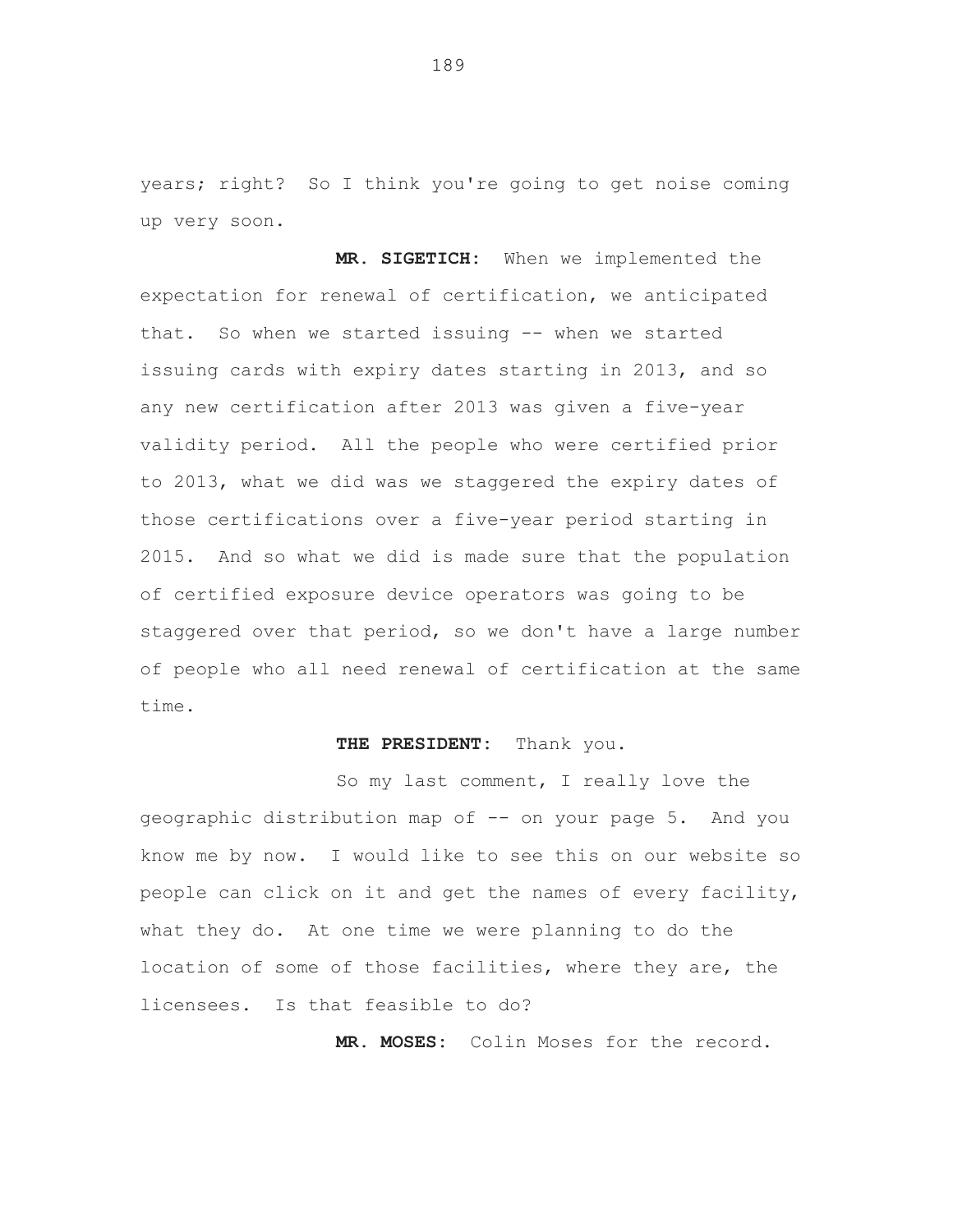So first of all, thanks for that feedback. I also really appreciate that, and I can take no credit. That was a brain child of Mr. Fundarek behind me in terms of how to represent the distribution of licensees.

But I think it really does give a clear indication of the diversity of the activities and the diversity of the geography that we regulate.

We do already have information on all licences that are issued by DNSR on our website. That's a searchable database. So you can look by licence type, licensee name, and licence location by city. So that information is available.

We did at one time have live Google maps that could do that kind of search as well visually. It was a challenge to maintain. These things change every single day. We have licence amendments, we have consolidations, we have new additions, new licensees, we have new locations. And we so we haven't been -- gotten efficient yet at keeping that kind of graphical information alive. But that's definitely an opportunity for improvement.

**THE PRESIDENT:** But nowadays I think you're more sophisticated. If you already have a database, the database should create this map and update it automatically. Just wishful thinking, I guess.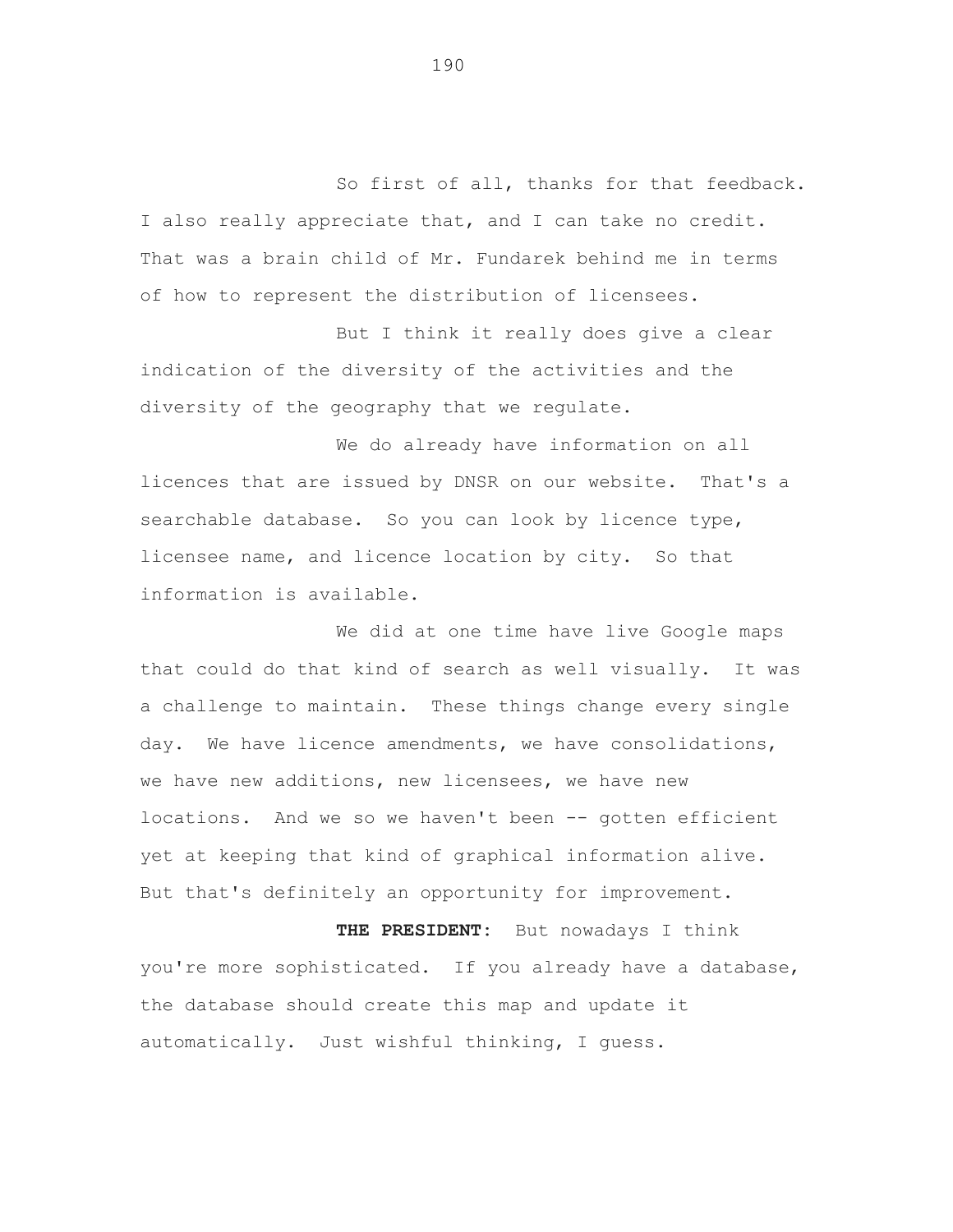Any other observations? Okay. This concludes. We're going to take a break or what?

Okay, thank you. Thank you very much. We're going to take a 10-minute break. I think you guys are going to stick around for the next one. So we'll be coming back at 3:00.

- --- Upon recessing at 2:53 p.m. / Suspension à 2 h 53
- --- Upon resuming at 3:06 p.m. / Reprise à 3 h 06

**THE PRESIDENT:** Before we start, I understand that  $--$  who's going to  $--$  CRPA has some information for us.

**MR. DOVYAK:** Thank you, Dr. Binder. Jeff Dovyak, CRPA.

This morning Dr. Demeter asked about the membership breakdown, and I said I would try and get it. Unlike CNSC, we don't have an army of support people working in our headquarters. We have an army of one. So it took a little while to get the information.

So in terms of full and associate memberships, 13.6 percent of our members say they're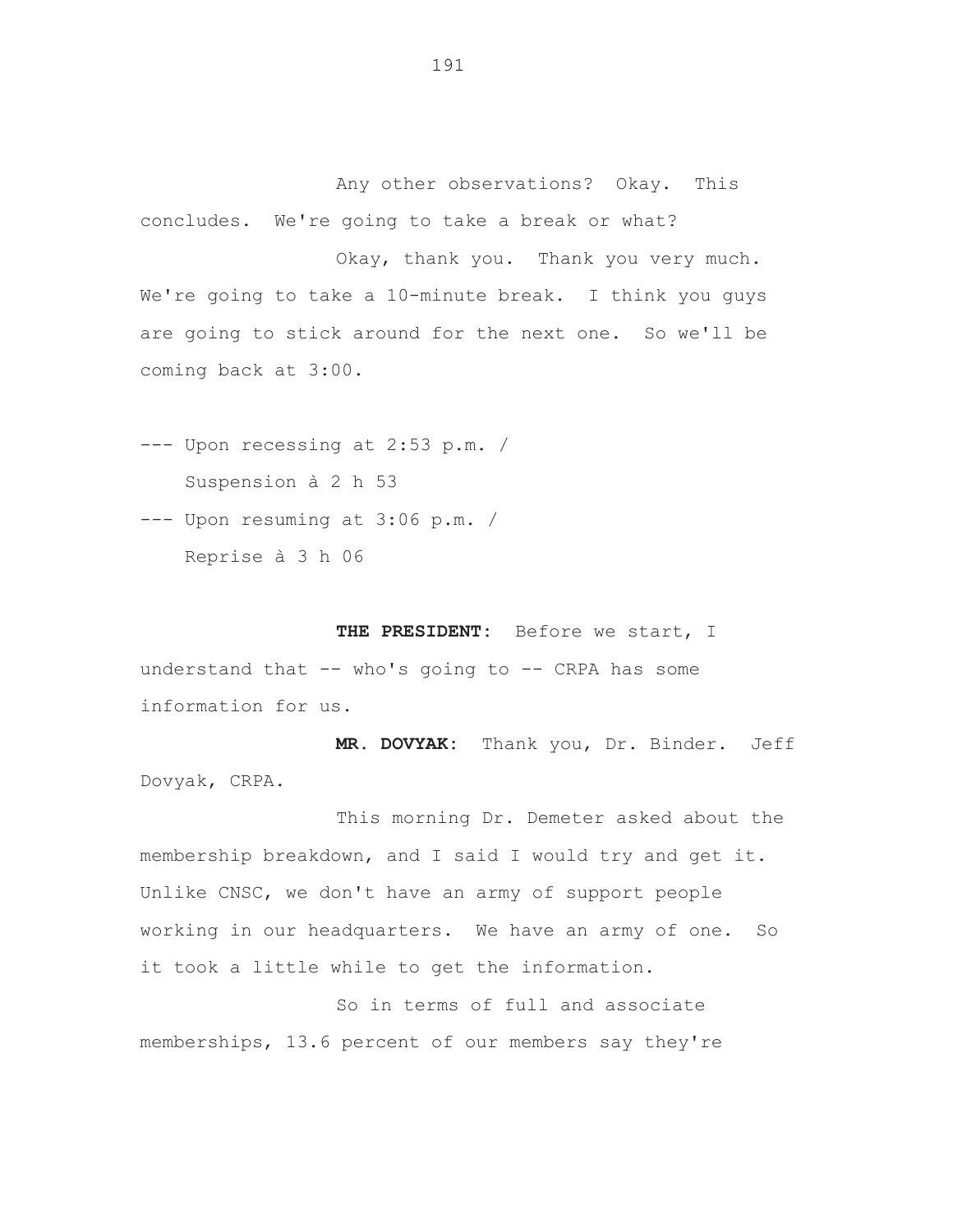consultants, 17.9 percent of our membership identifies as government, medical is 23 percent, industrial is 8, national laboratory is 7 percent, power utility is 5 percent, university is 20 percent, uranium mines and mills is 4.3 percent, uranium refineries are 2 percent.

So another way of looking at that, that top five would be medical, university, government, consultant, and industrial.

**THE PRESIDENT:** Do you charge any fees?

**MR. DOVYAK:** Yes. Our annual fee is I believe somewhere around \$250, \$275. And then if people have the CRPA (R) credential, there's another fee on top of that.

**THE PRESIDENT:** I think you need to consider getting more than one backup. If you want help with the new thinking about some of the regulatory oversight and help us, you may need to consider a different financing model. Anyhow. That's my free advice here.

**MR. DOVYAK:** Thank you.

**THE PRESIDENT:** Okay, thank you for that. Let's move on to I think this is the final item on our agenda. And this is an information item on the oversight of radiation safety officers and radiation protection programs for nuclear substance and radiation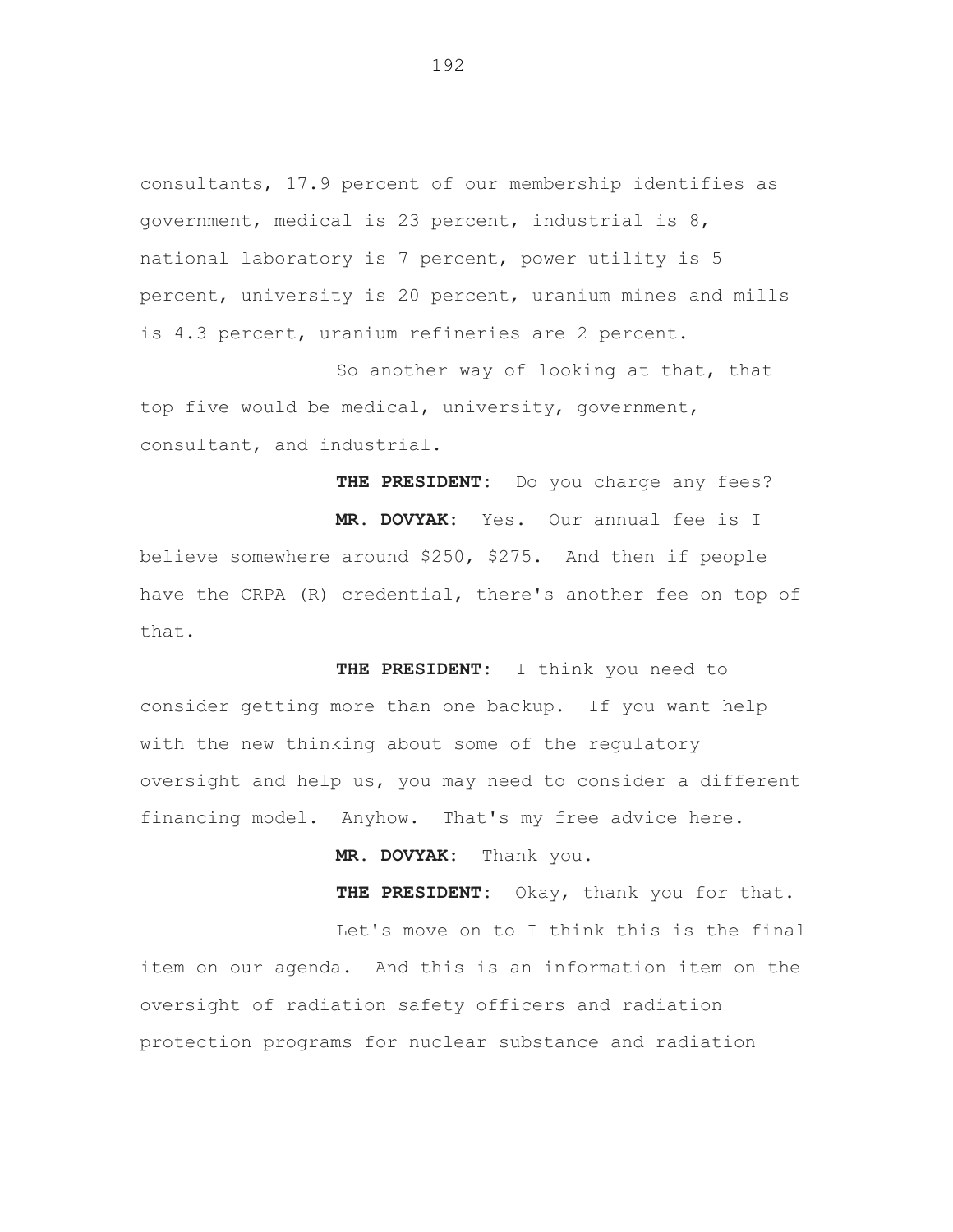devices licensees as outlined in CMD 17-M44 and M44.A. And I understand, Mr. Moses, the floor is still yours.

## **CMD 17-M44/17-M44.A**

## **Oral presentation by CNSC staff**

**MR. MOSES**: Thank you. And before I get into the presentation, I would just like to note that there's clearly a lot of synergy between the item we discussed this morning and earlier this afternoon and this item. And originally we had planned on blending our response to the action item into the report on the regulatory oversight report, but this is a substantive enough and important enough topic that we felt it really did warrant a separate discussion, which is why we have separated it out in a different agenda item.

So as I said this morning, my name is Colin Moses and I am the director general of the Directorate of Nuclear Substances Regulation. With me today are Mr. Peter Fundarek, the director of Nuclear Substance and Radiation Device Licensing Division, Ms Natalie Ringuette and Mr. Paul Matthews, licensing project officers in the same division, Mr. Keith Dewar, director of the Regulatory Research and Evaluation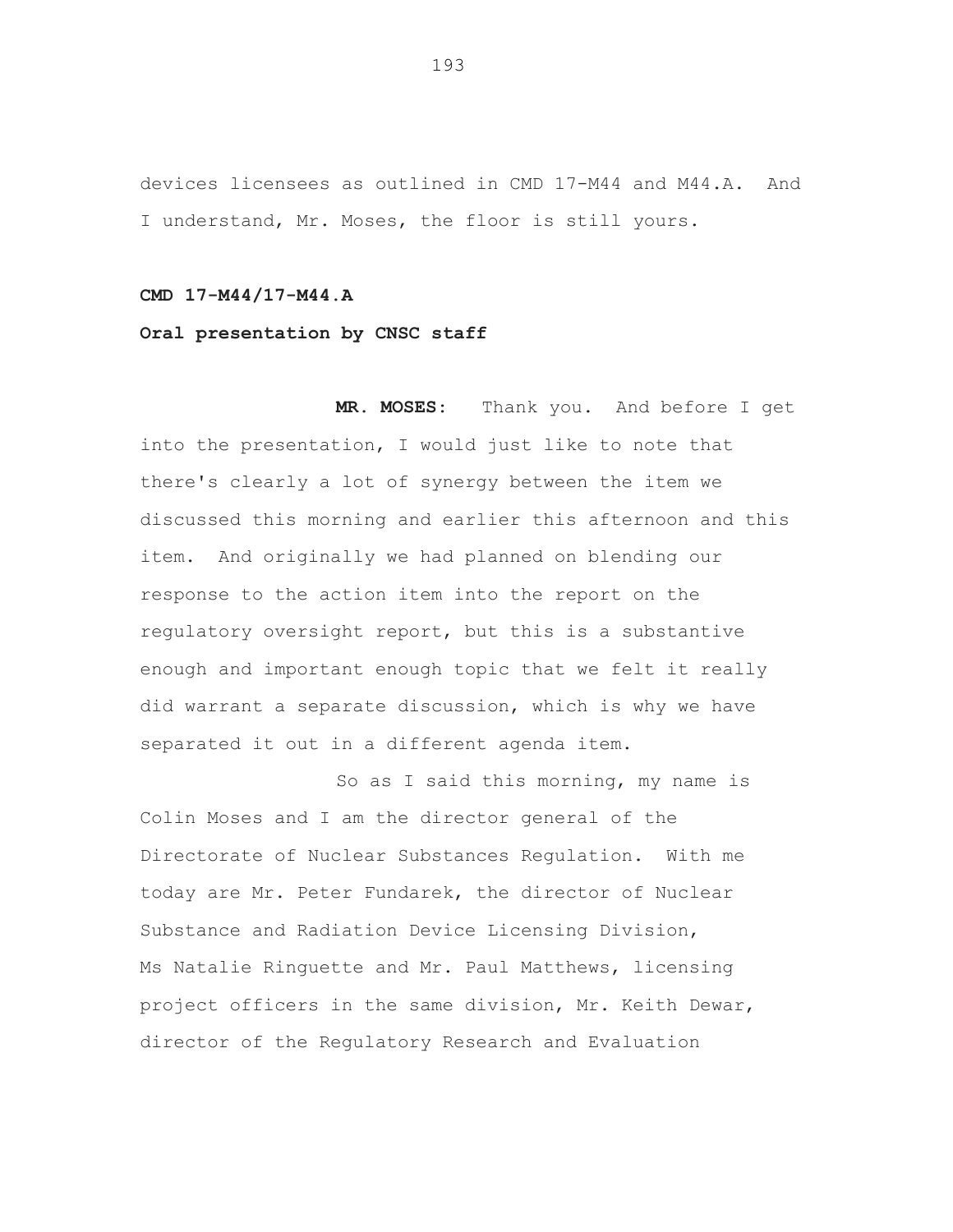Division, and Ms Geneviève Boudrias, senior evaluation officer. And we're also joined by other CNSC Staff supporting this initiative.

So we are here today to report to you on CNSC staff's initiative to enhance oversight of radiation safety officers and radiation protection programs in the Nuclear Substances And Radiation Devices Sector, as outlined in CMD 17-M44. This topic has been discussed at previous Commission meetings during presentations of our regulatory oversight reports, as well as event reports, and is in response to Commission Action no. 8816 to report back on our progress in this area.

With over 2,100 licences across 51 different use-types, the CNSC have adopted a risk-informed regulatory program to effectively oversee the large variety of applications within this sector. As we've demonstrated through the regulatory oversight report, the use of nuclear substances and radiation devices in Canada remains safe. Licensees are responsible to put in place safety and control measures to control their operations through the implementation of a radiation protection program. These measures are reviewed during CNSC Staff's assessment of licence applications and verified through our compliance activities.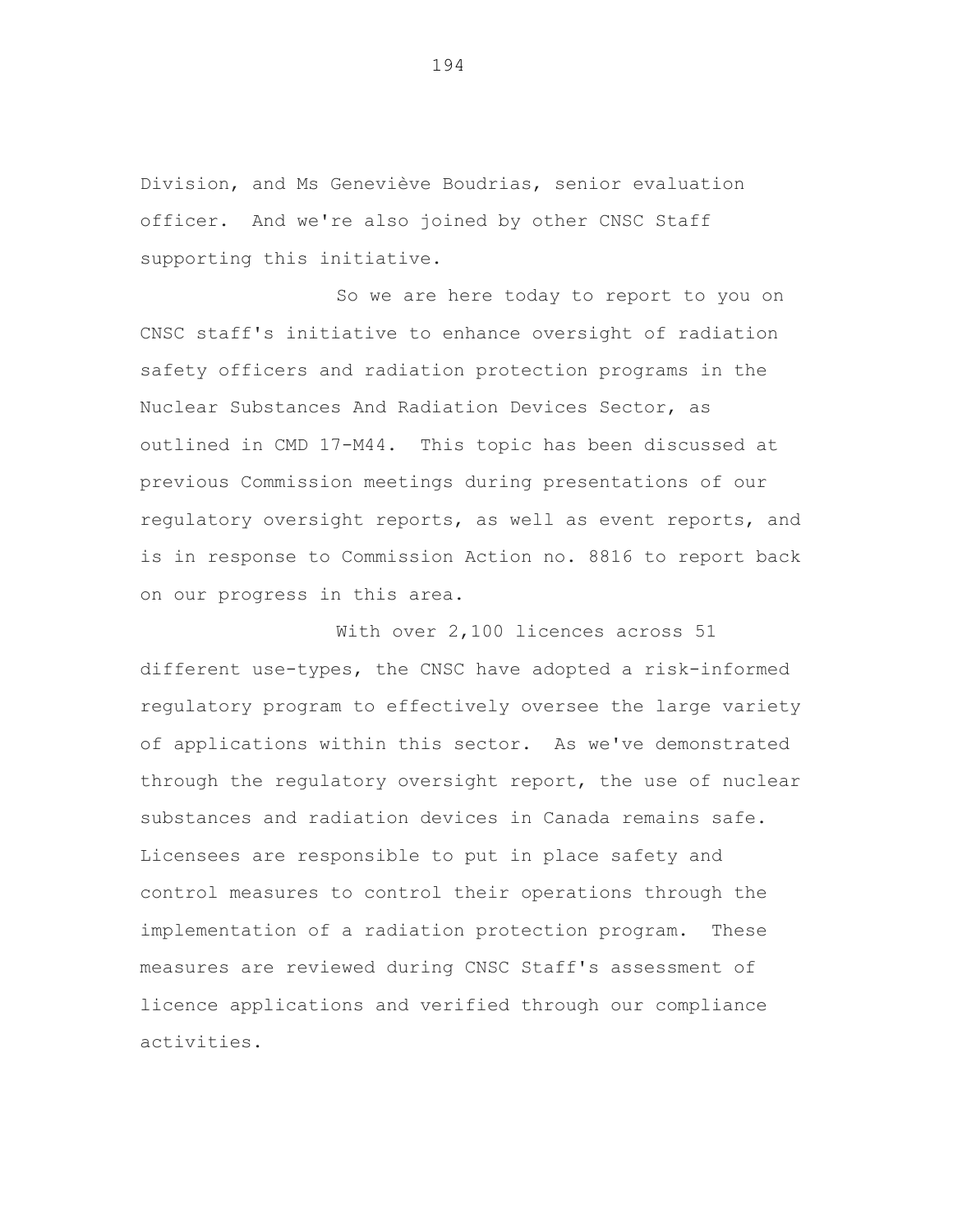CNSC Staff are closely monitoring trends in the operational structures and performance of certain licensees. In particular, in the academic and medical sectors, many licensees are trending towards more centralized and complex governance structures. These transitions must be effectively managed with due attention to the critical importance of nuclear safety.

In a few cases, licensees have struggled with these transitions triggering the need for regulatory interventions. Further, performance trends and reported events have at times revealed licensee program weaknesses. While these issues have been resolved to the satisfaction of CNSC Staff, they do highlight an opportunity to improve licensee programs and regulatory compliance.

Recognizing the critical importance of radiation protection program design and implementation to ensuring the safety of licensee operations and the key role of radiation safety officers in this work, CNSC Staff have launched an initiative to both enhance guidance to licensees and to evaluate the key success factors needed to ensure an RSO can adequately perform their duties. We will leverage these activities to share lessons learned and best practices with licensees.

I'll now turn the presentation over to Mr.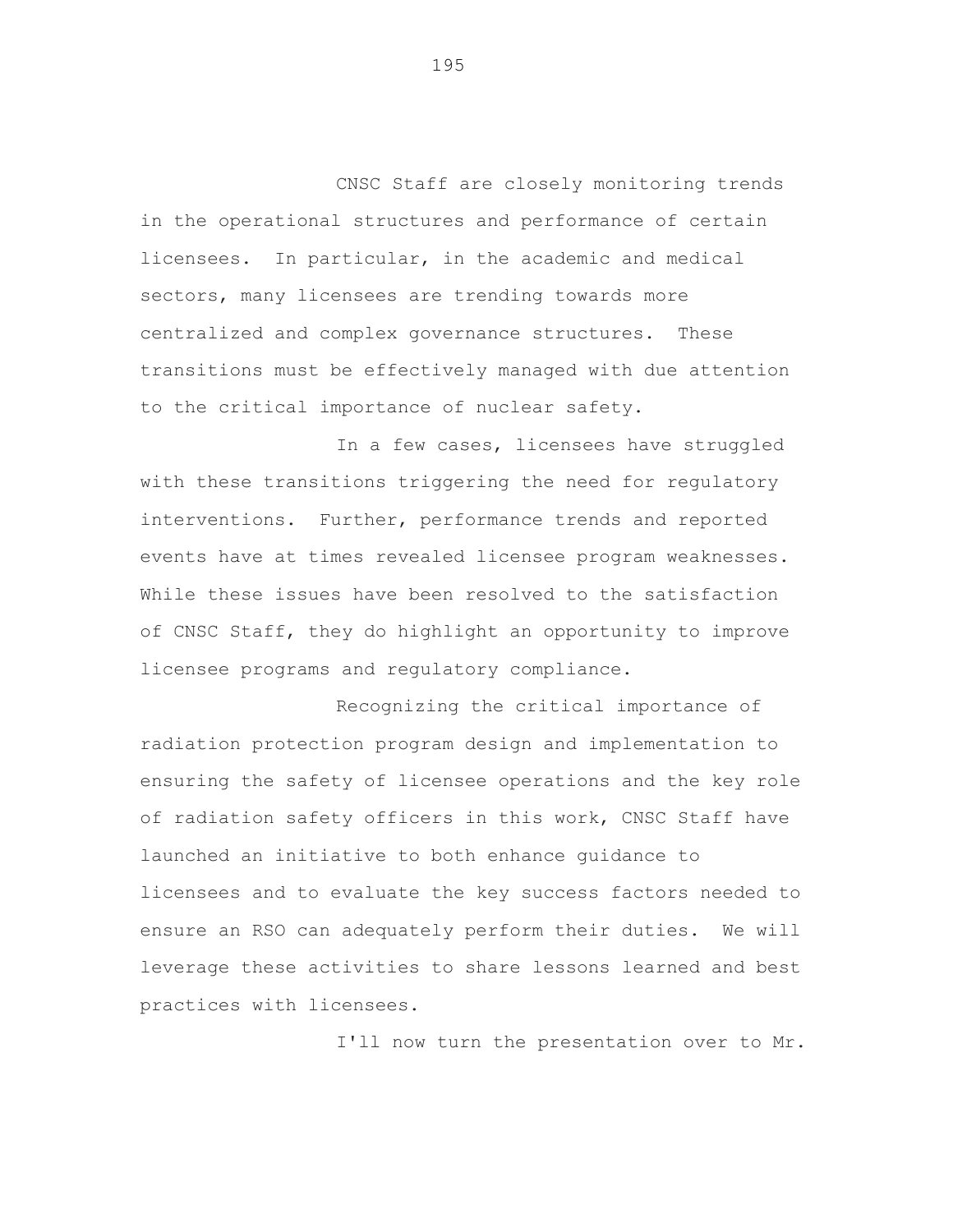Paul Matthews.

**MR. MATTHEWS:** Good afternoon. For the record, my name is Paul Matthews. I'm a licensing project officer in the Nuclear Substance and Radiation Device Licensing Division in the Directorate of Nuclear Substance Regulation.

In today's presentation, CNSC Staff will demonstrate plans being undertaken to strengthen CNSC's regulatory oversight of radiation protection programs, including the role of the radiation safety officer for nuclear substance and radiation device licences. The strategy chosen will strengthen the regulatory framework as well as increase our understanding of the role of a successful radiation safety officer. Through these planned enhancements, CNSC Staff will ensure the use of nuclear substances remain safe for the future.

Today CNSC Staff will provide background on the CNSC's current approach to the regulatory oversight, how CNSC Staff is planning on enhancing this regulatory oversight through strengthening of the regulatory framework and by conducting an evaluation of radiation safety officers in the medical, academic, and research sectors to identify factors that may lead to success for those persons in the role of radiation safety officer.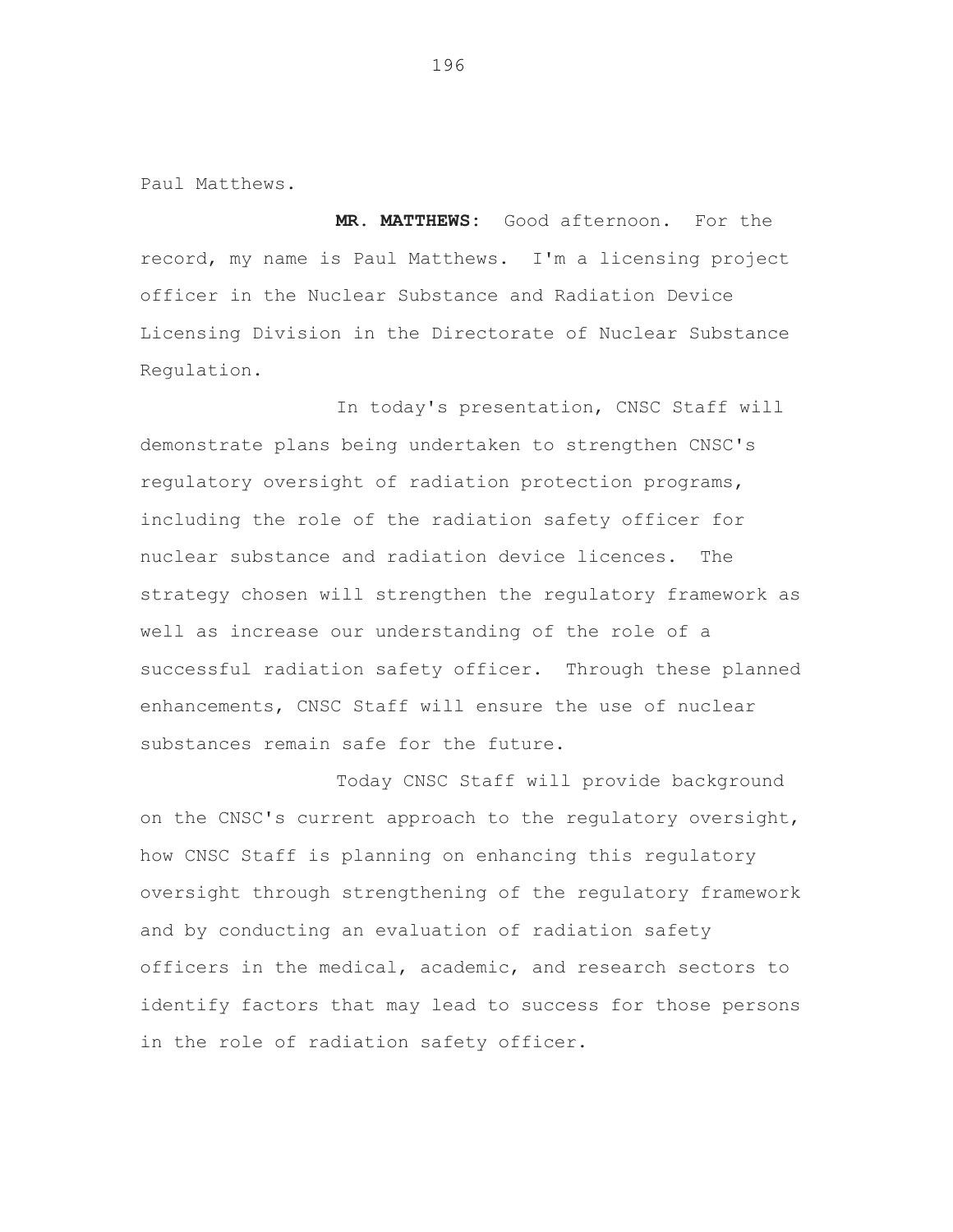Before a licence can be issued, an applicant must demonstrate they are qualified to undertake the licensed activity. REGDOC 1.6.1 is the Licence Application Guide for Nuclear Substances and Radiation Devices. This document outlines regulatory requirements for this sector and provides guidance on meeting CNSC expectations. In particular, REGDOC 1.6.1 outlines the duties and responsibilities of radiation safety officers, recognizing that this will vary with the magnitude, diversity, and complexity of the uses of nuclear substances.

Through the application process, applicants must demonstrate to CNSC Staff that they are qualified and that they have the necessary policies and procedures to ensure safety of their operations.

Once a licence is granted, the radiation protection program forms part of the basis of licensing and is monitored through licensee internal audit programs. CNSC Staff monitor compliance with their programs through compliance activities.

The radiation protection program is an essential component to the safe operation of licensed activities. A radiation protection program consists of a number of key elements including management control over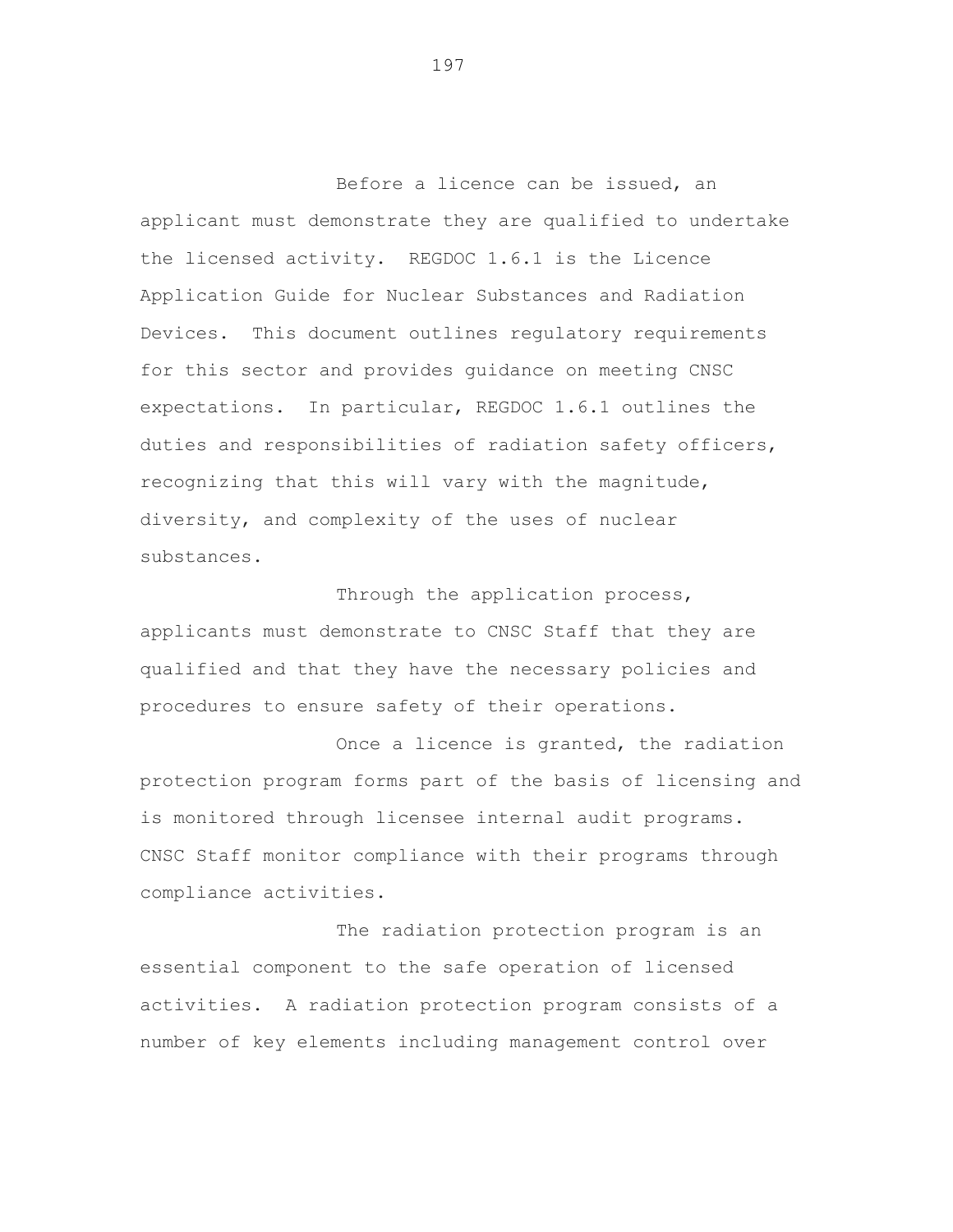work practices, personnel qualification and training, control of occupational and public exposure, and planning for unusual situations.

CNSC Staff see the radiation safety officer as being critical to the effective implementation and oversight of the radiation protection program.

There are a number of people who have key roles in the radiation protection program. The applicant authority is the person that holds overall accountability for the licence. Generally this person holds a role in senior management and has the necessary authority to direct human and financial resources. The applicant authority is accountable and is required to complete and sign the applicant authority form, and by doing so attests and certifies that they are aware of their obligations and responsibilities under the Act and that the contents of the application is binding.

The radiation safety officer is appointed by the applicant authority. The radiation safety officer has the delegated responsibility for the functioning of the radiation protection program, including the ability to stop unsafe work practices.

As part of the process to designate a radiation safety officer, the applicant authority must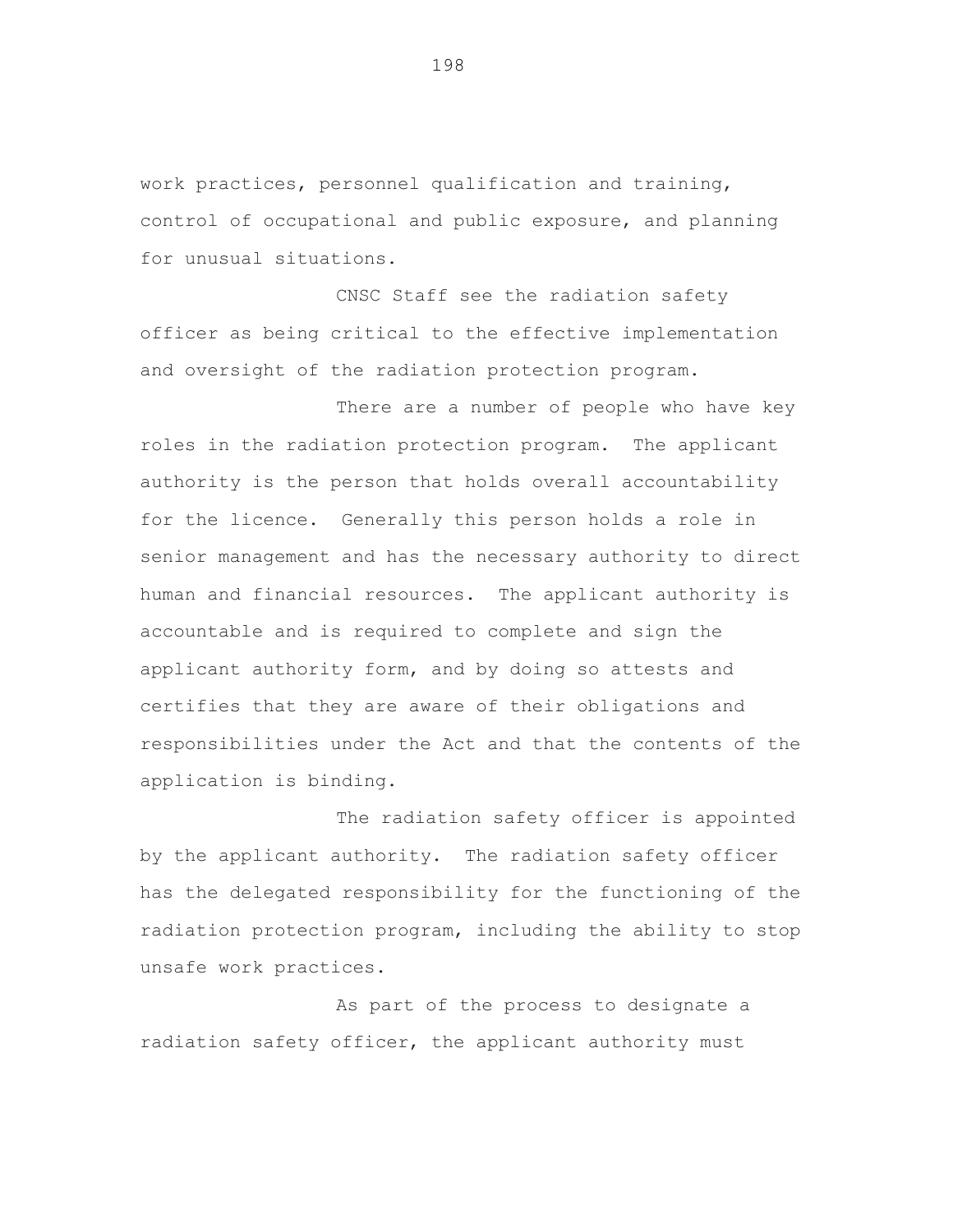submit the following necessary information: details of duties to be undertaken by the radiation safety officer, copies of curriculum vitae of the prospective radiation safety officer indicating relevant experience, and copies of any training certificates.

A licensee must have at least one person designated as a radiation safety officer.

CNSC Staff continue to see changes to the structure of licensees. Many of these changes are driven by financial or business decisions. In the medical sector, there is a trend to move from a single hospital and single licence to multiple hospital, single licence across the city, region, or even a province.

In the industrial sector, CNSC staff have observed consolidation of licensees through amalgamation where a licensee acquires another licensee or a licensee that possesses multiple licenses of a single use-type amalgamates under a single licence. When a licensee amalgamates or consolidates, the result may be a more complex licence that requires greater resources to manage and implement the radiation protection program.

CNSC Staff expect that a licensee undergoing such a transition to prepare for a suitable implementation in situations where the licensee is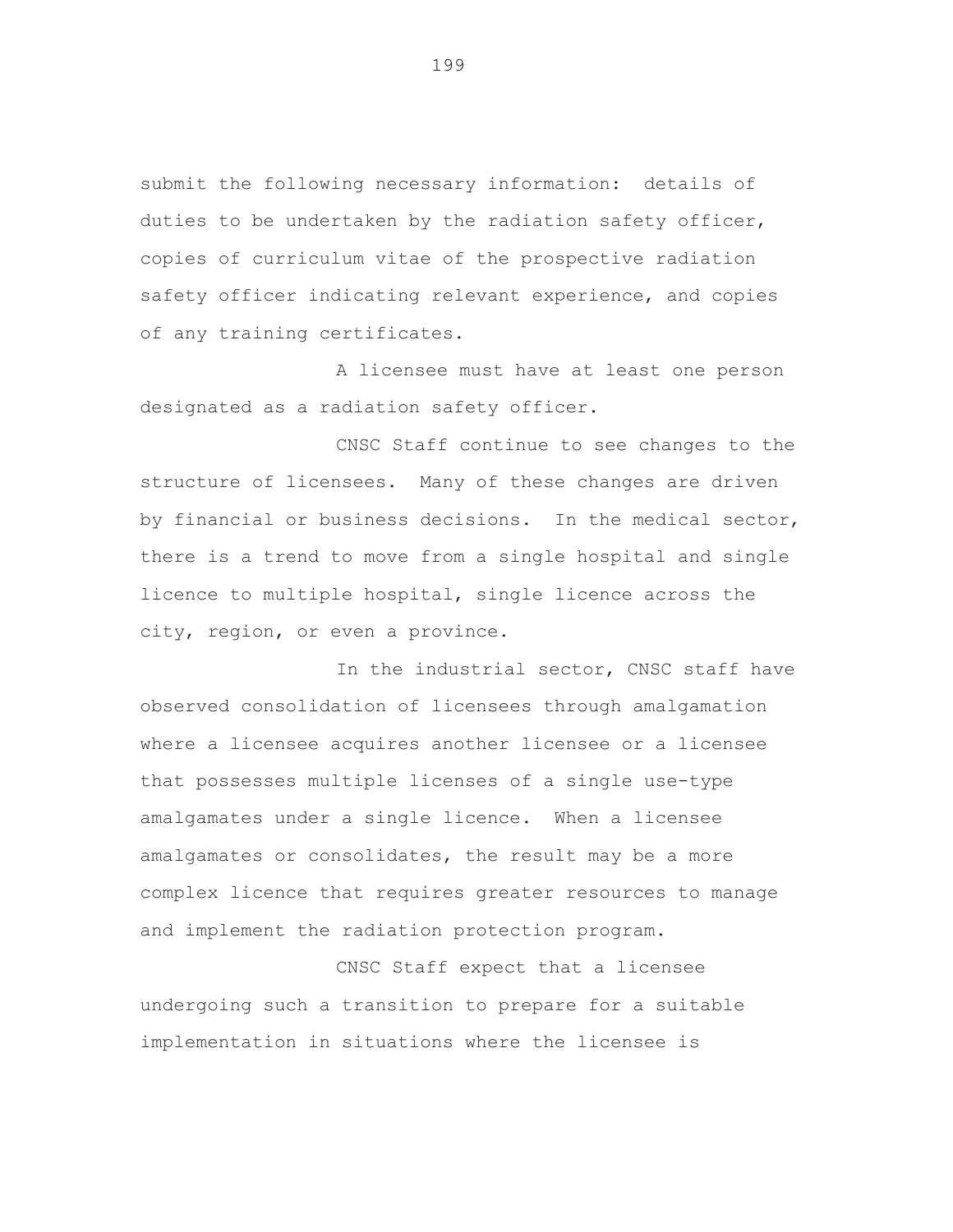combining different radiation safety programs. A licensee must have a robust governance and oversight of licensed activities to ensure that all sites meet their obligations. Regardless of the organizational structure in place, licensees must have a radiation protection program that safely manages their licensed activities.

If a radiation protection program is not effectively managed, a licensee may face implementation challenges that, if not addressed, can lead to non-compliances. Weaknesses that have been identified during compliance activities include limited or lack of engagement by senior management, including the applicant authority; inadequate resources provided to oversee the program; insufficient or inadequate program oversight, including limited internal audits; and poor procedural adherence across different sites.

CNSC Staff have addressed these weaknesses through our compliance program, ensuring that licensees maintain effective programs through any transition. When licensees are undergoing amalgamation to a provincial structure, CNSC Staff will engage with a licensee to ensure they give due consideration to nuclear safety through the transition. In addition, CNSC Staff will increase regulatory scrutiny to ensure effective implementation of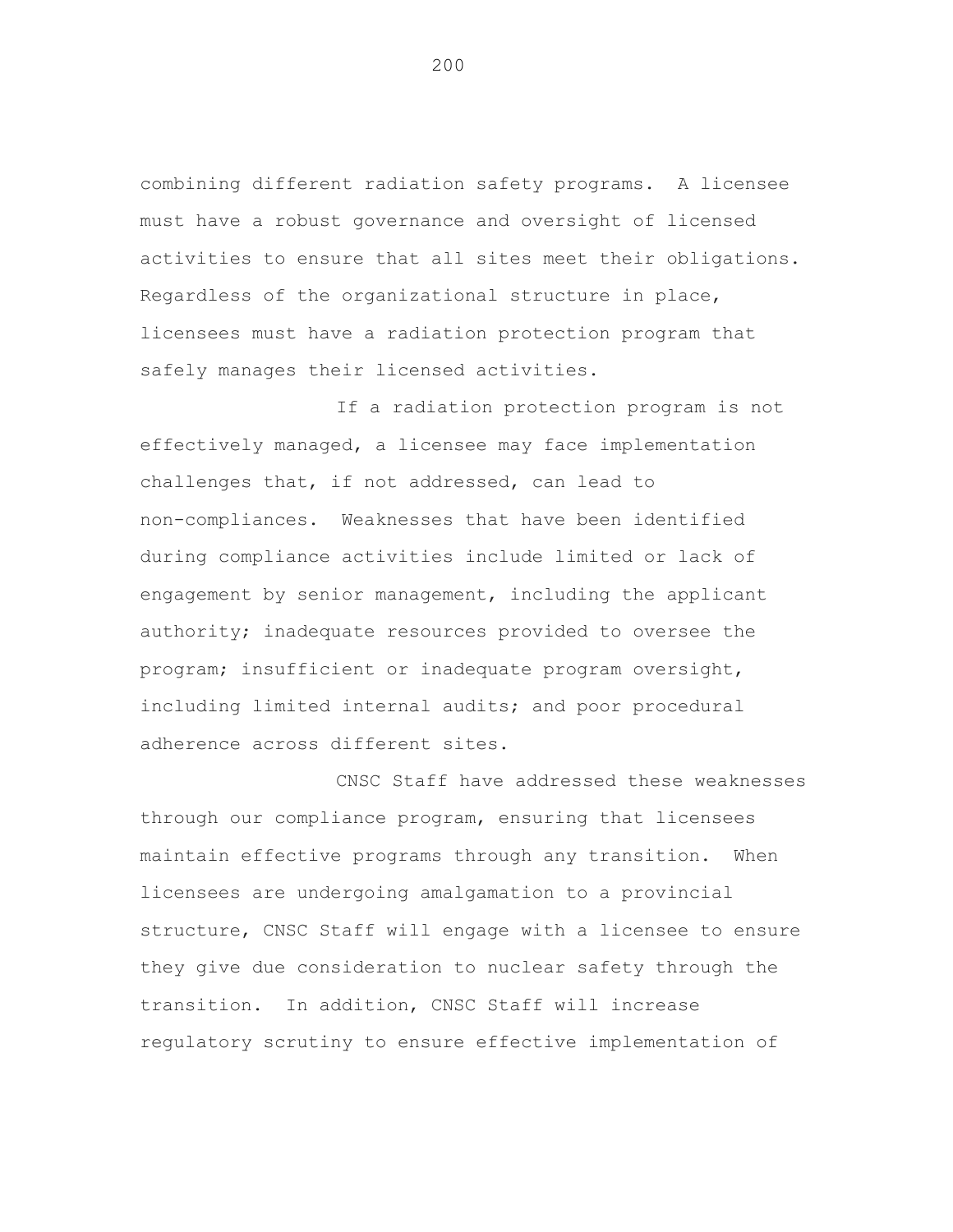the radiation protection program within the new structure. While effective on a case-by-case basis,

there is opportunity to share lessons from previous challenges and best practices of successful licensees more broadly. In order to inform this initiative, CNSC Staff have benchmarked our regulatory framework against the US Nuclear Regulatory Commission's with particular focus on their requirements for radiation safety officers, including educational, professional, and experience requirements. Taking into account the different regulatory schemes, this exercise confirmed that US expectations for radiation safety officers are generally consistent with the CNSC's regulatory framework. The review did, however, identify potential opportunities to enhance guidance for radiation safety officer training and qualifications and provide additional guidance on radiation protection programs, governance, and oversight.

To enhance CNSC oversight of nuclear substances and radiation device licensees, CNSC Staff have launched a two-stream initiative which will proceed in parallel. CNSC Staff will provide additional guidance to licensees through the production of a comprehensive REGDOC related to radiation protection programs. And to ensure we've captured the necessary elements, we've initiated an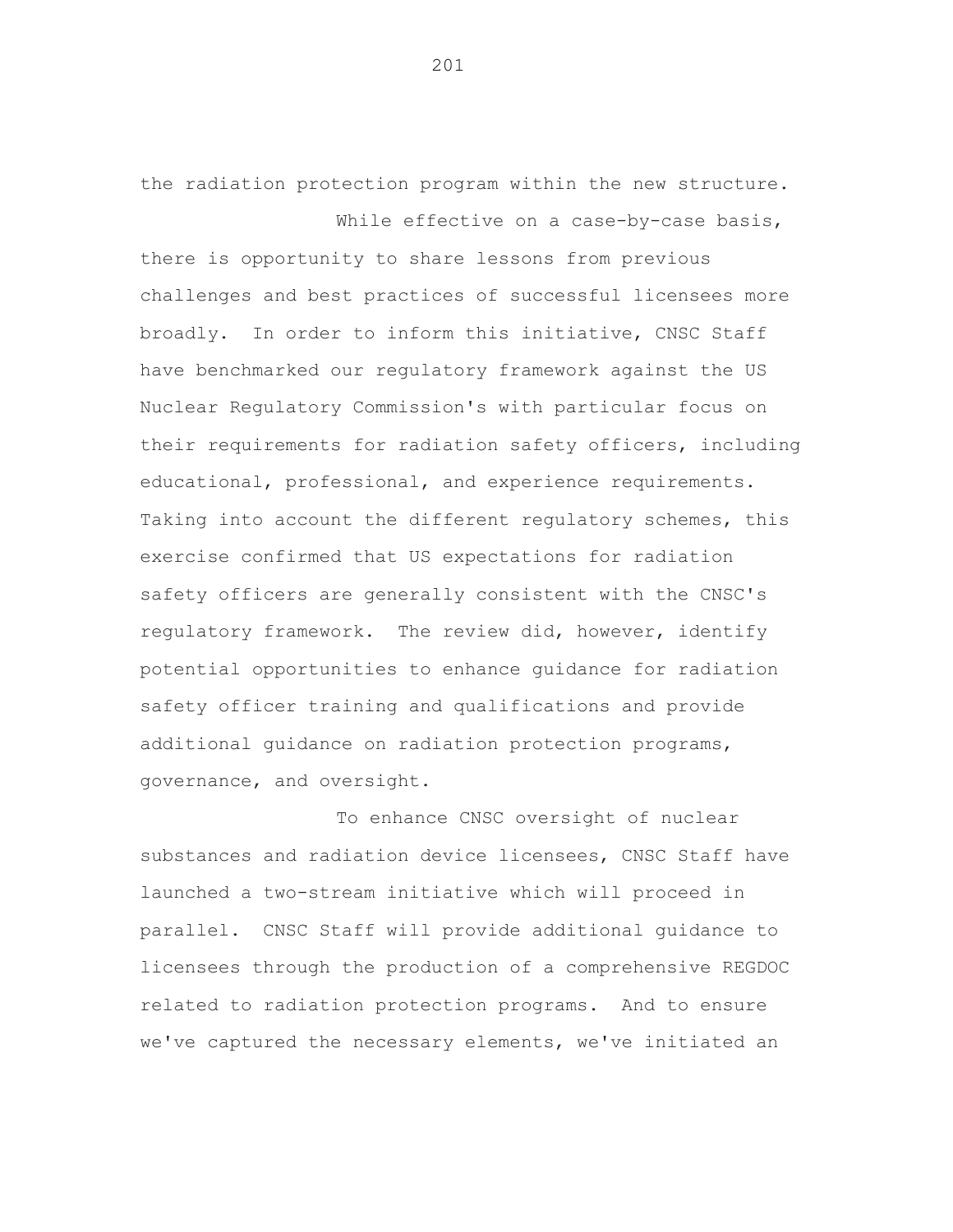evaluation to identify factors leading to success for radiation safety officers. Although CNSC Staff will approach the question of radiation safety officer success and radiation protection REGDOCs separately, they are closely related and any resulting solution will incorporate both streams.

I will now pass the presentation over to Madame Natalie Ringuette.

**MS RINGUETTE:** Bonjour. Mon nom est Natalie Ringuette. Je suis Agente de projet des permis de la Division des permis de substances nucléaires et d'appareils à rayonnement de la Direction de la réglementation des substances nucléaires.

In the next four slides, I will provide an overview regarding the development of a new regulatory document for nuclear substances and radiation devices licensees, provisionally titled Oversight of Radiation Protection Program.

Nuclear substances and radiation devices licensees have been asking for practical and detailed guidance on how to develop and oversee a radiation protection program that is appropriate to their licensed activities and that takes into consideration their unique structure and governance framework.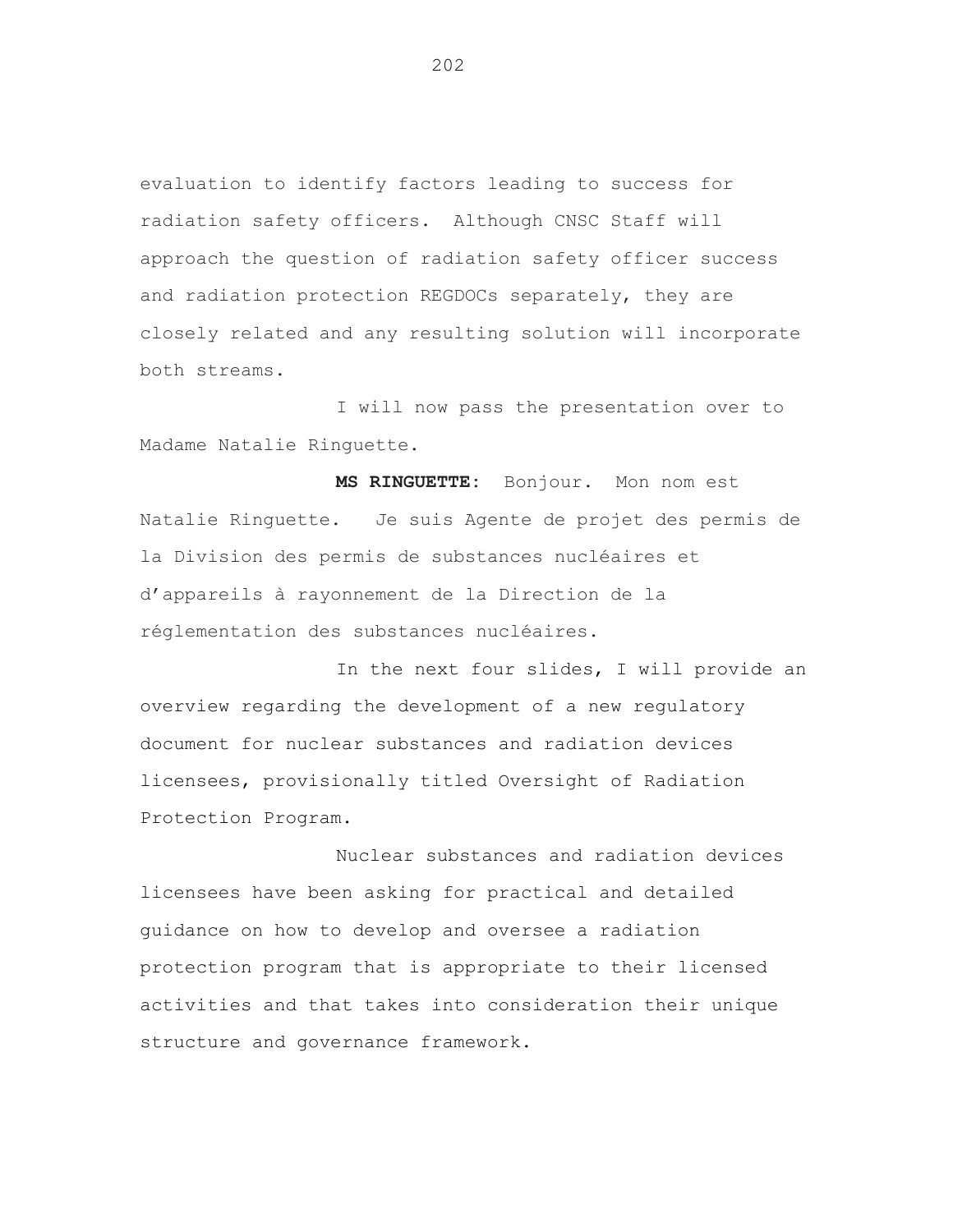Currently, the expectations with respect to an effective radiation protection program can be found in a number of CNSC publications. In particular, REGDOC 1.6.1, the Licence Application Guide for Nuclear Substances and Radiation Devices. In addition, Regulatory Guide G-121, published by AECB. This document provides information to medical, academic, and research licensees on how to design and implement radiation protection programs. And finally, Regulatory Guide G-313, which provides guidance to licensees for developing radiation safety training programs for workers.

CNSC Staff are developing a new regulatory document for nuclear substance and radiation device licensees that consolidates all guidance under one comprehensive document. This is to facilitate and clarify expectations applicable to the development and implementation of an effective radiation protection program for these specific licensees. Where appropriate, the document will reference other applicable documents, such as documents on radiation protection, safety culture, and management systems.

In addition to consolidating information, new content will also be added in the document for the purpose of providing greater guidance to licensees. With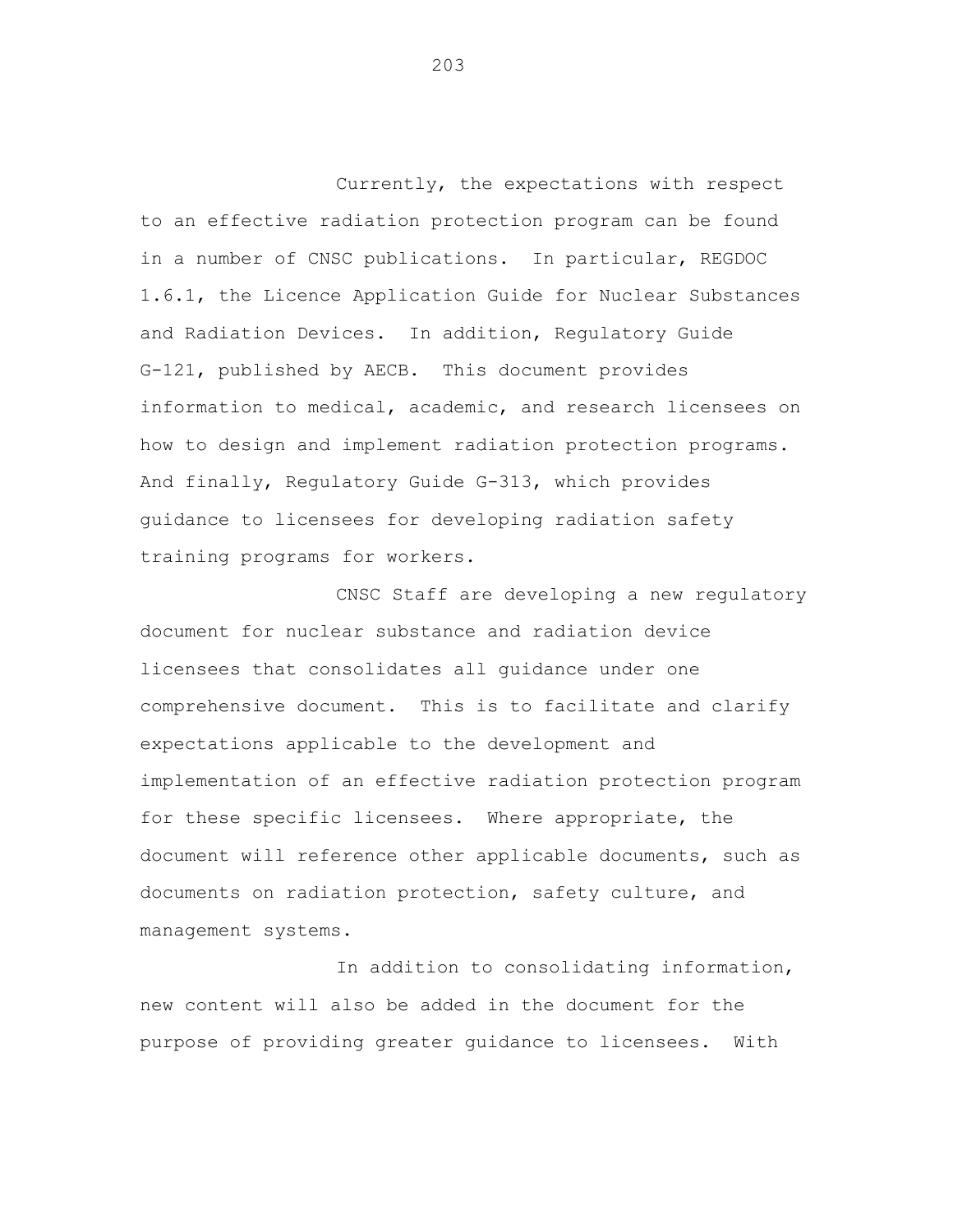the publication of this document, nuclear substances and radiation devices licensees will find in one document all applicable information as well as licensing expectations for developing their radiation protection program. The document will accommodate the wide variety of governance structures seen in the industry and will incorporate pertinent information obtained from operational experience of radiation protection program implementation.

The purpose of this regulatory document is to provide practical guidance on the elements to be incorporated as part of an effective radiation protection program for nuclear substances and radiation devices licensees.

Licensees are responsible for safety and designing and implementing a radiation protection program commensurate with the licence activity. This shall be in accordance with the ALARA Principle established in the radiation protection regulations.

As mentioned earlier, the applicant authority is an individual within senior management level with authority to direct financial and human resources. These resources are necessary for maintaining compliance with the licensee's established radiation protection program.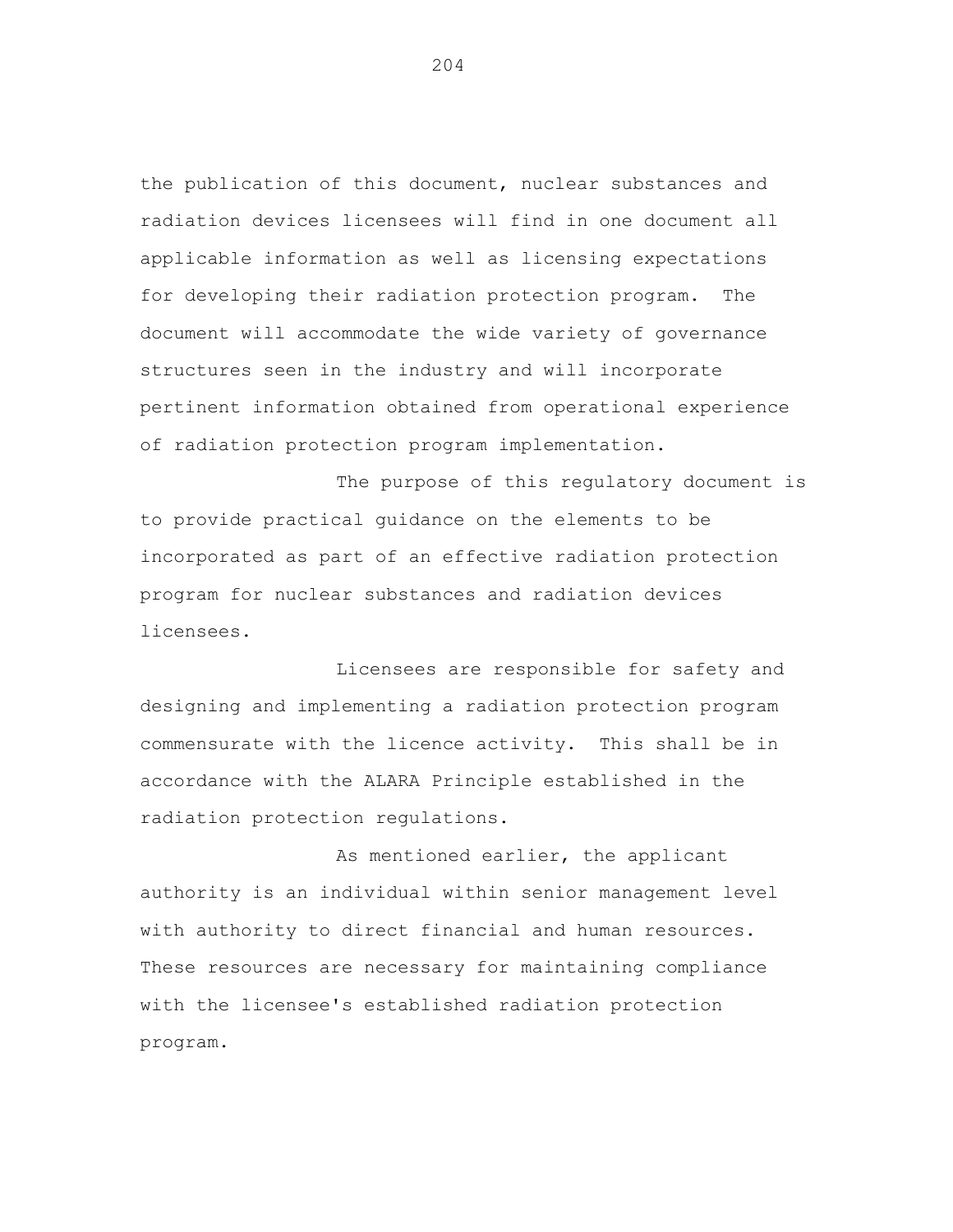The applicant authority must remain actively engaged in overseeing the radiation protection program by allocating necessary resources to improve compliance or correct non-compliances to regulatory requirements.

The applicant authority's engagement can also be achieved by setting a direct line of communication with the radiation safety officer on all aspects related to radiation safety.

The regulatory document will provide expectations on the roles and responsibilities of the applicant authority to ensure it is clearly understood by this individual that he or she is ultimately accountable for the radiation protection program.

The radiation safety officer is delegated by the applicant authority for day-to-day operation of the radiation protection program. This qualified person is selected based on the combination of his or her experience and training. This individual must have full authority to enforce the radiation protection program and the authority must include the ability to stop any unsafe work practices.

The radiation safety officer is the primary liaison between the CNSC and the licensee. This individual is responsible for managing the radiation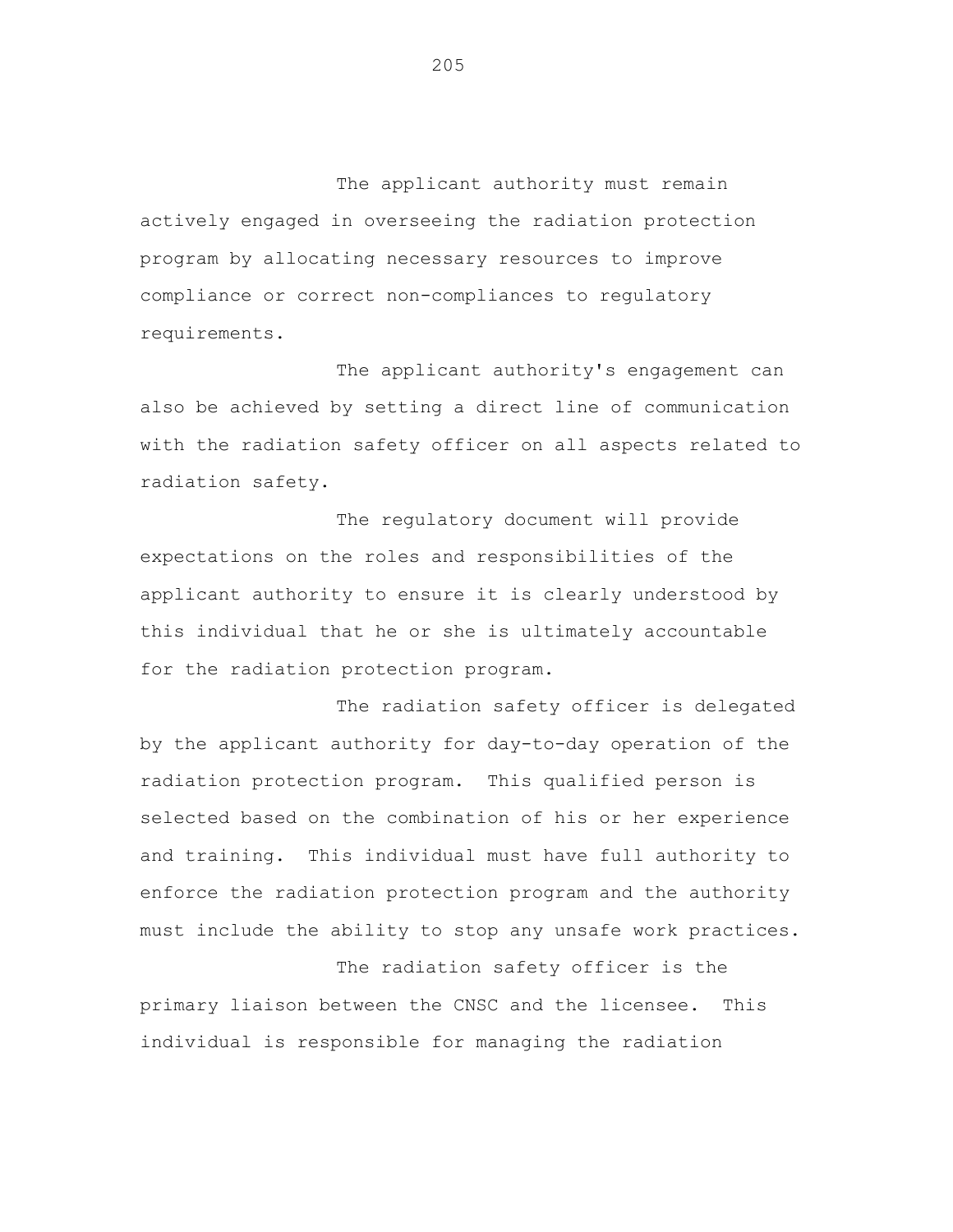protection program along with the support of qualified persons at other licence locations where more than one geographical location is authorized by the licence.

In addition to details on the roles and responsibilities of the radiation safety officer, the regulatory document will provide some suggested competency requirements to fulfil this role such as knowledge, training, experience and education.

The regulatory document will provide additional guidance and clear expectations supporting the information requested as part of the licence application process. The guidance will be tailored to address the challenges identified with the design and implementation of an effective radiation protection program for nuclear substances and radiation devices licensees.

The regulatory document will describe the necessary elements of a radiation protection program, including policies and procedures. The document will also describe expectations for program oversight, including a licensee's internal audit process.

A radiation protection program must include a clear organizational structure which defines the authority and responsibility of each person involved in overseeing the radiation protection program. These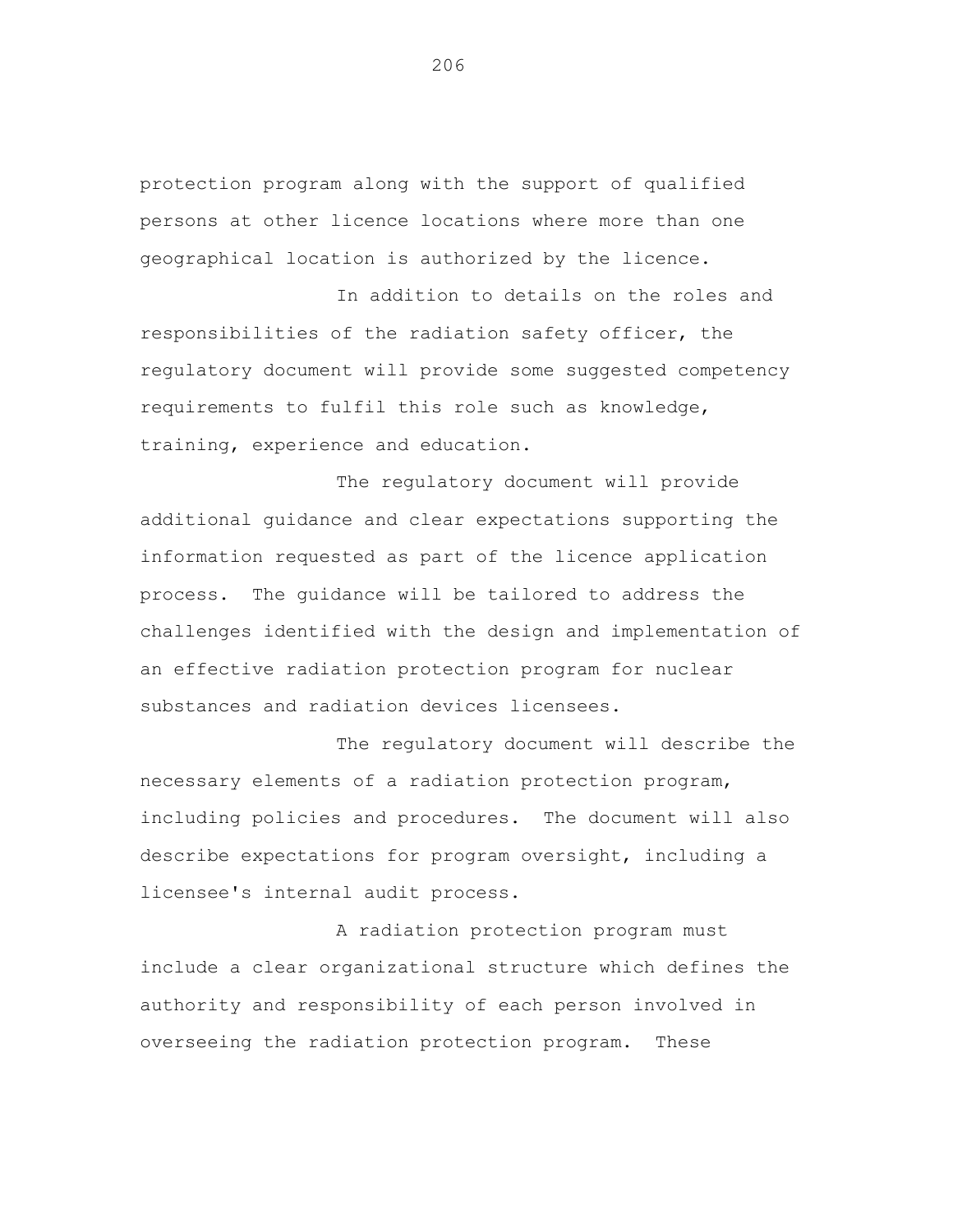individuals are mainly the applicant authority and the radiation safety officers.

The radiation safety officer, including his or her designates, must have sufficient authority for overseeing the radiation protection program. The licensee shall ensure that the management structure of the radiation protection program aligns with the organization being licensed, which can be unique to each licensee due to their governance structure.

The role of the Radiation Safety Committee is to act as an advisory committee and to provide advice and direction to the radiation safety officer on the development and implementation of an effective radiation protection program. The regulatory document will provide guidance on its roles and responsibilities, the recommended membership and meetings' frequency for those licensees that would benefit from a Radiation Safety Committee.

An important factor to consider when establishing a Radiation Safety Committee is to have representation from groups involved with or impacted by the licence activity, essentially, there should be a representative from each impacted group occupying a seat on the Radiation Safety Committee.

I will now turn the presentation to Mr.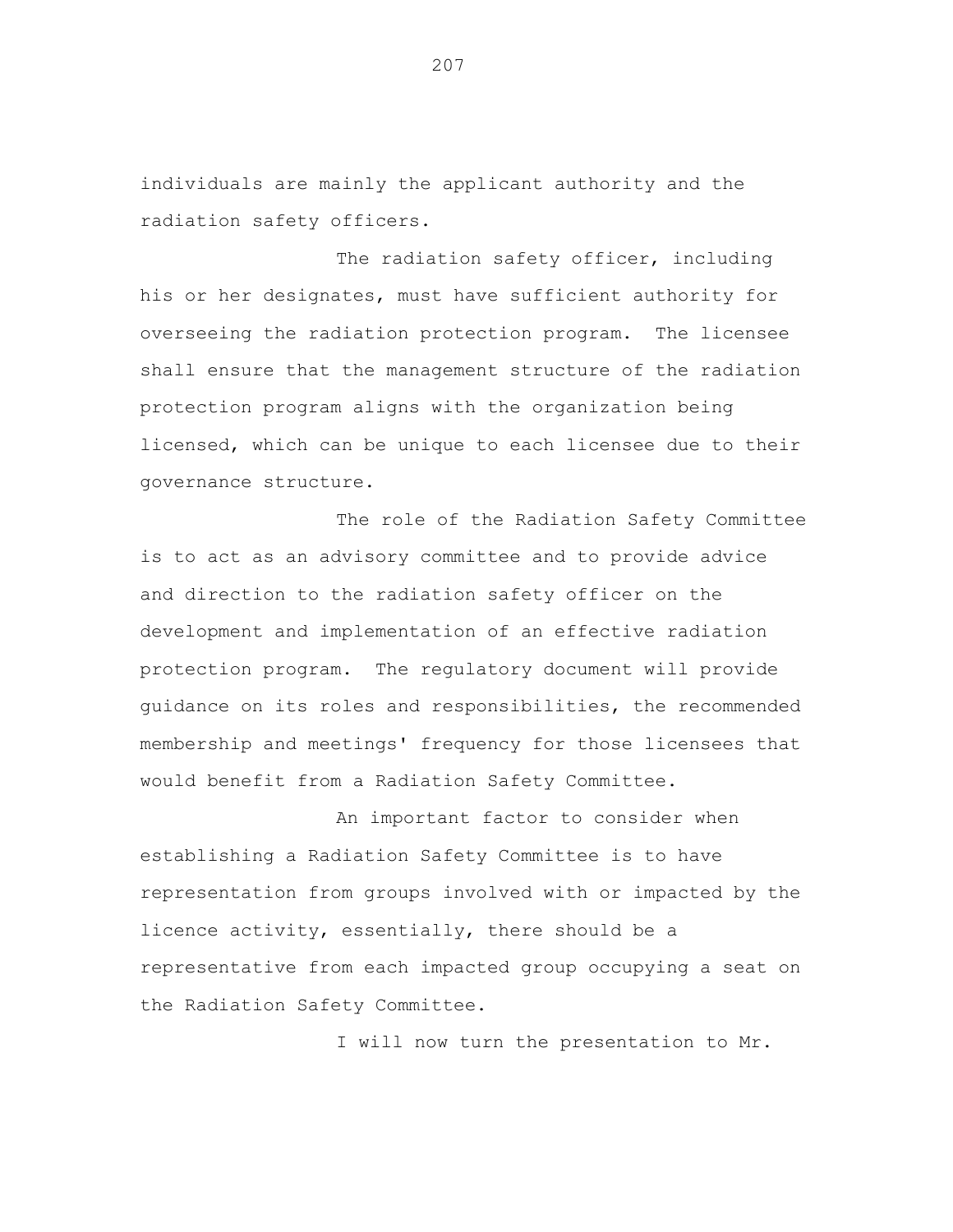Keith Dewar to describe the evaluation process.

**MR. DEWAR:** Good afternoon. For the record, I'm Keith Dewar, Director of the Regulatory Research and Evaluation Division. I'm here today with Geneviève Boudrias, who is the Senior Evaluation Officer and will be lead evaluator for this evaluation.

I'll begin by noting that although evaluation is a relatively common word, program evaluation has a defined meaning within the Government of Canada. In essence, it is a systematic approach to assessing the performance of programs, policies and processes.

Performance in this context means whether and under what conditions a program is effective in achieving its desired impacts or is efficient in delivering. To arrive at these judgments it uses research methods that are similar to those of social science and uses tools such as the ones described on this slide to generate multiple lines of evidence from which to draw its conclusions.

Although many factors contribute to the success of licensee radiation protection programs, this evaluation will specifically try to assess the contribution of RSOs to radiation program success and it will specifically try to understand those RSO-related factors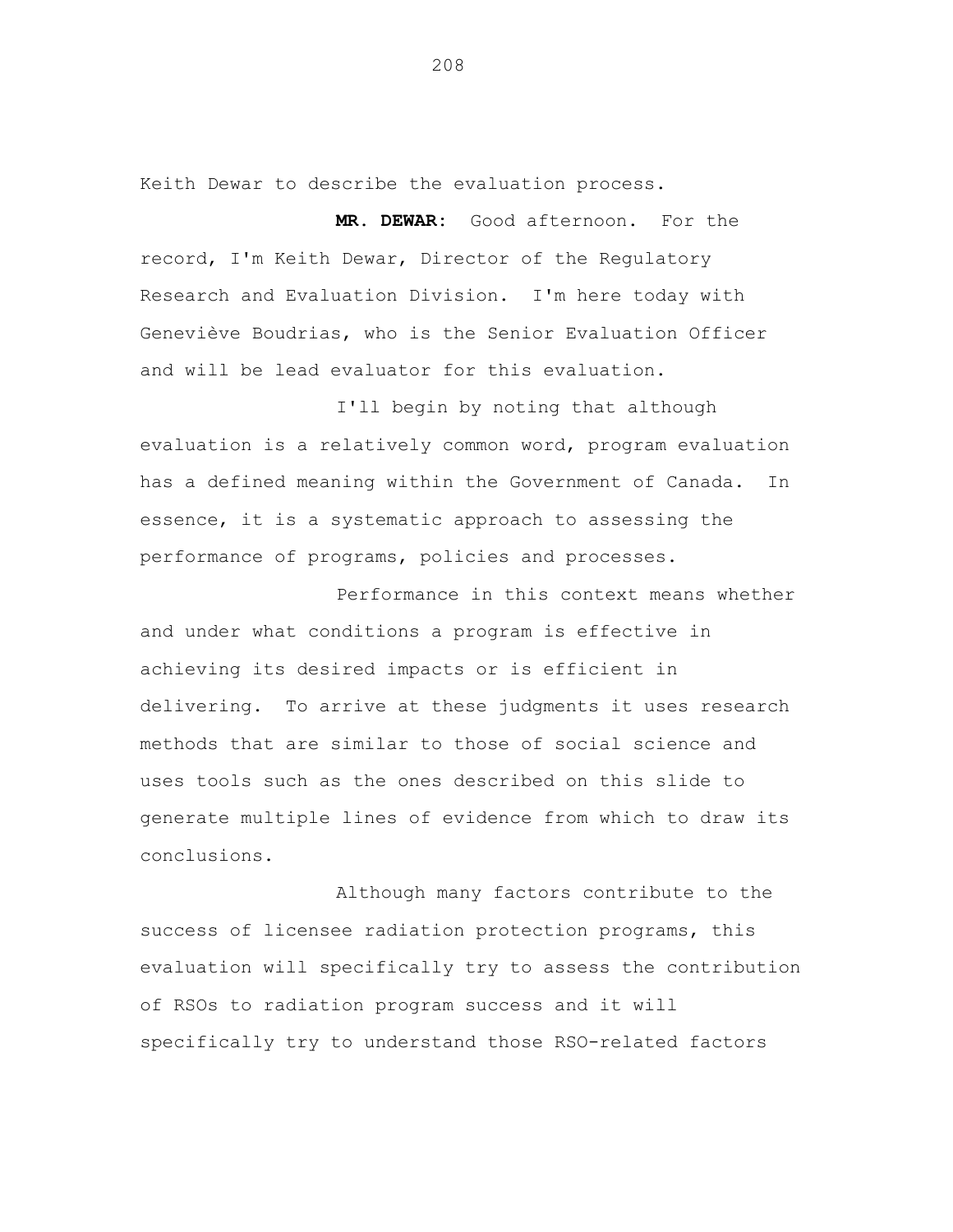that are important to or barriers to program success. These include such things as the hard and soft skills possessed by the RSO, organizational structure and governance factors and the institutional support that the RSO receives, amongst other factors.

The evaluation has been scoped to focus on the medical and academic research sectors as has been described. These sectors were chosen primarily as they're the most complex and similar in RSO functioning. Adding the industrial and commercial sectors would increase, of course, the evaluation effort and time.

In undertaking the evaluation, we propose to conduct extensive engagement with the RSO and related stakeholder community. We are planning an electronic survey of the entire RSO population of the medical, academic and research sectors, the 380 members shown on this slide.

We'll conduct a large number of semi-structured interviews with over 40 people, including RSOs, applicant authorities and nuclear energy workers, researchers, et cetera. And in this case, semi-structured means that the questions will defined in advance, but the interviewees will also have a chance to give us open-ended responses to the questions.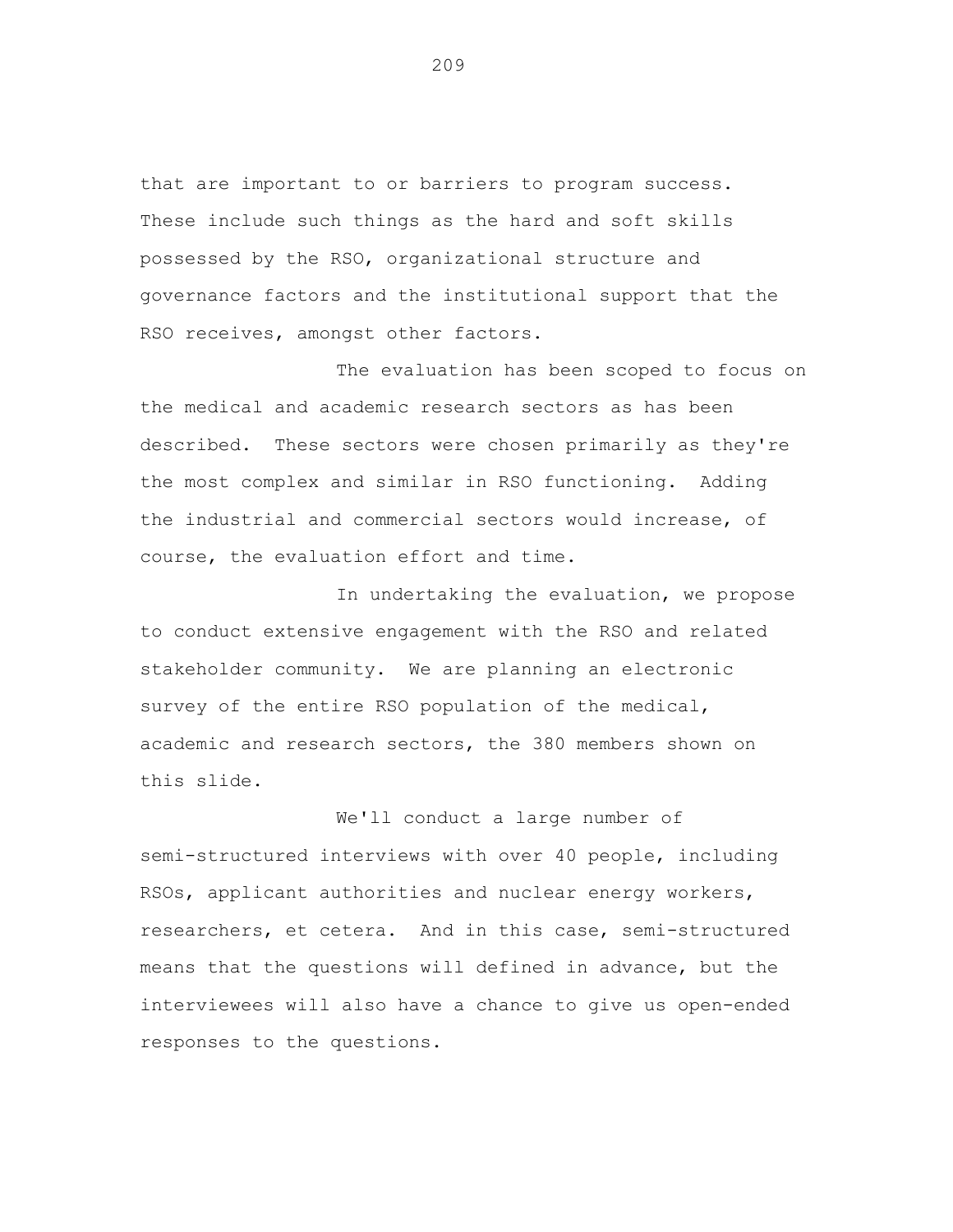We will also undertake a detailed comparison between the RSO approach and the work that's already been done to compare the U.S. and Canada, but we'll look at other international practices such as the U.K. and, as possible, other similar roles in Canada like the Occupational Health and Safety Workplace Safety Advisor.

We've already engaged a number of RSOs who've been actively working in these sectors to help us design the evaluation and to make sure the questions the evaluation will examine are valid.

The evaluation Terms of Reference are in draft and will likely be approved by a high level advisory committee later this month.

I'll now turn the presentation back to Mr. Colin Moses.

**MR. MOSES:** Thank you. As mentioned, the regulatory document development and the evaluation project are proceeding in parallel.

By the second quarter of 2018-19, the results of the evaluation program will be known allowing us to incorporate information from the evaluation into the draft REGDOC and release the document for external consultation in the third quarter.

Feedback from the consultation will be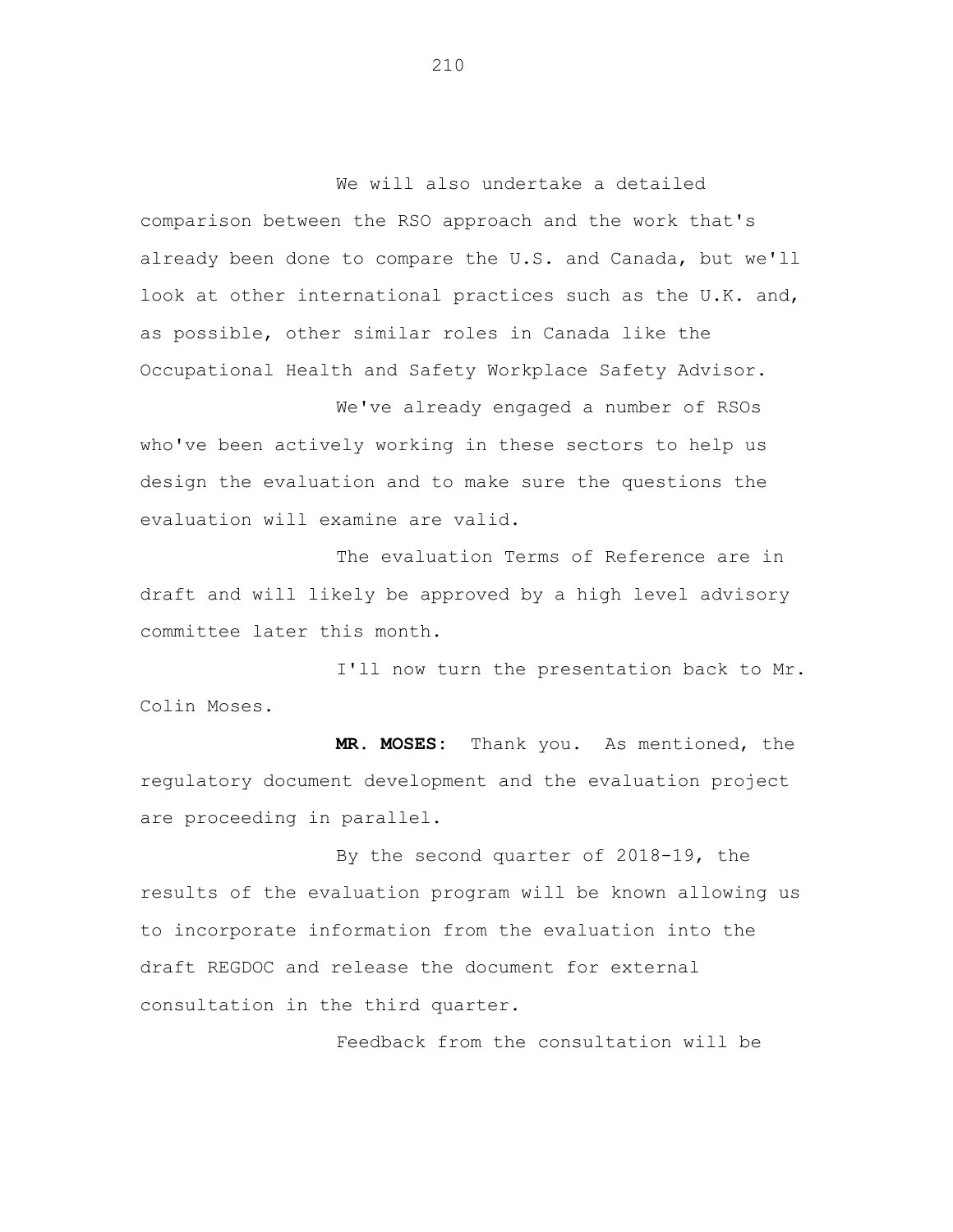considered and incorporated into the document, as appropriate, with publication of the REGDOC currently planned for the second quarter of 2019-20.

As you heard in this morning's Regulatory Oversight Report for the use of nuclear substances, the use of nuclear substances in Canada is safe. This is borne out by observation from the licensing and compliance verification activities and the CNSC has a strong regulatory framework backed by an effective risk-informed licensing and compliance program that can address non-compliances in situations where a licensee deviates from regulatory requirements or CNSC expectations.

Where problems have been identified, the CNSC has managed the licensee on a case-by-case basis using existing regulatory approaches. However, the licensee landscape has and is changing and, when not effectively managed, this transition can expose weaknesses in licensee programs.

Using the experience gained through our regulatory oversight activities, CNSC staff will enhance guidance provided to licensees on the design and implementation of radiation protection programs, sharing and emphasizing best practices with the industry and ensuring licensees put in place a framework that supports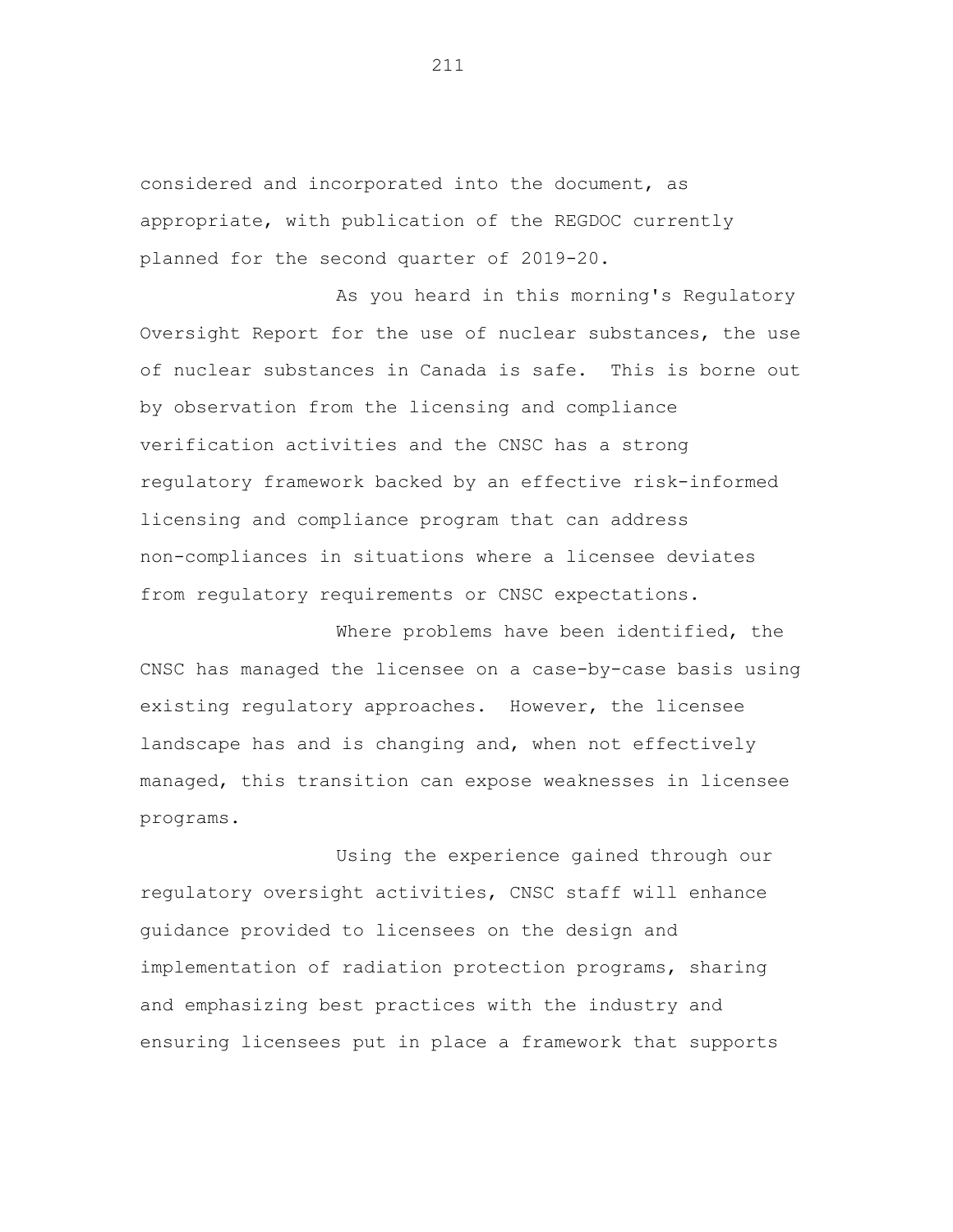the success of the radiation safety officer.

We remain available to answer any questions you may have.

**THE PRESIDENT:** Okay. Thank you. So, let's jump right into the question session starting with Dr. McEwan.

**MEMBER McEWAN:** Thank you.

Just a couple of general comments and then I'll step back for more questions later.

I don't think you can do this exercise excluding central radiopharmacies and accelerators producing medical isotopes, I just don't think that is a group that cannot be included in this exercise. It's not a large number.

And I think as you look at skill sets for RSOs, I think we have to bear in mind the other high risk group, which is the industrial radiography, and I think we need, as we do this exercise, to see if the learnings are applicable to that group as well.

Second thing. As you reach out to people to do this interview, I would suggest there is probably value in talking to the associations that represent the end users. So, CAMRT, CANM, CARO, CAR, COMP, because they bring the skills.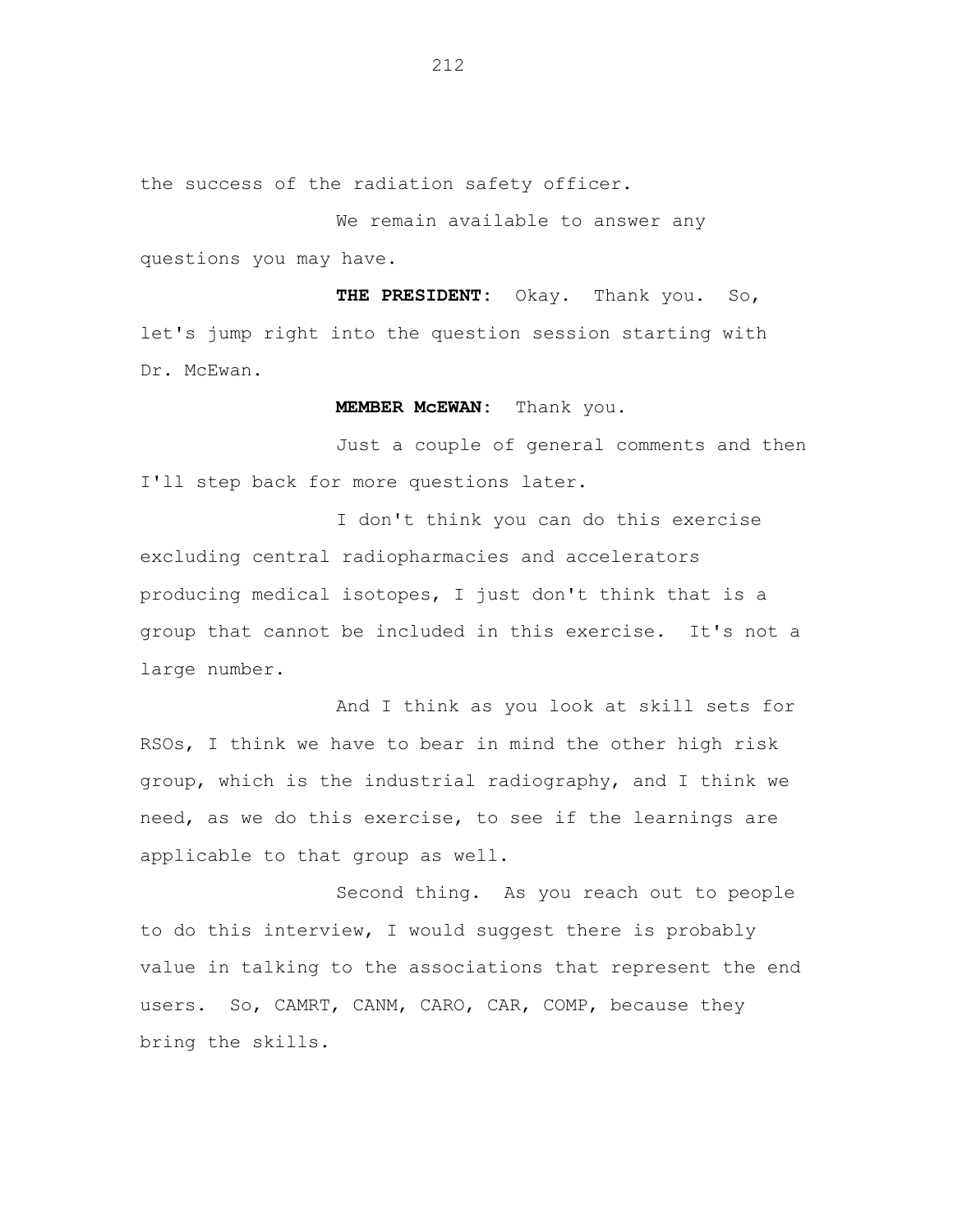And I will just make an observation again at this stage, and I'll ask for a response, but I will respectfully disagree with slide 12. Your benchmarking does not show that CNSC is comparable to NRC. They are prescriptive, but they are also very risk-informed in that prescription, in that the requirements for the different sectors have quite different requirements for the skill sets of the RSOs.

I mean I just happened to pick out one, which is an RSO who's involved in medical and is very prescriptive as is, by comparison, very laissez-faire. So if you will allow me at this stage, a disagreement with slide 12.

**THE PRESIDENT:** Anyone want to react to that?

 **MR. MOSES:** Colin Moses, for the record.

So your first point was in the scope of the evaluation. In fact, I completely agree with you. We just had a discussion, that I think there is benefit in bringing some of the more complex licensees from some of the other sectors, within reason, because some licensees are much simpler, and the sort of organizational, governance that we'll be exploring really doesn't add value there. But I think there is certain activities that should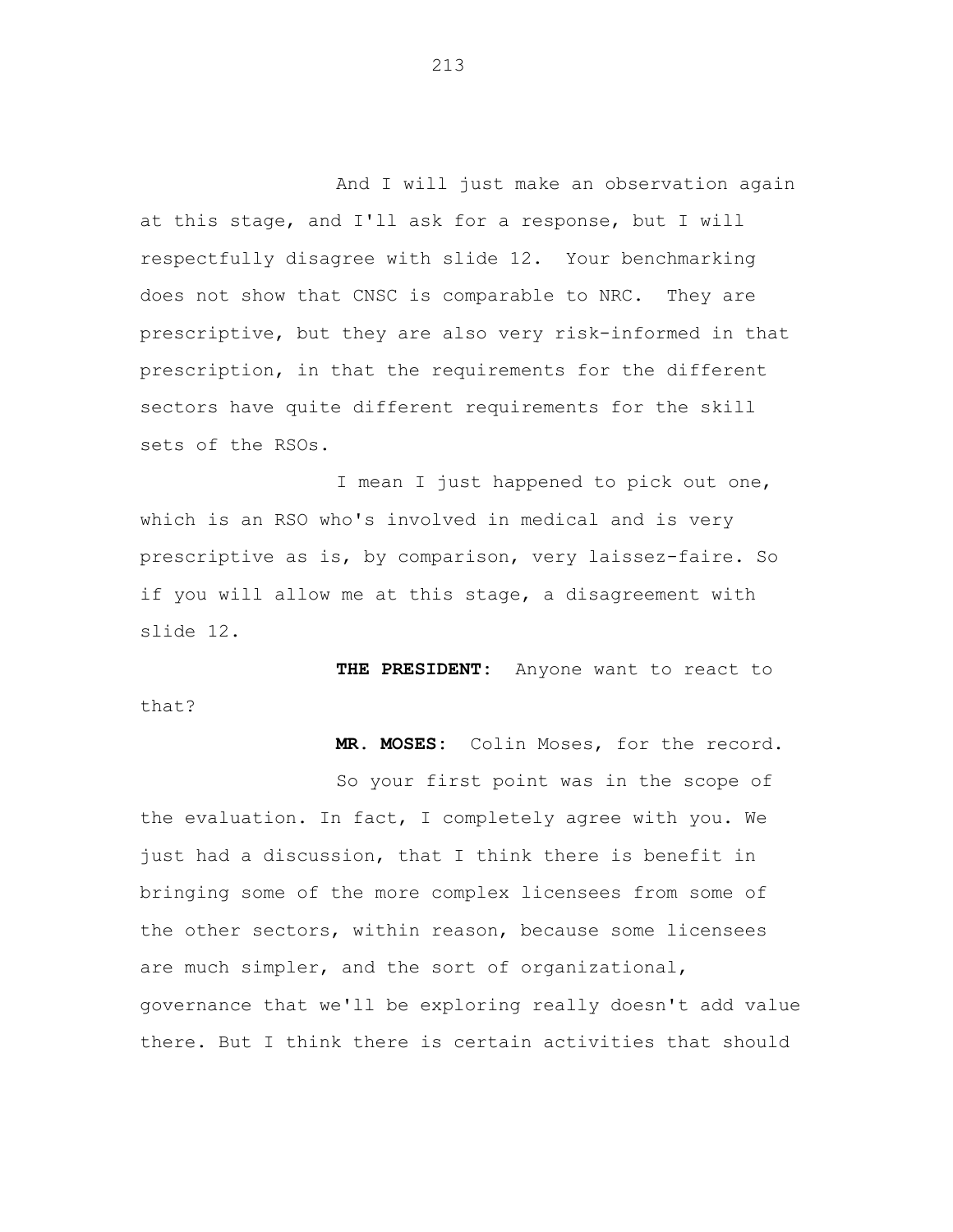be included.

 **MEMBER MCEWAN:** Bear in mind that many of the pharmacies or cyclotrons belong to the hospital academic sector anyway.

 **THE PRESIDENT:** Again, by the time you value it, you understand what RSO is, you'll want to take advantage of the knowledge gain to see if you can get into other sectors, not only the medical. I particularly think that you need to look at the large organizations, that are multiple licences.

It's always the complexity of the governance model that should dictate where you should put attention on. Because human nature is such that it's competing priorities, you know, and radiation protection may not be the highest priority in a particular corporate structure.

So you heard from our industry friends that they would like some clarification on that too. So you've got to pick the area where you can get most beneficial results to inform the REGDOC.

 **MR. MOSES:** To your second point with regards to the benchmarking, you're entirely correct. Generally, our structures are consistent in terms of expectation, but there are areas where they really do delve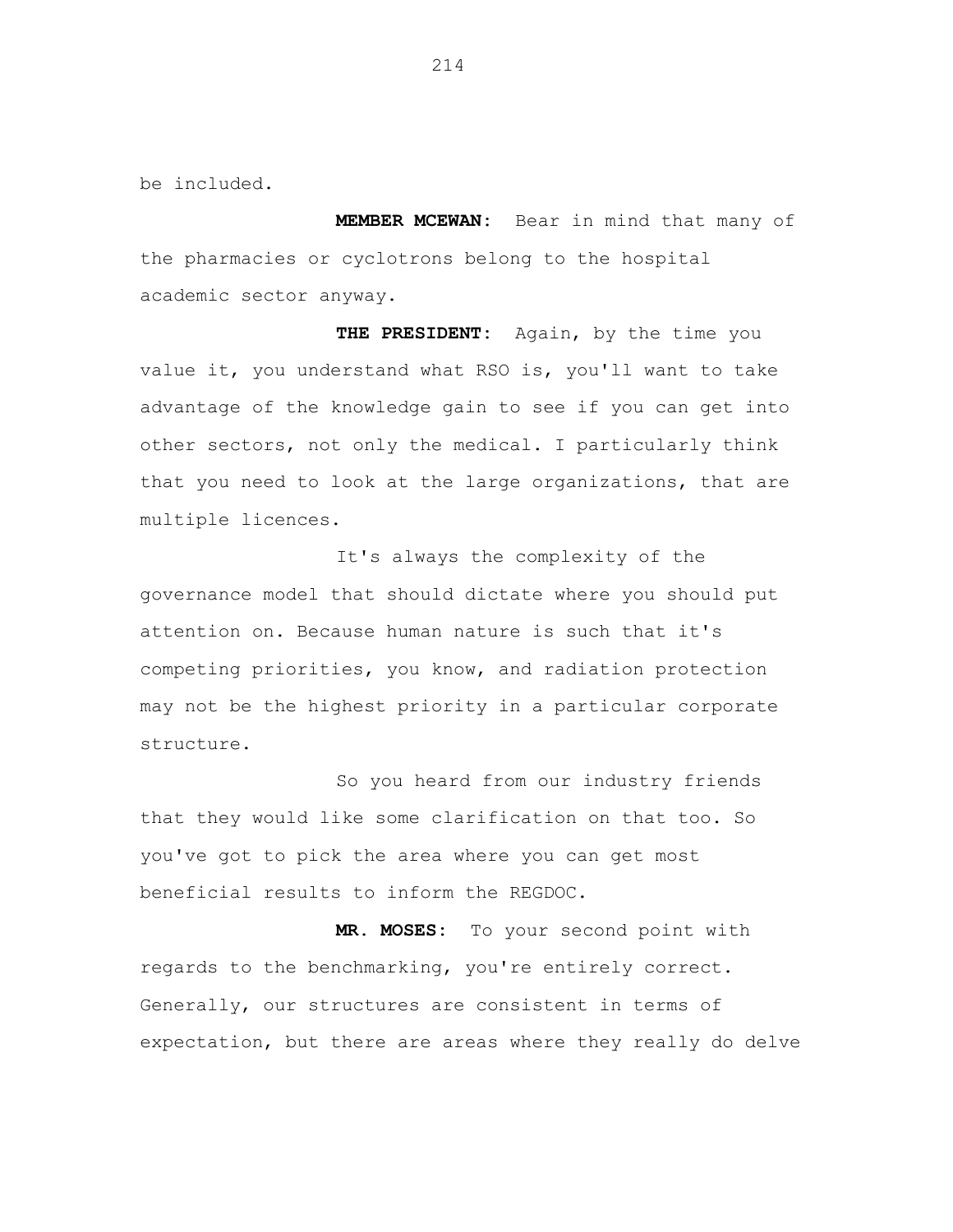into detail and they provide extensive guidance. So you mentioned RSOs. Another area is an entire document that the NRC has released on the structure, the composition of the Radiation Safety Committee. There's extensive guidance on the selection of the chair for that committee.

That is the kind of information that we want to leverage to help enhance and flesh out the kind of information that we provide in our regulatory framework.

 **THE PRESIDENT:** Thank you. Dr. Demeter.

 **MEMBER DEMETER:** Thank you. A bit more philosophical here. There's always a tug and throw about regulatory frameworks and comparison to other authorities like the NRC. So the NRC is a very prescriptive regulatory framework; you do it like the way we tell you and you'll be okay. The Canadian framework is much more risk-informed; they say, tell us what you do and we'll tell you if it's okay. There's always a tug between those two philosophies.

I think there's an opportunity to reach a happy compromise where the certification or the credentialing of RSOs and of committees, you get a baseline and then you can add to that. I want to also avoid credential creep in a sense that you don't want, you know, all your RSOs to be PhDs, you know, the risk to escalating the credentialing beyond what is reasonable.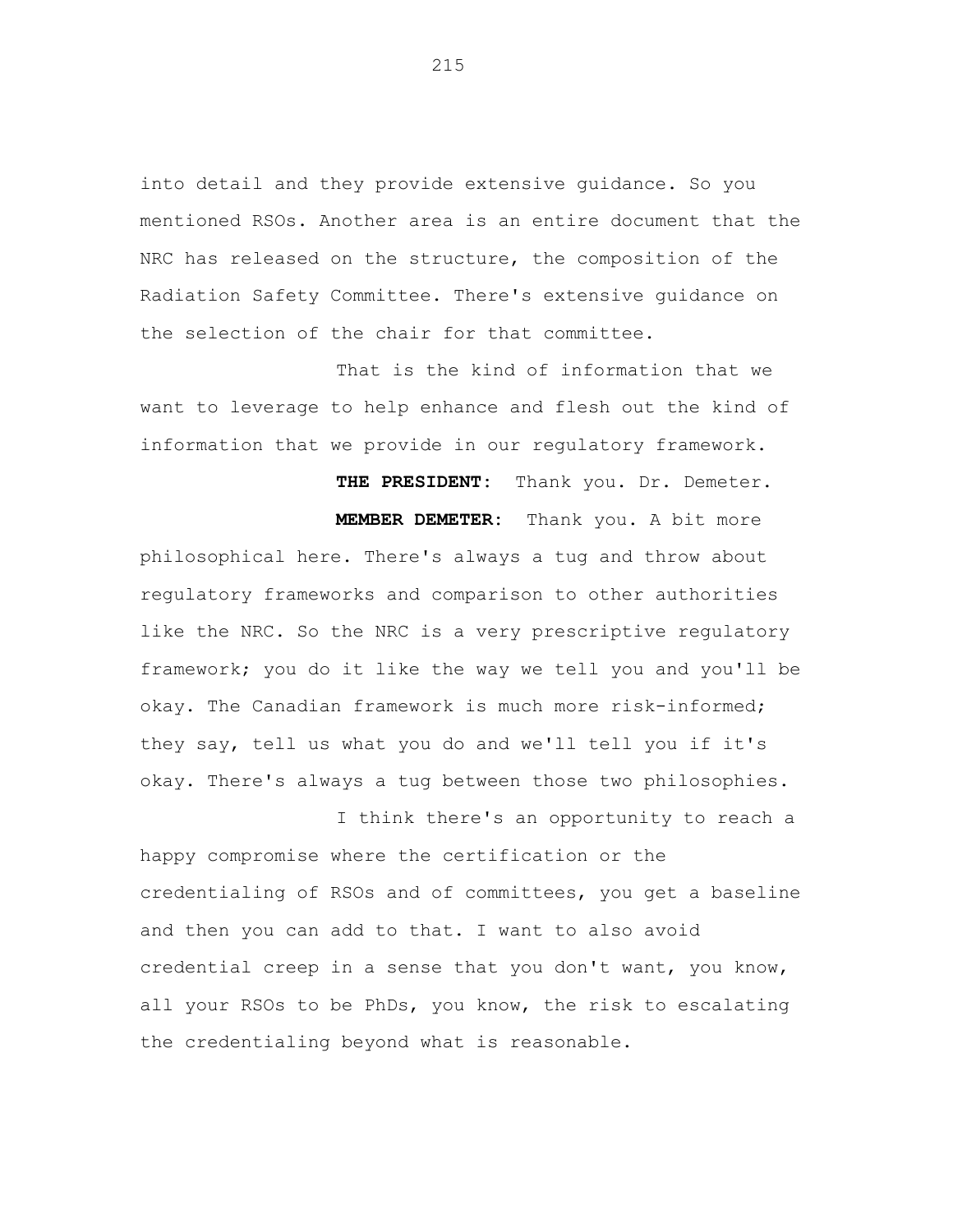So I guess I want to get some sense of how you -- if you're going to benchmark to the U.S., which is a very prescriptive system, very different than the Canadian approach to regulation, how do you marry those two so that you get a happy compromise?

 **MR. MOSES:** Colin Moses, for the record.

So it's a bit of a tough question to answer now, because part of the evaluation is really doing that kind of analysis on the different schemes, the different legislative frameworks, the different structures that different regulators use. You're correct, in that the U.S. does tend to take a much more prescriptive and specific approach. I guess the other comment I'll offer too is that's one thing we're very sensitive of with this REGDOC, that we want to design a framework that provides useful and constructive guidance to licensees, sets clear expectations, but is also suitable for the different types, nature, structures, the relative importance of the regulated activity to their own structures.

So it is a bit of a push/pull, which is why I think the consultation piece of the REGDOC development is so critical.

But our focus is really, as Dr. Binder was alluding to, on those licensees that do have those complex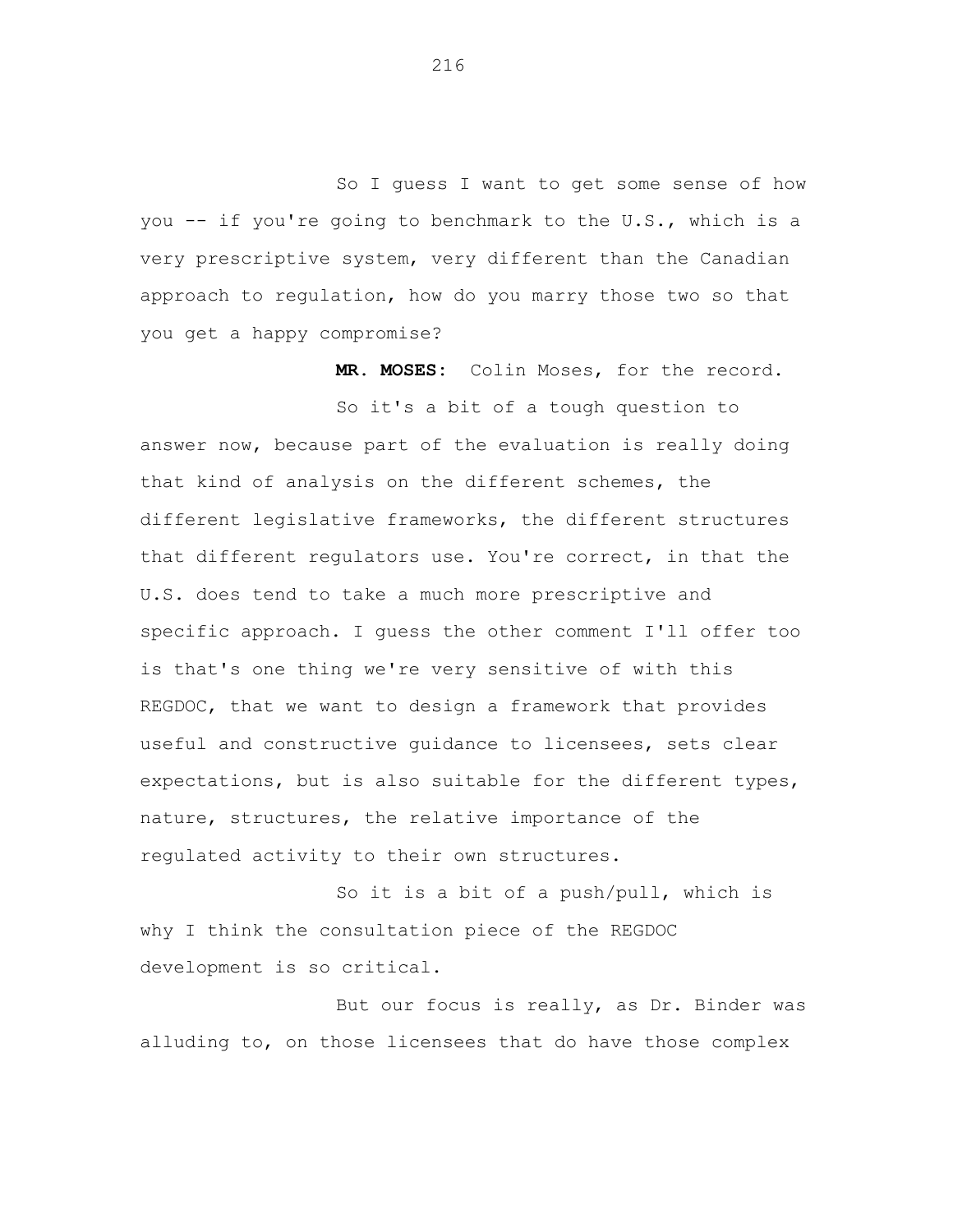structures and complex governance. The principles that will be described in this REGDOC are universal, they're not specific to the particular application.

The other piece that we alluded to in the benchmarking is looking at other regulators in Canada, because they are much more consistent in terms of the legislative framework, they way they're structured. We talked about occupational health and safety, for example.

Another area that I want to explore is in the health area, there's requirements for labs, and they have biosafety officers. So what are we setting as requirements for biosafety officers versus radiation safety officers? What are the qualification and training requirements?

So those are the kind of things we want to explore to make sure when we put out a document it's suitable, useful, and really has the desired effect.

**THE PRESIDENT:** We probably could describe the CNSC differently than the U.S. We are a performance-based organization, which means that we like our cake and eat it too. We can be prescriptive when it's required, and give us a safety case and we'll decide.

I think that's a better model, in my opinion. But we should not forget that the driver here is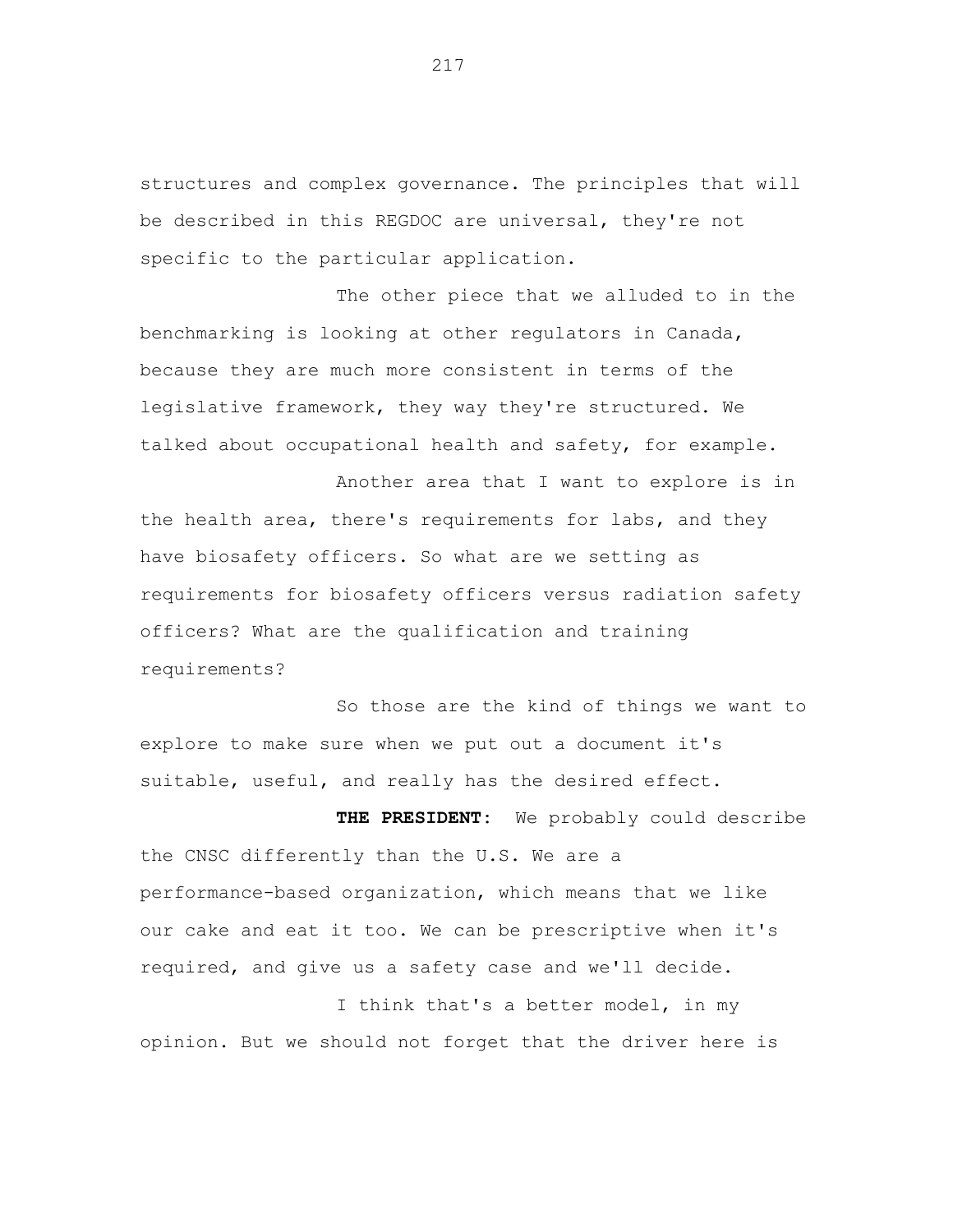safety, and you've got to work backwards from that concept. So whatever model that people will argue is acceptable, and there may be more than one model, the bottom line should be still safety is never compromised.

**MR. MOSES:** Absolutely.

 **THE PRESIDENT:** Mr. Seeley.

 **MEMBER SEELEY:** Thank you for that

presentation. Yes, I think in general, definitely on the right track with some of these major initiatives. In this space, roughly the improved guidance document, so the new REG document, really pulling the pieces together, providing that clarity for licensees. Then the second element is around the resourcing side of it, the RSO. Let's get underneath that and make sure the role's clear and what the requirements of that role are and are clear as well. So very happy to see that.

I guess my question would be more around timing then. So these are the big pieces of what I would call program improvement. I've been hitting on the program improvement and the need for it earlier in the day, talking about the 25 per cent that doesn't meet expectations in the medical sector on RPP inspections and whatnot.

But I guess my question would be there is a bit of an increasing trend there in terms of inspections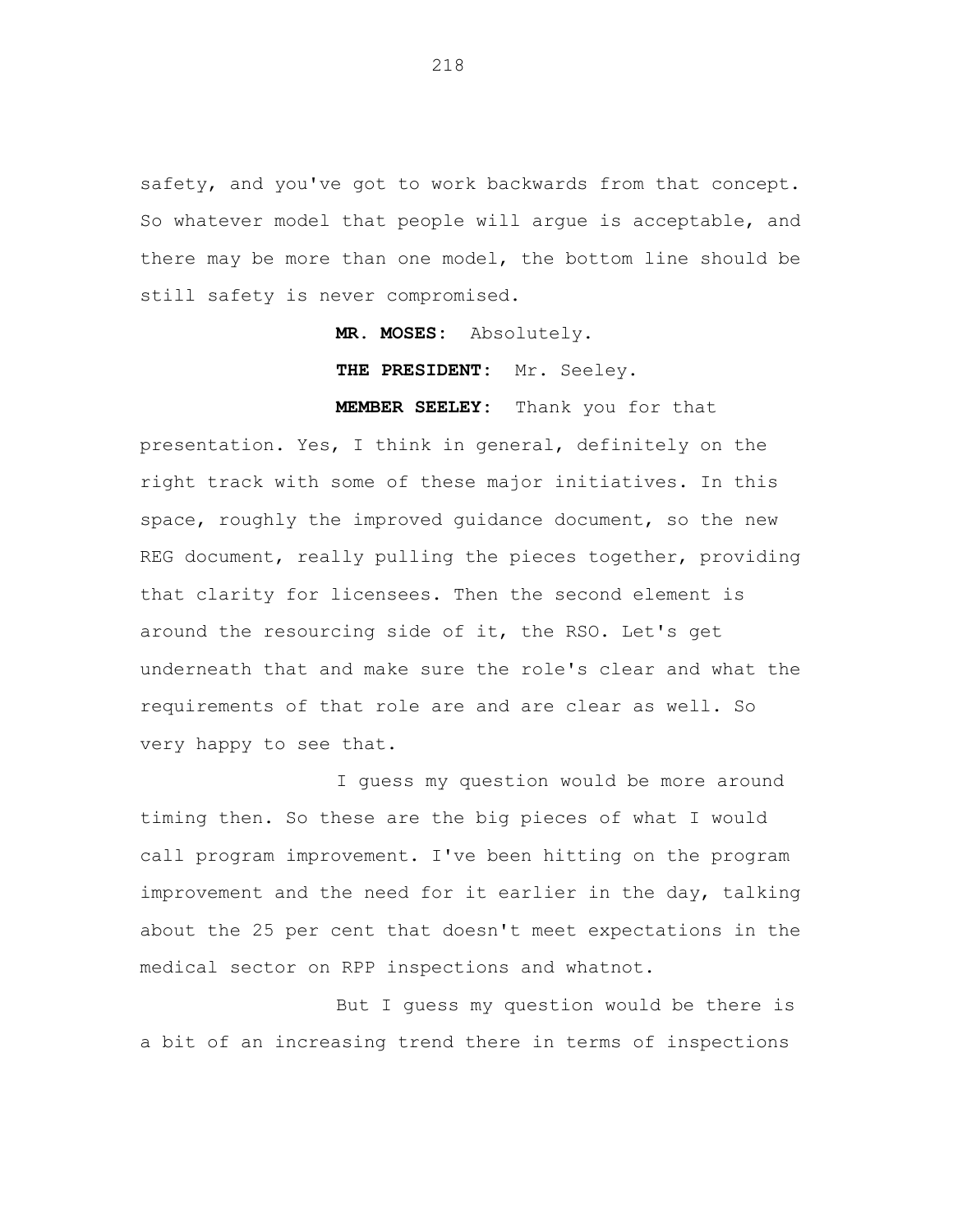not meeting the expectations for the last few years. So this program is going to take two more years to implement, as I see on your timeline. So that's a very long time.

I guess my point is, you know, if I'm looking for improvement in performance in the next year when we're sitting here and we're looking at the 2017 report and, you know, and this particular sector continues to go up, then I won't be very happy.

So are there any other initiatives or what I call near-term initiatives? So maybe call it sub-milestone. You've got the big milestones, we're going to get that new REGDOC out, going to get the clarity on the RSO role, and their accountability and their qualifications. But is there anything you can do in the interim to actually turn this around and try to steer the improvement earlier so you're not waiting two years for those documents and those requirements to be clarified? So that's my question to you.

**MR. MOSES:** Colin Moses, for the record.

In fact, there's things we are doing today to address some of those issues. We heard earlier from one of our regional coordinators, Jonathan Schmidt, who spoke to how we're changing the way that we engage with the applicant authority, we're changing the way that we engage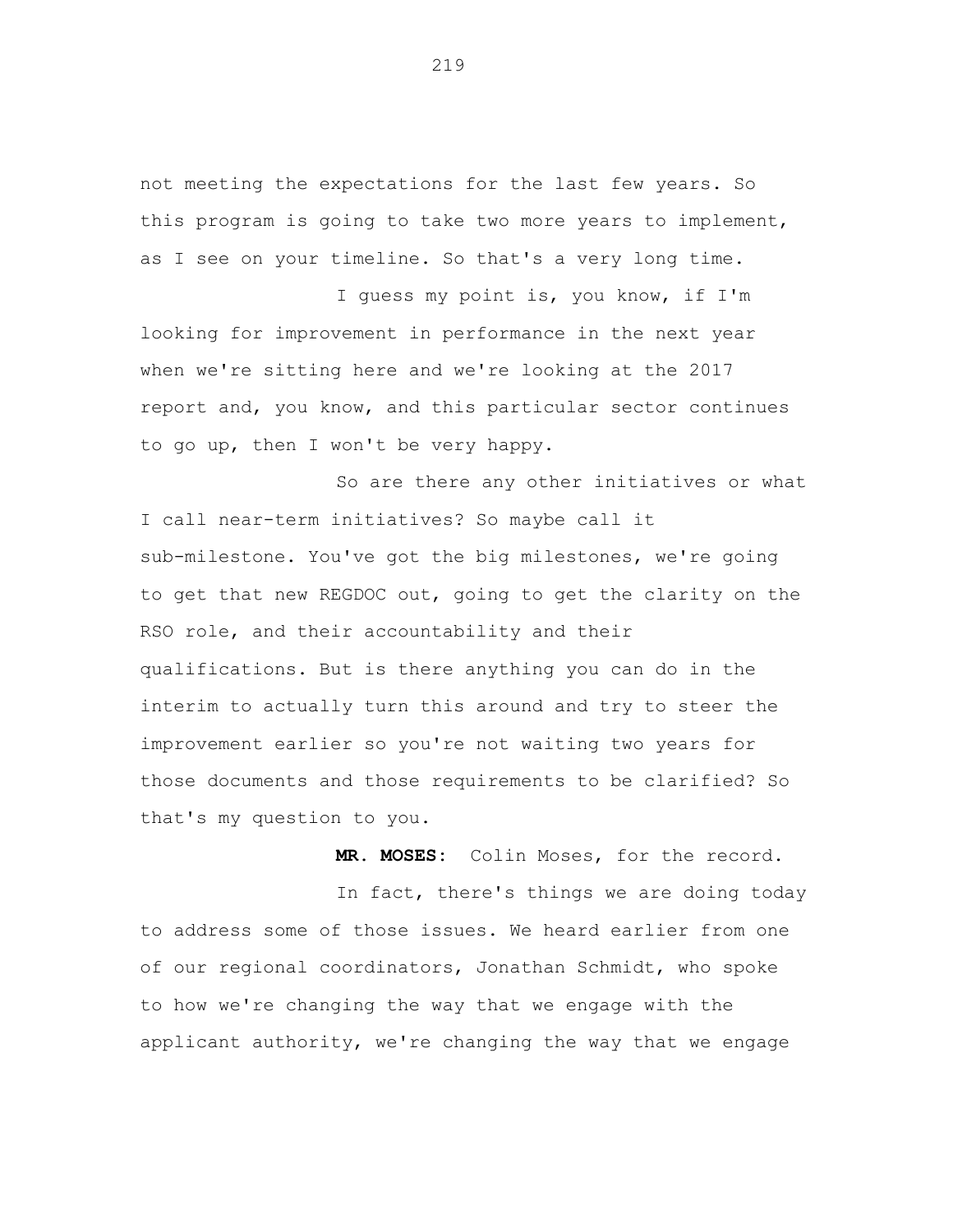with the senior management and the organization, and being more proactive and to highlight the concerns that we have if we are seeing more systemic issues, or if we have any concerns with the way the RSO is managing that program.

That's proven every effective, because in

many cases the applicant authority accepts that accountability but delegates the responsibility and they have many other concerns to concern themselves with and have been giving due attention to the importance of radiation safety.

That's why engagement with them and bringing them in and being clear about some of sort of the systemic issues, we've seen strong improvement in individual licensees just through that simple step.

The other thing we're doing, the administrative monetary penalty program is also very effective at that. It's a good way to send a signal if there are sort of concerning developments that warrant escalated enforcement. One of the pieces I actually do, because I'm the issuing authority for the administrative monetary penalties, is engage with the applicant authority when I issue that to make sure that they understand, they're aware of the concern, they're aware of the issuance, and they understand the significance of those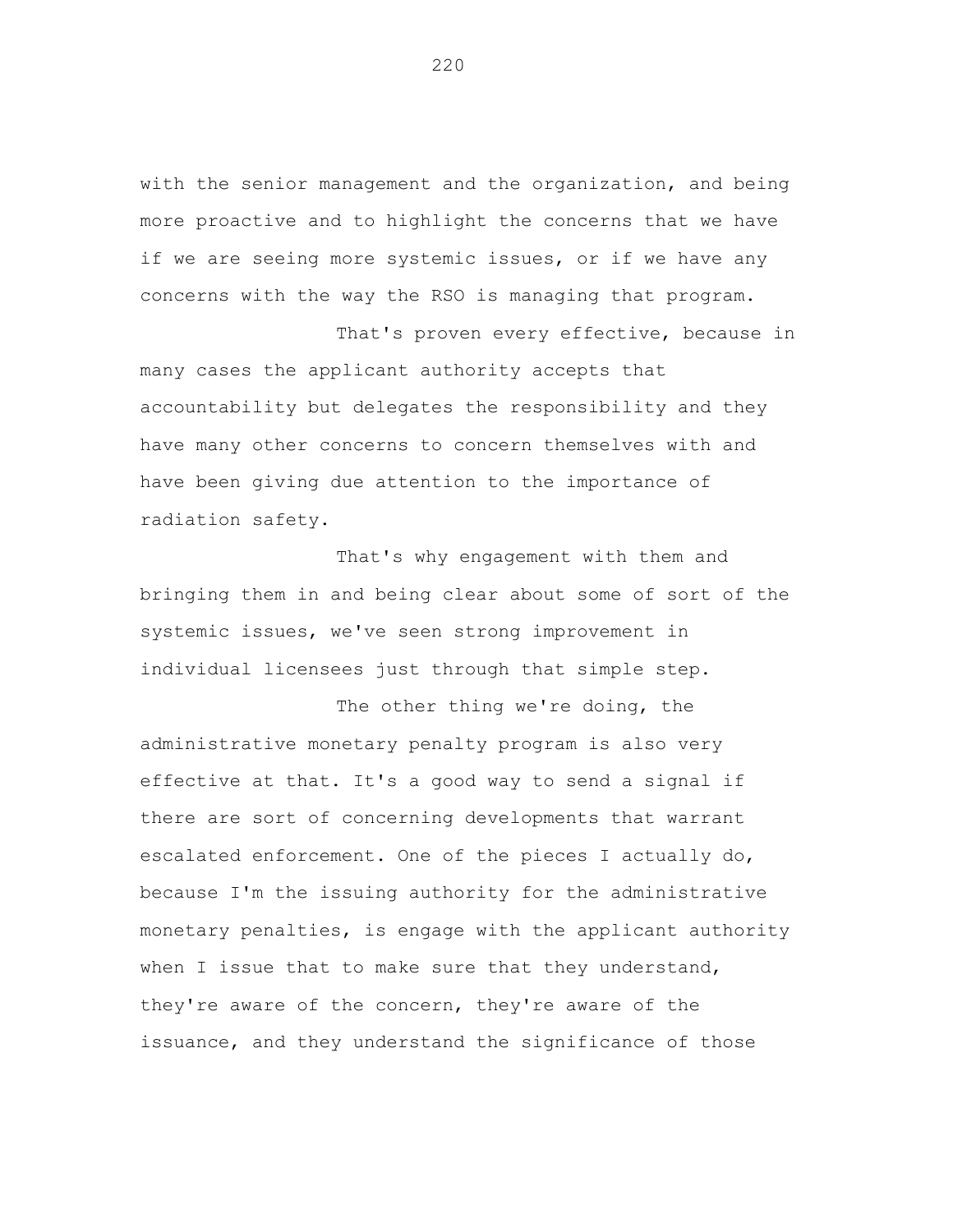non-compliances, which has triggered that enforcement action.

Aside from that, we're adjusting our compliance oversight approach in sort of two main ways. The first is adopting more of a performance-based approach, because we saw trends in industry in terms of the way that licensees are performing that weren't adequately being captured through inspection processes.

So over the last three years we've been increasing the import of performance-based inspections where we're actually going out in the field and we're observing the compliance at the worker level with the procedures that are put in place, as opposed to focusing on the compliance with the record retention requirements and the documentation requirements. That's proven particularly effective. It does mean that we are discovering more non-compliances, but I think it means we're being more effective as a regulator.

Although those types of inspections are more resource-intensive, more travel for the inspectors, I think there is really value in those kind of activities.

The second piece that we're doing in the compliance oversight is transitioning to more what we refer to as Type 1 inspections. So Type 1 inspections are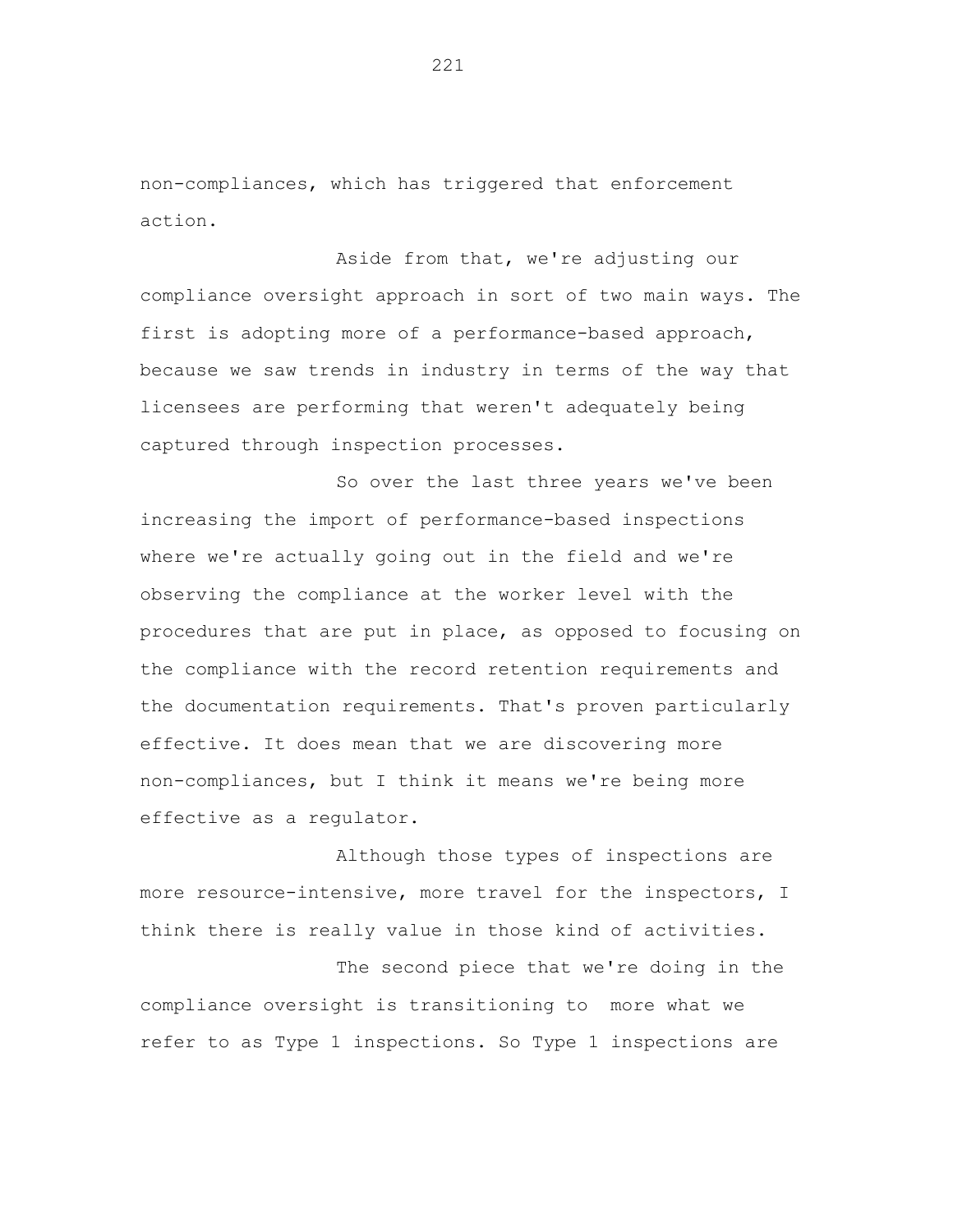really designed for those complex licensees where we take a step back. A Type 2 inspection gives us indicators on the performance, so instances of non-compliance that show that there is an effective program oversight. A Type 1 really delves into specifics of how a licensee is implementing a program and speaks to the effectiveness of that program that is put in place.

Generally at large, when we do those Type 1 inspections, one of the findings is that they need to improve their program governance and they need to improve their program documentation.

So all the information that we're gathering through those regulatory oversight activities, we're now embedding in this regulatory document so that we can share that more broadly with licensees and we can be more proactive.

 **MEMBER SEELEY:** I like that informal approach where, you know, if a licensee is struggling, you just have the meeting with them and we're just going to talk this through about what's not going well and what you can do better.

I noted from the report that the radiation I think it was -- yes, nuclear medicine was one that was the highest proportion that didn't meet expectation, 25 per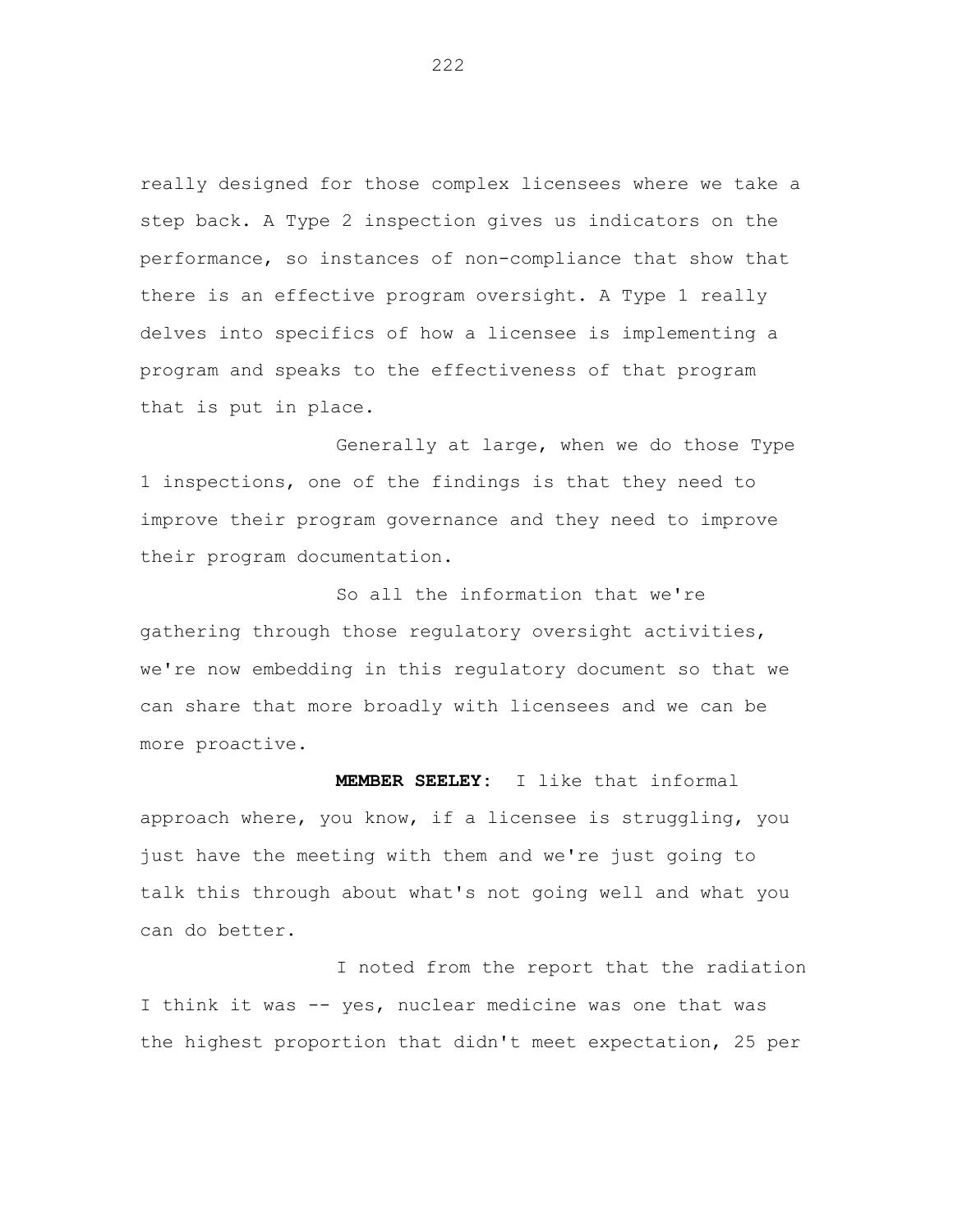cent of them.

So I guess my suggestion is there maybe there's room for more of that where you're bringing in whatever it is, the management or the managers or management teams or individuals, senior management responsible, and just having that talk with a number of those in the interim and let them know what's coming down the pipe in terms of regulatory documents and RSO clarification, but work with them to try and make those improvements happen now.

Thank you.

 **THE PRESIDENT:** I think you're doing it in parallel, developing the REGDOC in parallel, because you know what you need to do already. You're looking for some of the evaluations to give you evidence, if you like.

So I'm with Mr. Seeley here, particularly on the application, the AA, let me put it this way. I thought after every inspection in a hospital let's say or in a medical facility, you meet with an AA. I think if that's part of the process, that'll go a long way to deal with some of the issues that we're observing.

 **MR. MOSES:** Colin Moses, for the record.

I know I'm answering all the questions, and my apologies to my staff for that, but I'll just speak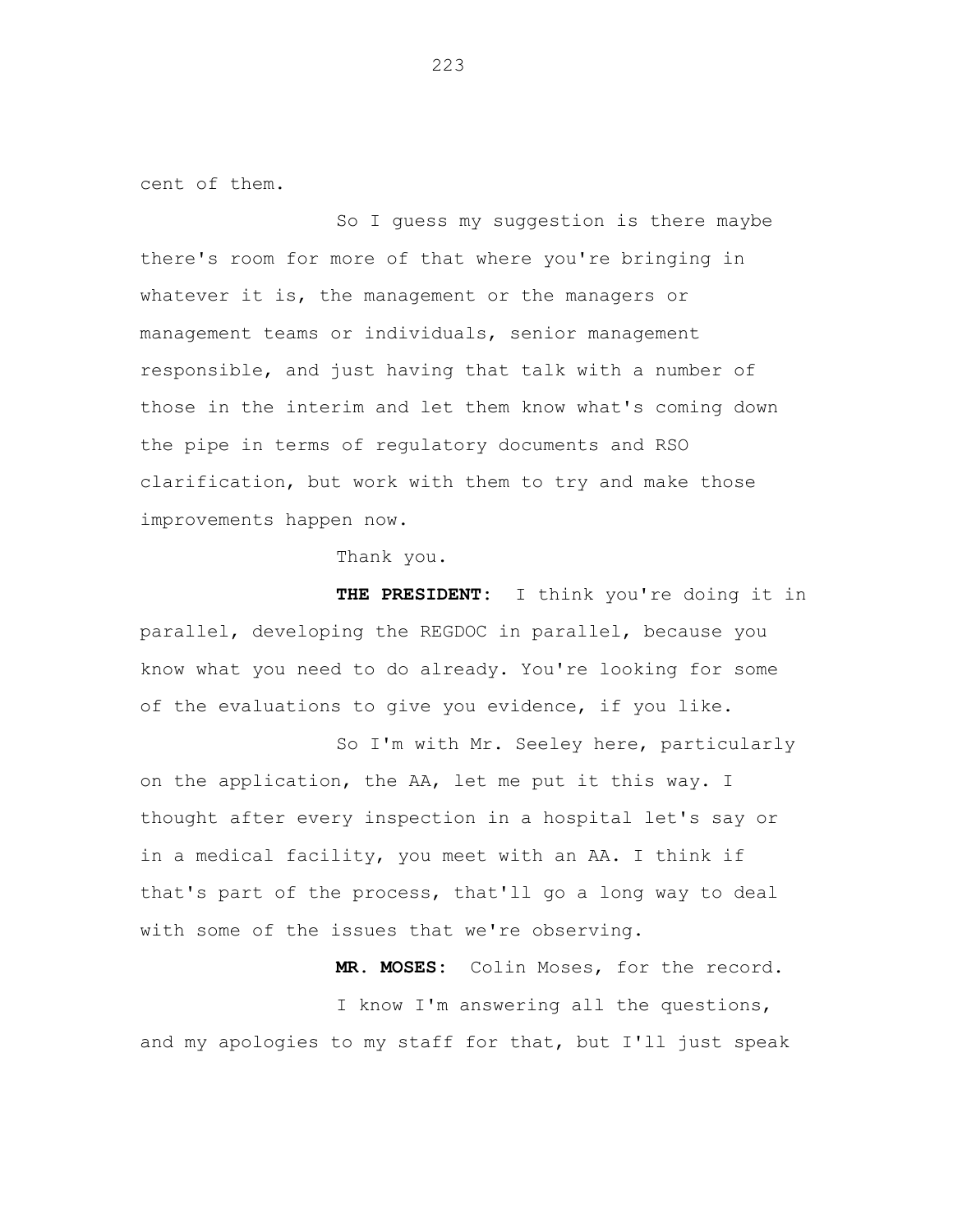to a very real experience. I try to get out and accompany inspectors on inspections from time to time. One of the most recent ones that I did was accompanying a Type 1 inspection at a local hospital. Part of that inspection is to sit down with the applicant authority.

I mean, that's a very telling discussion. For one, it helps us get a feel for how aware they are of the activities that are happening in their hospital, of the importance of radiation safety. It gives us an opportunity to get their feedback on how they view our regulatory oversight, and if there's opportunities to better enhance that, and it gives us an opportunity to really highlight and push where we feel that there needs to be changes in the program.

So in this particular case, they had recently been subject to a compliance inspection in one area where we did have concerns with how they were managing that program. So our inspectors did sit down with the applicant authority to emphasize those concerns.

So when I went back and sat down with the applicant authority on this next inspection, it was very clear that they took that to heart and they're implementing a number of different program changes, they're introducing governance, they were creating a radiation safety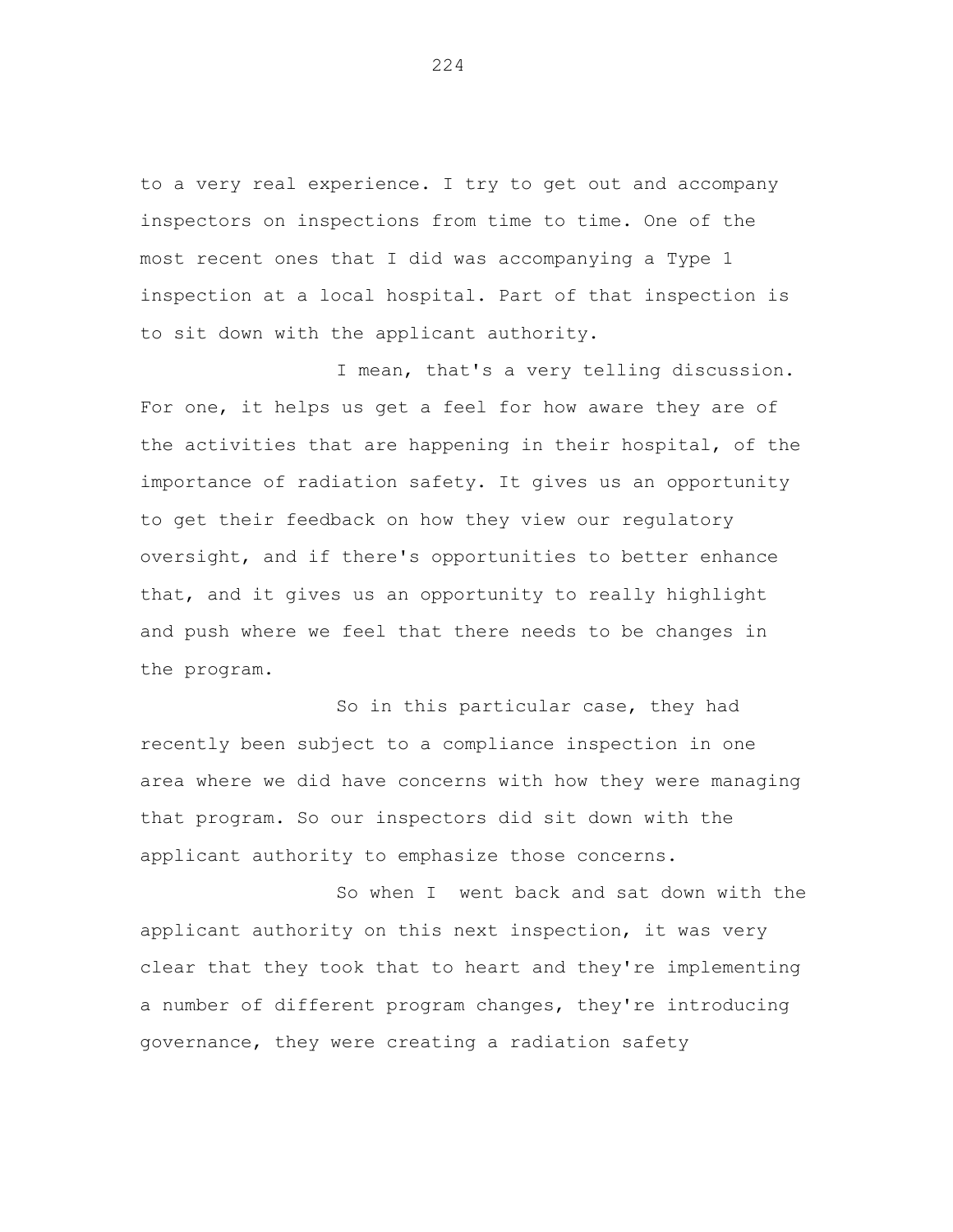committee, and they were giving consideration.

In fact, they were leveraging that experience to oversee other hazards that they regulate that are outside of our regulatory oversight. For example, laser and x-ray safety. They're bringing that under one governance structure. So I think there is value to engaging with the applicant authority.

 **THE PRESIDENT:** Dr. Soliman.

 **MEMBER SOLIMAN:** Thank you. Concerning the RSO licence, what is the current practice and what are we proposing, and what is the situation in the U.S.?

 **MR. MOSES:** Colin Moses, for the record.

So if I heard you correctly, what is our current practice for oversight of radiation safety officers and how does that compare with the U.S.?

 **MEMBER SOLIMAN:** (off microphone) proposing to -- not to issue a licence for an RSO? Because I heard this morning that we are planning to remove the licence requirement for RSOs. Is this correct?

 **MR. MOSES:** Colin Moses, for the record.

I believe you're referring to the potential for certification of radiation safety officers?

 **MEMBER SOLIMAN:** Yes.

 **MR. MOSES:** So currently, we do not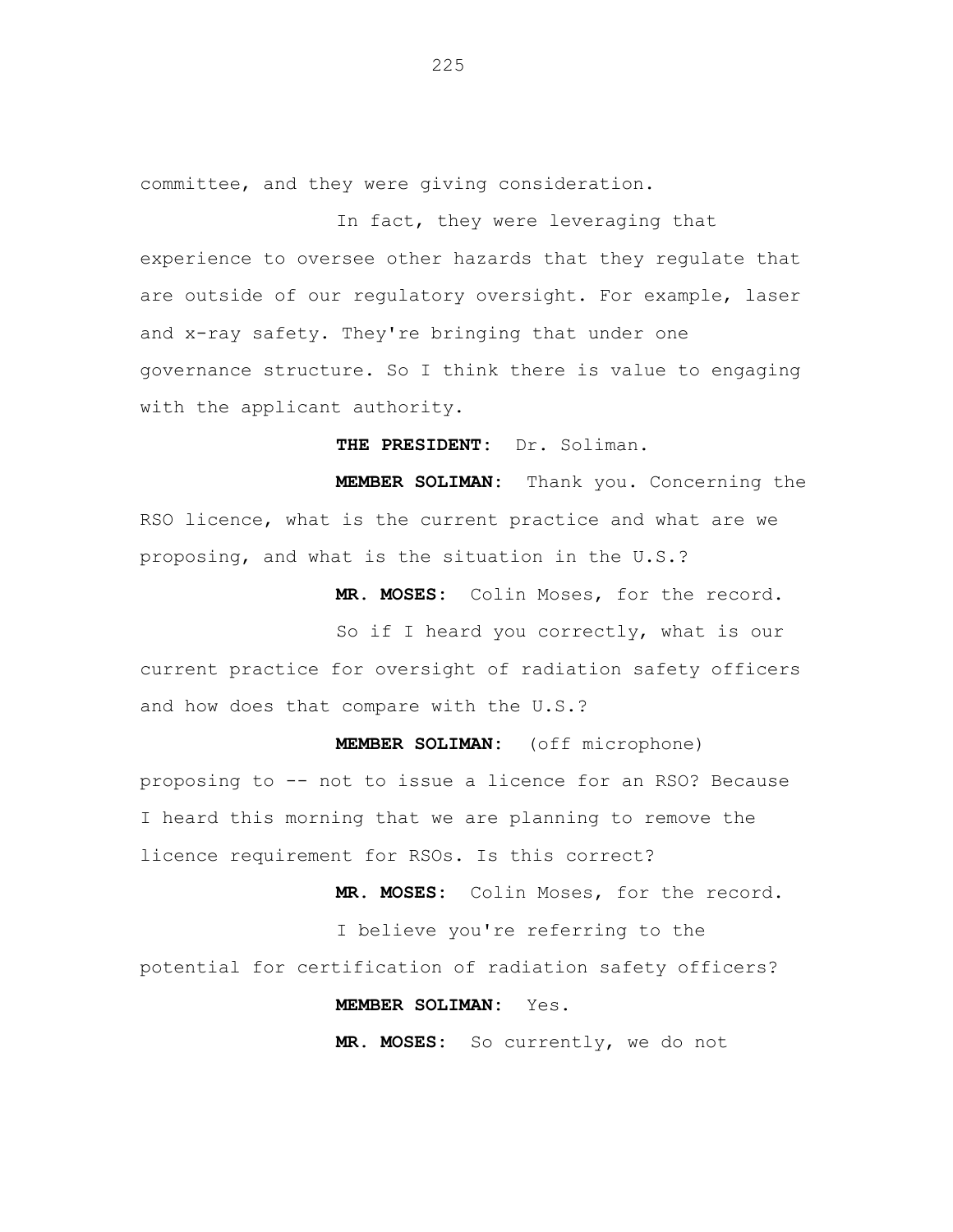require it for this sector. We do certification of radiation safety officers for the Class 2 licensees, and that really is based on, I alluded to it this morning, a risk-informed regulatory program. So we looked at the risks of the relevant activities and determined that it was necessary and appropriate to certify Class 2 RSOs.

When we did that assessment, there weren't evidence of systemic issues that would warrant that kind of regulatory intervention for this community. But part of the reason we're launching this evaluation is to see whether that approach has merit for this sector, different pieces of that sector, or particularly for those more complex licensees.

Our current approach is analogous to a certification. There isn't an exam, but there is a detailed assessment of the qualifications of the RSO and the suitability of them to take on that role. I'll let Mr. Fundarek speak to that.

 **MR. FUNDAREK:** Peter Fundarek, for the record.

During the licence assessment process we look at two parties fundamentally. The first is the applicant authority. We get them to sign a form that indicates that they understand their obligations, that they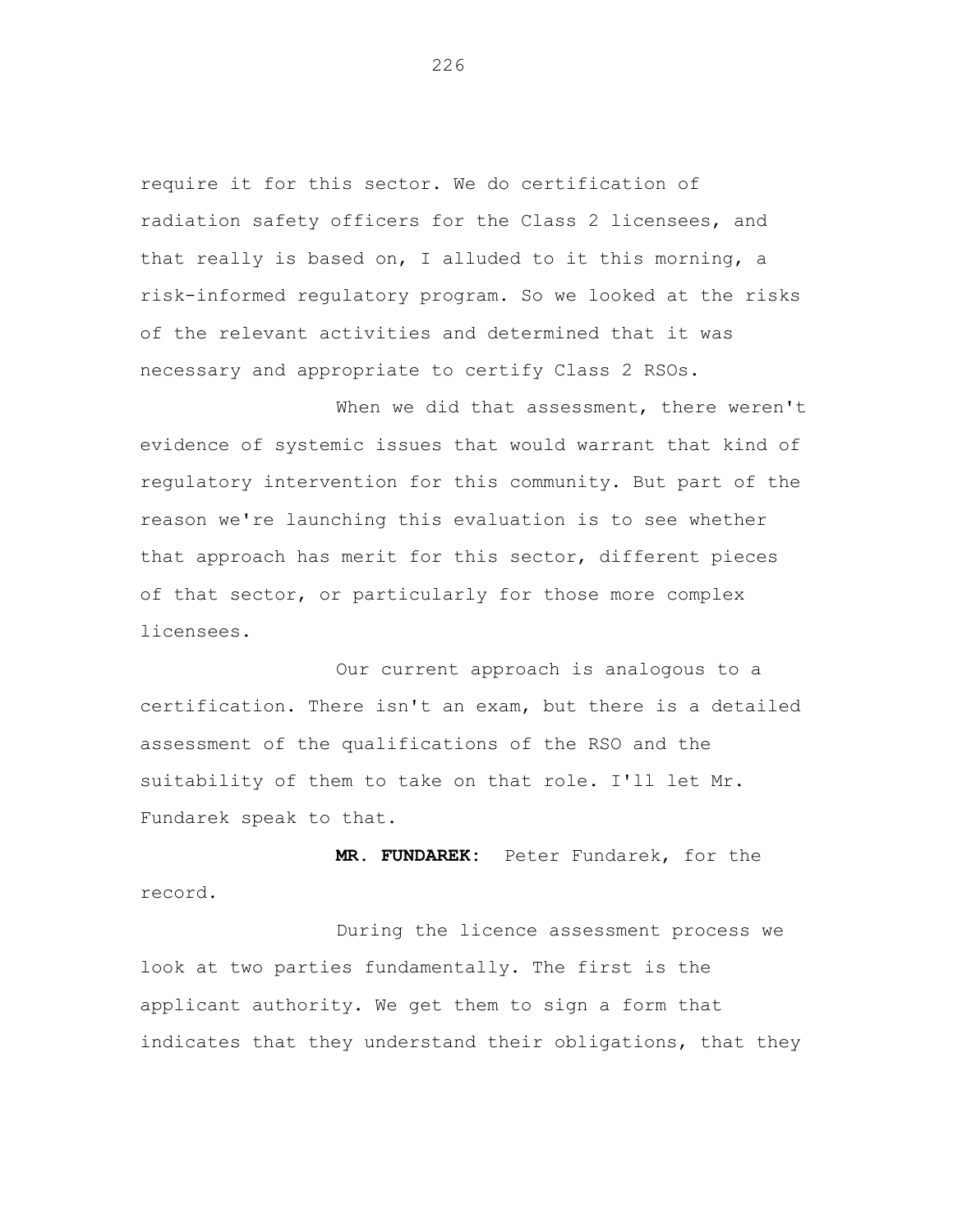are willing to direct human and financial resources as necessary, and they understand their obligations as a licensee because the ultimate licence authority is the applicant authority, and we will engage with that person as the time requires if the situation demands it. So we do use that avenue of discussion.

Our primary discussion, our primary liaison point is the radiation safety officer. When we're faced with an application we look at the radiation safety officer's education, their training, their experience, and their general knowledge in the activities that they're proposing to oversee.

So, for example, if a licensee has got a fixed gauge operation we wouldn't necessarily look at somebody who has unsealed nuclear substances qualifications as favourably as we would at somebody who has extensive experience in dealing with fixed gauges, because the two properties are different and we want to make sure that the person who's undertaking the work understands what they're doing.

We're also looking at that they understand the CNSC obligations and what it means to be a licensee, the reporting requirements particularly, so that they can report to us in a timely and effective manner when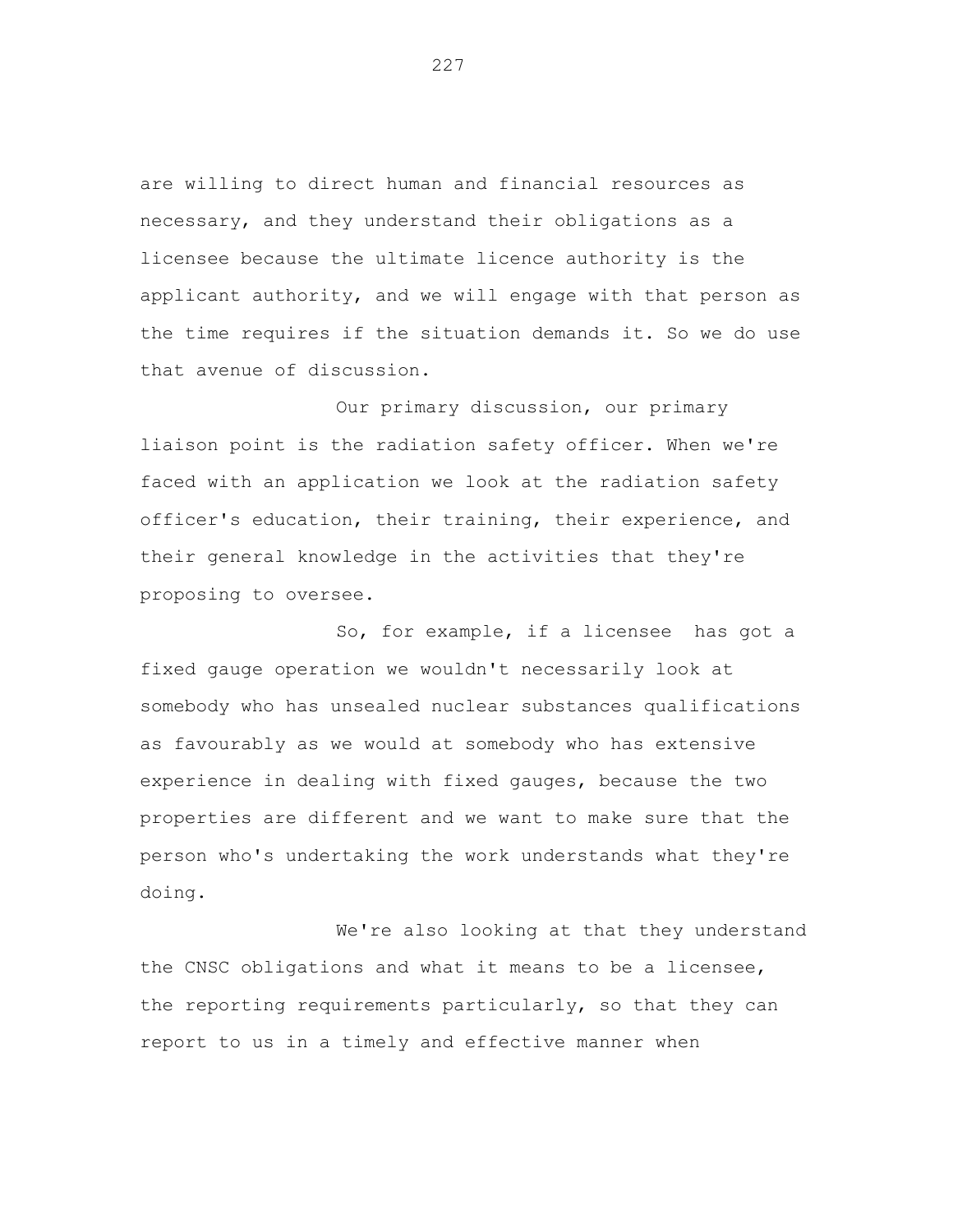situations happen that require reporting under the regulations. We want to make sure that they're capable of implementing the program.

So through our compliance verification, whether it be on-site inspections or annual compliance reports or just general conversations with our licensees, which we do from time to time, if we get indications that the radiation safety officer doesn't have the necessary resources to undertake the program or is unable to implement the program as they've described in their licence application, that's when we then engage with the applicant authority and remind them of their obligations and enforce the fact that they need to provide the necessary resources to get this program functional in the way that it was described in the licensing basis.

So we do have a circular approach, we do go through a roundabout approach in terms of coming back to the applicant authority, because they are the ultimate authority.

 **THE PRESIDENT:** Okay. Technical question. So how in a very complex multinational organization, how do we assess whether there's enough resources to do the job? Not to mention in a very complicated hospital structure, a provincial structure. You're not likely to get the RSO to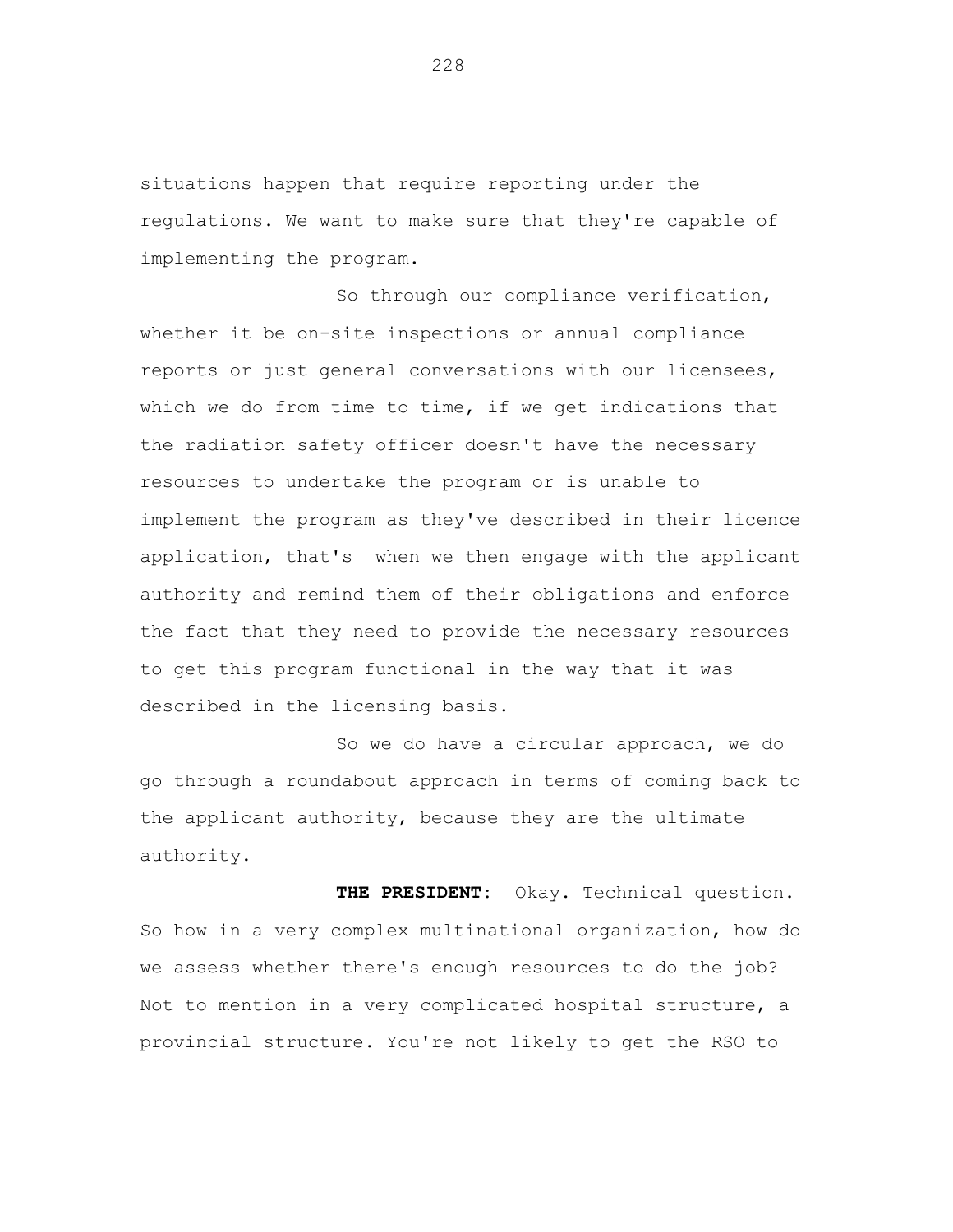blow the whistle on the AA for not giving them enough resources.

Can we, on our own, determine where the adequate resources are going on using some, I don't know, performance indicators, volume of required jobs, incidents of non-compliance? How do you assess?

 **MR. MOSES:** Colin Moses, for the record.

So what Mr. Fundarek spoke about is our preliminary assessment on the adequacy of the individual to take on that role. I'll let Mr. Rabski speak about - because it really is quite evident when we're in the field and we're doing our inspections, when there are program oversight issues. There's, you know, minor non-compliances, inadequate documentation, and those are indicators that the RSO isn't performing that role adequately.

I'll let Mr. Rabski speak about how we respond to that.

 **MR. RABSKI:** Henry Rabski, for the record.

The role of the inspector is to do the verification in the field of what has been committed to and the role of the RSO is evaluated through the performance of the individuals using nuclear substances in the licence and how they comply with the expectations in their licence and all the regulatory requirements.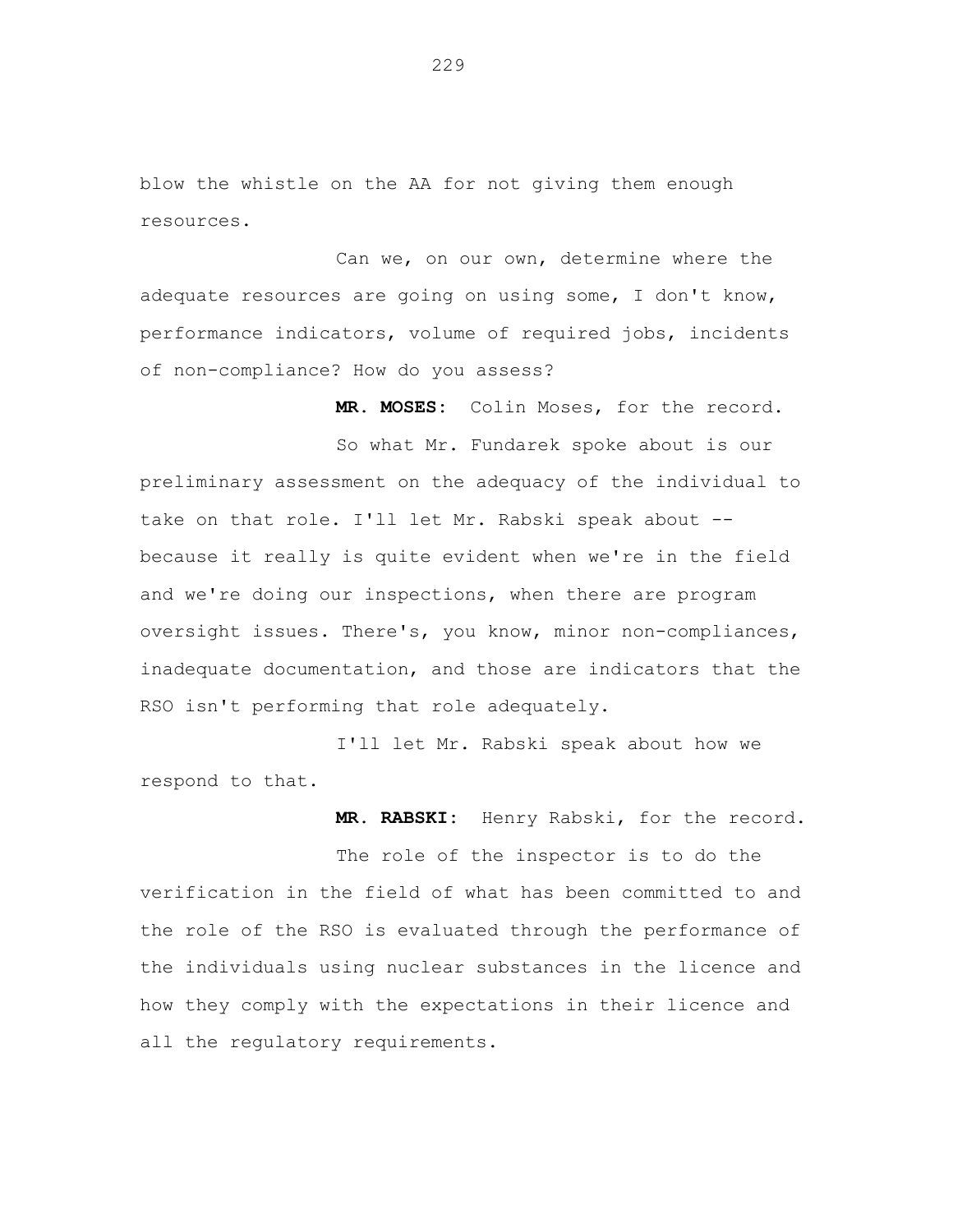So it's quite evident to us through our worksheets and what we call our Type 2 inspections when there is degradation of the program and when expectations are not being met.

We also combine that with other observations that we see. So we'll also look at events that have occurred. We'll do follow-up on their ACR, their annual compliance report, and all that information comes together very nicely when you can see and when you start to tell where an RSO is failing to meet those obligations for the applicant authority or the licence that they're operating.

We take different approaches. Some of my colleagues have alluded to meetings with the applicant authority. When we know that there is already a history there, that's the direction that I give my staff. So even though they might be doing a Type 2 inspection, they make an appointment beforehand to meet with the applicant authority at their departure and, in some cases, they provide the preliminary report directly to the applicant authority to bring that message back as to what they're seeing in that facility and what are the issues and what some of the challenges are for that particular licensee.

In addition to that, we take also those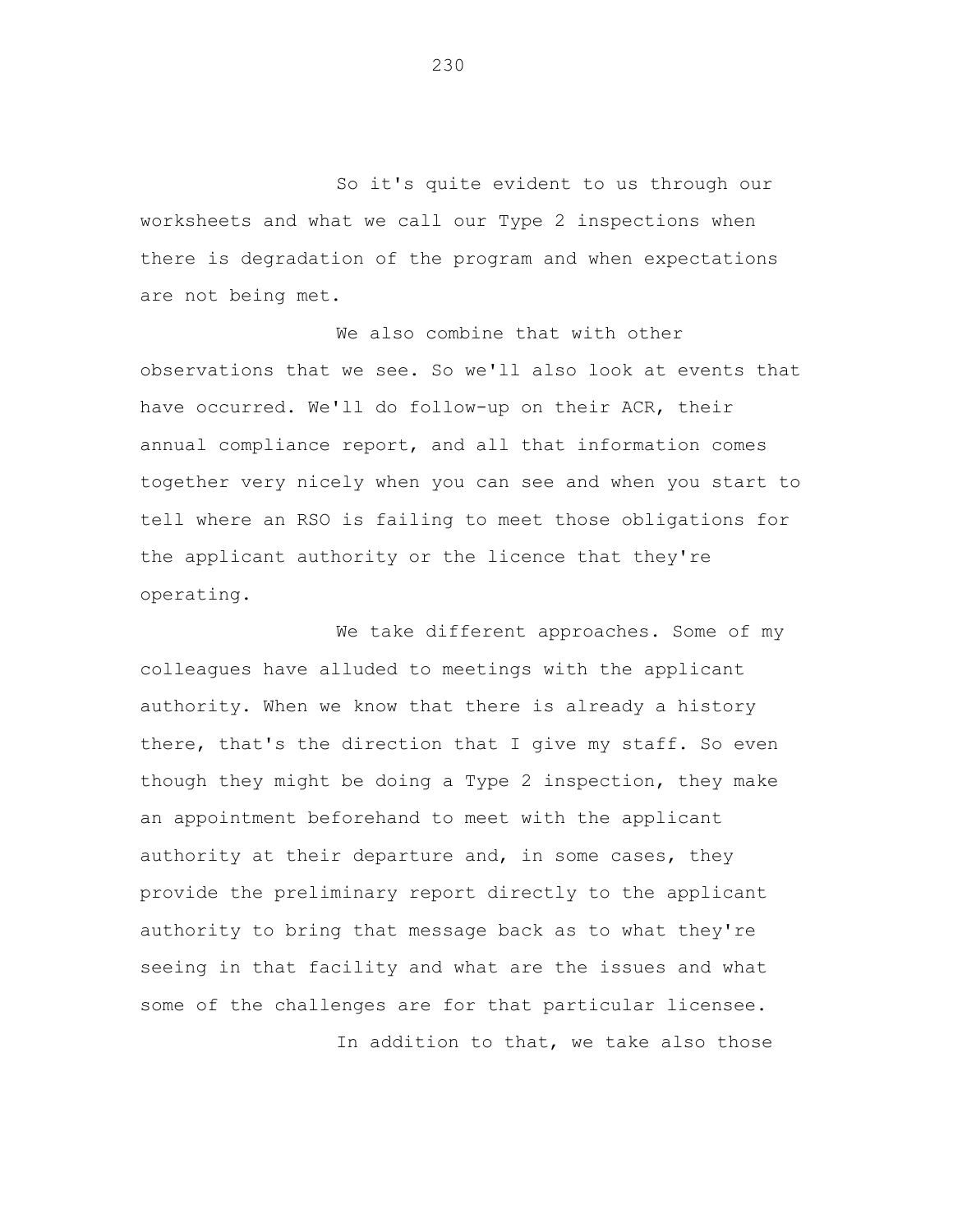observations and we assess all our complex or higher risk licensees, we put them through an assessment when we're planning and we look for opportunities to lever age a Type 1 inspection. The Type 1 inspection then actually integrates, as my colleagues have said before, interviews with staff throughout the organization and they provide us the evidence that we need to show that the program is not meeting expectations and the failure of the RSO to manage those programs.

So we take -- we take different approaches, but we're looking seriously at the indicators and using what tools we can to initiate changes in the RSO performance.

And last -- one of the other options we talked about was bringing in -- applicant authorities in, and RSOs, to a meeting with our staff and we'd talk specifically about resources and we'd talk about what we're seeing.

So we're very blunt about those observations and we're looking at providing them the evidence they need to stand up and take account for a licence and for that safety of that facility that they're responsible for to ensure that the radiation protection program is meeting our expectations.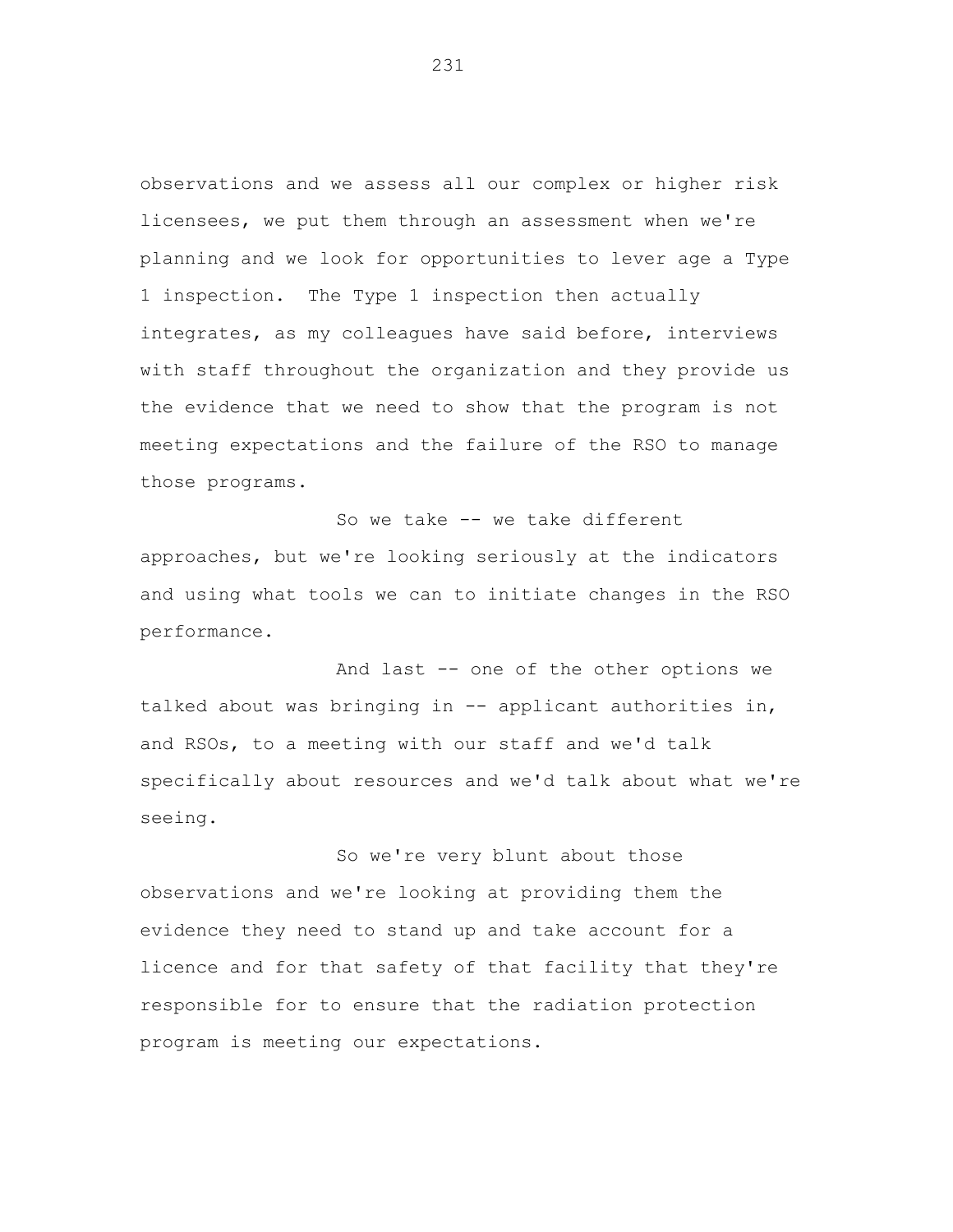So there are a number of different ways to do it, but leading all back to the RSO, who is the key person that is the instrument through which the operational procedures, the performance continues to be positive through their guidance and their oversight. And when we don't see it, we have to take them -- any one of those steps to change that -- that situation and reverse potentially unsafe work conditions or an unsafe environment for workers and whoever's going through that facility.

> **THE PRESIDENT:** Okay. Thank you. Do you want to add something? **MR. BROEDERS:** Mark Broeders, for the

record.

I just want to add to Mr. Rabski's explanation.

So if we took out a list of the adequacy of the resources available for radiation safety, it's at the front end and the back end. So with the licensing submission, we look at the job description to make sure that enough time's been allocated in that job description for radiation safety function.

As I said before, many facilities, the RSO, because it's a part-time responsibility -- may not be full-time except for the larger centres. But for the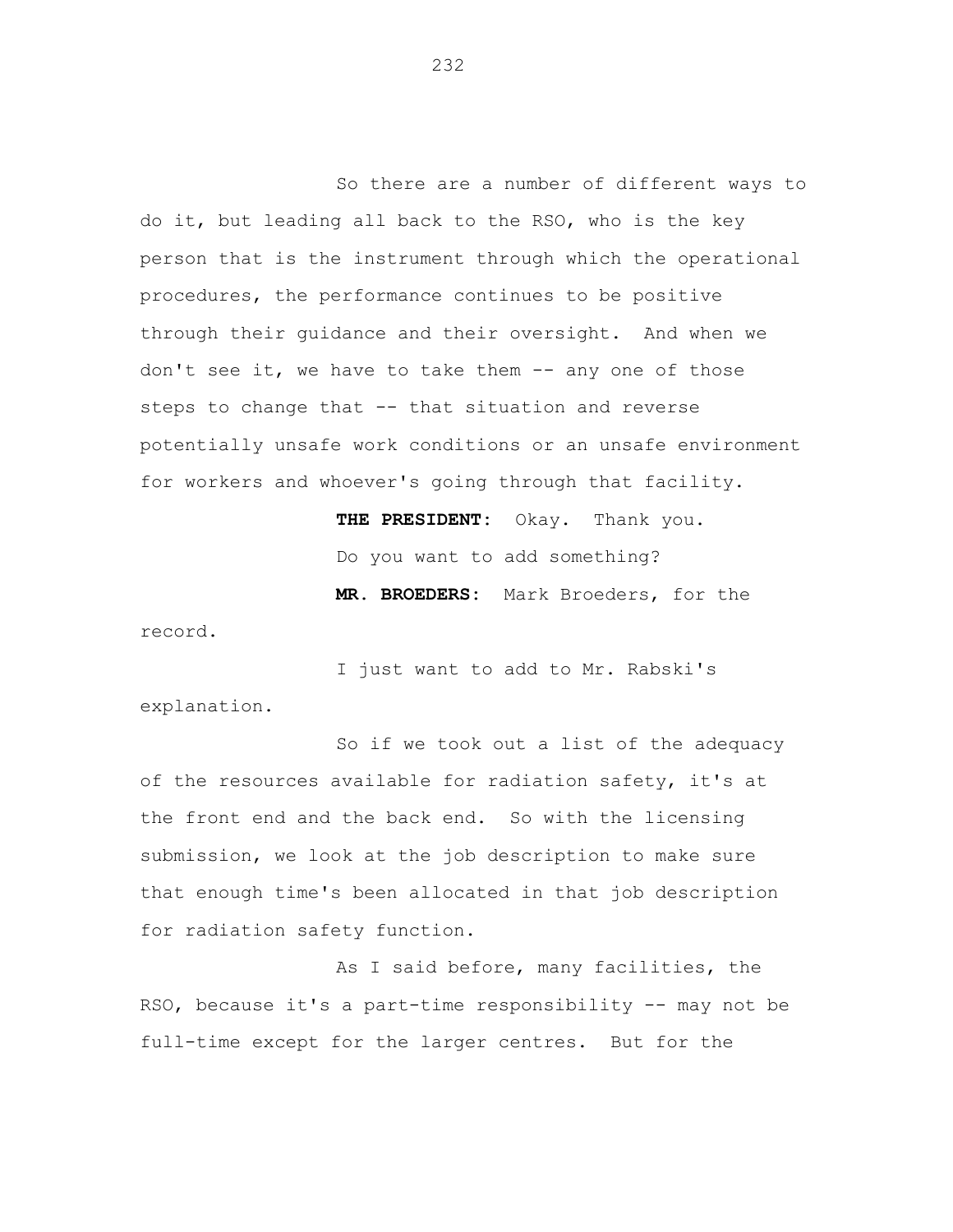smaller centres, it's a part-time responsibility so we've got to make sure they have sufficient time allocated to that responsibility.

And we have a tool -- we developed based on the cost recovery fee regulations that uses -- that determines the amount of time required for us to support that licence, so we use the same model for them.

It's a -- it's a bit of an estimate, but it gives us a good feeling for whether or not it just seems like a reasonable amount of time allocated for that RSO duty. So that's at the front end.

We actually do the inspection and ongoing through the year through other techniques like the ACR.

If we're seeing that the ACRs are late, if the quality of the licence application submissions are poor, if they're submitting those applications at the last minute and then call us frantically saying "We have patients booked for Monday, please, please, you know, get this processed", those are indications that they're short staffed. And that would either trigger a Type 2 inspection or it may escalate and accelerate the inspection cycle to do Type 1 sooner than we might otherwise do to investigation.

 **THE PRESIDENT:** Okay. Thank you.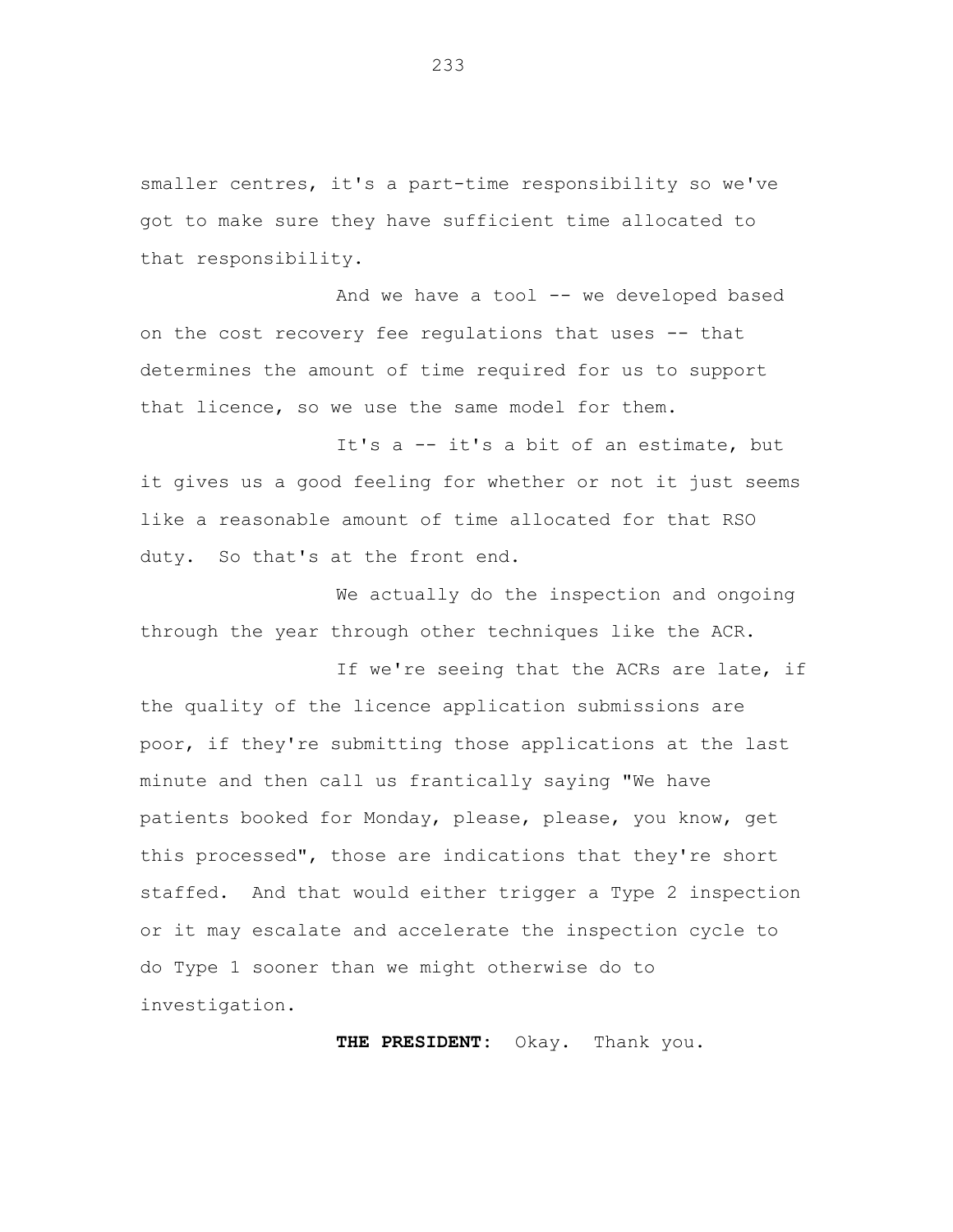**MEMBER SOLIMAN:** Thank you very much for identifying (inaudible - mic failure) inspections. But I searched all over the documentation. I cannot find that definition. I spent lots of time looking for it.

Isn't this a very good addition to the documentation we have?

 **MR. MOSES:** Colin Moses, for the record.

Sorry. I was just conferring with my colleague because I believe in the supplemental we actually did commit to add that to the regulatory oversight report just because there was a question raised by one of the commenters in the difference between the Type 1 and Type 2, but I could stand to be corrected on that.

But if we didn't commit in the supplemental, I think that's something we have and could very easily be added to the documentation.

 **THE PRESIDENT:** Back to the top of the

list.

Dr. McEwan.

## **MEMBER McEWAN:** Thanks.

So can a large, complex organization have more than one applicant authority?

> **MR. MOSES:** Colin Moses, for the record. So each licence requires a single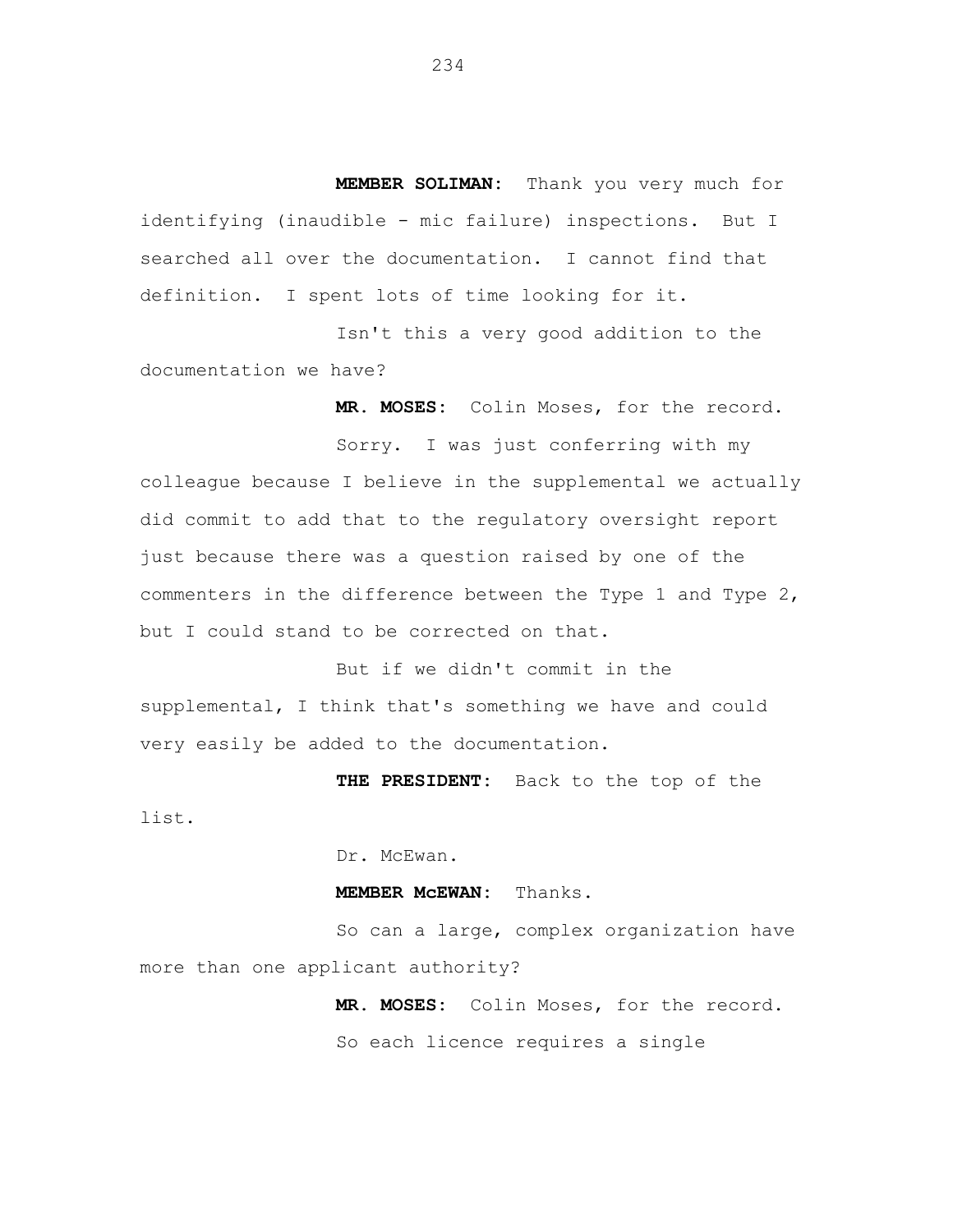applicant authority, but in some cases, particularly if you look at radio oncology and nuclear medicine, often they're very different structures, different funding mechanisms, different personnel involved. And so in those cases, sometimes there may be a different applicant authority for each of those individual licences.

 **MEMBER McEWAN:** And the second question, so again, for some of these large, complex structures, B.C. -- and again, I'm going back to B.C. because of the experience we had.

How do you ensure that if you like the corporate RSO who is managing the RPP across the region, whatever size organization that might -- how do you ensure that they're appropriate supported in the individual hospitals by a local RSO or somebody fulfilling a local RSO function and reporting back to them?

 **MR. MOSES:** Colin Moses, for the record.

So we do that both in the licensing assessment -- we look at the organizational structure and we do that through our compliance activities because our Type IIs are done at different locations and they help assess whether the individual locations are complying to the corporate policies.

 **THE PRESIDENT:** No, I'm still stuck on the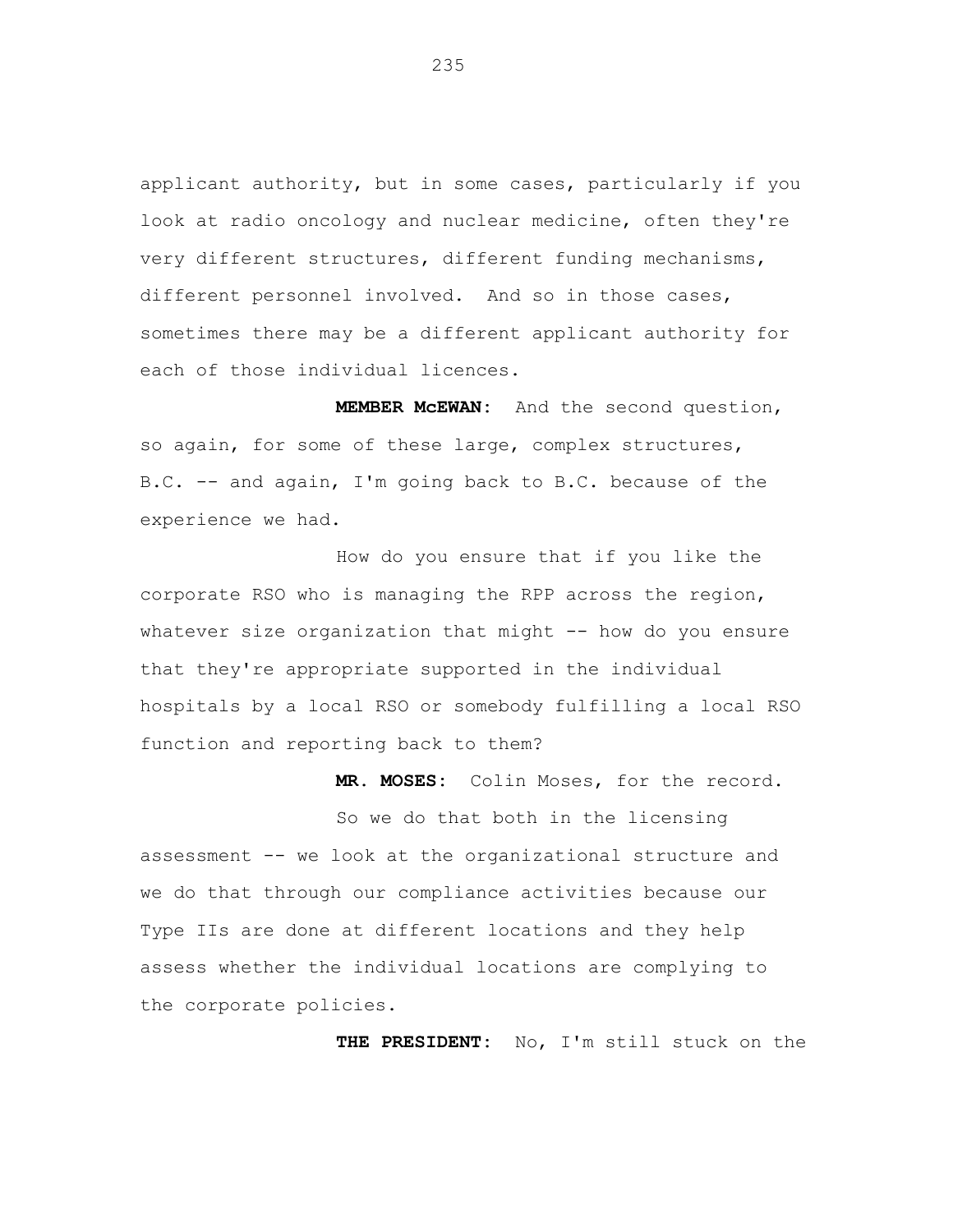first question.

So in a given hospital, you can have two AAs.

 **MR. MOSES:** Colin Moses, for the record. Yes. And maybe I'll let Mr. Mark Broeders speak to sort of how different the governance structures can be and the different types of activities that we --

**THE PRESIDENT:** But I'm not -- the hospital has one CEO. That's ultimately the person who allocates resources. But if there is -- is there any overlap at all between such two AAs in one hospital competing for resources?

**MEMBER McEWAN:** And the corollary of that is, can one hospital have two RPPs.

 **MR. BROEDERS:** Mark Broeders, for the record.

So really, the most granular it can be for a license is the radiation safety program or radiation protection program, if you prefer. And with that is associated application authority and a radiation safety officer or radiation safety officers, plural, in some limited cases.

So in the case of a hospital you're referring to, yes, they share the same campus, but they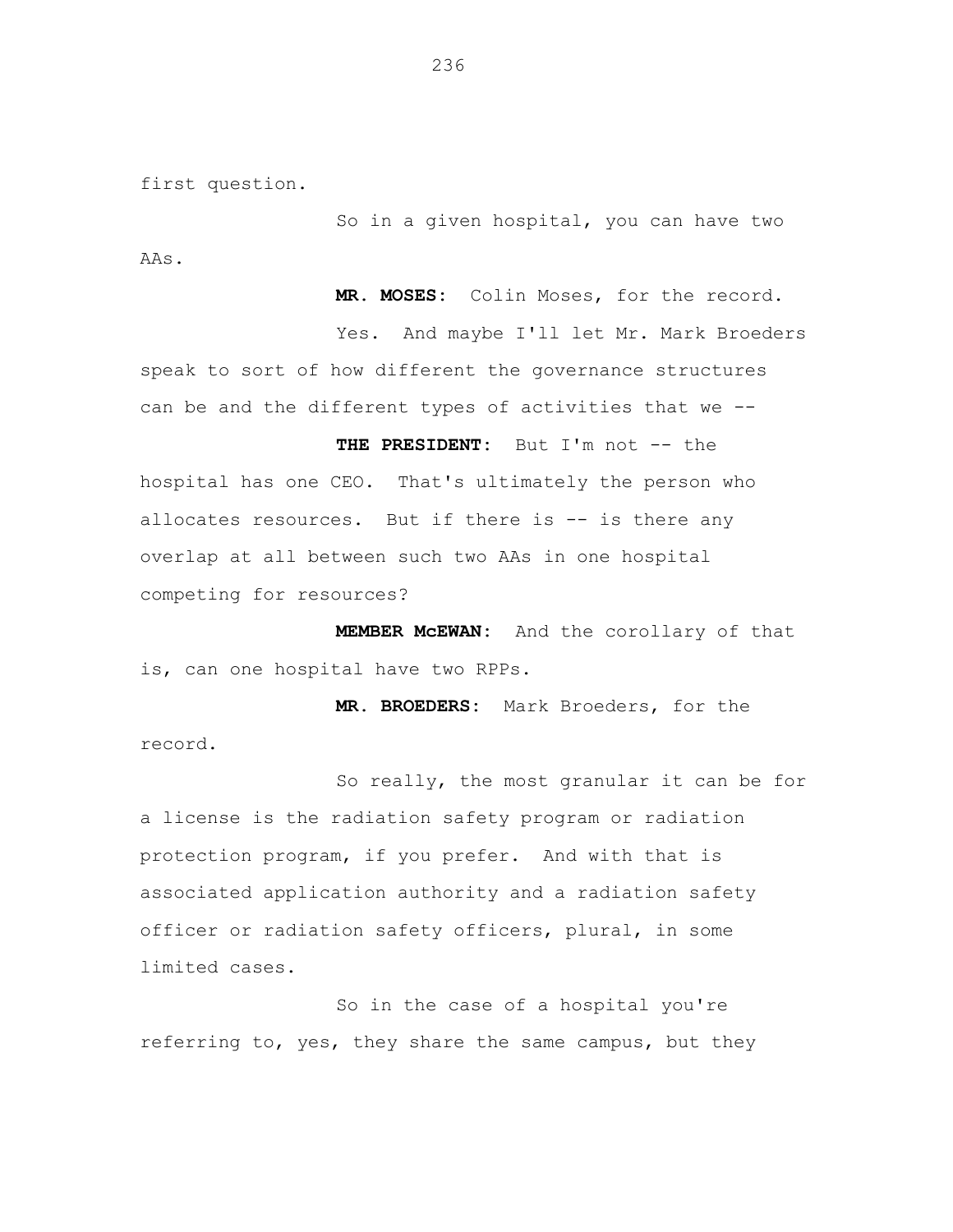are -- beyond that, the differences are fairly broad.

different staff and completely different profession. We have nuclear medicine technologists and radiation therapists. Yes, they're both members of CAMRT, but they're different professions, a different funding model.

It's a different physician group,

And until recently, in some places like in Ontario, the funding came directly from Cancer Care Ontario. Although they shared space -- they rented space from the hospital, they are completely independently funded.

So if we follow where the money flows and the governance structure, it makes sense to have a separate applicant authority, separate RSO and a separate radiation safety program.

Even in a hospital like University Health Network, which have a cyclotron and radiation therapy, we keep the two separate because of that reality.

We don't want to force two radiation safety programs together artificially where they don't belong together because then you have problems with people pointing fingers and not really aligned with the overall goals of the organization.

So Dr. Binder, to your point of the CEO,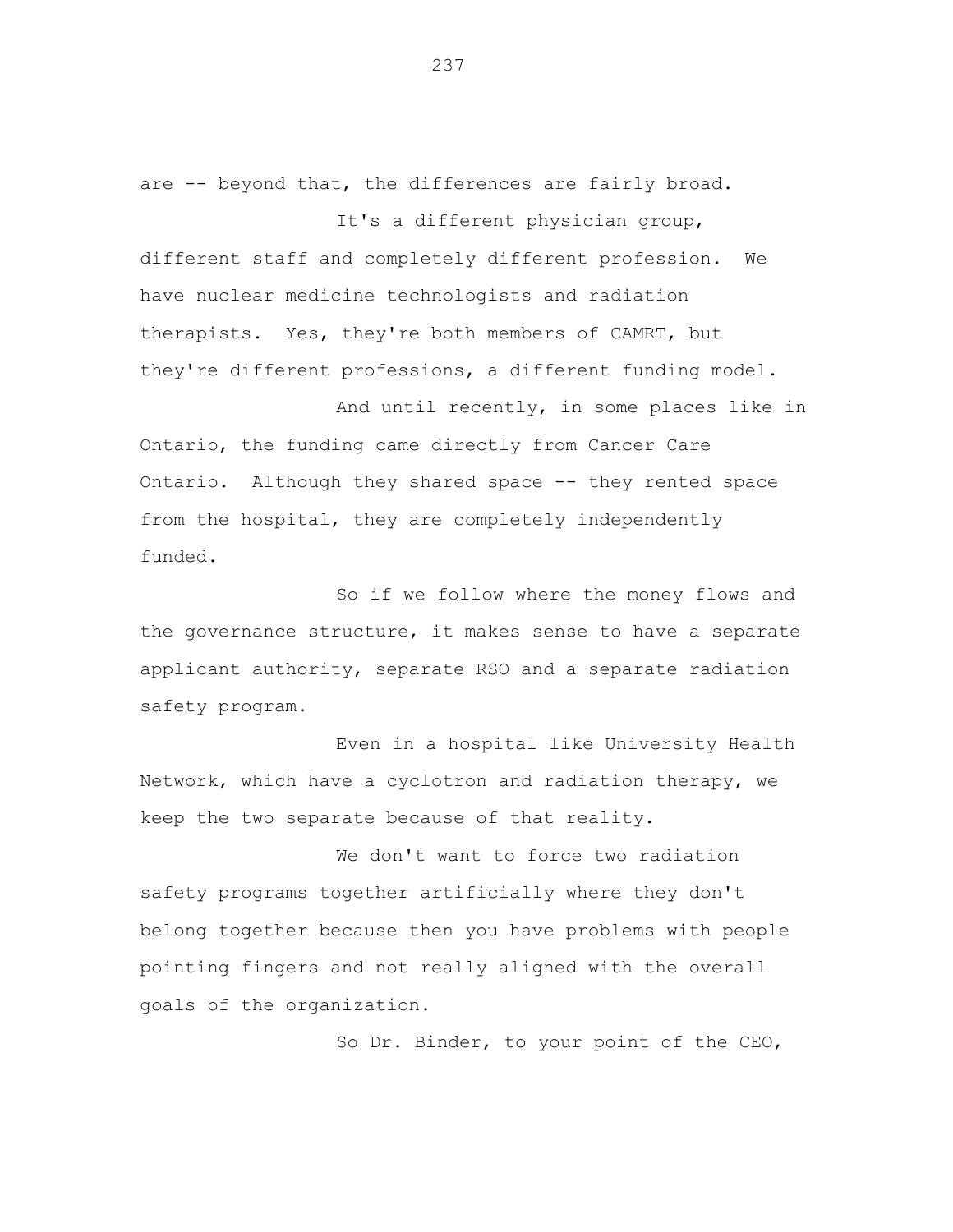yes, indeed, there may be one CEO, but we try to find the right balance between having someone that has the ultimate authority, the CEO, where someone is not too far removed from the day-to-day operations that they can fully appreciate the nuances of what's happened in the program and be accountable for the performance of that program.

So typically, we're at the vice president level in a large organization, but in smaller centres, for sure, it'd be the CEO.

**THE PRESIDENT:** Well, you live it. Jump right in.

**MEMBER McEWAN:** I think this is a good example of why this review is so important because I think, at the sharp end level, it doesn't work.

I'm aware of a hospital, for example, where a patient with an unsealed source therapy, if they vomit on one side of the door, it's one RSO looking after it; if they vomit on the other side of the door, the other RSO is looking after it.

And to me, that doesn't allow a seamless application of the principles of radiation protection.

 **THE PRESIDENT:** So look, we're not going to have all the answers. That's why we're doing this particular study. But you may want to think about area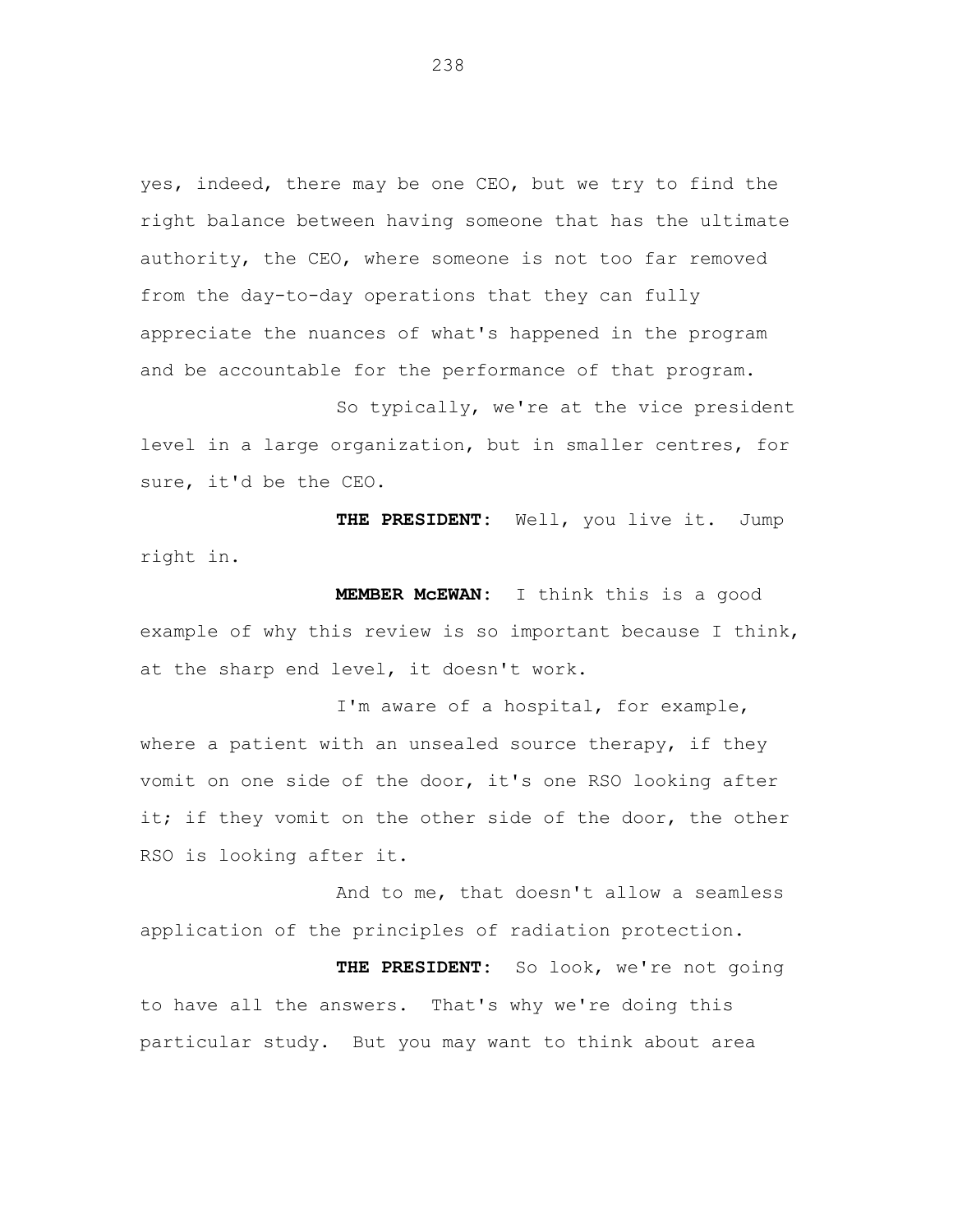where it may make sense to have two if it's really, really separated, et cetera. If they reside in, I don't know, one location, et cetera I'm starting to lose faith because I could see they're competing for resources, location, parking, all the good stuff that people fight about.

So it's an opportunity for us to take a good look and, at the end of the day, when you put some guidance, in the guidance you'll have to explain what our preference would be and then why.

So if you do allow for two, that should be a one off for really separation of duty, resource allocation. You've got to make sure there's no possible duplication of effort.

So that's the kind of evidence and wisdom that we will look for to get back to us not only from the -- from the study, but also from the advisory committee.

You know, if you're going to have a good advisory committee with experienced people who actually live it on a day to day, we probably can get some pretty good insightful information about what needs to be done.

**MEMBER McEWAN:** And in fact, talking about the advisory committee, I would urge you to include an end user on that, so a radiation oncologist and/or a nuclear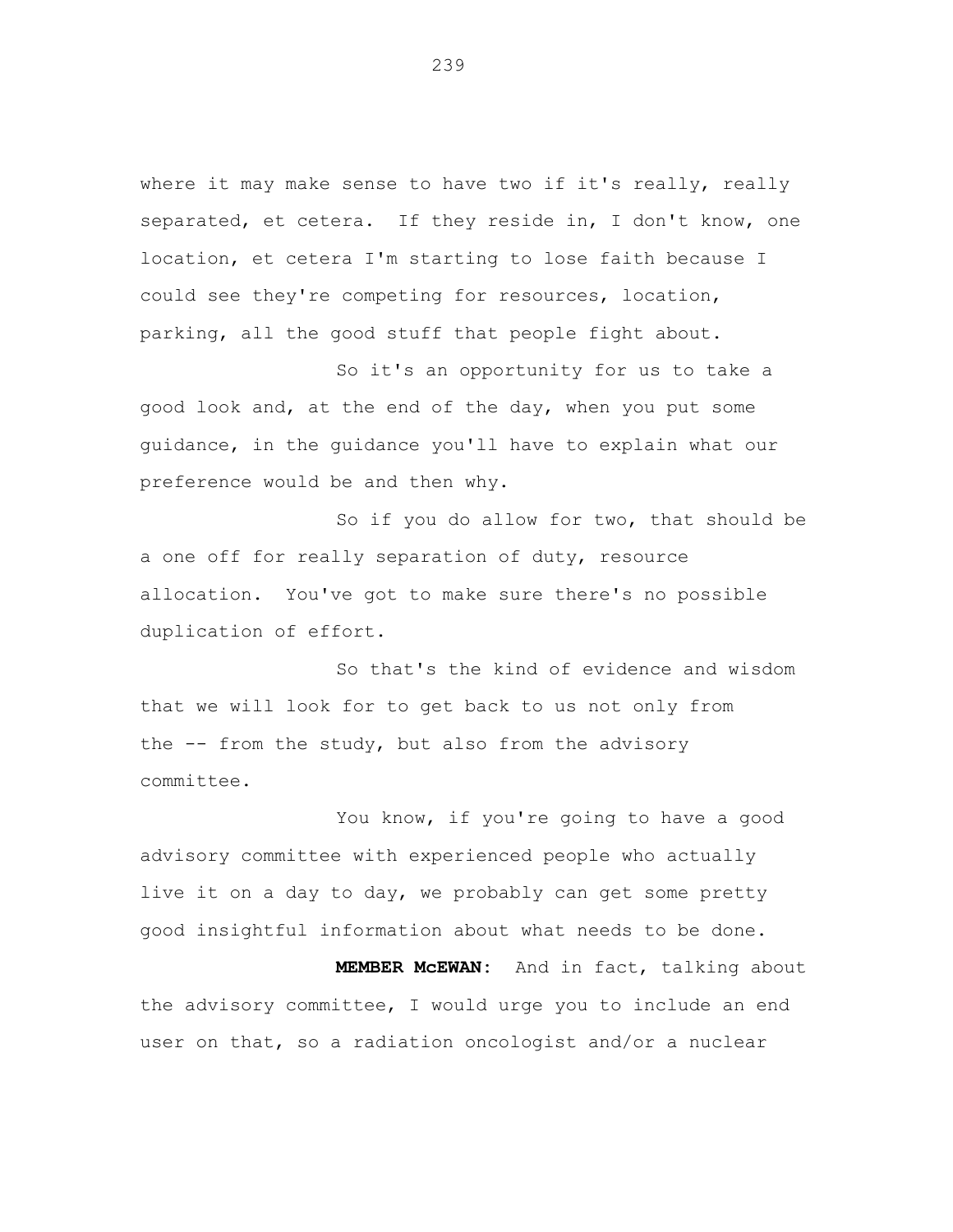medicine physician.

sense.

I think you really have to have somebody who understands the clinical operational impacts of the regulatory framework.

**THE PRESIDENT:** And just to jump on that, at the end of the day, how prescriptive do we want to be eventually in the -- in the committee that's being set in a particular facility to have the right composition and the right authority because, really, that would -- that would colour the kind of -- the RPP process.

Does that make sense?

**MR. MOSES:** Absolutely. That does make

And Dr. McEwan, to your comment, I think that's something we can definitely look at.

**THE PRESIDENT:** Dr. Demeter.

**MEMBER DEMETER:** Thank you.

First a comment. I'm glad that there's mention of a formulaic approach to deciding what the appropriate time for a radiation protection officer is because we have one-camera departments, we have five-camera departments, and we don't want to over-staff or under-staff. And that's an appropriate approach that gives you some guidance and gives us some guidance from a funding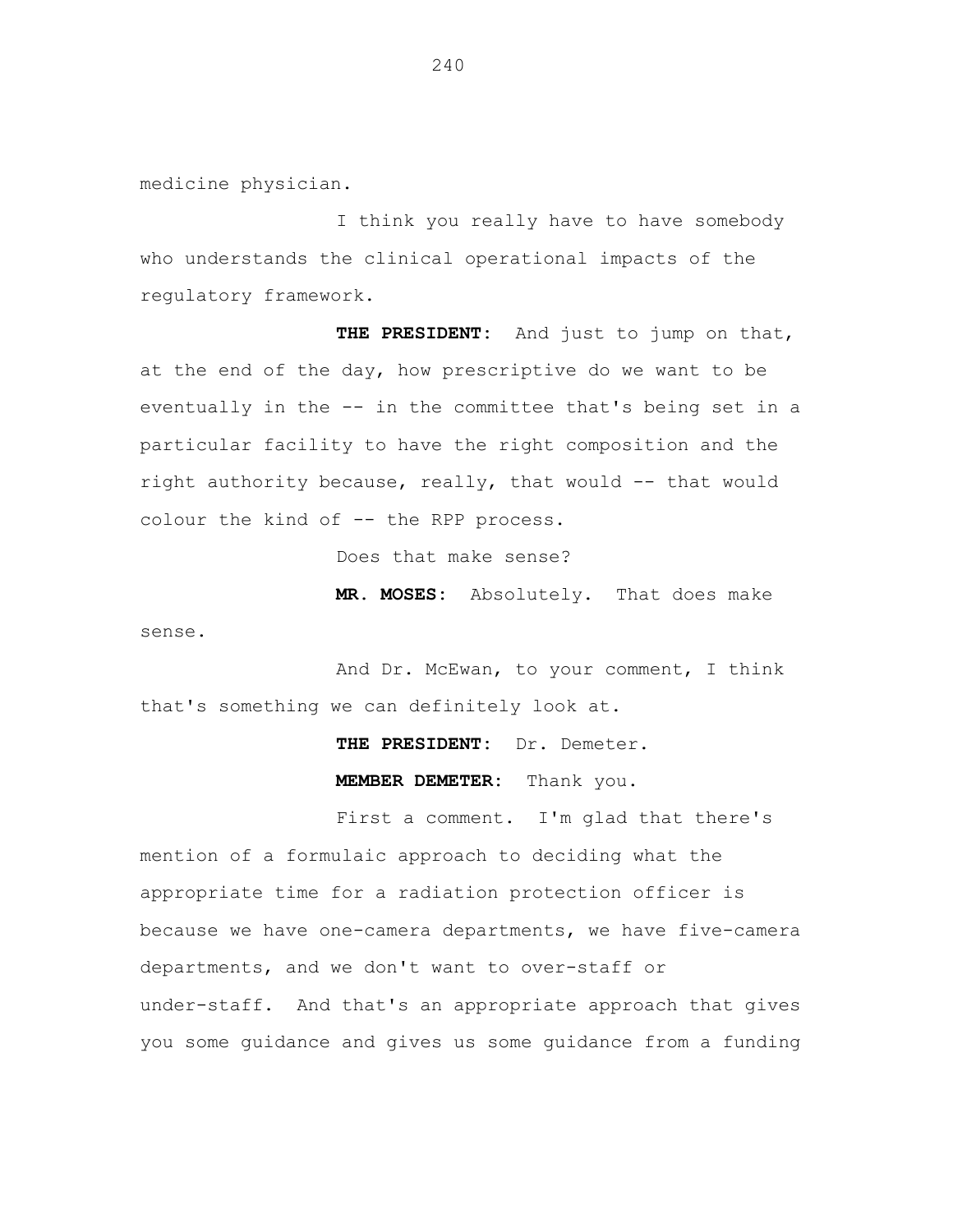point of view.

The question I have for you to consider in your -- you talk in your -- you talk in your document about amalgamation creating larger structures.

One of the concerns that may happen with larger radiation protection committees is it gets so dilute with individuals from so many different sectors that you lose that focus. Like if you get a radiation protection committee that includes x-ray and laser and nuclear - clinical nuclear medicine and brachial therapy, it just - the people around the table, the focus is not on that particular sector.

So one of the risks of making the animal larger is it becomes more diffuse versus focused on that.

So that's just one of the -- again, the thresholds of if you have these amalgamated licences, how much do you permit a committee to grow to the point where it becomes disengaged with the reality of the majority of the members except maybe one who may be not be able to come to the meeting that day.

That's one of the concerns I have about these larger committees if they're multi-stakeholder that you may actually dilute the experience such that it becomes less engaged.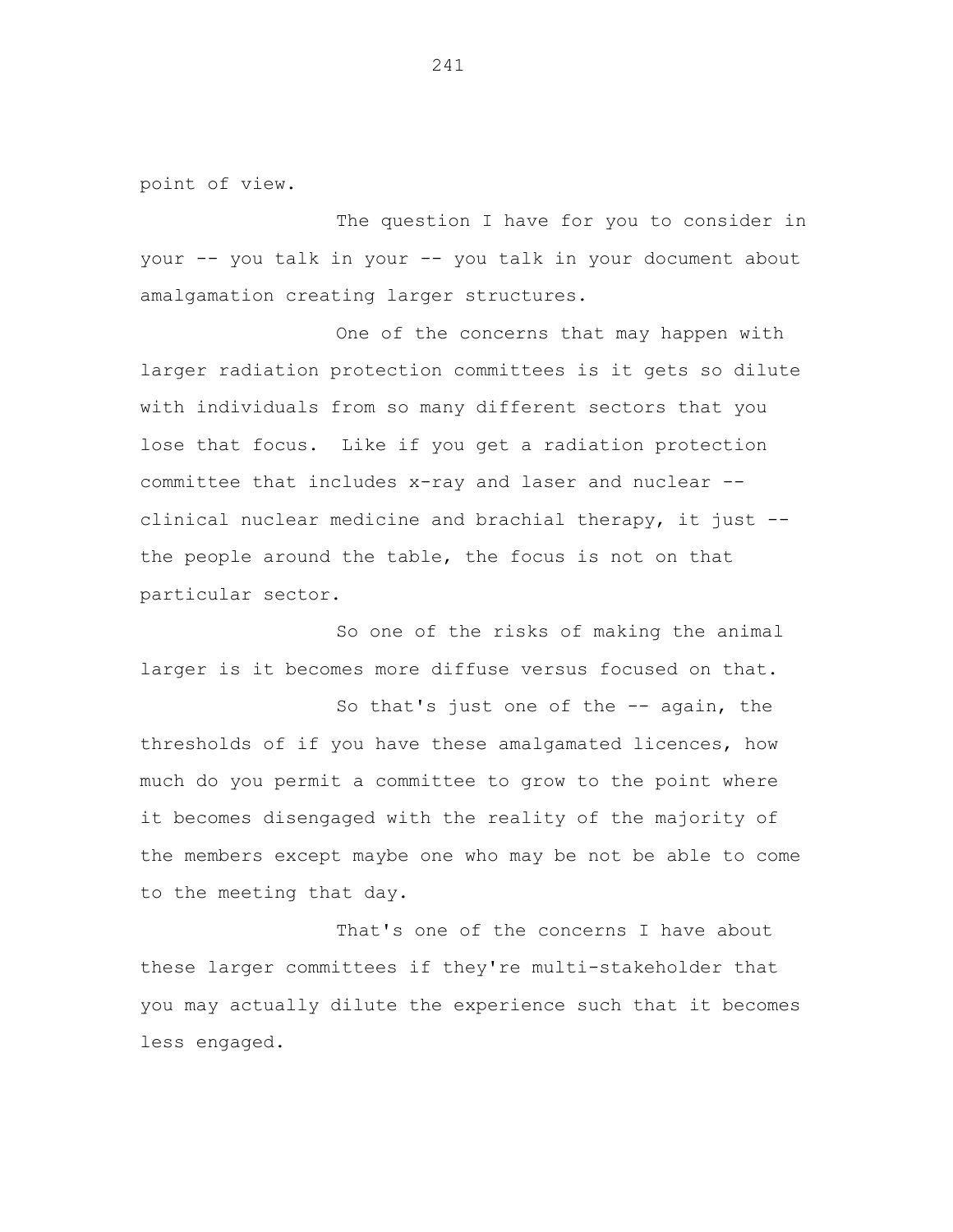## **MR. MOSES:** Colin Moses.

That's also a very good point. I think that's the delicate balance that we'll have to work on, and that's where the evaluation and taking a very evidence-based approach to this project, I think, will be particularly helpful.

> **THE PRESIDENT:** Mr. Seeley. So any kind of final remarks? **MR. MOSES:** Colin Moses, for the record.

No. Only that we certainly appreciate all the feedback we received today, and that's the whole purpose of going through this exercise, to make sure we take into account all the diversity, so appreciate that. Thank you.

**THE PRESIDENT:** I think the industry wanted to fast track all of this, so I'm not sure -- I think you alluded to this, that you're not going to wait until the very last, you know, year, 19, 20, to put in effect some improvement that you know what to do right away.

> **MR. MOSES:** Colin Moses. That's correct, yes. **THE PRESIDENT:** Okay. Thank you. So this concludes the public meeting of